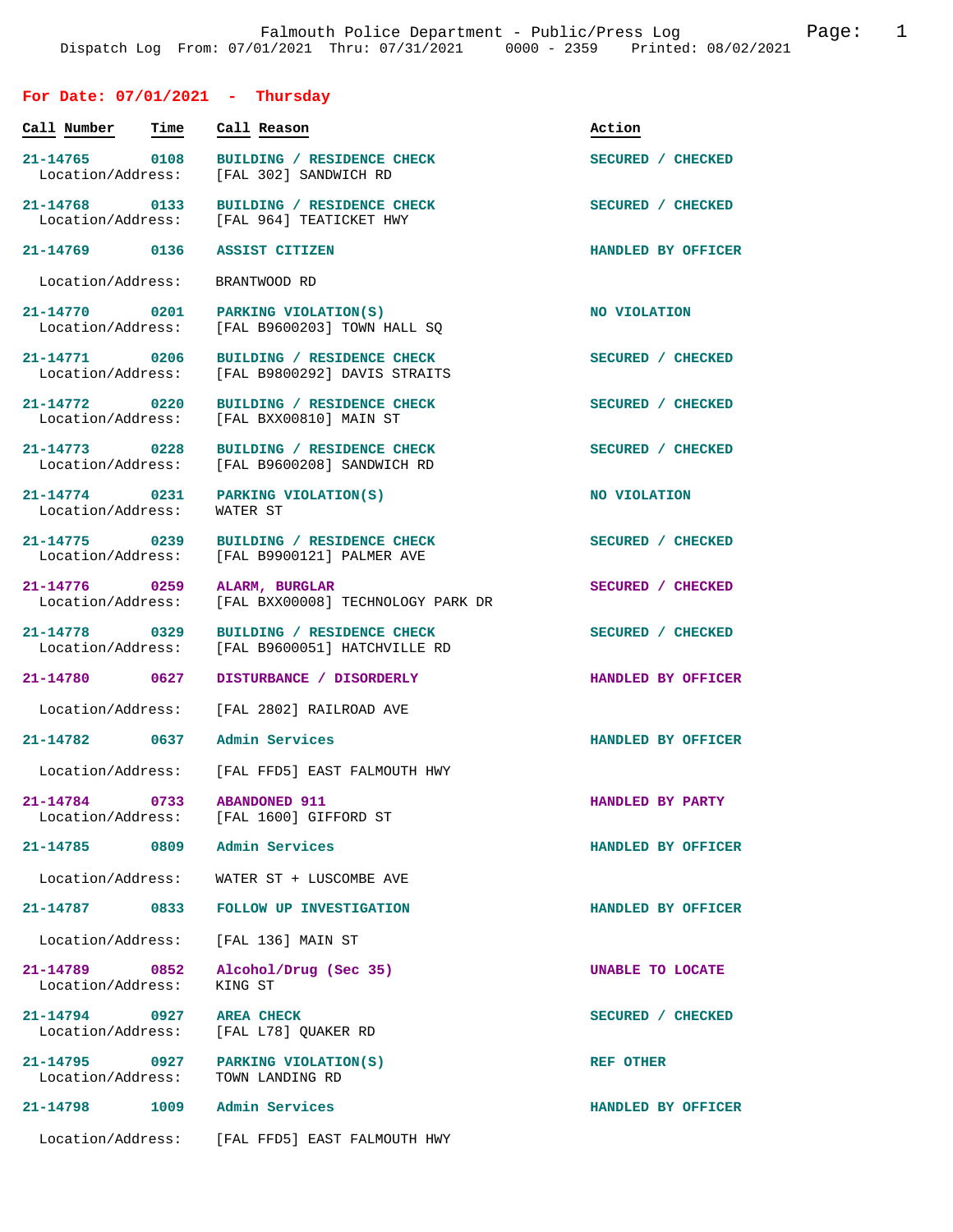| 21-14799 1010 ALARM, BURGLAR                                  |                                                                                                 | CANCELLED INCIDENT     |
|---------------------------------------------------------------|-------------------------------------------------------------------------------------------------|------------------------|
| Location/Address: PINECREST BEACH DR                          |                                                                                                 |                        |
| 21-14800 1026                                                 | CRASH, HIT/RUN<br>Location/Address: [FAL L102] OYSTER POND RD<br>Refer To Accident: 21-14800-AC | <b>REPORT</b>          |
| 21-14802 1041 AREA CHECK                                      | Location/Address: EAST FALMOUTH HWY + SEACOAST SHORES BLVD                                      | <b>GONE ON ARRIVAL</b> |
| 21-14803 1043 ERRATIC MV                                      |                                                                                                 | HANDLED BY OFFICER     |
|                                                               | Location/Address: [FAL B0300074] MAIN ST                                                        |                        |
| 21-14804 1108<br>Location/Address: SANDWICH RD                | <b>CHECK WELFARE</b><br>Refer To Incident: 21-14804-OF                                          | <b>REPORT</b>          |
| 21-14806 1118 TRAFFIC HAZARD                                  |                                                                                                 | HANDLED BY OFFICER     |
|                                                               | Location/Address: WINSLOW RD + NORTH FALMOUTH HWY                                               |                        |
| 21-14807 1205 Admin Services                                  |                                                                                                 | HANDLED BY OFFICER     |
| Location/Address: MAIN ST                                     |                                                                                                 |                        |
| 21-14808 1211                                                 | CRASH<br>Location/Address: BOXBERRY HILL RD + SANDWICH RD<br>Refer To Accident: 21-14808-AC     | <b>REPORT</b>          |
| 21-14809 1237 CHECK WELFARE                                   | Location/Address: OLD MEETING HOUSE RD<br>Refer To Incident: 21-14809-OF                        | <b>REPORT</b>          |
| 21-14811 1244 CHECK WELFARE                                   |                                                                                                 | HANDLED BY OFFICER     |
| Location/Address: ANTLERS SHORE DR                            |                                                                                                 |                        |
| 21-14814 1327 Admin Services                                  |                                                                                                 | HANDLED BY OFFICER     |
|                                                               | Location/Address: [FAL 250] RT 28 NORTH                                                         |                        |
| 21-14815 1340<br>Location/Address: [FAL FPD] MAIN ST          | RECOVERED PROPERTY<br>Refer To Incident: 21-14815-OF                                            | <b>REPORT</b>          |
| 21-14816 1343 DRUG LAW VIOLATION                              |                                                                                                 | HANDLED BY OFFICER     |
|                                                               | Location/Address: TER HEUN DR + KINGHORN DR                                                     |                        |
| 21-14818 1346 TRESPASS<br>Location/Address: CORTE REAL AVE    |                                                                                                 | HANDLED BY PARTY       |
| 21-14820 1402 CRASH                                           | Location/Address: [FAL BXX00286] MAIN ST<br>Refer To Accident: 21-14820-AC                      | <b>REPORT</b>          |
| 21-14822 1425 DEAD ON ARRIVAL<br>Location/Address: EMERSON RD | Refer To Incident: 21-14822-OF                                                                  | <b>REPORT</b>          |
| 21-14823 1439                                                 | ASSIST CITIZEN<br>Location/Address: [FAL BXX00783] COUNTY RD                                    | HANDLED BY PARTY       |
| 21-14827 1443 MISSING PERSON                                  |                                                                                                 | HANDLED BY OFFICER     |
| Location/Address: VACATION LN                                 |                                                                                                 |                        |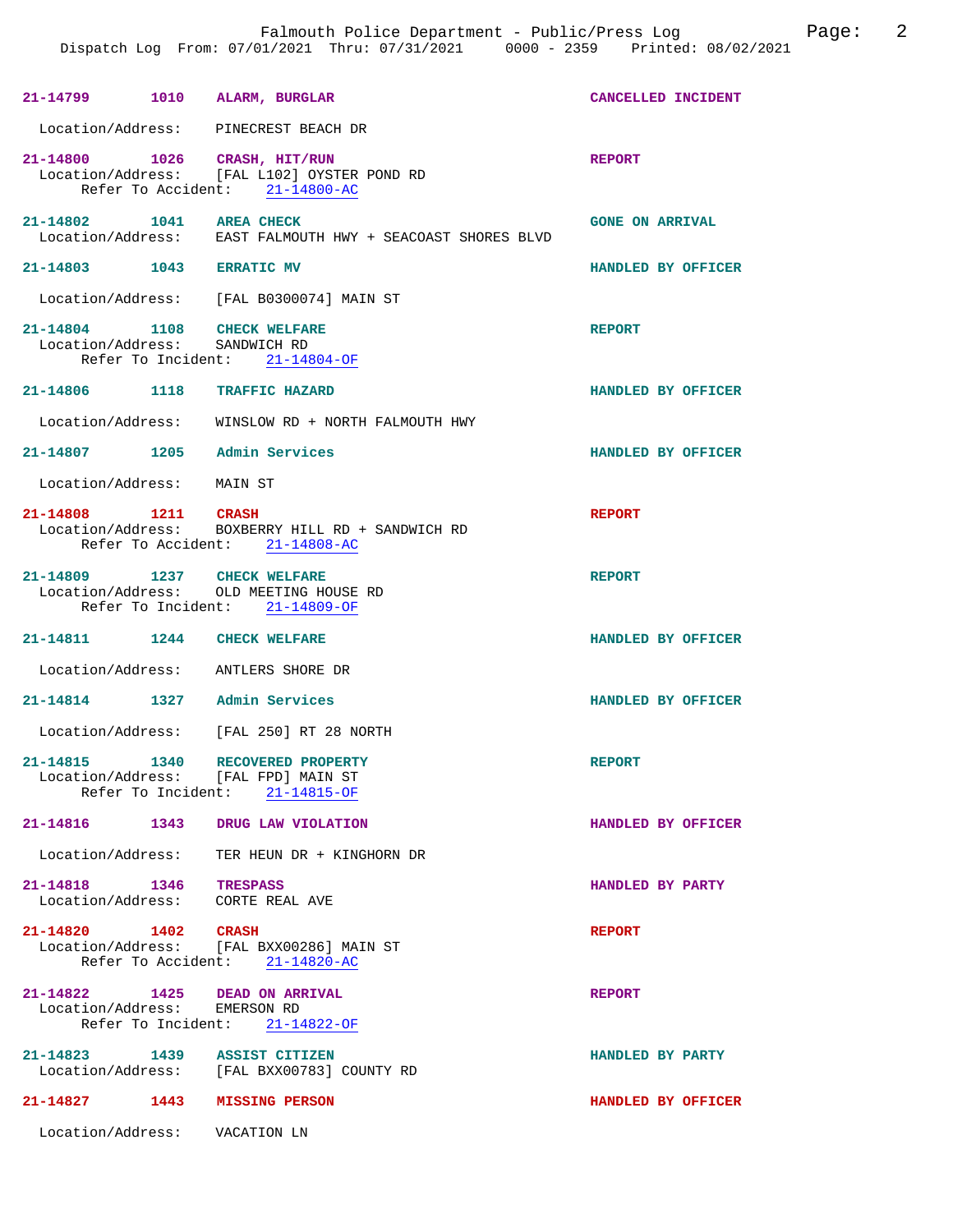|                             | Falmouth Police Department - Public/Press Log both Page:<br>Dispatch Log From: 07/01/2021 Thru: 07/31/2021 0000 - 2359 Printed: 08/02/2021 |                        | $\overline{3}$ |
|-----------------------------|--------------------------------------------------------------------------------------------------------------------------------------------|------------------------|----------------|
|                             | Refer To Incident: 21-14827-OF                                                                                                             |                        |                |
|                             | 21-14825 1444 SUSPICIOUS MV                                                                                                                | HANDLED BY OFFICER     |                |
|                             | Location/Address: [FAL B9600326] TEATICKET HWY                                                                                             |                        |                |
|                             | 21-14828 1459 TRAFFIC HAZARD<br>Location: BOURNE BRIDGE                                                                                    | NOTIFICATION MADE      |                |
|                             | 21-14829 1507 CHECK WELFARE<br>Location/Address: [FAL 160] TEATICKET HWY                                                                   | <b>GONE ON ARRIVAL</b> |                |
|                             | 21-14830 1514 DISTURBANCE / DISORDERLY<br>Location/Address: [FAL B9600025] DAVISVILLE RD                                                   | UNFOUNDED              |                |
|                             | 21-14832 1548 MENTAL ILLNESS (SEC 12)                                                                                                      | HANDLED BY OFFICER     |                |
|                             | Location/Address: SANDWICH RD<br>Refer To Incident: 21-14832-OF                                                                            |                        |                |
|                             | 21-14833 1553 ASSIST CITIZEN                                                                                                               | HANDLED BY OFFICER     |                |
|                             | Location/Address: COUNTRY CLUB LN<br>Refer To Incident: 21-14833-OF                                                                        |                        |                |
|                             | 21-14834 1603 ASSIST CITIZEN                                                                                                               | HANDLED BY OFFICER     |                |
|                             | Location/Address: [FAL B9600069] TER HEUN DR                                                                                               |                        |                |
| 21-14835 1607 CRASH         |                                                                                                                                            | <b>REPORT</b>          |                |
|                             | Location/Address: THOMAS B LANDERS RD + WEST FALMOUTH HWY<br>Refer To Accident: 21-14835-AC                                                |                        |                |
|                             | 21-14836 1618 Admin Services                                                                                                               | HANDLED BY OFFICER     |                |
|                             | Location/Address: [FAL FFD5] EAST FALMOUTH HWY                                                                                             |                        |                |
| 21-14837 1631 CRASH         | Location/Address: TEATICKET HWY + OX BOW RD<br>Refer To Accident: 21-14837-AC                                                              | <b>REPORT</b>          |                |
|                             | 21-14838 1640 PARKING VIOLATION(S)                                                                                                         | CANCELLED INCIDENT     |                |
| Location/Address: RIDGE RD  |                                                                                                                                            |                        |                |
|                             | 21-14840 1702 LOUD MUSIC / PARTY / NOISES                                                                                                  | HANDLED BY OFFICER     |                |
| Location/Address: MORRIS ST |                                                                                                                                            |                        |                |
| 21-14841 1718 CRASH         | Location/Address: DAVISVILLE RD<br>Refer To Accident: 21-14841-AC                                                                          | <b>REPORT</b>          |                |
|                             | 21-14842 1726 ALARM, BURGLAR<br>Location/Address: [FAL B9600187] ASHUMET RD                                                                | SECURED / CHECKED      |                |
|                             | 21-14843 1731 MOTOR VEHICLE STOP<br>Location/Address: [FAL B9800292] DAVIS STRAITS                                                         | Verbal Warning         |                |
|                             | 21-14844 1742 ABANDONED 911                                                                                                                | HANDLED BY OFFICER     |                |
|                             | Location/Address: [FAL BXX00801] QUAKER RD                                                                                                 |                        |                |
|                             | 21-14845 1805 ABANDONED MV                                                                                                                 | CANCELLED INCIDENT     |                |
| Location/Address: CEDAR ST  |                                                                                                                                            |                        |                |
| 21-14846 1837 LARCENY       |                                                                                                                                            | HANDLED BY OFFICER     |                |
|                             |                                                                                                                                            |                        |                |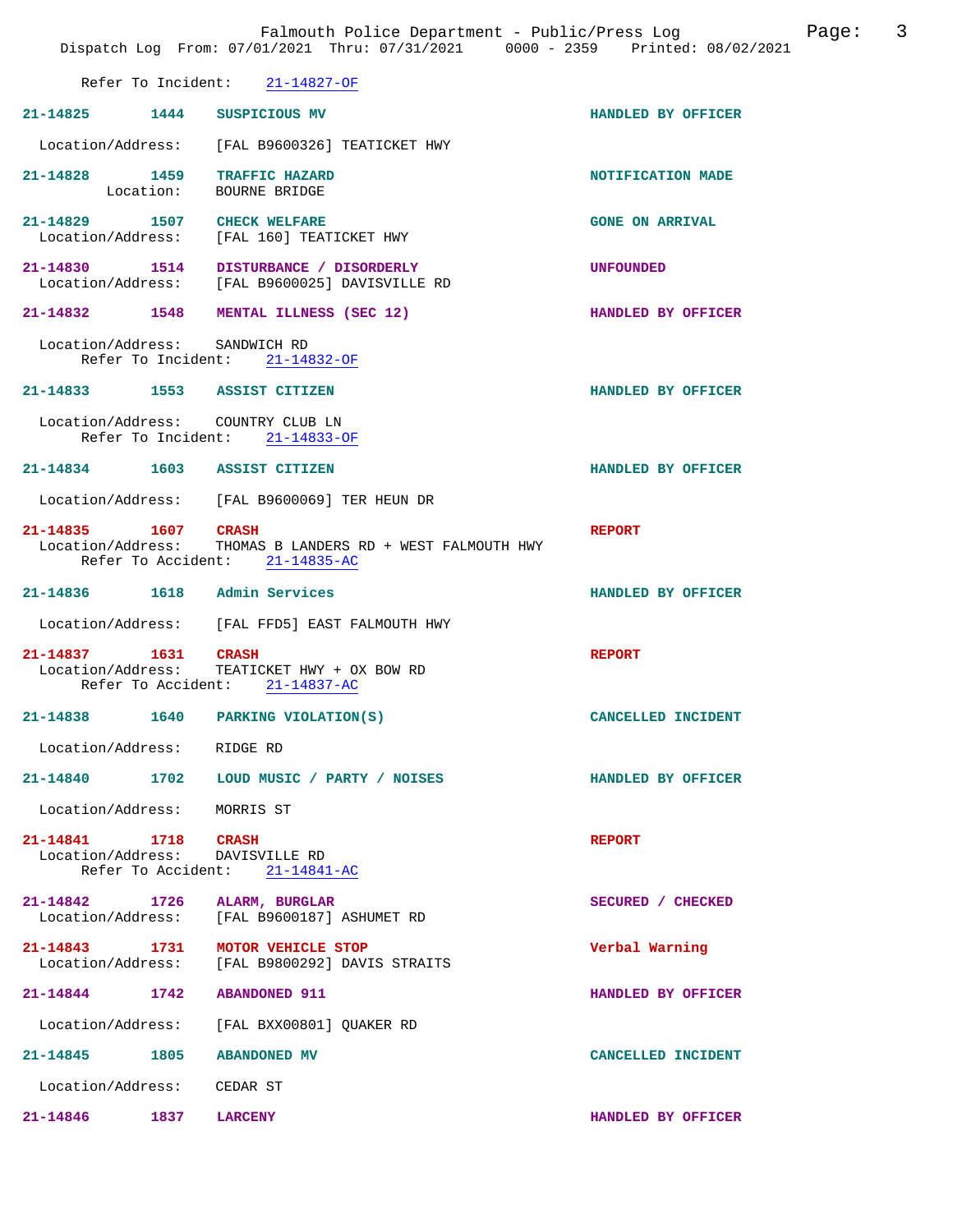|                                                                                     | Falmouth Police Department - Public/Press Log<br>Dispatch Log From: 07/01/2021 Thru: 07/31/2021 0000 - 2359 Printed: 08/02/2021 | Page:                   | 4 |
|-------------------------------------------------------------------------------------|---------------------------------------------------------------------------------------------------------------------------------|-------------------------|---|
|                                                                                     | Location/Address: [FAL B9600003] SCRANTON AVE                                                                                   |                         |   |
| 21-14849 1930 ASSIST CITIZEN<br>Location/Address: VINEYARD ST<br>Refer To Incident: | 21-14849-OF                                                                                                                     | <b>REPORT</b>           |   |
| 21-14850 1942 AREA CHECK<br>Location/Address: SILVER BEACH AVE                      |                                                                                                                                 | <b>GONE ON ARRIVAL</b>  |   |
| 21-14851 2000<br>Location/Address:                                                  | PARKING VIOLATION(S)<br>LORRAINE RD                                                                                             | <b>CITATION ISSUED</b>  |   |
| 2011<br>21-14853                                                                    | PRESERVE PEACE                                                                                                                  | HANDLED BY OFFICER      |   |
| Location/Address:                                                                   | GREENWOOD ST                                                                                                                    |                         |   |
| 21-14854 2015<br>Location/Address:                                                  | ALARM, BURGLAR<br>[FAL 532] MEADOW NECK RD                                                                                      | SECURED / CHECKED       |   |
| 21-14856 2048<br>Location/Address:                                                  | <b>AREA CHECK</b><br>PINE ST                                                                                                    | REF FIRE DEPT           |   |
| 21-14860 2130                                                                       | <b>AREA CHECK</b><br>Location/Address: [FAL 2372] CENTRAL PARK CT                                                               | UNABLE TO LOCATE        |   |
| 21-14861 2141 DISABLED MV                                                           | Location/Address: RT 28 SOUTH + BRICK KILN RD                                                                                   | <b>REPORT</b>           |   |
| 21-14862 2142 CHECK WELFARE                                                         |                                                                                                                                 | HANDLED BY OFFICER      |   |
| Location/Address:                                                                   | [FAL 3236] BRICK KILN RD                                                                                                        |                         |   |
| 21-14863 2148<br>Location/Address:                                                  | ALARM, BURGLAR<br>BLACKSMITH SHOP RD                                                                                            | SECURED / CHECKED       |   |
| 21-14864 2150 ERRATIC MV                                                            | Location/Address: FALMOUTH HEIGHTS RD + GRAND AVE                                                                               | <b>UNABLE TO LOCATE</b> |   |
| Refer To Incident:                                                                  | 21-14865 2155 DISTURBANCE / DISORDERLY<br>Location/Address: [FAL B0200069] TEATICKET HWY<br>$21 - 14865 - OF$                   | <b>REPORT</b>           |   |
| 21-14866 2214                                                                       | <b>CRASH</b><br>Location/Address: RT 28 NORTH + BRICK KILN RD                                                                   | <b>REF OTHER</b>        |   |
|                                                                                     | 21-14869 2230 PARKING VIOLATION(S)<br>Location/Address: F R LILLIE RD + WILSON RD                                               | <b>GONE ON ARRIVAL</b>  |   |
| 21-14871 2239                                                                       | SUSPICIOUS PERSON(S)<br>Location/Address: [FAL BXX00827] EAST FALMOUTH HWY                                                      | REF FIRE DEPT           |   |
| 21-14875 2323 MOTOR VEHICLE STOP                                                    | Location/Address: [FAL 3113] DILLINGHAM AVE<br>Refer To Incident: 21-14875-OF                                                   | <b>REPORT</b>           |   |
| 21-14877 2331 MEDICAL (PD)<br>Location/Address: [FAL FPD] MAIN ST                   |                                                                                                                                 | <b>TRANSPORT</b>        |   |
| 21-14878 2337 CRASH<br>Location/Address: LAKE LEAMAN RD                             | Refer To Accident: 21-14878-AC                                                                                                  | <b>REPORT</b>           |   |
| 21-14879 2340 ERRATIC MV                                                            | Location/Address: [FAL B9900205] TEATICKET HWY                                                                                  | <b>GONE ON ARRIVAL</b>  |   |
| For Date: $07/02/2021$ - Friday                                                     |                                                                                                                                 |                         |   |
| 21-14881 0023                                                                       | ALARM, BURGLAR                                                                                                                  | SECURED / CHECKED       |   |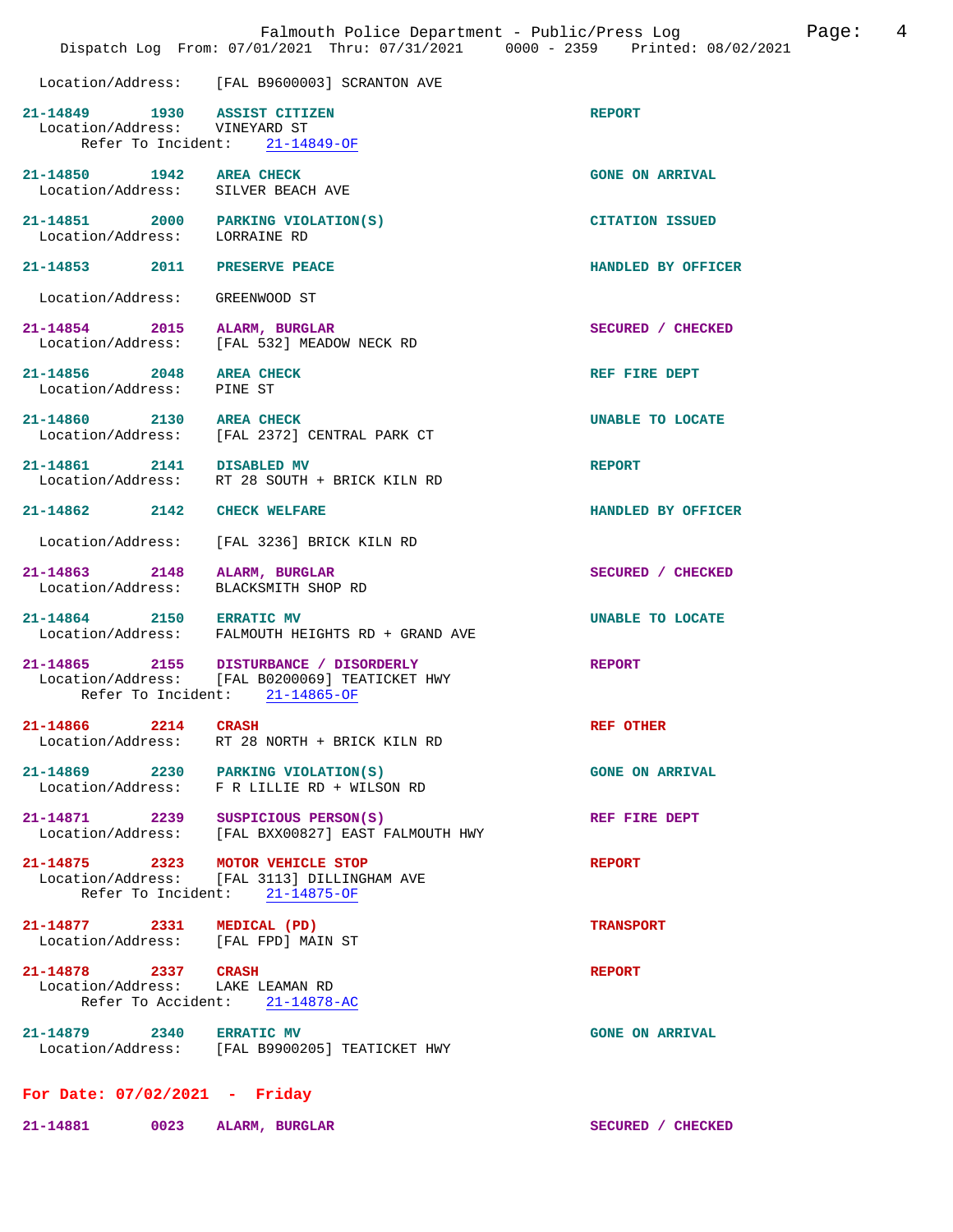|                                       |                                                                                      | Dispatch Log From: 07/01/2021 Thru: 07/31/2021 0000 - 2359 Printed: 08/02/2021 |
|---------------------------------------|--------------------------------------------------------------------------------------|--------------------------------------------------------------------------------|
|                                       | Location/Address: [FAL 2988] EAST FALMOUTH HWY                                       |                                                                                |
| 21-14882 0033                         | BUILDING / RESIDENCE CHECK<br>Location/Address: [FAL BXX00810] MAIN ST               | SECURED / CHECKED                                                              |
| 21-14883 0036                         | <b>AREA CHECK</b><br>Location/Address: [FAL 3214] HATCHVILLE RD                      | SECURED / CHECKED                                                              |
| 21-14884 0041<br>Location/Address:    | BUILDING / RESIDENCE CHECK<br>[FAL 302] SANDWICH RD                                  | SECURED / CHECKED                                                              |
| 21-14885 0043                         | BUILDING / RESIDENCE CHECK<br>Location/Address: [FAL B9600025] DAVISVILLE RD         | SECURED / CHECKED                                                              |
| 21-14886 0045                         | <b>AREA CHECK</b><br>Location/Address: [FAL BXX00131] EAST FALMOUTH HWY              | SECURED / CHECKED                                                              |
|                                       | 21-14888 0232 PARKING VIOLATION(S)<br>Location/Address: [FAL B9600203] TOWN HALL SQ  | NO VIOLATION                                                                   |
| 21-14889 0243<br>Location/Address:    | BUILDING / RESIDENCE CHECK<br>[FAL B9800292] DAVIS STRAITS                           | SECURED / CHECKED                                                              |
| 21-14890 0244<br>Location/Address:    | BUILDING / RESIDENCE CHECK<br>[FAL 964] TEATICKET HWY                                | SECURED / CHECKED                                                              |
| 21-14891 0246<br>Location/Address:    | <b>AREA CHECK</b><br>CLUB VALLEY DR                                                  | SECURED / CHECKED                                                              |
| 21-14892 0249<br>Location/Address:    | BUILDING / RESIDENCE CHECK<br>GRACE CT                                               | SECURED / CHECKED                                                              |
| 21-14893 0252<br>Location/Address:    | <b>AREA CHECK</b><br>SHORE ST + CLINTON AVE                                          | SECURED / CHECKED                                                              |
| 21-14894 0256<br>Location/Address:    | BUILDING / RESIDENCE CHECK<br>[FAL 1471] RT 151                                      | SECURED / CHECKED                                                              |
| 21-14895 0312                         | BUILDING / RESIDENCE CHECK<br>Location/Address: [FAL B9600031] MARAVISTA AVE EXT     | SECURED / CHECKED                                                              |
|                                       | 21-14896 0341 BUILDING / RESIDENCE CHECK<br>Location/Address: [FAL BXX00810] MAIN ST | SECURED / CHECKED                                                              |
| 21-14897<br>0350<br>Location/Address: | <b>AREA CHECK</b><br>[FAL L42] GIFFORD ST                                            | SECURED / CHECKED                                                              |
| 21-14898<br>0358<br>Location/Address: | BUILDING / RESIDENCE CHECK<br>[FAL B9900121] PALMER AVE                              | SECURED / CHECKED                                                              |
| 21-14899<br>0622                      | Admin Services                                                                       | HANDLED BY OFFICER                                                             |
| Location/Address:                     | [FAL FPD] MAIN ST                                                                    |                                                                                |
| 21-14901 0733<br>Location/Address:    | <b>CRASH</b><br>RT 151 + NORTH FALMOUTH HWY<br>Refer To Accident: 21-14901-AC        | <b>REPORT</b>                                                                  |
| 21-14902<br>0752                      | Admin Services                                                                       | HANDLED BY OFFICER                                                             |
| Location/Address:                     | [FAL FPD] MAIN ST                                                                    |                                                                                |
| 21-14903<br>0837                      | Down Wires                                                                           | HANDLED BY OFFICER                                                             |
| Location/Address:                     | PALMER AVE + OAKWOOD AVE                                                             |                                                                                |
| 21-14905<br>0918                      | MEDICAL (PD)                                                                         | HANDLED BY OFFICER                                                             |
| Location/Address:                     | [FAL FPD] MAIN ST                                                                    |                                                                                |

Falmouth Police Department - Public/Press Log and Page: 5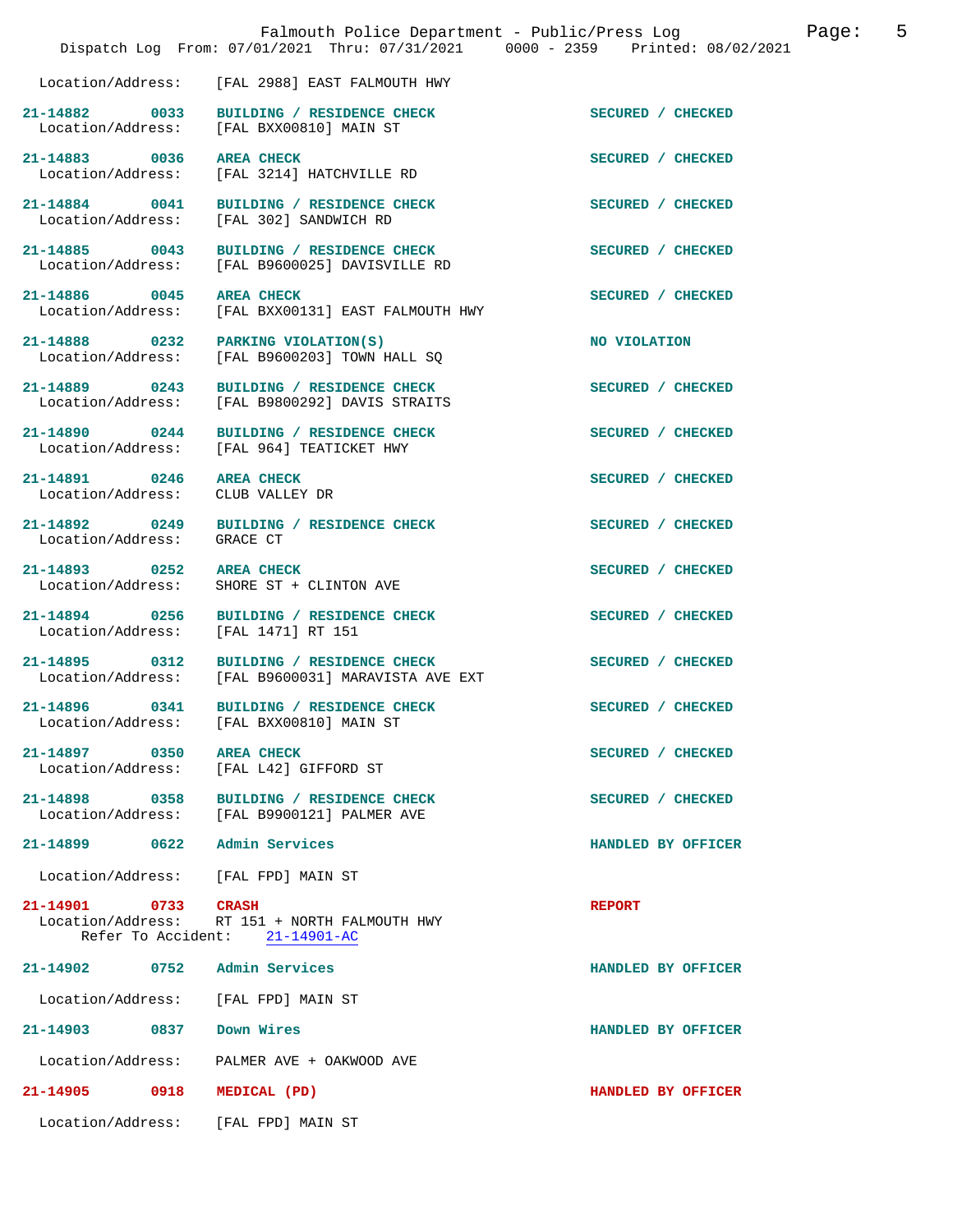| 21-14906 0919 ASSIST CITIZEN                                            |                                                                                  | HANDLED BY OFFICER     |
|-------------------------------------------------------------------------|----------------------------------------------------------------------------------|------------------------|
| Location/Address: [FAL FPD] MAIN ST                                     |                                                                                  |                        |
|                                                                         | 21-14907 0936 FOLLOW UP INVESTIGATION                                            | HANDLED BY OFFICER     |
|                                                                         | Location/Address: [FAL 1920] DAVIS STRAITS                                       |                        |
| 21-14908 0945 TRANSPORT / ESCORT                                        | Location/Address: [FAL B9600063] JONES RD                                        | <b>TRANSPORT</b>       |
| 21-14914   1201   UNWANTED GUEST<br>Location/Address: EDGEWATER DR WEST |                                                                                  | HANDLED BY PARTY       |
| 21-14918   1248   ASSIST CITIZEN<br>Location/Address: [FAL FPD] MAIN ST | Refer To Incident: 21-14918-OF                                                   | <b>REPORT</b>          |
| 21-14919 1301 CRASH<br>Location/Address: SHOREWOOD DR                   | Refer To Accident: 21-14919-AC                                                   | <b>REPORT</b>          |
| 21-14920 1307 ABANDONED MV<br>Location/Address: [FAL FPD] MAIN ST       | Refer To Incident: 21-14920-OF                                                   | <b>REPORT</b>          |
| 21-14922 1334 ALARM, BURGLAR                                            |                                                                                  | HANDLED BY OFFICER     |
| Location/Address: SCALLOP COVE                                          |                                                                                  |                        |
| 21-14923 1334 LARCENY                                                   |                                                                                  | HANDLED BY OFFICER     |
|                                                                         | Location/Address: [FAL 2065] ALCOTT RD                                           |                        |
| 21-14924 1358 CRASH<br>Location/Address: JONES RD                       |                                                                                  | HANDLED BY PARTY       |
|                                                                         | 21-14925 1406 PARKING VIOLATION(S)<br>Location/Address: [FAL BXX00286] MAIN ST   | <b>CITATION ISSUED</b> |
| 21-14927 1423 CRASH                                                     | Location/Address: [FAL 1034] EAST FALMOUTH HWY<br>Refer To Accident: 21-14927-AC | <b>REPORT</b>          |
| 21-14929 1425                                                           | FOLLOW UP INVESTIGATION                                                          | HANDLED BY OFFICER     |
| Location/Address: MAIN ST                                               |                                                                                  |                        |
| 21-14931 1506 CRASH                                                     | Location/Address: [FAL 2909] TEATICKET HWY                                       | HANDLED BY PARTY       |
| 21-14933 1517 ANIMAL COMPLAINT                                          |                                                                                  | REF ANIMAL CONTROL     |
| Location/Address: [FAL L90] LOCUST ST                                   |                                                                                  |                        |
| 21-14935 1530 LOST PROPERTY<br>Location/Address: MAIN ST                | Refer To Incident: 21-14935-OF                                                   | <b>REPORT</b>          |
| 21-14936 1554 ABANDONED 911                                             |                                                                                  | HANDLED BY OFFICER     |
|                                                                         | Location/Address: [FAL B9600093] SCRANTON AVE                                    |                        |
| 21-14938 1614 MOTOR VEHICLE STOP                                        |                                                                                  | HANDLED BY OFFICER     |
| Location/Address: FALMOUTH HEIGHTS RD                                   |                                                                                  |                        |
| 21-14939 1620                                                           | Admin Services<br>Location/Address: [FAL B9600203] TOWN HALL SQ                  | <b>SERVED IN HAND</b>  |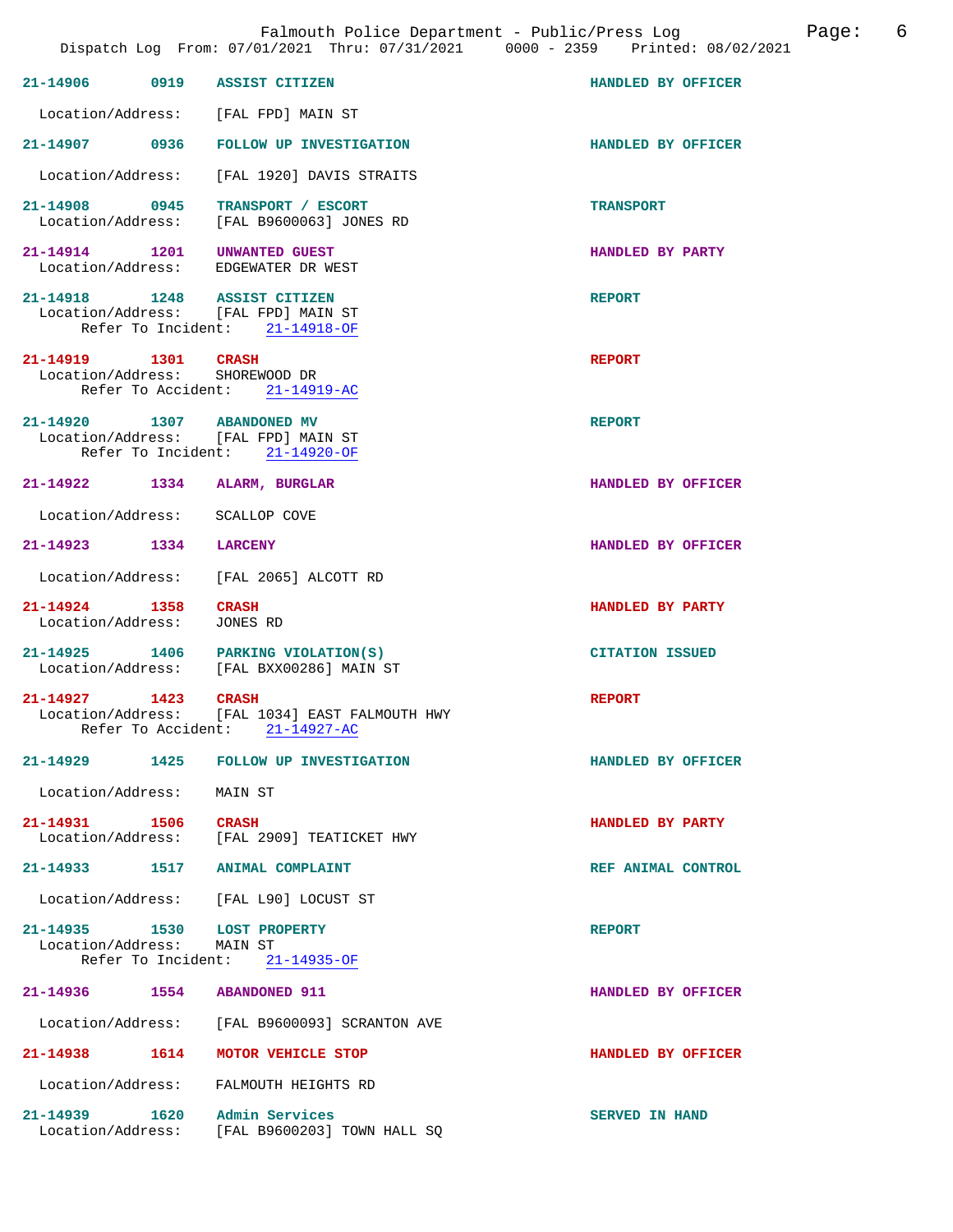|                                                               |      | 21-14940 1628 MOTOR VEHICLE STOP<br>Location/Address: [FAL B9900205] TEATICKET HWY<br>Refer To Incident: 21-14940-OF | <b>REPORT</b>          |
|---------------------------------------------------------------|------|----------------------------------------------------------------------------------------------------------------------|------------------------|
| 21-14941   1651   DISABLED MV                                 |      |                                                                                                                      | HANDLED BY OFFICER     |
| Location/Address: LIBRARY LN                                  |      |                                                                                                                      |                        |
| Location/Address:                                             |      | 21-14942 1653 Water Complaint<br>FAITHS WAY                                                                          | HANDLED BY PARTY       |
| 21-14943 1653 ABANDONED 911                                   |      | Location/Address: [FAL 3075] JONES RD                                                                                | NOTIFICATION MADE      |
| 21-14945 1711                                                 |      | <b>AREA CHECK</b><br>Location/Address: [FAL L29] WATER ST                                                            | REF FIRE DEPT          |
| 21-16915 1725 ERRATIC MV                                      |      | Location/Address: OLD WAQUOIT RD                                                                                     | <b>REPORT</b>          |
| 21-14947 1733 OVERDOSE                                        |      | Location/Address: SUNSET POINT RD<br>Refer To Incident: 21-14947-OF                                                  | <b>REPORT</b>          |
| 21-14948 1824 CHECK WELFARE<br>Location/Address: PARTRIDGE LN |      |                                                                                                                      | HANDLED BY PARTY       |
|                                                               |      | 21-14950 1907 CRASH, HIT/RUN<br>Location/Address: WILD HARBOR RD<br>Refer To Incident: 21-14950-OF                   | <b>REPORT</b>          |
|                                                               |      | 21-14951 1913 MISSING PERSON<br>Location/Address: WICKERTREE RD                                                      | HANDLED BY PARTY       |
|                                                               |      | 21-14952 1926 TRAFFIC HAZARD<br>Location/Address: WEST FALMOUTH HWY + BRAESIDE RD                                    | REF OTHER              |
|                                                               |      | 21-14954 1932 CRASH, HIT/RUN<br>Location/Address: [FAL B0200069] TEATICKET HWY<br>Refer To Accident: 21-14954-AC     | <b>REPORT</b>          |
| 21-14955 1944 ERRATIC MV<br>Location/Address: WAQUOIT HWY     |      |                                                                                                                      | <b>REF OTHER</b>       |
| 21-14956                                                      | 2000 | ALARM, BURGLAR                                                                                                       | HANDLED BY OFFICER     |
|                                                               |      | Location/Address: [FAL 2364] FISHER RD                                                                               |                        |
| 21-14959                                                      | 2020 | ALARM, BURGLAR                                                                                                       | CANCELLED INCIDENT     |
|                                                               |      | Location/Address: [FAL 2364] FISHER RD                                                                               |                        |
| 21-14961 2038                                                 |      | BUILDING / RESIDENCE CHECK                                                                                           | HANDLED BY OFFICER     |
| Location/Address:                                             |      | [FAL 1471] RT 151                                                                                                    |                        |
| 21-14962 2049<br>Location/Address:                            |      | BUILDING / RESIDENCE CHECK<br>[FAL 964] TEATICKET HWY                                                                | SECURED / CHECKED      |
| $21 - 14963$ 2054<br>Location/Address:                        |      | BUILDING / RESIDENCE CHECK<br>[FAL B9600051] HATCHVILLE RD                                                           | SECURED / CHECKED      |
| 21-14964 2108<br>Location/Address:                            |      | MOTOR VEHICLE STOP<br>[FAL 964] TEATICKET HWY                                                                        | <b>CITATION ISSUED</b> |
| 21-14966                                                      | 2127 | SUSPICIOUS MV                                                                                                        | HANDLED BY OFFICER     |
|                                                               |      | Location/Address: [FAL B9600028] JONES RD                                                                            |                        |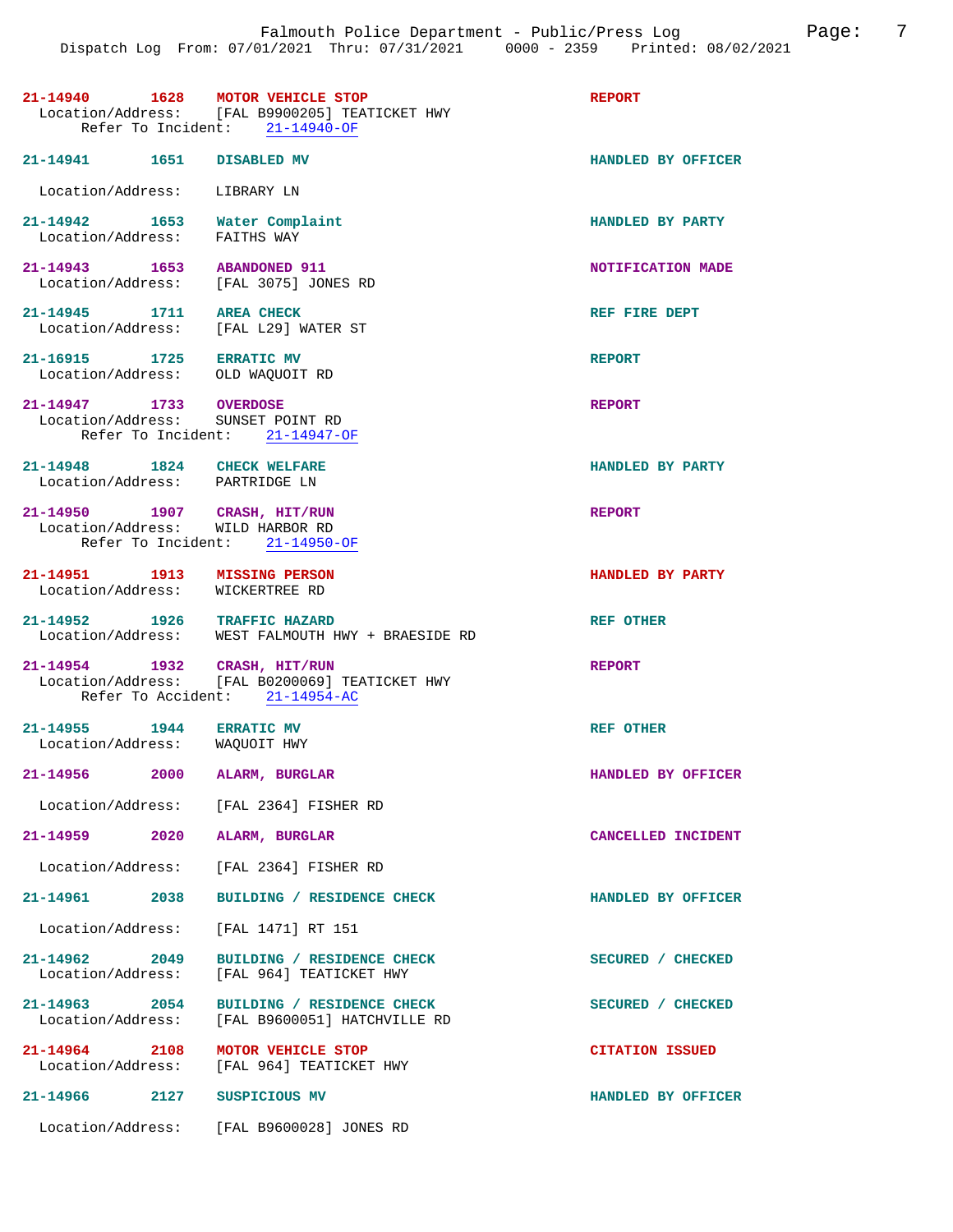| 21-14967 2141 ABANDONED 911                                                 |                                                                                                                          | HANDLED BY OFFICER     |
|-----------------------------------------------------------------------------|--------------------------------------------------------------------------------------------------------------------------|------------------------|
|                                                                             | Location/Address: [FAL BXX00372] CLINTON AVE                                                                             |                        |
| 21-14968 2150                                                               | ALARM, BURGLAR                                                                                                           | HANDLED BY OFFICER     |
| Location/Address: PUTTER DR                                                 |                                                                                                                          |                        |
|                                                                             | 21-14969 2150 MOTOR VEHICLE STOP<br>Location/Address: [FAL 1436] ALPHONSE ST                                             | <b>CITATION ISSUED</b> |
|                                                                             | 21-14970 2203 MOTOR VEHICLE STOP<br>Location/Address: [FAL BXX00429] EAST FALMOUTH HWY<br>Refer To Incident: 21-14970-OF | REPORT                 |
|                                                                             | 21-14971 2210 BUILDING / RESIDENCE CHECK<br>Location/Address: [FAL 342] SCRANTON AVE                                     | SECURED / CHECKED      |
|                                                                             | 21-14972 2214 BUILDING / RESIDENCE CHECK<br>Location/Address: [FAL BXX00102] SCRANTON AVE                                | SECURED / CHECKED      |
| 21-14973 2217 MOTOR VEHICLE STOP<br>Location/Address: CENTRAL AVE           |                                                                                                                          | NO VIOLATION           |
| 21-14975 2234 PARKING VIOLATION(S)<br>Location/Address: [FAL 159] GRAND AVE |                                                                                                                          | NOTIFICATION MADE      |
| 21-14976 2329 INTOXICATED PERSON                                            | Location/Address: [FAL BXX00102] SCRANTON AVE + MAIN ST<br>Refer To Incident: 21-14976-OF                                | <b>REPORT</b>          |
|                                                                             | 21-14978 2358 DISTURBANCE / DISORDERLY<br>Location/Address: [FAL L71] MOSES RD                                           | UNABLE TO LOCATE       |
| For Date: $07/03/2021$ - Saturday                                           |                                                                                                                          |                        |
|                                                                             | 21-14979 0033 LOUD MUSIC / PARTY / NOISES<br>Location/Address: WILD HARBOR RD + ARLINGTON ST                             | <b>UNFOUNDED</b>       |
| 21-14980 0053 FIREWORKS COMPLAINT<br>Location/Address: MENAUHANT RD         |                                                                                                                          | UNFOUNDED              |
| 21-14981 0055 AREA CHECK                                                    | Location/Address: [FAL B9600093] SCRANTON AVE                                                                            | SECURED / CHECKED      |
| 21-14982 0102 INTOXICATED PERSON                                            | Location/Address: [FAL BXX00372] CLINTON AVE<br>Refer To Incident: 21-14982-OF                                           | <b>REPORT</b>          |
| 21-14983 0155 AREA CHECK                                                    | Location/Address: [FAL L34] SCRANTON AVE                                                                                 | SECURED / CHECKED      |
|                                                                             | 21-14984 0156 BUILDING / RESIDENCE CHECK<br>Location/Address: [FAL B9600031] MARAVISTA AVE EXT                           | SECURED / CHECKED      |
|                                                                             | 21-14985 0200 AREA CHECK<br>Location/Address: [FAL B9600047] TEATICKET HWY                                               | SECURED / CHECKED      |
| 21-14986 0201 AREA CHECK<br>Location/Address: [FAL L98] SURF DR             |                                                                                                                          | SECURED / CHECKED      |
| 21-14987 0205 PARKING VIOLATION(S)                                          | Location/Address: [FAL B9600203] TOWN HALL SQ                                                                            | NO VIOLATION           |
| 21-14988 0206 AREA CHECK<br>Location/Address: MAIN ST                       |                                                                                                                          | SECURED / CHECKED      |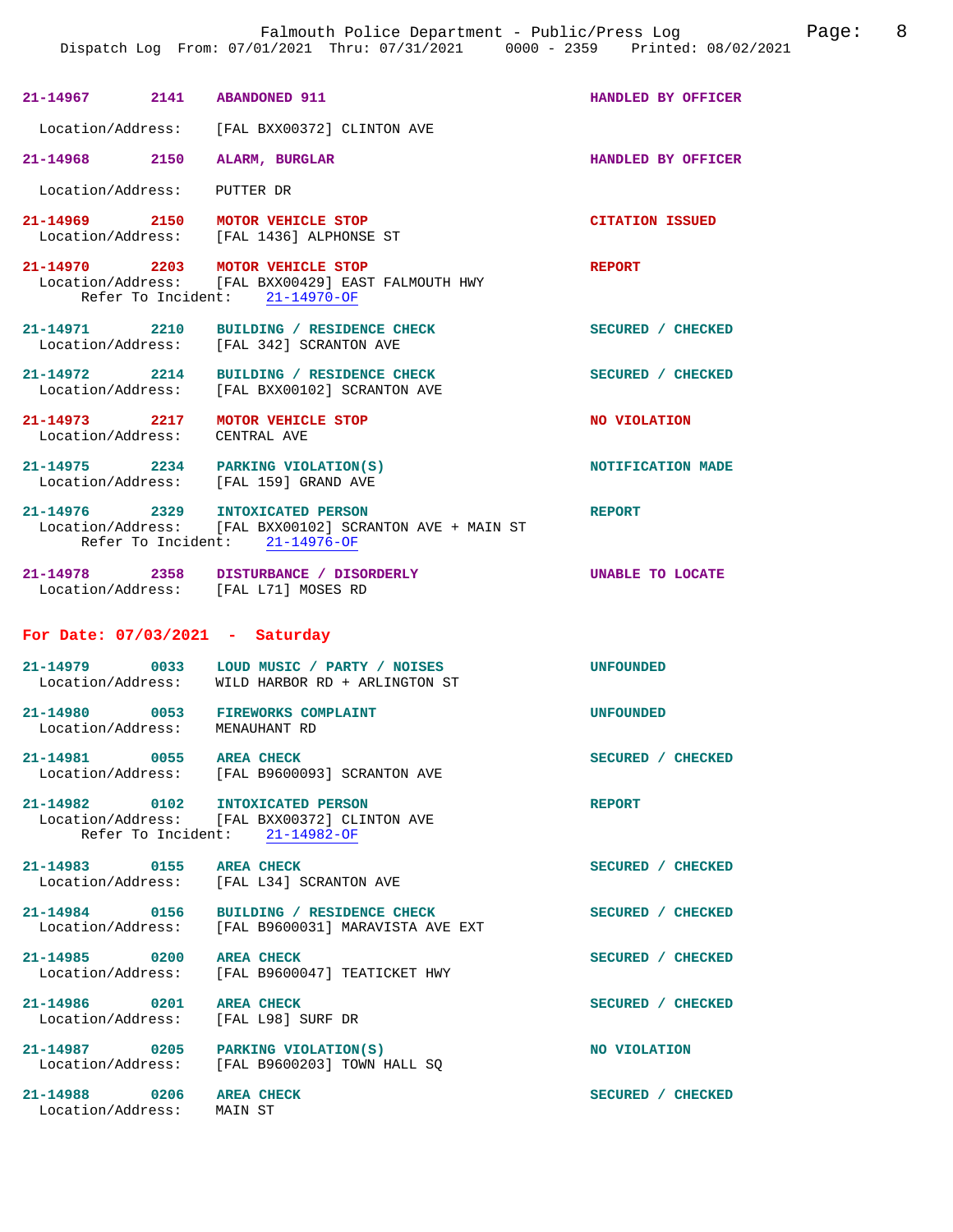|                                                                 | Falmouth Police Department - Public/Press Log<br>Dispatch Log From: 07/01/2021 Thru: 07/31/2021 0000 - 2359 Printed: 08/02/2021 | 9<br>Page:             |
|-----------------------------------------------------------------|---------------------------------------------------------------------------------------------------------------------------------|------------------------|
| Location/Address: PINECREST BEACH DR                            | 21-14989 0209 BUILDING / RESIDENCE CHECK                                                                                        | SECURED / CHECKED      |
| 21-14990 0216<br>Location/Address:                              | BUILDING / RESIDENCE CHECK<br>[FAL B9600028] JONES RD                                                                           | SECURED / CHECKED      |
| 21-14991 0217<br>Location/Address:                              | BUILDING / RESIDENCE CHECK<br>GIFFORD ST                                                                                        | SECURED / CHECKED      |
| 21-14992 0228<br>Location/Address:                              | BUILDING / RESIDENCE CHECK<br>[FAL B9600237] EAST FALMOUTH HWY                                                                  | SECURED / CHECKED      |
| 21-14993 0239<br>Location/Address:                              | PARKING VIOLATION(S)<br>WATER ST                                                                                                | NO VIOLATION           |
| 21-14994 0241<br>Location/Address:                              | BUILDING / RESIDENCE CHECK<br>CLINTON AVE + SCRANTON AVE                                                                        | SECURED / CHECKED      |
| 21-14995 0242                                                   | BUILDING / RESIDENCE CHECK<br>Location/Address: [FAL BXX00647] WOODS HOLE RD                                                    | SECURED / CHECKED      |
| 21-14996 0242<br>Location/Address:                              | BUILDING / RESIDENCE CHECK<br>[FAL B0100017] NORTH FALMOUTH HWY                                                                 | SECURED / CHECKED      |
| 21-14997 0243                                                   | BUILDING / RESIDENCE CHECK<br>Location/Address: [FAL 169] EAST FALMOUTH HWY                                                     | SECURED / CHECKED      |
| 21-14998 0244<br>Location/Address:                              | BUILDING / RESIDENCE CHECK<br>[FAL BXX00659] NORTH FALMOUTH HWY                                                                 | SECURED / CHECKED      |
| 21-14999 0247<br>Location/Address:                              | BUILDING / RESIDENCE CHECK<br>[FAL B9600025] DAVISVILLE RD                                                                      | SECURED / CHECKED      |
| 21-15001 0254<br>Location/Address:                              | <b>AREA CHECK</b><br>[FAL L71] MOSES RD                                                                                         | SECURED / CHECKED      |
| 21-15003 0256                                                   | BUILDING / RESIDENCE CHECK<br>Location/Address: [FAL 494] EAST FALMOUTH HWY                                                     | SECURED / CHECKED      |
| 21-15004 0305 AREA CHECK                                        | Location/Address: [FAL L65] COUNTY RD                                                                                           | SECURED / CHECKED      |
| 21-15006                                                        | 0611 CHECK WELFARE<br>Location/Address: [FAL BXX00190] DAVIS STRAITS<br>Refer To Incident: 21-15006-OF                          | REF FIRE DEPT          |
| 21-15008 0638 Admin Services                                    |                                                                                                                                 | HANDLED BY OFFICER     |
| Location/Address:                                               | [FAL FPD] MAIN ST                                                                                                               |                        |
| 21-15010 0725                                                   | Admin Services                                                                                                                  | HANDLED BY OFFICER     |
| Location/Address:                                               | [FAL FPD] MAIN ST                                                                                                               |                        |
| 21-15011 0728<br>Location/Address:                              | DISTURBANCE / DISORDERLY<br>PALMER AVE + TER HEUN DR                                                                            | <b>GONE ON ARRIVAL</b> |
| 21-15014 0855                                                   | PRESERVE PEACE                                                                                                                  | HANDLED BY OFFICER     |
| Location/Address:                                               | EDGEWATER DR WEST                                                                                                               |                        |
| 21-15015 0902                                                   | PARKING VIOLATION(S)                                                                                                            | HANDLED BY OFFICER     |
| Location/Address:                                               | DORAN DR + KOMPASS DR                                                                                                           |                        |
| 21-15023 1050 CRASH, HIT/RUN<br>Location/Address: RIVERS END RD | Refer To Accident: 21-15023-AC                                                                                                  | <b>REPORT</b>          |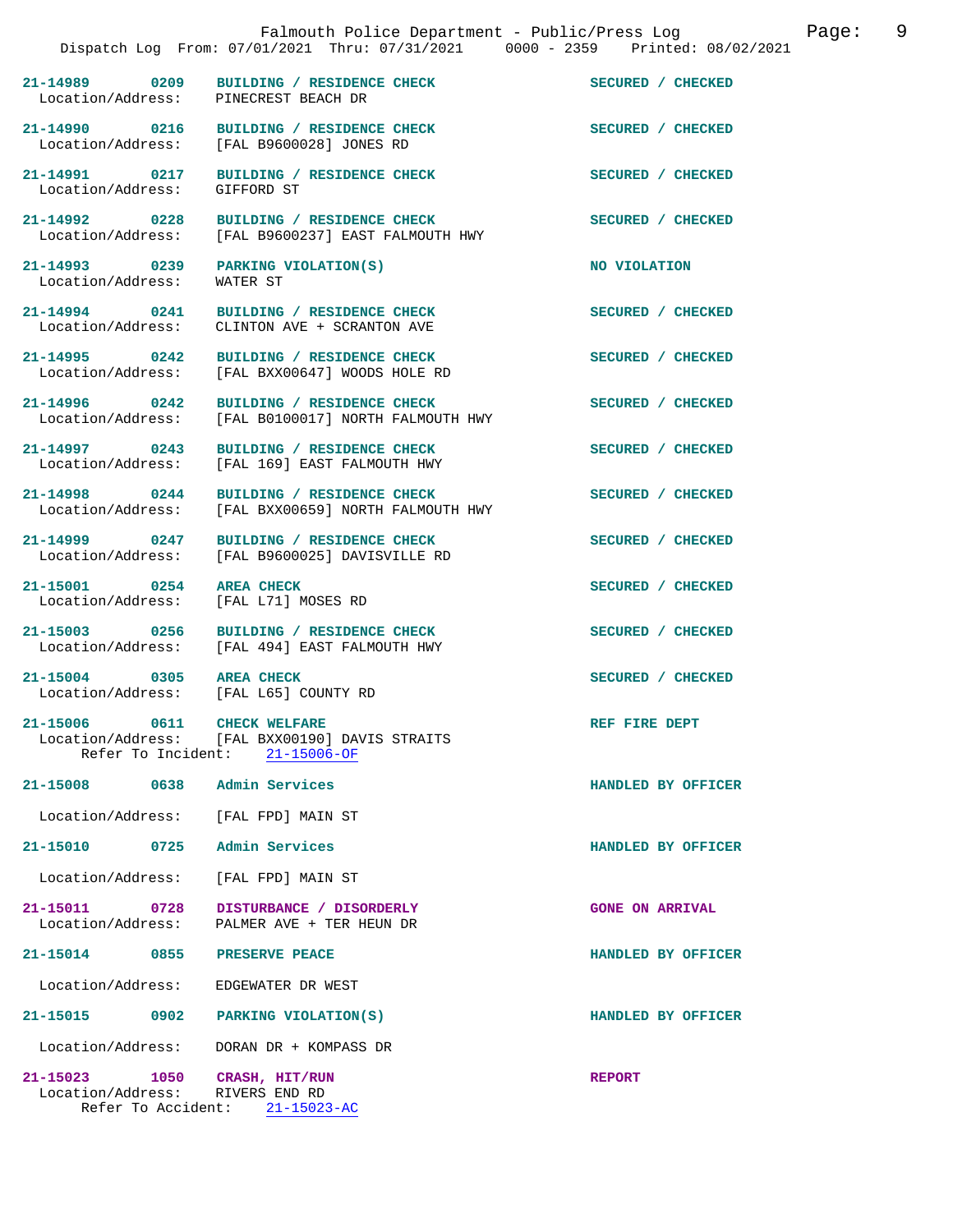| 21-15025 1055 RECOVERED PROPERTY<br>Location/Address: LOCUST ST         | Refer To Incident: 21-15025-OF                                                                                                                                                                                           | <b>REPORT</b>          |
|-------------------------------------------------------------------------|--------------------------------------------------------------------------------------------------------------------------------------------------------------------------------------------------------------------------|------------------------|
| 21-15028 1105 RECOVERED PROPERTY<br>Location/Address: [FAL FPD] MAIN ST | Refer To Incident: 21-15028-OF                                                                                                                                                                                           | <b>REPORT</b>          |
| 21-15029 1112                                                           | <b>VANDALISM</b>                                                                                                                                                                                                         | HANDLED BY OFFICER     |
|                                                                         | Location/Address: [FAL BXX00758] NORTH MAIN ST                                                                                                                                                                           |                        |
| 21-15031 1140<br>Location/Address:                                      | <b>ABANDONED 911</b><br><b>SCRANTON AVE</b>                                                                                                                                                                              | UNABLE TO LOCATE       |
| 21-15037 1301 AREA CHECK                                                | Location/Address: [FAL L42] GIFFORD ST                                                                                                                                                                                   | SECURED / CHECKED      |
| 21-15038 1325                                                           | <b>PRESERVE PEACE</b>                                                                                                                                                                                                    | HANDLED BY OFFICER     |
|                                                                         | Location/Address: [FAL 1384] PINECREST BEACH DR                                                                                                                                                                          |                        |
| 21-15039 1402                                                           | <b>ABANDONED 911</b>                                                                                                                                                                                                     | HANDLED BY OFFICER     |
|                                                                         | Location/Address: [FAL L102] OYSTER POND RD                                                                                                                                                                              |                        |
| 21-15040 1422<br>Location/Address: OLD CAMPUS DR                        | RECOVERED PROPERTY                                                                                                                                                                                                       | <b>UNFOUNDED</b>       |
| 21-15041 1428 ASSIST CITIZEN                                            |                                                                                                                                                                                                                          | HANDLED BY OFFICER     |
|                                                                         | Location/Address: [FAL 2090] GIFFORD ST                                                                                                                                                                                  |                        |
| 1457<br>21-15042                                                        | DIRT BIKE / ATV COMPLAINT<br>Location/Address: [FAL B9600200] RESEARCH RD                                                                                                                                                | <b>GONE ON ARRIVAL</b> |
| 21-15043 1551                                                           | CRASH, HIT/RUN<br>Location/Address: [FAL B9600080] WORCESTER CT                                                                                                                                                          | HANDLED BY PARTY       |
| 21-15044 1551 CRASH                                                     | Location/Address: [FAL B9600260] MAIN ST<br>Refer To Accident: 21-15044-AC                                                                                                                                               | <b>REPORT</b>          |
| 21-15045<br>1620                                                        | <b>CRASH</b><br>Location/Address: [FAL BXX00698] DAVIS STRAITS<br>Refer To Accident: 21-15045-AC                                                                                                                         | <b>REPORT</b>          |
| 21-15046 1622                                                           | LOUD MUSIC / PARTY / NOISES                                                                                                                                                                                              | HANDLED BY OFFICER     |
| Location/Address: VIDAL AVE                                             |                                                                                                                                                                                                                          |                        |
| 1625<br>21-15047                                                        | ALARM, BURGLAR                                                                                                                                                                                                           | CANCELLED INCIDENT     |
| Location/Address: FOX RUN                                               |                                                                                                                                                                                                                          |                        |
| 21-15048 1633 CRASH<br>Address:<br>Aqe:<br>Charges:                     | Location/Address: [FAL 525] DAVIS STRAITS<br>Refer To Accident: 21-15048-AC<br>Refer To Arrest: $\overline{21-15048 - AR}$<br>Arrest: OROURKE, RYAN D<br>156 MINOT ST Apt. #3 DORCHESTER, MA<br>35<br>OUI-LIQUOR OR .08% | Arrest(s) Made         |
|                                                                         | NEGLIGENT OPERATION OF MOTOR VEHICLE $c90$ $$24(2)(a)$ (OTE)<br>ALCOHOL IN MV, POSSESS OPEN CONTAINER OF                                                                                                                 |                        |
| 21-15049                                                                | 1641 LOUD MUSIC / PARTY / NOISES                                                                                                                                                                                         | HANDLED BY OFFICER     |
| Location/Address: VIDAL AVE                                             |                                                                                                                                                                                                                          |                        |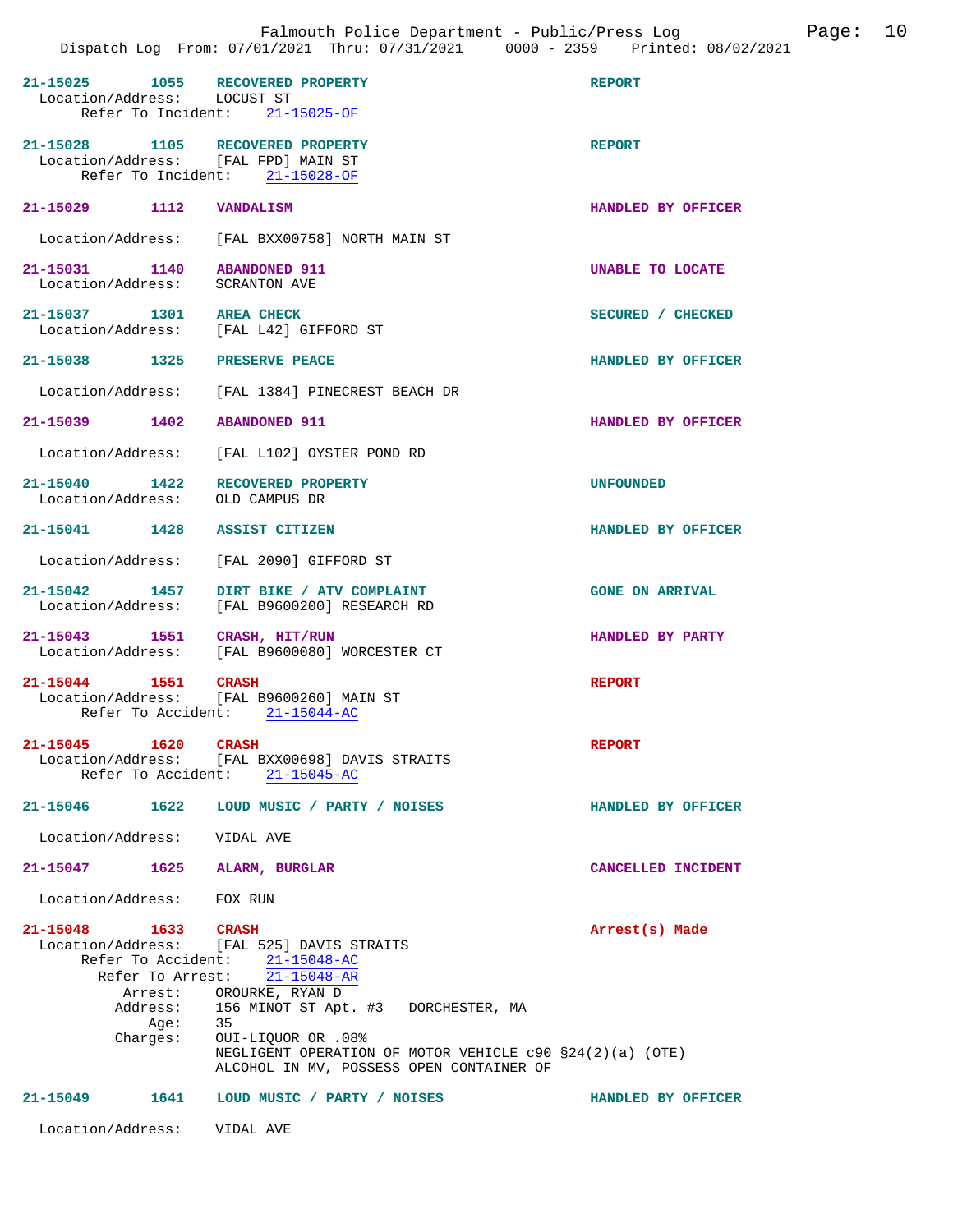| 21-15050 1700 CRASH                                                  | Location/Address: RT 151 + BOXBERRY HILL RD<br>Refer To Accident: 21-15050-AC | <b>REPORT</b>           |
|----------------------------------------------------------------------|-------------------------------------------------------------------------------|-------------------------|
| 21-15055 1742 PARKING VIOLATION(S)<br>Location/Address: CAHOON CT    |                                                                               | PARKING TICKET          |
| 21-15056 1800 ABANDONED 911<br>Location/Address: YACHT CLUB RD       |                                                                               | <b>UNFOUNDED</b>        |
| 21-15058 1817 AREA CHECK<br>Vicinity of: MAIN ST                     |                                                                               | SECURED / CHECKED       |
| 21-15061 1916 ABANDONED 911                                          |                                                                               | HANDLED BY OFFICER      |
|                                                                      | Location/Address: [FAL B9601272] QUISSETT AVE                                 |                         |
| 21-15063 1922 TRAFFIC HAZARD                                         |                                                                               | HANDLED BY OFFICER      |
| Location/Address: RT 28 NORTH                                        |                                                                               |                         |
| 21-15065 1945 AREA CHECK<br>Location/Address: WORCESTER CT           |                                                                               | <b>UNABLE TO LOCATE</b> |
| 21-15066 1953 FIREWORKS COMPLAINT                                    | Location/Address: OLD BARNSTABLE RD + PRINCE HENRY DR                         | <b>UNFOUNDED</b>        |
| 21-15069 2034                                                        | INTOXICATED PERSON                                                            | HANDLED BY OFFICER      |
| Location/Address:                                                    | TEATICKET HWY + MARAVISTA AVE                                                 |                         |
| 21-15070 2042                                                        | <b>AREA CHECK</b><br>Location/Address: [FAL 640] ACAPESKET RD                 | SECURED / CHECKED       |
| 21-15071 2045 FIREWORKS COMPLAINT<br>Location/Address: ELLSWORTH DR  |                                                                               | <b>UNFOUNDED</b>        |
| 21-15073 2048 FIREWORKS COMPLAINT                                    |                                                                               | HANDLED BY OFFICER      |
|                                                                      | Location/Address: [FAL 1343] BLACKSMITH SHOP RD                               |                         |
| 21-15072 2049 FIREWORKS COMPLAINT<br>Location/Address: SAM TURNER RD |                                                                               | <b>UNFOUNDED</b>        |
| 21-15074 2106 FIREWORKS COMPLAINT<br>Location/Address: BARROWS RD    |                                                                               | <b>UNABLE TO LOCATE</b> |
| 21-15075 2111 FIREWORKS COMPLAINT<br>Location/Address: ELLSWORTH DR  |                                                                               | <b>UNFOUNDED</b>        |
|                                                                      | 21-15076 2120 BUILDING / RESIDENCE CHECK                                      | HANDLED BY OFFICER      |
|                                                                      | Location/Address: [FAL B9600051] HATCHVILLE RD                                |                         |
| 21-15077 2122 FIREWORKS COMPLAINT                                    |                                                                               | HANDLED BY OFFICER      |
| Location/Address: STOWERS ST                                         |                                                                               |                         |
| 21-15078 2132 FIREWORKS COMPLAINT<br>Location/Address: REGIS RD      |                                                                               | <b>UNFOUNDED</b>        |
| 21-15079 2142 VANDALISM<br>Location/Address: CHESTER ST              | Refer To Incident: 21-15079-OF                                                | <b>REPORT</b>           |
| 21-15080 2149 AREA CHECK<br>Location/Address: PRINCE HENRY DR        |                                                                               | UNABLE TO LOCATE        |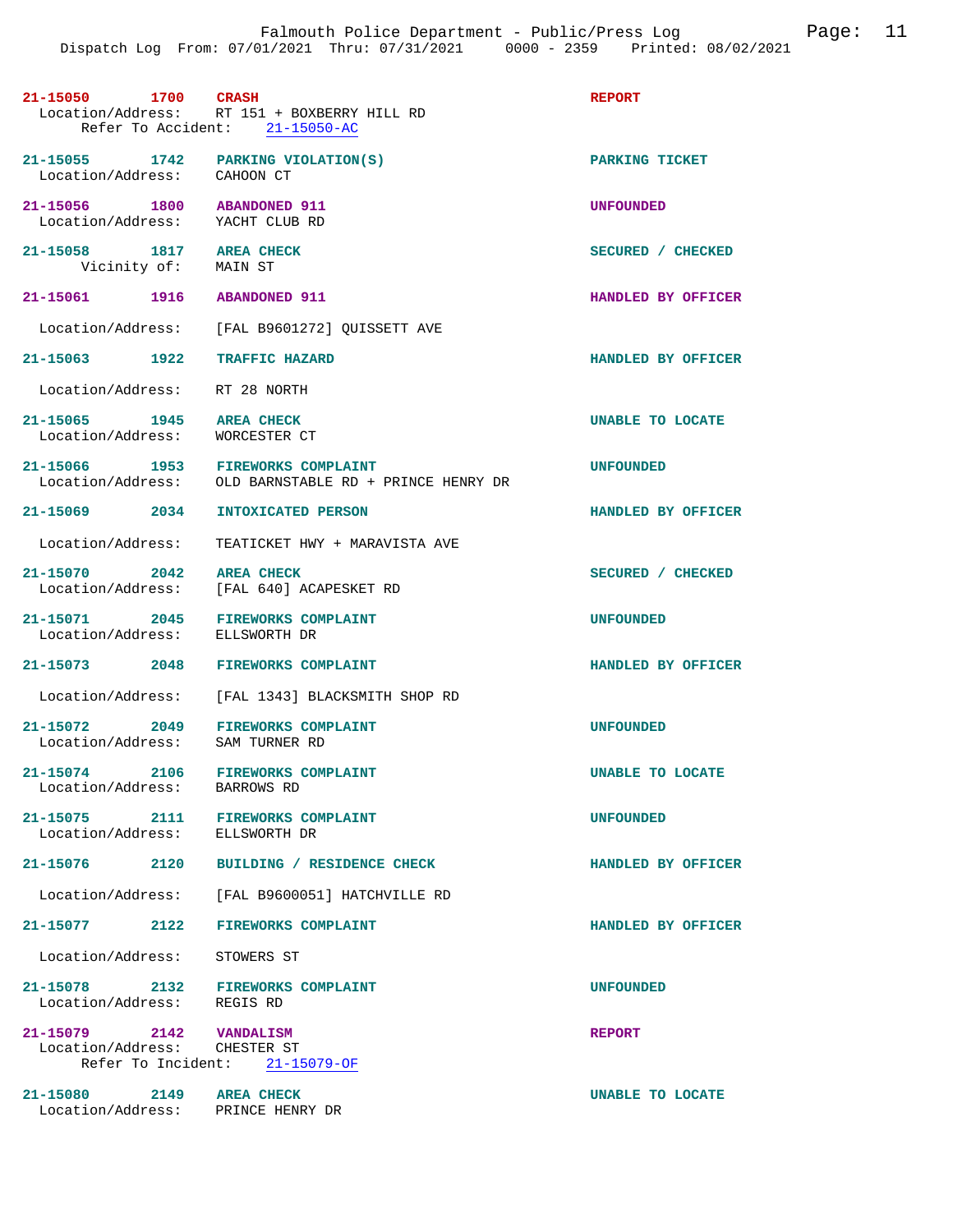| 21-15081 2203 FIREWORKS COMPLAINT<br>Location/Address: PASNECOY LN  |                                                                                                                                                                                 | <b>UNFOUNDED</b>        |
|---------------------------------------------------------------------|---------------------------------------------------------------------------------------------------------------------------------------------------------------------------------|-------------------------|
| 21-15082 2207 MOTOR VEHICLE STOP                                    | Location/Address: [FAL 3175] DAVIS STRAITS                                                                                                                                      | Verbal Warning          |
| 21-15083 2212 VANDALISM<br>Location/Address: CHESTER ST             | Refer To Incident: 21-15083-OF                                                                                                                                                  | <b>REPORT</b>           |
|                                                                     | 21-15084 2218 LOUD MUSIC / PARTY / NOISES                                                                                                                                       | HANDLED BY OFFICER      |
| Location/Address: [FAL L71] MOSES RD                                |                                                                                                                                                                                 |                         |
| 21-15085 2219                                                       | SUSPICIOUS MV                                                                                                                                                                   | HANDLED BY OFFICER      |
| Location/Address: MAIN ST                                           |                                                                                                                                                                                 |                         |
| 21-15086 2221 SUSPICIOUS PERSON(S)<br>Location/Address: OVERHILL RD |                                                                                                                                                                                 | UNABLE TO LOCATE        |
| 21-15087 2240 CHECK WELFARE                                         | Location/Address: WALKER ST + MAIN ST                                                                                                                                           | <b>UNABLE TO LOCATE</b> |
| 21-15088 2245 ASSIST CITIZEN                                        |                                                                                                                                                                                 | HANDLED BY OFFICER      |
| Location/Address: TEATICKET HWY                                     |                                                                                                                                                                                 |                         |
| 21-15089 2310 ASSIST CITIZEN                                        |                                                                                                                                                                                 | HANDLED BY OFFICER      |
| Location/Address: TEATICKET HWY                                     |                                                                                                                                                                                 |                         |
| 21-15090 2310 INTOXICATED PERSON                                    |                                                                                                                                                                                 | Protective Custody      |
| $P/C$ :<br>Address:<br>Age: 28                                      | Location/Address: CENTRAL PARK AVE + GRAND AVE<br>Refer To $P/C$ : 21-15090-AR<br>SABALA, BRANDON<br>39 PINECREST BEACH DR FALMOUTH, MA<br>Charges: PROTECTIVE CUSTODY (LIQUOR) |                         |
|                                                                     | 21-15064 2322 BUILDING / RESIDENCE CHECK                                                                                                                                        | CANCELLED INCIDENT      |
| Location/Address: MAIN ST                                           |                                                                                                                                                                                 |                         |
| For Date: $07/04/2021$ - Sunday                                     |                                                                                                                                                                                 |                         |
| 21-15093 0011                                                       | <b>AREA CHECK</b>                                                                                                                                                               | <b>GONE ON ARRIVAL</b>  |
| Location/Address: GIFFORD ST                                        |                                                                                                                                                                                 |                         |
| 21-15094 0013 CHECK WELFARE                                         |                                                                                                                                                                                 | HANDLED BY OFFICER      |
| Location/Address: PINECREST BEACH DR                                |                                                                                                                                                                                 |                         |
| 21-15095 0014 MISSING PERSON                                        |                                                                                                                                                                                 | HANDLED BY OFFICER      |
| Location/Address: [FAL FPD] MAIN ST                                 |                                                                                                                                                                                 |                         |
| 21-15097 0022                                                       | BUILDING / RESIDENCE CHECK<br>Location/Address: [FAL B9600187] ASHUMET RD                                                                                                       | SECURED / CHECKED       |
| 21-15096<br>0023                                                    | <b>AREA CHECK</b>                                                                                                                                                               | SECURED / CHECKED       |

Location/Address: SCRANTON AVE + CLINTON AVE

**21-15098 0030 AREA CHECK SECURED / CHECKED**  Location/Address: [FAL L98] SURF DR

21-15099 0045 BUILDING / RESIDENCE CHECK SECURED / CHECKED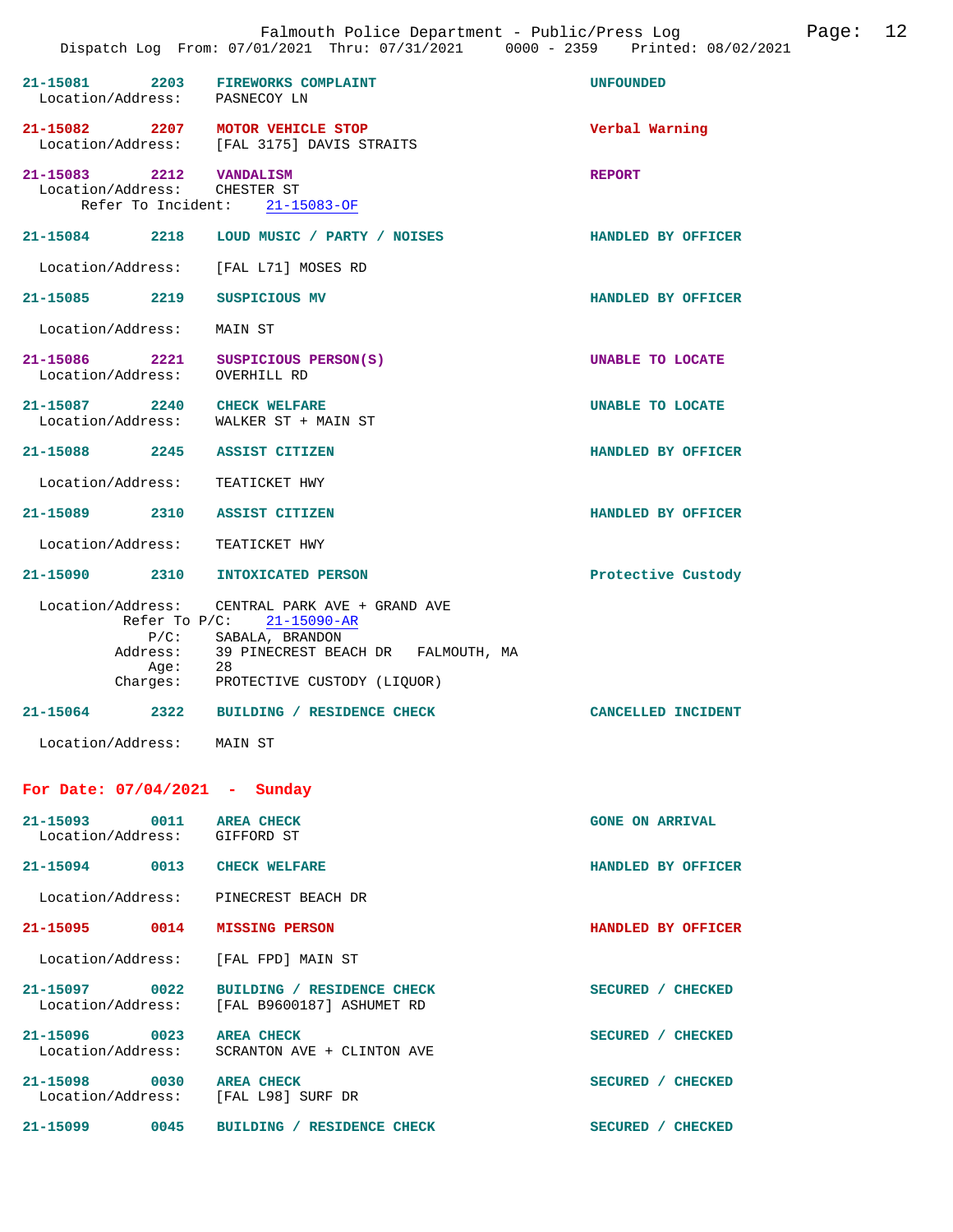|                                                 | Falmouth Police Department - Public/Press Log<br>Dispatch Log From: 07/01/2021 Thru: 07/31/2021 0000 - 2359 Printed: 08/02/2021 |                         | Page: | 13 |
|-------------------------------------------------|---------------------------------------------------------------------------------------------------------------------------------|-------------------------|-------|----|
|                                                 | Location/Address: [FAL B9800292] DAVIS STRAITS                                                                                  |                         |       |    |
| 21-15100 0046 ERRATIC MV                        | Location/Address: EAST FALMOUTH HWY + WHITES LANDING RD                                                                         | <b>GONE ON ARRIVAL</b>  |       |    |
| 21-15101 0051 FIREWORKS COMPLAINT               | Location/Address: [FAL 342] SCRANTON AVE                                                                                        | <b>UNFOUNDED</b>        |       |    |
|                                                 | 21-15102 0056 DISTURBANCE / DISORDERLY<br>Location/Address: [FAL 964] TEATICKET HWY<br>Refer To Incident: 21-15102-OF           | <b>REPORT</b>           |       |    |
| 21-15105 0148 INTOXICATED PERSON                | Location/Address: [FAL BXX00335] MAIN ST                                                                                        | Peace Restored          |       |    |
| 21-15106 0154                                   | <b>CHECK WELFARE</b>                                                                                                            | HANDLED BY OFFICER      |       |    |
| Location/Address:                               | [FAL 964] TEATICKET HWY                                                                                                         |                         |       |    |
| 21-15107 0204<br>Location/Address: EEL RIVER RD | <b>FIREWORKS COMPLAINT</b>                                                                                                      | <b>UNFOUNDED</b>        |       |    |
| 21-15108 0205<br>Location/Address:              | TRANSPORT / ESCORT<br>SHADY LN                                                                                                  | <b>TRANSPORT</b>        |       |    |
| 21-15109 0252                                   | UNWANTED GUEST                                                                                                                  | HANDLED BY OFFICER      |       |    |
| Location/Address:                               | HIGHLAND AVE                                                                                                                    |                         |       |    |
| 21-15110 0259                                   | <b>ABANDONED 911</b>                                                                                                            | HANDLED BY OFFICER      |       |    |
| Location/Address:                               | [FAL BXX00758] NORTH MAIN ST                                                                                                    |                         |       |    |
| 21-15111 0311<br>Location/Address:              | BUILDING / RESIDENCE CHECK<br>[FAL B9600025] DAVISVILLE RD                                                                      | SECURED / CHECKED       |       |    |
| 21-15113 0623                                   | <b>DISABLED MV</b>                                                                                                              | HANDLED BY OFFICER      |       |    |
| Location/Address:                               | SURF DR                                                                                                                         |                         |       |    |
| 0632<br>$21 - 15114$                            | <b>ASSIST CITIZEN</b>                                                                                                           | (FD) Cancelled Incident |       |    |
| Location/Address: CLUB VALLEY DR                |                                                                                                                                 |                         |       |    |
| 21-15116 0754 CRASH                             | Location/Address: MARAVISTA AVE + MARAVISTA AVE EXT<br>Refer To Accident: 21-15116-AC                                           | <b>REPORT</b>           |       |    |
|                                                 | 21-15117 0833 FOLLOW UP INVESTIGATION                                                                                           | HANDLED BY OFFICER      |       |    |
|                                                 | Location/Address: [FAL BXX00437] TEATICKET HWY                                                                                  |                         |       |    |
|                                                 | 21-15119 0858 FOLLOW UP INVESTIGATION                                                                                           | HANDLED BY OFFICER      |       |    |
|                                                 | Location/Address: [FAL B9600070] SCRANTON AVE                                                                                   |                         |       |    |
| 21-15126 0928                                   | <b>CRASH</b><br>Location/Address: [FAL BXX00479] GRAND AVE + CHAPEL PARK AVE<br>Refer To Accident: 21-15126-AC                  | <b>REPORT</b>           |       |    |
| 21-15120 1006 CRASH                             | Location/Address: RT 151 + FALMOUTH WOODS RD<br>Refer To Accident: 21-15120-AC                                                  | <b>REPORT</b>           |       |    |
| 21-15123 1049 CRASH                             | Location/Address: [FAL BXX00286] MAIN ST<br>Refer To Accident: 21-15123-AC                                                      | <b>REPORT</b>           |       |    |
| 21-15127 1149                                   | ALARM, BURGLAR                                                                                                                  | <b>UNFOUNDED</b>        |       |    |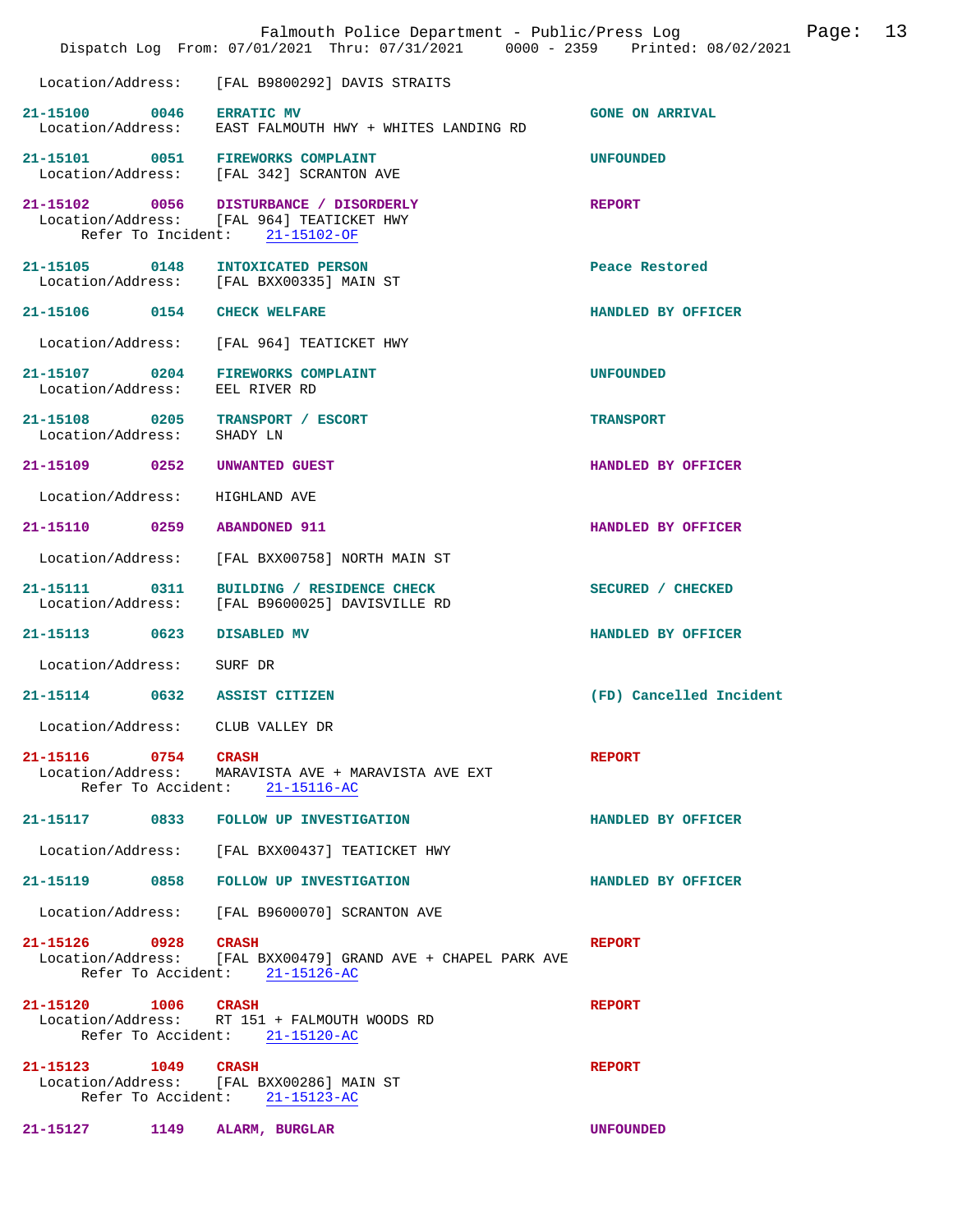|                                                                    | Falmouth Police Department - Public/Press Log<br>Dispatch Log From: 07/01/2021 Thru: 07/31/2021 0000 - 2359 Printed: 08/02/2021                     | 14<br>Page:            |  |
|--------------------------------------------------------------------|-----------------------------------------------------------------------------------------------------------------------------------------------------|------------------------|--|
| Location/Address:                                                  | CLOWES DR                                                                                                                                           |                        |  |
| 21-15128<br>Location/Address:                                      | 1202 ALARM, BURGLAR<br>MAIN ST                                                                                                                      | <b>UNFOUNDED</b>       |  |
| 21-15129 1215 Water Complaint<br>Location/Address:                 | HUMMINGBIRD HILL RD                                                                                                                                 | NOTIFICATION MADE      |  |
| 21-15130 1218 ANIMAL COMPLAINT                                     |                                                                                                                                                     | REF ANIMAL CONTROL     |  |
| Location/Address:                                                  | MAKER LN                                                                                                                                            |                        |  |
| 21-15131<br>1226                                                   | BUILDING / RESIDENCE CHECK                                                                                                                          | HANDLED BY OFFICER     |  |
| Location/Address:                                                  | [FAL B9600070] SCRANTON AVE                                                                                                                         |                        |  |
| 21-15132 1232<br>Location/Address: EDGEWOOD DR<br>Aqe:<br>Charges: | <b>THREAT</b><br>Refer To Arrest: 21-15132-AR<br>Arrest: FLANAGAN, ERYN G<br>Address: 11 EDGEWOOD DR E FALMOUTH, MA<br>22<br>ARREST WARRANT SERVICE | Arrest(s) Made         |  |
| 1239 PRIVATE TOW<br>21-15133                                       | Location/Address: [FAL B9600088] SCRANTON AVE                                                                                                       | PRIVATE TOW            |  |
| 21-15136 1300                                                      | <b>THREAT</b>                                                                                                                                       | HANDLED BY OFFICER     |  |
| Location/Address:                                                  | [FAL BXX00223] MAIN ST                                                                                                                              |                        |  |
| 1303<br>21-15135<br>Location/Address:                              | SUSPICIOUS MV<br>[FAL B9600051] HATCHVILLE RD                                                                                                       | <b>GONE ON ARRIVAL</b> |  |
| 21-15137 1316<br>Location/Address:                                 | <b>CRASH</b><br>WORCESTER CT + SPRING BARS RD                                                                                                       | HANDLED BY PARTY       |  |
| 21-15138 1320                                                      | <b>ANIMAL COMPLAINT</b>                                                                                                                             | REF ANIMAL CONTROL     |  |
| Location/Address:                                                  | [FAL L107] OLD DOCK RD                                                                                                                              |                        |  |
| 21-15139<br>1334<br>Location/Address: WINTHROP DR                  | <b>MISSING PERSON</b><br>Refer To Incident: 21-15139-OF                                                                                             | <b>REPORT</b>          |  |
| 21-15140 1338 ABANDONED 911                                        |                                                                                                                                                     | HANDLED BY OFFICER     |  |
| Location/Address: [FAL 66] GRAND AVE                               |                                                                                                                                                     |                        |  |
| 21-15142 1403 AREA CHECK<br>Location/Address: [FAL L42] GIFFORD ST |                                                                                                                                                     | SECURED / CHECKED      |  |
| 21-15143 1406 ABANDONED 911                                        |                                                                                                                                                     | HANDLED BY OFFICER     |  |
| Location/Address:                                                  | NAUSHON CIR                                                                                                                                         |                        |  |
| 21-15144 1414 Water Complaint<br>Location/Address:                 | SEAWARD BEND                                                                                                                                        | NOTIFICATION MADE      |  |
| 21-15145 1433 LARCENY<br>Location/Address: [FAL 3075] JONES RD     | Refer To Incident: 21-15145-OF                                                                                                                      | <b>REPORT</b>          |  |
| 21-15146   1440   ABANDONED   911<br>Location/Address: GRAND AVE   |                                                                                                                                                     | UNABLE TO LOCATE       |  |
| 21-15147 1450 ANNOYING PHONE CALLS                                 | Location/Address: [FAL B9700009] PALMER AVE                                                                                                         | NOTIFICATION MADE      |  |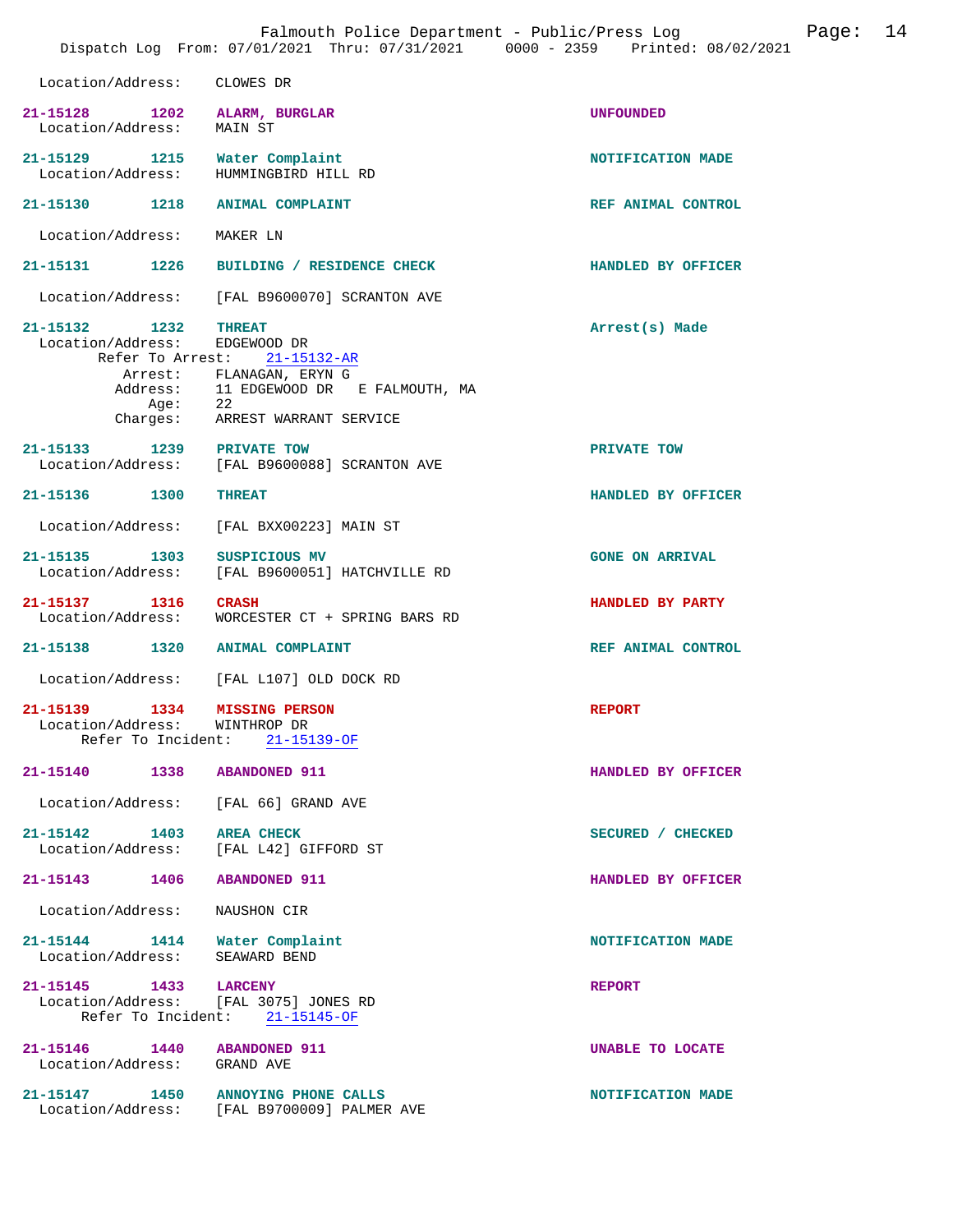| $21 - 15148$                                                  | 1452    | ANNOYING PHONE CALLS                                                                                                                                                                  | CANCELLED INCIDENT     |
|---------------------------------------------------------------|---------|---------------------------------------------------------------------------------------------------------------------------------------------------------------------------------------|------------------------|
|                                                               |         | Location/Address: [FAL 1613] PALMER AVE                                                                                                                                               |                        |
| 21-15149                                                      | 1501    | ANNOYING PHONE CALLS                                                                                                                                                                  | CANCELLED INCIDENT     |
|                                                               |         | Location/Address: [FAL B9700009] PALMER AVE                                                                                                                                           |                        |
| 21-15150 1502                                                 |         | BUILDING / RESIDENCE CHECK                                                                                                                                                            | HANDLED BY OFFICER     |
|                                                               |         | Location/Address: [FAL B9600070] SCRANTON AVE                                                                                                                                         |                        |
| 21-15152 1520                                                 |         | ANNOYING PHONE CALLS                                                                                                                                                                  | HANDLED BY OFFICER     |
|                                                               |         | Location/Address: [FAL B9700009] PALMER AVE                                                                                                                                           |                        |
| 21-15151 1521                                                 |         | FOLLOW UP INVESTIGATION                                                                                                                                                               | HANDLED BY OFFICER     |
| Location/Address:                                             |         | EDGEWOOD DR                                                                                                                                                                           |                        |
| 21-15154 1544 DISABLED MV<br>Location/Address:                |         | RT 151 + RT 28 NORTH                                                                                                                                                                  | <b>GONE ON ARRIVAL</b> |
| 21-15155 1554 ERRATIC MV                                      |         | Location/Address: BRICK KILN RD + SERVICE RD                                                                                                                                          | UNABLE TO LOCATE       |
| 21-15156 1557 ABANDONED 911                                   |         |                                                                                                                                                                                       | CANCELLED INCIDENT     |
|                                                               |         | Location/Address: [FAL B9600069] TER HEUN DR                                                                                                                                          |                        |
| 21-15157 1630<br>Location/Address:                            |         | <b>TRAFFIC HAZARD</b><br>LUCERNE AVE + MIAMI AVE                                                                                                                                      | NO VIOLATION           |
| 21-15158 1630<br>Location/Address:                            |         | TRANSPORT / ESCORT<br>NORTH FALMOUTH HWY                                                                                                                                              | <b>TRANSPORT</b>       |
| 21-15159 1648                                                 |         | <b>AREA CHECK</b>                                                                                                                                                                     | HANDLED BY OFFICER     |
| Location/Address:                                             |         | [FAL L6] BLACK BEACH HILLS RD                                                                                                                                                         |                        |
| 21-15160 1656<br>Location/Address:                            |         | <b>CRASH</b><br>FALMOUTH HEIGHTS RD + ROBBINS RD                                                                                                                                      | <b>TRANSPORT</b>       |
| 21-15161<br>1710                                              |         | <b>CRASH</b><br>Location/Address: [FAL BXX00329] FALMOUTH HEIGHTS RD + ROBBINS RD<br>Refer To Accident: 21-15161-AC                                                                   | Arrest(s) Made         |
| Charges:                                                      | Age: 27 | Refer To Arrest: 21-15161-AR<br>Arrest: HOWLAND, KAYLA M<br>Address: 15 HOLLY LN E FALMOUTH, MA<br>OUI-LIQUOR OR .08%<br>NEGLIGENT OPERATION OF MOTOR VEHICLE $c90$ $$24(2)(a)$ (OTE) |                        |
| 21-15162 1718 ERRATIC MV                                      |         |                                                                                                                                                                                       | <b>GONE ON ARRIVAL</b> |
|                                                               |         | Location/Address: EAST FALMOUTH HWY                                                                                                                                                   |                        |
| 21-15164 1753 Harassment                                      |         |                                                                                                                                                                                       | HANDLED BY OFFICER     |
| Location/Address: TEATICKET HWY                               |         |                                                                                                                                                                                       |                        |
| 21-15166 1810 ASSIST FIRE DEPT<br>Location/Address: MORRIS ST |         |                                                                                                                                                                                       | <b>REF OTHER</b>       |
|                                                               |         | 21-15167 1820 INTOXICATED PERSON                                                                                                                                                      |                        |
| Location/Address: GIFFORD ST                                  |         | Refer To Incident: 21-15167-OF                                                                                                                                                        | <b>REPORT</b>          |
|                                                               |         |                                                                                                                                                                                       |                        |
| 21-15168 1822 ASSIST CITIZEN                                  |         | Location/Address: [FAL L98] SURF DR                                                                                                                                                   | REF DNR                |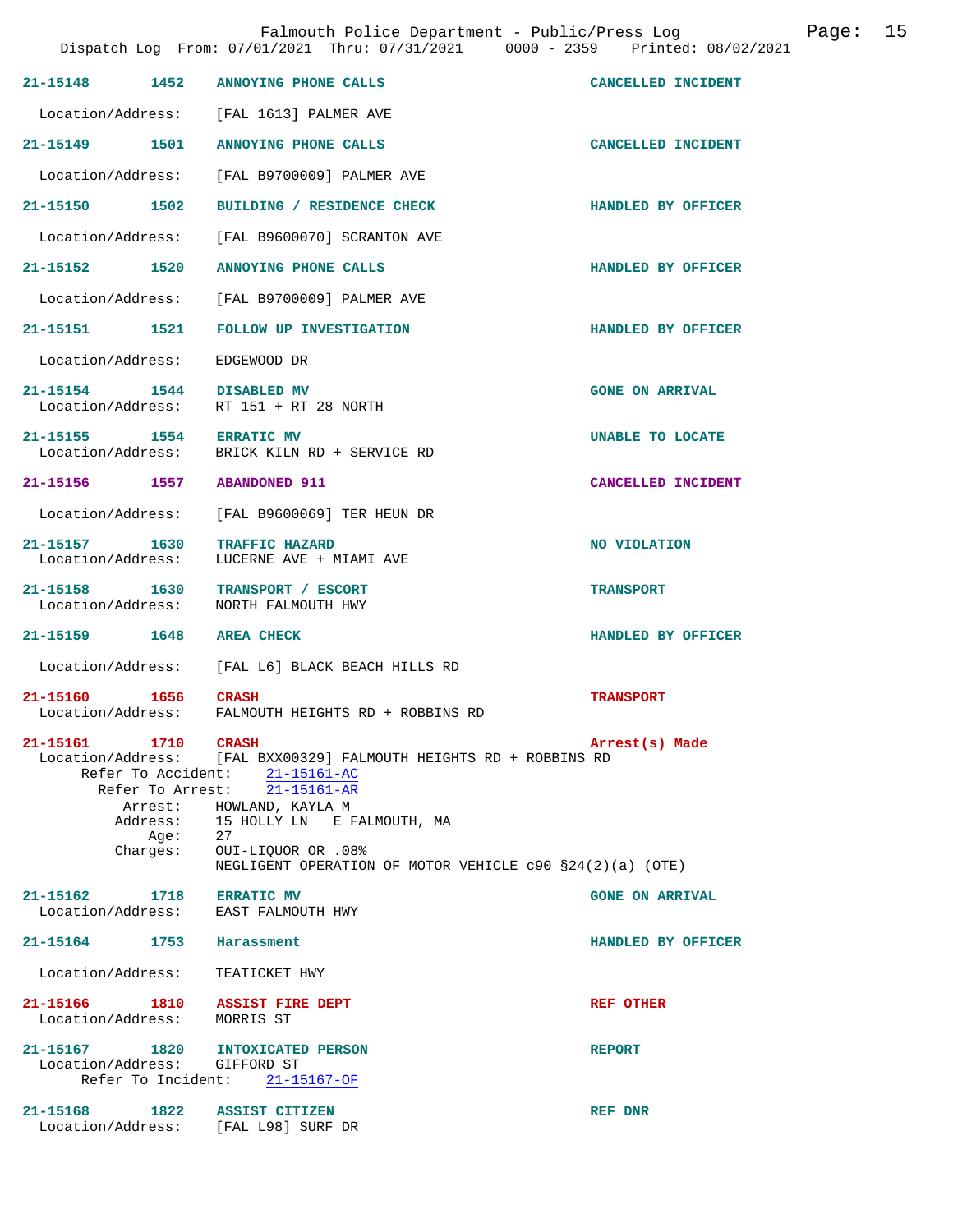| 21-15170 1845 MISSING PERSON                                               | Location/Address: [FAL 1726] PALMER AVE<br>Refer To Incident: 21-15170-OF                                                                                                                                                                                                                                                                            | <b>REPORT</b>          |
|----------------------------------------------------------------------------|------------------------------------------------------------------------------------------------------------------------------------------------------------------------------------------------------------------------------------------------------------------------------------------------------------------------------------------------------|------------------------|
| 21-15171 1901 ABANDONED 911                                                |                                                                                                                                                                                                                                                                                                                                                      | HANDLED BY OFFICER     |
| Location/Address:                                                          | TEATICKET PATH                                                                                                                                                                                                                                                                                                                                       |                        |
| 21-15172 1904 AREA CHECK                                                   |                                                                                                                                                                                                                                                                                                                                                      | HANDLED BY OFFICER     |
| Location/Address: MAIN ST                                                  |                                                                                                                                                                                                                                                                                                                                                      |                        |
| 21-15173 1908 CRASH, HIT/RUN<br>Location/Address: [FAL FPD] MAIN ST        | Refer To Accident: 21-15173-AC                                                                                                                                                                                                                                                                                                                       | <b>REPORT</b>          |
| Location/Address: [FAL 159] GRAND AVE<br>Aqe:<br>Charges:                  | 21-15174 1910 DISTURBANCE / DISORDERLY<br>Refer To Arrest: 21-15174-AR<br>Arrest: STACEY, JOHN SCOTT<br>Address: 465 OAK ST WESTWOOD, MA<br>18<br>DISORDERLY CONDUCT<br>LIQUOR, PERSON UNDER 21 POSSESS<br>VANDALIZE PROPERTY c266 §126A<br>MARIJUANA, POSSESS (1 OZ OR LESS)<br>LIOUOR ID CARD/LICENSE, FALSE/MISUSE<br>PROTECTIVE CUSTODY (LIQUOR) | Arrest(s) Made         |
| 21-15175 1921<br>Location/Address:                                         | DIRT BIKE / ATV COMPLAINT<br>[FAL L101] GIFFORD ST                                                                                                                                                                                                                                                                                                   | <b>GONE ON ARRIVAL</b> |
| 21-15176 1929 ERRATIC MV<br>Location/Address:                              | WEST FALMOUTH HWY + BRAESIDE RD                                                                                                                                                                                                                                                                                                                      | <b>GONE ON ARRIVAL</b> |
|                                                                            | 21-15179 2010 FOLLOW UP INVESTIGATION                                                                                                                                                                                                                                                                                                                | HANDLED BY OFFICER     |
| Location/Address: GIFFORD ST                                               |                                                                                                                                                                                                                                                                                                                                                      |                        |
| 21-15180 2022 ASSAULT, IP<br>Location/Address: GIFFORD ST                  | Refer To Incident: 21-15180-OF                                                                                                                                                                                                                                                                                                                       | <b>REPORT</b>          |
| 21-15181<br>Location/Address: BONNIE LN                                    | 2022 SPEEDING MOTOR VEHICLE(S)                                                                                                                                                                                                                                                                                                                       | <b>UNFOUNDED</b>       |
| Location/Address: EDGEWATER DR WEST                                        | 21-15183 2029 DIRT BIKE / ATV COMPLAINT                                                                                                                                                                                                                                                                                                              | UNABLE TO LOCATE       |
| 21-15184 2049 ANIMAL COMPLAINT                                             |                                                                                                                                                                                                                                                                                                                                                      | HANDLED BY OFFICER     |
|                                                                            | Location/Address: [FAL BXX00081] MAIN ST<br>Refer To Incident: 21-15184-OF                                                                                                                                                                                                                                                                           |                        |
| 21-15185 2050 FIREWORKS COMPLAINT<br>Location/Address: HOMESTEAD LN        |                                                                                                                                                                                                                                                                                                                                                      | UNABLE TO LOCATE       |
|                                                                            | 21-15186 2051 SPEEDING MOTOR VEHICLE(S)                                                                                                                                                                                                                                                                                                              | HANDLED BY OFFICER     |
| Location/Address: GIFFORD ST                                               |                                                                                                                                                                                                                                                                                                                                                      |                        |
| 21-15188 2054 FIREWORKS COMPLAINT<br>Location/Address: [FAL 159] GRAND AVE |                                                                                                                                                                                                                                                                                                                                                      | UNABLE TO LOCATE       |
| 21-15187 2056 FIREWORKS COMPLAINT<br>Location/Address:                     | SEACOAST SHORES BLVD + EDGEWATER DR EAST                                                                                                                                                                                                                                                                                                             | UNABLE TO LOCATE       |
| 21-15190 2056 ALARM, BURGLAR                                               |                                                                                                                                                                                                                                                                                                                                                      | SECURED / CHECKED      |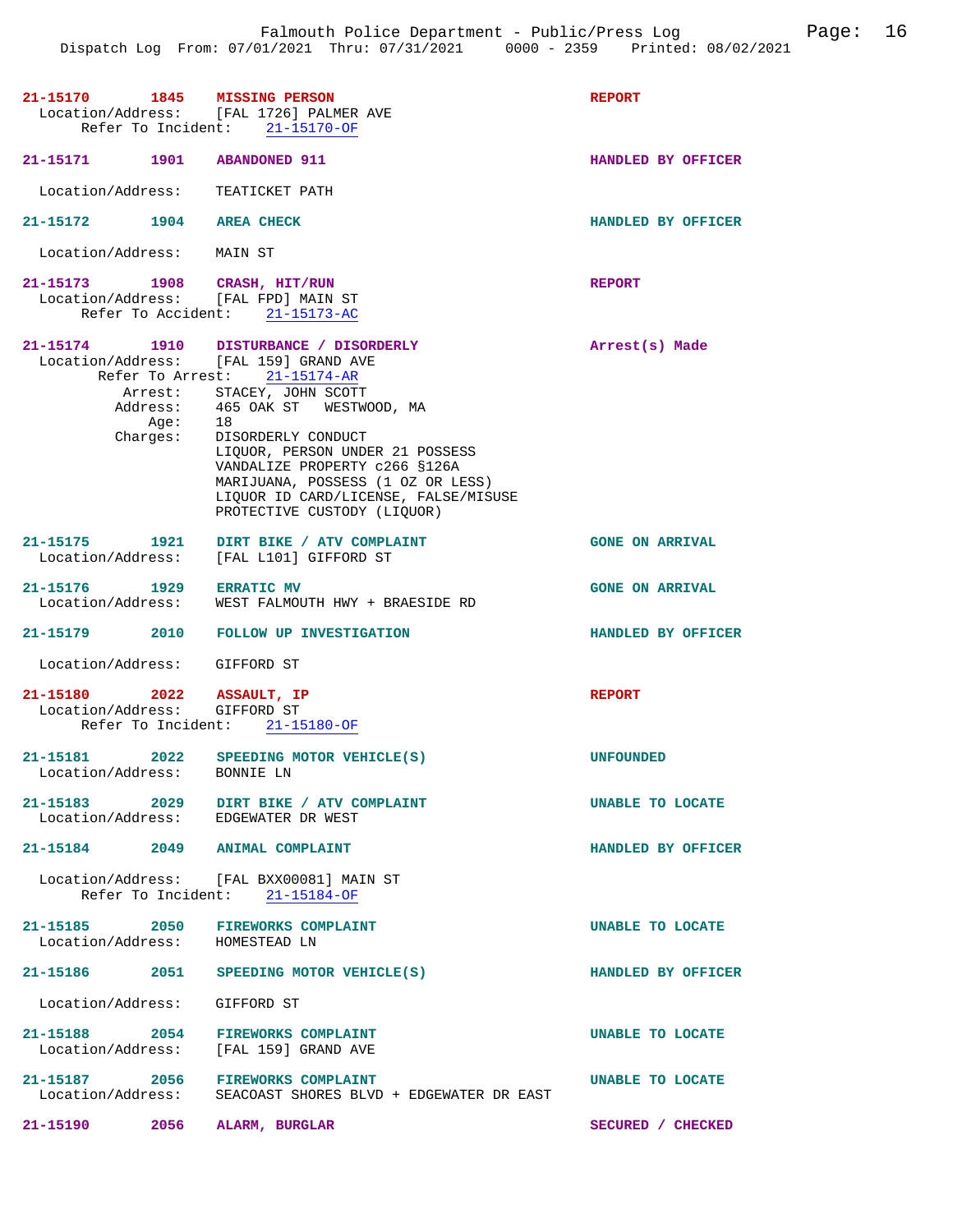|                                              | raimouch roirce beparement rabile/fress hog<br>Dispatch Log From: 07/01/2021 Thru: 07/31/2021 0000 - 2359 Printed: 08/02 |                         |
|----------------------------------------------|--------------------------------------------------------------------------------------------------------------------------|-------------------------|
| Location/Address: CLUB VALLEY DR             |                                                                                                                          |                         |
| Location/Address: JAMIE LN                   | 21-15189 2058 FIREWORKS COMPLAINT                                                                                        | UNABLE TO LOCATE        |
|                                              | 21-15191 2100 FIREWORKS COMPLAINT<br>Location/Address: NORTH BOURNES POND                                                | <b>UNABLE TO LOCATE</b> |
|                                              | 21-15192 2104 FIREWORKS COMPLAINT<br>Location/Address: GALLEON DR                                                        | UNABLE TO LOCATE        |
|                                              | 21-15194 2104 FIREWORKS COMPLAINT<br>Location/Address: FISHER RD                                                         | <b>UNABLE TO LOCATE</b> |
|                                              | 21-15193 2105 FIREWORKS COMPLAINT<br>Location/Address: ATWATER DR                                                        | UNABLE TO LOCATE        |
| Location/Address: HAYWAY RD                  | 21-15195 2106 FIREWORKS COMPLAINT                                                                                        | <b>GONE ON ARRIVAL</b>  |
|                                              | 21-15196 2107 FIREWORKS COMPLAINT<br>Location/Address: PINECREST BEACH DR                                                | UNABLE TO LOCATE        |
| Location/Address: INDIAN RIDGE RD            | 21-15197 2108 FIREWORKS COMPLAINT                                                                                        | <b>UNABLE TO LOCATE</b> |
| Location/Address: DUCKIES WAY                | 21-15198 2109 FIREWORKS COMPLAINT                                                                                        | UNABLE TO LOCATE        |
| Location/Address: PHILADELPHIA ST            | 21-15199 2111 FIREWORKS COMPLAINT                                                                                        | UNABLE TO LOCATE        |
| Location/Address: CLINTON AVE                | 21-15200 2115 FIREWORKS COMPLAINT                                                                                        | <b>UNABLE TO LOCATE</b> |
|                                              | 21-15201 2121 FIREWORKS COMPLAINT<br>Location/Address: [FAL BXX00326] TEATICKET HWY                                      | UNABLE TO LOCATE        |
|                                              | 21-15202 2121 FIREWORKS COMPLAINT<br>Location/Address: ELM RD                                                            | <b>GONE ON ARRIVAL</b>  |
|                                              | 21-15203 2126 FIREWORKS COMPLAINT<br>Location/Address: SANDWICH RD                                                       | UNABLE TO LOCATE        |
| Location/Address: MILL RD                    | 21-15204 2129 FIREWORKS COMPLAINT                                                                                        | <b>GONE ON ARRIVAL</b>  |
|                                              | 21-15206 2132 FIREWORKS COMPLAINT                                                                                        | HANDLED BY OFFICER      |
|                                              | Location/Address: [FAL 159] GRAND AVE                                                                                    |                         |
|                                              | 21-15205 2133 FIREWORKS COMPLAINT                                                                                        | HANDLED BY OFFICER      |
| Location/Address: PEMBROKE DR                |                                                                                                                          |                         |
|                                              | 21-15207 2135 FIREWORKS COMPLAINT<br>Location/Address: WAQUOIT FARMS DR                                                  | <b>GONE ON ARRIVAL</b>  |
| 21-15208 2138<br>Location/Address: CAROL AVE | <b>FIREWORKS COMPLAINT</b>                                                                                               | UNABLE TO LOCATE        |
| 21-15209<br>2150<br>Location/Address: ELM RD | <b>FIREWORKS COMPLAINT</b>                                                                                               | UNABLE TO LOCATE        |

21-15211 2201 FIREWORKS COMPLAINT **1200** GONE ON ARRIVAL Location/Address: CROSSWINDS WAY

Location/Address: CLUB VALLEY DR

**21-15213 2203 FIREWORKS COMPLAINT UNABLE TO LOCATE**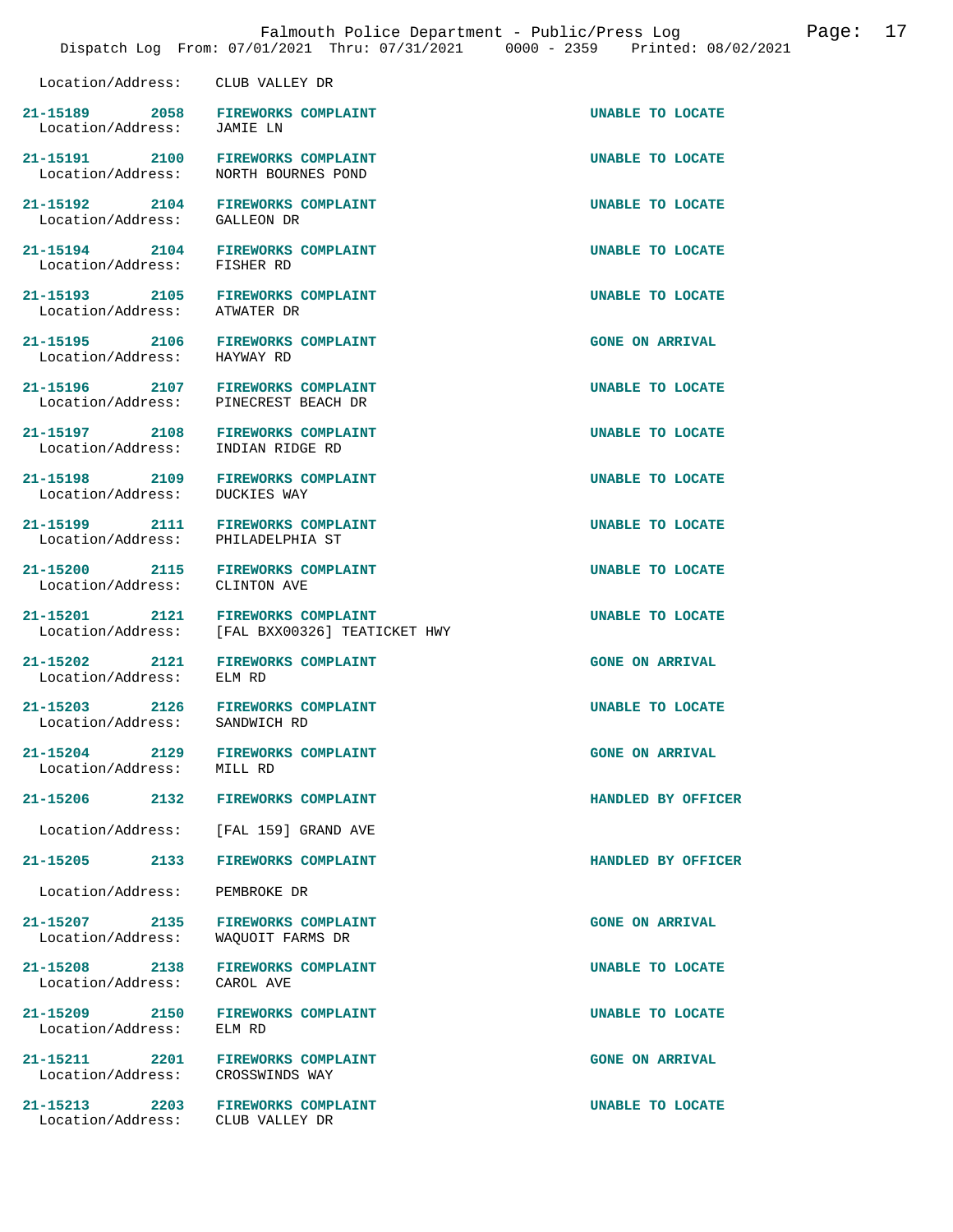| 21-15214 2218 FIREWORKS COMPLAINT<br>Location/Address: JOURNEYS END RD |                                                                                           | <b>UNFOUNDED</b>   |
|------------------------------------------------------------------------|-------------------------------------------------------------------------------------------|--------------------|
| 21-15215 2234 PRESERVE PEACE                                           |                                                                                           | HANDLED BY OFFICER |
| Location/Address: [FAL 159] GRAND AVE                                  |                                                                                           |                    |
| 21-15216 2245<br>Location/Address:                                     | BUILDING / RESIDENCE CHECK<br>[FAL 342] SCRANTON AVE                                      | SECURED / CHECKED  |
| 21-15217 2248                                                          | FIREWORKS COMPLAINT                                                                       | HANDLED BY OFFICER |
| Location/Address:                                                      | [FAL L71] MOSES RD                                                                        |                    |
| 21-15218 2251                                                          | BUILDING / RESIDENCE CHECK<br>Location/Address: [FAL BXX00102] SCRANTON AVE               | SECURED / CHECKED  |
|                                                                        | 21-15219   2305   LOUD MUSIC / PARTY / NOISES                                             | HANDLED BY OFFICER |
| Location/Address: PALM ST                                              |                                                                                           |                    |
| 21-15220 2305<br>Location/Address: EDGEWOOD DR                         | UNWANTED GUEST<br>Refer To Incident: 21-15220-OF                                          | <b>REPORT</b>      |
| 21-15221 2311 ALARM, BURGLAR                                           |                                                                                           | SECURED / CHECKED  |
|                                                                        | Location/Address: [FAL 160] TEATICKET HWY                                                 |                    |
| 21-15222 2326 ERRATIC MV                                               |                                                                                           | HANDLED BY OFFICER |
| Location/Address: DRIFT RD                                             |                                                                                           |                    |
| 21-15223 2329<br>Location/Address:                                     | <b>FIREWORKS COMPLAINT</b><br>HOMESTEAD LN                                                | <b>UNFOUNDED</b>   |
| 21-15224 2333                                                          | LOUD MUSIC / PARTY / NOISES                                                               | HANDLED BY OFFICER |
| Location/Address:                                                      | SANDPIPER CIR                                                                             |                    |
| 21-15225 2341 CHECK WELFARE                                            |                                                                                           | HANDLED BY OFFICER |
| Location/Address:                                                      | BRICK KILN RD                                                                             |                    |
| $21 - 15226$                                                           | 2352 DISTURBANCE / DISORDERLY                                                             | HANDLED BY OFFICER |
|                                                                        | Location/Address: [FAL BXX00335] MAIN ST                                                  |                    |
| For Date: 07/05/2021 - Monday                                          |                                                                                           |                    |
| 21-15228                                                               | 0020 ASSIST CITIZEN                                                                       | CANCELLED INCIDENT |
|                                                                        | Location/Address: [FAL L6] BLACK BEACH HILLS RD                                           |                    |
| 21-15230 0028                                                          | DISABLED MV                                                                               | HANDLED BY OFFICER |
| Location/Address: CHAPOQUOIT RD                                        |                                                                                           |                    |
| 21-15229 0029 AREA CHECK                                               |                                                                                           | HANDLED BY OFFICER |
|                                                                        | Location/Address: [FAL B9600088] SCRANTON AVE                                             |                    |
| 21-15231 0035 ERRATIC MV                                               | Location/Address: [FAL B9600036] MAIN ST + SCRANTON AVE<br>Refer To Incident: 21-15231-OF | <b>REPORT</b>      |
| 21-15232 0041<br>Location/Address:                                     | ALARM, BURGLAR<br>MARES POND DR                                                           | <b>UNFOUNDED</b>   |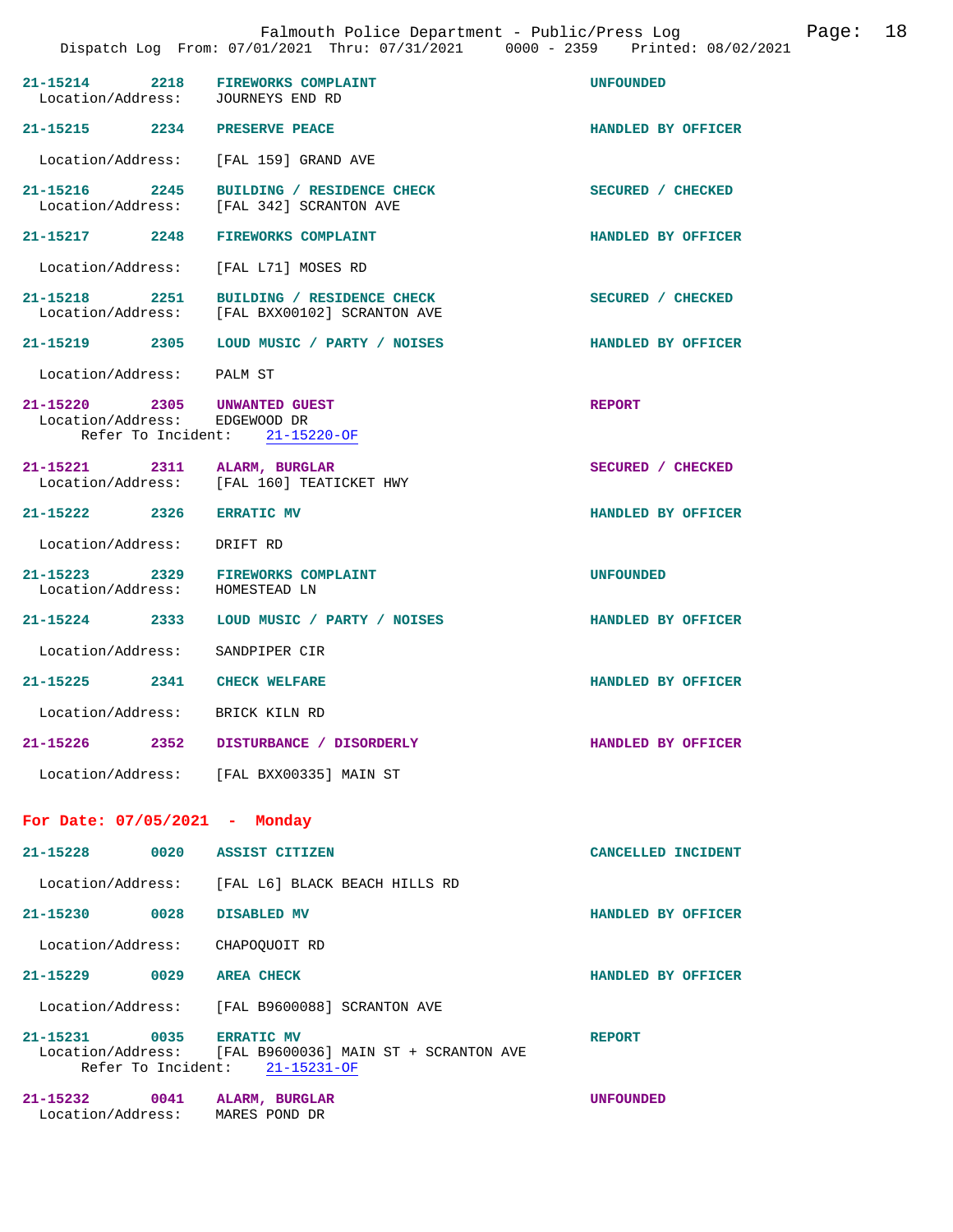|                                        | Falmouth Police Department - Public/Press Log<br>Dispatch Log From: 07/01/2021 Thru: 07/31/2021 0000 - 2359 Printed: 08/02/2021 |                    | Page: | 19 |
|----------------------------------------|---------------------------------------------------------------------------------------------------------------------------------|--------------------|-------|----|
| 21-15233 0043                          | FIREWORKS COMPLAINT                                                                                                             | HANDLED BY OFFICER |       |    |
| Location/Address:                      | OLD BARNSTABLE RD                                                                                                               |                    |       |    |
| 21-15235 0053<br>Location/Address:     | DISTURBANCE / DISORDERLY<br>[FAL BXX00335] MAIN ST                                                                              | Peace Restored     |       |    |
| 21–15236 0057                          | <b>FIREWORKS COMPLAINT</b>                                                                                                      | HANDLED BY OFFICER |       |    |
| Location/Address:                      | [FAL 55] MENAUHANT RD                                                                                                           |                    |       |    |
| 21-15237 0059<br>Location/Address:     | ALARM, BURGLAR<br>[FAL B9600702] BEEBE ACRES RD                                                                                 | UNFOUNDED          |       |    |
| 21-15238 0128<br>Location/Address:     | MOTOR VEHICLE STOP<br>SCRANTON AVE + ROBBINS RD                                                                                 | Verbal Warning     |       |    |
| 21-15239 0130<br>Location/Address:     | BUILDING / RESIDENCE CHECK<br>[FAL 964] TEATICKET HWY                                                                           | SECURED / CHECKED  |       |    |
| 21-15240 0155<br>Location/Address:     | <b>AREA CHECK</b><br>VINEYARD ST                                                                                                | SECURED / CHECKED  |       |    |
| 21-15241 0158<br>Location/Address:     | <b>TRANSPORT / ESCORT</b><br>NARRAGANSETT ST + MARAVISTA AVE                                                                    | <b>TRANSPORT</b>   |       |    |
| 21-15242 0204<br>Location/Address:     | BUILDING / RESIDENCE CHECK<br>[FAL BXX00869] NORTH FALMOUTH HWY                                                                 | SECURED / CHECKED  |       |    |
| 21-15243 0205<br>Location/Address:     | PARKING VIOLATION(S)<br>WATER ST + LUSCOMBE AVE                                                                                 | NO VIOLATION       |       |    |
| $21 - 15244$ 0207<br>Location/Address: | BUILDING / RESIDENCE CHECK<br>[FAL B0100017] NORTH FALMOUTH HWY                                                                 | SECURED / CHECKED  |       |    |
| 21-15246 0210<br>Location/Address:     | BUILDING / RESIDENCE CHECK<br>[FAL B9600025] DAVISVILLE RD                                                                      | SECURED / CHECKED  |       |    |
| 21-15247 0214<br>Location/Address:     | BUILDING / RESIDENCE CHECK<br>[FAL 302] SANDWICH RD                                                                             | SECURED / CHECKED  |       |    |
| 21-15248 0219<br>Location/Address:     | BUILDING / RESIDENCE CHECK<br>[FAL B9600051] HATCHVILLE RD                                                                      | SECURED / CHECKED  |       |    |
| 21-15249 0230<br>Location/Address:     | BUILDING / RESIDENCE CHECK<br>[FAL B9600237] EAST FALMOUTH HWY                                                                  | SECURED / CHECKED  |       |    |
| 21-15250 0250<br>Location/Address:     | BUILDING / RESIDENCE CHECK<br>[FAL BXX00810] MAIN ST                                                                            | SECURED / CHECKED  |       |    |
| Location/Address:                      | 21-15251 0304 PARKING VIOLATION(S)<br>[FAL B9600077] TOWN HALL SQ                                                               | NO VIOLATION       |       |    |
| 21-15252 0338                          | Admin Services                                                                                                                  | HANDLED BY OFFICER |       |    |
| Location/Address:                      | [FAL FPD] MAIN ST                                                                                                               |                    |       |    |
| 21-15254 0522                          | ALARM, BURGLAR                                                                                                                  | CANCELLED INCIDENT |       |    |
| Location/Address:                      | [FAL BXX00484] NORTH FALMOUTH HWY                                                                                               |                    |       |    |
|                                        | 21-15255 0614 RECOVERED PROPERTY<br>Location/Address: [FAL L80] MAIN ST<br>Refer To Incident: 21-15255-OF                       | <b>REPORT</b>      |       |    |
|                                        | 21-15256 0615 CHECK WELFARE<br>Location/Address: RT 151 + RT 28 NORTH                                                           | <b>TRANSPORT</b>   |       |    |
|                                        | 21-15257 0743 ANIMAL COMPLAINT                                                                                                  | REF ANIMAL CONTROL |       |    |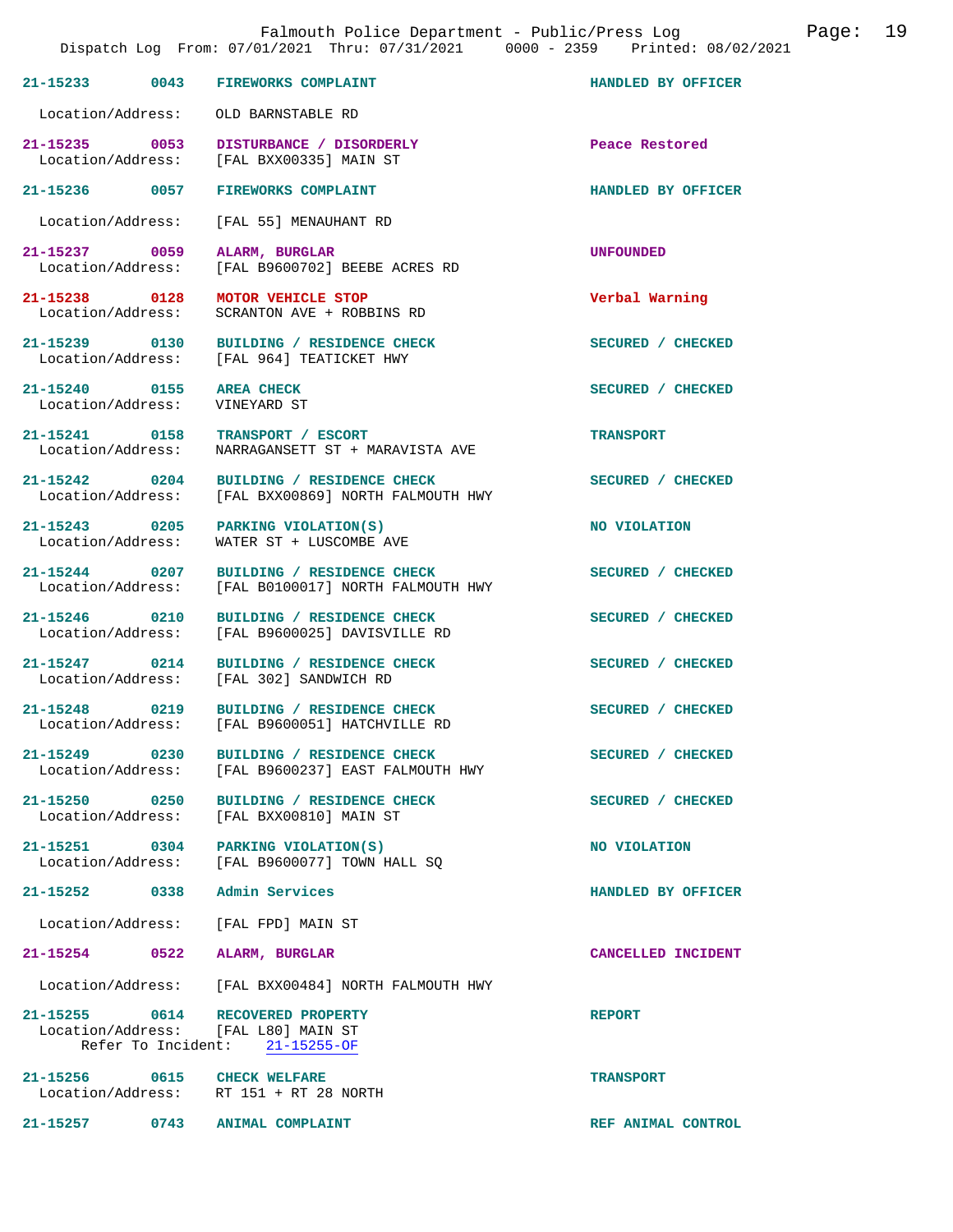| Location/Address: ALDER LN                                                |                                                                                            |                    |
|---------------------------------------------------------------------------|--------------------------------------------------------------------------------------------|--------------------|
| 21-15259 0829                                                             | CRASH, HIT/RUN                                                                             | CANCELLED INCIDENT |
| Location/Address:                                                         | MARAVISTA AVE                                                                              |                    |
| 21-15260 0832                                                             | INTOXICATED PERSON<br>Location/Address: [FAL B0200069] TEATICKET HWY                       | UNABLE TO LOCATE   |
| 21-15262 0853                                                             | ANIMAL COMPLAINT                                                                           | REF ANIMAL CONTROL |
| Location/Address: HAYWAY RD                                               |                                                                                            |                    |
| 21-15264 0924 RECOVERED PROPERTY                                          | Location/Address: [FAL BXX00885] MAIN ST<br>Refer To Incident: 21-15264-OF                 | <b>REPORT</b>      |
| 21-15265 0945                                                             | RECOVERED PROPERTY                                                                         | HANDLED BY OFFICER |
| Location/Address: MASSACHUSETTS AVE                                       |                                                                                            |                    |
| 21-15266 1021 ASSIST CITIZEN<br>Location/Address: BRICK KILN RD           | Refer To Incident: 21-15266-OF                                                             | <b>REPORT</b>      |
| 21-15267 1035 CHECK WELFARE                                               |                                                                                            | HANDLED BY OFFICER |
|                                                                           | Location/Address: [FAL 187] EAST FALMOUTH HWY                                              |                    |
| 21-15271 1049<br>Location/Address:                                        | <b>OTHER TRAFFIC</b><br>RT 151 + SANDWICH RD                                               | NOTIFICATION MADE  |
| 21-15268 1052 PARKING VIOLATION(S)                                        | Location/Address: [FAL 1338] OLD DOCK RD                                                   | NOTIFICATION MADE  |
| 21-15269 1111 PARKING VIOLATION(S)                                        |                                                                                            | HANDLED BY OFFICER |
| Location/Address:                                                         | MILLFIELD ST                                                                               |                    |
|                                                                           | 21-15270 1112 BUILDING / RESIDENCE CHECK<br>Location/Address: [FAL B9600051] HATCHVILLE RD | SECURED / CHECKED  |
| 21-15272 1118                                                             | PARKING VIOLATION(S)                                                                       | HANDLED BY OFFICER |
|                                                                           | Location/Address: WOODSIDE DR + EDGEWATER DR WEST                                          |                    |
| 21-15273 1118 AREA CHECK                                                  |                                                                                            | HANDLED BY OFFICER |
|                                                                           | Location/Address: [FAL L6] BLACK BEACH HILLS RD                                            |                    |
| Location/Address: [FAL FPD] MAIN ST                                       | 21-15274 1126 FOLLOW UP INVESTIGATION                                                      | UNABLE TO LOCATE   |
| 21-15275 1132 RECOVERED PROPERTY<br>Location/Address: [FAL 159] GRAND AVE | Refer To Incident: 21-15275-OF                                                             | <b>REPORT</b>      |
| 21-15276 1135 OTHER TRAFFIC                                               |                                                                                            | HANDLED BY OFFICER |
|                                                                           | Location/Address: WOODS HOLE RD + MCCALLUM DR                                              |                    |
| 21-15278 1209 ID Theft / Fraud<br>Location/Address: AVALON DR             | Refer To Incident: 21-15278-OF                                                             | <b>REPORT</b>      |
| 21-15279 1213                                                             | <b>ABANDONED MV</b>                                                                        | HANDLED BY OFFICER |
|                                                                           | Location/Address: [FAL B0100152] TEATICKET HWY                                             |                    |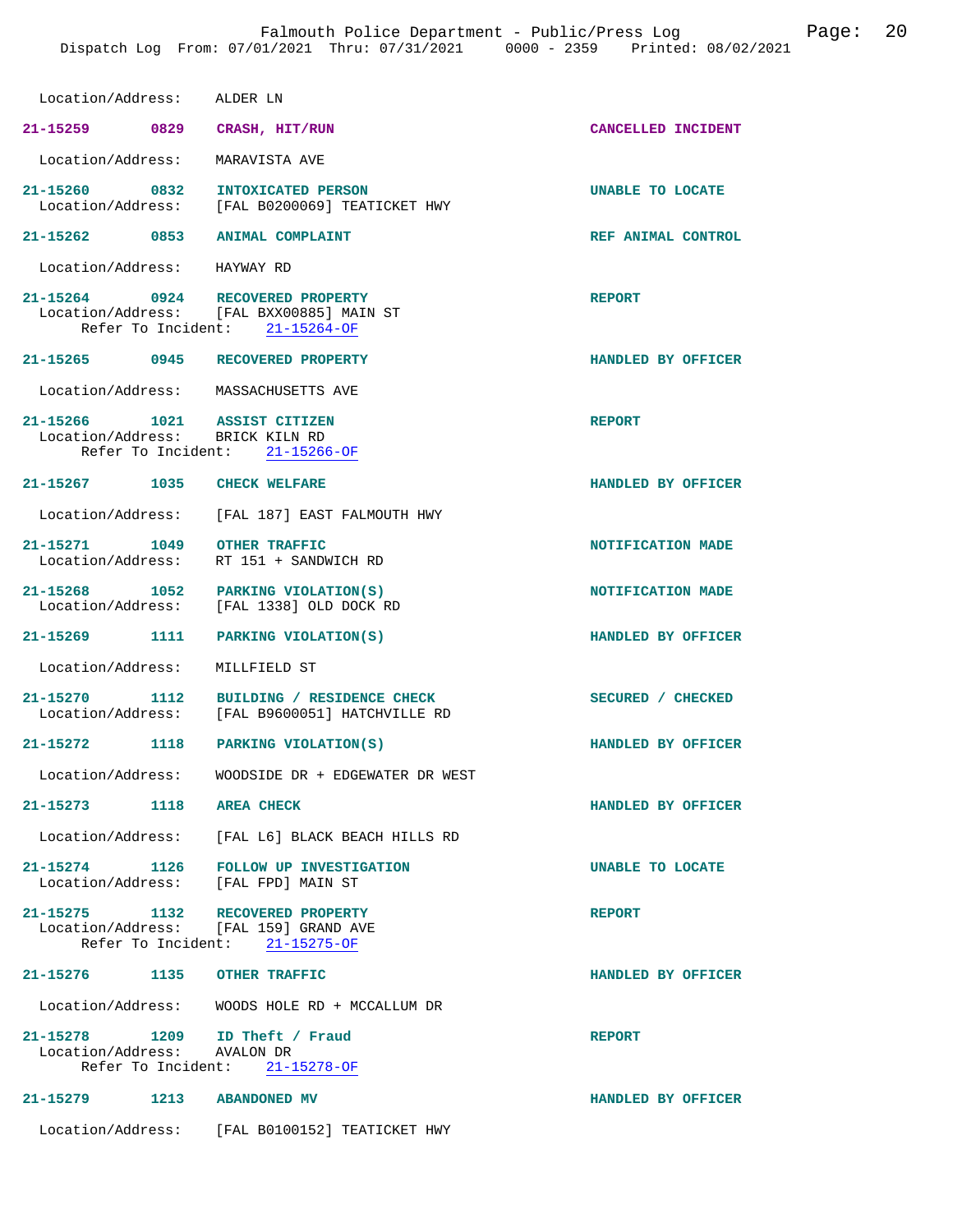| 21-15281 1235                                 |      | TRAFFIC HAZARD                                                                 | HANDLED BY OFFICER     |
|-----------------------------------------------|------|--------------------------------------------------------------------------------|------------------------|
| Location/Address:                             |      | RT 28 NORTH + RT 151                                                           |                        |
|                                               |      |                                                                                |                        |
| $21 - 15282$ 1249<br>Location/Address:        |      | <b>ASSIST CITIZEN</b><br>[FAL FPD] MAIN ST                                     | UNABLE TO LOCATE       |
|                                               |      | 21-15283 1305 PARKING VIOLATION(S)<br>Location/Address: [FAL 1338] OLD DOCK RD | PARKING TICKET         |
|                                               |      | 21-15284 1328 ASSIST OTHER AGENCY                                              | HANDLED BY OFFICER     |
| Location/Address:                             |      | OLD BARNSTABLE RD                                                              |                        |
| 21-15285 1337<br>Location/Address:            |      | AREA CHECK<br>[FAL L42] GIFFORD ST                                             | SECURED / CHECKED      |
| 21-15286 1342                                 |      | CRASH<br>Location/Address: [FAL 184] RT 151<br>Refer To Accident: 21-15286-AC  | <b>REPORT</b>          |
| 21-15287 1353<br>Location/Address:            |      | ALARM, BURGLAR<br>[FAL BA1772] CARLSON LN                                      | <b>UNFOUNDED</b>       |
| 21-15289 1431 PRESERVE PEACE                  |      |                                                                                | HANDLED BY OFFICER     |
| Location/Address:                             |      | [FAL B9600069] TER HEUN DR                                                     |                        |
| 21-15291 1455<br>Location/Address:            |      | SUSPICIOUS MV<br>EMMONS RD                                                     | <b>GONE ON ARRIVAL</b> |
| 21-15290 1456 AREA CHECK<br>Location/Address: |      | [FAL 243] MENAUHANT RD                                                         | <b>GONE ON ARRIVAL</b> |
| 21-15293 1503                                 |      | ALARM, BURGLAR                                                                 | HANDLED BY OFFICER     |
| Location/Address:                             |      | [FAL 1031] ESTRELLA LN                                                         |                        |
| 21-15294 1505<br>Location/Address:            |      | PARKING VIOLATION(S)<br>OUISSETT HARBOR RD                                     | PARKING TICKET         |
|                                               |      | 21-15295 1507 ANIMAL COMPLAINT                                                 | REF ANIMAL CONTROL     |
| Location/Address:                             |      | SHOREWOOD DR                                                                   |                        |
| 21-15296 1520 AREA CHECK<br>Location/Address: |      | [FAL L101] GIFFORD ST                                                          | <b>GONE ON ARRIVAL</b> |
| 21-15298 1559<br>Location/Address:            |      | FOLLOW UP INVESTIGATION<br>[FAL 707] GIFFORD ST                                | <b>UNFOUNDED</b>       |
| 21-15299 1614<br>Location/Address:            |      | PARKING VIOLATION(S)<br>CRESCENT AVE                                           | PARKING TICKET         |
|                                               |      | 21-15300 1618 FOLLOW UP INVESTIGATION                                          | HANDLED BY OFFICER     |
|                                               |      | Location/Address: [FAL 1075] TEATICKET HWY                                     |                        |
| 21-15301 1620 CRASH                           |      | Location/Address: RT 151 + CURRIER RD                                          | <b>REPORT</b>          |
|                                               |      | Refer To Accident: 21-15301-AC                                                 |                        |
| 21-15302                                      | 1624 | <b>ABANDONED 911</b>                                                           | HANDLED BY OFFICER     |
|                                               |      | Location/Address: [FAL 1601] WEST FALMOUTH HWY                                 |                        |

**21-15303 1740 ABANDONED 911 HANDLED BY OFFICER**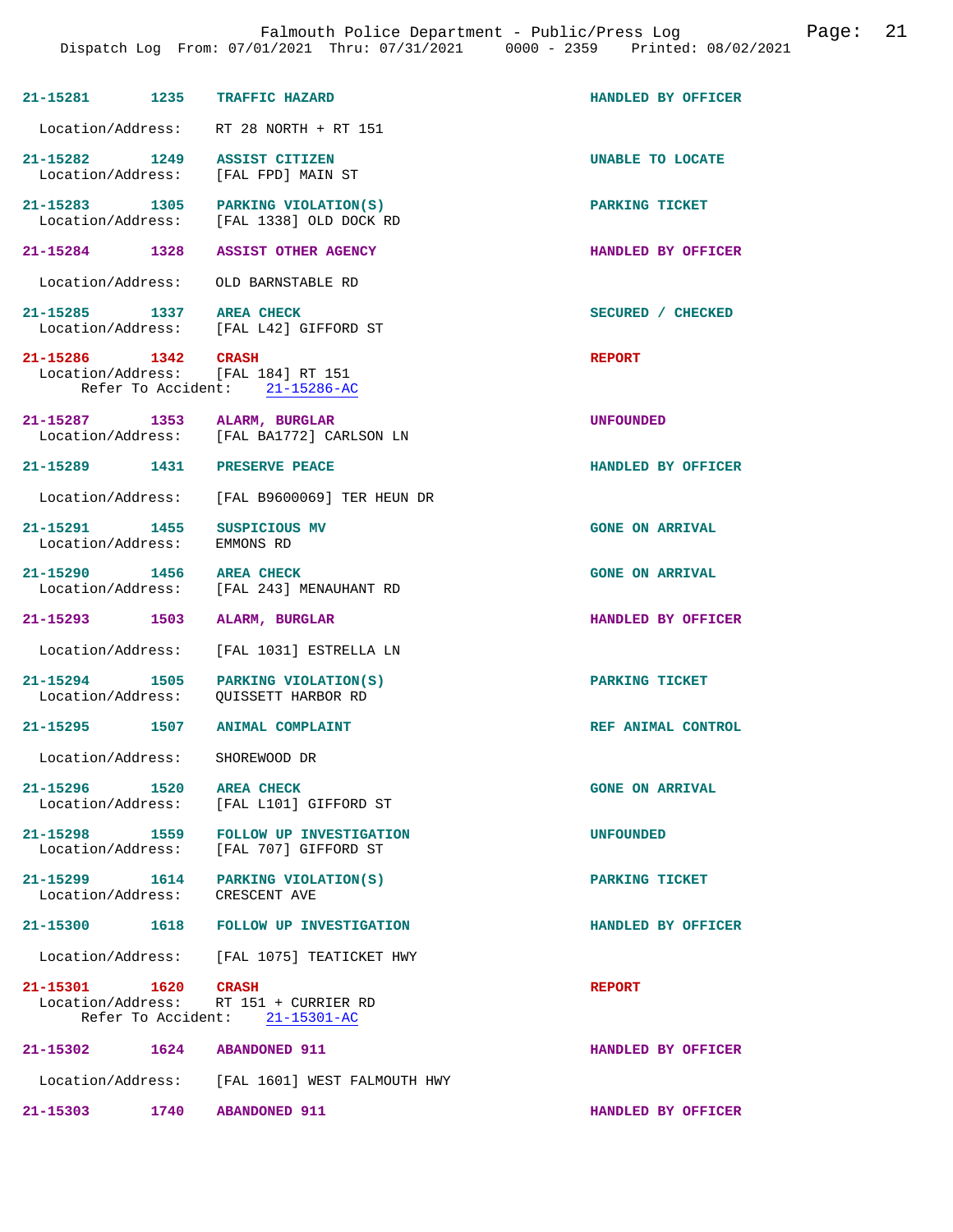|                                    |      | Falmouth Police Department - Public/Press Log<br>Dispatch Log From: 07/01/2021 Thru: 07/31/2021 0000 - 2359 Printed: 08/02/2021 |                         | Page: | 22 |
|------------------------------------|------|---------------------------------------------------------------------------------------------------------------------------------|-------------------------|-------|----|
|                                    |      | Location/Address: [FAL 44] MAIN ST                                                                                              |                         |       |    |
|                                    |      | 21-15304 1743 MOTOR VEHICLE STOP<br>Location/Address: E FALMOUTH HWY + OLD BARNSTABLE RD                                        | <b>CITATION ISSUED</b>  |       |    |
| 21-15305 1747 CHECK WELFARE        |      |                                                                                                                                 | HANDLED BY OFFICER      |       |    |
| Location/Address:                  |      | SANDWICH RD                                                                                                                     |                         |       |    |
| 21-15307 1836<br>Location/Address: |      | MOTOR VEHICLE STOP<br>JONES RD                                                                                                  | Verbal Warning          |       |    |
|                                    |      | 21-15308 1846 RECOVERED PROPERTY<br>Location/Address: LIBRARY LN + KATHARINE LEE BATES<br>Refer To Incident: 21-15308-OF        | <b>REPORT</b>           |       |    |
|                                    |      | 21-15310 1925 BUILDING / RESIDENCE CHECK<br>Location/Address: [FAL B9600051] HATCHVILLE RD                                      | SECURED / CHECKED       |       |    |
|                                    |      | 21-15311 1945 MENTAL ILLNESS (SEC 12)                                                                                           | HANDLED BY OFFICER      |       |    |
| Location/Address:                  |      | TEATICKET HWY                                                                                                                   |                         |       |    |
| Location/Address: BAYSIDE DR       |      | 21-15312 2006 FIREWORKS COMPLAINT                                                                                               | <b>UNABLE TO LOCATE</b> |       |    |
| 21-15313 2007 Harassment           |      |                                                                                                                                 | HANDLED BY OFFICER      |       |    |
| Location/Address:                  |      | EDGEWATER DR WEST                                                                                                               |                         |       |    |
|                                    |      | 21-15314 2030 FIREWORKS COMPLAINT<br>Location/Address: HARTWELL DR + SEACOAST SHORES BLVD                                       | <b>GONE ON ARRIVAL</b>  |       |    |
| 21-15315 2056<br>Location/Address: |      | MOTOR VEHICLE STOP<br>SEACOAST SHORES BLVD                                                                                      | <b>CITATION ISSUED</b>  |       |    |
|                                    |      | 21-15316 2115 FIREWORKS COMPLAINT<br>Location/Address: DUCKIES WAY + CARRIAGE SHOP RD                                           | UNABLE TO LOCATE        |       |    |
|                                    |      | 21-15317 2117 FIREWORKS COMPLAINT                                                                                               | HANDLED BY OFFICER      |       |    |
| Location/Address:                  |      | HAWKS WAY                                                                                                                       |                         |       |    |
| 21-15318                           |      | 2117 FIREWORKS COMPLAINT                                                                                                        | HANDLED BY OFFICER      |       |    |
| Location/Address:                  |      | QUANON WAY                                                                                                                      |                         |       |    |
| 21-15319 2121<br>Location/Address: |      | FIREWORKS COMPLAINT<br>HAYWAY RD                                                                                                | UNABLE TO LOCATE        |       |    |
|                                    |      | 21-15320 2121 RECOVERED PROPERTY                                                                                                | HANDLED BY OFFICER      |       |    |
| Location/Address:                  |      | [FAL FPD] MAIN ST                                                                                                               |                         |       |    |
| 21-15321                           | 2158 | DISTURBANCE / DISORDERLY                                                                                                        | HANDLED BY OFFICER      |       |    |
| Location/Address:                  |      | [FAL 159] GRAND AVE                                                                                                             |                         |       |    |
| 21-15322 2209<br>Location/Address: |      | <b>ERRATIC MV</b><br>WORCESTER CT + LAKE LEAMAN RD                                                                              | <b>GONE ON ARRIVAL</b>  |       |    |
| 21-15323 2238                      |      | SUSPICIOUS MV<br>Location/Address: [FAL 1360] CURRIER RD                                                                        | <b>CITATION ISSUED</b>  |       |    |
| 21-15324 2247                      |      | Admin Services                                                                                                                  | HANDLED BY OFFICER      |       |    |
| Location/Address:                  |      | [FAL FPD] MAIN ST                                                                                                               |                         |       |    |
| 21-15325                           | 2306 | <b>AREA CHECK</b>                                                                                                               | HANDLED BY OFFICER      |       |    |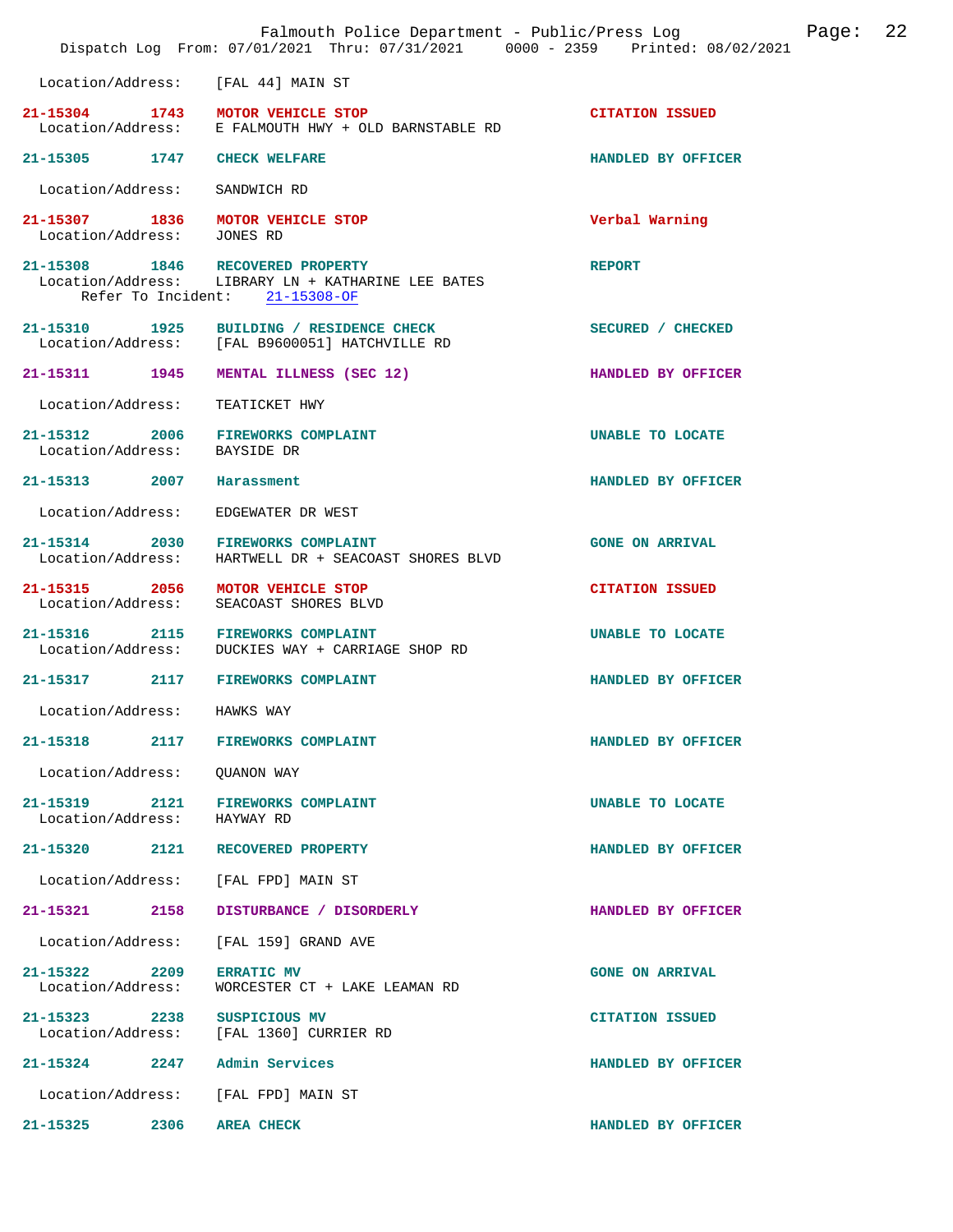| Location/Address: [FAL 159] GRAND AVE                  |                                                                                                |                    |
|--------------------------------------------------------|------------------------------------------------------------------------------------------------|--------------------|
| 21-15326 2312 LOST PROPERTY                            |                                                                                                | HANDLED BY OFFICER |
|                                                        | Location/Address: RT 151 + SANDWICH RD                                                         |                    |
|                                                        | 21-15327 2352 BUILDING / RESIDENCE CHECK<br>Location/Address: [FAL 964] TEATICKET HWY          | SECURED / CHECKED  |
| For Date: $07/06/2021$ - Tuesday                       |                                                                                                |                    |
| 21-15328 0007 Admin Services                           |                                                                                                | HANDLED BY OFFICER |
| Location/Address: [FAL FPD] MAIN ST                    |                                                                                                |                    |
| 21-15329 0019                                          | BUILDING / RESIDENCE CHECK<br>Location/Address: [FAL BXX00272] LOCUST ST                       | SECURED / CHECKED  |
|                                                        | 21-15331 0032 BUILDING / RESIDENCE CHECK<br>Location/Address: [FAL BXX00810] MAIN ST           | SECURED / CHECKED  |
|                                                        | 21-15332 0054 BUILDING / RESIDENCE CHECK<br>Location/Address: [FAL B9600031] MARAVISTA AVE EXT | SECURED / CHECKED  |
|                                                        | 21-15333 0059 AREA CHECK<br>Location/Address: [FAL B9700958] EAST FALMOUTH HWY                 | SECURED / CHECKED  |
| 21-15334 0127 AREA CHECK                               |                                                                                                | HANDLED BY OFFICER |
|                                                        | Location/Address: [FAL 55] MENAUHANT RD                                                        |                    |
| 21-15337 0207                                          | BUILDING / RESIDENCE CHECK<br>Location/Address: [FAL B9800292] DAVIS STRAITS                   | SECURED / CHECKED  |
| 21-15338 0210<br>Location/Address: [FAL 464] LOCUST ST | BUILDING / RESIDENCE CHECK                                                                     | SECURED / CHECKED  |
|                                                        | $21-15339$ 0233 PARKING VIOLATION(S)<br>Location/Address: [FAL B9600203] TOWN HALL SQ          | NO VIOLATION       |
|                                                        | 21-15340 0310 PARKING VIOLATION(S)<br>Location/Address: WATER ST + LUSCOMBE AVE                | NO VIOLATION       |
| $21 - 15341$                                           | 0323 BUILDING / RESIDENCE CHECK<br>Location/Address: [FAL LZ9] SANDWICH RD                     | SECURED / CHECKED  |
| 21-15342 0327                                          | BUILDING / RESIDENCE CHECK<br>Location/Address: [FAL 302] SANDWICH RD                          | SECURED / CHECKED  |
| 21-15346 0525 ASSIST CITIZEN                           | Location/Address: TEATICKET HWY + MARAVISTA AVE EXT                                            | REF FIRE DEPT      |
| 21-15350 0637 Admin Services                           |                                                                                                | HANDLED BY OFFICER |
| Location/Address: [FAL FPD] MAIN ST                    |                                                                                                |                    |
| 21-15352 0643 ASSIST FIRE DEPT                         |                                                                                                | HANDLED BY OFFICER |
| Location/Address: OLD COLONY PL                        |                                                                                                |                    |
|                                                        | 21-15353 0654 FOLLOW UP INVESTIGATION                                                          | HANDLED BY OFFICER |
| Location/Address: [FAL FPD] MAIN ST                    |                                                                                                |                    |
|                                                        | 21-15354 0717 FOLLOW UP INVESTIGATION                                                          | HANDLED BY OFFICER |
|                                                        | Location/Address: [FAL 964] TEATICKET HWY                                                      |                    |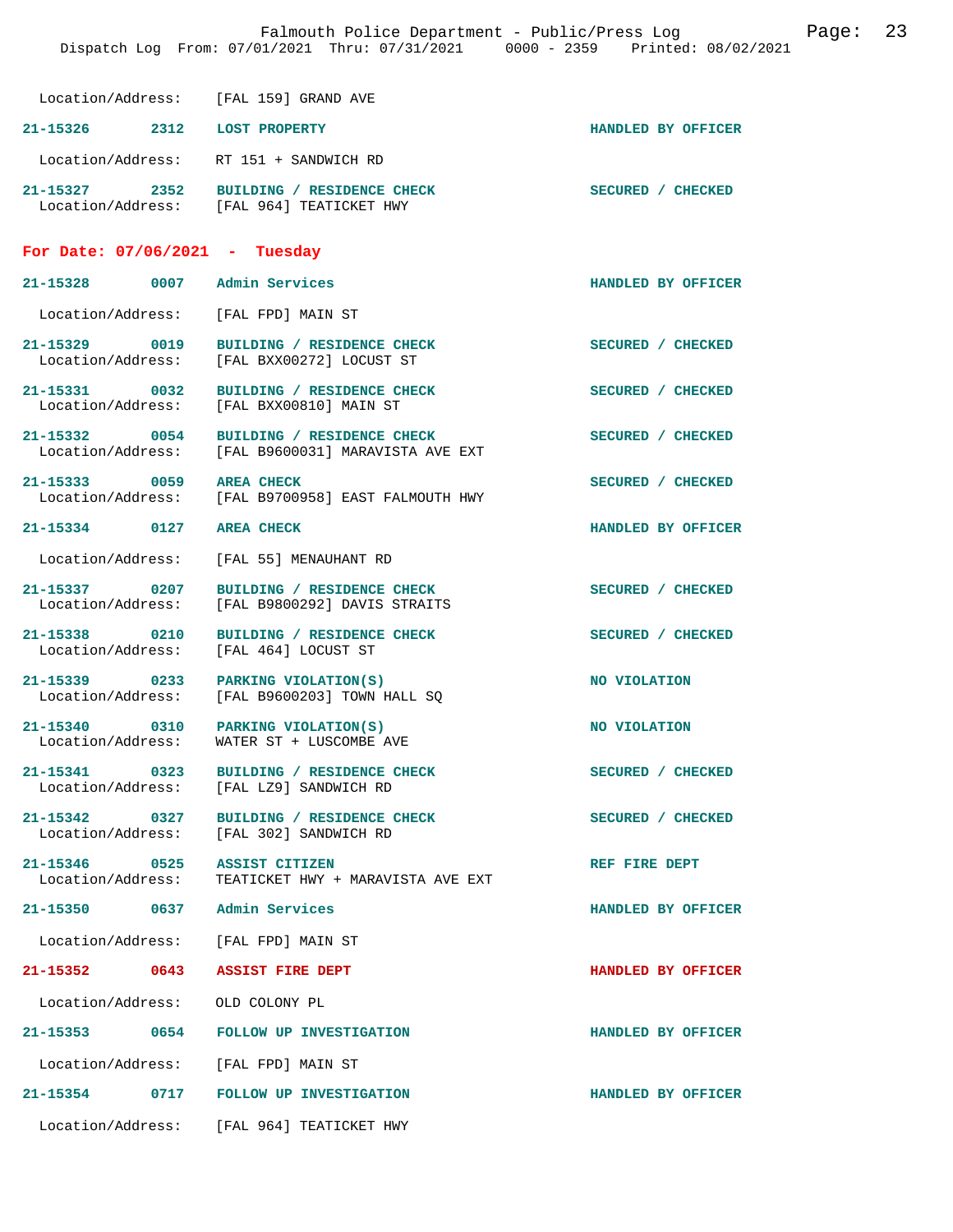|                                    | 21-15358 0808 FOLLOW UP INVESTIGATION                                                                            | HANDLED BY OFFICER      |
|------------------------------------|------------------------------------------------------------------------------------------------------------------|-------------------------|
|                                    | Location/Address: [FAL FPD] MAIN ST                                                                              |                         |
|                                    | 21-15360 0825 CRASH, HIT/RUN<br>Location/Address: [FAL 1034] EAST FALMOUTH HWY<br>Refer To Accident: 21-15360-AC | <b>REPORT</b>           |
|                                    | 21-15362 0854 PRESERVE PEACE                                                                                     | HANDLED BY OFFICER      |
|                                    | Location/Address: [FAL B9600069] TER HEUN DR                                                                     |                         |
|                                    | 21-15364 0904 FOLLOW UP INVESTIGATION                                                                            | HANDLED BY OFFICER      |
|                                    | Location: FAIRHAVEN POLICE DEPARTMENT                                                                            |                         |
|                                    | 21-15368 0948 SELECTIVE ENFORCEMENT<br>Location/Address: SANDWICH RD + TANGLEWOOD DR                             | NO VIOLATION            |
| 21-15481 0955 PRIVATE TOW          | Location/Address: [FAL BXX00647] WOODS HOLE RD                                                                   | PRIVATE TOW             |
|                                    | 21-15369 1011 ALARM, BURGLAR<br>Location/Address: [FAL 2003] UNCATENA NORTH                                      | SECURED / CHECKED       |
|                                    | 21-15370 1027 TRAFFIC HAZARD<br>Location/Address: RT 28 NORTH + RT 151                                           | NOTIFICATION MADE       |
| 21-15371 1040                      | <b>AREA CHECK</b><br>Location/Address: [FAL 46] CHAPOQUOIT RD                                                    | SECURED / CHECKED       |
| Location/Address:                  | 21-15372 1053 TRAFFIC HAZARD<br>SOPHIE LN                                                                        | NOTIFICATION MADE       |
|                                    |                                                                                                                  |                         |
| 21-15373 1117 AREA CHECK           |                                                                                                                  | HANDLED BY OFFICER      |
|                                    | Location/Address: TROTTING PARK RD + PALOMINO DR                                                                 |                         |
|                                    | 21-15375 1124 Harassment<br>Location/Address: [FAL 378] COUNTY RD<br>Refer To Incident: 21-15375-OF              | <b>REPORT</b>           |
|                                    | 21-15376 1128 ASSIST CITIZEN<br>Location/Address: DAVISVILLE RD                                                  | <b>REF OTHER</b>        |
| 21-15378 1147<br>Location/Address: | SUICIDE ATTEMPT / THREAT<br>SANDWICH RD                                                                          | <b>UNABLE TO LOCATE</b> |
|                                    | 21-15379 1152 ASSIST CITIZEN<br>Location/Address: [FAL 1288] VILLAGE COMMON DR                                   | REF DNR                 |
|                                    | 21-15380 1158 BUILDING / RESIDENCE CHECK<br>Location/Address: [FAL B9600051] HATCHVILLE RD                       | SECURED / CHECKED       |
| 21-15382 1203 VANDALISM            | Location/Address: [FAL B0000073] GIFFORD ST<br>Refer To Incident: 21-15382-OF                                    | <b>REPORT</b>           |
| 21-15383 1213 THREAT               | Location/Address: [FAL 112] SALT RIVER RD<br>Refer To Incident: 21-15383-OF                                      | <b>REPORT</b>           |
| 21-15384 1224 AREA CHECK           |                                                                                                                  | HANDLED BY OFFICER      |
|                                    | Location/Address: [FAL 378] COUNTY RD                                                                            |                         |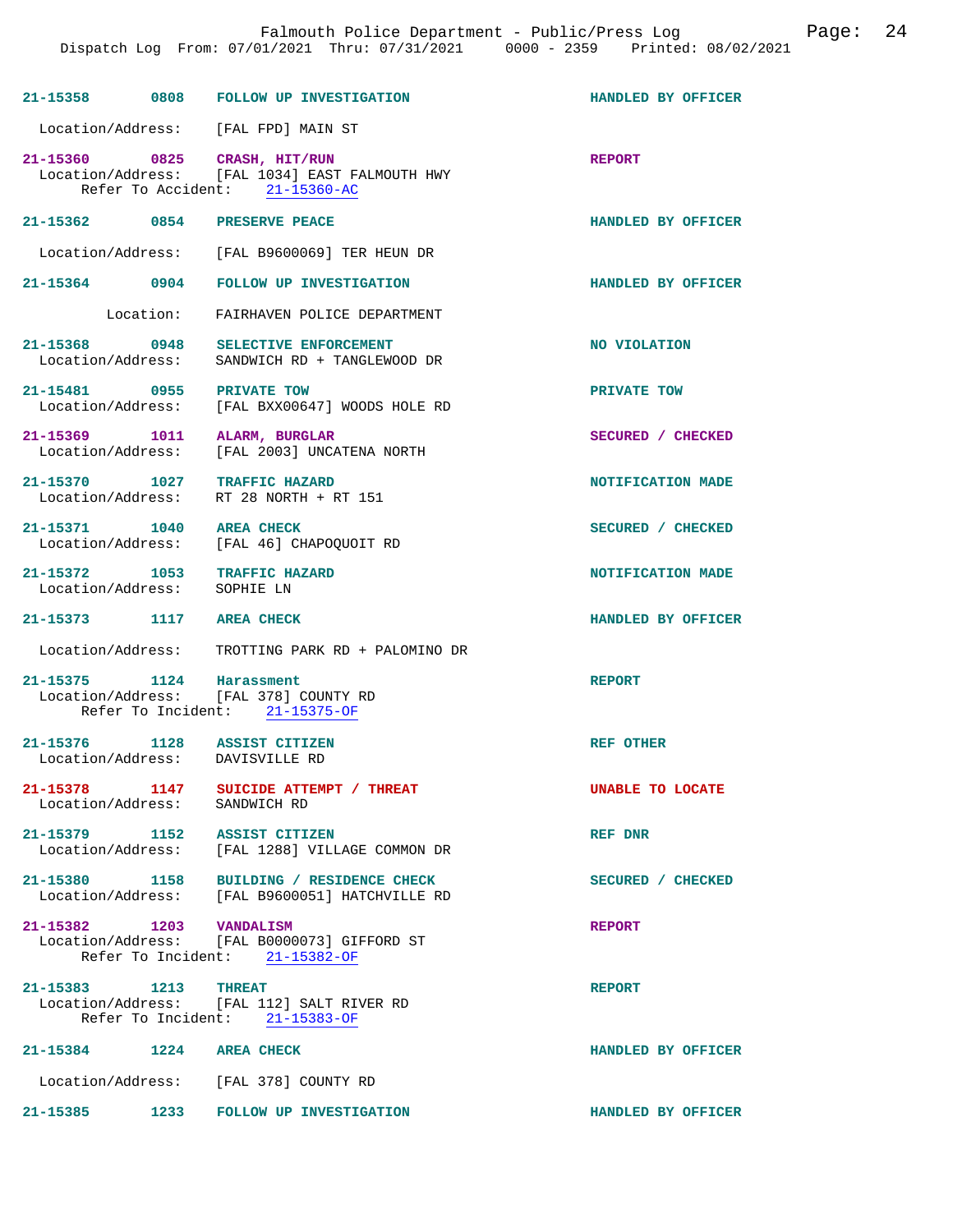|                                                                                               | Falmouth Police Department - Public/Press Log<br>Dispatch Log From: 07/01/2021 Thru: 07/31/2021 0000 - 2359 Printed: 08/02/2021 | 25<br>Page:        |
|-----------------------------------------------------------------------------------------------|---------------------------------------------------------------------------------------------------------------------------------|--------------------|
| Location/Address:                                                                             | JAMIE LN                                                                                                                        |                    |
| 21-15386 1252                                                                                 | BUILDING / RESIDENCE CHECK                                                                                                      | HANDLED BY OFFICER |
| Location/Address:                                                                             | [FAL B9600070] SCRANTON AVE                                                                                                     |                    |
| 21-15387 1308 CHECK WELFARE<br>Location/Address:                                              | [FAL BXX00016] TEATICKET HWY                                                                                                    | <b>TRANSPORT</b>   |
| 21-15388 1310 ASSIST CITIZEN                                                                  |                                                                                                                                 | HANDLED BY OFFICER |
| Location/Address: [FAL 3267] MAIN ST                                                          |                                                                                                                                 |                    |
| 21-15389 1322 RECOVERED PROPERTY<br>Location/Address: [FAL FPD] MAIN ST<br>Refer To Incident: | 21-15389-OF                                                                                                                     | <b>REPORT</b>      |
| 21-15390 1353 Admin Services                                                                  |                                                                                                                                 | HANDLED BY OFFICER |
| Location/Address:                                                                             | [FAL FPD] MAIN ST                                                                                                               |                    |
| 21-15391 1353                                                                                 | TRANSPORT / ESCORT                                                                                                              | REF ANIMAL CONTROL |
|                                                                                               | Location: CAPE WILDLIFE CENTER                                                                                                  |                    |
| Location/Address:                                                                             | 21-15392 1407 Alcohol/Drug (Sec 35)<br>[FAL B9600070] SCRANTON AVE<br>Refer To Incident: 21-15392-OF                            | <b>REPORT</b>      |
| 21-15393 1409                                                                                 | Admin Services                                                                                                                  | HANDLED BY OFFICER |
| Location/Address:                                                                             | CROSS ST                                                                                                                        |                    |
| 21-15394 1416<br>Location/Address:                                                            | <b>ASSIST CITIZEN</b><br>[FAL B0100152] TEATICKET HWY                                                                           | HANDLED BY PARTY   |
| 21-15395 1426<br>Location/Address:                                                            | Water Complaint<br>[FAL L97] GOSNOLD RD                                                                                         | REF FIRE DEPT      |
| 21-15398 1431 ANIMAL COMPLAINT<br>Location/Address:                                           | [FAL L8] MENAUHANT RD                                                                                                           | NOTIFICATION MADE  |
| 21-15400<br>1442<br>Location/Address:                                                         | ALARM, BURGLAR<br>MELYSSA ANNE RD                                                                                               | <b>UNFOUNDED</b>   |
| 21-15399 1443<br>Location/Address:                                                            | <b>TRAFFIC HAZARD</b><br>OLD MEETING HOUSE RD + VIDAL AVE                                                                       | HANDLED BY PARTY   |
| 21-15401<br>1455<br>Location/Address:                                                         | <b>TRAFFIC HAZARD</b><br>BRICK KILN RD + FIRE TOWER RD                                                                          | <b>UNFOUNDED</b>   |
| 21-15403 1505                                                                                 | DOWN TREE(S)                                                                                                                    | CANCELLED INCIDENT |
| Location/Address:                                                                             | SERVICE RD + BLACKSMITH SHOP RD                                                                                                 |                    |
| $21 - 15404$<br>1505                                                                          | ALARM, BURGLAR                                                                                                                  | CANCELLED INCIDENT |
| Location/Address:                                                                             | COUNTRY CLUB LN                                                                                                                 |                    |
| 21-15406<br>1517                                                                              | DOWN TREE(S)                                                                                                                    | HANDLED BY OFFICER |
| Location/Address:                                                                             | FIRE TOWER RD + BLACKSMITH SHOP RD                                                                                              |                    |
| 21-15409 1540                                                                                 | CRASH<br>Location/Address: [FAL B9800314] DAVIS STRAITS<br>Refer To Accident: 21-15409-AC                                       | <b>REPORT</b>      |
| 1606<br>21-15410                                                                              | ASSIST OTHER AGENCY                                                                                                             | HANDLED BY OFFICER |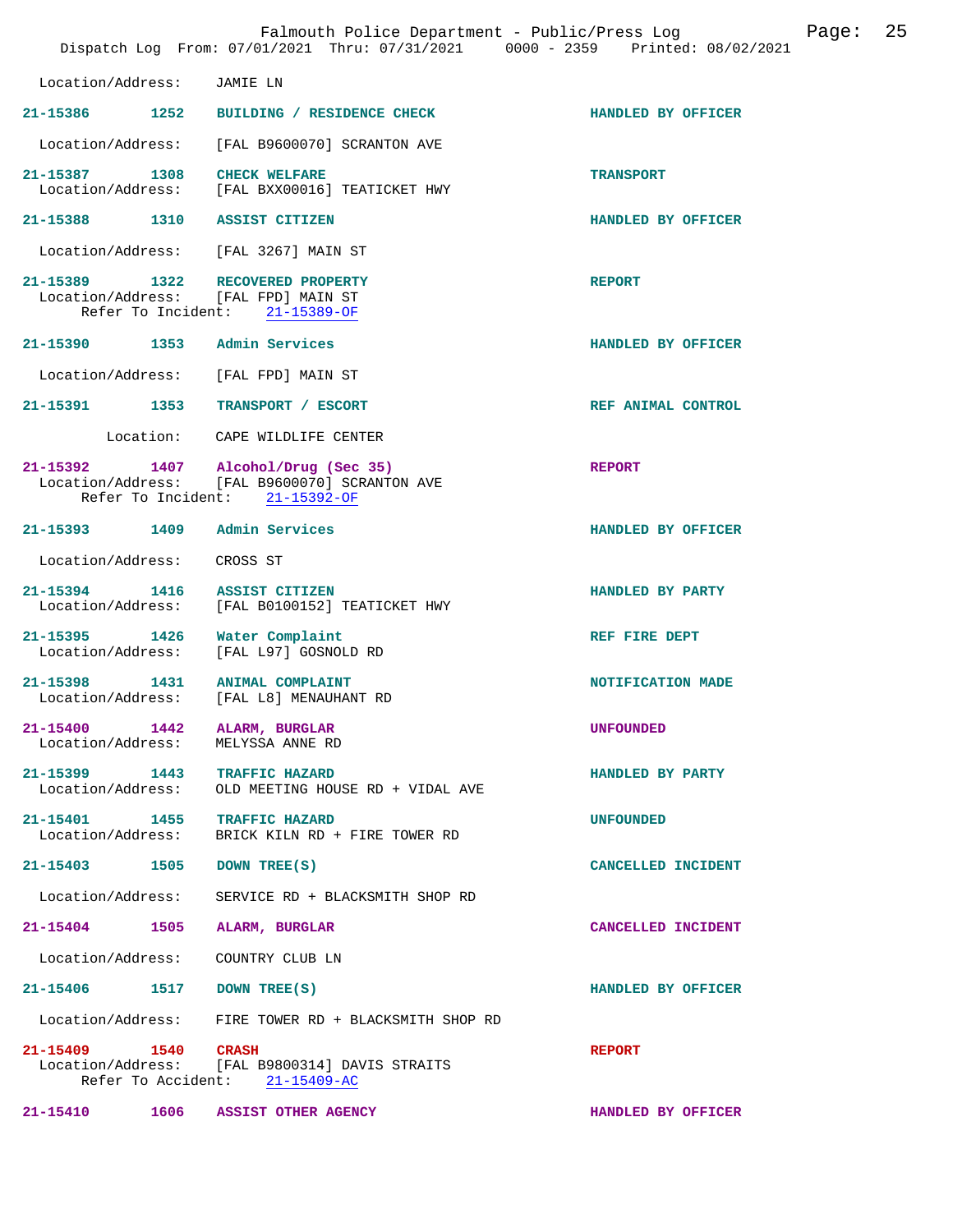|                                                   |                                                                                                                    | 26<br>Page:<br>Falmouth Police Department - Public/Press Log<br>Dispatch Log From: 07/01/2021 Thru: 07/31/2021 0000 - 2359 Printed: 08/02/2021 |
|---------------------------------------------------|--------------------------------------------------------------------------------------------------------------------|------------------------------------------------------------------------------------------------------------------------------------------------|
| Location/Address:                                 | THOMAS B LANDERS RD + RESEARCH RD                                                                                  |                                                                                                                                                |
| Location/Address:                                 | 21-15411 1628 MOTOR VEHICLE STOP<br>[FAL B9900205] TEATICKET HWY                                                   | <b>CITATION ISSUED</b>                                                                                                                         |
| 21-15412   1631   ERRATIC MV<br>Location/Address: | [FAL BXX00322] TEATICKET HWY                                                                                       | <b>GONE ON ARRIVAL</b>                                                                                                                         |
| 21-15413   1644   DOWN TREE(S)                    | Location/Address: SANDWICH RD + RT 151                                                                             | <b>UNFOUNDED</b>                                                                                                                               |
|                                                   | 21-15415 1732 RECOVERED PROPERTY<br>Location/Address: [FAL 28] EAST FALMOUTH HWY<br>Refer To Incident: 21-15415-OF | <b>REPORT</b>                                                                                                                                  |
|                                                   | 21-15417 1743 FOLLOW UP INVESTIGATION                                                                              | HANDLED BY OFFICER                                                                                                                             |
| Location/Address:                                 | WINTHROP DR                                                                                                        |                                                                                                                                                |
|                                                   | 21-15418 1804 MOTOR VEHICLE STOP<br>Location/Address: [FAL BXX00668] TEATICKET HWY                                 | <b>CITATION ISSUED</b>                                                                                                                         |
|                                                   | 21-15421 1817 DEAD ON ARRIVAL<br>Location/Address: [FAL 2226] DAVIS RD<br>Refer To Incident: 21-15421-OF           | <b>REPORT</b>                                                                                                                                  |
|                                                   | 21-15425 1855 Harassment Order Violation<br>Location/Address: CORTE REAL AVE<br>Refer To Incident: 21-15425-OF     | <b>REPORT</b>                                                                                                                                  |
|                                                   | 21-15428 1915 INTOXICATED PERSON                                                                                   | CANCELLED INCIDENT                                                                                                                             |
| Location/Address:                                 | LUCIANO BOTELHO WAY                                                                                                |                                                                                                                                                |
|                                                   | 21-15430 1931 ANIMAL COMPLAINT                                                                                     | REF ANIMAL CONTROL                                                                                                                             |
| Location/Address:                                 | HOLLAND ST                                                                                                         |                                                                                                                                                |
| 21-15431 1947<br>Location/Address:                | <b>DISABLED MV</b><br>MAIN ST                                                                                      | NOTIFICATION MADE                                                                                                                              |
| $21 - 15433$<br>Location/Address:                 | 2007<br><b>FIREWORKS COMPLAINT</b><br>SOUTHVIEW WAY                                                                | <b>UNFOUNDED</b>                                                                                                                               |
|                                                   | 21-15434 2059 ABANDONED 911<br>Location/Address: [FAL 1600] GIFFORD ST                                             | NOTIFICATION MADE                                                                                                                              |
| 21-15436 2117 CRASH                               | Location/Address: [FAL 157] GRAND AVE<br>Refer To Accident: 21-15436-AC                                            | <b>REPORT</b>                                                                                                                                  |
|                                                   | 21-15439 2153 CHECK WELFARE                                                                                        | HANDLED BY OFFICER                                                                                                                             |
| Location/Address:                                 | [FAL 1660] MAIN ST                                                                                                 |                                                                                                                                                |
| 21-15438 2154<br>Location/Address:                | MOTOR VEHICLE STOP<br>TEATICKET HWY + OX BOW RD                                                                    | <b>CITATION ISSUED</b>                                                                                                                         |
| 21-15442 2343 AREA CHECK                          | Location/Address: SCRANTON AVE + CLINTON AVE                                                                       | SECURED / CHECKED                                                                                                                              |
| $21 - 15444$                                      | 2359 AREA CHECK                                                                                                    | HANDLED BY OFFICER                                                                                                                             |
|                                                   | Location/Address: WOODS HOLE RD                                                                                    |                                                                                                                                                |
|                                                   | For Date: $07/07/2021$ - Wednesday                                                                                 |                                                                                                                                                |
| 21-15445                                          | 0005 ALARM, BURGLAR                                                                                                | HANDLED BY OFFICER                                                                                                                             |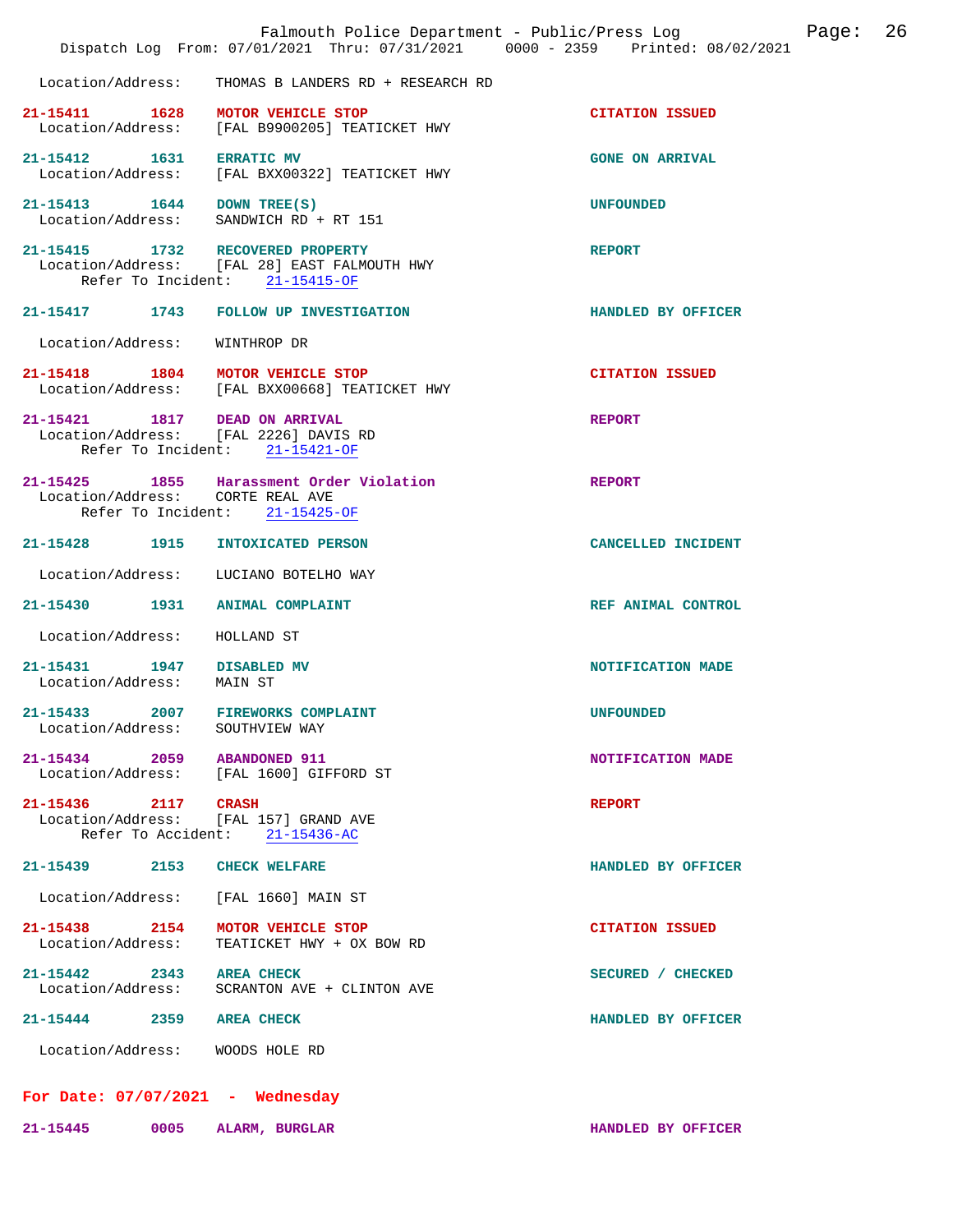Location/Address: [FAL 3202] PALMER AVE

Location/Address:

**21-15449** 0022 AREA CHECK SECURED / CHECKED Location/Address: GRACE CT Location/Address:

21-15464 0215 AREA CHECK SECURED / CHECKED **SECURED** / CHECKED **Integrated SECURED** / CHECKED Location/Address:

 Location/Address: [FAL BXX00146] PALMER AVE **21-15447 0011 BUILDING / RESIDENCE CHECK SECURED / CHECKED** 

**21-15446 0011 ALARM, BURGLAR HANDLED BY OFFICER** 

**21-15448 0021 BUILDING / RESIDENCE CHECK SECURED / CHECKED**  Location/Address: [FAL B9900121] PALMER AVE

21-15450 0046 BUILDING / RESIDENCE CHECK CHECK SECURED / CHECKED<br>Location/Address: [FAL B9700852] NORTH FALMOUTH HWY [FAL B9700852] NORTH FALMOUTH HWY

21-15451 0047 BUILDING / RESIDENCE CHECK SECURED / CHECKED Location/Address: [FAL 3214] HATCHVILLE RD [FAL 3214] HATCHVILLE RD

21-15452 0051 PARKING VIOLATION(S) NO VIOLATION<br>
Location/Address: [FAL B9600203] TOWN HALL SO [FAL B9600203] TOWN HALL SO

**21-15453 0056 ALARM, BURGLAR UNFOUNDED**  Location/Address: [FAL B0000279] RESEARCH RD

**21-15454 0057 BUILDING / RESIDENCE CHECK SECURED / CHECKED**  Location/Address: [FAL 964] TEATICKET HWY

21-15455 0109 AREA CHECK **DEALL AREA CHECKED**<br>
Location/Address: [FAL B9600069] TER HEUN DR [FAL B9600069] TER HEUN DR

21-15456 0112 BUILDING / RESIDENCE CHECK<br>
Location/Address: [FAL B9800292] DAVIS STRAITS [FAL B9800292] DAVIS STRAITS

**21-15457** 0121 AREA CHECK **DEALL AREA CHECK SECURED** / CHECKED Location / Address: [FAL 639] BRICK KILN RD Location/Address: [FAL 639] BRICK KILN RD

**21-15458 0125 BUILDING / RESIDENCE CHECK SECURED / CHECKED**  Location/Address: [FAL B9600237] EAST FALMOUTH HWY

**21-15459 0127 BUILDING / RESIDENCE CHECK SECURED / CHECKED**  Location/Address: [FAL B9700958] EAST FALMOUTH HWY

**21-15461 0202 ASSIST OTHER AGENCY HANDLED BY OFFICER** 

Location/Address: [FAL FPD] MAIN ST

**21-15462** 0207 PARKING VIOLATION(S) NO VIOLATION Location/Address: WATER ST + LUSCOMBE AVE WATER ST + LUSCOMBE AVE

**21-15463 0212 BUILDING / RESIDENCE CHECK SECURED / CHECKED**  Location/Address: [FAL B9600026] GIFFORD EXT ST

**21-15465 0243 BUILDING / RESIDENCE CHECK SECURED / CHECKED**  Location/Address: [FAL B9600025] DAVISVILLE RD

**21-15471 0652 ASSIST CITIZEN HANDLED BY OFFICER** 

Location/Address: [FAL FPD] MAIN ST

**21-15473 0730 DISABLED MV GONE ON ARRIVAL**  Location/Address: [FAL 160] TEATICKET HWY

**21-15474 0731 FOLLOW UP INVESTIGATION HANDLED BY OFFICER**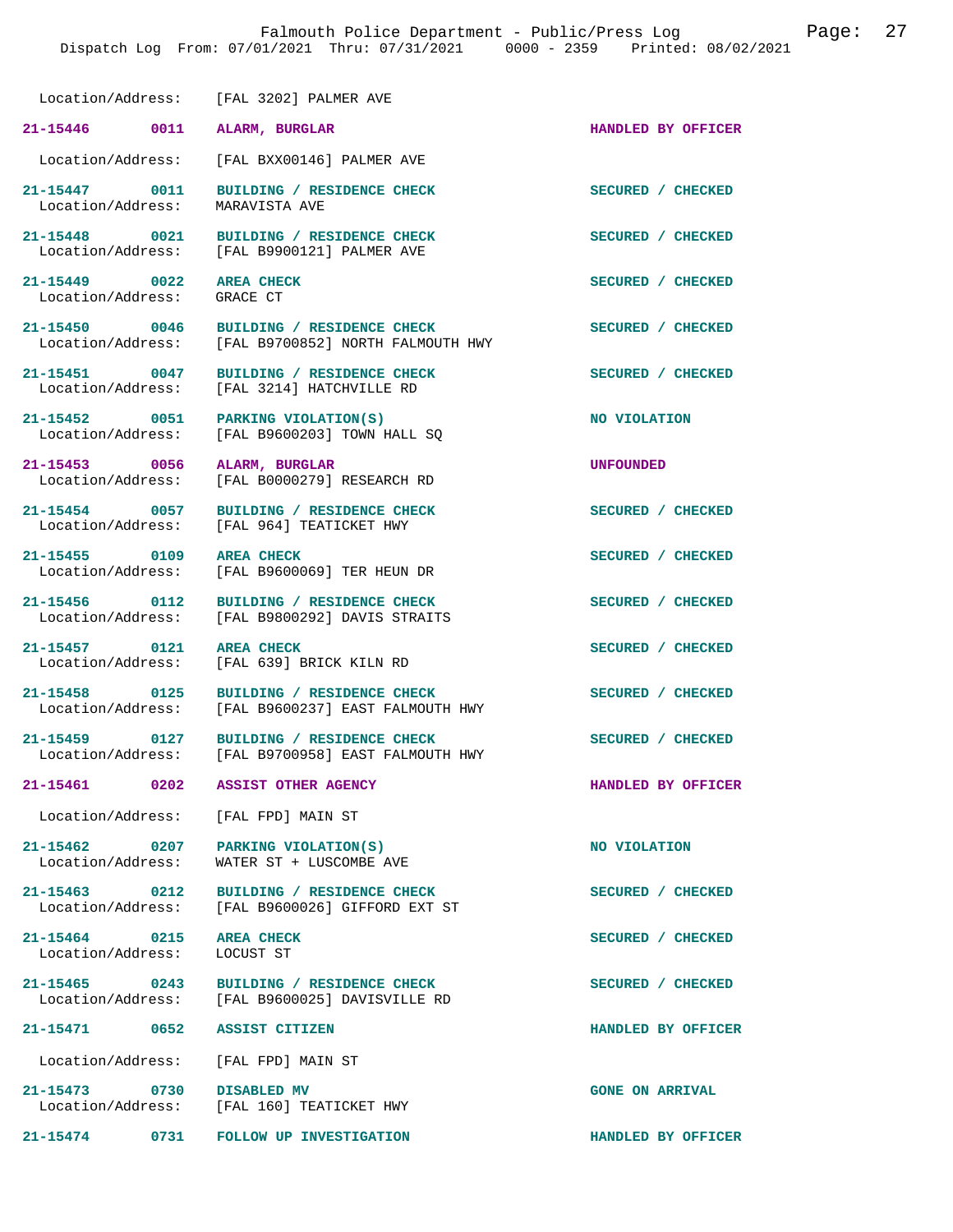Location/Address: [FAL B9600069] TER HEUN DR

| $21 - 15475$                                               | 0808 LARCENY<br>Location/Address: [FAL B9600326] TEATICKET HWY<br>Refer To Incident: 21-15475-OF | <b>REPORT</b>      |
|------------------------------------------------------------|--------------------------------------------------------------------------------------------------|--------------------|
| 21-15476 0844 CRASH, HIT/RUN                               |                                                                                                  | HANDLED BY OFFICER |
| Location/Address: BRICK KILN RD<br>Refer To Accident:      | $21 - 15476 - AC$                                                                                |                    |
| 21-15478 0908                                              | <b>OTHER TRAFFIC</b>                                                                             | HANDLED BY OFFICER |
|                                                            | Location/Address: [FAL 2862] QUAKER RD                                                           |                    |
| 21-15479 0910<br>Location/Address: [FAL L90] LOCUST ST     | <b>ASSIST CITIZEN</b>                                                                            | HANDLED BY PARTY   |
| 21-15480 0939                                              | <b>LARCENY</b>                                                                                   | CANCELLED INCIDENT |
|                                                            | Location/Address: [FAL B9600120] COUNTY RD                                                       |                    |
| 21-15483 1020<br>Location/Address:                         | <b>CHECK WELFARE</b><br>HERITAGE CIR                                                             | REF FIRE DEPT      |
| 21-15488 1140                                              | PARKING VIOLATION(S)                                                                             | HANDLED BY OFFICER |
|                                                            | Location/Address: [FAL 46] CHAPOQUOIT RD                                                         |                    |
| 21-15489 1158<br>Location/Address:<br>Refer To Incident:   | Alcohol/Drug (Sec 35)<br>CYPRESS ST<br>$21 - 15489 - OF$                                         | <b>REPORT</b>      |
| 21-15490 1203 PARKING VIOLATION(S)                         |                                                                                                  | HANDLED BY OFFICER |
| Location/Address:                                          | [FAL L113] WOOD NECK RD                                                                          |                    |
| 1215<br>21-15491                                           | PARKING VIOLATION(S)                                                                             | HANDLED BY OFFICER |
| Location/Address:                                          | [FAL 2862] QUAKER RD                                                                             |                    |
| 21-15492 1215<br>Location/Address:                         | Water Complaint<br><b>BRAEBURN CT</b>                                                            | NOTIFICATION MADE  |
| 21-15493 1219                                              | <b>ABANDONED 911</b><br>Location/Address: [FAL BXX00801] QUAKER RD                               | HANDLED BY PARTY   |
| 21-15494<br>1240                                           | ALARM, BURGLAR                                                                                   | HANDLED BY OFFICER |
| Location/Address:                                          | CANDACE WAY                                                                                      |                    |
| 21-15495<br>1240                                           | DISTURBANCE / DISORDERLY                                                                         | HANDLED BY OFFICER |
| Location/Address:                                          | [FAL 2802] RAILROAD AVE                                                                          |                    |
| 21-15496 1320                                              | PARKING VIOLATION(S)                                                                             | HANDLED BY OFFICER |
| Location/Address:                                          | [FAL 2862] QUAKER RD                                                                             |                    |
| 21-15498 1321 OVERDOSE<br>Location/Address: LOCUSTFIELD RD | Refer To Incident: 21-15498-OF                                                                   | <b>REPORT</b>      |
| 21-15499 1328<br>Location/Address:                         | ALARM, BURGLAR<br>[FAL B9700565] LONGSHANK CIR                                                   | <b>UNFOUNDED</b>   |
| 21-15501<br>1341<br>Location/Address:                      | CRASH, HIT/RUN<br>[FAL B9900205] TEATICKET HWY                                                   | <b>REPORT</b>      |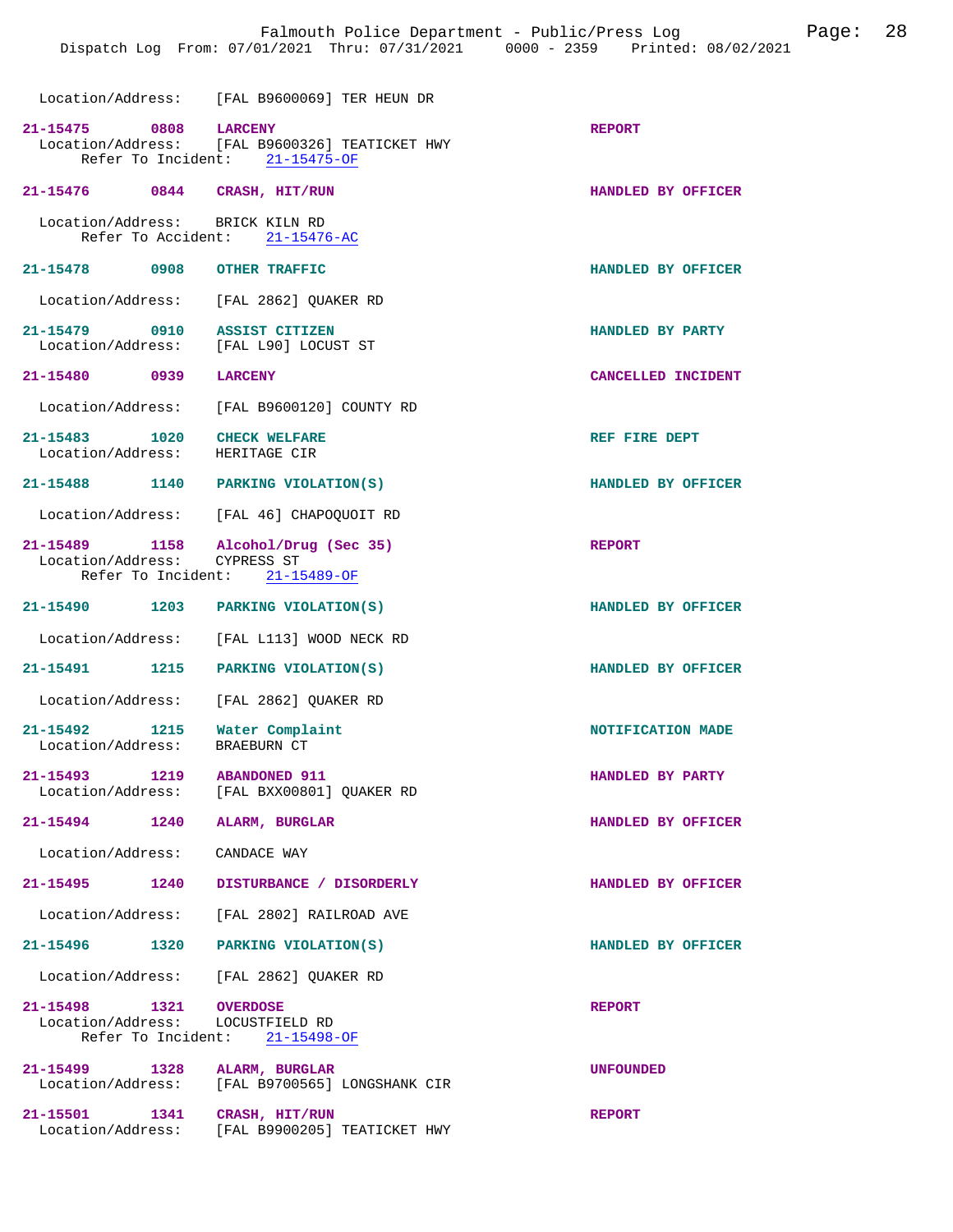|                                                                      | Refer To Accident: 21-15501-AC                                            |                    |
|----------------------------------------------------------------------|---------------------------------------------------------------------------|--------------------|
| 21-15502 1350                                                        | MOTOR VEHICLE STOP                                                        | HANDLED BY OFFICER |
| Location/Address: CARRIAGE SHOP RD                                   |                                                                           |                    |
| 21-15503 1402                                                        | ALARM, BURGLAR                                                            | CANCELLED INCIDENT |
| Location/Address: [FAL 2259] BEACH ST                                |                                                                           |                    |
| 21-15504 1405                                                        | <b>AREA CHECK</b>                                                         | HANDLED BY OFFICER |
| Location/Address:                                                    | [FAL 46] CHAPOQUOIT RD                                                    |                    |
| 21-15505 1405                                                        | <b>AREA CHECK</b>                                                         | HANDLED BY OFFICER |
| Location/Address:                                                    | [FAL L113] WOOD NECK RD                                                   |                    |
| 21-15509 1414<br>Location/Address:                                   | PARKING VIOLATION(S)<br>CHAPOOUOIT RD                                     | PARKING TICKET     |
| 21-15506 1430 ABANDONED 911                                          |                                                                           | HANDLED BY OFFICER |
|                                                                      | Location/Address: [FAL 574] DODSON WAY                                    |                    |
| 21-15507 1437 ASSIST OTHER AGENCY                                    |                                                                           | HANDLED BY OFFICER |
|                                                                      | Location/Address: [FAL 2862] QUAKER RD                                    |                    |
| 21-15508 1443 CRASH, HIT/RUN<br>Location/Address: [FAL 2915] MAIN ST | Refer To Accident: 21-15508-AC<br>Refer To Incident: 21-15508-OF          | <b>REPORT</b>      |
| 21-15510 1446 ABANDONED 911                                          | Location/Address: [FAL B9600069] TER HEUN DR                              | HANDLED BY PARTY   |
| 21-15511 1448 ASSIST OTHER AGENCY                                    |                                                                           | HANDLED BY OFFICER |
|                                                                      | Location/Address: [FAL 46] CHAPOQUOIT RD                                  |                    |
| 21-15512 1455 AREA CHECK                                             |                                                                           | HANDLED BY OFFICER |
|                                                                      | Location/Address: [FAL L42] GIFFORD ST                                    |                    |
| 21-15514 1516 CRASH                                                  |                                                                           | HANDLED BY OFFICER |
| Location/Address: [FAL FPD] MAIN ST                                  | Refer To Accident: 21-15514-AC                                            |                    |
| 21-15517 1537 LARCENY                                                |                                                                           | HANDLED BY OFFICER |
| Location/Address: VERONICA LN                                        |                                                                           |                    |
| 21-15518 1537 Admin Services<br>Location/Address: MAIN ST            | Refer To Incident: 21-15518-OF                                            | <b>REPORT</b>      |
| 21-15519 1549 ASSIST CITIZEN                                         | Location/Address: [FAL 2090] GIFFORD ST<br>Refer To Incident: 21-15519-OF | <b>REPORT</b>      |
| 21-15520 1556 DISABLED MV                                            | Location/Address: [FAL BXX00286] MAIN ST                                  | UNABLE TO LOCATE   |
| 21-15522 1616 ASSIST OTHER AGENCY                                    |                                                                           | HANDLED BY OFFICER |
|                                                                      | Location/Address: [FAL B9600069] TER HEUN DR                              |                    |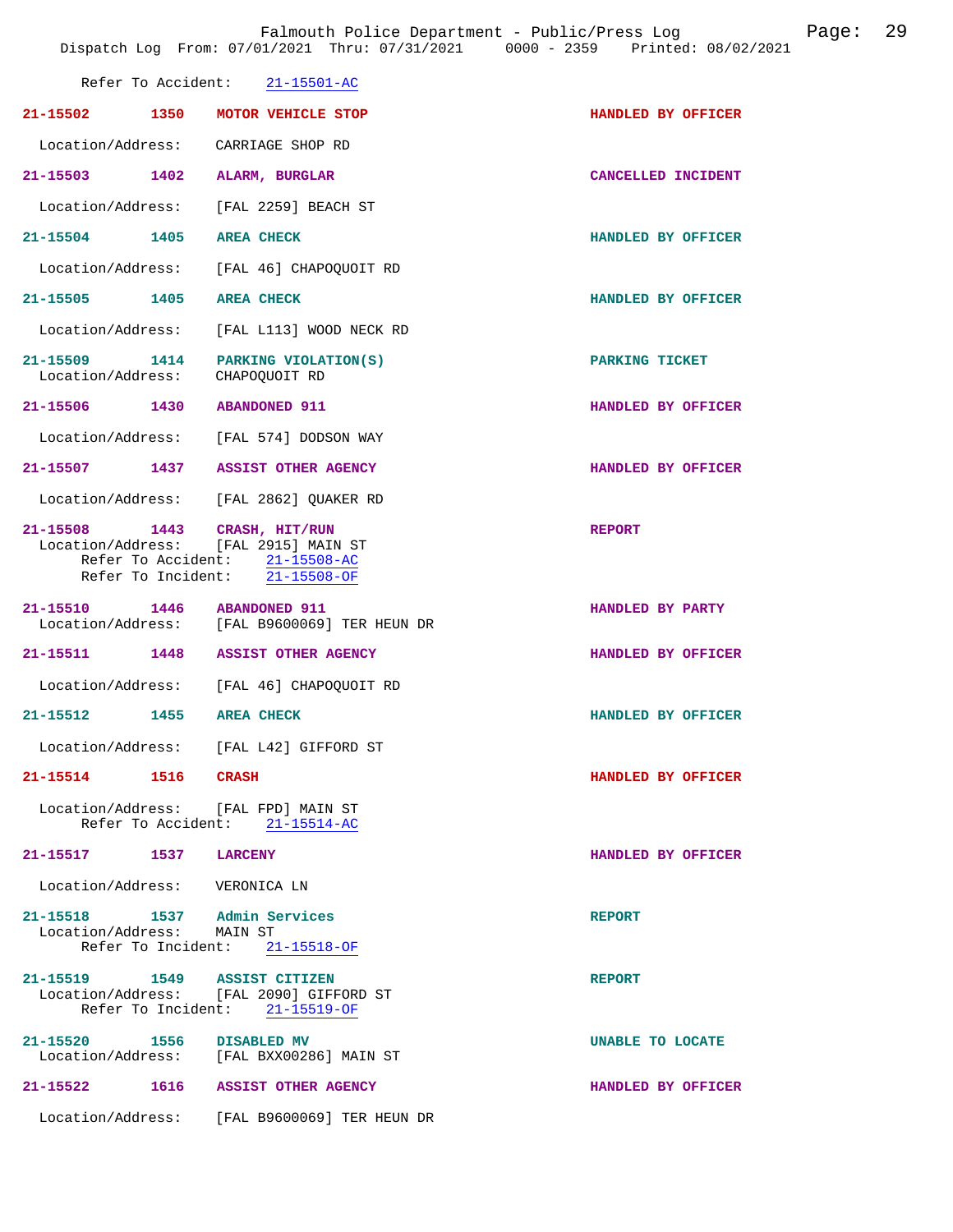| 21-15524 1628 CHECK WELFARE                                          | Location/Address: RT 28 NORTH + BRICK KILN RD<br>Refer To Incident: 21-15524-OF          | <b>REPORT</b>          |
|----------------------------------------------------------------------|------------------------------------------------------------------------------------------|------------------------|
| 21-15525 1643 CRASH                                                  | Location/Address: OVERLOOK CIR + RED BROOK RD<br>Refer To Accident: 21-15525-AC          | <b>REPORT</b>          |
| 21-15527 1713 CRASH<br>Location/Address: RT 151 + RT 28 SOUTH        | Refer To Accident: 21-15527-AC                                                           | <b>REPORT</b>          |
| 21-15528 1747 ALARM, BURGLAR<br>Location/Address:                    | SQUIBNOCKETT DR                                                                          | SECURED / CHECKED      |
| 21-15531 1759 ASSAULT, PAST                                          | Location/Address: [FAL B0100152] TEATICKET HWY                                           | UNABLE TO LOCATE       |
| 21-15530 1801 AREA CHECK                                             |                                                                                          | HANDLED BY OFFICER     |
| Location/Address: MAIN ST                                            |                                                                                          |                        |
| 21-15532 1807 SUMMONS SERVICE<br>Location/Address: PALMER AVE        |                                                                                          | SERVED IN HAND         |
| 21-15534 1835 CHECK WELFARE                                          |                                                                                          | HANDLED BY OFFICER     |
|                                                                      | Location/Address: [FAL B9600093] SCRANTON AVE                                            |                        |
| Location/Address: KING ST                                            | 21-15535 1840 Harassment Order Service                                                   | UNABLE TO LOCATE       |
| 21-15536 1842 ASSAULT, PAST<br>Location/Address: [FAL FPD] MAIN ST   | Refer To Incident: 21-15536-OF                                                           | REPORT                 |
| 21-15537 1849 TRAFFIC HAZARD                                         |                                                                                          | HANDLED BY OFFICER     |
| Location/Address: THOMAS B LANDERS RD                                |                                                                                          |                        |
|                                                                      | 21-15538 1852 FOLLOW UP INVESTIGATION                                                    | HANDLED BY OFFICER     |
|                                                                      | Location/Address: [FAL 1373] VINEYARD ST                                                 |                        |
| 21-15539 1914 SELECTIVE ENFORCEMENT<br>Location/Address:             | [FAL L112] BRAESIDE RD                                                                   | NO VIOLATION           |
| 21-15544 2109 FIREWORKS COMPLAINT<br>Location/Address: SAM TURNER RD |                                                                                          | <b>UNFOUNDED</b>       |
| Location/Address: HAYWAY RD                                          | 21-15546 2113 MENTAL ILLNESS (SEC 12)<br>Refer To Incident: 21-15546-OF                  | <b>REF OTHER</b>       |
| 21-15547 2135                                                        | BUILDING / RESIDENCE CHECK<br>Location/Address: [FAL B9600051] HATCHVILLE RD             | SECURED / CHECKED      |
| 21-15548 2144<br>Location/Address: MARAVISTA AVE                     | <b>AREA CHECK</b>                                                                        | SECURED / CHECKED      |
| 21-15549 2205 AREA CHECK                                             |                                                                                          | HANDLED BY OFFICER     |
| Location/Address: VINEYARD ST                                        |                                                                                          |                        |
|                                                                      | 21-15550 2232 DISTURBANCE / DISORDERLY<br>Location/Address: [FAL B9900205] TEATICKET HWY | HANDLED BY PARTY       |
| 21-15551 2239 MOTOR VEHICLE STOP                                     | Location/Address: GIFFORD ST + BRICK KILN RD                                             | <b>CITATION ISSUED</b> |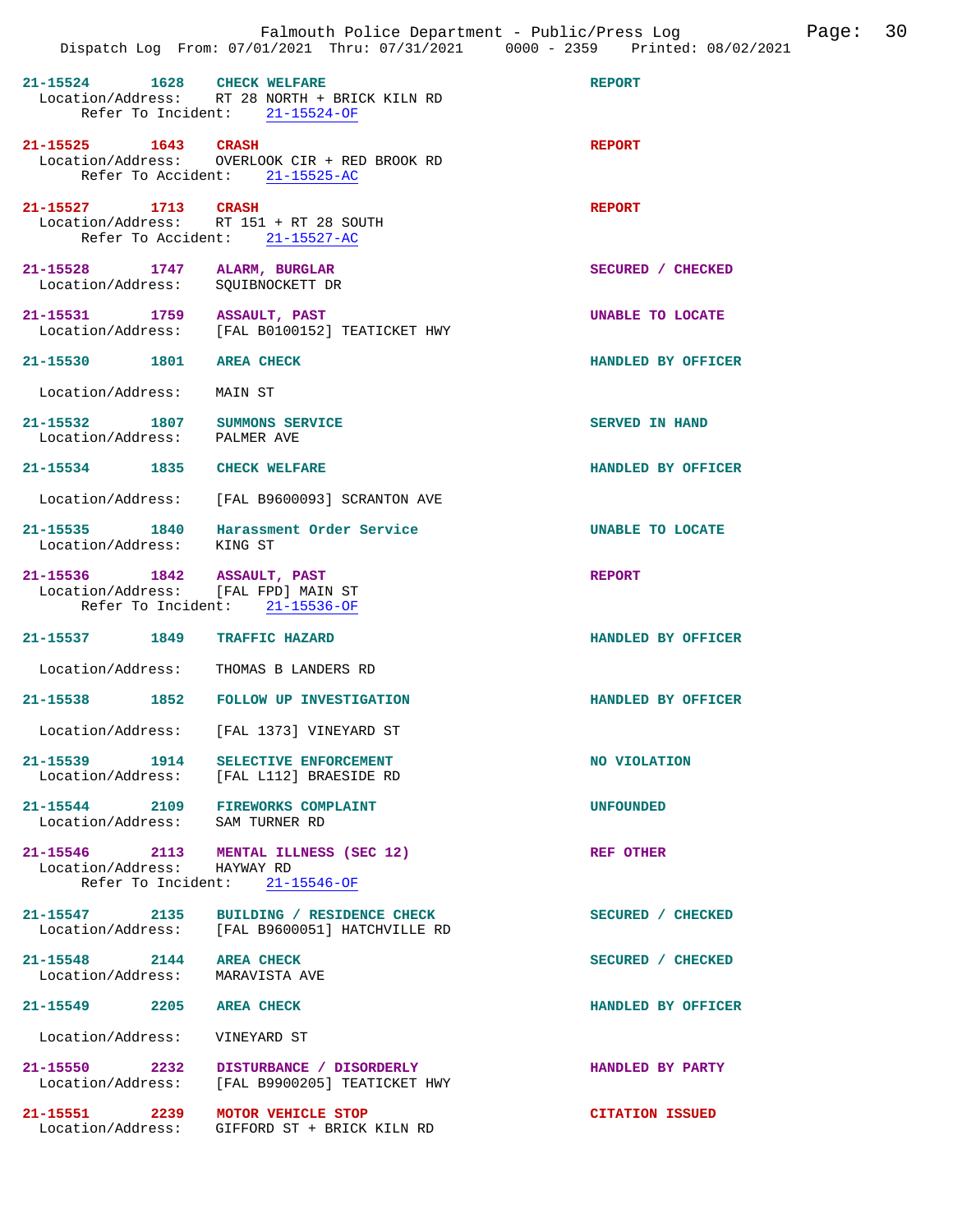|                                   | Dispatch Log From: 07/01/2021 Thru: 07/31/2021 0000 - 2359 Printed: 08/02/2021                 |                  |                        |  |
|-----------------------------------|------------------------------------------------------------------------------------------------|------------------|------------------------|--|
|                                   | 21-15552 2239 SUSPICIOUS PERSON(S)<br>Location/Address: [FAL 55] MENAUHANT RD                  |                  | <b>GONE ON ARRIVAL</b> |  |
|                                   | 21-15553 2253 INTOXICATED PERSON<br>Location/Address: [FAL 159] GRAND AVE                      |                  | <b>GONE ON ARRIVAL</b> |  |
|                                   | 21-15554 2308 SUSPICIOUS PERSON(S)<br>Location/Address: GRAND AVE + WORCESTER AVE              | <b>TRANSPORT</b> |                        |  |
| 21-15555 2329 AREA CHECK          |                                                                                                |                  | HANDLED BY OFFICER     |  |
|                                   | Location/Address: BLACKSMITH SHOP RD                                                           |                  |                        |  |
|                                   | 21-15556 2345 INTOXICATED PERSON<br>Location/Address: [FAL 964] TEATICKET HWY                  |                  | <b>GONE ON ARRIVAL</b> |  |
| For Date: $07/08/2021$ - Thursday |                                                                                                |                  |                        |  |
|                                   | 21-15557 0006 BUILDING / RESIDENCE CHECK<br>Location/Address: [FAL 3214] HATCHVILLE RD         |                  | SECURED / CHECKED      |  |
|                                   | 21-15561 0040 AREA CHECK<br>Location/Address: [FAL 302] SANDWICH RD                            |                  | SECURED / CHECKED      |  |
| 21-15562 0042 AREA CHECK          | Location/Address: [FAL L90] LOCUST ST                                                          |                  | SECURED / CHECKED      |  |
|                                   | 21-15563 0051 BUILDING / RESIDENCE CHECK<br>Location/Address: [FAL B9800292] DAVIS STRAITS     |                  | SECURED / CHECKED      |  |
| 21-15564 0052 AREA CHECK          |                                                                                                |                  | HANDLED BY OFFICER     |  |
|                                   | Location/Address: [FAL B9700411] PIN OAK WAY                                                   |                  |                        |  |
| 21-15565 0056                     | BUILDING / RESIDENCE CHECK<br>Location/Address: [FAL B9600025] DAVISVILLE RD                   |                  | SECURED / CHECKED      |  |
|                                   | 21-15566 0059 BUILDING / RESIDENCE CHECK<br>Location/Address: [FAL BXX00131] EAST FALMOUTH HWY |                  | SECURED / CHECKED      |  |
|                                   | 21-15567 0112 LOUD MUSIC / PARTY / NOISES                                                      |                  | HANDLED BY OFFICER     |  |
| Location/Address: PIN OAK WAY     |                                                                                                |                  |                        |  |
| 21-15568 0119 AREA CHECK          | Location/Address: [FAL L65] COUNTY RD                                                          |                  | SECURED / CHECKED      |  |
| 21-15569 0122 AREA CHECK          | Location/Address: [FAL 1471] RT 151                                                            |                  | SECURED / CHECKED      |  |
| 21-15570 0130 AREA CHECK          | Location/Address: CLUB VALLEY DR                                                               |                  | SECURED / CHECKED      |  |
|                                   | 21-15571 0139 INTOXICATED PERSON                                                               |                  | HANDLED BY OFFICER     |  |
| Location/Address: GRAND AVE       |                                                                                                |                  |                        |  |
| 21-15572 0140 AREA CHECK          | Location/Address: [FAL BXX00963] QUISSETT AVE                                                  |                  | SECURED / CHECKED      |  |
| 21-15573 0158 AREA CHECK          | Location/Address: WATER ST + LUSCOMBE AVE                                                      |                  | SECURED / CHECKED      |  |
|                                   | 21-15574 0217 BUILDING / RESIDENCE CHECK<br>Location/Address: VERONICA LN                      |                  | SECURED / CHECKED      |  |
|                                   |                                                                                                |                  |                        |  |

**21-15575 0219 BUILDING / RESIDENCE CHECK SECURED / CHECKED**  Location/Address: MARAVISTA AVE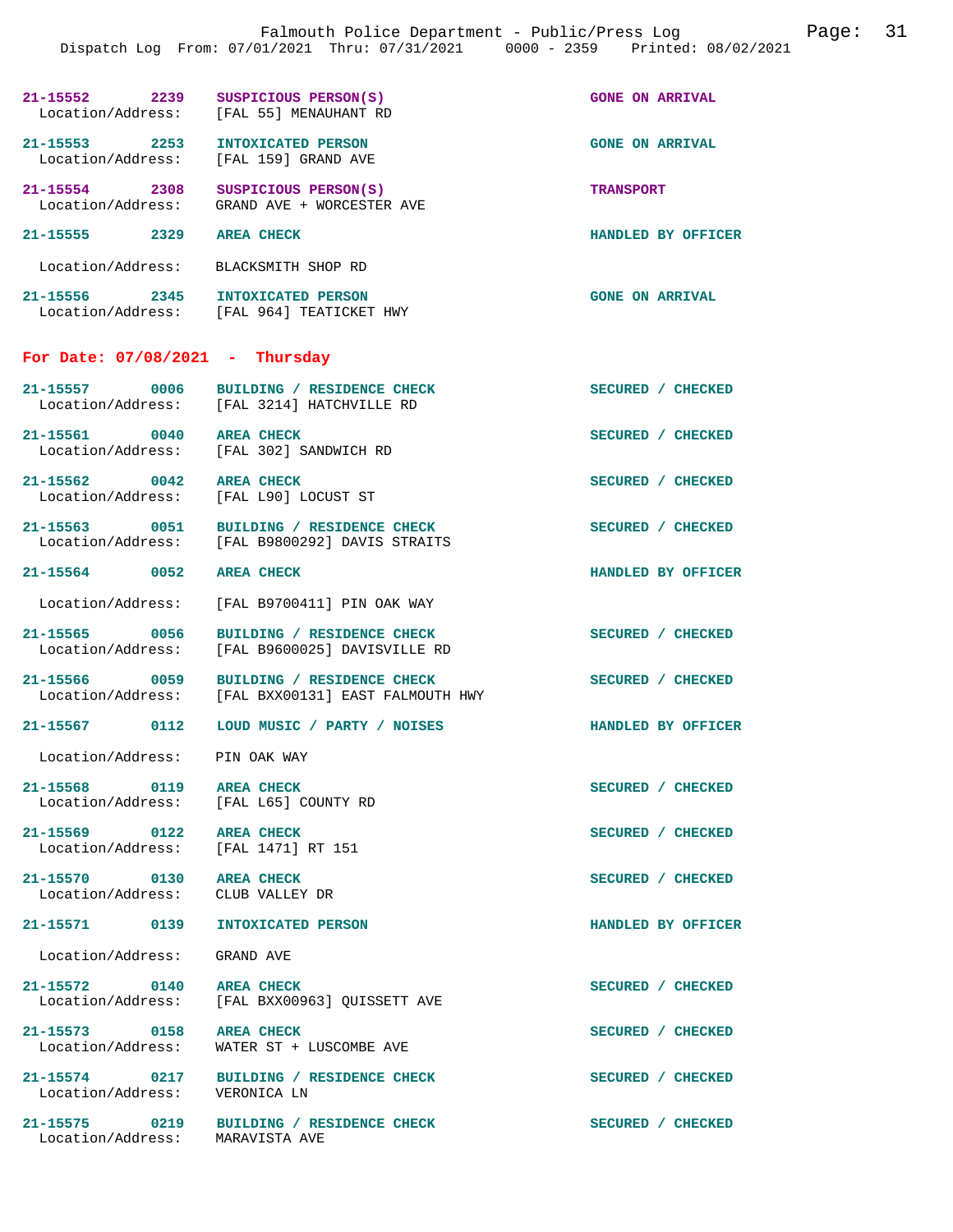|                                                                     | Dispatch Log From: 07/01/2021 Thru: 07/31/2021 0000 - 2359 Printed: 08/02/2021   |                    |
|---------------------------------------------------------------------|----------------------------------------------------------------------------------|--------------------|
|                                                                     |                                                                                  |                    |
| 21-15576 0246                                                       | BUILDING / RESIDENCE CHECK<br>Location/Address: [FAL B9600031] MARAVISTA AVE EXT | SECURED / CHECKED  |
| 21-15578 0627                                                       | Admin Services                                                                   | HANDLED BY OFFICER |
| Location/Address:                                                   | [FAL FFD5] EAST FALMOUTH HWY                                                     |                    |
| 21-15579 0636<br>Location/Address:                                  | ALARM, BURGLAR<br>[FAL 1267] QUISSETT AVE                                        | <b>UNFOUNDED</b>   |
| 21-15580 0645<br>Location/Address:                                  | <b>CRASH</b><br>RT 28 NORTH + RT 151                                             | <b>REF OTHER</b>   |
| 21-15581 0658<br>Location/Address:                                  | ALARM, BURGLAR<br>[FAL BXX00631] TEATICKET HWY                                   | <b>UNFOUNDED</b>   |
| 21-15583<br>0719                                                    | <b>ANIMAL COMPLAINT</b>                                                          | REF ANIMAL CONTROL |
| Location/Address:                                                   | ACAPESKET RD + EAST FALMOUTH HWY                                                 |                    |
| 21-15585 0803                                                       | Admin Services                                                                   | HANDLED BY OFFICER |
| Location/Address:                                                   | WATER ST + LUSCOMBE AVE                                                          |                    |
| 21-15586 0825<br>Location/Address:                                  | DISTURBANCE / DISORDERLY<br>[FAL 3095] SCHOOL ST                                 | UNABLE TO LOCATE   |
| 21-15587<br>0842                                                    | <b>FOLLOW UP INVESTIGATION</b>                                                   | HANDLED BY OFFICER |
| Location/Address:                                                   | [FAL 2915] MAIN ST                                                               |                    |
| 21-15590 0854<br>Location/Address:                                  | <b>CRASH</b><br>JONES RD<br>Refer To Accident: 21-15590-AC                       | <b>REPORT</b>      |
| 21-15591 0914<br>Location/Address: [FAL 256] ROBBINS RD             | <b>LARCENY</b><br>Refer To Incident: 21-15591-OF                                 | <b>REPORT</b>      |
| 21-15594<br>0933                                                    | <b>CHECK WELFARE</b>                                                             | HANDLED BY OFFICER |
| Location/Address: CLUB VALLEY DR                                    |                                                                                  |                    |
| 21-15595 1001 AREA CHECK                                            |                                                                                  | HANDLED BY OFFICER |
| Location/Address: OYSTER POND RD                                    |                                                                                  |                    |
| 21-15596                                                            | 1006 Admin Services                                                              | HANDLED BY OFFICER |
|                                                                     | Location/Address: [FAL B0300005] EAST FALMOUTH HWY                               |                    |
| 21-15598 1008<br>Location/Address: BYWATER CT                       | PARKING VIOLATION(S)                                                             | SECURED / CHECKED  |
| 21-15600 1033 Admin Services<br>Location/Address: [FAL FPD] MAIN ST | Refer To Incident: 21-15600-OF                                                   | <b>REPORT</b>      |
| 21-15602 1053 CHECK WELFARE                                         | Location/Address: [FAL B9700819] LAKEVIEW AVE<br>Refer To Incident: 21-15602-OF  | <b>REPORT</b>      |
| 21-15603 1101 SUSPICIOUS MV                                         |                                                                                  | HANDLED BY OFFICER |
|                                                                     | Location/Address: [FAL 639] BRICK KILN RD                                        |                    |
| 21-15605 1122 ASSIST CITIZEN                                        | Location/Address: GRAND AVE + TOWER HOUSE RD                                     | NOTIFICATION MADE  |

Falmouth Police Department - Public/Press Log Canade: 32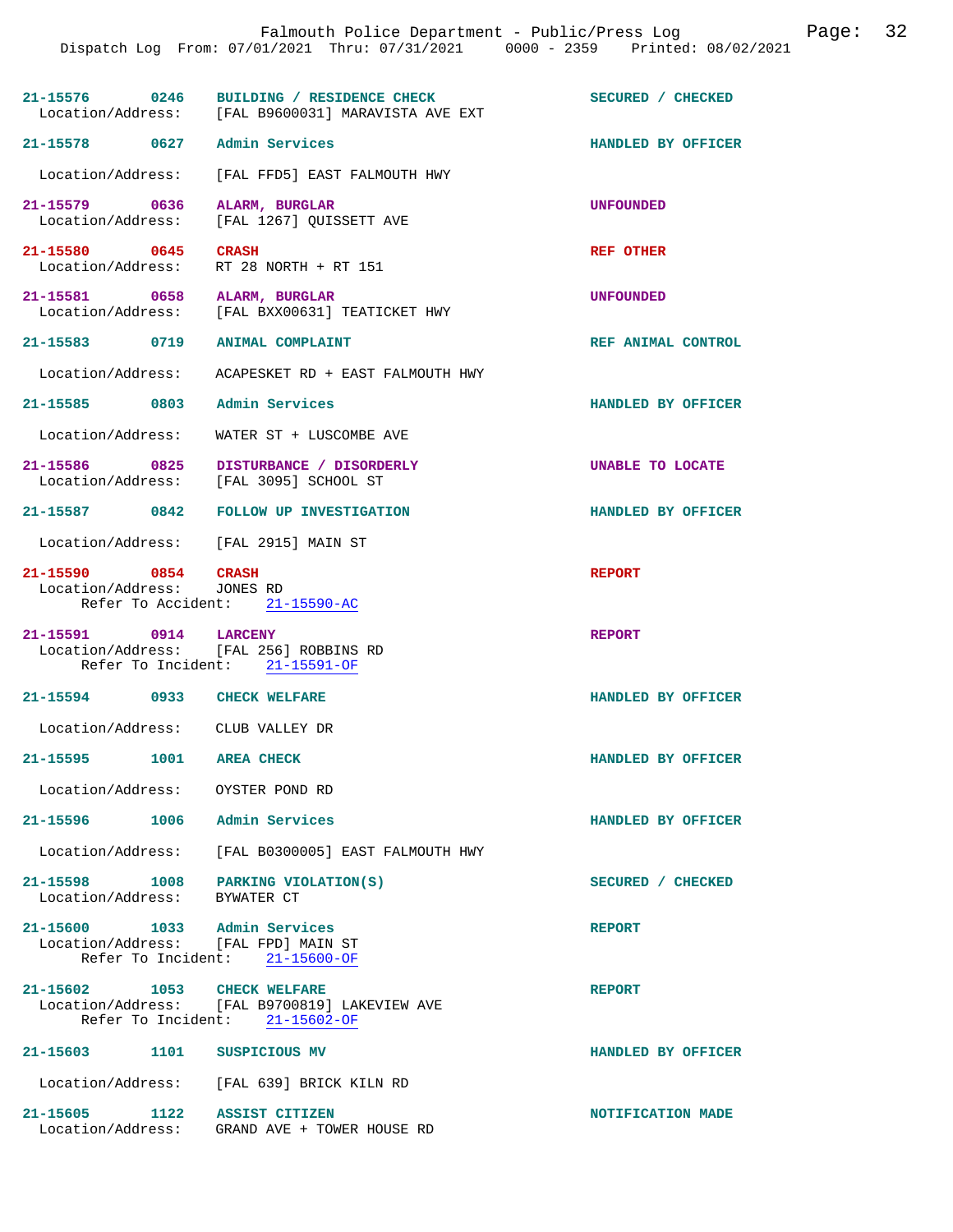| 21-15606 1129                      |      | PARKING VIOLATION(S)                                                                 | HANDLED BY OFFICER     |
|------------------------------------|------|--------------------------------------------------------------------------------------|------------------------|
| Location/Address:                  |      | TROTTING PARK RD                                                                     |                        |
| 21-15607 1133<br>Location/Address: |      | <b>ABANDONED 911</b><br><b>BRAEBURN CT</b>                                           | HANDLED BY PARTY       |
| 21-15608 1136 ABANDONED 911        |      |                                                                                      | HANDLED BY OFFICER     |
| Location/Address:                  |      | RICKENBACKER RD                                                                      |                        |
| 21-15609 1148                      |      | <b>ABANDONED 911</b>                                                                 | HANDLED BY OFFICER     |
|                                    |      | Location/Address: [FAL B0100165] BERNARD E ST JEAN DR                                |                        |
| 21-15610 1159                      |      | CRASH<br>Location/Address: RT 151 + RT 28 NORTH<br>Refer To Accident: 21-15610-AC    | <b>REPORT</b>          |
| 21-15611 1226<br>Location/Address: |      | SUMMONS SERVICE<br>GRACE CT                                                          | <b>SERVED IN HAND</b>  |
| 21-15612 1229                      |      | UNWANTED GUEST                                                                       | HANDLED BY OFFICER     |
| Location/Address: TWO PONDS RD     |      |                                                                                      |                        |
| Location/Address:                  |      | 21-15613 1231 CRASH, HIT/RUN<br>CAHOON CT<br>Refer To Accident: 21-15613-AC          | <b>REPORT</b>          |
|                                    |      | 21-15615 1245 ATTEMPT TO LOCATE                                                      | HANDLED BY OFFICER     |
| Location/Address:                  |      | [FAL FPD] MAIN ST                                                                    |                        |
| 21-15614 1307                      |      | PARKING VIOLATION(S)                                                                 | HANDLED BY OFFICER     |
| Location/Address:                  |      | ELM ARCH WAY                                                                         |                        |
| 21-15616 1328<br>Location/Address: |      | SUSPICIOUS MV<br>CRICKET LN                                                          | <b>UNFOUNDED</b>       |
| 21-15618 1343                      |      | SUSPICIOUS PERSON(S)                                                                 | HANDLED BY OFFICER     |
|                                    |      | Location/Address: [FAL 1814] MAIN ST                                                 |                        |
| 21-15619 1352 CRASH                |      | Location/Address: [FAL BXX00827] EAST FALMOUTH HWY<br>Refer To Accident: 21-15619-AC | <b>REPORT</b>          |
| 21-15620 1357<br>Location/Address: |      | BUILDING / RESIDENCE CHECK<br>[FAL B9600051] HATCHVILLE RD                           | SECURED / CHECKED      |
| 21-15622 1430                      |      | SUICIDE ATTEMPT / THREAT                                                             | HANDLED BY OFFICER     |
| Location/Address:                  |      | [FAL 2090] GIFFORD ST                                                                |                        |
| 21-15625 1525                      |      | <b>CHECK WELFARE</b>                                                                 | HANDLED BY OFFICER     |
| Location/Address:                  |      | OAK GROVE AVE                                                                        |                        |
| 21-15626 1529<br>Location/Address: |      | SUSPICIOUS PERSON(S)<br>[FAL B0300037] TEATICKET HWY                                 | <b>GONE ON ARRIVAL</b> |
| 21-15627 1553                      |      | PARKING VIOLATION(S)                                                                 | HANDLED BY OFFICER     |
| Location/Address:                  |      | [FAL BXX00286] MAIN ST                                                               |                        |
| 21-15628                           | 1619 | <b>FOLLOW UP INVESTIGATION</b>                                                       | HANDLED BY OFFICER     |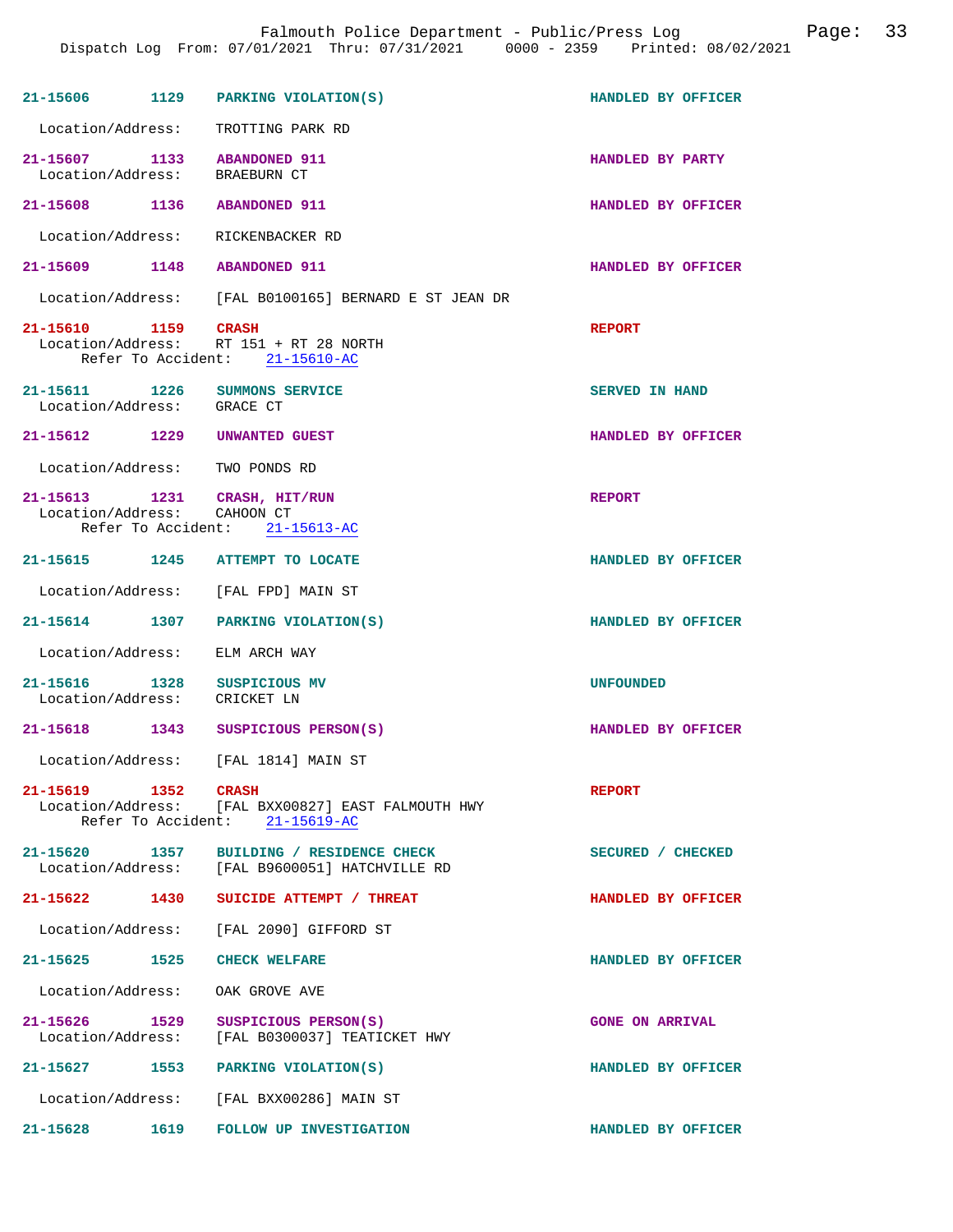|                                       | Location/Address: [FAL B0100152] TEATICKET HWY                                                                                                                                                                                               |                    |
|---------------------------------------|----------------------------------------------------------------------------------------------------------------------------------------------------------------------------------------------------------------------------------------------|--------------------|
| 21-15629 1628                         | BUILDING / RESIDENCE CHECK                                                                                                                                                                                                                   | HANDLED BY OFFICER |
| Location/Address:                     | MARAVISTA AVE                                                                                                                                                                                                                                |                    |
| 21-15630 1634<br>Location/Address:    | CRASH, HIT/RUN<br>PERCH POND CIR                                                                                                                                                                                                             | HANDLED BY PARTY   |
| 21-15632 1646 Harassment              |                                                                                                                                                                                                                                              | HANDLED BY OFFICER |
|                                       | Location/Address: [FAL 2564] SEAWARD BEND                                                                                                                                                                                                    |                    |
| 21-15631 1648                         | <b>LARCENY</b><br>Location/Address: [FAL B0100152] TEATICKET HWY<br>Refer To Incident: 21-15631-OF                                                                                                                                           | <b>REPORT</b>      |
| 21-15633 1723 AREA CHECK              | Location/Address: [FAL B9600051] HATCHVILLE RD                                                                                                                                                                                               | SECURED / CHECKED  |
| 21-15634 1751 FIREWORKS COMPLAINT     | Location/Address: [FAL B9600101] CARRIAGE SHOP RD                                                                                                                                                                                            | <b>UNFOUNDED</b>   |
| 21-15655 1800 SUSPICIOUS PERSON(S)    |                                                                                                                                                                                                                                              | HANDLED BY OFFICER |
| Location/Address: REGIS RD            |                                                                                                                                                                                                                                              |                    |
| 21-15636 1908 SEX OFFENSES            | Location/Address: [FAL B9600026] GIFFORD EXT ST<br>Refer To Incident: 21-15636-OF                                                                                                                                                            | <b>REPORT</b>      |
| 21-15637 1911 AREA CHECK              |                                                                                                                                                                                                                                              | HANDLED BY OFFICER |
| Location: MAIN ST                     |                                                                                                                                                                                                                                              |                    |
| 21-15638 1956 AREA CHECK              |                                                                                                                                                                                                                                              | HANDLED BY OFFICER |
| Location/Address: VINEYARD ST         |                                                                                                                                                                                                                                              |                    |
| 21-15640 1958 OVERDOSE<br>Age:        | Location/Address: [FAL FFD5] EAST FALMOUTH HWY<br>Refer To Arrest: 21-15640-AR<br>Arrest: ANZIVINO, TIAH RUTH<br>Address: 5 SAINT ANNES LN Apt. #201 FALMOUTH, MA<br>26<br>Charges: ARREST WARRANT SERVICE<br>Refer To Incident: 21-15640-OF | Arrest(s) Made     |
|                                       | 21-15641 2005 FOLLOW UP INVESTIGATION                                                                                                                                                                                                        | HANDLED BY OFFICER |
|                                       | Location/Address: [FAL B9600069] TER HEUN DR                                                                                                                                                                                                 |                    |
| 21-15643 2013 Water Complaint         | Location/Address: [FAL B9701202] QUISSETT HARBOR RD                                                                                                                                                                                          | HANDLED BY PARTY   |
| 21-15642 2015 AREA CHECK              |                                                                                                                                                                                                                                              | HANDLED BY OFFICER |
| Location/Address: [FAL L78] QUAKER RD |                                                                                                                                                                                                                                              |                    |
| 21-15644 2023 TRAFFIC HAZARD          | Location/Address: RT 28 NORTH + BRICK KILN RD                                                                                                                                                                                                | <b>REF OTHER</b>   |
| 21-15646 2106 CHECK WELFARE           |                                                                                                                                                                                                                                              | HANDLED BY OFFICER |
| Location/Address: MATTAPAN ST         |                                                                                                                                                                                                                                              |                    |
| 21-15647<br>2116                      | <b>CHECK WELFARE</b>                                                                                                                                                                                                                         | HANDLED BY OFFICER |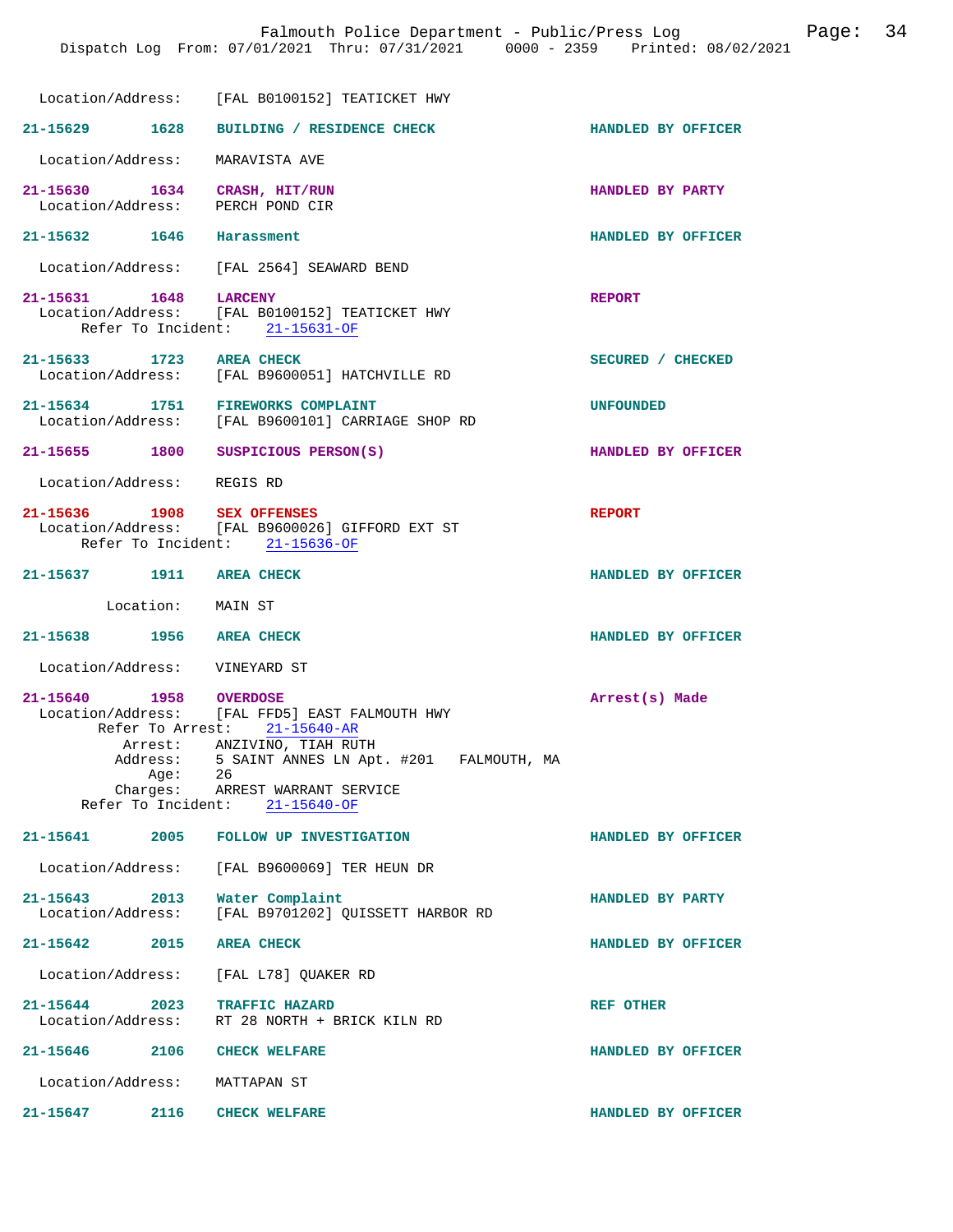|                             | Dispatch Log From: 07/01/2021 Thru: 07/31/2021 0000 - 2359 Printed: 08/02/2021                                                                                                                                  | Falmouth Police Department - Public/Press Log Fage: 35 |  |
|-----------------------------|-----------------------------------------------------------------------------------------------------------------------------------------------------------------------------------------------------------------|--------------------------------------------------------|--|
|                             | Location/Address: [FAL 273] EAST FALMOUTH HWY<br>Refer To $P/C$ : 21-15647-AR<br>P/C: MCNULTY, COREY JAMES<br>Address: 175 1/2 WEST MAIN ST Apt. #1 AYER, MA<br>Age: 35<br>Charges: PROTECTIVE CUSTODY (LIQUOR) |                                                        |  |
|                             | 21-15649 2213 ASSIST OTHER AGENCY                                                                                                                                                                               | HANDLED BY OFFICER                                     |  |
|                             | Location/Address: [FAL B9700118] PALMER AVE                                                                                                                                                                     |                                                        |  |
|                             | 21-15650 2250 CHECK WELFARE<br>Location/Address: BRICK KILN RD + FIRE TOWER RD                                                                                                                                  | <b>GONE ON ARRIVAL</b>                                 |  |
|                             | 21-15652 2318 BUILDING / RESIDENCE CHECK<br>Location/Address: [FAL B9600051] HATCHVILLE RD                                                                                                                      | SECURED / CHECKED                                      |  |
|                             | 21-15653 2320 SUSPICIOUS MV                                                                                                                                                                                     | HANDLED BY OFFICER                                     |  |
|                             | Location/Address: [FAL 639] BRICK KILN RD                                                                                                                                                                       |                                                        |  |
|                             | 21-15654 2337 AREA CHECK<br>Location/Address: [FAL 964] TEATICKET HWY                                                                                                                                           | SECURED / CHECKED                                      |  |
|                             | 21-15656 2353 BUILDING / RESIDENCE CHECK<br>Location/Address: [FAL B9800292] DAVIS STRAITS                                                                                                                      | SECURED / CHECKED                                      |  |
|                             | For Date: $07/09/2021$ - Friday                                                                                                                                                                                 |                                                        |  |
|                             | 21-15658 0056 BUILDING / RESIDENCE CHECK<br>Location/Address: [FAL B9600027] LAKEVIEW AVE                                                                                                                       | SECURED / CHECKED                                      |  |
|                             | 21-15659 0101 BUILDING / RESIDENCE CHECK<br>Location/Address: [FAL B9600029] KATHARINE LEE BATES                                                                                                                | SECURED / CHECKED                                      |  |
| Location/Address: SEAPIT RD | 21-15660 0111 DEAD ON ARRIVAL<br>Refer To Incident: 21-15660-OF                                                                                                                                                 | <b>REPORT</b>                                          |  |
|                             | 21-15661 0126 AREA CHECK<br>Location/Address: CLINTON AVE                                                                                                                                                       | SECURED / CHECKED                                      |  |
|                             | 21-15662 0129 Admin Services                                                                                                                                                                                    | HANDLED BY OFFICER                                     |  |
|                             | Location/Address: [FAL FPD] MAIN ST                                                                                                                                                                             |                                                        |  |
| Location/Address:           | 21-15663 0200 PARKING VIOLATION(S)<br>TOWN HALL SQ                                                                                                                                                              | NO VIOLATION                                           |  |
| Location/Address:           | 21-15664 0213 PARKING VIOLATION(S)<br>WATER ST                                                                                                                                                                  | NO VIOLATION                                           |  |
| Location/Address:           | 21-15665 0214 BUILDING / RESIDENCE CHECK<br>[FAL 1434] NORTH FALMOUTH HWY                                                                                                                                       | SECURED / CHECKED                                      |  |
|                             | 21-15667 0216 BUILDING / RESIDENCE CHECK<br>Location/Address: [FAL 5] COUNTY RD                                                                                                                                 | SECURED / CHECKED                                      |  |
| Location/Address:           | 21-15668 0220 BUILDING / RESIDENCE CHECK<br>[FAL B9900121] PALMER AVE                                                                                                                                           | SECURED / CHECKED                                      |  |
|                             | 21-15669 0223 BUILDING / RESIDENCE CHECK<br>Location/Address: [FAL B9600069] TER HEUN DR                                                                                                                        | SECURED / CHECKED                                      |  |
|                             | 21-15670 0244 ASSIST FIRE DEPT                                                                                                                                                                                  | HANDLED BY OFFICER                                     |  |
|                             | Location/Address: [FAL BXX00335] MAIN ST                                                                                                                                                                        |                                                        |  |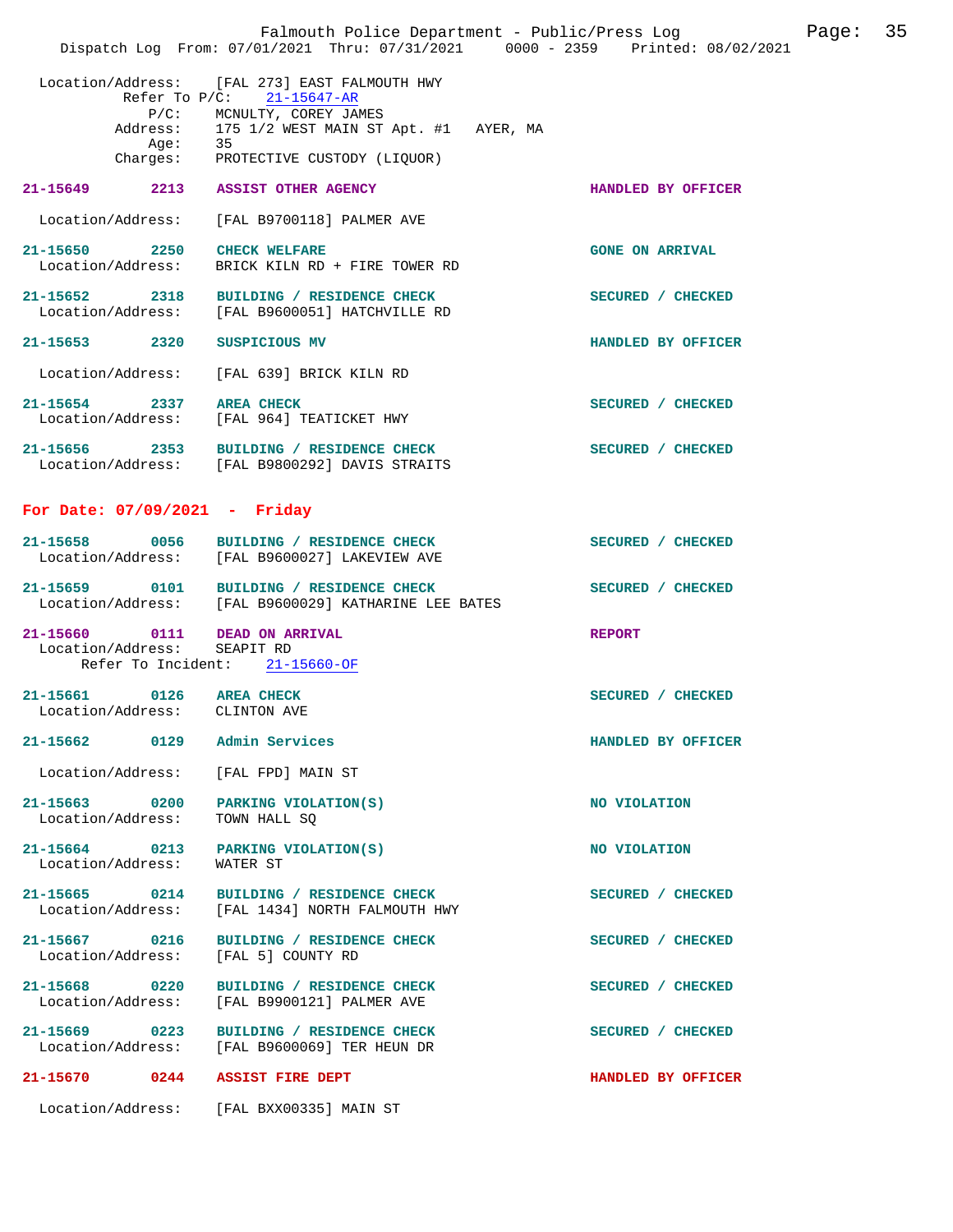|                                                                          | Falmouth Police Department - Public/Press Log<br>Dispatch Log From: 07/01/2021 Thru: 07/31/2021 0000 - 2359 Printed: 08/02/2021                                                                                                                                          | Page: 36                |
|--------------------------------------------------------------------------|--------------------------------------------------------------------------------------------------------------------------------------------------------------------------------------------------------------------------------------------------------------------------|-------------------------|
| Location/Address: GRACE CT                                               | 21-15671 0259 BUILDING / RESIDENCE CHECK                                                                                                                                                                                                                                 | SECURED / CHECKED       |
| Location/Address: MARAVISTA AVE                                          | 21-15672 0325 BUILDING / RESIDENCE CHECK                                                                                                                                                                                                                                 | SECURED / CHECKED       |
| 21-15673 0328 ABANDONED 911<br>Location/Address: [FAL 3075] JONES RD     |                                                                                                                                                                                                                                                                          | NOTIFICATION MADE       |
| 21-15675 0520 ALARM, BURGLAR                                             | Location/Address: [FAL 873] DAVIS STRAITS                                                                                                                                                                                                                                | <b>UNFOUNDED</b>        |
| 21-15676 0617 Admin Services                                             |                                                                                                                                                                                                                                                                          | HANDLED BY OFFICER      |
|                                                                          | Location/Address: [FAL BXX00810] MAIN ST                                                                                                                                                                                                                                 |                         |
| 21-15677 0655 Admin Services                                             |                                                                                                                                                                                                                                                                          | HANDLED BY OFFICER      |
| Location/Address: [FAL FPD] MAIN ST                                      |                                                                                                                                                                                                                                                                          |                         |
| 21-15678 0659 VANDALISM                                                  |                                                                                                                                                                                                                                                                          | HANDLED BY OFFICER      |
| Location/Address: ANDREWS ST                                             |                                                                                                                                                                                                                                                                          |                         |
| 21-15679 0702 Admin Services                                             |                                                                                                                                                                                                                                                                          | HANDLED BY OFFICER      |
| Location/Address: [FAL FPD] MAIN ST                                      |                                                                                                                                                                                                                                                                          |                         |
| 21-15681 0729 ASSIST FIRE DEPT<br>Location/Address: SEACOAST SHORES BLVD |                                                                                                                                                                                                                                                                          | REF FIRE DEPT           |
| 21-15683 0848 ERRATIC MV                                                 | Location/Address: EAST FALMOUTH HWY + FRESH POND RD                                                                                                                                                                                                                      | UNABLE TO LOCATE        |
| 21-15685 0858 CRASH<br>Location/Address: WAQUOIT HWY                     | Refer To Accident: 21-15685-AC                                                                                                                                                                                                                                           | <b>REPORT</b>           |
| 21-15688 0907 CHECK WELFARE<br>Location/Address: [FAL 62] MAIN ST        |                                                                                                                                                                                                                                                                          | <b>GONE ON ARRIVAL</b>  |
| 21-15689 0913                                                            | <b>LARCENY</b>                                                                                                                                                                                                                                                           | HANDLED BY OFFICER      |
| Location/Address: SILVER BEACH AVE                                       |                                                                                                                                                                                                                                                                          |                         |
| 21-15692 0959 DOWN TREES/WIRES<br>Location/Address:                      | PALMER AVE + SIPPEWISSETT RD                                                                                                                                                                                                                                             | <b>REF OTHER</b>        |
| 21-15694 1004 ALARM, BURGLAR                                             |                                                                                                                                                                                                                                                                          | (FD) Cancelled Incident |
| Location/Address:                                                        | [FAL B9700632] METOXIT RD                                                                                                                                                                                                                                                |                         |
| 21-15693 1006<br>Aqe:<br>Charges:                                        | DISTURBANCE / DISORDERLY<br>Location/Address: [FAL B9600074] TEATICKET HWY<br>Refer To Arrest: 21-15693-AR<br>Arrest: ENGLER, WILLIAM AUGUST<br>Address: 431 NEAL WAY OAK BLUFFS, MA<br>22<br>ARREST WARRANT SERVICE<br>ARREST WARRANT SERVICE<br>ARREST WARRANT SERVICE | Arrest(s) Made          |
| 21-15695 1014<br>Location/Address:                                       | <b>DOWN TREES/WIRES</b><br>OLD MAIN RD                                                                                                                                                                                                                                   | <b>REF OTHER</b>        |
| 21-15696 1014 DISABLED MV<br>Location/Address:                           | WAQUOIT HWY + MARTIN RD                                                                                                                                                                                                                                                  | PRIVATE TOW             |
| 21-15698<br>1036<br>Location/Address:                                    | DOWN TREE(S)<br>[FAL B9700491] FAIRVIEW AVE                                                                                                                                                                                                                              | NOTIFICATION MADE       |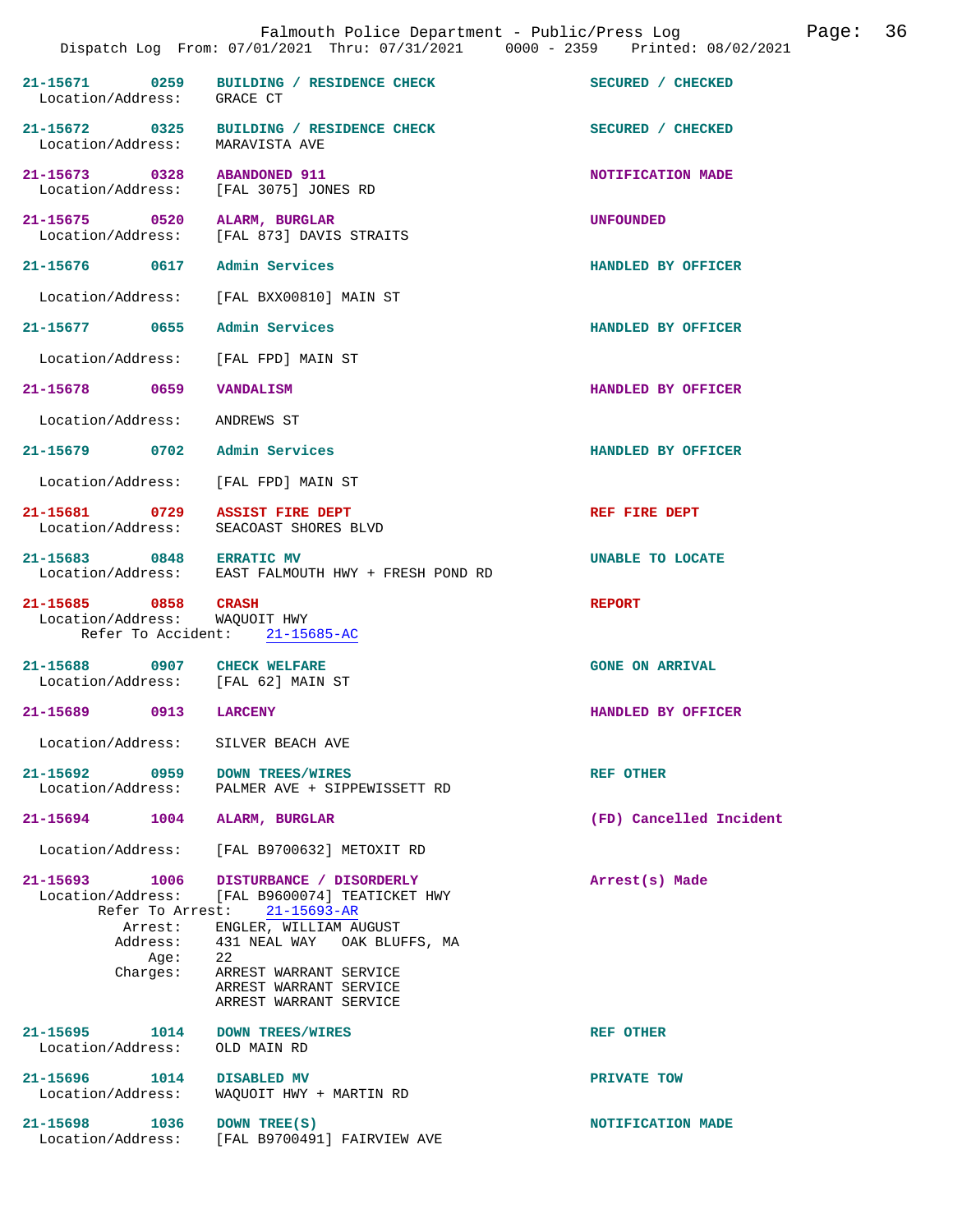| 21-15699 1037<br>Location/Address:                    | DOWN TREE(S)<br>GERLOFF RD                                                                                            | NOTIFICATION MADE  |
|-------------------------------------------------------|-----------------------------------------------------------------------------------------------------------------------|--------------------|
| 21-15702 1104<br>Location/Address:                    | DOWN TREE(S)<br>MARAVISTA AVE EXT                                                                                     | REF OTHER          |
| 21-15703 1109<br>Location/Address:                    | VANDALISM<br>CORTE REAL AVE                                                                                           | HANDLED BY PARTY   |
| 21-15706 1136<br>Location/Address:                    | DOWN TREE(S)<br>BENJAMIN NYES LN                                                                                      | NOTIFICATION MADE  |
| 21-15707 1138<br>Location/Address:                    | <b>CRASH</b><br>[FAL B0200069] TEATICKET HWY                                                                          | HANDLED BY PARTY   |
| 21-15708 1154<br>Location/Address:                    | PARKING VIOLATION(S)<br>[FAL 486] QUISSETT HARBOR RD                                                                  | SECURED / CHECKED  |
| 21-15709 1159                                         | DOWN TREE(S)                                                                                                          | HANDLED BY OFFICER |
| Location/Address:                                     | MARAVISTA AVE                                                                                                         |                    |
| 21-15711 1207 CRASH                                   | Location/Address: [FAL 461] NORTH MAIN ST<br>Refer To Accident: 21-15711-AC                                           | <b>REPORT</b>      |
| 21-15715 1306 DOWN TREE(S)                            | Location/Address: QUISSETT AVE + QUISSETT HARBOR RD                                                                   | NOTIFICATION MADE  |
|                                                       | 21-15717 1316 SUICIDE ATTEMPT / THREAT<br>Location/Address: [FAL B9600063] JONES RD<br>Refer To Incident: 21-15717-OF | <b>REPORT</b>      |
| 21-15718 1319                                         | <b>DOWN TREES/WIRES</b>                                                                                               | HANDLED BY OFFICER |
| Location/Address:                                     | HATCHVILLE RD                                                                                                         |                    |
| 21-15719 1335<br>Location/Address:                    | TRAFFIC HAZARD<br>THOMAS B LANDERS RD + TECHNOLOGY PARK DR                                                            | <b>UNFOUNDED</b>   |
| 21-15720 1338<br>Location/Address:                    | Water Complaint<br>[FAL BXX00329] SCRANTON AVE                                                                        | <b>REF OTHER</b>   |
| 21-15724<br>1410                                      | DOWN TREE(S)                                                                                                          | HANDLED BY OFFICER |
|                                                       | Location/Address: [FAL B9700522] QUISSETT HARBOR RD                                                                   |                    |
| 21-15722 1412<br>Refer To Accident:                   | <b>CRASH</b><br>Location/Address: SANDWICH RD + TEATICKET HWY<br>$21 - 15722 - AC$                                    | <b>REPORT</b>      |
| 21-15725 1445 RECOVERED PROPERTY                      |                                                                                                                       | HANDLED BY OFFICER |
| Location/Address: OLD MAIN RD                         | Refer To Incident: 21-15725-OF                                                                                        |                    |
| 21-15726 1449<br>Location/Address: QUISSETT HARBOR RD | DOWN TREE(S)                                                                                                          | NOTIFICATION MADE  |
| 21-15727 1501 CRASH                                   | Location/Address: [FAL 2914] EAST FALMOUTH HWY<br>Refer To Accident: 21-15727-AC                                      | <b>REPORT</b>      |
| 21-15728 1512                                         | <b>CRASH</b><br>Location/Address: [FAL B9600043] WATER ST                                                             | <b>REPORT</b>      |

Refer To Accident: 21-15728-AC

**21-15729 1529 CRASH REPORT**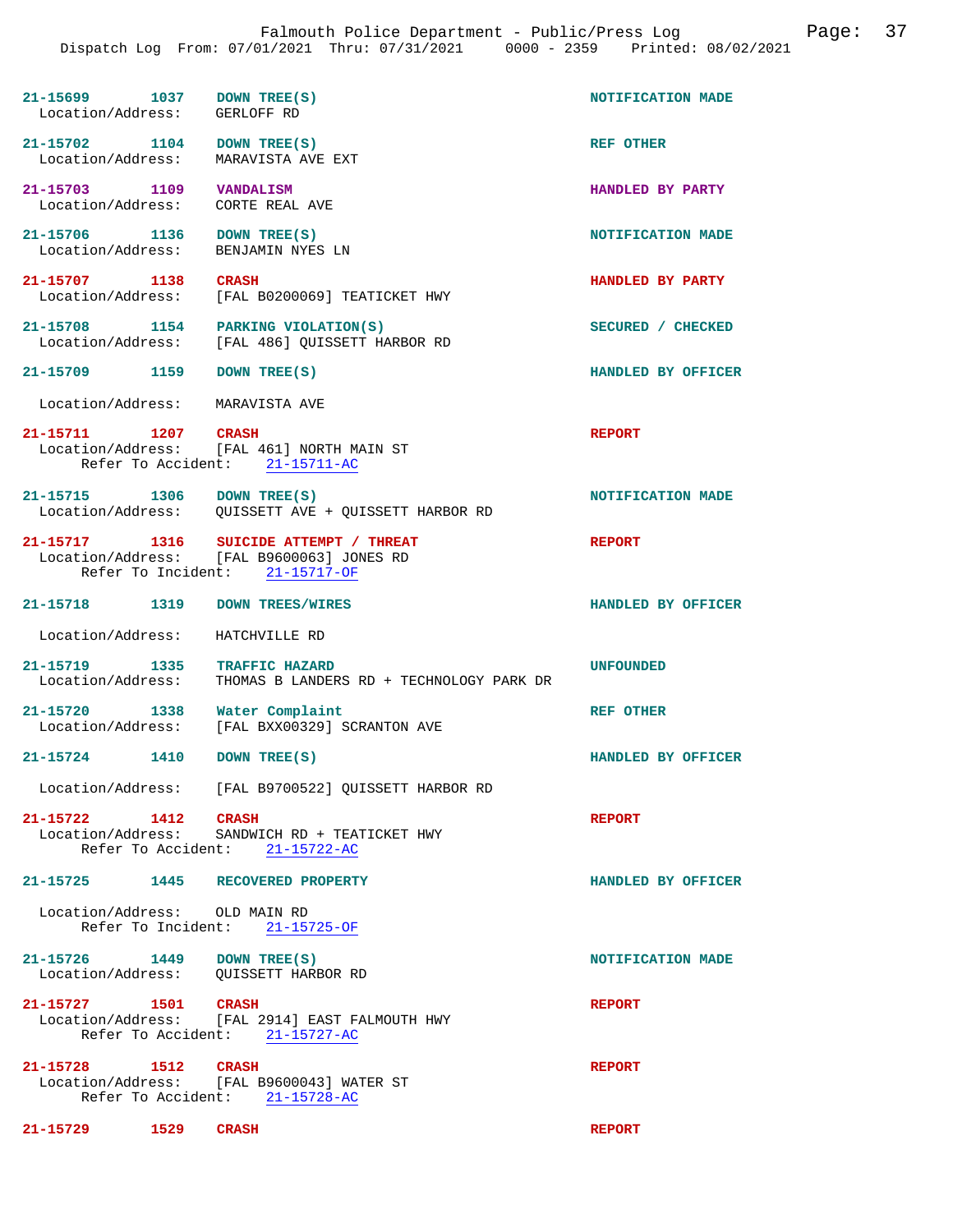|                                                  |                                                                                                          | Falmouth Police Department - Public/Press Log<br>Page:<br>Dispatch Log From: 07/01/2021 Thru: 07/31/2021 0000 - 2359 Printed: 08/02/2021 | 38 |
|--------------------------------------------------|----------------------------------------------------------------------------------------------------------|------------------------------------------------------------------------------------------------------------------------------------------|----|
|                                                  | Location/Address: RT 151 + CLOVERFIELD WAY<br>Refer To Accident: 21-15729-AC                             |                                                                                                                                          |    |
| 21-15732 1604 CRASH                              | Location/Address: TAKEMMEH WAY + WAQUOIT HWY<br>Refer To Accident: 21-15732-AC                           | <b>REPORT</b>                                                                                                                            |    |
| 21-15733 1607 Admin Services                     | Location/Address: [FAL 1900] NORTH FALMOUTH HWY<br>Refer To Incident: 21-15733-OF                        | <b>REPORT</b>                                                                                                                            |    |
|                                                  | 21-15734 1614 DISTURBANCE / DISORDERLY                                                                   | HANDLED BY OFFICER                                                                                                                       |    |
| Location/Address:                                | [FAL 1663] BROKEN BOW LN                                                                                 |                                                                                                                                          |    |
| 21-15735 1614 Admin Services                     |                                                                                                          | HANDLED BY OFFICER                                                                                                                       |    |
| Location/Address:                                | [FAL FPD] MAIN ST                                                                                        |                                                                                                                                          |    |
| 21-15737 1624 ABANDONED 911                      | Location/Address: [FAL BXX00801] QUAKER RD                                                               | SECURED / CHECKED                                                                                                                        |    |
| 21-15739 1808 AREA CHECK                         |                                                                                                          | HANDLED BY OFFICER                                                                                                                       |    |
| Location/Address:                                | [FAL 1346] MAIN ST                                                                                       |                                                                                                                                          |    |
| 21-15742 1838 ASSIST CITIZEN                     |                                                                                                          | HANDLED BY OFFICER                                                                                                                       |    |
|                                                  | Location/Address: [FAL 1120] EAST FALMOUTH HWY                                                           |                                                                                                                                          |    |
| 21-15746 1918                                    | <b>AREA CHECK</b>                                                                                        | HANDLED BY OFFICER                                                                                                                       |    |
| Location/Address: BRUSH HILL CIR                 |                                                                                                          |                                                                                                                                          |    |
|                                                  | 21-15766 1950 ANIMAL COMPLAINT<br>Location/Address: [FAL 1346] MAIN ST<br>Refer To Incident: 21-15766-OF | <b>BY-LAW CITATION</b>                                                                                                                   |    |
| 21-15751                                         | 2002 ABANDONED 911<br>Location/Address: [FAL B9600069] TER HEUN DR                                       | HANDLED BY PARTY                                                                                                                         |    |
| 21-15754 2042<br>Location/Address:               | <b>ABANDONED 911</b><br>[FAL BXX00783] COUNTY RD                                                         | HANDLED BY PARTY                                                                                                                         |    |
| 21-15755 2102 ABANDONED 911<br>Location/Address: | [FAL B9600084] TER HEUN DR                                                                               | HANDLED BY PARTY                                                                                                                         |    |
| 21-15757 2106 AREA CHECK                         |                                                                                                          | HANDLED BY OFFICER                                                                                                                       |    |
| Location/Address:                                | [FAL 640] ACAPESKET RD                                                                                   |                                                                                                                                          |    |
| $21 - 15758$<br>2110                             | DISABLED MV                                                                                              | HANDLED BY OFFICER                                                                                                                       |    |
| Location/Address:                                | WOODS HOLE RD + STANDPIPE HILL RD                                                                        |                                                                                                                                          |    |
| 2116<br>21–15759                                 | <b>CHECK WELFARE</b>                                                                                     | HANDLED BY OFFICER                                                                                                                       |    |
|                                                  | Location/Address: [FAL BXX00567] MAIN ST                                                                 |                                                                                                                                          |    |
| 21-15760 2133<br>Location/Address:               | ANIMAL COMPLAINT<br>BOURNE ST                                                                            | NOTIFICATION MADE                                                                                                                        |    |
| 21-15761                                         | 2139 ALARM, BURGLAR                                                                                      | CANCELLED INCIDENT                                                                                                                       |    |
|                                                  | Location/Address: [FAL 169] EAST FALMOUTH HWY                                                            |                                                                                                                                          |    |
| 21-15762 2143 MISSING PERSON                     | Location/Address: [FAL BXX00393] SCRANTON AVE<br>Refer To Incident: $21-15762-OF$                        | <b>REPORT</b>                                                                                                                            |    |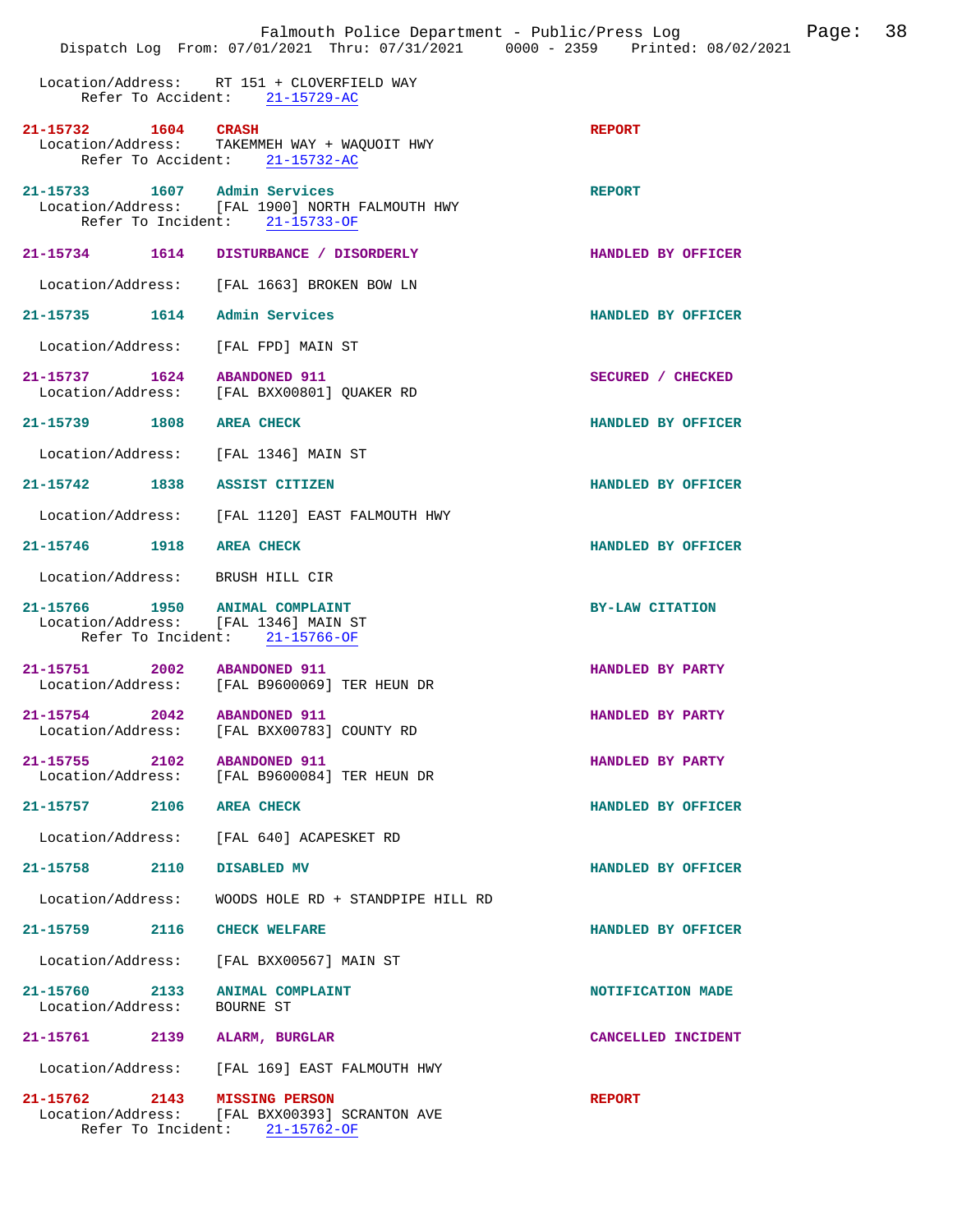| 21-15763 2148 ERRATIC MV<br>Location/Address: WOODS HOLE RD |                                                                                                                                                                                                                                        | UNABLE TO LOCATE   |
|-------------------------------------------------------------|----------------------------------------------------------------------------------------------------------------------------------------------------------------------------------------------------------------------------------------|--------------------|
| 21-15765 2221 ERRATIC MV                                    | Location/Address: RT 151 + FALMOUTH WOODS RD                                                                                                                                                                                           | UNABLE TO LOCATE   |
|                                                             | 21-15767    2353    LOUD MUSIC / PARTY / NOISES                                                                                                                                                                                        | HANDLED BY OFFICER |
| Location/Address: NAUSET AVE EAST                           |                                                                                                                                                                                                                                        |                    |
| For Date: $07/10/2021$ - Saturday                           |                                                                                                                                                                                                                                        |                    |
| Location/Address: [FAL L65] COUNTY RD                       | 21-15768 0030 LOUD MUSIC / PARTY / NOISES (GONE ON ARRIVAL                                                                                                                                                                             |                    |
| Age:<br>Charges:                                            | 21-15770 0112 ASSAULT, IP<br>Location/Address: [FAL 342] SCRANTON AVE<br>Refer To Arrest: 21-15770-AR<br>Arrest: SOUZA, SHAY JOSEPH<br>Address: 7 JEFFERSON AVE Apt. #2 TAUNTON, MA<br>22<br>DISORDERLY CONDUCT<br>AFFRAY (Common Law) | Arrest(s) Made     |
|                                                             | 21-15771 0203 BUILDING / RESIDENCE CHECK<br>Location/Address: [FAL BXX00272] LOCUST ST                                                                                                                                                 | SECURED / CHECKED  |
| Location/Address:                                           | 21-15772 0212 BUILDING / RESIDENCE CHECK<br>MARAVISTA AVE                                                                                                                                                                              | SECURED / CHECKED  |
|                                                             | 21-15773 0214 PARKING VIOLATION(S)<br>Location/Address: [FAL B9600203] TOWN HALL SQ                                                                                                                                                    | NO VIOLATION       |
|                                                             | 21-15774 0215 BUILDING / RESIDENCE CHECK<br>Location/Address: [FAL B9600030] OLD MAIN RD                                                                                                                                               | SECURED / CHECKED  |
| 21-15775 0218<br>Location/Address:                          | <b>AREA CHECK</b><br>CLINTON AVE + SCRANTON AVE                                                                                                                                                                                        | SECURED / CHECKED  |
| Location/Address: PEBBLE LN                                 | 21-15776 0220 BUILDING / RESIDENCE CHECK                                                                                                                                                                                               | SECURED / CHECKED  |
| 21-15778 0220 PARKING VIOLATION(S)<br>Location/Address:     | LUSCOMBE AVE + WATER ST                                                                                                                                                                                                                | NO VIOLATION       |
|                                                             | 21-15777 0222 BUILDING / RESIDENCE CHECK<br>Location/Address: [FAL BXX00810] MAIN ST                                                                                                                                                   | SECURED / CHECKED  |
| 21-15779 0224<br>Location/Address:                          | BUILDING / RESIDENCE CHECK<br>[FAL B9600029] KATHARINE LEE BATES                                                                                                                                                                       | SECURED / CHECKED  |
| 21-15780 0231 AREA CHECK<br>Location/Address:               | [FAL L97] GOSNOLD RD                                                                                                                                                                                                                   | SECURED / CHECKED  |
| 21-15781 0231                                               | BUILDING / RESIDENCE CHECK<br>Location/Address: [FAL 302] SANDWICH RD                                                                                                                                                                  | SECURED / CHECKED  |
| Location/Address:                                           | 21-15782 0232 BUILDING / RESIDENCE CHECK<br>[FAL B9800292] DAVIS STRAITS                                                                                                                                                               | SECURED / CHECKED  |
|                                                             | 21-15783 0237 BUILDING / RESIDENCE CHECK<br>Location/Address: [FAL LZ9] SANDWICH RD                                                                                                                                                    | SECURED / CHECKED  |
|                                                             | 21-15785 0250 DISTURBANCE / DISORDERLY<br>Location/Address: [FAL BXX00439] ACAPESKET RD<br>Refer To Incident: 21-15785-OF                                                                                                              | <b>REPORT</b>      |
| 21-15787 0258                                               | BUILDING / RESIDENCE CHECK                                                                                                                                                                                                             | SECURED / CHECKED  |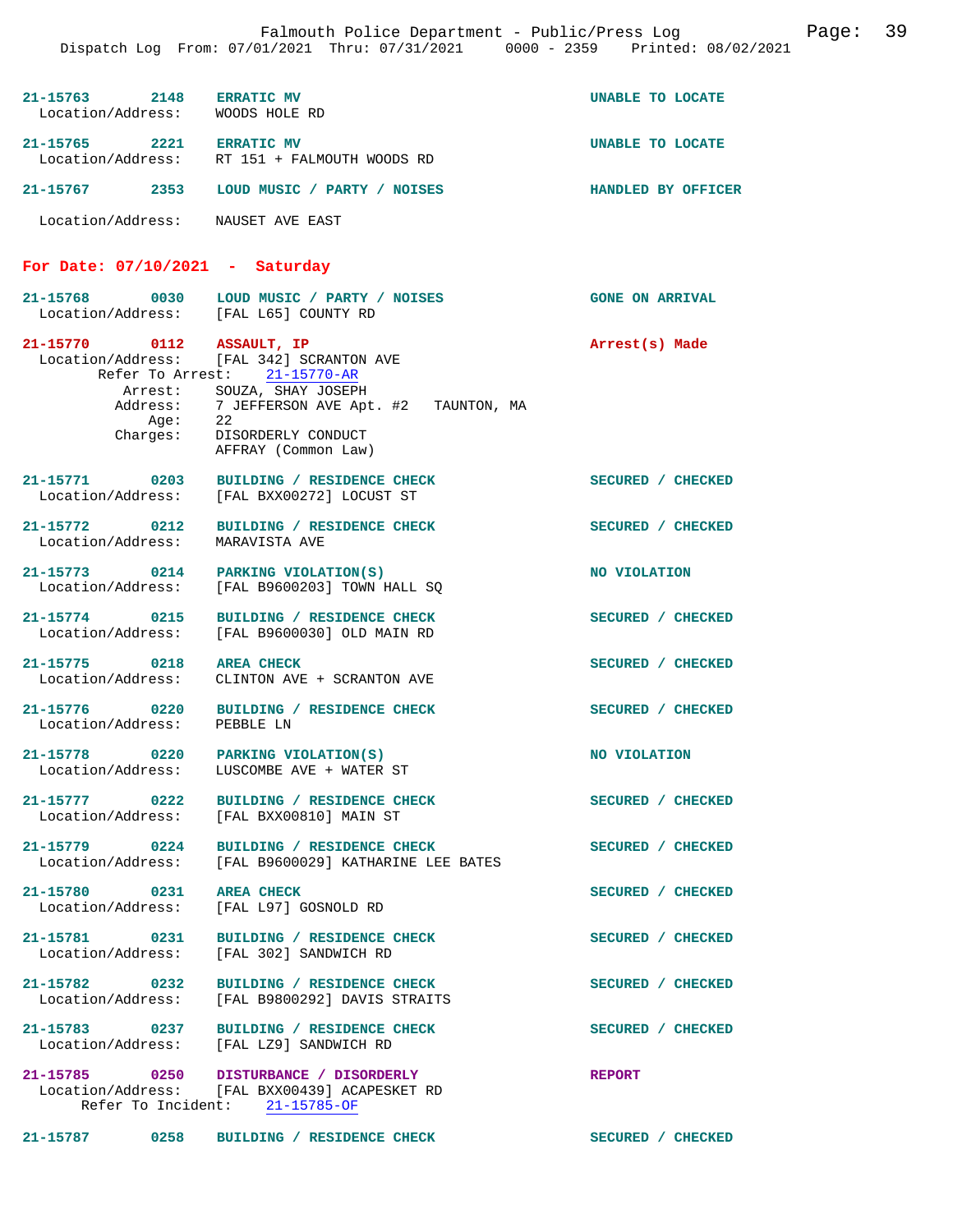|                                                                 |      | Falmouth Police Department - Public/Press Log<br>Dispatch Log From: 07/01/2021 Thru: 07/31/2021 0000 - 2359 Printed: 08/02/2021 |                        | Page: | 40 |
|-----------------------------------------------------------------|------|---------------------------------------------------------------------------------------------------------------------------------|------------------------|-------|----|
|                                                                 |      | Location/Address: [FAL B9600084] TER HEUN DR                                                                                    |                        |       |    |
|                                                                 |      | 21-15788 0259 DISTURBANCE / DISORDERLY                                                                                          | HANDLED BY OFFICER     |       |    |
|                                                                 |      | Location/Address: [FAL B0200069] TEATICKET HWY                                                                                  |                        |       |    |
| Location/Address: TEATICKET HWY                                 |      | 21-15789 0330 MENTAL ILLNESS (SEC 12)<br>Refer To Incident: 21-15789-OF                                                         | <b>REPORT</b>          |       |    |
| Location/Address: GRACE CT                                      |      | 21-15790 0350 BUILDING / RESIDENCE CHECK                                                                                        | SECURED / CHECKED      |       |    |
|                                                                 |      | 21-15791 0354 MENTAL ILLNESS (SEC 12)                                                                                           | HANDLED BY OFFICER     |       |    |
| Location/Address: TEATICKET HWY                                 |      |                                                                                                                                 |                        |       |    |
| 21-15792 0416 ERRATIC MV                                        |      | Location/Address: WALKER ST + SURF DR                                                                                           | <b>GONE ON ARRIVAL</b> |       |    |
| 21-15794 0518 ASSIST CITIZEN                                    |      |                                                                                                                                 | HANDLED BY OFFICER     |       |    |
|                                                                 |      | Location/Address: [FAL B0200069] TEATICKET HWY                                                                                  |                        |       |    |
| 21-15797 0626 Admin Services                                    |      |                                                                                                                                 | HANDLED BY OFFICER     |       |    |
|                                                                 |      | Location/Address: [FAL BXX00810] MAIN ST                                                                                        |                        |       |    |
| 21-15799 0636 ALARM, BURGLAR                                    |      |                                                                                                                                 | HANDLED BY OFFICER     |       |    |
| Location/Address: HATCHVILLE RD                                 |      |                                                                                                                                 |                        |       |    |
| 21-15801 0721 ANIMAL COMPLAINT<br>Location/Address: FETLOCK CIR |      |                                                                                                                                 | NOTIFICATION MADE      |       |    |
| 21-15802 0737 ALARM, BURGLAR                                    |      |                                                                                                                                 | HANDLED BY OFFICER     |       |    |
|                                                                 |      | Location/Address: [FAL L50] GREAT BAY ST                                                                                        |                        |       |    |
| Location/Address: SILVER BEACH AVE                              |      | 21-15803 0755 LOUD MUSIC / PARTY / NOISES                                                                                       | NOTIFICATION MADE      |       |    |
|                                                                 |      | 21-15805 0824 LOUD MUSIC / PARTY / NOISES<br>Location/Address: [FAL L50] GREAT BAY ST                                           | HANDLED BY PARTY       |       |    |
|                                                                 |      | 21-15807 0854 RECOVERED PROPERTY                                                                                                | HANDLED BY OFFICER     |       |    |
| Location/Address: MAIN ST                                       |      | Refer To Incident: 21-15807-OF                                                                                                  |                        |       |    |
| 21-15806 0855 ANIMAL COMPLAINT                                  |      |                                                                                                                                 | REF ANIMAL CONTROL     |       |    |
| Location/Address:                                               |      | MAYFLOWER ST                                                                                                                    |                        |       |    |
| 21-15808 0916 ALARM, BURGLAR<br>Location/Address:               |      | MAIN ST                                                                                                                         | <b>UNFOUNDED</b>       |       |    |
| 21-15810 0949 Admin Services                                    |      |                                                                                                                                 | HANDLED BY OFFICER     |       |    |
| Location/Address: [FAL FPD] MAIN ST                             |      |                                                                                                                                 |                        |       |    |
| 21-15812                                                        | 1031 | DISTURBANCE / DISORDERLY                                                                                                        | HANDLED BY OFFICER     |       |    |
| Location/Address:                                               |      | WOODLAND RD                                                                                                                     |                        |       |    |
|                                                                 |      | 21-15813 1039 RECOVERED PROPERTY                                                                                                | HANDLED BY OFFICER     |       |    |
|                                                                 |      | Location/Address: [FAL FPD] MAIN ST<br>Refer To Incident: 21-15813-OF                                                           |                        |       |    |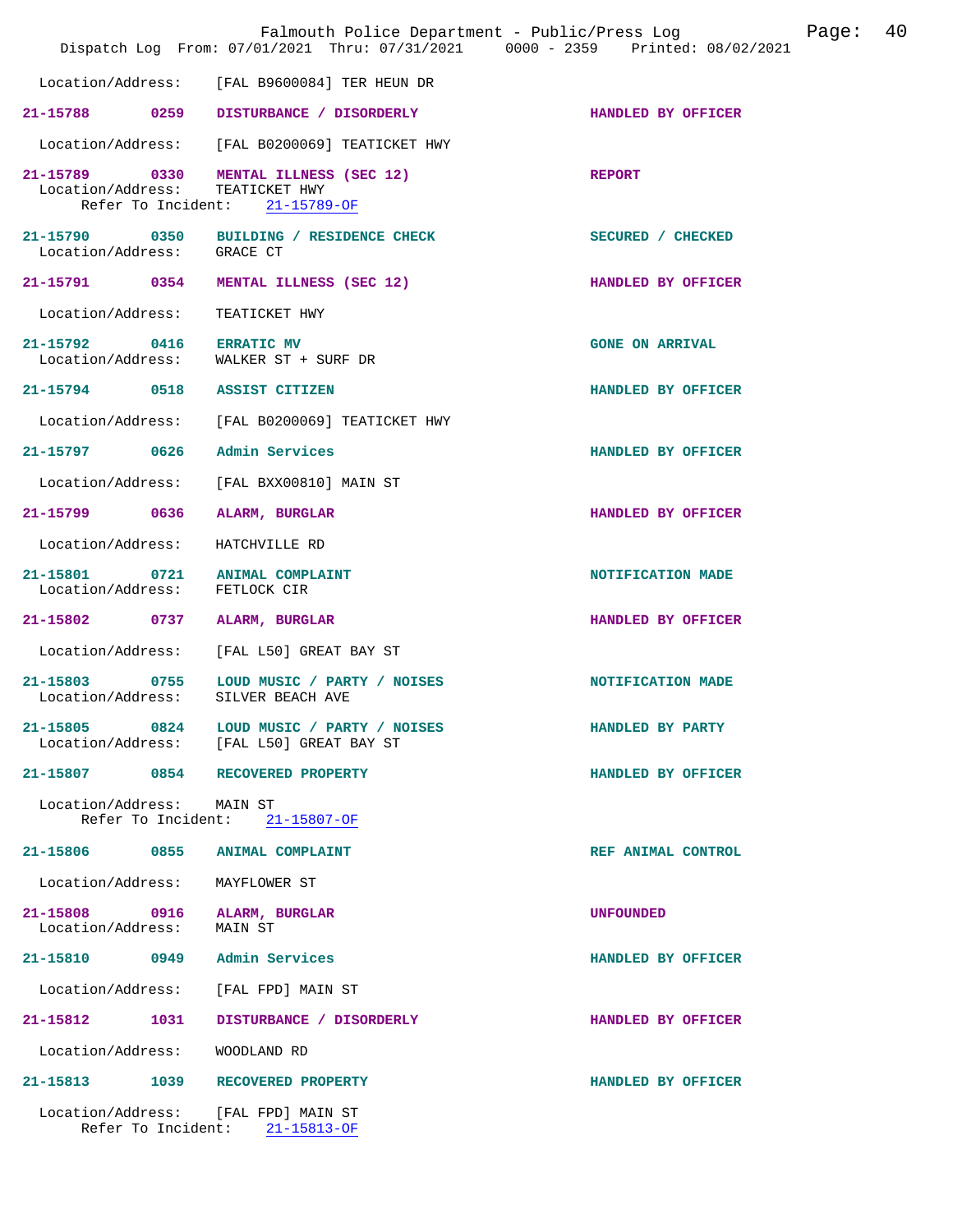|                                    | 21-15814 1053 OTHER TRAFFIC                                                         | HANDLED BY OFFICER     |
|------------------------------------|-------------------------------------------------------------------------------------|------------------------|
|                                    | Location/Address: BYWATER CT                                                        |                        |
| 21-15815 1105                      | <b>AREA CHECK</b><br>Location/Address: [FAL L42] GIFFORD ST                         | SECURED / CHECKED      |
| 21-15816 1106                      | <b>ANIMAL COMPLAINT</b>                                                             | REF ANIMAL CONTROL     |
| Location/Address:                  | WALKER ST                                                                           |                        |
| Location/Address:                  | 21-15817 1113 DOWN TREE(S)<br>MIAMI AVE + LUCERNE AVE                               | NOTIFICATION MADE      |
|                                    | 21-15818 1130 TRAFFIC HAZARD<br>Location/Address: RT 28 SOUTH + THOMAS B LANDERS RD | NOTIFICATION MADE      |
|                                    | 21-15820 1133 CHECK WELFARE                                                         | HANDLED BY OFFICER     |
|                                    | Location/Address: [FAL B0200069] TEATICKET HWY                                      |                        |
| 21-15819 1134                      | <b>ERRATIC MV</b><br>Location/Address: [FAL 1320] RT 151                            | <b>GONE ON ARRIVAL</b> |
| 21-15823 1144<br>Location/Address: | <b>OTHER TRAFFIC</b><br>[FAL B9600810] WAQUOIT HWY                                  | NOTIFICATION MADE      |
|                                    | 21-15824 1152 PRESERVE PEACE                                                        | HANDLED BY OFFICER     |
|                                    | Location/Address: [FAL 1384] PINECREST BEACH DR                                     |                        |
| 21-15825 1201<br>Location/Address: | <b>AREA CHECK</b><br>[FAL L78] QUAKER RD                                            | SECURED / CHECKED      |
| 21-15826 1207                      | PARKING VIOLATION(S)<br>Location/Address: [FAL 486] QUISSETT HARBOR RD              | SECURED / CHECKED      |
| 21-15827 1210                      | Admin Services                                                                      | HANDLED BY OFFICER     |
| Location/Address:                  | [FAL BXX00810] MAIN ST                                                              |                        |
| 21-15828 1227<br>Location/Address: | Harassment<br>TEATICKET HWY                                                         | <b>UNFOUNDED</b>       |
| 21-16086 1230 CRASH                | Location/Address: ACADEMY LN                                                        | HANDLED BY PARTY       |
|                                    | 21-15831 1251 Admin Services                                                        | HANDLED BY OFFICER     |
|                                    | Location/Address: [FAL FPD] MAIN ST                                                 |                        |
| 21-15832 1307                      | <b>NOISE ABATEMENT</b>                                                              | HANDLED BY OFFICER     |
|                                    | Location/Address: DAVISVILLE RD                                                     |                        |
|                                    | 21-15836 1339 ABANDONED 911<br>Location/Address: [FAL BXX00801] OUAKER RD           | HANDLED BY PARTY       |
|                                    | 21-15838 1413 ATTEMPT TO LOCATE<br>Location/Address: [FAL B9600444] LUSCOMBE AVE    | <b>REF OTHER</b>       |
|                                    | 21-15842 1450 ASSIST CITIZEN<br>Location/Address: TROTTING PARK RD                  | <b>GONE ON ARRIVAL</b> |
| 21-15844 1531 OVERDOSE             | Location/Address: [FAL B0200069] TEATICKET HWY                                      | <b>REPORT</b>          |

Refer To Incident: 21-15844-OF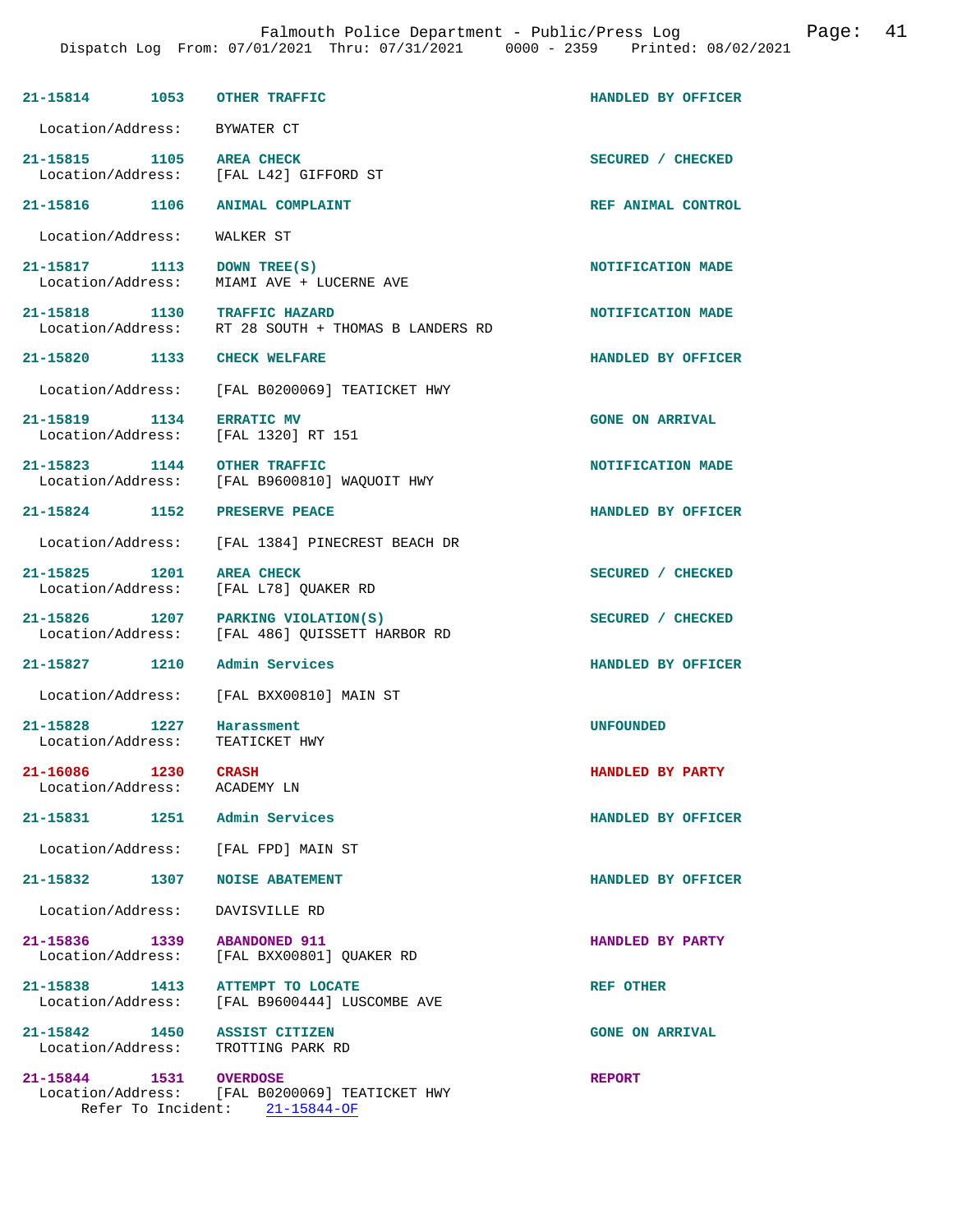| 21-15846 1632                                           |      | <b>ERRATIC MV</b>                                                                                                  | <b>HANDLED BY OFFICER</b> |
|---------------------------------------------------------|------|--------------------------------------------------------------------------------------------------------------------|---------------------------|
| Location/Address:                                       |      | WAOUOIT HWY                                                                                                        |                           |
| 21-15847 1653                                           |      | MOTOR VEHICLE STOP                                                                                                 | HANDLED BY OFFICER        |
|                                                         |      | Location/Address: [FAL 783] EAST FALMOUTH HWY                                                                      |                           |
| 21-15851 1827 Admin Services                            |      |                                                                                                                    | HANDLED BY OFFICER        |
|                                                         |      | Location/Address: [FAL FPD] MAIN ST                                                                                |                           |
| 21-15852 1831 ERRATIC MV                                |      | Location/Address: FRESH POND RD + EAST FALMOUTH HWY                                                                | <b>GONE ON ARRIVAL</b>    |
|                                                         |      | 21-15855 $1942$ ANIMAL COMPLAINT<br>Location/Address: [FAL BXX00147] THOMAS B LANDERS RD                           | NOTIFICATION MADE         |
|                                                         |      | 21-15856 2000 RECOVERED PROPERTY<br>Location/Address: [FAL L14] COONAMESSETT CIR<br>Refer To Incident: 21-15856-OF | <b>REPORT</b>             |
| 21-15859 2012 Harassment                                |      | Location/Address: FALMOUTH HEIGHTS RD<br>Refer To Incident: 21-15859-OF                                            | <b>REPORT</b>             |
|                                                         |      | 21-15860 2018 RECOVERED PROPERTY<br>Location/Address: [FAL 157] GRAND AVE<br>Refer To Incident: 21-15860-OF        | <b>REPORT</b>             |
| 21-15862 2037 AREA CHECK<br>Location/Address: TARPON RD |      |                                                                                                                    | <b>UNFOUNDED</b>          |
|                                                         |      | 21-15863 2040 AREA CHECK<br>Location/Address: [FAL L42] GIFFORD ST                                                 | SECURED / CHECKED         |
| 21-15865 2045                                           |      | CRASH<br>Location/Address: [FAL 2862] QUAKER RD                                                                    | HANDLED BY PARTY          |
| 21-15866 2050                                           |      | <b>CHECK WELFARE</b><br>Location/Address: TEATICKET HWY                                                            | REF FIRE DEPT             |
| 21-15869 2104<br>Refer To Accident:                     |      | <b>CRASH</b><br>Location/Address: [FAL 1230] DAVIS STRAITS<br>$21 - 15869 - AC$                                    | <b>REPORT</b>             |
| 21-15870 2110<br>Location/Address:                      |      | <b>FIREWORKS COMPLAINT</b><br>BRIGANTINE DR + CARAVEL DR                                                           | <b>GONE ON ARRIVAL</b>    |
|                                                         |      | 21-15873 2117 FIREWORKS COMPLAINT<br>Location/Address: CARRIAGE SHOP RD                                            | <b>GONE ON ARRIVAL</b>    |
| Location/Address:                                       |      | 21-15874 2119 FIREWORKS COMPLAINT<br>SOUTHVIEW WAY                                                                 | <b>GONE ON ARRIVAL</b>    |
| 21-15875 2127 AREA CHECK                                |      | Location/Address: [FAL 56] SHOREWOOD DR                                                                            | SECURED / CHECKED         |
| 21-15876 2130                                           |      | <b>FIREWORKS COMPLAINT</b>                                                                                         | HANDLED BY OFFICER        |
| Location/Address:                                       |      | CURRIER RD                                                                                                         |                           |
| 21-15877 2131                                           |      | MOTOR VEHICLE STOP<br>Location/Address: [FAL BXX00615] DAVIS STRAITS                                               | <b>UNFOUNDED</b>          |
| 21-15878 2201                                           |      | BUILDING / RESIDENCE CHECK<br>Location/Address: [FAL 342] SCRANTON AVE                                             | SECURED / CHECKED         |
| 21-15879                                                | 2204 | BUILDING / RESIDENCE CHECK                                                                                         | SECURED / CHECKED         |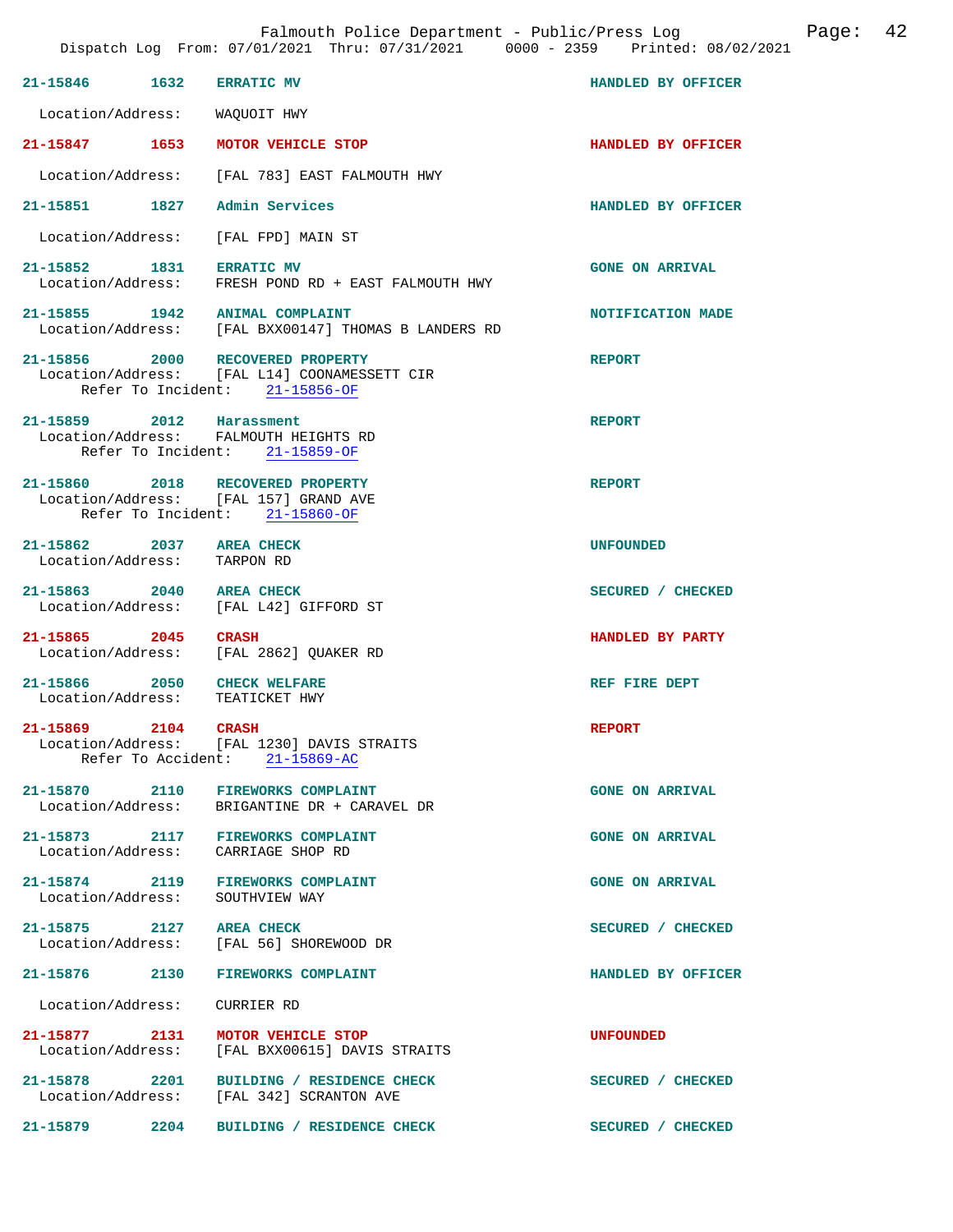|                                                                     | Falmouth Police Department - Public/Press Log<br>Dispatch Log From: 07/01/2021 Thru: 07/31/2021 0000 - 2359 Printed: 08/02/2021 |                        | Page: | 43 |
|---------------------------------------------------------------------|---------------------------------------------------------------------------------------------------------------------------------|------------------------|-------|----|
| Location/Address:                                                   | [FAL BXX00102] SCRANTON AVE                                                                                                     |                        |       |    |
| 21-15881 2258 FIREWORKS COMPLAINT<br>Location/Address: PINE ROCK RD |                                                                                                                                 | <b>GONE ON ARRIVAL</b> |       |    |
| Location/Address:                                                   | 21-15882 2303 LOUD MUSIC / PARTY / NOISES<br>SHORECREST DR                                                                      | <b>GONE ON ARRIVAL</b> |       |    |
| 21-15883 2309 ERRATIC MV                                            | Location/Address: EAST FALMOUTH HWY + ACAPESKET RD                                                                              | <b>GONE ON ARRIVAL</b> |       |    |
| 21-15884 2324                                                       | LOUD MUSIC / PARTY / NOISES                                                                                                     | HANDLED BY OFFICER     |       |    |
| Location/Address: GARRY AVE                                         |                                                                                                                                 |                        |       |    |
| For Date: $07/11/2021$ - Sunday                                     |                                                                                                                                 |                        |       |    |
|                                                                     | 21-15886 0004 AREA CHECK<br>Location/Address: CLINTON AVE + SCRANTON AVE                                                        | SECURED / CHECKED      |       |    |
|                                                                     | 21-15887 0017 BUILDING / RESIDENCE CHECK<br>Location/Address: [FAL B9600203] TOWN HALL SQ                                       | SECURED / CHECKED      |       |    |
|                                                                     | 21-15888 0116 DISTURBANCE / DISORDERLY<br>Location/Address: [FAL 342] SCRANTON AVE<br>Refer To Incident: 21-15888-OF            | <b>REPORT</b>          |       |    |
|                                                                     | 21-15889 0138 BUILDING / RESIDENCE CHECK<br>Location/Address: [FAL B9600031] MARAVISTA AVE EXT                                  | SECURED / CHECKED      |       |    |
|                                                                     | 21-15890 0138 BUILDING / RESIDENCE CHECK<br>Location/Address: [FAL B9600084] TER HEUN DR                                        | SECURED / CHECKED      |       |    |
| Location/Address:                                                   | 21-15891 0141 BUILDING / RESIDENCE CHECK<br>[FAL 964] TEATICKET HWY                                                             | SECURED / CHECKED      |       |    |
| 21-15892 0143                                                       | BUILDING / RESIDENCE CHECK<br>Location/Address: [FAL B9800292] DAVIS STRAITS                                                    | SECURED / CHECKED      |       |    |
|                                                                     | 21-15893 0146 BUILDING / RESIDENCE CHECK<br>Location/Address: [FAL B9600051] HATCHVILLE RD                                      | SECURED / CHECKED      |       |    |
|                                                                     | 21-15894 0152 BUILDING / RESIDENCE CHECK<br>Location/Address: [FAL 302] SANDWICH RD                                             | SECURED / CHECKED      |       |    |
|                                                                     | 21-15895 0157 LOUD MUSIC / PARTY / NOISES                                                                                       | HANDLED BY OFFICER     |       |    |
| Location/Address:                                                   | ALLEN AVE                                                                                                                       |                        |       |    |
| 21-15896 0202 AREA CHECK<br>Location/Address:                       | [FAL BXX00647] WOODS HOLE RD                                                                                                    | SECURED / CHECKED      |       |    |
| 21-15897 0205 AREA CHECK<br>Location/Address:                       | MBL ST                                                                                                                          | SECURED / CHECKED      |       |    |
| 21-15898 0207 PARKING VIOLATION(S)<br>Location/Address:             | LUSCOMBE AVE                                                                                                                    | NO VIOLATION           |       |    |
| 21-15899 0212<br>Location/Address:                                  | <b>BUILDING / RESIDENCE CHECK</b><br>[FAL B9600030] OLD MAIN RD                                                                 | SECURED / CHECKED      |       |    |
| 21-15900 0222<br>Location/Address:                                  | PARKING VIOLATION(S)<br>[FAL B9600203] TOWN HALL SQ                                                                             | NO VIOLATION           |       |    |
| 21-15901 0224 AREA CHECK<br>Location/Address: [FAL L65] COUNTY RD   |                                                                                                                                 | SECURED / CHECKED      |       |    |
|                                                                     | 21-15902 0225 BUILDING / RESIDENCE CHECK<br>Location/Address: [FAL B0100017] NORTH FALMOUTH HWY                                 | SECURED / CHECKED      |       |    |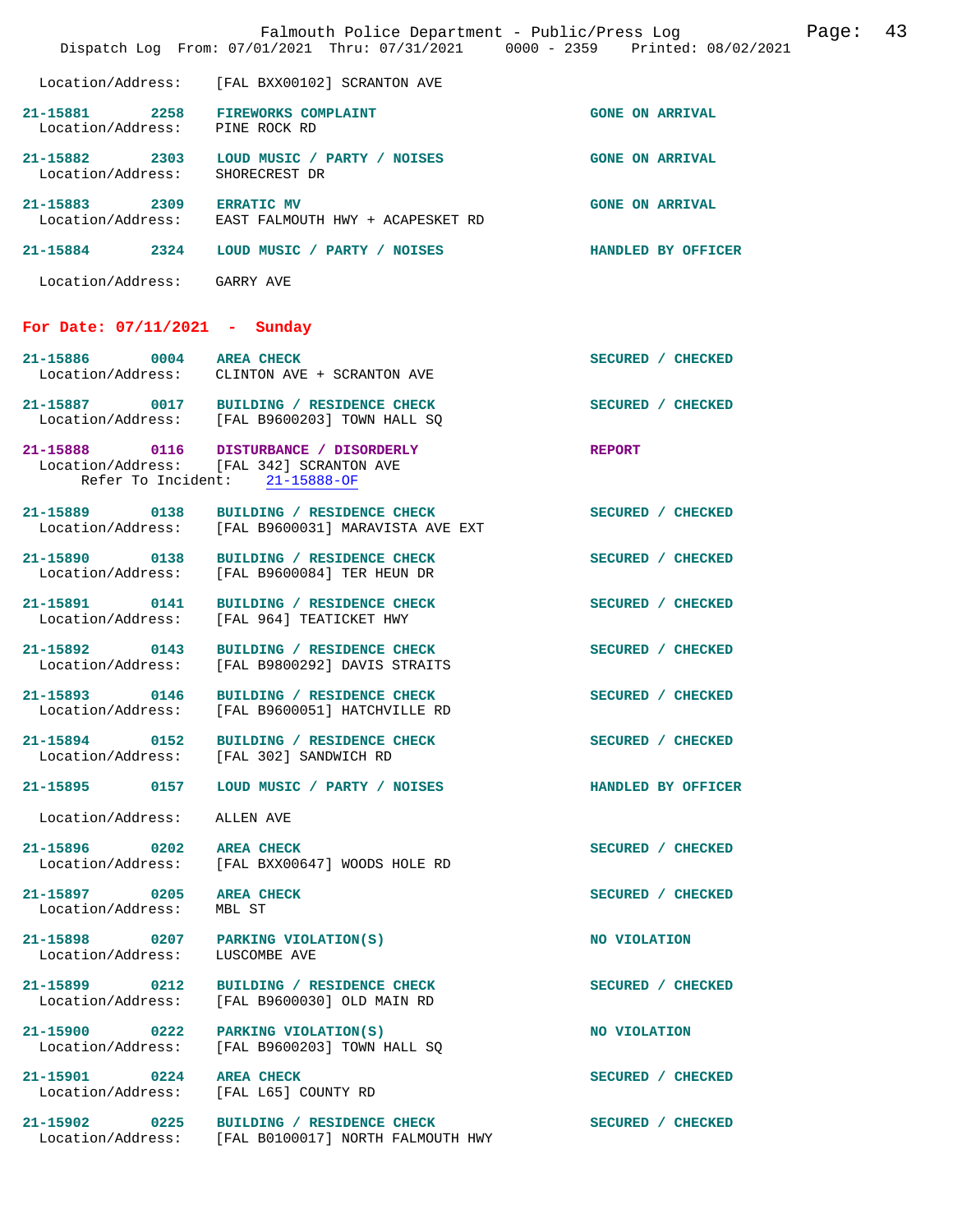|                             |      | Falmouth Police Department - Public/Press Log<br>Dispatch Log From: 07/01/2021 Thru: 07/31/2021 0000 - 2359 Printed: 08/02/2021 |                    | Page: | 44 |
|-----------------------------|------|---------------------------------------------------------------------------------------------------------------------------------|--------------------|-------|----|
|                             |      | 21-15903 0249 BUILDING / RESIDENCE CHECK<br>Location/Address: [FAL B9700958] EAST FALMOUTH HWY                                  | SECURED / CHECKED  |       |    |
|                             |      | 21-15904 0302 BUILDING / RESIDENCE CHECK<br>Location/Address: [FAL 706] MAIN ST                                                 | SECURED / CHECKED  |       |    |
|                             |      | 21-15905 0310 BUILDING / RESIDENCE CHECK<br>Location/Address: [FAL 494] EAST FALMOUTH HWY                                       | SECURED / CHECKED  |       |    |
|                             |      | 21-15907 0613 Admin Services                                                                                                    | HANDLED BY OFFICER |       |    |
|                             |      | Location/Address: [FAL FPD] MAIN ST                                                                                             |                    |       |    |
|                             |      | 21-15908 0619 PARKING VIOLATION(S)                                                                                              | HANDLED BY OFFICER |       |    |
|                             |      | Location/Address: MILL RD + SURF DR                                                                                             |                    |       |    |
|                             |      | 21-15909 0645 ASSIST CITIZEN                                                                                                    | HANDLED BY OFFICER |       |    |
| Location/Address: SHARON DR |      |                                                                                                                                 |                    |       |    |
|                             |      | 21-15910 0654 Admin Services                                                                                                    | HANDLED BY OFFICER |       |    |
|                             |      | Location/Address: [FAL FPD] MAIN ST                                                                                             |                    |       |    |
|                             |      | 21-15911 0654 Admin Services                                                                                                    | HANDLED BY OFFICER |       |    |
|                             |      | Location/Address: [FAL FPD] MAIN ST                                                                                             |                    |       |    |
| 21-15914 0742               |      | <b>ANIMAL COMPLAINT</b>                                                                                                         | REF ANIMAL CONTROL |       |    |
|                             |      | Location/Address: [FAL 1742] GREAT BAY ST                                                                                       |                    |       |    |
| Location/Address:           |      | 21-15915 0813 ASSIST CITIZEN<br>MARAVISTA AVE                                                                                   | HANDLED BY PARTY   |       |    |
| 21-15917 0852 VANDALISM     |      |                                                                                                                                 | HANDLED BY OFFICER |       |    |
| Location/Address:           |      | BURKE LN                                                                                                                        |                    |       |    |
| 21-15918                    | 0855 | RECOVERED PROPERTY<br>Location/Address: [FAL BXX00393] SCRANTON AVE<br>Refer To Incident: 21-15918-OF                           | <b>REPORT</b>      |       |    |
|                             |      | 21-15919 0858 MOTOR VEHICLE STOP                                                                                                | HANDLED BY OFFICER |       |    |
|                             |      | Location/Address: [FAL BXX00668] TEATICKET HWY                                                                                  |                    |       |    |
|                             |      | 21-15922 0933 ABANDONED 911<br>Location/Address: [FAL B9600069] TER HEUN DR                                                     | HANDLED BY PARTY   |       |    |
|                             |      | 21-15923 0937 LOUD MUSIC / PARTY / NOISES                                                                                       | HANDLED BY OFFICER |       |    |
| Location/Address:           |      | SIPPEWISSETT RD                                                                                                                 |                    |       |    |
| 21-15925 0951 AREA CHECK    |      | Location/Address: [FAL L113] WOOD NECK RD                                                                                       | SECURED / CHECKED  |       |    |
| Location/Address:           |      | 21-15926 1029 DIRT BIKE / ATV COMPLAINT<br>RT 151 + RT 28 NORTH                                                                 | NOTIFICATION MADE  |       |    |
|                             |      | 21-15928 1054 FOLLOW UP INVESTIGATION                                                                                           | HANDLED BY OFFICER |       |    |
|                             |      | Location/Address: [FAL 2915] MAIN ST                                                                                            |                    |       |    |
| 21-15930 1116 CRASH         |      | Location/Address: [FAL 2970] WATER ST<br>Refer To Accident: 21-15930-AC                                                         | <b>REPORT</b>      |       |    |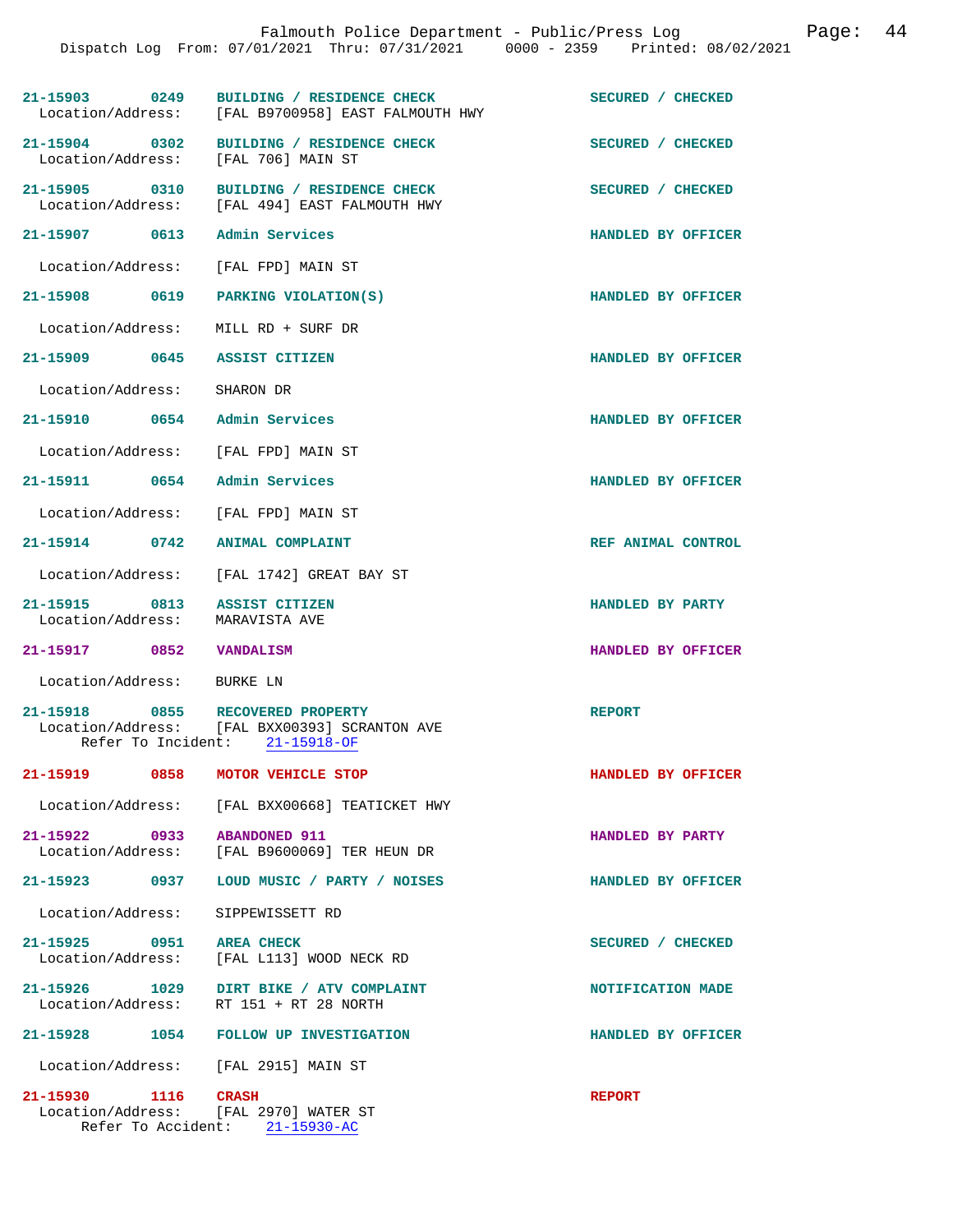Falmouth Police Department - Public/Press Log Page: 45 Dispatch Log From: 07/01/2021 Thru: 07/31/2021 0000 - 2359 Printed: 08/02/2021

|                                                       | 21-15931 1118 ALARM, BURGLAR<br>Location/Address: [FAL B9601264] TARA LN                | <b>UNFOUNDED</b>   |
|-------------------------------------------------------|-----------------------------------------------------------------------------------------|--------------------|
| 21-15932 1118 ANIMAL COMPLAINT                        |                                                                                         | REF ANIMAL CONTROL |
|                                                       | Location/Address: [FAL B9600013] CHAPOQUOIT RD                                          |                    |
| 21-15934 1131 Admin Services                          |                                                                                         | HANDLED BY OFFICER |
|                                                       | Location/Address: [FAL FPD] MAIN ST                                                     |                    |
|                                                       | 21-15935 1137 MOTOR VEHICLE STOP<br>Location/Address: RT 28 SOUTH + THOMAS B LANDERS RD | Verbal Warning     |
|                                                       | 21-15936 1140 DIRT BIKE / ATV COMPLAINT<br>Location/Address: RT 151 + RT 28 NORTH       | NOTIFICATION MADE  |
| 21-15938 1156 ASSIST FIRE DEPT                        |                                                                                         | HANDLED BY OFFICER |
|                                                       | Location/Address: [FAL B9800112] RIDDLE HILL RD                                         |                    |
| 21-15939 1209 UNWANTED GUEST                          |                                                                                         | HANDLED BY OFFICER |
| Location/Address: PINE VALLEY DR                      | Refer To Incident: 21-15939-OF                                                          |                    |
| 21-15940 1234 TRESPASS                                |                                                                                         | HANDLED BY OFFICER |
| Location/Address: PINE ST                             |                                                                                         |                    |
| 21-15942 1239 LARCENY                                 | Location/Address: [FAL BXX00014] CRYSTAL SPRING AVE<br>Refer To Incident: 21-15942-OF   | <b>REPORT</b>      |
| $21-15943 \qquad \qquad 1317 \qquad \text{VANDALISM}$ | Location/Address: PUMPING STATION RD                                                    | REF OTHER          |
| 21-15944 1319 ASSIST CITIZEN                          |                                                                                         | HANDLED BY OFFICER |
| Location/Address: SEAPIT RD                           |                                                                                         |                    |
| 21-15945 1326 ASSIST CITIZEN                          |                                                                                         | HANDLED BY PARTY   |
|                                                       | Location/Address: [FAL B9600069] TER HEUN DR                                            |                    |
| 21-15947 1339 AREA CHECK                              | Location/Address: [FAL 2862] QUAKER RD                                                  | SECURED / CHECKED  |
| 21-15949 1404 ASSIST CITIZEN                          | Location/Address: [FAL B9600069] TER HEUN DR                                            | HANDLED BY PARTY   |
| 21-15951 1409 CRASH, HIT/RUN                          | Location/Address: [FAL L34] SCRANTON AVE<br>Refer To Accident: 21-15951-AC              | <b>REPORT</b>      |
| 21-15952 1420                                         | INTOXICATED PERSON                                                                      | HANDLED BY OFFICER |
|                                                       | Location/Address: [FAL B9700933] LOCUST ST                                              |                    |
| 21-15954 1442                                         | <b>FOLLOW UP INVESTIGATION</b>                                                          | HANDLED BY OFFICER |
|                                                       | Location/Address: [FAL FPD] MAIN ST                                                     |                    |
| 21-15956 1521 ASSIST CITIZEN                          |                                                                                         | HANDLED BY OFFICER |
|                                                       |                                                                                         |                    |
|                                                       | Location/Address: [FAL 337] VIDAL AVE                                                   |                    |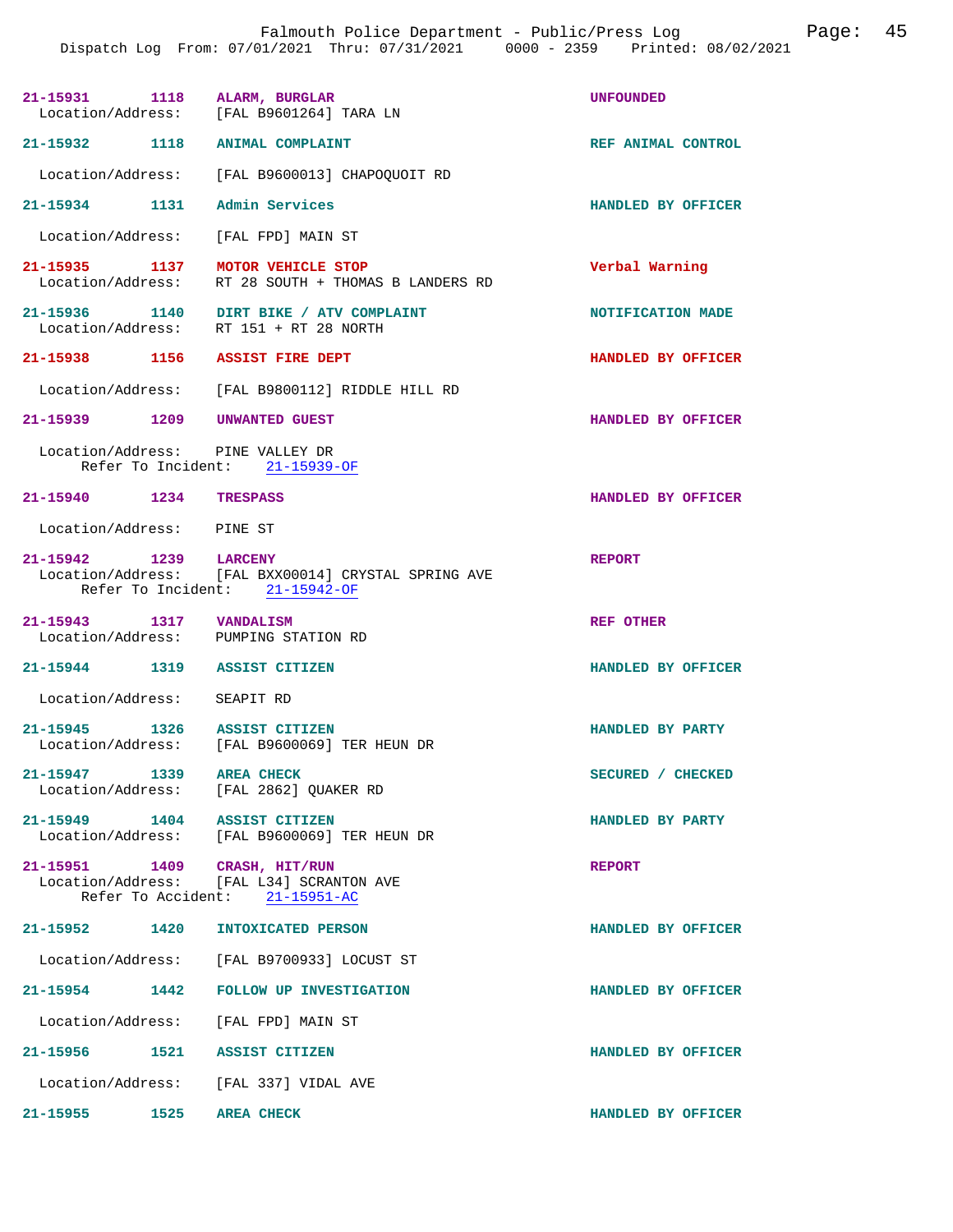|                                    | Falmouth Police Department - Public/Press Log<br>Dispatch Log From: 07/01/2021 Thru: 07/31/2021 0000 - 2359 Printed: 08/02/2021 |                        | Page: | 46 |
|------------------------------------|---------------------------------------------------------------------------------------------------------------------------------|------------------------|-------|----|
| Location/Address:                  | PUMPING STATION RD                                                                                                              |                        |       |    |
| 21-15957 1528 AREA CHECK           | Location/Address: [FAL B9800112] RIDDLE HILL RD                                                                                 | REF FIRE DEPT          |       |    |
|                                    | 21-15960 1549 ANIMAL COMPLAINT                                                                                                  | HANDLED BY OFFICER     |       |    |
| Location/Address:                  | SANDWICH RD + THOMAS B LANDERS RD                                                                                               |                        |       |    |
| 21-15962 1555 AREA CHECK           |                                                                                                                                 | HANDLED BY OFFICER     |       |    |
|                                    | Location/Address: [FAL 2860] DAVIS STRAITS                                                                                      |                        |       |    |
| 21-15963 1607                      | DISTURBANCE / DISORDERLY                                                                                                        | HANDLED BY OFFICER     |       |    |
|                                    | Location/Address: [FAL BXX00810] MAIN ST                                                                                        |                        |       |    |
| 21-15965 1629 LARCENY              | Location/Address: GRAND AVE + FALMOUTH HEIGHTS RD<br>Refer To Incident: 21-15965-OF                                             | <b>REPORT</b>          |       |    |
| 21-15966 1629 AREA CHECK           |                                                                                                                                 | HANDLED BY OFFICER     |       |    |
| Location/Address:                  | [FAL 2862] QUAKER RD                                                                                                            |                        |       |    |
| 21-15967 1651                      | <b>ABANDONED 911</b>                                                                                                            | HANDLED BY OFFICER     |       |    |
| Location/Address:                  | [FAL L78] QUAKER RD                                                                                                             |                        |       |    |
| 21-15968 1653<br>Location/Address: | ALARM, BURGLAR<br>[FAL BXX00945] WAQUOIT HWY                                                                                    | <b>UNFOUNDED</b>       |       |    |
| 21-15969 1704 ALARM, BURGLAR       |                                                                                                                                 | CANCELLED INCIDENT     |       |    |
| Location/Address:                  | CAPTAIN DAVIS LN                                                                                                                |                        |       |    |
| 21-15971 1714 AREA CHECK           | Location/Address: [FAL L71] MOSES RD                                                                                            | SECURED / CHECKED      |       |    |
| 21-15972 1723                      | <b>AREA CHECK</b><br>Location/Address: [FAL L65] COUNTY RD                                                                      | SECURED / CHECKED      |       |    |
| 21-15974 1802                      | Admin Services                                                                                                                  | HANDLED BY OFFICER     |       |    |
|                                    | Location/Address: [FAL FPD] MAIN ST                                                                                             |                        |       |    |
| 21-15975 1804 AREA CHECK           |                                                                                                                                 | HANDLED BY OFFICER     |       |    |
| Vicinity of: MAIN ST               |                                                                                                                                 |                        |       |    |
|                                    | 21-15978 1825 RECOVERED PROPERTY<br>Location: TOWN BEACHES<br>Refer To Incident: 21-15978-OF                                    | <b>REPORT</b>          |       |    |
| 21-15980 1838 ANIMAL COMPLAINT     |                                                                                                                                 | CANCELLED INCIDENT     |       |    |
|                                    | Location/Address: [FAL L97] GOSNOLD RD                                                                                          |                        |       |    |
| 21-15981 1841<br>Location/Address: | <b>AREA CHECK</b><br>LITTLE ISLAND RD                                                                                           | <b>GONE ON ARRIVAL</b> |       |    |
| 21-15983 1844 ERRATIC MV           |                                                                                                                                 | HANDLED BY OFFICER     |       |    |
|                                    | Location/Address: MAIN ST + SCRANTON AVE                                                                                        |                        |       |    |
|                                    | 21-15982 1847 MOTOR VEHICLE STOP                                                                                                | HANDLED BY OFFICER     |       |    |
| Location/Address: SANDWICH RD      |                                                                                                                                 |                        |       |    |
|                                    |                                                                                                                                 |                        |       |    |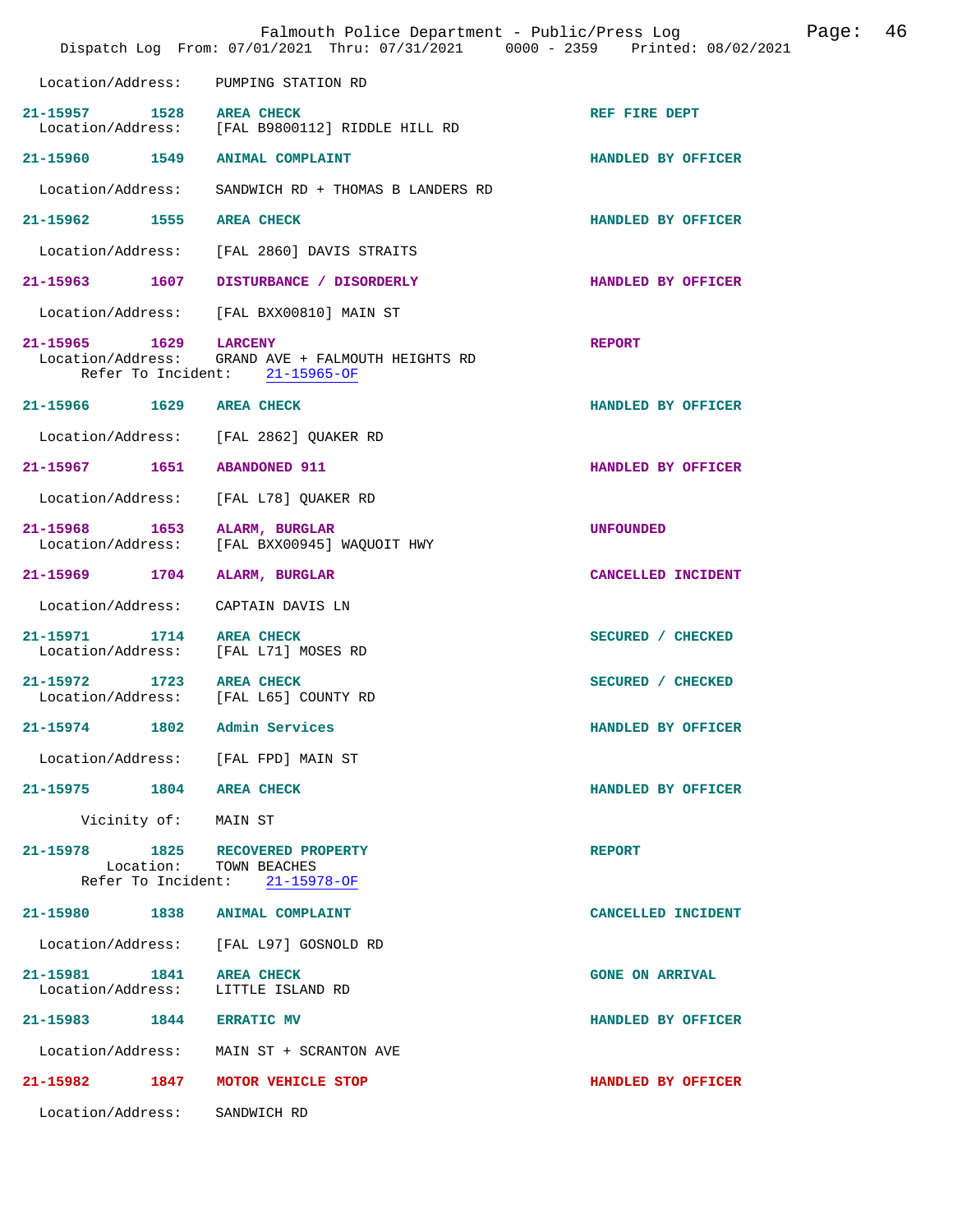|                                     |                                                                     | Falmouth Police Department - Public/Press Log<br>Dispatch Log From: 07/01/2021 Thru: 07/31/2021 0000 - 2359 Printed: 08/02/2021                                                                                                                                                                                                                              |                        | Page: | 47 |
|-------------------------------------|---------------------------------------------------------------------|--------------------------------------------------------------------------------------------------------------------------------------------------------------------------------------------------------------------------------------------------------------------------------------------------------------------------------------------------------------|------------------------|-------|----|
| 21-15986                            | 1931                                                                | MOTOR VEHICLE STOP<br>Location/Address: CLARK ST + SHARON DR                                                                                                                                                                                                                                                                                                 | <b>CITATION ISSUED</b> |       |    |
| 21-15987 1943<br>Location/Address:  |                                                                     | <b>ABANDONED 911</b><br>[FAL B9600108] TER HEUN DR                                                                                                                                                                                                                                                                                                           | HANDLED BY PARTY       |       |    |
| 21-15988 1950                       |                                                                     | MOTOR VEHICLE STOP                                                                                                                                                                                                                                                                                                                                           | HANDLED BY OFFICER     |       |    |
| Location/Address:                   |                                                                     | [FAL B9700084] TEATICKET HWY                                                                                                                                                                                                                                                                                                                                 |                        |       |    |
| 21-15989 1952                       |                                                                     | ASSIST CITIZEN                                                                                                                                                                                                                                                                                                                                               | HANDLED BY OFFICER     |       |    |
| Location/Address:                   |                                                                     | [FAL 2802] RAILROAD AVE                                                                                                                                                                                                                                                                                                                                      |                        |       |    |
| 21-15991 1954                       |                                                                     | <b>ANIMAL COMPLAINT</b>                                                                                                                                                                                                                                                                                                                                      | REF ANIMAL CONTROL     |       |    |
| Location/Address:                   |                                                                     | LONGFELLOW RD                                                                                                                                                                                                                                                                                                                                                |                        |       |    |
| 21-15990 2007                       |                                                                     | MOTOR VEHICLE STOP<br>Location/Address: [FAL 964] TEATICKET HWY                                                                                                                                                                                                                                                                                              | <b>CITATION ISSUED</b> |       |    |
| 21-15992 2007<br>Location/Address:  |                                                                     | <b>ABANDONED 911</b><br>[FAL B9600069] TER HEUN DR                                                                                                                                                                                                                                                                                                           | HANDLED BY PARTY       |       |    |
| 21-15994 2023                       |                                                                     | BUILDING / RESIDENCE CHECK<br>Location/Address: [FAL LZ9] SANDWICH RD                                                                                                                                                                                                                                                                                        | SECURED / CHECKED      |       |    |
| $21 - 15995$                        | 2027                                                                | <b>ANIMAL COMPLAINT</b><br>Location/Address: [FAL B9600051] HATCHVILLE RD                                                                                                                                                                                                                                                                                    | HANDLED BY PARTY       |       |    |
| 21–15997 2052                       |                                                                     | <b>LARCENY</b><br>Location/Address: [FAL BXX00102] SCRANTON AVE<br>Refer To Incident: 21-15997-OF                                                                                                                                                                                                                                                            | <b>REPORT</b>          |       |    |
| 21-15998                            | 2058                                                                | <b>THREAT</b>                                                                                                                                                                                                                                                                                                                                                | HANDLED BY OFFICER     |       |    |
| Location/Address:                   |                                                                     | REGIS RD                                                                                                                                                                                                                                                                                                                                                     |                        |       |    |
|                                     |                                                                     | 21-15999 2109 MOTOR VEHICLE STOP<br>Location/Address: RT 28 NORTH + THOMAS B LANDERS RD                                                                                                                                                                                                                                                                      | <b>CITATION ISSUED</b> |       |    |
| 21-16001<br>Location/Address:       | 2146<br>Refer To $P/C$ :<br>$P/C$ :<br>Address:<br>Age:<br>Charges: | SUSPICIOUS MV<br>SANDDOLLAR CIR<br>$21 - 16001 - AR$<br>NAHIGIAN, ZACHARY JAMES<br>150 MAIN ST Apt. #10 FALMOUTH, MA<br>29<br>MARKED LANES VIOLATION<br>OUI-LIQUOR OR .08%, 2ND OFFENSE<br>NEGLIGENT OPERATION OF MOTOR VEHICLE $c90$ $$24(2)(a)$ (OTE)<br>OPEN CONTAINER OF MARIJUANA IN MV<br>ALCOHOL IN MV, POSSESS OPEN CONTAINER OF<br><b>OUI DRUGS</b> | <b>REPORT</b>          |       |    |
| 21-16002 2150<br>Refer To Incident: |                                                                     | SUSPICIOUS PERSON(S)<br>Location/Address: [FAL B9600246] OLD MAIN RD<br>$21 - 16002 - OF$                                                                                                                                                                                                                                                                    | <b>REPORT</b>          |       |    |
| $21 - 16003$                        | 2204                                                                | <b>LOST PROPERTY</b>                                                                                                                                                                                                                                                                                                                                         | HANDLED BY OFFICER     |       |    |
|                                     |                                                                     | Location/Address: [FAL BXX00329] FALMOUTH HEIGHTS RD                                                                                                                                                                                                                                                                                                         |                        |       |    |
| For Date: $07/12/2021$ - Monday     |                                                                     |                                                                                                                                                                                                                                                                                                                                                              |                        |       |    |
| $21 - 16005$                        | 0038                                                                | BUILDING / RESIDENCE CHECK<br>Location/Address: [FAL B9700958] EAST FALMOUTH HWY                                                                                                                                                                                                                                                                             | SECURED / CHECKED      |       |    |
| 21-16006                            | 0046                                                                | BUILDING / RESIDENCE CHECK                                                                                                                                                                                                                                                                                                                                   | SECURED / CHECKED      |       |    |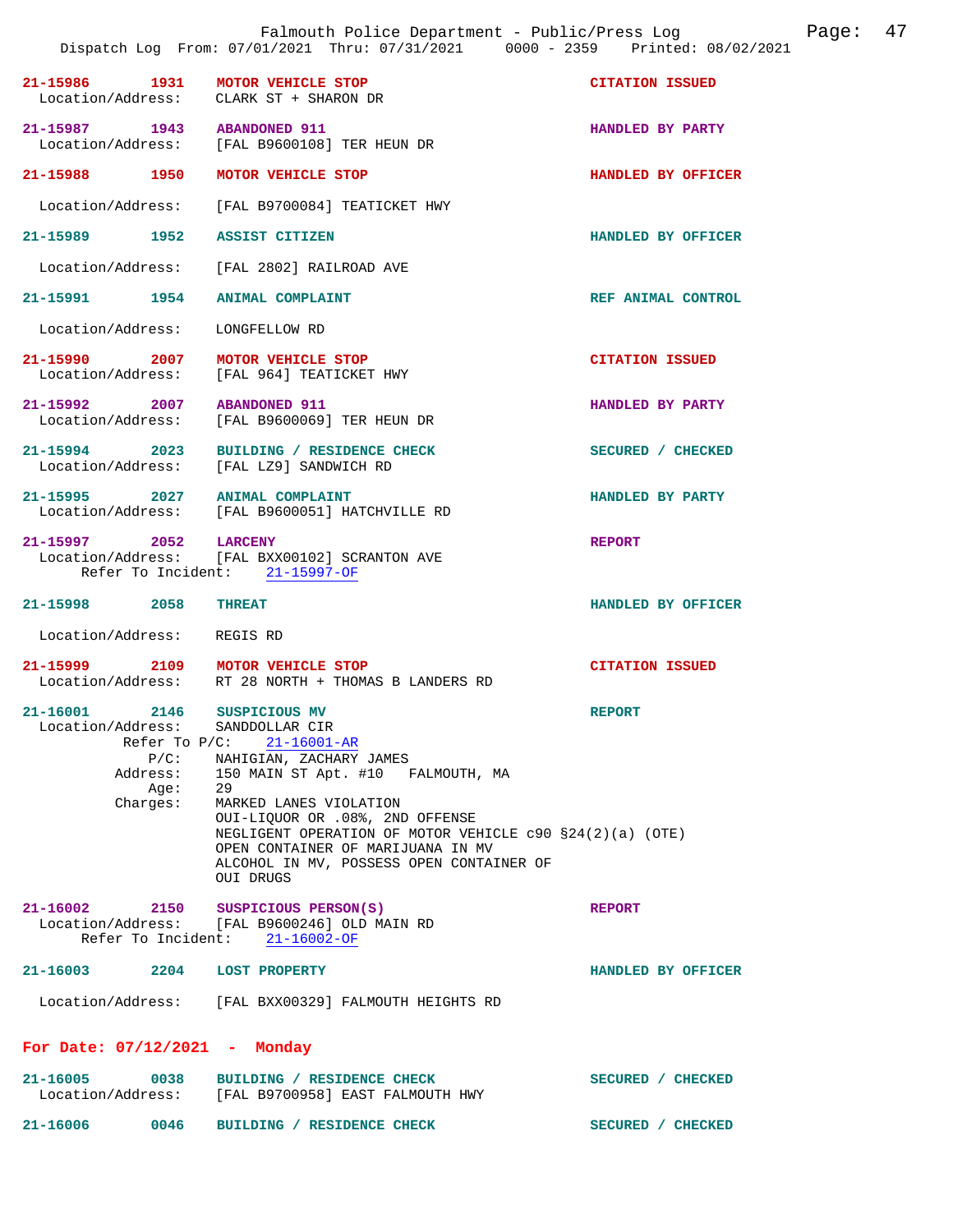|                                                   | Falmouth Police Department - Public/Press Log<br>Dispatch Log From: 07/01/2021 Thru: 07/31/2021 0000 - 2359 Printed: 08/02/2021 |                        | Page: | 48 |
|---------------------------------------------------|---------------------------------------------------------------------------------------------------------------------------------|------------------------|-------|----|
| Location/Address:                                 | [FAL BXX00539] EAST FALMOUTH HWY                                                                                                |                        |       |    |
| 21-16007 0057                                     | BUILDING / RESIDENCE CHECK<br>Location/Address: [FAL B9600026] GIFFORD EXT ST                                                   | SECURED / CHECKED      |       |    |
| 21-16008 0103<br>Location/Address:                | BUILDING / RESIDENCE CHECK<br>[FAL B9800292] DAVIS STRAITS                                                                      | SECURED / CHECKED      |       |    |
| 21-16010 0106<br>Location/Address:                | <b>AREA CHECK</b><br>REGIS RD                                                                                                   | SECURED / CHECKED      |       |    |
| 21-16011 0110<br>Location/Address:                | BUILDING / RESIDENCE CHECK<br>MAIN ST                                                                                           | SECURED / CHECKED      |       |    |
| 21-16012 0111                                     | MOTOR VEHICLE STOP                                                                                                              | HANDLED BY OFFICER     |       |    |
| Location/Address:                                 | [FAL B9900121] PALMER AVE                                                                                                       |                        |       |    |
| 21-16013 0117                                     | BUILDING / RESIDENCE CHECK<br>Location/Address: [FAL B9600051] HATCHVILLE RD                                                    | SECURED / CHECKED      |       |    |
| 21-16014 0120<br>Location/Address:                | BUILDING / RESIDENCE CHECK<br>[FAL B9900121] PALMER AVE                                                                         | SECURED / CHECKED      |       |    |
| 21-16015 0124                                     | BUILDING / RESIDENCE CHECK<br>Location/Address: [FAL 302] SANDWICH RD                                                           | SECURED / CHECKED      |       |    |
| 21-16016 0124 MISSING PERSON                      | Location/Address: [FAL BXX00567] MAIN ST<br>Refer To Incident: 21-16016-OF                                                      | <b>REPORT</b>          |       |    |
| 21-16017 0131                                     | <b>AREA CHECK</b><br>Location/Address: [FAL B9600005] RT 151                                                                    | SECURED / CHECKED      |       |    |
| 21-16018 0137<br>Location/Address:                | BUILDING / RESIDENCE CHECK<br>[FAL B9600012] DEPOT AVE                                                                          | SECURED / CHECKED      |       |    |
| 21-16020 0143<br>Location/Address:                | BUILDING / RESIDENCE CHECK<br>[FAL BXX00272] LOCUST ST                                                                          | SECURED / CHECKED      |       |    |
| Location/Address:                                 | 21-16021 0201 PARKING VIOLATION(S)<br>WATER ST + LUSCOMBE AVE                                                                   | SECURED / CHECKED      |       |    |
| 21-16022 0225 ALARM, BURGLAR<br>Location/Address: | WATERSIDE AVE                                                                                                                   | <b>UNFOUNDED</b>       |       |    |
| 21-16023 0232<br>Location/Address:                | ALARM, BURGLAR<br>[FAL 1352] MOONAKIS RD                                                                                        | SECURED / CHECKED      |       |    |
| 21-16024 0315<br>Location/Address:                | BUILDING / RESIDENCE CHECK<br>MARAVISTA AVE                                                                                     | SECURED / CHECKED      |       |    |
| 21-16025 0329<br>Location/Address:                | BUILDING / RESIDENCE CHECK<br>[FAL 964] TEATICKET HWY                                                                           | SECURED / CHECKED      |       |    |
| Location/Address:                                 | 21-16026 0426 PARKING VIOLATION(S)<br>[FAL B9600203] TOWN HALL SQ                                                               | NO VIOLATION           |       |    |
| 21-16028 0459<br>Location/Address:                | <b>AREA CHECK</b><br>RED BROOK RD + TASINA DR                                                                                   | <b>GONE ON ARRIVAL</b> |       |    |
|                                                   | 21-16029 0512 FOLLOW UP INVESTIGATION                                                                                           | HANDLED BY OFFICER     |       |    |
| Location/Address:                                 | GRAND AVE                                                                                                                       |                        |       |    |
| 21-16031 0542                                     | ALARM, BURGLAR<br>Location/Address: [FAL 3214] HATCHVILLE RD                                                                    | SECURED / CHECKED      |       |    |
| 21-16034 0626 Admin Services                      |                                                                                                                                 | HANDLED BY OFFICER     |       |    |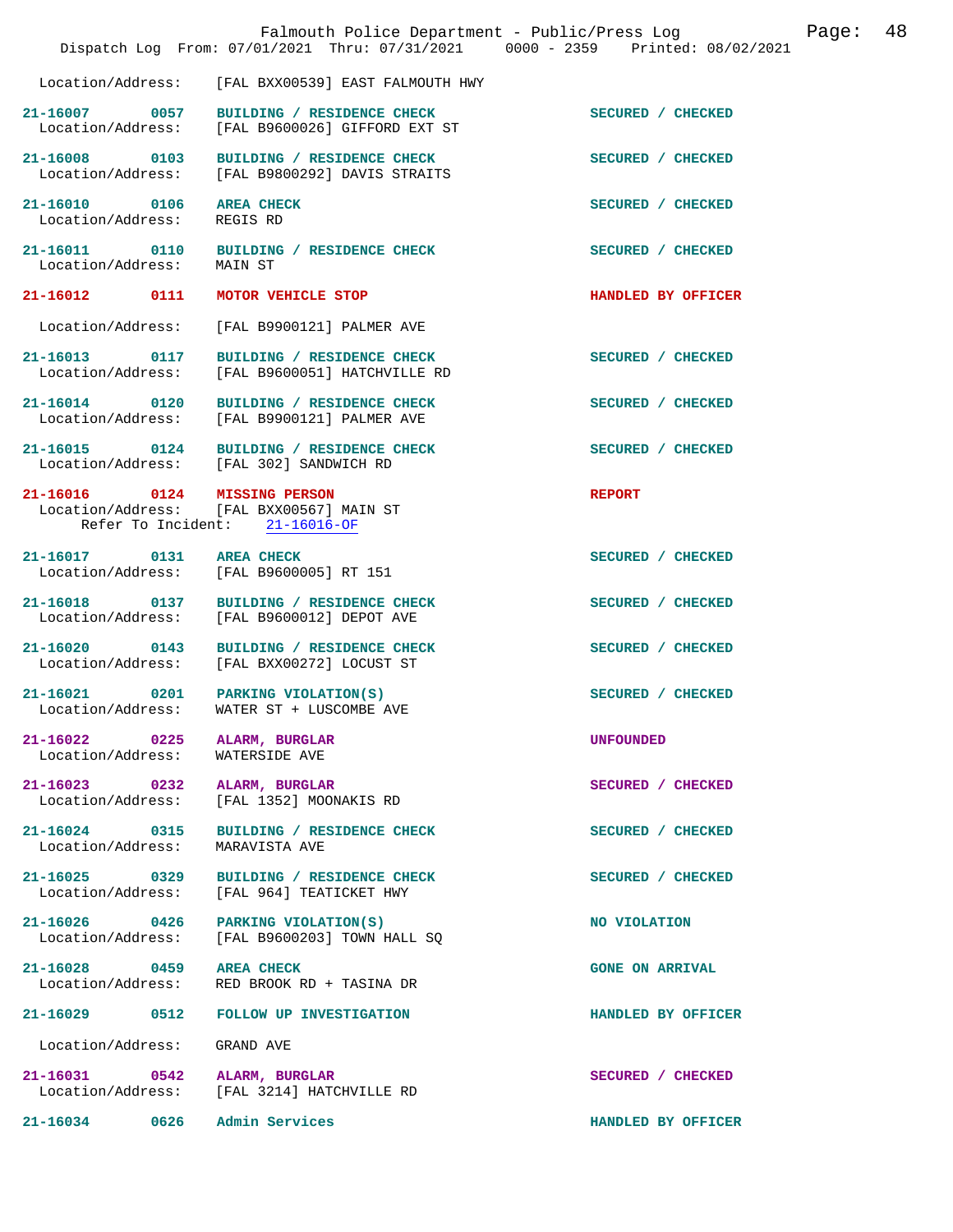|                                                                                 |      | Falmouth Police Department - Public/Press Log<br>Dispatch Log From: 07/01/2021 Thru: 07/31/2021 0000 - 2359 Printed: 08/02/2021 | 49<br>Page:              |  |
|---------------------------------------------------------------------------------|------|---------------------------------------------------------------------------------------------------------------------------------|--------------------------|--|
| Location/Address:                                                               |      | [FAL FPD] MAIN ST                                                                                                               |                          |  |
| 21-16037 0721<br>Location/Address:                                              |      | DOWN TREE(S)<br>LOCUSTFIELD RD                                                                                                  | <b>REF OTHER</b>         |  |
| 21-15589 0745<br>Location/Address:                                              |      | <b>AREA CHECK</b><br>[FAL 3095] SCHOOL ST                                                                                       | UNABLE TO LOCATE         |  |
| 21-16039 0826                                                                   |      | ALARM, BURGLAR                                                                                                                  | CANCELLED INCIDENT       |  |
| Location/Address:                                                               |      | [FAL BXX00484] NORTH FALMOUTH HWY                                                                                               |                          |  |
| 21-16040                                                                        | 0834 | ALARM, BURGLAR                                                                                                                  | CANCELLED INCIDENT       |  |
| Location/Address:                                                               |      | [FAL BXX00484] NORTH FALMOUTH HWY                                                                                               |                          |  |
| 21-16041 0854                                                                   |      | TRANSPORT / ESCORT<br>Location/Address: [FAL B9600063] JONES RD                                                                 | <b>TRANSPORT</b>         |  |
| 21-16043 0913 SUSPICIOUS MV                                                     |      | Location/Address: [FAL B9900230] JONES RD<br>Refer To Incident: 21-16043-OF                                                     | <b>REPORT</b>            |  |
| Location/Address: KING ST                                                       |      | 21-16044 0915 Harassment Order Service                                                                                          | UNABLE TO LOCATE         |  |
| 21-16045 0928 Admin Services                                                    |      |                                                                                                                                 | HANDLED BY OFFICER       |  |
| Location/Address:                                                               |      | [FAL FPD] MAIN ST                                                                                                               |                          |  |
| 21-16046 0954                                                                   |      | <b>CRASH</b>                                                                                                                    | HANDLED BY OFFICER       |  |
| Refer To Accident:                                                              |      | Location/Address: [FAL B0300047] SHORE ST<br>$21 - 16046 - AC$                                                                  |                          |  |
| 21-16049 1040 ALARM, BURGLAR                                                    |      | Location/Address: [FAL 1391] ASHTON AVE                                                                                         | <b>UNFOUNDED</b>         |  |
| 21-16050 1046 VANDALISM<br>Location/Address: ARLINGTON ST<br>Refer To Incident: |      | $21 - 16050 - OF$                                                                                                               | <b>REPORT</b>            |  |
| 21-16052 1111<br>Location/Address:                                              |      | <b>UNWANTED GUEST</b><br>SAINT ANNES LN                                                                                         | <b>SERVED IN HAND</b>    |  |
| 21-16053 1128 CHECK WELFARE                                                     |      | Location/Address: [FAL 169] EAST FALMOUTH HWY                                                                                   | UNABLE TO LOCATE         |  |
| 21-16055 1154                                                                   |      | <b>ERRATIC MV</b>                                                                                                               | Merge: 21-16056 By: SYLV |  |
| Location/Address:                                                               |      | FAL 1871 EAST FALMOUTH HWY                                                                                                      |                          |  |
| 21-16056 1154                                                                   |      | <b>ERRATIC MV</b><br>Location/Address: [FAL 187] EAST FALMOUTH HWY                                                              | UNABLE TO LOCATE         |  |
| 21-16057 1212 ASSIST CITIZEN<br>Location/Address: GOSNOLD RD                    |      |                                                                                                                                 | NOTIFICATION MADE        |  |
|                                                                                 |      | 21-16058 1229 SELECTIVE ENFORCEMENT<br>Location/Address: [FAL 2222] MAIN ST                                                     | <b>CITATION ISSUED</b>   |  |
|                                                                                 |      | 21-16060 1236 RECOVERED PROPERTY<br>Location/Address: [FAL FPD] MAIN ST<br>Refer To Incident: 21-16060-OF                       | <b>REPORT</b>            |  |
| 21-16063                                                                        | 1251 | CRASH, HIT/RUN                                                                                                                  | HANDLED BY OFFICER       |  |
|                                                                                 |      | Location/Address: [FAL BXX00085] MAIN ST<br>Refer To Accident: 21-16063-AC                                                      |                          |  |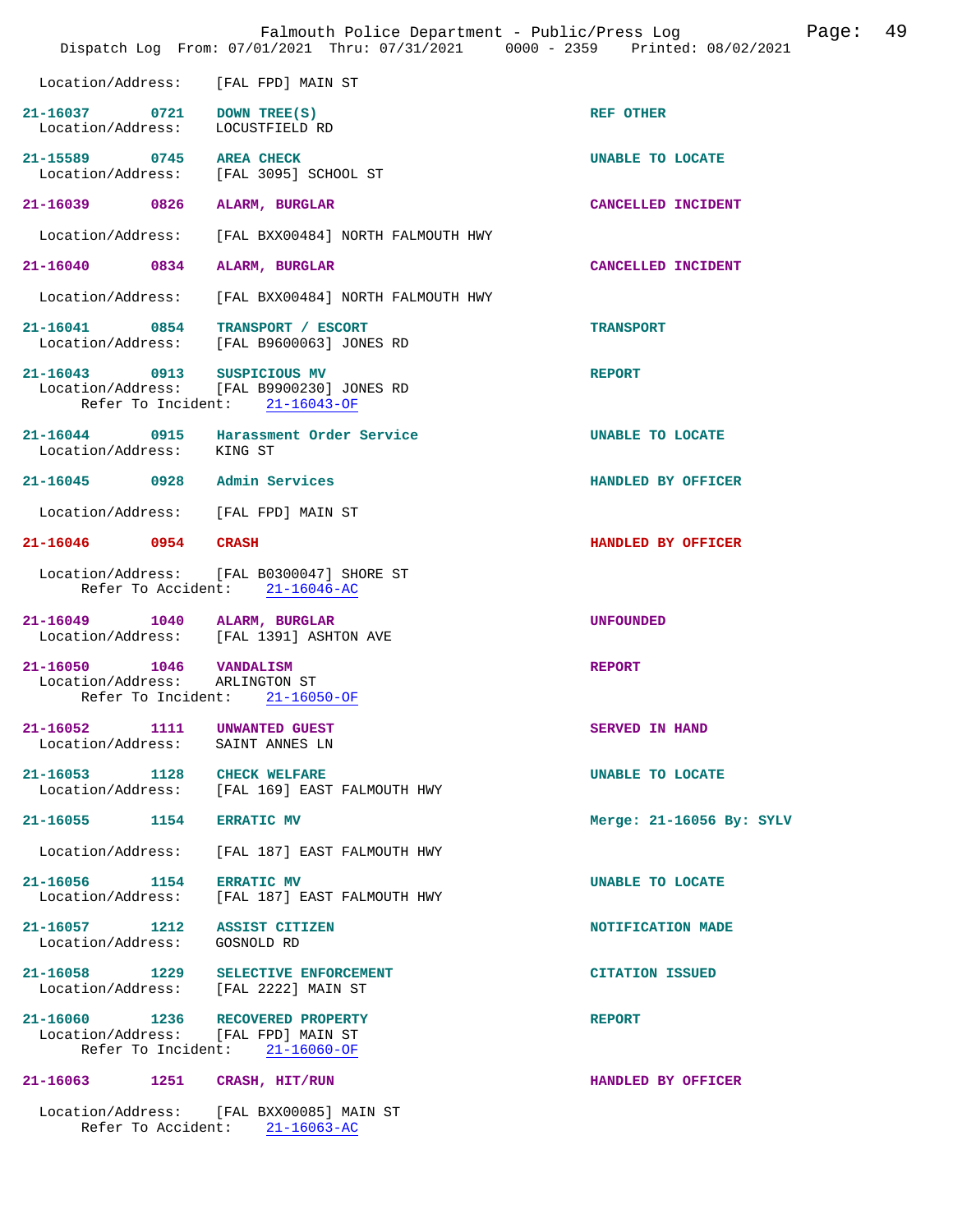| 21-16061 1252 Down Wires<br>Location/Address: MARAVISTA AVE      | Refer To Accident: 21-16061-AC                                                                                                                                                     | <b>REF OTHER</b>    |
|------------------------------------------------------------------|------------------------------------------------------------------------------------------------------------------------------------------------------------------------------------|---------------------|
| 21-16064 1255 Down Wires<br>Location/Address: CURTIS ST          |                                                                                                                                                                                    | NOTIFICATION MADE   |
| 21-16065 1258 DISABLED MV<br>Location/Address:                   | TEATICKET HWY                                                                                                                                                                      | HANDLED BY PARTY    |
|                                                                  | 21-16067 1315 DISTURBANCE / DISORDERLY                                                                                                                                             | HANDLED BY OFFICER  |
|                                                                  | Location/Address: [FAL 964] TEATICKET HWY                                                                                                                                          |                     |
|                                                                  | 21-16069 1342 FOLLOW UP INVESTIGATION                                                                                                                                              | HANDLED BY OFFICER  |
| Location/Address: [FAL 2915] MAIN ST                             |                                                                                                                                                                                    |                     |
| 21-16070 1426                                                    | RECOVERED PROPERTY                                                                                                                                                                 | HANDLED BY OFFICER  |
| Location/Address: [FAL FPD] MAIN ST                              |                                                                                                                                                                                    |                     |
| 21-16072 1435 UNWANTED GUEST<br>Location/Address: EDGEWOOD DR    | Refer To Arrest: 21-16072-AR<br>Arrest: FLANAGAN, ERYN G<br>Address: 11 EDGEWOOD DR E FALMOUTH, MA<br>Age: 22<br>Charges: ARREST WARRANT SERVICE<br>Refer To Incident: 21-16072-OF | Arrest(s) Made      |
| 21-16075 1437 CRASH<br>Location/Address: [FAL FPD] MAIN ST       |                                                                                                                                                                                    | HANDLED BY PARTY    |
| 21-16073 1442 LARCENY                                            | Location/Address: [FAL 1600] GIFFORD ST<br>Refer To Incident: 21-16073-OF                                                                                                          | <b>REPORT</b>       |
| 21-16074 1447 ANIMAL COMPLAINT                                   |                                                                                                                                                                                    | REF ANIMAL CONTROL  |
|                                                                  |                                                                                                                                                                                    |                     |
|                                                                  | Location/Address: [FAL B9600408] WEST FALMOUTH HWY                                                                                                                                 |                     |
| 21-16076 1449 Harassment                                         | Location/Address: [FAL B9600326] TEATICKET HWY<br>Refer To Incident: 21-16076-OF                                                                                                   | <b>REPORT</b>       |
| 21-16077 1456 Harassment<br>Location/Address: REGIS RD           | Refer To Incident: 21-16077-OF                                                                                                                                                     | <b>REPORT</b>       |
| 21-16078 1500 ALARM, BURGLAR<br>Location/Address:                | [FAL 1391] ASHTON AVE                                                                                                                                                              | <b>UNFOUNDED</b>    |
| Location/Address:                                                | 21-16080 1533 FOLLOW UP INVESTIGATION<br>[FAL B9600246] OLD MAIN RD                                                                                                                | <b>INVESTIGATED</b> |
| 21-16081 1548<br>Location/Address: SEAGULL LN                    | Down Wires                                                                                                                                                                         | HANDLED BY PARTY    |
| $21 - 16084$<br>1634                                             | <b>TRESPASS</b>                                                                                                                                                                    | HANDLED BY OFFICER  |
| Location/Address: [FAL FPD] MAIN ST                              |                                                                                                                                                                                    |                     |
| 21-16085 1748 FIREWORKS COMPLAINT<br>Location/Address: PATTEE RD |                                                                                                                                                                                    | <b>UNFOUNDED</b>    |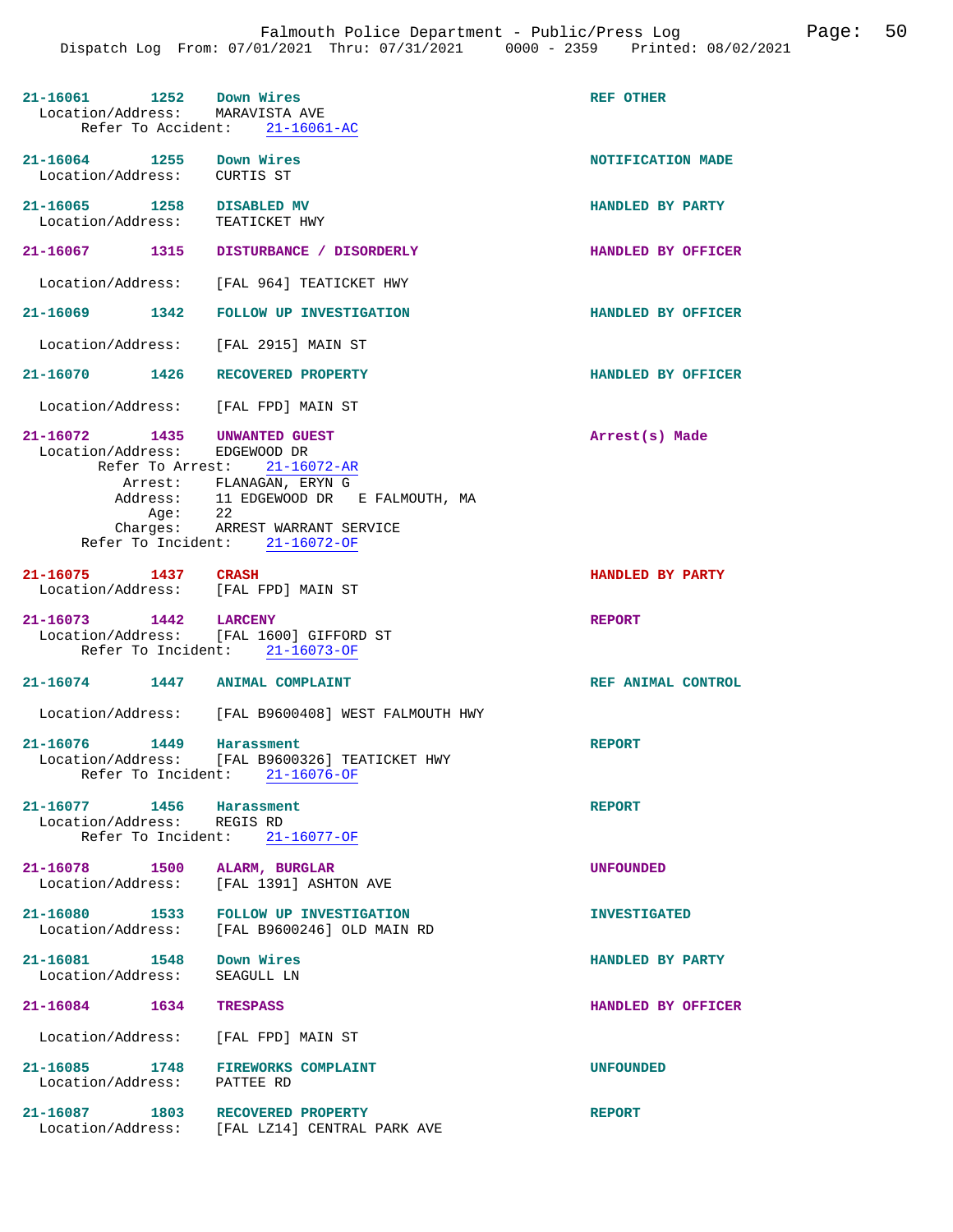|                                                                    | Dispatch Log From: 07/01/2021 Thru: 07/31/2021 0000 - 2359 Printed: 08/02/2021                   |                           |
|--------------------------------------------------------------------|--------------------------------------------------------------------------------------------------|---------------------------|
|                                                                    | Refer To Incident: 21-16087-OF                                                                   |                           |
| 21-16089 1810 ALARM, BURGLAR                                       | Location/Address: [FAL BXX00197] BOXWOOD CIR                                                     | <b>UNFOUNDED</b>          |
|                                                                    | 21-16092 1908 DISTURBANCE / DISORDERLY                                                           | <b>HANDLED BY OFFICER</b> |
|                                                                    | Location/Address: [FAL B9600084] TER HEUN DR                                                     |                           |
| 21-16094 1920 TRESPASS                                             |                                                                                                  | HANDLED BY OFFICER        |
|                                                                    | Location/Address: [FAL 187] EAST FALMOUTH HWY                                                    |                           |
| 21-16097 1958 Harassment                                           |                                                                                                  | HANDLED BY OFFICER        |
|                                                                    | Location/Address: [FAL B9600084] TER HEUN DR                                                     |                           |
| 21-16099 2006 ASSIST CITIZEN<br>Location/Address: BOXBERRY HILL RD | Refer To Incident: 21-16099-OF                                                                   | HANDLED BY PARTY          |
| 21-16101 2018 AREA CHECK                                           | Location/Address: [FAL L78] QUAKER RD                                                            | <b>GONE ON ARRIVAL</b>    |
| Location/Address: RT 28 SOUTH                                      | 21-16102 2059 SELECTIVE ENFORCEMENT                                                              | <b>CITATION ISSUED</b>    |
| 21-16103 2136 ABANDONED 911                                        |                                                                                                  | CANCELLED INCIDENT        |
|                                                                    | Location/Address: [FAL B9600069] TER HEUN DR                                                     |                           |
|                                                                    | 21-16104 2235 MOTOR VEHICLE STOP<br>Location/Address: SANDWICH RD + THOMAS B LANDERS RD          | Verbal Warning            |
|                                                                    | 21-16105 2359 BUILDING / RESIDENCE CHECK<br>Location/Address: [FAL 464] LOCUST ST                | SECURED / CHECKED         |
| For Date: $07/13/2021$ - Tuesday                                   |                                                                                                  |                           |
| 21-16106 0003 AREA CHECK<br>Location/Address: CLINTON AVE          |                                                                                                  | SECURED / CHECKED         |
|                                                                    | 21-16107 0014 BUILDING / RESIDENCE CHECK<br>Location/Address: [FAL B9600029] KATHARINE LEE BATES | SECURED / CHECKED         |
| 21-16108 0021                                                      | <b>BUILDING / RESIDENCE CHECK</b><br>Location/Address: [FAL B9600237] EAST FALMOUTH HWY          | SECURED / CHECKED         |
|                                                                    | Location/Address: [FAL B9600027] LAKEVIEW AVE                                                    | SECURED / CHECKED         |
|                                                                    | 21-16110 0027 LOUD MUSIC / PARTY / NOISES<br>Location/Address: [FAL B9700267] TRIUMPH ST         | <b>UNFOUNDED</b>          |
|                                                                    | 21-16111 0038 BUILDING / RESIDENCE CHECK<br>Location/Address: [FAL B9600028] JONES RD            | SECURED / CHECKED         |
|                                                                    | 21-16115 0049 BUILDING / RESIDENCE CHECK<br>Location/Address: [FAL B9900121] PALMER AVE          | SECURED / CHECKED         |
| 21-16112 0053 ALARM, BURGLAR                                       |                                                                                                  | CANCELLED INCIDENT        |
| Location/Address: ASHTON AVE                                       |                                                                                                  |                           |
| 21-16113 0104 AREA CHECK<br>Location/Address: VINEYARD ST          |                                                                                                  | SECURED / CHECKED         |

Falmouth Police Department - Public/Press Log Page: 51

21-16114 0105 AREA CHECK SECURED / CHECKED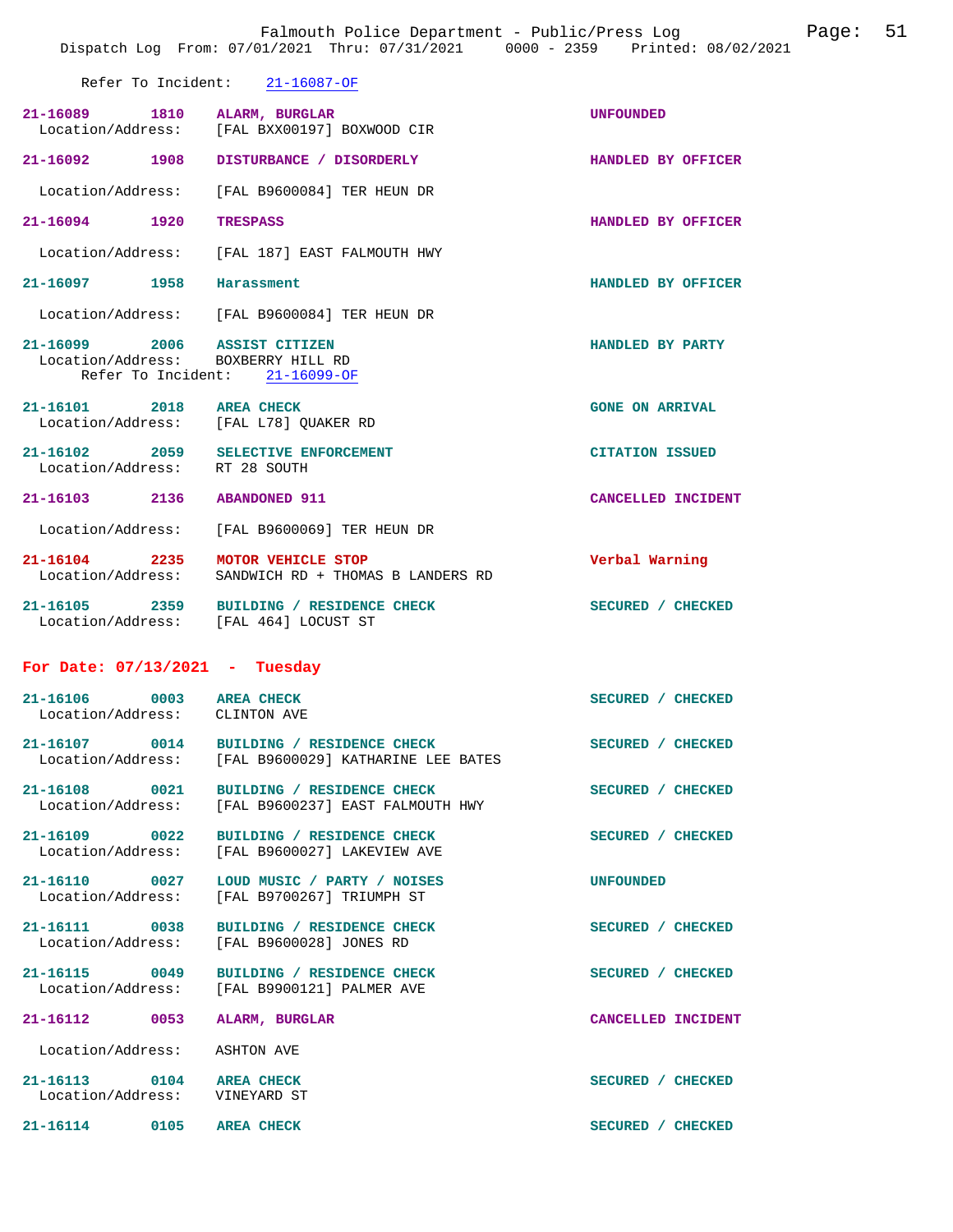| Falmouth Police Department - Public/Press Log<br>Dispatch Log From: 07/01/2021 Thru: 07/31/2021 0000 - 2359 Printed: 08/02/2021 |      |                                                                                   |                    | Page: | 52 |
|---------------------------------------------------------------------------------------------------------------------------------|------|-----------------------------------------------------------------------------------|--------------------|-------|----|
|                                                                                                                                 |      | Location/Address: [FAL B9600005] RT 151                                           |                    |       |    |
| 21-16116 0109 ALARM, BURGLAR                                                                                                    |      | Location/Address: [FAL B9700624] MOONPENNY LN                                     | <b>UNFOUNDED</b>   |       |    |
| 21-16117 0133 AREA CHECK<br>Location/Address:                                                                                   |      | MAIN ST                                                                           | SECURED / CHECKED  |       |    |
| 21-16118 0142 AREA CHECK                                                                                                        |      | Location/Address: [FAL 536] LOCUST ST                                             | SECURED / CHECKED  |       |    |
| Location/Address:                                                                                                               |      | 21-16119 0150 BUILDING / RESIDENCE CHECK<br>[FAL B9600025] DAVISVILLE RD          | SECURED / CHECKED  |       |    |
| 21-16120 0155<br>Location/Address:                                                                                              |      | BUILDING / RESIDENCE CHECK<br>[FAL 964] TEATICKET HWY                             | SECURED / CHECKED  |       |    |
| Location/Address:                                                                                                               |      | 21-16121 0158 BUILDING / RESIDENCE CHECK<br>[FAL B9600260] MAIN ST                | SECURED / CHECKED  |       |    |
| Location/Address:                                                                                                               |      | 21-16123 0159 PARKING VIOLATION(S)<br>[FAL B9600203] TOWN HALL SQ                 | NO VIOLATION       |       |    |
| 21-16124 0203                                                                                                                   |      | BUILDING / RESIDENCE CHECK<br>Location/Address: [FAL 964] TEATICKET HWY           | SECURED / CHECKED  |       |    |
| 21-16125 0206<br>Location/Address:                                                                                              |      | BUILDING / RESIDENCE CHECK<br>[FAL B9600051] HATCHVILLE RD                        | SECURED / CHECKED  |       |    |
| 21-16126 0210<br>Location/Address:                                                                                              |      | BUILDING / RESIDENCE CHECK<br>[FAL B9600074] TEATICKET HWY                        | SECURED / CHECKED  |       |    |
| 21-16127 0216<br>Location/Address:                                                                                              |      | PARKING VIOLATION(S)<br>[FAL B9600203] WATER ST + LUSCOMBE AVE                    | NO VIOLATION       |       |    |
| 21-16129 0308<br>Location/Address:                                                                                              |      | BUILDING / RESIDENCE CHECK<br>[FAL B9600208] SANDWICH RD                          | SECURED / CHECKED  |       |    |
| 21-16130 0313                                                                                                                   |      | ALARM, BURGLAR                                                                    | CANCELLED INCIDENT |       |    |
|                                                                                                                                 |      | Location/Address: [FAL BXX00484] NORTH FALMOUTH HWY                               |                    |       |    |
| 21-16134                                                                                                                        | 0502 | <b>ALARM, BURGLAR</b>                                                             | CANCELLED INCIDENT |       |    |
| Location/Address:                                                                                                               |      | [FAL 1922] OUISSETT AVE                                                           |                    |       |    |
| $21 - 16135$                                                                                                                    | 0547 | Harassment                                                                        | HANDLED BY OFFICER |       |    |
| Location/Address:                                                                                                               |      | [FAL 169] EAST FALMOUTH HWY                                                       |                    |       |    |
| $21 - 16122$<br>Location/Address:                                                                                               | 0548 | BUILDING / RESIDENCE CHECK<br>[FAL 964] TEATICKET HWY                             | SECURED / CHECKED  |       |    |
| $21 - 16136$                                                                                                                    | 0548 | <b>AREA CHECK</b>                                                                 | HANDLED BY OFFICER |       |    |
| Location/Address:                                                                                                               |      | BRICK KILN RD                                                                     |                    |       |    |
| 21-16137 0649                                                                                                                   |      | SUSPICIOUS MV                                                                     | HANDLED BY OFFICER |       |    |
| Location/Address:                                                                                                               |      | BLACKSMITH SHOP RD                                                                |                    |       |    |
| 21-16141                                                                                                                        | 0820 | Admin Services                                                                    | HANDLED BY OFFICER |       |    |
| Location/Address:                                                                                                               |      | [FAL FPD] MAIN ST                                                                 |                    |       |    |
| $21 - 16143$<br>Refer To Accident:                                                                                              | 0841 | <b>CRASH</b><br>Location/Address: [FAL B9600069] TER HEUN DR<br>$21 - 16143 - AC$ | <b>REPORT</b>      |       |    |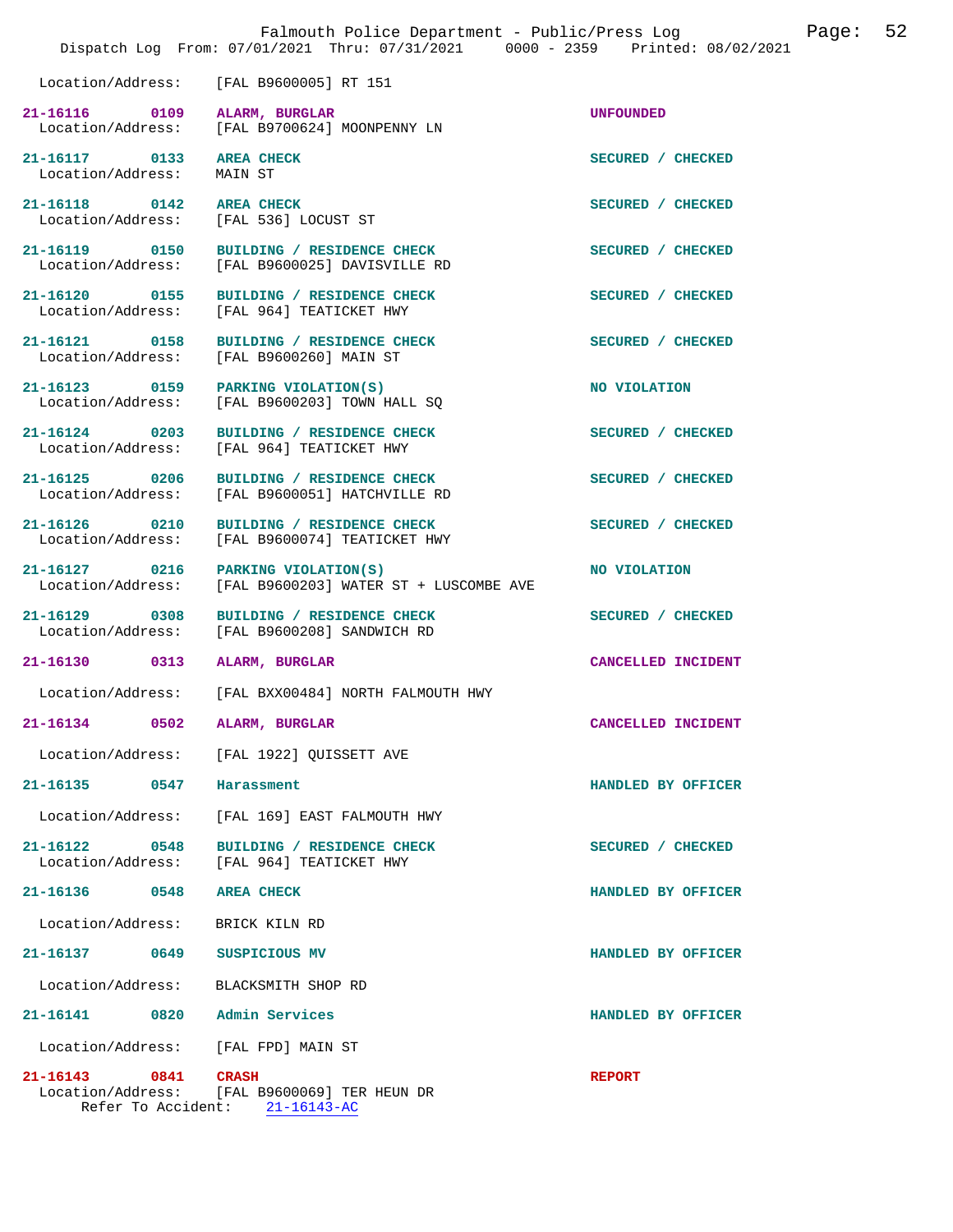|                                                                             | 21-16144 0842 Bicycle Crash<br>Location/Address: [FAL BXX00592] EAST FALMOUTH HWY                                                                                                        | <b>GONE ON ARRIVAL</b> |
|-----------------------------------------------------------------------------|------------------------------------------------------------------------------------------------------------------------------------------------------------------------------------------|------------------------|
| 21-16145 0846 ABANDONED MV                                                  | Location/Address: [FAL B9600028] JONES RD<br>Refer To Incident: 21-16145-OF                                                                                                              | <b>REPORT</b>          |
| 21-16147 0922 ASSIST CITIZEN<br>Location/Address: [FAL L80] MAIN ST         |                                                                                                                                                                                          | UNABLE TO LOCATE       |
|                                                                             | 21-16148 0942 DISTURBANCE / DISORDERLY<br>Location/Address: [FAL B9900230] JONES RD<br>Refer To Incident: 21-16148-OF                                                                    | <b>REPORT</b>          |
|                                                                             | 21-16150 0954 DISTURBANCE / DISORDERLY<br>Location/Address: [FAL B9600069] TER HEUN DR                                                                                                   | Peace Restored         |
| 21-16151   1004   RECOVERED PROPERTY<br>Location/Address: [FAL FPD] MAIN ST | Refer To Incident: 21-16151-OF                                                                                                                                                           | <b>REPORT</b>          |
| 21-16152 1025 SELECTIVE ENFORCEMENT<br>Location/Address: SANDWICH RD        |                                                                                                                                                                                          | NO VIOLATION           |
|                                                                             | 21-16153 1029 ABANDONED 911<br>Location/Address: [FAL B9600069] TER HEUN DR                                                                                                              | HANDLED BY PARTY       |
| 21-16156   1043   ID Theft / Fraud<br>Location/Address: CEDAR ST            | Refer To Incident: 21-16156-OF                                                                                                                                                           | <b>REPORT</b>          |
|                                                                             | 21-16157 1118 FOLLOW UP INVESTIGATION                                                                                                                                                    | HANDLED BY OFFICER     |
|                                                                             | Location/Address: [FAL 325] ROBBINS RD                                                                                                                                                   |                        |
| 21-16162 1226                                                               | MOTOR VEHICLE STOP<br>Location/Address: [FAL B9900230] JONES RD                                                                                                                          | Verbal Warning         |
| 21-16163 1243 CHECK WELFARE                                                 |                                                                                                                                                                                          | HANDLED BY OFFICER     |
| Location/Address: ENNSBROOK DR                                              |                                                                                                                                                                                          |                        |
| 21-16164 1255<br>Location/Address:<br>Address:<br>Aqe:                      | INTOXICATED PERSON<br>[FAL B9600069] TER HEUN DR<br>Refer To $P/C$ : 21-16164-AR<br>$P/C:$ WOOD, GREGORY S<br>178 FOREST RD S YARMOUTH, MA<br>53<br>Charges: PROTECTIVE CUSTODY (LIQUOR) | Arrest(s) Made         |
| 21-16166<br>1309                                                            | ASSIST CITIZEN                                                                                                                                                                           | HANDLED BY OFFICER     |
| Location/Address: [FAL FPD] MAIN ST                                         |                                                                                                                                                                                          |                        |
| 21-16172 1340                                                               | <b>ASSIST FIRE DEPT</b>                                                                                                                                                                  | HANDLED BY OFFICER     |
| Location/Address:                                                           | MARAVISTA AVE                                                                                                                                                                            |                        |
| 21-16176                                                                    | 1347 Admin Services                                                                                                                                                                      | HANDLED BY OFFICER     |
| Location/Address:                                                           | [FAL FPD] MAIN ST                                                                                                                                                                        |                        |
| 21-16177 1354<br>Location/Address:                                          | TRAFFIC HAZARD<br>RT 151 + SANDWICH RD                                                                                                                                                   | <b>VEHICLE TOWED</b>   |
| 21-16178<br>1442<br>Location/Address:                                       | ALARM, BURGLAR<br>MAIN ST                                                                                                                                                                | <b>CITATION ISSUED</b> |

**21-16179 1443 TRESPASS (FD) Cancelled Incident**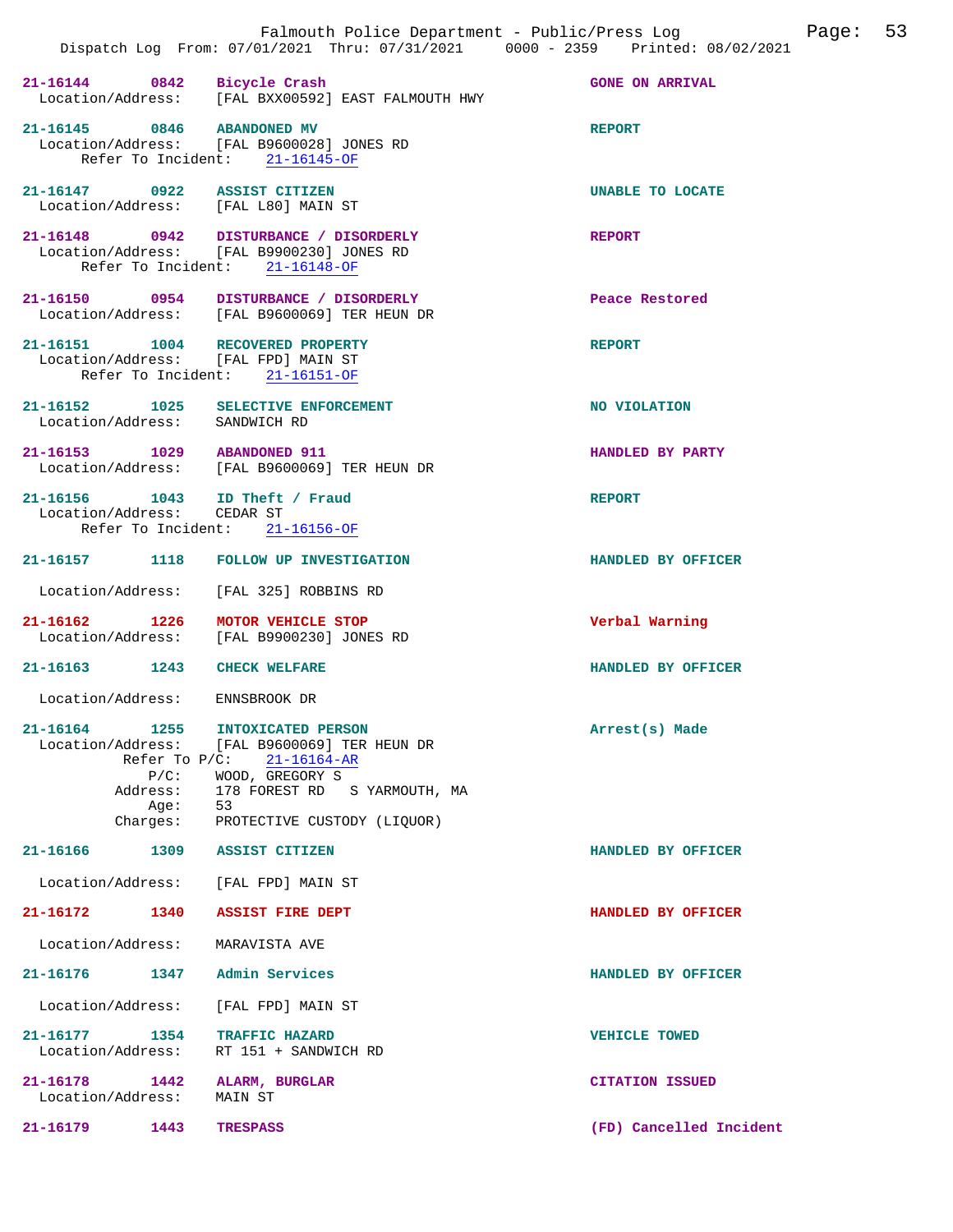|                                                                     | Location/Address: [FAL B9600026] GIFFORD EXT ST                                                                     |                        |
|---------------------------------------------------------------------|---------------------------------------------------------------------------------------------------------------------|------------------------|
| 21-16180 1447                                                       | BUILDING / RESIDENCE CHECK                                                                                          | HANDLED BY OFFICER     |
| Location/Address:                                                   | [FAL LZ9] SANDWICH RD                                                                                               |                        |
| 21-16182 1457<br>Location/Address:                                  | ASSIST CITIZEN<br>[FAL 741] WATER ST                                                                                | HANDLED BY PARTY       |
| 21-16183<br>1546                                                    | <b>ABANDONED 911</b>                                                                                                | HANDLED BY OFFICER     |
| Location/Address:                                                   | [FAL B9600077] TOWN HALL SQ                                                                                         |                        |
| 21-16185 1608<br>Location/Address:                                  | ASSIST CITIZEN<br>[FAL BXX00783] COUNTY RD                                                                          | NOTIFICATION MADE      |
| $21 - 16187$<br>1612<br>Location/Address: GRAND AVE                 | <b>VANDALISM</b><br>Refer To Incident: 21-16187-OF                                                                  | <b>REPORT</b>          |
|                                                                     |                                                                                                                     | HANDLED BY OFFICER     |
|                                                                     | Location/Address: [FAL B9600003] SCRANTON AVE                                                                       |                        |
| 21-16190<br>1626                                                    | Admin Services                                                                                                      | HANDLED BY OFFICER     |
| Location/Address: [FAL FPD] MAIN ST                                 |                                                                                                                     |                        |
| 21-16184   1640   ASSIST CITIZEN<br>Location/Address: OLD CAMPUS DR | Refer To Incident: 21-16184-OF                                                                                      | <b>REPORT</b>          |
| 21-16192 1716 ANIMAL COMPLAINT                                      |                                                                                                                     | REF ANIMAL CONTROL     |
| Location/Address: [FAL 359] PEARL LN                                |                                                                                                                     |                        |
| 21-16193 1726                                                       | <b>CHECK WELFARE</b>                                                                                                | HANDLED BY OFFICER     |
| Location/Address:                                                   | HAYWAY RD                                                                                                           |                        |
| $21 - 16194$<br>1727                                                | <b>CHECK WELFARE</b>                                                                                                | HANDLED BY OFFICER     |
|                                                                     | Location/Address: [FAL B0000265] HUMMINGBIRD HILL RD                                                                |                        |
| 21-16196 1802 ASSIST FIRE DEPT                                      | Location/Address: [FAL 1737] TEATICKET HWY                                                                          | REF FIRE DEPT          |
|                                                                     | 21-16197 1808 FOLLOW UP INVESTIGATION<br>Location/Address: [FAL 46] CHAPOQUOIT RD<br>Refer To Incident: 21-16197-OF | <b>REPORT</b>          |
| 21-16200 1839 INTOXICATED PERSON                                    | Location/Address: [FAL B9600069] TER HEUN DR<br>Refer To Arrest: 21-16200-AR                                        | Arrest(s) Made         |
| Age:                                                                | Arrest: DOCKERY, JAMES E<br>Address: 165 WOODS HOLE RD FALMOUTH, MA<br>36                                           |                        |
|                                                                     | Charges: DRUG, POSSESS TO DISTRIB CLASS B<br>ARREST WARRANT SERVICE                                                 |                        |
| 21-16202 1858 Harassment                                            | Location/Address: [FAL BXX00567] MAIN ST<br>Refer To Incident: 21-16202-OF                                          | <b>REPORT</b>          |
| 21-16203 1901 ERRATIC MV                                            | Location/Address: JONES RD + PALMER AVE                                                                             | <b>GONE ON ARRIVAL</b> |
| 21-16205 1910 ABANDONED 911                                         |                                                                                                                     | HANDLED BY OFFICER     |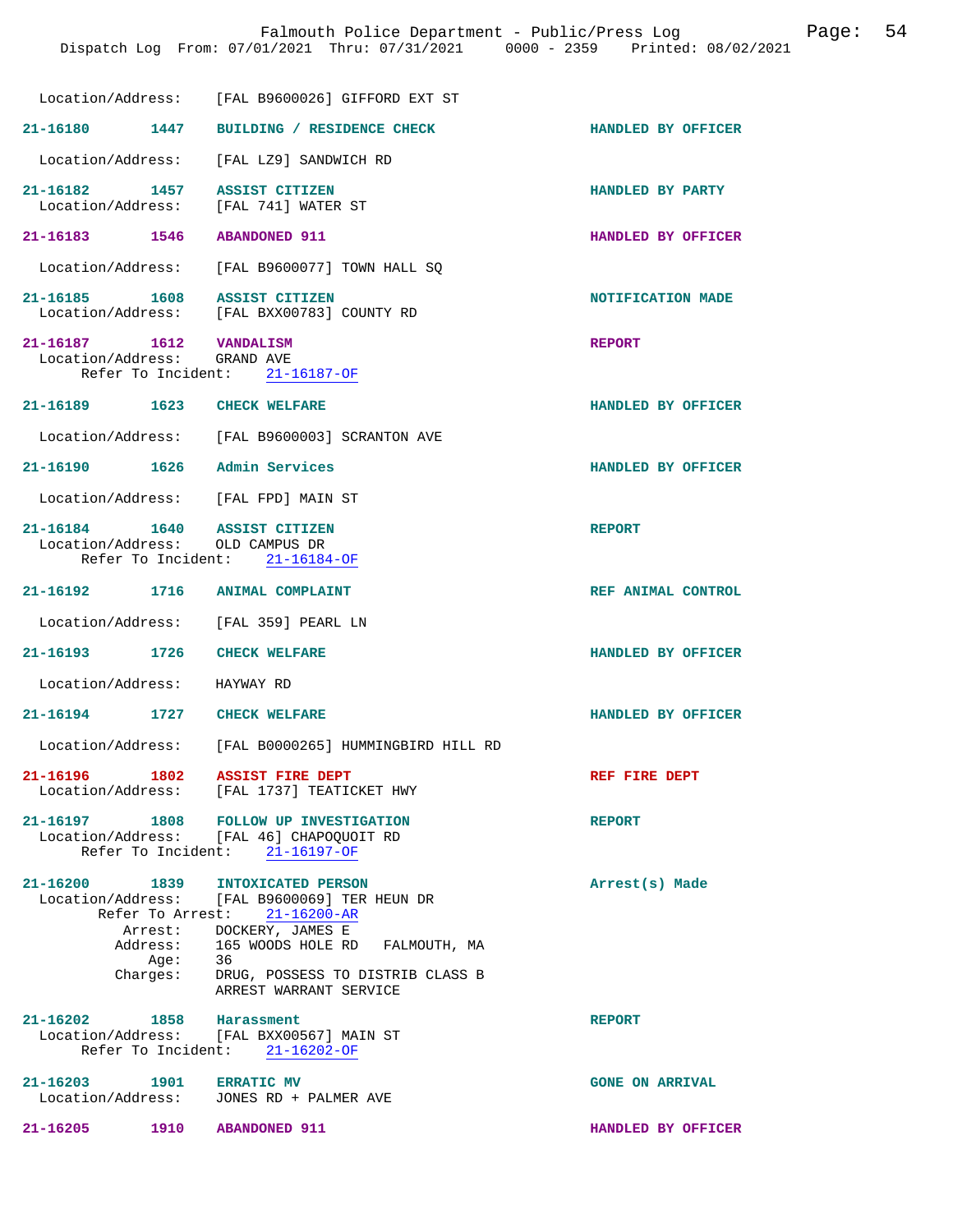|                                                                    | Dispatch Log From: 07/01/2021 Thru: 07/31/2021 0000 - 2359 Printed: 08/02/2021  | Falmouth Police Department - Public/Press Log | Page: 55 |  |
|--------------------------------------------------------------------|---------------------------------------------------------------------------------|-----------------------------------------------|----------|--|
|                                                                    | Location/Address: [FAL B9600084] TER HEUN DR                                    |                                               |          |  |
| 21-16206 1949 Admin Services                                       |                                                                                 | HANDLED BY OFFICER                            |          |  |
|                                                                    | Location/Address: [FAL BXX00810] MAIN ST                                        |                                               |          |  |
|                                                                    | 21-16207 1957 FOLLOW UP INVESTIGATION                                           | HANDLED BY OFFICER                            |          |  |
|                                                                    | Location/Address: [FAL 1373] VINEYARD ST                                        |                                               |          |  |
|                                                                    | 21-16208 1957 ASSIST CITIZEN<br>Location/Address: [FAL BXX00657] BEEBE ACRES RD | HANDLED BY PARTY                              |          |  |
| 21-16209 2037 ALARM, BURGLAR                                       |                                                                                 | HANDLED BY OFFICER                            |          |  |
|                                                                    | Location/Address: [FAL 1880] VESPER AVE                                         |                                               |          |  |
|                                                                    | 21-16210 2047 TRANSPORT / ESCORT<br>Location/Address: WALKER ST + SURF DR       | <b>TRANSPORT</b>                              |          |  |
| 21-16211 2048 CHECK WELFARE<br>Location/Address: [FAL L80] MAIN ST |                                                                                 | UNABLE TO LOCATE                              |          |  |
|                                                                    | 21-16212 2111 LOUD MUSIC / PARTY / NOISES                                       | HANDLED BY OFFICER                            |          |  |
| Location/Address: SHORE ST                                         |                                                                                 |                                               |          |  |
| 21-16213<br>Location/Address: WOODS HOLE RD                        | 2153 SUSPICIOUS PERSON(S)                                                       | UNABLE TO LOCATE                              |          |  |
|                                                                    | 21-16217 2306 ASSIST OTHER AGENCY                                               | HANDLED BY OFFICER                            |          |  |
|                                                                    | Location/Address: [FAL B9600069] TER HEUN DR                                    |                                               |          |  |
| 21-16218 2326 AREA CHECK                                           |                                                                                 | HANDLED BY OFFICER                            |          |  |
| Location/Address: FRESH POND RD                                    |                                                                                 |                                               |          |  |

Location/Address: FRESH POND RD

**21-16220 0110 BUILDING / RESIDENCE CHECK SECURED / CHECKED**  Location/Address: PUMPING STATION RD

**21-16221 0121 BUILDING / RESIDENCE CHECK SECURED / CHECKED**  Location/Address: [FAL L34] SCRANTON AVE

21-16222 0203 PARKING VIOLATION(S) NO VIOLATION Location/Address: [FAL B9600203] TOWN HALL SQ

**21-16223 0219 TRESPASS Arrest(s) Made**  Location/Address: [FAL BXX00758] NORTH MAIN ST Refer To P/C: 21-16223-AR P/C: CLEMENTS, JOEL Address: 7 BRUNSWICK AVE OAK BLUFFS, MA<br>Age: 58 Age:<br>:Charges PROTECTIVE CUSTODY (LIQUOR) **21-16225 0319 LOUD MUSIC / PARTY / NOISES HANDLED BY OFFICER**  Location/Address: CAPTAINS LN

**21-16219 0032 TRESPASS HANDLED BY OFFICER** 

21-16227 0342 PARKING VIOLATION(S) **NO VIOLATION NO** VIOLATION Location/Address: [FAL B9600203] TOWN HALL SQ [FAL B9600203] TOWN HALL SQ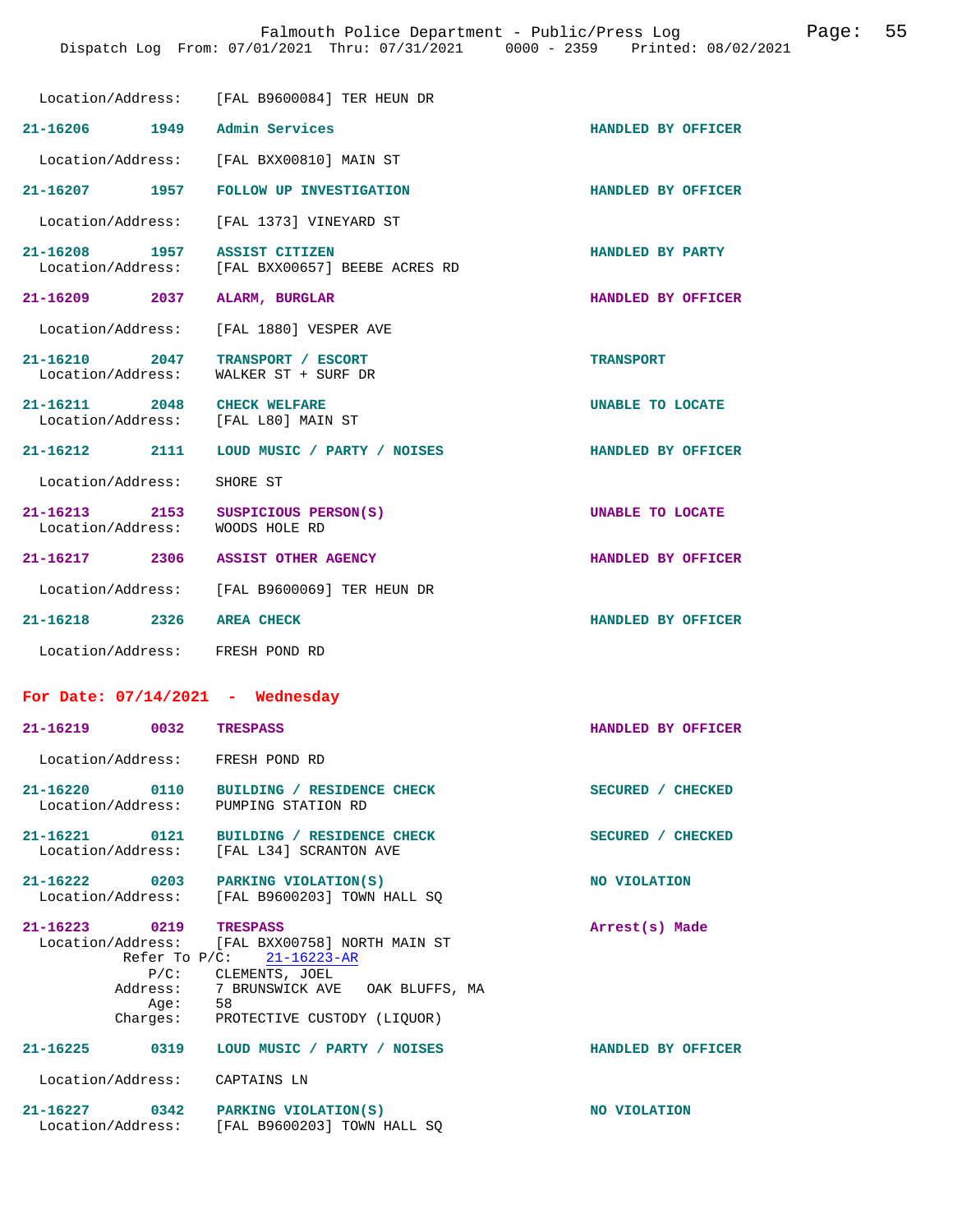| $21-16228$ 0351 PARKING VIOLATION(S)<br>Location/Address:                 | WATER ST + LUSCOMBE AVE                                                                       | NO VIOLATION           |
|---------------------------------------------------------------------------|-----------------------------------------------------------------------------------------------|------------------------|
| 21-16232 0518 INTOXICATED PERSON<br>Location/Address:                     | [FAL 464] LOCUST ST                                                                           | REF FIRE DEPT          |
| $21 - 16234$ 0624                                                         | Admin Services                                                                                | HANDLED BY OFFICER     |
| Location/Address: [FAL FPD] MAIN ST                                       |                                                                                               |                        |
| 21-16237 0729 RECOVERED PROPERTY<br>Location/Address: PRINCE HENRY DR     | Refer To Incident: 21-16237-OF                                                                | <b>REPORT</b>          |
| 21-16238 0742 CRASH<br>Location/Address: PALMER AVE                       | Refer To Accident: 21-16238-AC                                                                | <b>REPORT</b>          |
| 21-16239 0841 Admin Services                                              |                                                                                               | HANDLED BY OFFICER     |
| Location/Address: [FAL FPD] MAIN ST                                       |                                                                                               |                        |
| 21-16240 0848 PARKING VIOLATION(S)<br>Location/Address: [FAL 585] MAIN ST |                                                                                               | <b>GONE ON ARRIVAL</b> |
| 21-16241 0905 PARKING VIOLATION(S)                                        |                                                                                               | HANDLED BY OFFICER     |
| Location/Address:                                                         | SCHOOL ST                                                                                     |                        |
| 21-16243 0915<br>Location/Address:                                        | TRANSPORT / ESCORT<br>[FAL B9600063] JONES RD                                                 | <b>TRANSPORT</b>       |
| 21-16244 0929 ASSIST CITIZEN<br>Location/Address: BAHIA LN                |                                                                                               | REF FIRE DEPT          |
| Location/Address:                                                         | 21-16251 0935 Harassment Order Service<br>REGIS RD                                            | <b>SERVED IN HAND</b>  |
| 21-16246 0937                                                             | <b>THREAT</b><br>Location/Address: [FAL 1632] TEATICKET HWY<br>Refer To Incident: 21-16246-OF | <b>REPORT</b>          |
| 21-16247 0940                                                             | <b>ANIMAL COMPLAINT</b>                                                                       | REF ANIMAL CONTROL     |
|                                                                           | Location/Address: [FAL B9900230] JONES RD                                                     |                        |
| 21-16248 0949<br>Location/Address:                                        | ALARM, BURGLAR<br>COUNTRY CLUB LN                                                             | SECURED / CHECKED      |
| 21-16249 0952<br>Location/Address:                                        | TRANSPORT / ESCORT<br>[FAL B9600063] JONES RD                                                 | <b>TRANSPORT</b>       |
| 21-16252 1007 ALARM, BURGLAR<br>Location/Address: COUNTRY CLUB LN         |                                                                                               | SECURED / CHECKED      |
| 21-16254 1042 RECOVERED PROPERTY<br>Location/Address: [FAL FPD] MAIN ST   | Refer To Incident: 21-16254-OF                                                                | <b>REPORT</b>          |
| 21-16256 1134 VANDALISM                                                   | Location/Address: [FAL B0300063] THOMAS B LANDERS RD<br>Refer To Incident: 21-16256-OF        | <b>REPORT</b>          |
| 21-16257 1155 Down Wires<br>Location/Address:                             | [FAL 711] TEATICKET HWY                                                                       | NOTIFICATION MADE      |

**21-16259 1228 Admin Services HANDLED BY OFFICER**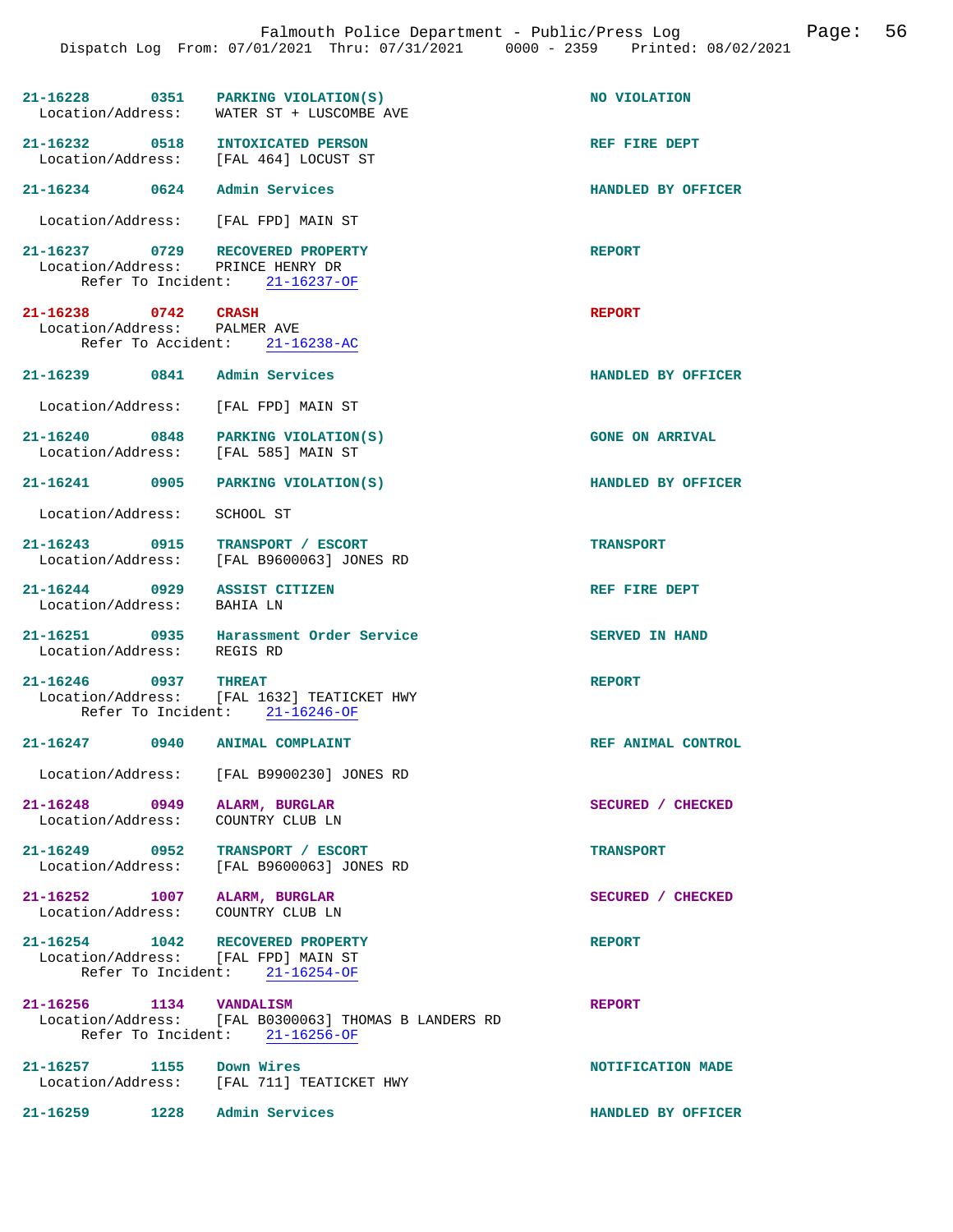|                                                            | Falmouth Police Department - Public/Press Log<br>Dispatch Log From: 07/01/2021 Thru: 07/31/2021 0000 - 2359 Printed: 08/02/2021 |                    | Page: | 57 |
|------------------------------------------------------------|---------------------------------------------------------------------------------------------------------------------------------|--------------------|-------|----|
| Location/Address:                                          | [FAL BXX00810] MAIN ST                                                                                                          |                    |       |    |
| 21-16262 1304 Down Wires                                   | Location/Address: SIPPEWISSETT RD + QUISSETT AVE                                                                                | NOTIFICATION MADE  |       |    |
| 21-16263 1310 ASSIST CITIZEN                               |                                                                                                                                 | REF ANIMAL CONTROL |       |    |
| Location/Address:                                          | JOHN PARKER RD + HARRIS HILL RD                                                                                                 |                    |       |    |
| 21-16264 1317<br>Location/Address:                         | <b>CRASH</b><br>[FAL 964] TEATICKET HWY                                                                                         | HANDLED BY PARTY   |       |    |
| 21-16265 1324 CHECK WELFARE                                | Location/Address: SANDWICH RD + RT 151                                                                                          | <b>TRANSPORT</b>   |       |    |
|                                                            | 21-16266 1355 FOLLOW UP INVESTIGATION                                                                                           | HANDLED BY OFFICER |       |    |
| Location/Address:                                          | [FAL B9600069] TER HEUN DR                                                                                                      |                    |       |    |
| 21-16268 1424<br>Location/Address:                         | <b>CRASH</b><br>BRICK KILN RD + GIFFORD ST                                                                                      | HANDLED BY PARTY   |       |    |
| 21-16271 1538 DISABLED MV<br>Location/Address:             | GIFFORD ST + BRICK KILN RD                                                                                                      | PRIVATE TOW        |       |    |
|                                                            | 21-16272 1622 FOLLOW UP INVESTIGATION                                                                                           | HANDLED BY OFFICER |       |    |
| Location/Address:                                          | [FAL BXX00102] SCRANTON AVE                                                                                                     |                    |       |    |
| 21-16273    1628    ANIMAL COMPLAINT                       | Location/Address: [FAL B0200069] TEATICKET HWY<br>Refer To Incident: 21-16273-OF                                                | <b>REPORT</b>      |       |    |
| 21-16276 1636 CRASH                                        | Location/Address: [FAL 2930] DAVIS STRAITS<br>Refer To Accident: 21-16276-AC                                                    | <b>REPORT</b>      |       |    |
| 21-16277 1637 DISABLED MV                                  | Location/Address: DAVIS STRAITS + JONES RD                                                                                      | PRIVATE TOW        |       |    |
| 21-16279 1712                                              | <b>ABANDONED 911</b>                                                                                                            | CANCELLED INCIDENT |       |    |
|                                                            | Location/Address: [FAL B9600108] TER HEUN DR                                                                                    |                    |       |    |
| 21-16283 1815 CRASH, HIT/RUN                               | Location/Address: [FAL BXX00722] WATER ST<br>Refer To Accident: 21-16283-AC                                                     | <b>REPORT</b>      |       |    |
| 21-16285 1912 CHECK WELFARE                                | Location/Address: [FAL B9600453] ROSE MORIN LN                                                                                  | UNABLE TO LOCATE   |       |    |
|                                                            | 21-16287 1944 FIREWORKS COMPLAINT<br>Location/Address: [FAL L93] HATCHVILLE RD                                                  | <b>UNFOUNDED</b>   |       |    |
| 21-16288 1950 SHOPLIFTING                                  | Location/Address: [FAL B9900205] TEATICKET HWY<br>Refer To Incident: 21-16288-OF                                                | <b>REPORT</b>      |       |    |
| 21-16289 1959 B & E MV / TRL                               | Location/Address: JOHN PARKER RD + PARKER RD<br>Refer To Incident: 21-16289-OF                                                  | <b>REPORT</b>      |       |    |
| 21-16282 2015 Admin Services                               |                                                                                                                                 | HANDLED BY OFFICER |       |    |
|                                                            | Location/Address: [FAL FPD] MAIN ST                                                                                             |                    |       |    |
| 21-16290 2050 AREA CHECK<br>Location/Address: MENAUHANT RD |                                                                                                                                 | UNABLE TO LOCATE   |       |    |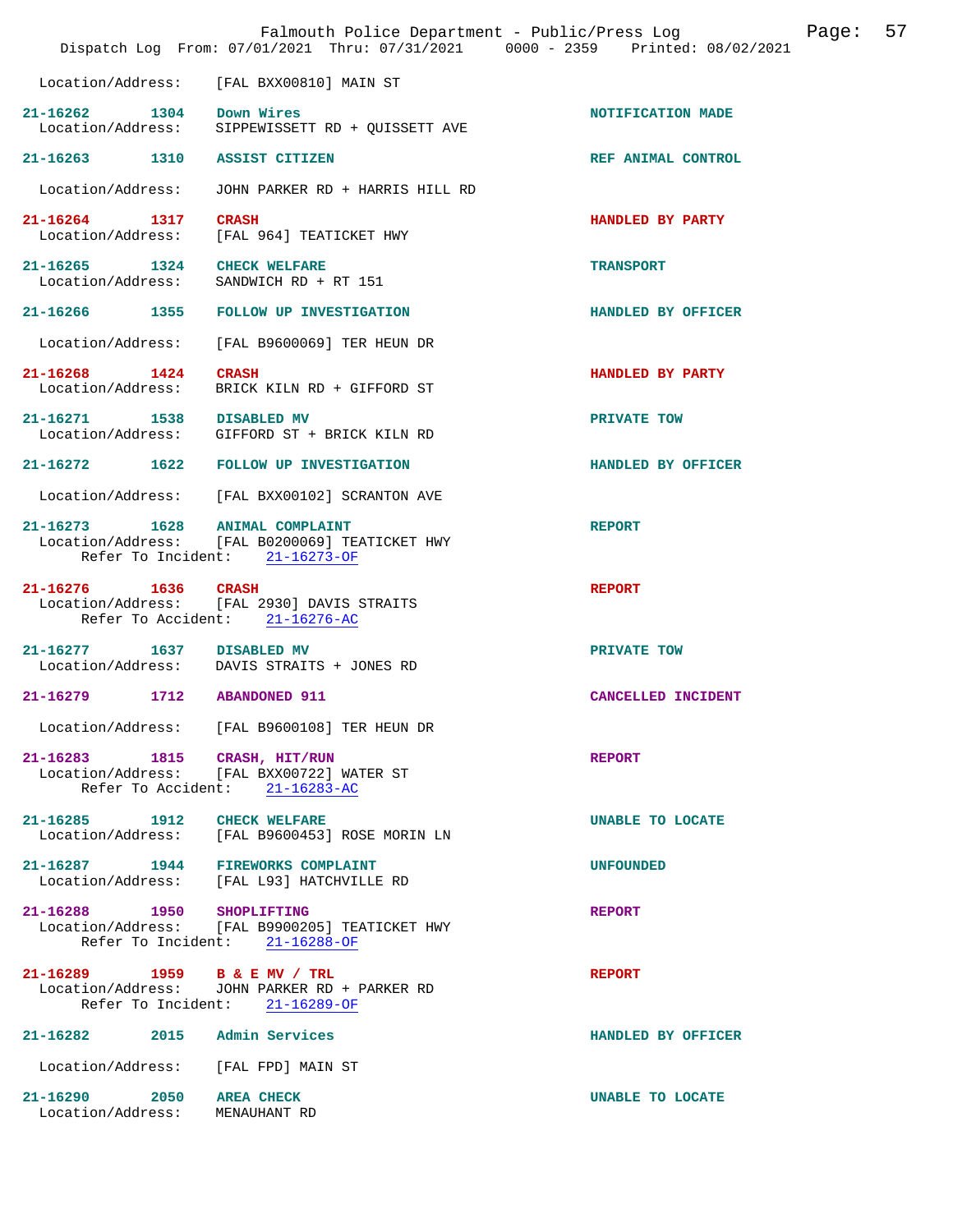|                                    | Dispatch Log From: 07/01/2021 Thru: 07/31/2021 0000 - 2359 Printed: 08/02/2021                                        |                          |
|------------------------------------|-----------------------------------------------------------------------------------------------------------------------|--------------------------|
|                                    | 21-16293 2129 ALARM, BURGLAR                                                                                          | HANDLED BY OFFICER       |
|                                    | Location/Address: [FAL BXX00672] SPRING BARS RD                                                                       |                          |
| 21-16294 2142 AREA CHECK           | Location/Address: [FAL L93] HATCHVILLE RD                                                                             | <b>GONE ON ARRIVAL</b>   |
|                                    | 21-16295 2152 RECOVERED PROPERTY<br>Location/Address: [FAL 188] KATHARINE LEE BATES<br>Refer To Incident: 21-16295-OF | <b>REPORT</b>            |
|                                    | 21-16296 2343 BUILDING / RESIDENCE CHECK<br>Location/Address: [FAL B9800291] LOCUST ST                                | <b>SECURED</b> / CHECKED |
| For Date: $07/15/2021$ - Thursday  |                                                                                                                       |                          |
|                                    | 21-16297 0005 ALARM, BURGLAR<br>Location/Address: [FAL 1041] BRIGANTINE DR                                            | SECURED / CHECKED        |
|                                    | 21-16298 0016 ASSIST OTHER AGENCY<br>Location/Address: [OTH] COTUIT RD<br>Refer To Incident: 21-16298-OF              | REPORT                   |
|                                    | 21-16299 0023 BUILDING / RESIDENCE CHECK<br>Location/Address: [FAL B9600237] EAST FALMOUTH HWY                        | SECURED / CHECKED        |
|                                    | 21-16300 0033 BUILDING / RESIDENCE CHECK<br>Location/Address: [FAL 169] EAST FALMOUTH HWY                             | SECURED / CHECKED        |
|                                    | 21-16301 0034 BUILDING / RESIDENCE CHECK<br>Location/Address: [FAL 302] SANDWICH RD                                   | SECURED / CHECKED        |
| Location/Address:                  | 21-16302 0037 BUILDING / RESIDENCE CHECK<br>[FAL B9600051] HATCHVILLE RD                                              | SECURED / CHECKED        |
| 21-16303 0038                      | BUILDING / RESIDENCE CHECK<br>Location/Address: [FAL B9600025] DAVISVILLE RD                                          | SECURED / CHECKED        |
| Location/Address: GRACE CT         | 21-16304 0038 BUILDING / RESIDENCE CHECK                                                                              | SECURED / CHECKED        |
| 21-16305 0043                      | BUILDING / RESIDENCE CHECK<br>Location/Address: [FAL 639] BRICK KILN RD                                               | SECURED / CHECKED        |
| 21-16306 0045                      | BUILDING / RESIDENCE CHECK<br>Location/Address: [FAL B9600069] TER HEUN DR                                            | SECURED / CHECKED        |
| 21-16307 0049<br>Location/Address: | <b>BUILDING / RESIDENCE CHECK</b><br>[FAL 1160] GIFFORD ST                                                            | SECURED / CHECKED        |
| 21-16310 0146<br>Location/Address: | PARKING VIOLATION(S)<br>[FAL B9600203] TOWN HALL SO                                                                   | NO VIOLATION             |
| 21-16311 0147<br>Location/Address: | BUILDING / RESIDENCE CHECK<br>[FAL BXX00539] EAST FALMOUTH HWY                                                        | SECURED / CHECKED        |
| 21-16312 0152<br>Location/Address: | PARKING VIOLATION(S)<br>WATER ST + LUSCOMBE AVE                                                                       | NO VIOLATION             |
| 21-16313 0203<br>Location/Address: | BUILDING / RESIDENCE CHECK<br>[FAL B9800292] DAVIS STRAITS                                                            | SECURED / CHECKED        |
| 21-16314 0210<br>Location/Address: | BUILDING / RESIDENCE CHECK<br>[FAL B9600031] MARAVISTA AVE EXT                                                        | SECURED / CHECKED        |
|                                    | 21-16315 0225 BUILDING / RESIDENCE CHECK<br>Location/Address: [FAL 964] TEATICKET HWY                                 | SECURED / CHECKED        |
|                                    |                                                                                                                       |                          |

Falmouth Police Department - Public/Press Log Page: 58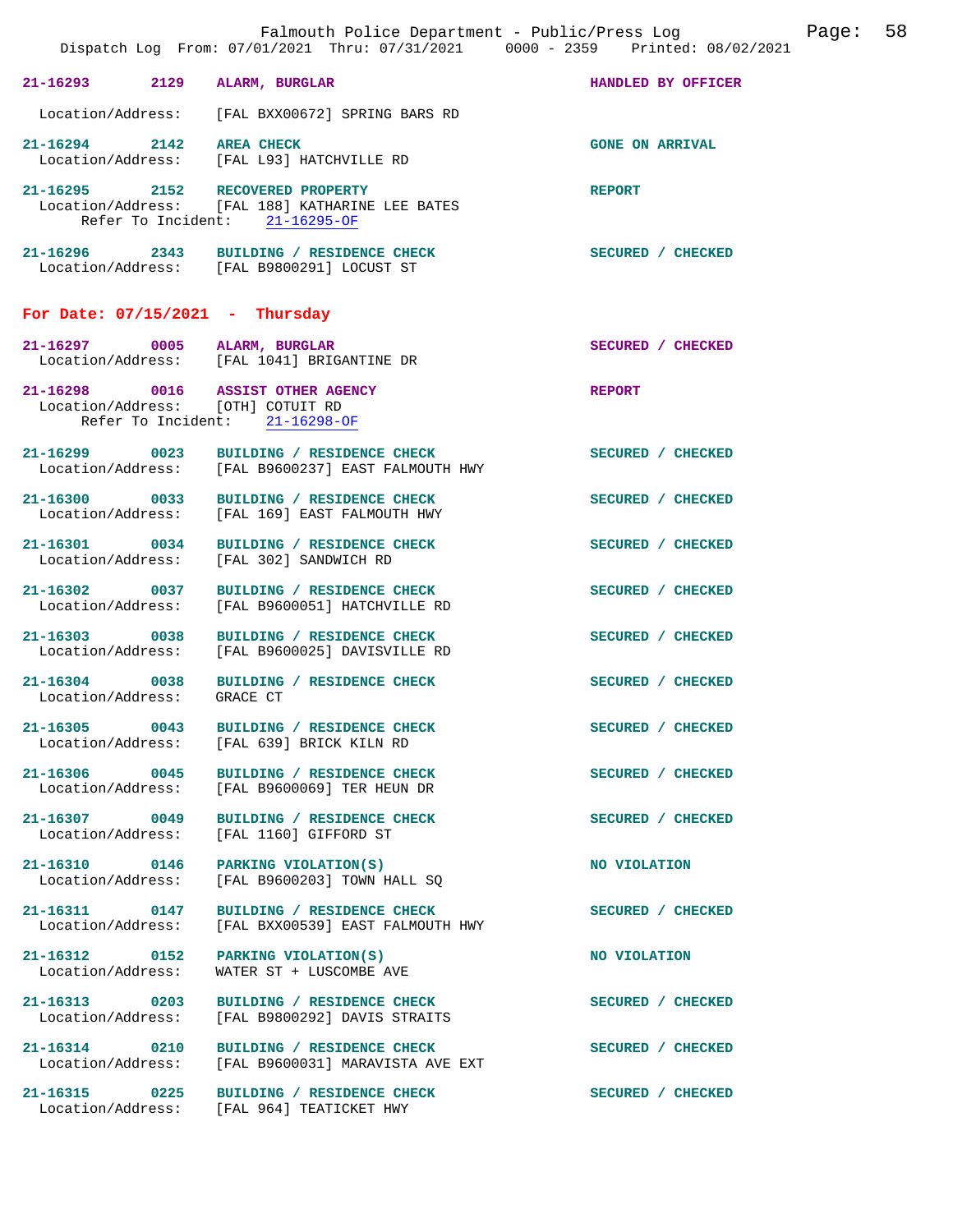|                                                                         | Falmouth Police Department - Public/Press Log<br>Dispatch Log From: 07/01/2021 Thru: 07/31/2021 0000 - 2359 Printed: 08/02/2021 |                    | Page: | 59 |
|-------------------------------------------------------------------------|---------------------------------------------------------------------------------------------------------------------------------|--------------------|-------|----|
| $21 - 16316$<br>Location/Address: [FAL 159] GRAND AVE                   | 0231 AREA CHECK                                                                                                                 | SECURED / CHECKED  |       |    |
|                                                                         | 21-16317 0511 BUILDING / RESIDENCE CHECK                                                                                        | HANDLED BY OFFICER |       |    |
| Location/Address:                                                       | SACHEM DR                                                                                                                       |                    |       |    |
|                                                                         | 21-16320 0723 TRAFFIC HAZARD<br>Location/Address: WORCESTER CT + LAKE LEAMAN RD                                                 | NOTIFICATION MADE  |       |    |
| 21-16321 0738<br>Location/Address:                                      | ALARM, BURGLAR<br>[FAL 2349] OLD CAMPUS DR                                                                                      | <b>UNFOUNDED</b>   |       |    |
| 21-16322 0741 Admin Services                                            |                                                                                                                                 | HANDLED BY OFFICER |       |    |
| Location/Address:                                                       | [FAL B0300005] EAST FALMOUTH HWY                                                                                                |                    |       |    |
| 21-16323 0810                                                           | Admin Services                                                                                                                  | HANDLED BY OFFICER |       |    |
|                                                                         | Location/Address: [FAL 250] RT 28 NORTH                                                                                         |                    |       |    |
| 21-16324 0821 ASSAULT, PAST                                             | Location/Address: [FAL B9600069] TER HEUN DR<br>Refer To Incident: 21-16324-OF                                                  | <b>REPORT</b>      |       |    |
| 21-16325 0828 Admin Services                                            |                                                                                                                                 | HANDLED BY OFFICER |       |    |
| Location/Address: [FAL FPD] MAIN ST                                     |                                                                                                                                 |                    |       |    |
| 21-16326 0849 RECOVERED PROPERTY<br>Location/Address: [FAL FPD] MAIN ST | Refer To Incident: 21-16326-OF                                                                                                  | <b>REPORT</b>      |       |    |
| 21-16327 0859 RECOVERED PROPERTY                                        |                                                                                                                                 | HANDLED BY OFFICER |       |    |
| Location/Address:                                                       | [FAL FPD] MAIN ST                                                                                                               |                    |       |    |
| 21-16329 0926 ANIMAL COMPLAINT                                          |                                                                                                                                 | REF ANIMAL CONTROL |       |    |
| Location/Address:                                                       | [FAL BXX00637] WAQUOIT HWY + MARTIN RD                                                                                          |                    |       |    |
| 21-16331<br>1105                                                        | ALARM, BURGLAR                                                                                                                  | HANDLED BY OFFICER |       |    |
| Location/Address: HARRISBURG AVE                                        |                                                                                                                                 |                    |       |    |
| 21-16332 1106 ERRATIC MV                                                | Location/Address: WAQUOIT HWY + CASH'S TRL                                                                                      | UNABLE TO LOCATE   |       |    |
| 21-16333 1111 Admin Services<br>Location/Address: [FAL FPD] MAIN ST     | Refer To Incident: 21-16333-OF                                                                                                  | <b>REPORT</b>      |       |    |
| 21-16334 1137 VANDALISM                                                 |                                                                                                                                 | HANDLED BY OFFICER |       |    |
| Location/Address: PLUM HOLLOW RD                                        |                                                                                                                                 |                    |       |    |
| 21-16336 1207 CRASH                                                     | Location/Address: [FAL BXX00322] TEATICKET HWY<br>Refer To Accident: 21-16336-AC                                                | <b>REPORT</b>      |       |    |
| 21-16337 1221 CHECK WELFARE                                             | Location/Address: [FAL B9600326] TEATICKET HWY                                                                                  | UNABLE TO LOCATE   |       |    |
| 21-16338 1234 CRASH<br>Location/Address: ASHUMET RD + RT 151            | Refer To Accident: 21-16338-AC                                                                                                  | <b>REPORT</b>      |       |    |
| 21-16340 1249                                                           | CRASH<br>Location/Address: [FAL 171] DAVIS STRAITS                                                                              | <b>REPORT</b>      |       |    |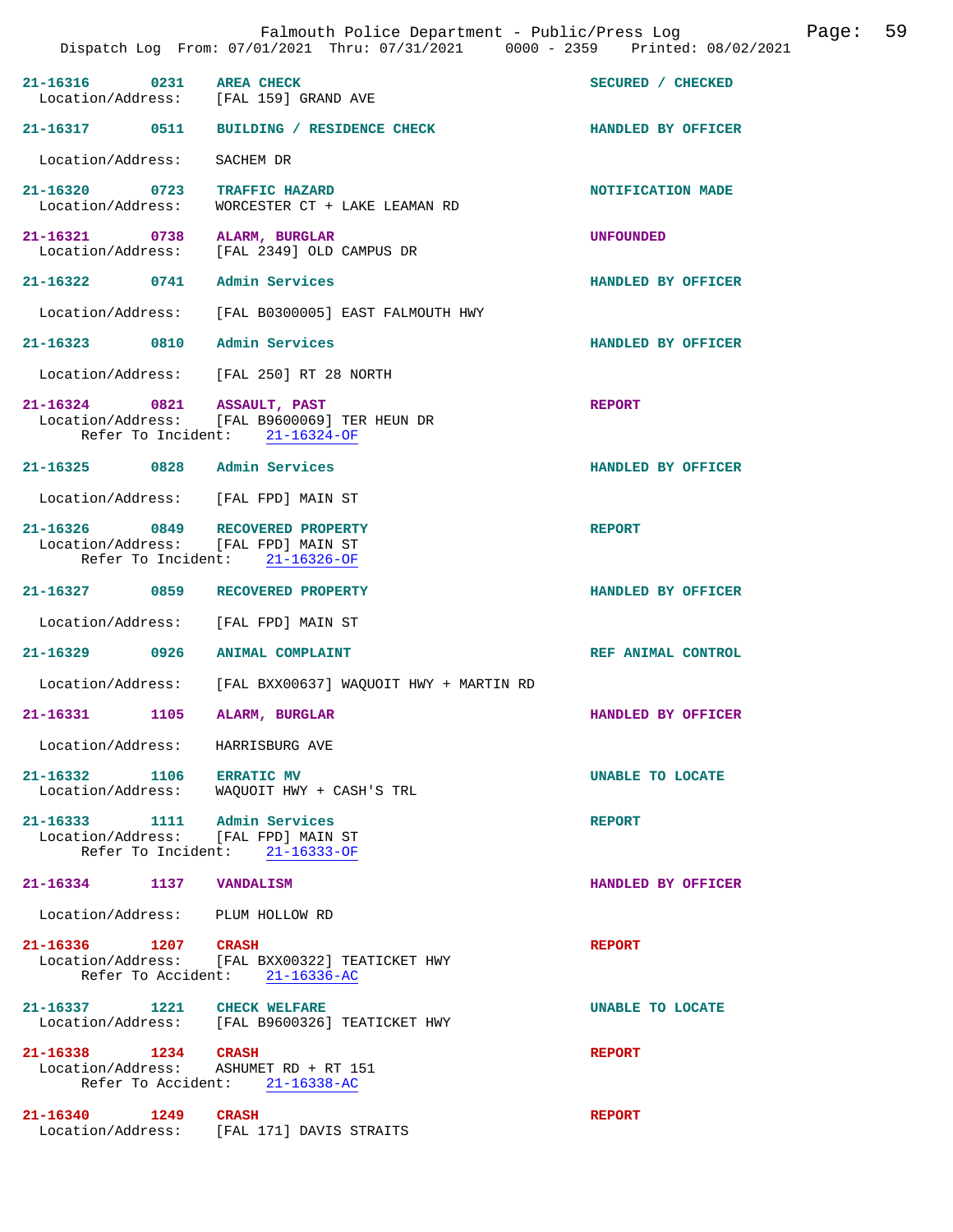## Refer To Accident: 21-16340-AC

|                                                                         | 21-16341 1250 CRASH, HIT/RUN<br>Location/Address: [FAL B9800654] SANDWICH RD<br>Refer To Accident: 21-16341-AC | <b>REPORT</b>      |
|-------------------------------------------------------------------------|----------------------------------------------------------------------------------------------------------------|--------------------|
|                                                                         | 21-16343 1310 CRASH<br>Location/Address: [FAL BXX00202] TEATICKET HWY<br>Refer To Accident: 21-16343-AC        | <b>REPORT</b>      |
| 21-16344 1315 THREAT<br>Location/Address: BECCLES RD                    | Refer To Incident: 21-16344-OF                                                                                 | <b>REPORT</b>      |
| 21-16345 1316 CRASH<br>Location/Address: RT 151 + CURRIER RD            | Refer To Accident: 21-16345-AC                                                                                 | <b>REPORT</b>      |
| 21-16348 1338 Harassment<br>Location/Address: MILTON ST                 | Refer To Incident: 21-16348-OF                                                                                 | <b>REPORT</b>      |
| 21-16349 1347 VANDALISM                                                 | Location/Address: [FAL 3136] JOHN PARKER RD<br>Refer To Incident: 21-16349-OF                                  | <b>REPORT</b>      |
|                                                                         | 21-16350 1401 ABANDONED 911<br>Location/Address: [FAL B9600108] TER HEUN DR                                    | HANDLED BY PARTY   |
| 21-16352 1405 ABANDONED 911                                             |                                                                                                                | HANDLED BY OFFICER |
| Location/Address: CAIRN RIDGE RD                                        |                                                                                                                |                    |
| 21-16353 1406 CRASH<br>Location/Address: HOMESTEAD LN                   | Refer To Accident: 21-16353-AC                                                                                 | <b>REPORT</b>      |
| 21-16355 1410 OVERDOSE<br>Location/Address: FALMOUTH LANDING RD         | Refer To Incident: 21-16355-OF                                                                                 | <b>REPORT</b>      |
|                                                                         | 21-16357 1422 PARKING VIOLATION(S)<br>Location/Address: [FAL 46] CHAPOQUOIT RD                                 | NO VIOLATION       |
| 21-16358 1427 ALARM, BURGLAR<br>Location/Address: [FAL 1986] SEAGULL LN |                                                                                                                | <b>UNFOUNDED</b>   |
| 21-16359 1435 ABANDONED 911<br>Location/Address: [FAL 3113] MAIN ST     |                                                                                                                | HANDLED BY PARTY   |
| 21-16360 1505 Admin Services                                            |                                                                                                                | HANDLED BY OFFICER |
| Location/Address: [FAL FPD] MAIN ST                                     |                                                                                                                |                    |
| 21-16361 1505                                                           | <b>LARCENY</b>                                                                                                 | HANDLED BY OFFICER |
| Location/Address:                                                       | [FAL BXX00539] EAST FALMOUTH HWY                                                                               |                    |
| 21-16362<br>1545                                                        | Admin Services                                                                                                 | HANDLED BY OFFICER |
| Location/Address:                                                       | [FAL B0300005] EAST FALMOUTH HWY                                                                               |                    |
| 21-16364 1624<br>Location/Address:                                      | ALARM, BURGLAR<br>SILVER BEACH AVE                                                                             | <b>UNFOUNDED</b>   |
| 21-16366                                                                | 1638 ASSIST CITIZEN                                                                                            | HANDLED BY OFFICER |
| Location/Address: EAST FALMOUTH HWY                                     |                                                                                                                |                    |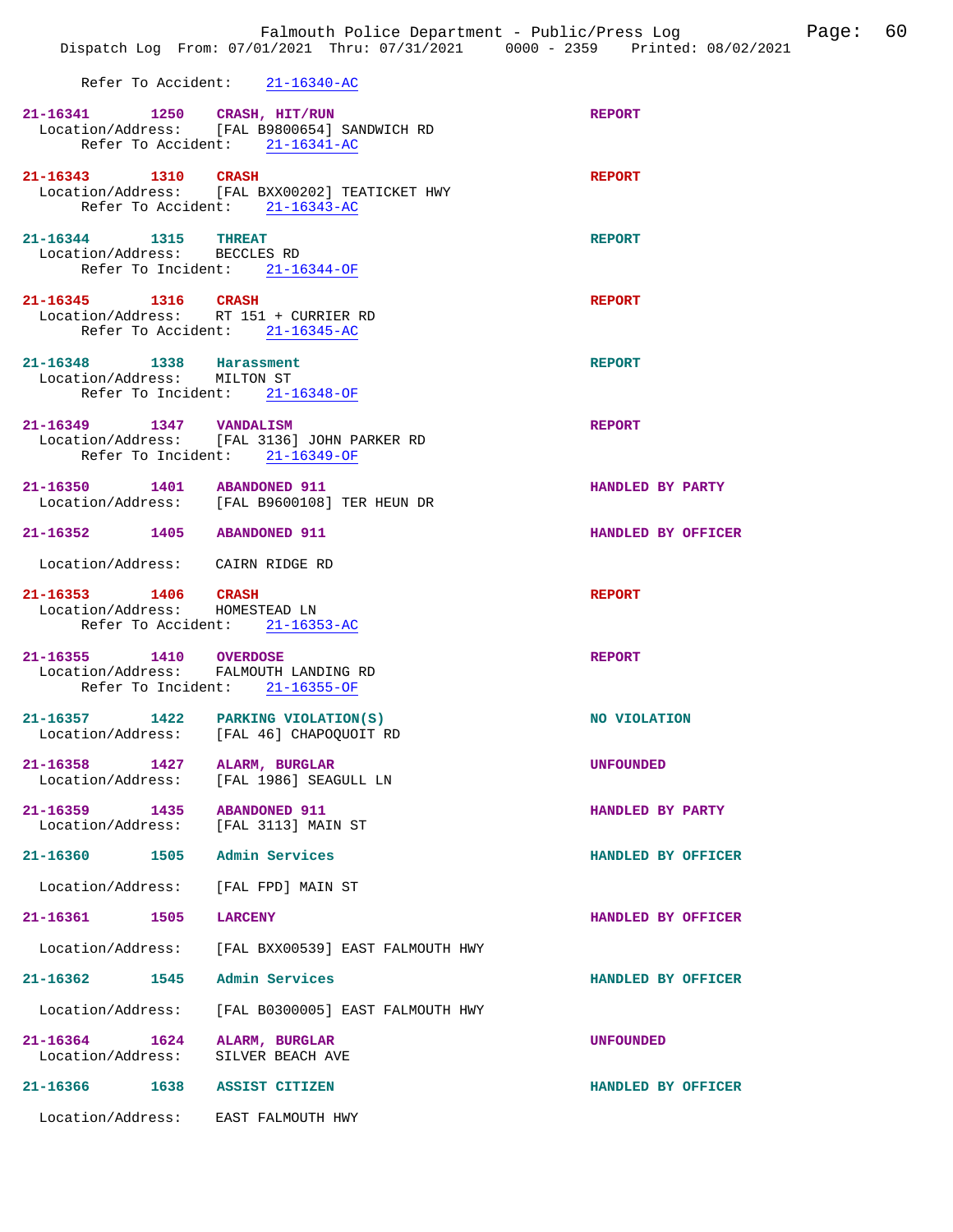| 21-16365 1639 ABANDONED 911                                 |                                                                                                                                                          | HANDLED BY OFFICER     |
|-------------------------------------------------------------|----------------------------------------------------------------------------------------------------------------------------------------------------------|------------------------|
| Location/Address: TEATICKET HWY                             |                                                                                                                                                          |                        |
| 21-16368 1731 Harassment<br>Location/Address: HAWTHORNE AVE | Refer To Incident: 21-16368-OF                                                                                                                           | <b>REPORT</b>          |
| 21-16371 1749 Admin Services                                |                                                                                                                                                          | HANDLED BY OFFICER     |
| Location/Address:                                           | WHEELHOUSE CIR                                                                                                                                           |                        |
|                                                             | 21-16372 1825 BUILDING / RESIDENCE CHECK<br>Location/Address: BECCLES RD                                                                                 | SECURED / CHECKED      |
| 21-16373 1831 CHECK WELFARE                                 |                                                                                                                                                          | HANDLED BY OFFICER     |
|                                                             | Location/Address: [FAL 169] EAST FALMOUTH HWY                                                                                                            |                        |
| 21-16375 1837 CHECK WELFARE                                 | Location/Address: [FAL 1120] EAST FALMOUTH HWY<br>Refer To Incident: 21-16375-OF                                                                         | <b>REPORT</b>          |
|                                                             | $\begin{tabular}{llll} \bf 21-16376 & & \tt 1840 & \tt CHECK WELFARE \\ \bf \textit{Location}/Address: & \tt GIFFORD ST + LAKEVIEW AVE \\ \end{tabular}$ | <b>GONE ON ARRIVAL</b> |
|                                                             | 21-16377 1853 CRASH<br>Location/Address: WAQUOIT HWY + BARROWS RD<br>Refer To Accident: 21-16377-AC                                                      | <b>REPORT</b>          |
| 21-16379 1909 AREA CHECK                                    |                                                                                                                                                          | HANDLED BY OFFICER     |
| Location/Address: [FAL L48] MAIN ST                         |                                                                                                                                                          |                        |
| 21-16380 1911 AREA CHECK                                    |                                                                                                                                                          | HANDLED BY OFFICER     |
| Location/Address: MAIN ST                                   |                                                                                                                                                          |                        |
| 21-16381 1914 ALARM, BURGLAR                                | Location/Address: [FAL BXX00646] WORCESTER CT                                                                                                            | <b>UNFOUNDED</b>       |
| 21-16382 1920 AREA CHECK                                    |                                                                                                                                                          | HANDLED BY OFFICER     |
|                                                             | Location/Address: MARAVISTA AVE + MONTAUK ST                                                                                                             |                        |
|                                                             | 21-16383 1926 LOUD MUSIC / PARTY / NOISES                                                                                                                | HANDLED BY OFFICER     |
| Location/Address: LITTLE FARM LN                            |                                                                                                                                                          |                        |
|                                                             | 21-16385 1955 DISTURBANCE / DISORDERLY<br>Location/Address: [FAL BXX00124] TEATICKET HWY<br>Refer To Incident: 21-16385-OF                               | <b>REPORT</b>          |
| 21-16387 2020 CHECK WELFARE                                 |                                                                                                                                                          | HANDLED BY OFFICER     |
| Location/Address: KING ST                                   |                                                                                                                                                          |                        |
|                                                             | 21-16386 2021 LOUD MUSIC / PARTY / NOISES                                                                                                                | HANDLED BY OFFICER     |
| Location/Address: HATCHVILLE RD                             |                                                                                                                                                          |                        |
| 21-16389 2049                                               | BUILDING / RESIDENCE CHECK<br>Location/Address: [FAL B9600051] HATCHVILLE RD                                                                             | SECURED / CHECKED      |
| 21-16390 2052 CHECK WELFARE                                 |                                                                                                                                                          | HANDLED BY OFFICER     |
|                                                             | Location/Address: [FAL 387] DILLINGHAM AVE                                                                                                               |                        |
| 21-16392                                                    | 2103 ASSIST CITIZEN                                                                                                                                      | HANDLED BY OFFICER     |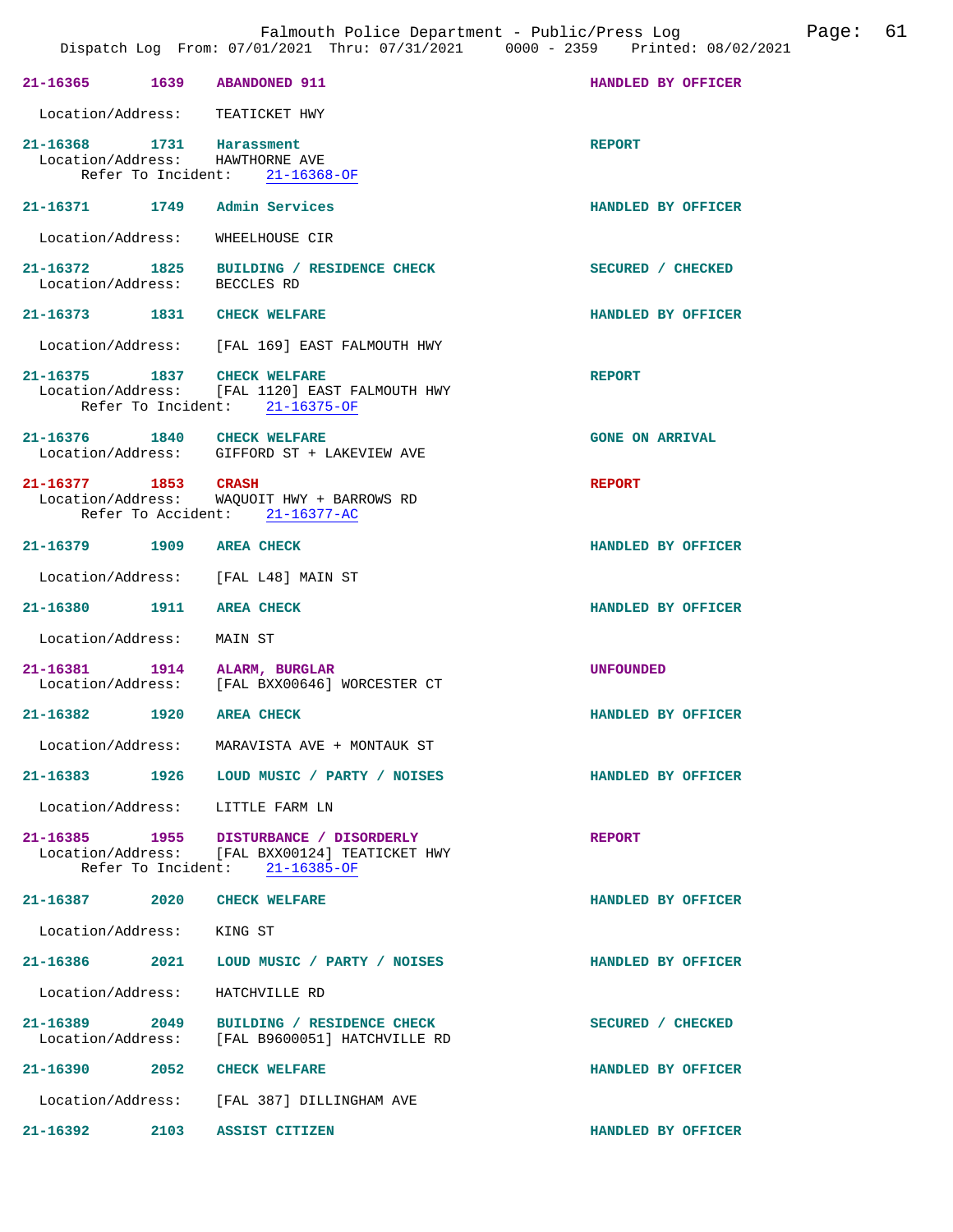Location/Address: [FAL B9601319] FIGUERIDO WAY

| 21-16395          | 2219               | CRASH, HIT/RUN                      | <b>REPORT</b>      |
|-------------------|--------------------|-------------------------------------|--------------------|
|                   |                    | Location/Address: [FAL 886] MAIN ST |                    |
|                   | Refer To Accident: | 21-16395-AC                         |                    |
|                   | Refer To Incident: | 21-16395-OF                         |                    |
| 21-16396          | 2223               | ALARM, BURGLAR                      | CANCELLED INCIDENT |
|                   |                    |                                     |                    |
| Location/Address: |                    | [FAL BXX00539] EAST FALMOUTH HWY    |                    |
| 21-16397          | 2227               | <b>AREA CHECK</b>                   | <b>UNFOUNDED</b>   |
| Location/Address: |                    | METOXIT RD                          |                    |

## **For Date: 07/16/2021 - Friday**

| $21 - 16400$<br>Location/Address: | 0107 | <b>RESIDENCE CHECK</b><br><b>BUILDING</b><br>[FAL B9800292] DAVIS STRAITS    | <b>SECURED</b> | <b>CHECKED</b> |
|-----------------------------------|------|------------------------------------------------------------------------------|----------------|----------------|
| $21 - 16401$<br>Location/Address: | 0109 | <b>RESIDENCE CHECK</b><br>BUILDING /<br>[FAL BXX00810] MAIN ST               | <b>SECURED</b> | <b>CHECKED</b> |
| $21 - 16402$<br>Location/Address: | 0112 | <b>RESIDENCE CHECK</b><br>BUILDING /<br>[FAL B9600237] EAST FALMOUTH HWY     | <b>SECURED</b> | <b>CHECKED</b> |
| $21 - 16403$<br>Location/Address: | 0115 | <b>AREA CHECK</b><br>[FAL 46] CHAPOOUOIT RD                                  | <b>SECURED</b> | <b>CHECKED</b> |
| $21 - 16404$<br>Location/Address: | 0119 | <b>RESIDENCE CHECK</b><br><b>BUILDING</b><br>FAL B96002201 WEST FALMOUTH HWY | <b>SECURED</b> | <b>CHECKED</b> |

Location/Address: [FAL B9701135] PALMER AVE

Location/Address: MARAVISTA AVE

**21-16405 0121 BUILDING / RESIDENCE CHECK SECURED / CHECKED**  Location/Address: [FAL 964] TEATICKET HWY

**21-16406 0125 BUILDING / RESIDENCE CHECK SECURED / CHECKED** 

**21-16407 0125 BUILDING / RESIDENCE CHECK SECURED / CHECKED**  Location/Address: [FAL B9600026] GIFFORD EXT ST

21-16408 0126 BUILDING / RESIDENCE CHECK<br>Location/Address: [FAL B9600031] MARAVISTA AVE EXT [FAL B9600031] MARAVISTA AVE EXT

**21-16409 0132 BUILDING / RESIDENCE CHECK SECURED / CHECKED**  Location/Address: [FAL BXX00272] LOCUST ST

**21-16411 0138 BUILDING / RESIDENCE CHECK SECURED / CHECKED**  Location/Address: [FAL B9600051] HATCHVILLE RD

**21-16412 0143 BUILDING / RESIDENCE CHECK SECURED / CHECKED**   $[FAL B9600203]$  TOWN HALL SO

**21-16413 0145 BUILDING / RESIDENCE CHECK SECURED / CHECKED**  [FAL 302] SANDWICH RD

**21-16414 0147 BUILDING / RESIDENCE CHECK SECURED / CHECKED**  Location/Address: [FAL B9700527] BECCLES RD

**21-16415 0150 BUILDING / RESIDENCE CHECK SECURED / CHECKED** 

**21-16417 0156 PARKING VIOLATION(S) NO VIOLATION**  Location/Address: [FAL B9600203] TOWN HALL SQ

**21-16416** 0203 PARKING VIOLATION(S) NO VIOLATION Location/Address: WATER ST + LUSCOMBE AVE WATER ST + LUSCOMBE AVE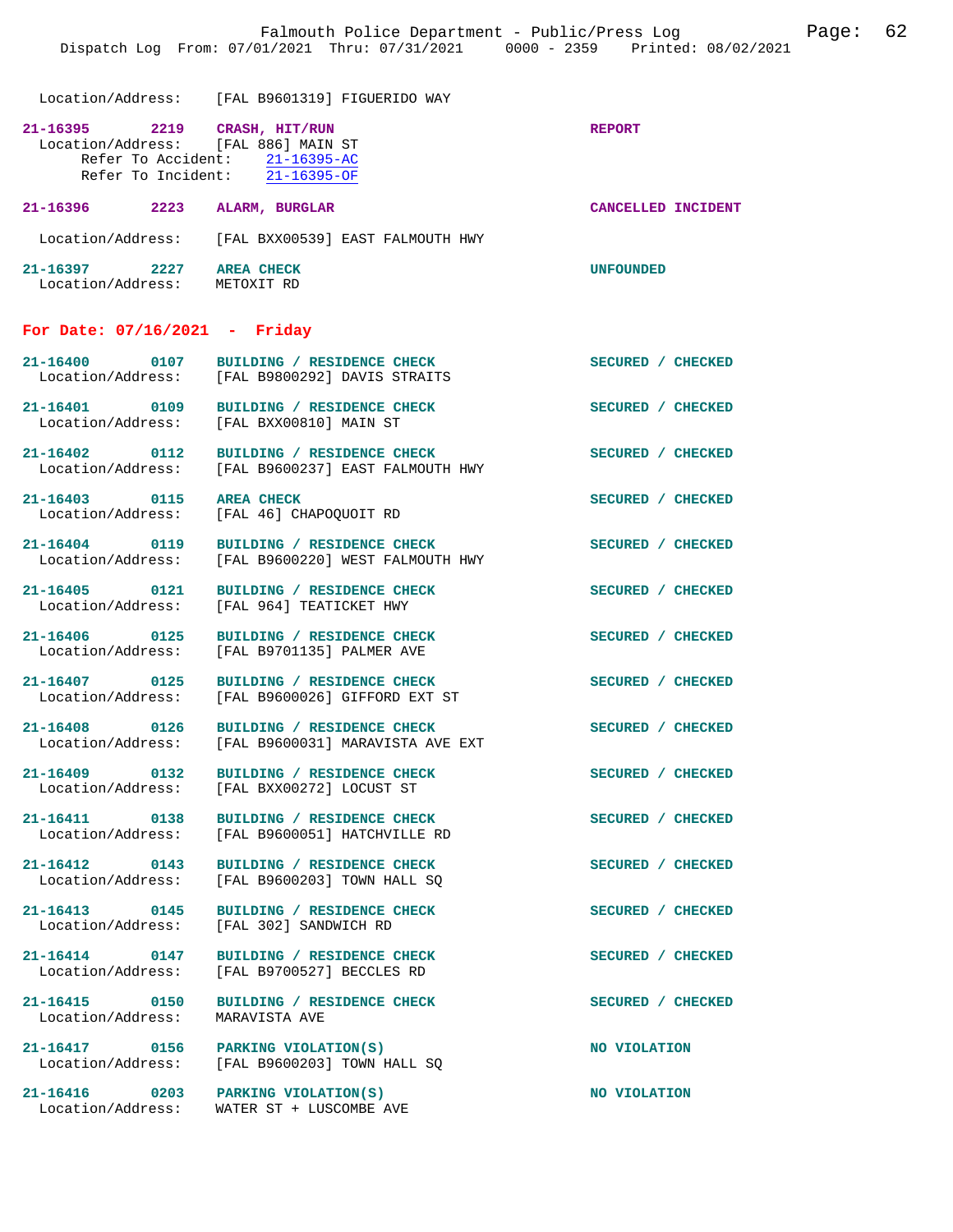|                                                                  | Falmouth Police Department - Public/Press Log<br>Dispatch Log From: 07/01/2021 Thru: 07/31/2021 0000 - 2359 Printed: 08/02/2021 |                       | Page: | 63 |
|------------------------------------------------------------------|---------------------------------------------------------------------------------------------------------------------------------|-----------------------|-------|----|
| Location/Address: GRACE CT                                       | 21-16418 0213 BUILDING / RESIDENCE CHECK                                                                                        | SECURED / CHECKED     |       |    |
|                                                                  | 21-16419 0213 BUILDING / RESIDENCE CHECK<br>Location/Address: [FAL B9700958] EAST FALMOUTH HWY                                  | SECURED / CHECKED     |       |    |
| 21-16420 0216 AREA CHECK                                         | Location/Address: CLINTON AVE + SCRANTON AVE                                                                                    | SECURED / CHECKED     |       |    |
|                                                                  | 21-16422 0311 DISTURBANCE / DISORDERLY<br>Location/Address: [FAL B9600069] TER HEUN DR<br>Refer To Incident: 21-16422-OF        | <b>REPORT</b>         |       |    |
|                                                                  | 21-16424 0327 BUILDING / RESIDENCE CHECK<br>Location/Address: [FAL 494] EAST FALMOUTH HWY                                       | SECURED / CHECKED     |       |    |
| 21-16426 0537 ALARM, BURGLAR                                     |                                                                                                                                 | CANCELLED INCIDENT    |       |    |
| Location/Address:                                                | [FAL BXX00646] WORCESTER CT                                                                                                     |                       |       |    |
| 21-16427 0744                                                    | <b>ERRATIC MV</b><br>Location/Address: [FAL L101] GIFFORD ST                                                                    | UNABLE TO LOCATE      |       |    |
| 21-16428 0756 ALARM, BURGLAR                                     | Location/Address: [FAL B9800601] TEATICKET HWY                                                                                  | <b>UNFOUNDED</b>      |       |    |
| 21-16429 0804                                                    | Admin Services                                                                                                                  | HANDLED BY OFFICER    |       |    |
| Location/Address:                                                | WATER ST + LUSCOMBE AVE                                                                                                         |                       |       |    |
| 21-16432 0915 TRAFFIC HAZARD                                     | Location/Address: RT 151 + SAM TURNER RD                                                                                        | NOTIFICATION MADE     |       |    |
| 21-16435 0938 PRESERVE PEACE                                     | Location/Address: [FAL B9600069] TER HEUN DR                                                                                    | HANDLED BY PARTY      |       |    |
| 21-16438 1019                                                    | <b>CRASH</b><br>Location/Address: JONES RD + NURSERY RD<br>Refer To Accident: 21-16438-AC                                       | <b>REPORT</b>         |       |    |
| 21-16440 1022 Admin Services<br>Location/Address: CARL LANDI CIR |                                                                                                                                 | <b>SERVED IN HAND</b> |       |    |
| 21-16441 1033 CRASH                                              | Location/Address: WORCESTER CT + SPRING BARS RD<br>Refer To Accident: 21-16441-AC                                               | <b>REPORT</b>         |       |    |
| 21-16442 1036<br>Refer To Accident:                              | <b>CRASH</b><br>Location/Address: KATHY ANN LN + JONES RD<br>$21 - 16442 - AC$                                                  | <b>REPORT</b>         |       |    |
| 21-16443 1036                                                    | RECOVERED PROPERTY                                                                                                              | HANDLED BY OFFICER    |       |    |
| Location/Address:                                                | [FAL B0200069] TEATICKET HWY                                                                                                    |                       |       |    |
| 1038<br>21-16444                                                 | PRESERVE PEACE                                                                                                                  | HANDLED BY OFFICER    |       |    |
| Location/Address:                                                | [FAL B9600069] TER HEUN DR                                                                                                      |                       |       |    |
| 21-16446 1058<br>Location/Address:                               | ASSIST FIRE DEPT<br>MAIN ST                                                                                                     | REF FIRE DEPT         |       |    |
| 21-16447 1121<br>Location/Address:                               | CHECK WELFARE<br>[FAL 3075] JONES RD                                                                                            | HANDLED BY PARTY      |       |    |
| 1128<br>$21 - 16448$                                             | <b>ANIMAL COMPLAINT</b>                                                                                                         | HANDLED BY OFFICER    |       |    |
|                                                                  | Location/Address: [FAL B0000380] LOCUSTFIELD RD                                                                                 |                       |       |    |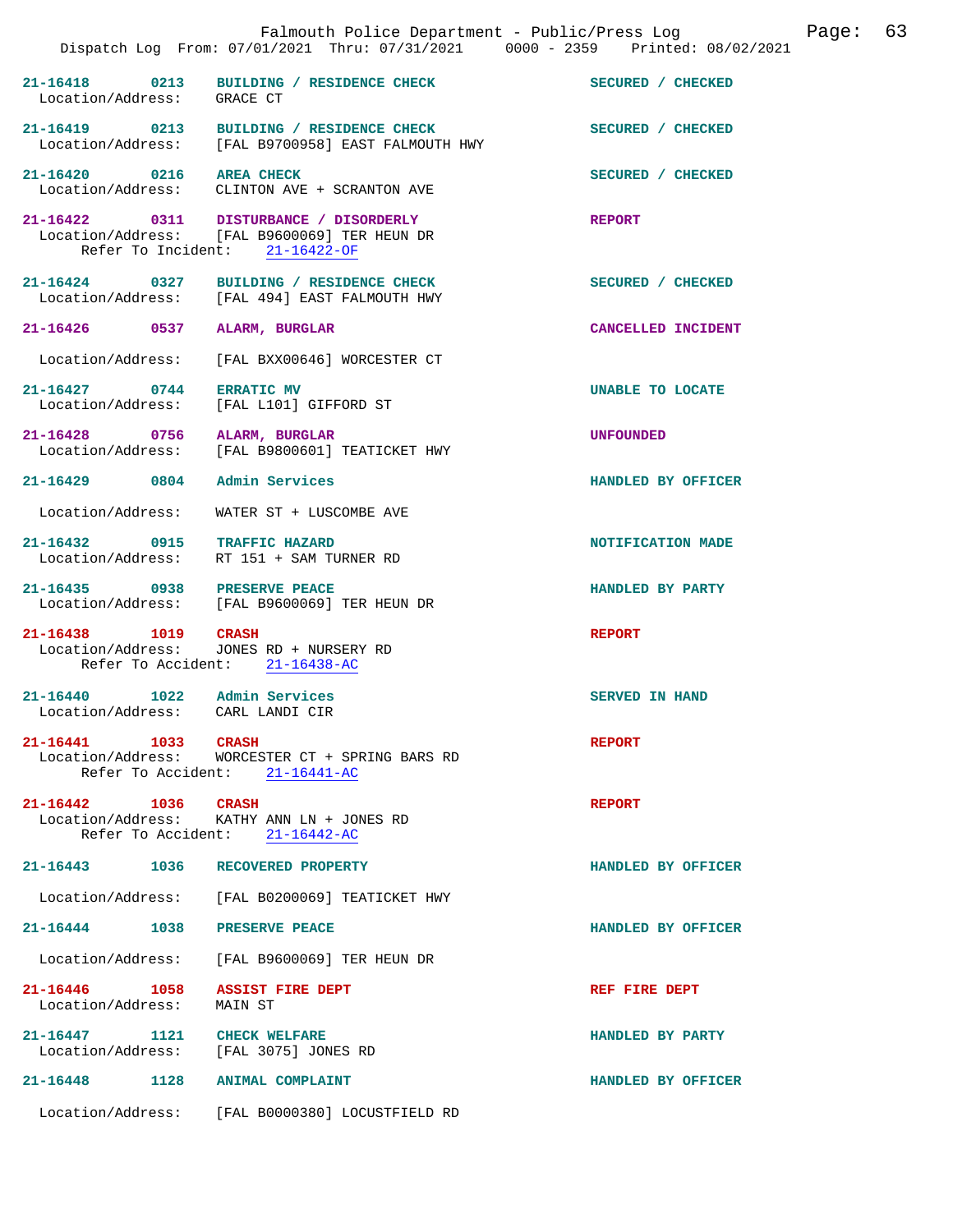| 21-16451 1309 ASSIST CITIZEN<br>Location/Address: MAIN ST  |                                                                                 | HANDLED BY PARTY        |
|------------------------------------------------------------|---------------------------------------------------------------------------------|-------------------------|
| 21-16452 1321 CHECK WELFARE                                |                                                                                 | HANDLED BY OFFICER      |
| Location/Address: GREEN ACRE RD                            |                                                                                 |                         |
| 21-16454 1354<br>Location/Address: SANDWICH RD             | <b>ERRATIC MV</b>                                                               | UNABLE TO LOCATE        |
| 21-16455 1400 PARKING VIOLATION(S)                         |                                                                                 | HANDLED BY OFFICER      |
|                                                            | Location/Address: [FAL 2104] WAQUOIT HWY                                        |                         |
| 21-16456 1412 MOTOR VEHICLE STOP                           | Location/Address: JONES RD + BEACON ST<br>Refer To Incident: $21-16456-OF$      | <b>REPORT</b>           |
| 21-16457 1417 CHECK WELFARE<br>Location/Address: NATAL AVE |                                                                                 | SECURED / CHECKED       |
| 21-16458 1420 ANIMAL COMPLAINT                             |                                                                                 | REF ANIMAL CONTROL      |
| Location/Address:                                          | TEATICKET PATH                                                                  |                         |
| 21-16459 1427 CHECK WELFARE                                | Location/Address: RT 28 SOUTH + BRICK KILN RD                                   | UNABLE TO LOCATE        |
| 21-16460 1431 TRAFFIC HAZARD<br>Location/Address:          | [FAL B9600237] EAST FALMOUTH HWY                                                | <b>GONE ON ARRIVAL</b>  |
| 21-16461 1434 SUSPICIOUS PERSON(S)                         | Location/Address: [FAL B9600069] TER HEUN DR                                    | HANDLED BY PARTY        |
| 21-16462 1437 ALARM, BURGLAR                               | Location/Address: [FAL B9701063] SNUG HARBOR LN                                 | <b>UNFOUNDED</b>        |
| 21-16464 1456 OVERDOSE                                     | Location/Address: [FAL 187] EAST FALMOUTH HWY<br>Refer To Incident: 21-16464-OF | <b>REPORT</b>           |
| 21-16465 1505 ASSIST OTHER AGENCY                          |                                                                                 | HANDLED BY OFFICER      |
| Location/Address: [FAL L98] SURF DR                        |                                                                                 |                         |
| 21-16466 1521 RECOVERED PROPERTY                           |                                                                                 | HANDLED BY OFFICER      |
|                                                            | Location/Address: [FAL B9600069] TER HEUN DR<br>Refer To Incident: 21-16466-OF  |                         |
| 21-16469                                                   | 1540 ABANDONED 911                                                              | HANDLED BY OFFICER      |
|                                                            | Location/Address: [FAL 1920] DAVIS STRAITS                                      |                         |
| 21-16470 1548 CRASH                                        | Location/Address: SANDWICH RD + HAYWAY RD<br>Refer To Incident: 21-16470-OF     | <b>REPORT</b>           |
| 21-16472 1605<br>Location/Address: [FAL 3267] MAIN ST      | <b>CRASH</b><br>Refer To Accident: 21-16472-AC                                  | <b>REPORT</b>           |
| 21-16473    1621    Admin Services                         |                                                                                 | (FD) Cancelled Incident |
| Location/Address: [FAL FPD] MAIN ST                        |                                                                                 |                         |
| $21 - 16475$                                               | 1630 ABANDONED 911                                                              | HANDLED BY OFFICER      |
|                                                            | Location/Address: [FAL BXX00801] QUAKER RD                                      |                         |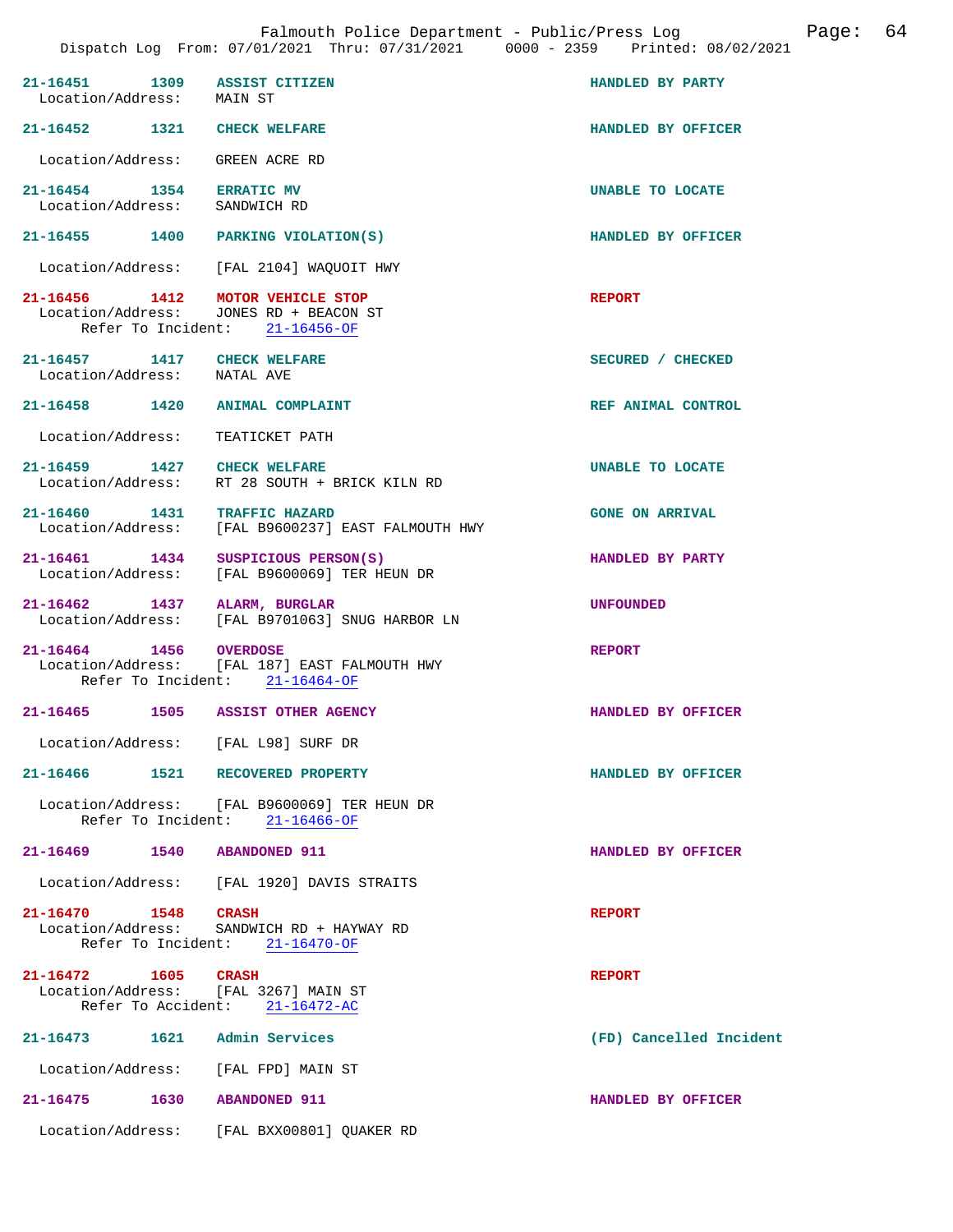| 21-16477 1651<br>Location/Address: HERITAGE CIR             | SUMMONS SERVICE                                                                                                            | <b>SERVED IN HAND</b>  |
|-------------------------------------------------------------|----------------------------------------------------------------------------------------------------------------------------|------------------------|
| 21-16478 1716 ERRATIC MV<br>Location/Address: BRICK KILN RD |                                                                                                                            | <b>GONE ON ARRIVAL</b> |
| 21-16479 1728 ABANDONED 911                                 |                                                                                                                            | HANDLED BY OFFICER     |
|                                                             | Location/Address: [FAL L44] SHOREWOOD DR                                                                                   |                        |
| 21-16481 1745                                               | <b>CRASH</b>                                                                                                               | CANCELLED INCIDENT     |
| Location/Address:                                           | RT 151 + DORAN DR                                                                                                          |                        |
| 21-16482 1759 CHECK WELFARE                                 |                                                                                                                            | HANDLED BY OFFICER     |
|                                                             | Location/Address: [FAL B9600093] SCRANTON AVE                                                                              |                        |
| 21-16483 1808<br>Location/Address:                          | DISTURBANCE / DISORDERLY<br>[FAL B9600199] WORCESTER CT                                                                    | UNABLE TO LOCATE       |
| 21-16484 1816<br>Location:                                  | <b>AREA CHECK</b><br>MAIN ST                                                                                               | SECURED / CHECKED      |
| 21-16485 1816                                               | <b>INTOXICATED PERSON</b>                                                                                                  | HANDLED BY OFFICER     |
| Location/Address:                                           | NORTH FALMOUTH HWY                                                                                                         |                        |
| 21-16487 1843                                               | ANIMAL COMPLAINT                                                                                                           | REF ANIMAL CONTROL     |
| Location/Address: CHURCH ST                                 |                                                                                                                            |                        |
| 21-16488 1848                                               | <b>ERRATIC MV</b>                                                                                                          | HANDLED BY OFFICER     |
|                                                             | Location/Address: [FAL 2400] RAILROAD AVE                                                                                  |                        |
| 21-16489 1849                                               | INTOXICATED PERSON                                                                                                         | CANCELLED INCIDENT     |
|                                                             | Location/Address: [FAL 2400] RAILROAD AVE                                                                                  |                        |
| Location/Address: HAYWAY RD                                 | 21-16490 1854 DIRT BIKE / ATV COMPLAINT                                                                                    | <b>GONE ON ARRIVAL</b> |
| 21-16493 1904 ASSIST CITIZEN                                |                                                                                                                            | HANDLED BY OFFICER     |
| Location/Address: [FAL 464] LOCUST ST                       |                                                                                                                            |                        |
| 21-16495 1915 CRASH                                         | Location/Address: [FAL 545] TEATICKET HWY<br>Refer To Accident: 21-16495-AC<br>Refer To Incident: $\overline{21-16495-OF}$ | <b>REPORT</b>          |
| 21-16496   1925   Admin Services                            |                                                                                                                            | HANDLED BY OFFICER     |
| Location/Address: [FAL FPD] MAIN ST                         |                                                                                                                            |                        |
| 21-16497 1930 CRASH                                         |                                                                                                                            | HANDLED BY OFFICER     |
|                                                             | Location/Address: [FAL L97] GOSNOLD RD<br>Refer To Accident: 21-16497-AC                                                   |                        |
| 21-16498 1948                                               | RECOVERED PROPERTY                                                                                                         | HANDLED BY OFFICER     |
|                                                             | Location/Address: [FAL BXX00370] TEATICKET HWY                                                                             |                        |
| 21-16499 1953                                               | <b>AREA CHECK</b><br>Location/Address: [FAL 1659] VINEYARD ST                                                              | SECURED / CHECKED      |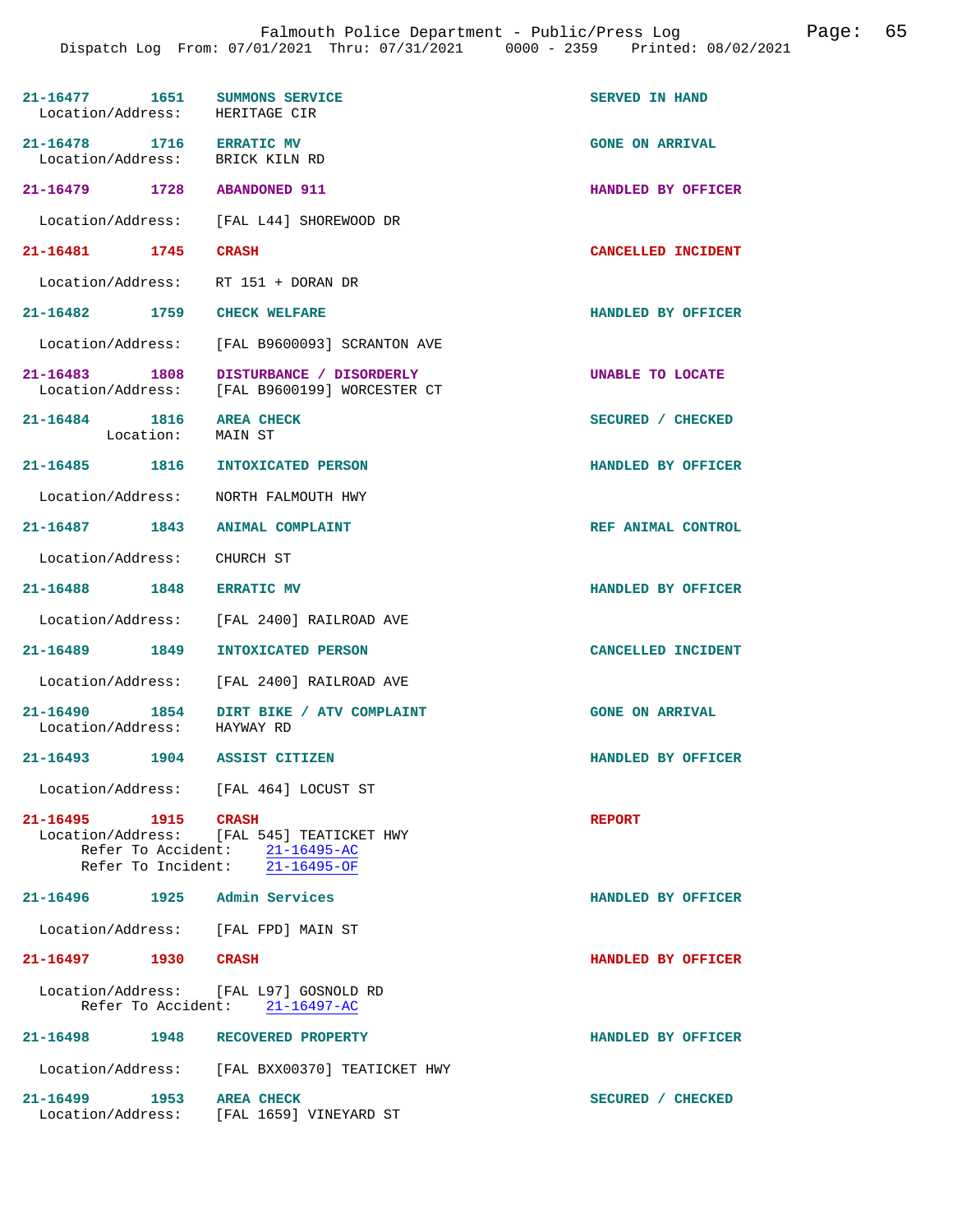|                                            | Falmouth Police Department - Public/Press Log<br>Dispatch Log From: 07/01/2021 Thru: 07/31/2021 0000 - 2359 Printed: 08/02/2021 |                         | Page: | 66 |
|--------------------------------------------|---------------------------------------------------------------------------------------------------------------------------------|-------------------------|-------|----|
| 21-16502 2013 AREA CHECK                   |                                                                                                                                 | HANDLED BY OFFICER      |       |    |
| Location/Address: MAIN ST                  |                                                                                                                                 |                         |       |    |
| 21-16503 2019 AREA CHECK                   |                                                                                                                                 | HANDLED BY OFFICER      |       |    |
| Location/Address:                          | LIBRARY LN + MAIN ST                                                                                                            |                         |       |    |
| 21-16504 2019                              | <b>LARCENY</b>                                                                                                                  | HANDLED BY OFFICER      |       |    |
| Location/Address:                          | WOODVIEW DR                                                                                                                     |                         |       |    |
| 21-16505 2034 ERRATIC MV                   | Location/Address: RT 28 SOUTH + BRICK KILN RD                                                                                   | UNABLE TO LOCATE        |       |    |
|                                            | 21-16506 2037 FOLLOW UP INVESTIGATION                                                                                           | HANDLED BY OFFICER      |       |    |
|                                            | Location/Address: [FAL B9600069] TER HEUN DR                                                                                    |                         |       |    |
| Location/Address:                          | 21-16507 2050 MOTOR VEHICLE STOP<br>NORTH FALMOUTH HWY + THOMAS B LANDERS RD                                                    | Verbal Warning          |       |    |
|                                            | 21-16509 2106 MOTOR VEHICLE STOP<br>Location/Address: [FAL BXX00561] GIFFORD ST                                                 | Verbal Warning          |       |    |
|                                            | 21-16510 2113 BUILDING / RESIDENCE CHECK<br>Location/Address: [FAL BXX00102] SCRANTON AVE                                       | SECURED / CHECKED       |       |    |
| Location/Address:                          | 21-16511 2125 BUILDING / RESIDENCE CHECK<br>[FAL 342] SCRANTON AVE                                                              | SECURED / CHECKED       |       |    |
|                                            | 21-16512 2125 ASSIST FIRE DEPT<br>Location/Address: [FAL BXX00382] FIDDLERS COVE RD + WESTWOOD RD                               | REF FIRE DEPT           |       |    |
|                                            | 21-16513 2146 BUILDING / RESIDENCE CHECK<br>Location/Address: [FAL 3295] GRAND AVE                                              | SECURED / CHECKED       |       |    |
| 21-16514 2146 SUSPICIOUS MV                |                                                                                                                                 | HANDLED BY OFFICER      |       |    |
| Location/Address: DAVIS RD                 |                                                                                                                                 |                         |       |    |
| 21-16515<br>Location/Address: SEAWARD BEND | 2146 ASSIST OTHER AGENCY                                                                                                        | <b>UNABLE TO LOCATE</b> |       |    |
|                                            | 21-16518 2227 MOTOR VEHICLE STOP<br>Location/Address: [FAL BXX00129] JONES RD                                                   | <b>CITATION ISSUED</b>  |       |    |
|                                            | 21-16519 2236 LOUD MUSIC / PARTY / NOISES<br>Location/Address: [FAL L6] BLACK BEACH HILLS RD                                    | <b>GONE ON ARRIVAL</b>  |       |    |
| For Date: $07/17/2021$ - Saturday          |                                                                                                                                 |                         |       |    |
| 21-16522 0019 ERRATIC MV                   | Location/Address: EAST FALMOUTH HWY + WAQUOIT HWY                                                                               | <b>GONE ON ARRIVAL</b>  |       |    |
|                                            | 21-16523 0023 INTOXICATED PERSON<br>Location/Address: [FAL 2483] NORTH FALMOUTH HWY<br>Refer To Incident: 21-16523-OF           | <b>REPORT</b>           |       |    |
|                                            | 21-16524 0024 DISTURBANCE / DISORDERLY<br>Location/Address: [FAL 342] SCRANTON AVE<br>Refer To Incident: 21-16524-OF            | Peace Restored          |       |    |
|                                            | 21-16525 0046 ABANDONED 911                                                                                                     | HANDLED BY OFFICER      |       |    |
|                                            | Location/Address: EAST FALMOUTH HWY                                                                                             |                         |       |    |
| 21-16526 0047 THREAT                       |                                                                                                                                 | HANDLED BY OFFICER      |       |    |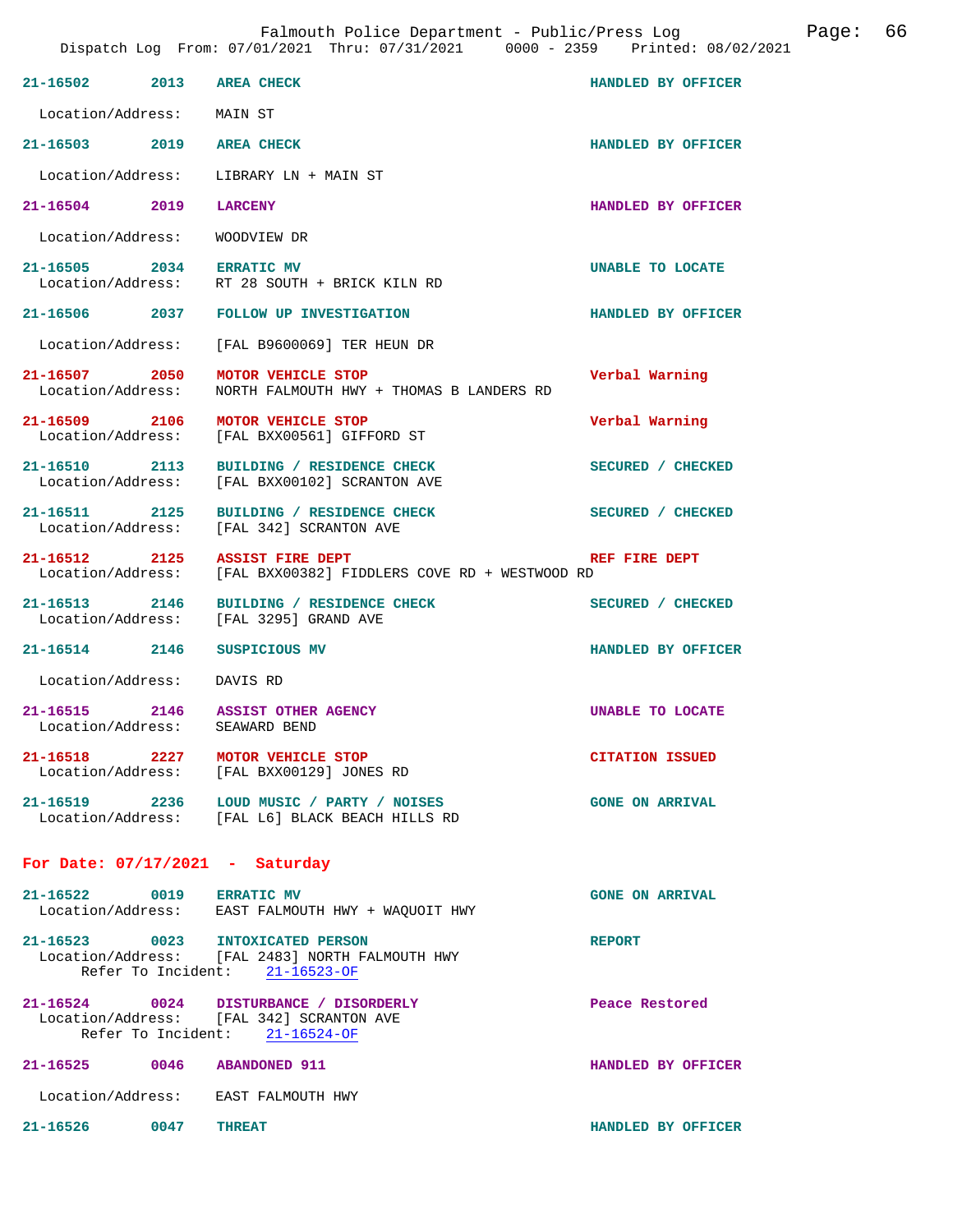Location/Address: [FAL BXX00335] MAIN ST

| 21-16527          | 0136 | BUILDING / RESIDENCE CHECK       | SECURED / CHECKED |
|-------------------|------|----------------------------------|-------------------|
| Location/Address: |      | [FAL BXX00539] EAST FALMOUTH HWY |                   |
|                   |      |                                  |                   |

[FAL B9600051] HATCHVILLE RD

[FAL B9600026] GIFFORD EXT ST

Location/Address: [FAL B9600077] TOWN HALL SQ

[FAL B9600051] HATCHVILLE RD

**21-16528 0137 BUILDING / RESIDENCE CHECK SECURED / CHECKED**  Location/Address: [FAL B9600031] MARAVISTA AVE EXT

**21-16529 0152 BUILDING / RESIDENCE CHECK SECURED / CHECKED**  Location/Address: [FAL B9800292] DAVIS STRAITS

**21-16531 0205 PARKING VIOLATION(S) VEHICLE TOWED**  Location/Address: LUSCOMBE AVE + WATER ST

Location/Address: [FAL 964] TEATICKET HWY

21-16533 0254 BUILDING / RESIDENCE CHECK<br>
Location/Address: [FAL B9600026] GIFFORD EXT ST

Location/Address: [FAL BXX00567] MAIN ST

**21-16535** 0305 PARKING VIOLATION(S) **NO VIOLATION NO VIOLATION NO** VIOLATION

21-16536 0306 BUILDING / RESIDENCE CHECK **SECURED** / CHECKED Location / Address: [FAL B9600051] HATCHVILLE RD

**21-16537 0527 ALARM, BURGLAR UNFOUNDED**  Location/Address: [FAL 3134] TEATICKET HWY

**21-16538 0538 ALARM, BURGLAR CANCELLED INCIDENT** 

Location/Address: BRANTWOOD RD

**21-16539 0658 Admin Services HANDLED BY OFFICER** 

Location/Address: [FAL FPD] MAIN ST

**21-16540 0705 VANDALISM REPORT**   $[FAL 55]$  MENAUHANT RD<br>ent:  $21-16540-OF$ Refer To Incident:

**21-16541 0711 ERRATIC MV GONE ON ARRIVAL**  Location/Address: WAQUOIT HWY

**21-16542 0739 VANDALISM REPORT**  [FAL B9600123] DAVIS STRAITS Refer To Incident: 21-16542-OF

## **21-16543 0742 DISTURBANCE / DISORDERLY CANCELLED INCIDENT**

Location/Address: [FAL B9600027] LAKEVIEW AVE

**21-16545 0815 TRAFFIC HAZARD GONE ON ARRIVAL**  Location/Address: [FAL 585] MAIN ST

**21-16546 0846 ALARM, BURGLAR CANCELLED INCIDENT** 

Location/Address: MENAUHANT RD

**21-16548 0919 RECOVERED PROPERTY REPORT**  Location/Address: [FAL FPD] MAIN ST Refer To Incident: 21-16548-OF

21-16530 0205 BUILDING / RESIDENCE CHECK **SECURED** / CHECKED Location/Address: [FAL B9600051] HATCHVILLE RD

**21-16532 0217 BUILDING / RESIDENCE CHECK SECURED / CHECKED** 

**21-16534 0305 BUILDING / RESIDENCE CHECK SECURED / CHECKED**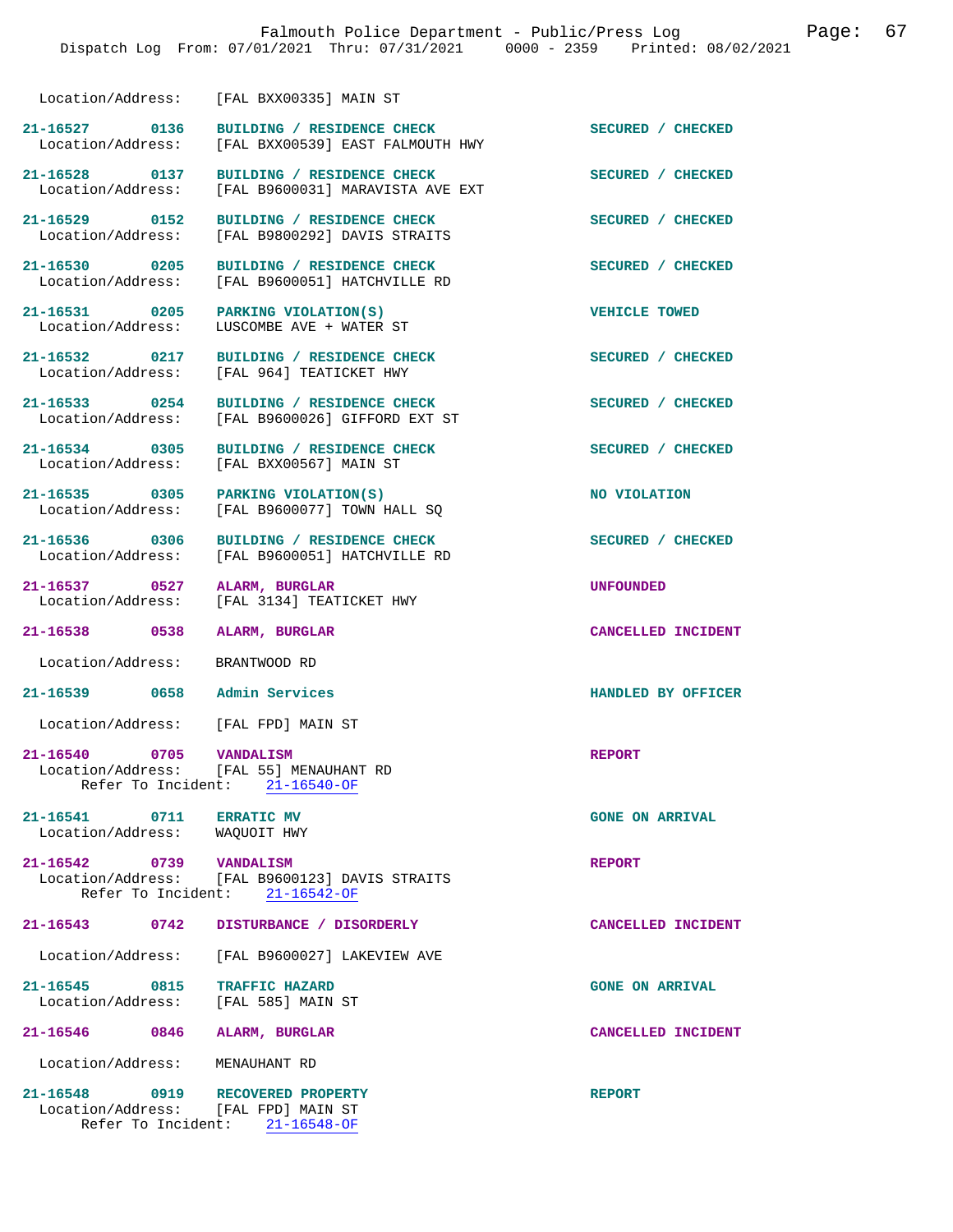| 21-16547      | 0923                        | ASSIST OTHER AGENCY                                                                                                                                                                                                                                                                                                                                                                    | HANDLED BY OFFICER |
|---------------|-----------------------------|----------------------------------------------------------------------------------------------------------------------------------------------------------------------------------------------------------------------------------------------------------------------------------------------------------------------------------------------------------------------------------------|--------------------|
|               |                             | Location/Address: [FAL L42] GIFFORD ST<br>Refer To Arrest: 21-16547-AR<br>Arrest: FAGAN, MATTHEW J<br>$\begin{tabular}{llll} Address: & 38 CANTERBURY LN & FALMOUTH, MA \\ Age: & 40 & \end{tabular}$<br>Charges: ARREST WARRANT SERVICE<br>ARREST WARRANT SERVICE<br>ARREST WARRANT SERVICE<br>HUNT/FISH WITHOUT LICENSE<br>FALSE ID INFORMATION, ARRESTEE FURNISH TO LAW ENFORCEMENT |                    |
|               |                             | 21-16549 0937 DISTURBANCE / DISORDERLY                                                                                                                                                                                                                                                                                                                                                 | HANDLED BY OFFICER |
|               | Location/Address:           | [FAL 1995] EAST FALMOUTH HWY                                                                                                                                                                                                                                                                                                                                                           |                    |
| 21-16550 0939 |                             | ALARM, BURGLAR                                                                                                                                                                                                                                                                                                                                                                         | HANDLED BY OFFICER |
|               |                             | Location/Address: [FAL 1176] MULLEN WAY                                                                                                                                                                                                                                                                                                                                                |                    |
| 21-16551 0942 |                             | FOLLOW UP INVESTIGATION                                                                                                                                                                                                                                                                                                                                                                | HANDLED BY OFFICER |
|               |                             | Location/Address: [FAL FPD] MAIN ST                                                                                                                                                                                                                                                                                                                                                    |                    |
|               | 21-16552 1003               | <b>TRAFFIC HAZARD</b><br>Location/Address: [FAL 1346] MAIN ST                                                                                                                                                                                                                                                                                                                          | NOTIFICATION MADE  |
|               | Location/Address: BOURNE ST | 21-16553 1018 PARKING VIOLATION(S)                                                                                                                                                                                                                                                                                                                                                     | NO VIOLATION       |
|               |                             | 21-16555 1020 CHECK WELFARE                                                                                                                                                                                                                                                                                                                                                            | HANDLED BY OFFICER |
|               |                             | Location/Address: [FAL B0200069] TEATICKET HWY                                                                                                                                                                                                                                                                                                                                         |                    |
|               |                             | 21-16556 1039 MENTAL ILLNESS (SEC 12)<br>Location/Address: MARAVISTA AVE + MARAVISTA AVE EXT<br>Refer To Incident: 21-16556-OF                                                                                                                                                                                                                                                         | <b>REPORT</b>      |
|               |                             | 21-16558 1058 CHECK WELFARE                                                                                                                                                                                                                                                                                                                                                            | HANDLED BY OFFICER |
|               |                             | Location/Address: [FAL 1660] MAIN ST                                                                                                                                                                                                                                                                                                                                                   |                    |
|               | 21-16559 1106               | RECOVERED PROPERTY<br>Location/Address: [FAL FPD] MAIN ST<br>Refer To Incident: 21-16559-OF                                                                                                                                                                                                                                                                                            | <b>REPORT</b>      |
|               |                             | 21-16560 1123 Water Complaint<br>Location/Address: [FAL L80] MAIN ST                                                                                                                                                                                                                                                                                                                   | NOTIFICATION MADE  |
|               |                             | 21-16561 1133 PARKING VIOLATION(S)                                                                                                                                                                                                                                                                                                                                                     | HANDLED BY OFFICER |
|               |                             | Location/Address: LITTLE ISLAND RD                                                                                                                                                                                                                                                                                                                                                     |                    |
|               |                             | 21-16562 1148 PARKING VIOLATION(S)<br>Location/Address: [FAL 3075] JONES RD                                                                                                                                                                                                                                                                                                            | <b>UNFOUNDED</b>   |
|               | 21-16563 1223 CRASH         | Location/Address: [FAL BXX00801] QUAKER RD<br>Refer To Accident: 21-16563-AC                                                                                                                                                                                                                                                                                                           | <b>REPORT</b>      |
|               |                             | 21-16564 1225 Admin Services                                                                                                                                                                                                                                                                                                                                                           | HANDLED BY OFFICER |
|               |                             | Location/Address: [FAL BXX00810] MAIN ST                                                                                                                                                                                                                                                                                                                                               |                    |
|               | Location/Address:           | 21-16565 1228 RECOVERED PROPERTY<br>WEST FALMOUTH HWY                                                                                                                                                                                                                                                                                                                                  | <b>UNFOUNDED</b>   |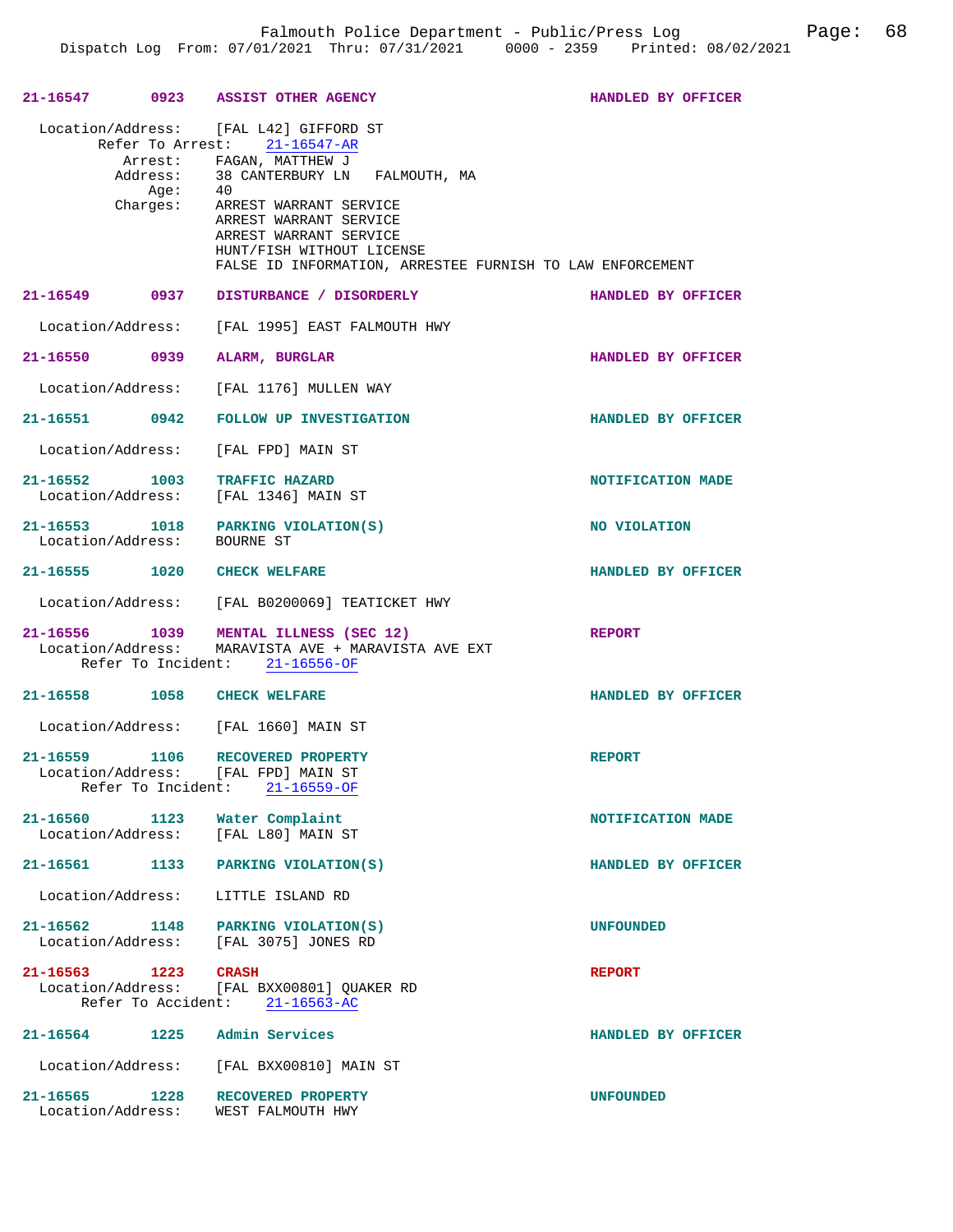|                                                                         | Dispatch Log From: 07/01/2021 Thru: 07/31/2021 0000 - 2359 Printed: 08/02/2021                                       |                        |
|-------------------------------------------------------------------------|----------------------------------------------------------------------------------------------------------------------|------------------------|
| 21-16566 1238 ABANDONED 911                                             | Location/Address: [FAL B9600108] TER HEUN DR                                                                         | HANDLED BY PARTY       |
| 21-16568 1326 AREA CHECK                                                | Location/Address: [FAL B9600028] JONES RD<br>Refer To Incident: 21-16568-OF                                          | <b>REPORT</b>          |
| 21-16569 1331 CHECK WELFARE                                             | Location/Address: [FAL B9800630] OLD MAIN RD                                                                         | UNABLE TO LOCATE       |
| 21-16571 1346 RECOVERED PROPERTY                                        |                                                                                                                      | HANDLED BY OFFICER     |
|                                                                         | Location/Address: [FAL 188] KATHARINE LEE BATES                                                                      |                        |
| 21-16572 1350 ABANDONED 911                                             | Location/Address: [FAL L105] WASHBURN RD                                                                             | NOTIFICATION MADE      |
| 21-16573 1354                                                           | MOTOR VEHICLE STOP                                                                                                   | HANDLED BY OFFICER     |
|                                                                         | Location/Address: [FAL 2862] OUAKER RD                                                                               |                        |
| 21-16576 1418 ASSIST CITIZEN                                            |                                                                                                                      | HANDLED BY OFFICER     |
| Location/Address: [FAL FPD] MAIN ST                                     |                                                                                                                      |                        |
| 21-16579 1433 RECOVERED PROPERTY<br>Location/Address: [FAL FPD] MAIN ST | Refer To Incident: 21-16579-OF                                                                                       | <b>REPORT</b>          |
| 21-16578 1436 CRASH                                                     | Location/Address: EAST FALMOUTH HWY + OLD BARNSTABLE RD<br>Refer To Accident: 21-16578-AC                            | <b>REPORT</b>          |
|                                                                         | 21-16580 1448 FOLLOW UP INVESTIGATION                                                                                | HANDLED BY OFFICER     |
| Location/Address: [FAL FPD] MAIN ST                                     |                                                                                                                      |                        |
| 21-16581 1512 RECOVERED PROPERTY<br>Location/Address: [FAL FPD] MAIN ST | Refer To Incident: 21-16581-OF                                                                                       | <b>REPORT</b>          |
| 21-16583 1533 ASSIST CITIZEN                                            |                                                                                                                      | HANDLED BY OFFICER     |
| Location/Address:                                                       | [FAL B0200019] OLD HOMESTEAD RD                                                                                      |                        |
| 21-16587 1621 DISABLED MV                                               | Location/Address: CLINTON AVE + ALLEN AVE                                                                            | <b>GONE ON ARRIVAL</b> |
| Location/Address: [FAL L78] QUAKER RD                                   | 21-16588 1625 DIRT BIKE / ATV COMPLAINT<br>Refer To Incident: 21-16588-OF                                            | <b>REPORT</b>          |
| 21-16589 1629                                                           | SUSPICIOUS PERSON(S)<br>Location/Address: [FAL 3162] PALMER AVE                                                      | UNABLE TO LOCATE       |
| 21-16590 1631 ALARM, BURGLAR                                            |                                                                                                                      | CANCELLED INCIDENT     |
| Location/Address: EDGEWATER DR WEST                                     |                                                                                                                      |                        |
|                                                                         | 21-16591 1638 ASSIST OTHER AGENCY<br>Location/Address: [FAL FPD] NORTH OCKWAY RD<br>Refer To Incident: $21-16591-OF$ | <b>REPORT</b>          |
| 21-16592 1643 CRASH                                                     | Location/Address: FRESH POND RD + EAST FALMOUTH HWY<br>Refer To Accident: 21-16592-AC                                | <b>REPORT</b>          |
| 21-16593 1703 CRASH                                                     | Location/Address: [FAL 28] EAST FALMOUTH HWY                                                                         | <b>REPORT</b>          |

Falmouth Police Department - Public/Press Log Fage: 69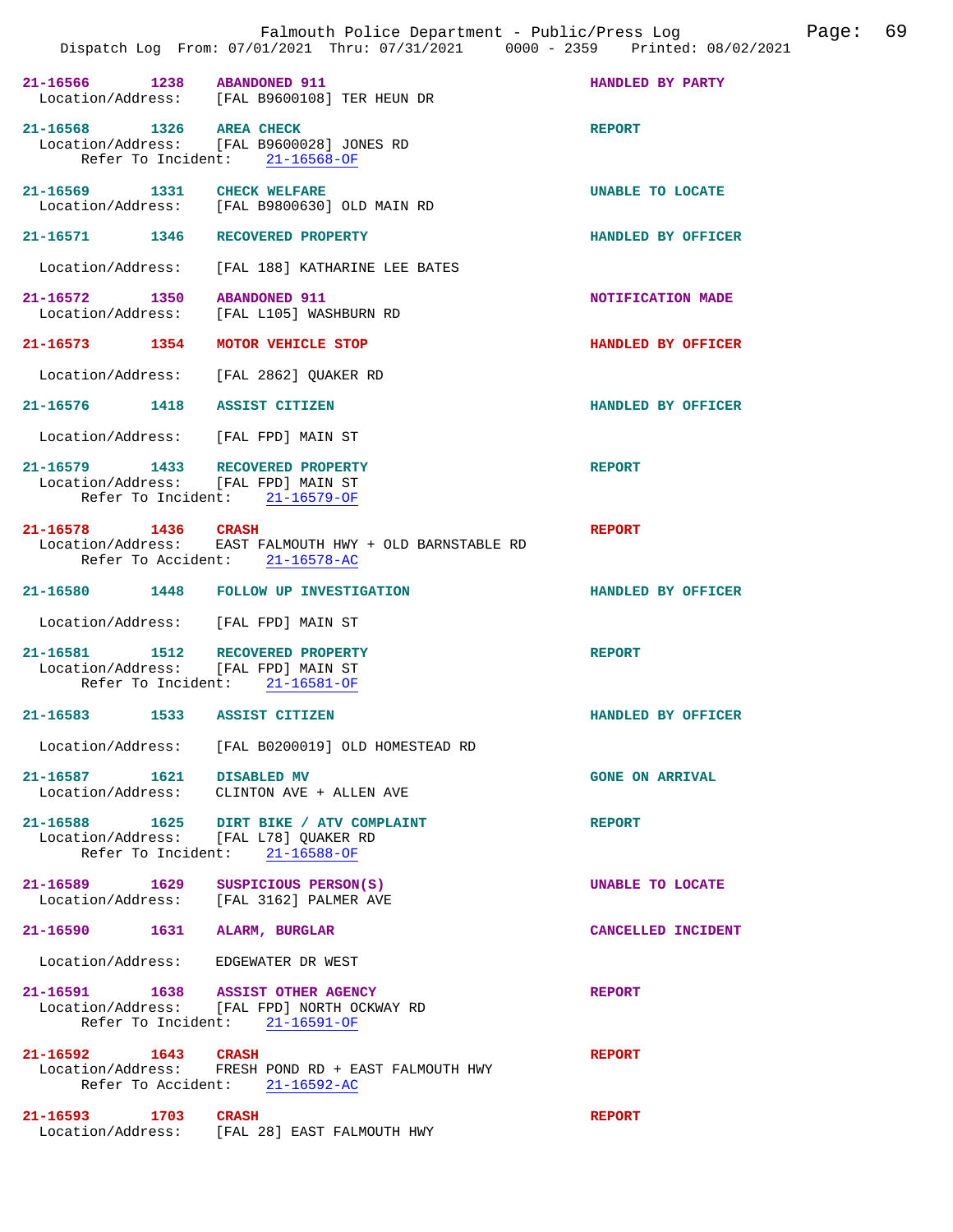| Refer To Accident:<br>$21 - 16593 - AC$ |  |
|-----------------------------------------|--|
|-----------------------------------------|--|

|                                                      | 21-16594 1703 ANIMAL COMPLAINT<br>Location/Address: [FAL L107] OLD DOCK RD            | NOTIFICATION MADE      |
|------------------------------------------------------|---------------------------------------------------------------------------------------|------------------------|
| 21-16595 1708                                        | FOLLOW UP INVESTIGATION                                                               | HANDLED BY OFFICER     |
| Location/Address: [FAL FPD] MAIN ST                  |                                                                                       |                        |
| 21–16599 1752                                        | INTOXICATED PERSON                                                                    | HANDLED BY OFFICER     |
|                                                      | Location/Address: [FAL 55] MENAUHANT RD                                               |                        |
| 21-16600 1810                                        | <b>ABANDONED 911</b>                                                                  | HANDLED BY OFFICER     |
|                                                      | Location/Address: [FAL BXX00219] GIFFORD ST                                           |                        |
| 21-16601 1820<br>Vicinity of: MAIN ST                | <b>AREA CHECK</b>                                                                     | SECURED / CHECKED      |
| 21-16602 1831 ASSIST OTHER AGENCY                    |                                                                                       | HANDLED BY OFFICER     |
| Location/Address: HALF MOON CIR                      |                                                                                       |                        |
| 21-16603 1835 ALARM, BURGLAR                         |                                                                                       | CANCELLED INCIDENT     |
|                                                      | Location/Address: [FAL 1176] MULLEN WAY                                               |                        |
| 21-16604 1842 Admin Services                         |                                                                                       | HANDLED BY OFFICER     |
| Location/Address: [FAL FPD] MAIN ST                  |                                                                                       |                        |
| 21-16605 1845                                        | DISTURBANCE / DISORDERLY<br>Location/Address: [FAL BXX00668] TEATICKET HWY            | <b>UNFOUNDED</b>       |
| 21-16606 1847                                        | MOTOR VEHICLE STOP                                                                    | HANDLED BY OFFICER     |
|                                                      |                                                                                       |                        |
|                                                      | Location/Address: [FAL 2914] EAST FALMOUTH HWY                                        |                        |
| 21-16609 1909 ERRATIC MV                             | Location/Address: MARAVISTA AVE + TEATICKET HWY                                       | UNABLE TO LOCATE       |
| 21-16611 1909<br>Location/Address: [FAL FPD] MAIN ST | RECOVERED PROPERTY<br>Refer To Incident: 21-16611-OF                                  | <b>REPORT</b>          |
| 21-16610 1927                                        | <b>CHECK WELFARE</b>                                                                  | HANDLED BY OFFICER     |
| Location/Address: LAKE SHORE DR                      |                                                                                       |                        |
|                                                      | 21-16612 1933 MOTOR VEHICLE STOP<br>Location/Address: [FAL 2914] EAST FALMOUTH HWY    | <b>CITATION ISSUED</b> |
| 21-16613 1934 ALARM, BURGLAR                         | Location/Address: [FAL BXX00672] SPRING BARS RD                                       | UNFOUNDED              |
|                                                      | 21-16614 1938 BUILDING / RESIDENCE CHECK<br>Location/Address: [FAL 964] TEATICKET HWY | SECURED / CHECKED      |
|                                                      | 21-16615 2019 BUILDING / RESIDENCE CHECK                                              | HANDLED BY OFFICER     |
|                                                      | Location/Address: [FAL B9600237] EAST FALMOUTH HWY                                    |                        |
| 21-16616 2020 ABANDONED 911                          | Location/Address: [FAL B9601749] SCRANTON AVE                                         | SECURED / CHECKED      |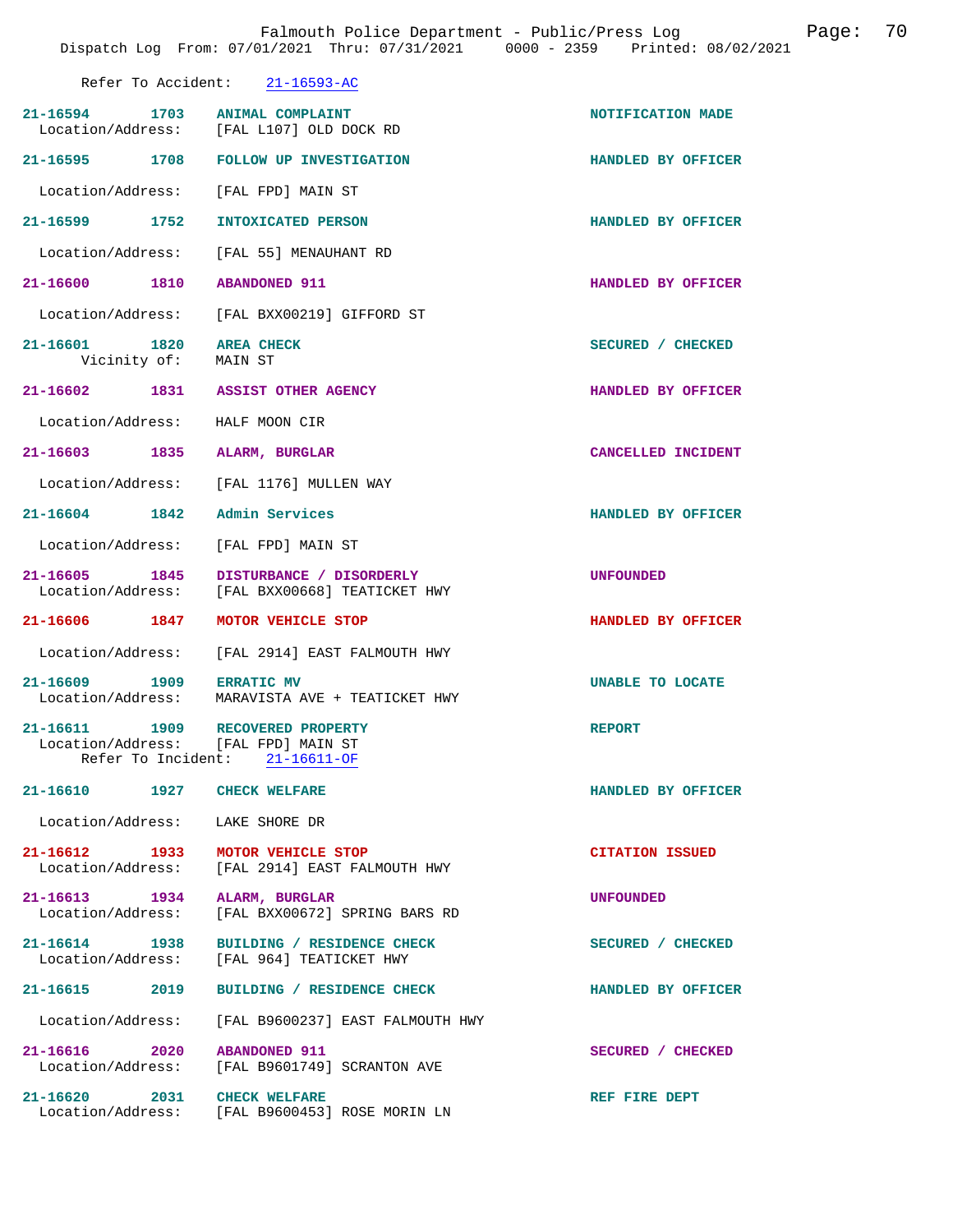|                                                                   | 21-16619 2032 BUILDING / RESIDENCE CHECK<br>Location/Address: [FAL 342] SCRANTON AVE                         | SECURED / CHECKED      |
|-------------------------------------------------------------------|--------------------------------------------------------------------------------------------------------------|------------------------|
| 21-16621 2034 CRASH                                               | Location/Address: [FAL 46] CHAPOQUOIT RD<br>Refer To Accident: 21-16621-AC<br>Refer To Incident: 21-16621-OF | <b>REPORT</b>          |
| 21-16623 2052 AREA CHECK                                          | Location/Address: [FAL 56] SHOREWOOD DR                                                                      | SECURED / CHECKED      |
| 21-16625 2110 FIREWORKS COMPLAINT<br>Location/Address: HANSON CIR |                                                                                                              | UNABLE TO LOCATE       |
| 21-16627 2110 ASSIST CITIZEN                                      |                                                                                                              | HANDLED BY OFFICER     |
| Location/Address:                                                 | WILD HARBOR RD                                                                                               |                        |
|                                                                   | 21-16628 2119 BUILDING / RESIDENCE CHECK<br>Location/Address: [FAL BXX00102] SCRANTON AVE                    | SECURED / CHECKED      |
| 21-16629 2122 AREA CHECK                                          | Location/Address: LT HAUSER LN + GIFFORD ST                                                                  | <b>UNFOUNDED</b>       |
| 21-16630 2123 MOTOR VEHICLE STOP                                  | Location/Address: [FAL B9600031] MARAVISTA AVE EXT                                                           | Verbal Warning         |
| 21-16631 2125                                                     | BUILDING / RESIDENCE CHECK<br>Location/Address: [FAL 342] SCRANTON AVE                                       | SECURED / CHECKED      |
| 21-16632 2133                                                     | <b>AREA CHECK</b><br>Location/Address: [FAL 906] SANDWICH RD                                                 | NO VIOLATION           |
| 21-16608 2151<br>Location/Address:                                | DOWN TREE(S)<br>TEATICKET PATH                                                                               | NOTIFICATION MADE      |
| 21-16633 2151 FIREWORKS COMPLAINT                                 | Location/Address: CROSS RD + LEONARD DR                                                                      | <b>GONE ON ARRIVAL</b> |
| 21-16634 2155 AREA CHECK<br>Location/Address: ROCKVILLE AVE       |                                                                                                              | <b>GONE ON ARRIVAL</b> |
|                                                                   | 21-16635 2158 LOUD MUSIC / PARTY / NOISES                                                                    | HANDLED BY OFFICER     |
| Location/Address: KING ST                                         |                                                                                                              |                        |
| $21 - 16636$ 2205                                                 | MOTOR VEHICLE STOP<br>Location/Address: SANDWICH RD + TAMARACK RD                                            | <b>CITATION ISSUED</b> |
| 21-16638 2243 ASSIST FIRE DEPT                                    | Location/Address: [FAL 555] WESTMINSTER ST                                                                   | REF FIRE DEPT          |
| 21-16639 2247 ERRATIC MV                                          | Location/Address: RT 28 SOUTH + THOMAS B LANDERS RD                                                          | <b>GONE ON ARRIVAL</b> |
|                                                                   | 21-16642 2331 LOUD MUSIC / PARTY / NOISES                                                                    | HANDLED BY OFFICER     |
| Location/Address: OUAKER RD                                       |                                                                                                              |                        |
| For Date: 07/18/2021 - Sunday                                     |                                                                                                              |                        |
| 21-16685 415 CHECK WELFARE                                        |                                                                                                              | HANDLED BY OFFICER     |
|                                                                   | Location/Address: [FAL B0200069] TEATICKET HWY                                                               |                        |
| 21-16643 0013 AREA CHECK                                          |                                                                                                              | HANDLED BY OFFICER     |
| Location/Address: SHOREWOOD DR                                    |                                                                                                              |                        |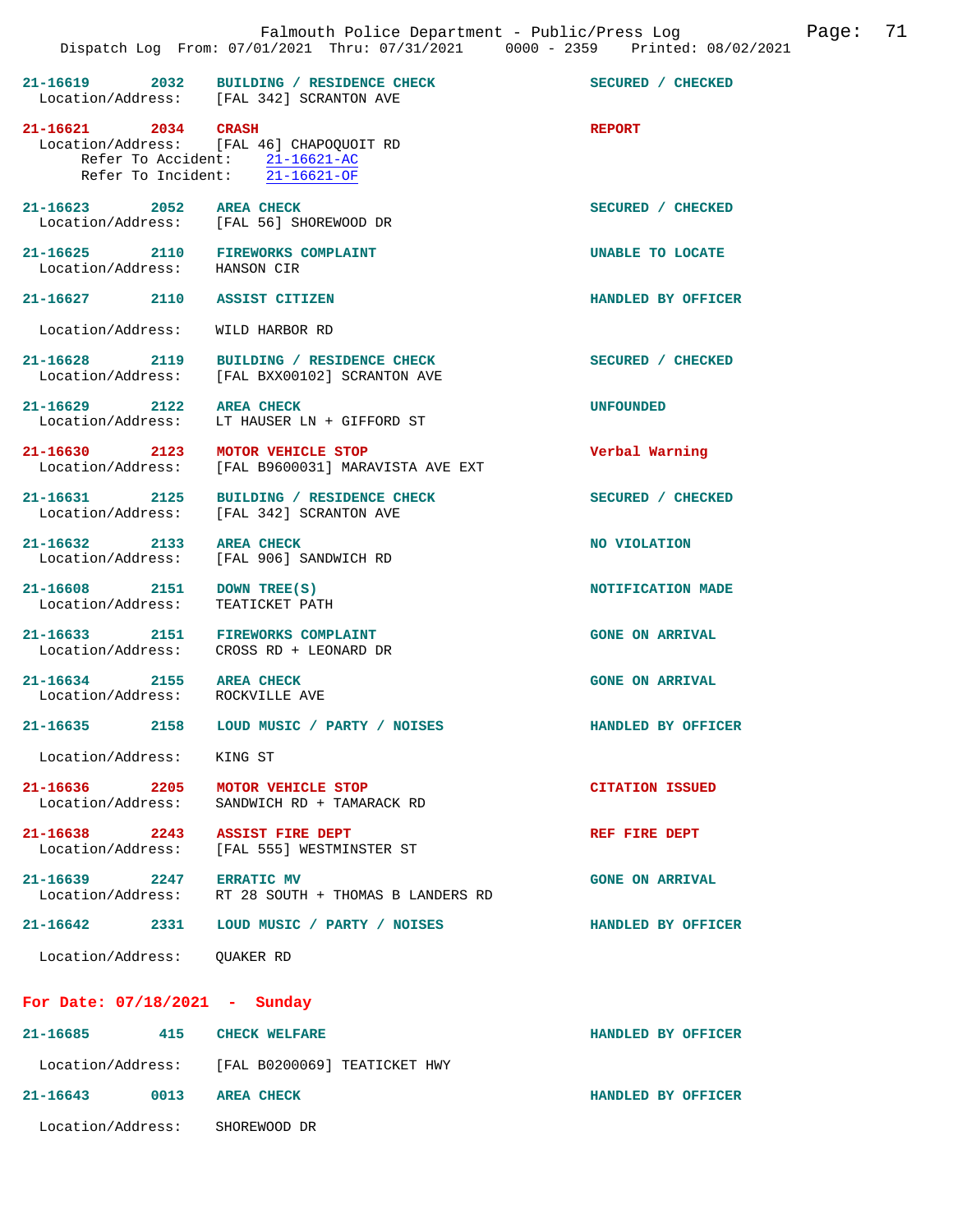**21-16644** 0018 ABANDONED 911 **NOTIFICATION MADE** Location/Address: [FAL B9600069] TER HEUN DR [FAL B9600069] TER HEUN DR **21-16645 0022 CRASH REPORT**  Location/Address: PALMER AVE Refer To Accident: 21-16645-AC **21-16647 0109 DISTURBANCE / DISORDERLY HANDLED BY OFFICER**  Location/Address: [FAL 3295] GRAND AVE<br>Refer To Incident: 21-16647-OF Refer To Incident: 21-16648 0124 AREA CHECK **SECURED** / CHECKED<br>Location/Address: [FAL B9600642] ROBBINS RD + SCRANTON AVE [FAL B9600642] ROBBINS RD + SCRANTON AVE **21-16649 0143 BUILDING / RESIDENCE CHECK SECURED / CHECKED**  Location/Address: [FAL BXX00810] MAIN ST **21-16650 0147 LOUD MUSIC / PARTY / NOISES HANDLED BY OFFICER**  Location/Address: MEREDITH DR 21-16651 0153 BUILDING / RESIDENCE CHECK SECURED / CHECKED Location/Address: [FAL L29] SANDWICH RD [FAL LZ9] SANDWICH RD 21-16652 0157 BUILDING / RESIDENCE CHECK SECURED / CHECKED Location/Address: [FAL 302] SANDWICH RD [FAL 302] SANDWICH RD **21-16653** 0158 PARKING VIOLATION(S) **NO VIOLATION NO VIOLATION NO** VIOLATION [FAL B9600203] TOWN HALL SQ **21-16654 0203 FIREWORKS COMPLAINT UNFOUNDED**  [FAL L4] HIGHFIELD DR **21-16655 0241 BUILDING / RESIDENCE CHECK SECURED / CHECKED**  Location/Address: [FAL B9600031] MARAVISTA AVE EXT **21-16656 0300 BUILDING / RESIDENCE CHECK SECURED / CHECKED**  Location/Address: [FAL BXX00272] LOCUST ST **21-16657** 0321 PARKING VIOLATION(S) NO VIOLATION Location/Address: WATER ST + LUSCOMBE AVE WATER ST + LUSCOMBE AVE **21-16660 0642 Admin Services HANDLED BY OFFICER**  Location/Address: [FAL BXX00810] MAIN ST **21-16661 0705 Admin Services HANDLED BY OFFICER**  Location/Address: [FAL FPD] MAIN ST 21-16646 0800 Admin Services<br>
Location/Address: [FAL B9700519] PALMER AVE [FAL B9700519] PALMER AVE **21-16663 0814 ANIMAL COMPLAINT REF ANIMAL CONTROL**  Location/Address: WATERSIDE DR **21-16664 0852 ANIMAL COMPLAINT NOTIFICATION MADE**  Location/Address: CROSBY LN **21-16666 1017 RECOVERED PROPERTY HANDLED BY OFFICER**  Location/Address: [FAL B9900205] TEATICKET HWY **21-16668 1040 CRASH SERVED IN HAND**  Location/Address: [FAL B9600110] GIFFORD ST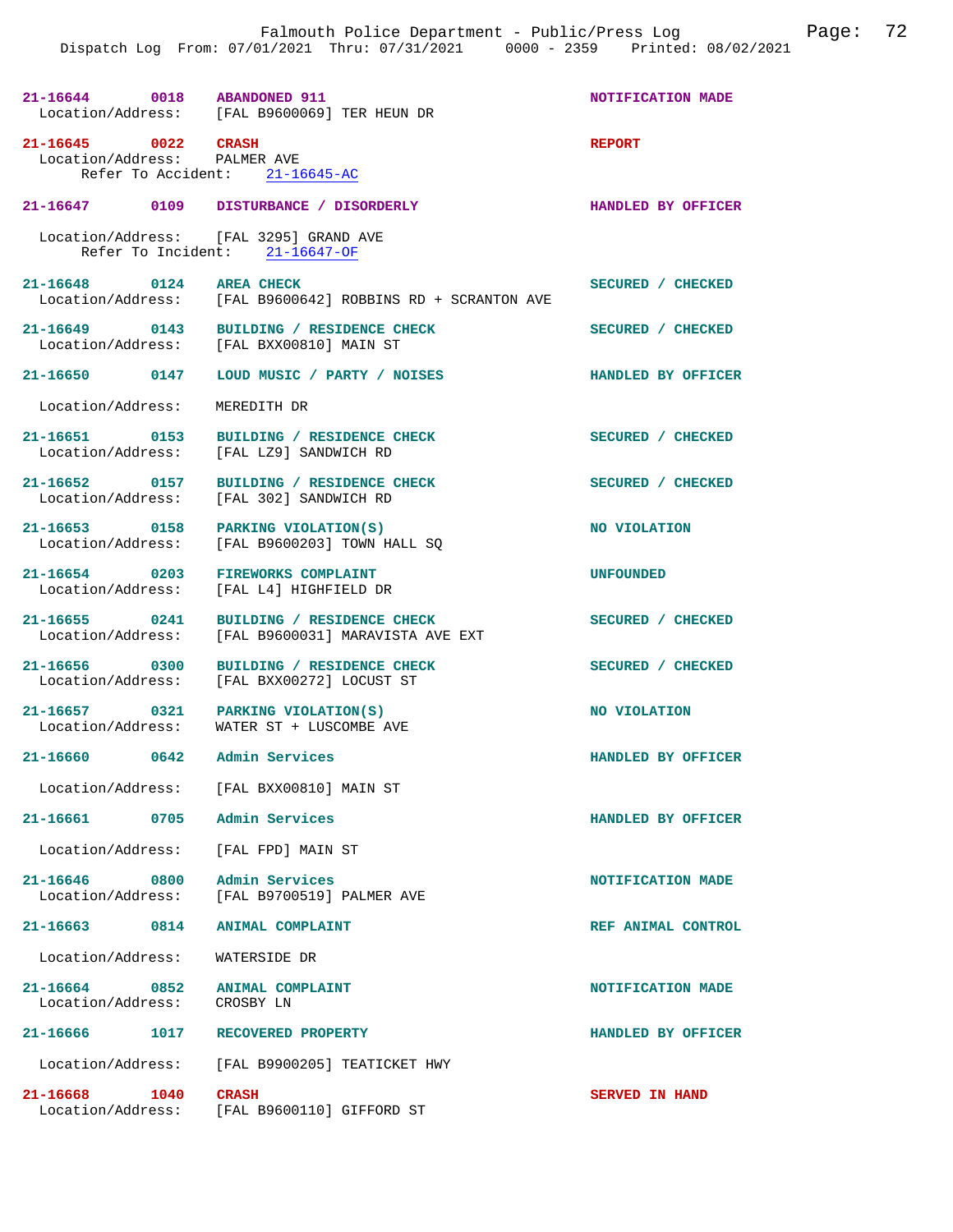| Falmouth Police Department - Public/Press Log<br>Dispatch Log From: 07/01/2021 Thru: 07/31/2021 0000 - 2359 Printed: 08/02/2021 |      |                                                                                               |                        | Page: | 73 |
|---------------------------------------------------------------------------------------------------------------------------------|------|-----------------------------------------------------------------------------------------------|------------------------|-------|----|
| 21-16669                                                                                                                        | 1047 | <b>ANIMAL COMPLAINT</b>                                                                       | REF ANIMAL CONTROL     |       |    |
| Location/Address:                                                                                                               |      | CENTRAL AVE + MENAUHANT RD                                                                    |                        |       |    |
| $21 - 16672$                                                                                                                    | 1057 | <b>ANIMAL COMPLAINT</b>                                                                       | REF ANIMAL CONTROL     |       |    |
| Location/Address:                                                                                                               |      | RT 28 SOUTH + WEST FALMOUTH HWY                                                               |                        |       |    |
| $21 - 16673$                                                                                                                    | 1101 | <b>ANIMAL COMPLAINT</b>                                                                       | REF ANIMAL CONTROL     |       |    |
| Location/Address:                                                                                                               |      | WILD HARBOR RD                                                                                |                        |       |    |
| $21 - 16674$                                                                                                                    | 1136 | Admin Services                                                                                | HANDLED BY OFFICER     |       |    |
| Location/Address:                                                                                                               |      | [FAL FPD] MAIN ST                                                                             |                        |       |    |
| 21-16676 1145                                                                                                                   |      | <b>ANIMAL COMPLAINT</b>                                                                       | REF ANIMAL CONTROL     |       |    |
| Location/Address:                                                                                                               |      | [FAL BXX00165] MARAVISTA AVE EXT                                                              |                        |       |    |
| 21-16679<br>1221<br>Location/Address:                                                                                           |      | <b>THREAT</b><br>[FAL 187] EAST FALMOUTH HWY<br>Refer To Incident: 21-16679-OF                | <b>REPORT</b>          |       |    |
| 21-16680                                                                                                                        | 1238 | <b>AREA CHECK</b>                                                                             | HANDLED BY OFFICER     |       |    |
| Location/Address:                                                                                                               |      | [FAL L42] GIFFORD ST                                                                          |                        |       |    |
| 21-16686<br>Location/Address:                                                                                                   | 1429 | ASSIST CITIZEN<br>[FAL 2862] QUAKER RD                                                        | NOTIFICATION MADE      |       |    |
| 21-16689<br>Location/Address:                                                                                                   | 1510 | ALARM, BURGLAR<br>[FAL 1937] TWO PONDS RD                                                     | <b>UNFOUNDED</b>       |       |    |
| 21-16690<br>Location/Address:                                                                                                   | 1533 | <b>AREA CHECK</b><br>DILLINGHAM AVE                                                           | <b>UNFOUNDED</b>       |       |    |
| $21 - 16692$                                                                                                                    | 1552 | <b>CHECK WELFARE</b>                                                                          | HANDLED BY OFFICER     |       |    |
| Location/Address:                                                                                                               |      | [FAL B0200069] TEATICKET HWY                                                                  |                        |       |    |
| 21-16694                                                                                                                        | 1635 | <b>CRASH</b><br>Location/Address: [FAL B9900121] PALMER AVE<br>Refer To Accident: 21-16694-AC | <b>REPORT</b>          |       |    |
| 21-16695 1722 LARCENY                                                                                                           |      | Location/Address: [FAL B0000235] MAIN ST<br>Refer To Incident: 21-16695-OF                    | <b>REPORT</b>          |       |    |
| 21-16696 1736                                                                                                                   |      | LOUD MUSIC / PARTY / NOISES                                                                   | HANDLED BY OFFICER     |       |    |
| Location/Address: ACAPESKET RD                                                                                                  |      |                                                                                               |                        |       |    |
|                                                                                                                                 |      | 21-16698 1810 Admin Services                                                                  | HANDLED BY OFFICER     |       |    |
| Location/Address:                                                                                                               |      | [FAL FPD] MAIN ST                                                                             |                        |       |    |
| 21-16699 1812                                                                                                                   |      | <b>ERRATIC MV</b><br>Location/Address: EAST FALMOUTH HWY + CENTRAL AVE                        | <b>GONE ON ARRIVAL</b> |       |    |
| 21-16701 1816                                                                                                                   |      | <b>CHECK WELFARE</b>                                                                          | HANDLED BY OFFICER     |       |    |
| Location/Address:                                                                                                               |      | SIPPEWISSETT RD                                                                               |                        |       |    |
|                                                                                                                                 |      | 21-16702 1816 ANIMAL COMPLAINT<br>Location/Address: [FAL B0200069] TEATICKET HWY              | UNABLE TO LOCATE       |       |    |
| 21-16703 1821 ABANDONED 911<br>Location/Address: PALMER AVE                                                                     |      |                                                                                               | NOTIFICATION MADE      |       |    |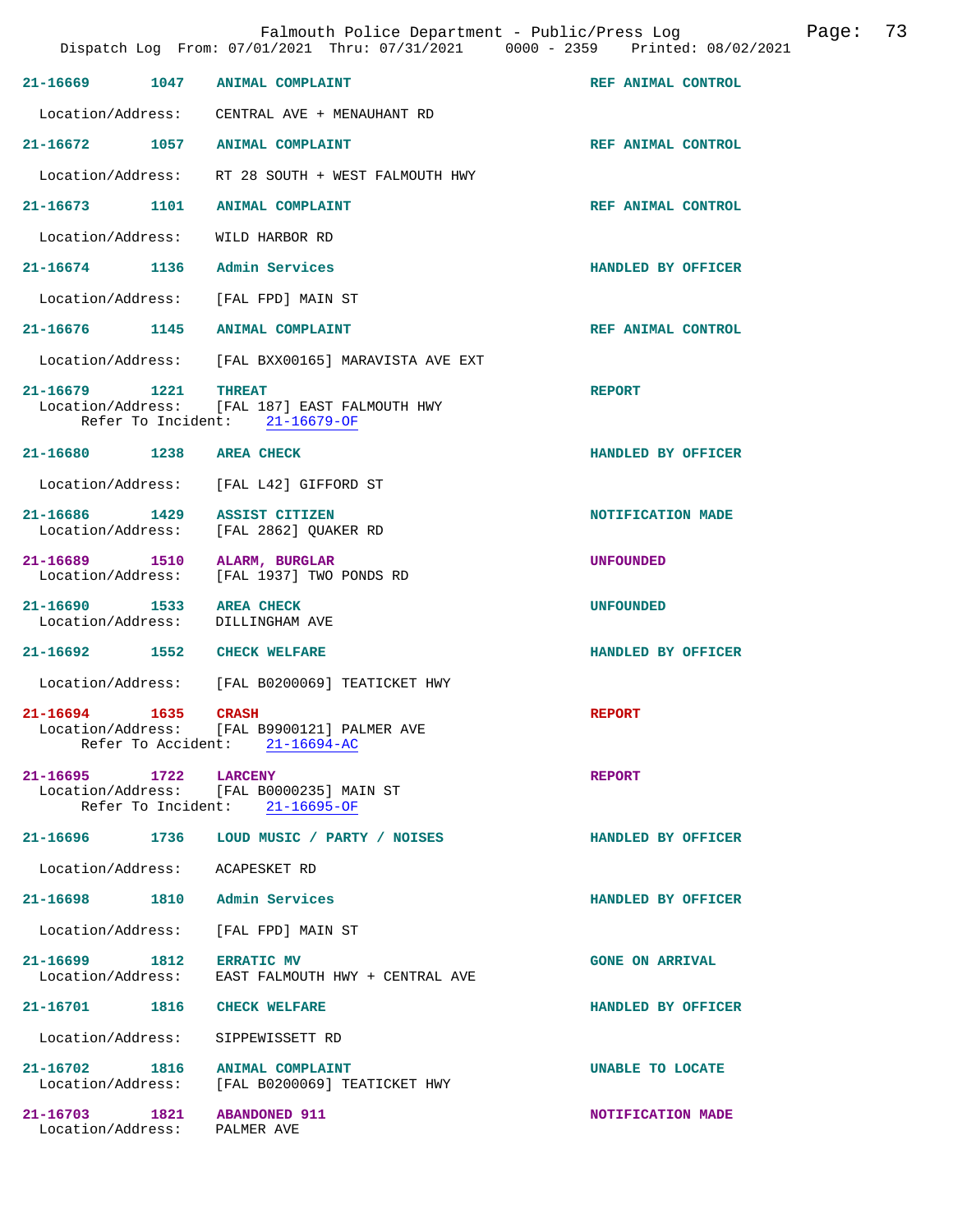|                                                                         | 21-16707 1846 ERRATIC MV<br>Location/Address: SCRANTON AVE + CLINTON AVE | <b>GONE ON ARRIVAL</b> |
|-------------------------------------------------------------------------|--------------------------------------------------------------------------|------------------------|
| 21-16708 1904 CHECK WELFARE                                             |                                                                          | HANDLED BY OFFICER     |
| Location/Address: PEBBLE LN                                             |                                                                          |                        |
| 21-16709 1908 CHECK WELFARE                                             |                                                                          | HANDLED BY OFFICER     |
| Location/Address: CEA RD                                                |                                                                          |                        |
| 21-16710 1919 CRASH, HIT/RUN<br>Location/Address: RUSSELL RD            | Refer To Accident: 21-16710-AC                                           | <b>REPORT</b>          |
| 21-16711 1926 RECOVERED PROPERTY<br>Location/Address: [FAL FPD] MAIN ST | Refer To Incident: $21-16711-OF$                                         | <b>REPORT</b>          |
| 21-16712 1930 ABANDONED 911                                             |                                                                          | HANDLED BY OFFICER     |
| Location/Address: SANDDOLLAR CIR                                        |                                                                          |                        |
| 21-16713 1938 Admin Services                                            |                                                                          | HANDLED BY OFFICER     |
| Location/Address: [FAL FPD] MAIN ST                                     |                                                                          |                        |
| 21-16715 1954 ALARM, BURGLAR                                            | Location/Address: [FAL BXX00672] SPRING BARS RD                          | UNFOUNDED              |
|                                                                         | 21-16716 2004 PARKING VIOLATION(S)                                       | HANDLED BY OFFICER     |
| Location/Address: RANDOLPH ST                                           |                                                                          |                        |
| 21-16718 2008 ASSIST CITIZEN                                            |                                                                          | HANDLED BY OFFICER     |
|                                                                         | Location/Address: [FAL 800] ENNSBROOK DR                                 |                        |
| 21-16717 2010 PRIVATE TOW                                               |                                                                          | HANDLED BY OFFICER     |
|                                                                         | Location/Address: [FAL 187] EAST FALMOUTH HWY                            |                        |
|                                                                         | 21-16719 2016 LOUD MUSIC / PARTY / NOISES                                | HANDLED BY OFFICER     |
| Location/Address: SANDPIPER CIR                                         |                                                                          |                        |
| 21-16720 2021                                                           | <b>ERRATIC MV</b><br>Location/Address: [FAL 55] MENAUHANT RD             | <b>GONE ON ARRIVAL</b> |
| 21-16721 2029 ANIMAL COMPLAINT                                          |                                                                          | REF ANIMAL CONTROL     |
|                                                                         | Location/Address: [FAL 3234] SANDWICH RD                                 |                        |
| 21-16722 2047                                                           | LOUD MUSIC / PARTY / NOISES                                              | HANDLED BY OFFICER     |
|                                                                         | Location/Address: FALMOUTH LANDING RD                                    |                        |
| 21-16723 2104 ABANDONED 911                                             |                                                                          | CANCELLED INCIDENT     |
|                                                                         | Location/Address: [FAL B9800532] OSTROM RD                               |                        |
| 21-16725 2137 MOTOR VEHICLE STOP<br>Location/Address:                   | TEATICKET HWY                                                            | Verbal Warning         |
|                                                                         | 21-16727 2150 BUILDING / RESIDENCE CHECK                                 | HANDLED BY OFFICER     |
|                                                                         | Location/Address: [FAL 2843] WORCESTER CT                                |                        |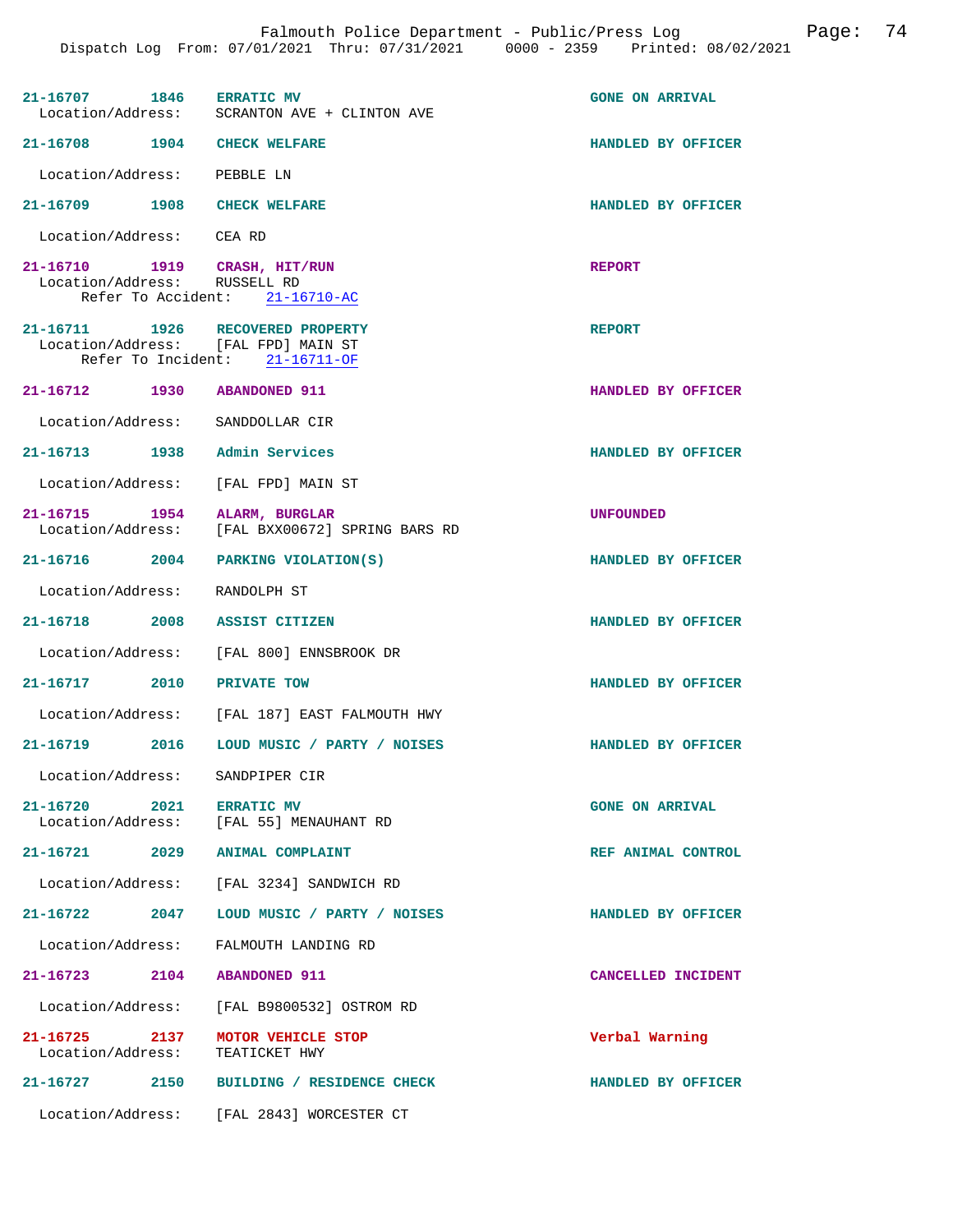|                                    | Falmouth Police Department - Public/Press Log Communication Page:<br>Dispatch Log From: 07/01/2021 Thru: 07/31/2021 0000 - 2359 Printed: 08/02/2021 |                        | 75 |
|------------------------------------|-----------------------------------------------------------------------------------------------------------------------------------------------------|------------------------|----|
|                                    | 21-16728 2203 SUSPICIOUS MV                                                                                                                         | HANDLED BY OFFICER     |    |
|                                    | Location/Address: [FAL 342] SCRANTON AVE                                                                                                            |                        |    |
| Location/Address:                  | 21-16729 2235 MOTOR VEHICLE STOP<br>EAST FALMOUTH HWY + DAVISVILLE RD                                                                               | <b>CITATION ISSUED</b> |    |
|                                    | 21-16730 2309 MOTOR VEHICLE STOP<br>Location/Address: [FAL B9600308] GIFFORD ST                                                                     | <b>CITATION ISSUED</b> |    |
|                                    | 21-16731 2320 LOUD MUSIC / PARTY / NOISES                                                                                                           | HANDLED BY OFFICER     |    |
| Location/Address:                  | TOWER HOUSE RD                                                                                                                                      |                        |    |
|                                    | 21-16732 2325 Admin Services                                                                                                                        | HANDLED BY OFFICER     |    |
|                                    | Location/Address: [FAL FPD] MAIN ST                                                                                                                 |                        |    |
|                                    | 21-16733 2328 SUSPICIOUS MV<br>Location/Address: GIFFORD ST + JONES RD<br>Refer To Incident: 21-16733-OF                                            | <b>REPORT</b>          |    |
|                                    | 21-16734 2337 BUILDING / RESIDENCE CHECK<br>Location/Address: [FAL 964] TEATICKET HWY                                                               | SECURED / CHECKED      |    |
|                                    | For Date: $07/19/2021$ - Monday                                                                                                                     |                        |    |
|                                    | 21-16735 0015 BUILDING / RESIDENCE CHECK<br>Location/Address: [FAL B0100017] NORTH FALMOUTH HWY                                                     | SECURED / CHECKED      |    |
|                                    | 21-16736 0016 ALARM, BURGLAR<br>Location/Address: [FAL B9700084] TEATICKET HWY                                                                      | SECURED / CHECKED      |    |
| Location/Address:                  | 21-16737 0026 BUILDING / RESIDENCE CHECK<br>[FAL B9600025] DAVISVILLE RD                                                                            | SECURED / CHECKED      |    |
|                                    | 21-16738 0028 BUILDING / RESIDENCE CHECK<br>Location/Address: [FAL BXX00810] MAIN ST                                                                | SECURED / CHECKED      |    |
|                                    | 21-16739 0028 BUILDING / RESIDENCE CHECK<br>Location/Address: [FAL 302] SANDWICH RD                                                                 | SECURED / CHECKED      |    |
|                                    | 21-16740 0029 BUILDING / RESIDENCE CHECK<br>Location/Address: [FAL 3214] HATCHVILLE RD                                                              | SECURED / CHECKED      |    |
|                                    | 21-16741 0041 BUILDING / RESIDENCE CHECK<br>Location/Address: [FAL 3202] PALMER AVE                                                                 | SECURED / CHECKED      |    |
|                                    | 21-16742 0047 ALARM, BURGLAR                                                                                                                        | HANDLED BY OFFICER     |    |
|                                    | Location/Address: [FAL B9700084] TEATICKET HWY                                                                                                      |                        |    |
| 21-16743 0101<br>Location/Address: | BUILDING / RESIDENCE CHECK<br>[FAL B9600237] EAST FALMOUTH HWY                                                                                      | SECURED / CHECKED      |    |
|                                    | 21-16744 0143 BUILDING / RESIDENCE CHECK<br>Location/Address: [FAL 494] EAST FALMOUTH HWY                                                           | SECURED / CHECKED      |    |
| Location/Address:                  | 21-16745 0155 PARKING VIOLATION(S)<br>WATER ST + LUSCOMBE AVE                                                                                       | NO VIOLATION           |    |
|                                    | 21-16746 0158 AREA CHECK<br>Location/Address: [FAL BXX00965] WATER ST                                                                               | SECURED / CHECKED      |    |
|                                    | 21-16747 0223 BUILDING / RESIDENCE CHECK<br>Location/Address: [FAL 28] EAST FALMOUTH HWY                                                            | SECURED / CHECKED      |    |
| 21-16749 0310 AREA CHECK           |                                                                                                                                                     | SECURED / CHECKED      |    |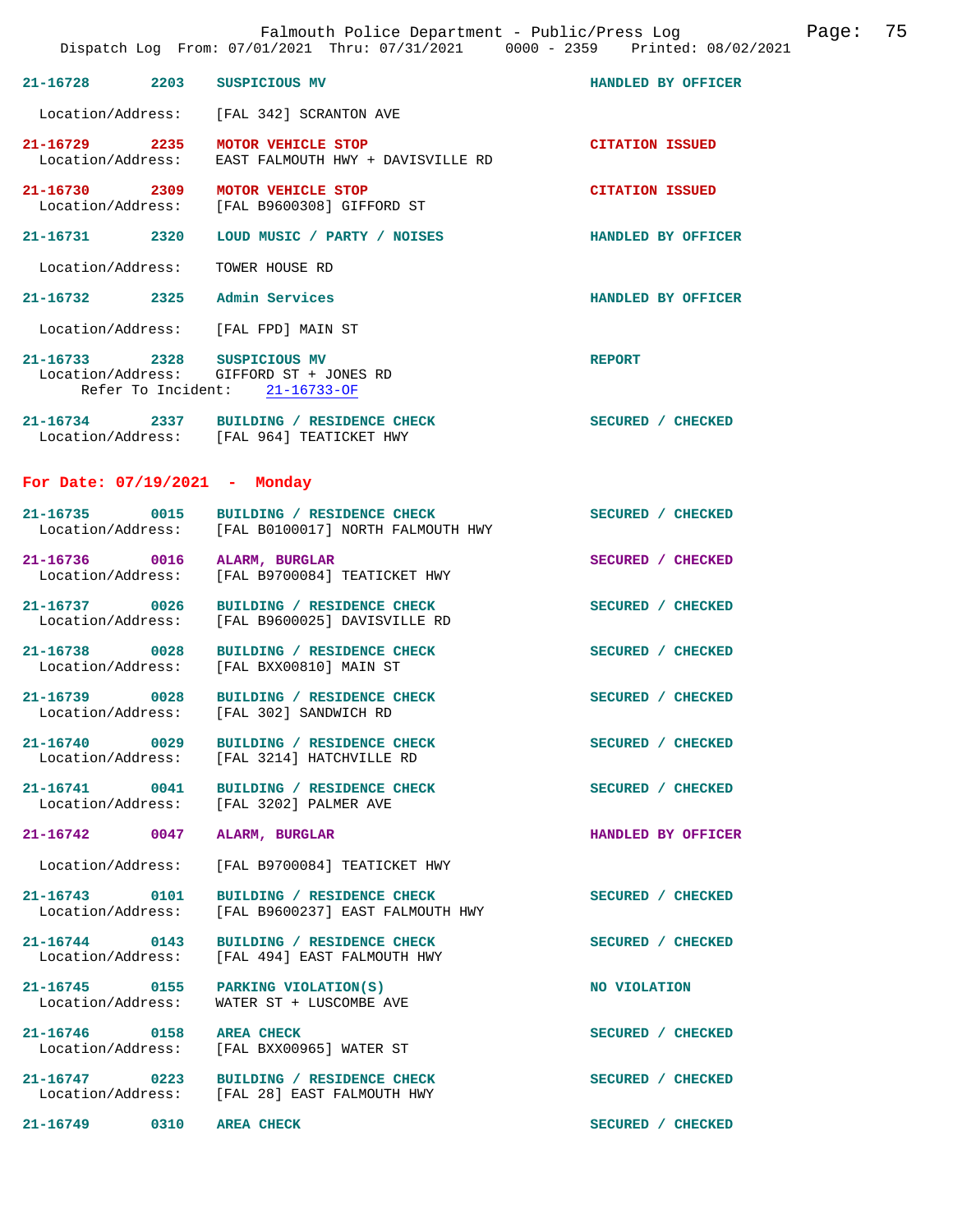|                           |                  | Falmouth Police Department - Public/Press Log<br>Dispatch Log From: 07/01/2021 Thru: 07/31/2021 0000 - 2359 Printed: 08/02/2021                                                                                    |                        | Page: | 76 |
|---------------------------|------------------|--------------------------------------------------------------------------------------------------------------------------------------------------------------------------------------------------------------------|------------------------|-------|----|
| Location/Address:         |                  | [FAL B9600203] TOWN HALL SQ                                                                                                                                                                                        |                        |       |    |
| Location/Address: SURF DR |                  | 21-16751 0712 ANIMAL COMPLAINT                                                                                                                                                                                     | NOTIFICATION MADE      |       |    |
| 21-16752 0747             |                  | ALARM, BURGLAR                                                                                                                                                                                                     | CANCELLED INCIDENT     |       |    |
|                           |                  | Location/Address: [FAL BXX00372] CLINTON AVE                                                                                                                                                                       |                        |       |    |
| 21-16753 0759 VANDALISM   |                  | Location/Address: [FAL B9600029] KATHARINE LEE BATES<br>Refer To Incident: 21-16753-OF                                                                                                                             | <b>REPORT</b>          |       |    |
|                           |                  | 21-16754 0837 ASSIST CITIZEN<br>Location/Address: [FAL B9601040] TROTTING PARK RD                                                                                                                                  | HANDLED BY PARTY       |       |    |
|                           |                  | 21-16755 0843 TRANSPORT / ESCORT<br>Location/Address: [FAL B9600063] JONES RD                                                                                                                                      | <b>TRANSPORT</b>       |       |    |
| 21-16756 0853 CRASH       |                  | Location/Address: [FAL L113] WOOD NECK RD<br>Refer To Accident: 21-16756-AC                                                                                                                                        | <b>REPORT</b>          |       |    |
|                           |                  | 21-16757 0924 LOUD MUSIC / PARTY / NOISES                                                                                                                                                                          | HANDLED BY OFFICER     |       |    |
|                           |                  | Location/Address: [FAL 3186] WOODS HOLE RD                                                                                                                                                                         |                        |       |    |
| 21-16762 1019             |                  | BUILDING / RESIDENCE CHECK                                                                                                                                                                                         | HANDLED BY OFFICER     |       |    |
| Location/Address:         |                  | [FAL B9600051] HATCHVILLE RD                                                                                                                                                                                       |                        |       |    |
|                           |                  | 21-16764 1024 MOTOR VEHICLE STOP<br>Location/Address: SANDWICH RD                                                                                                                                                  | <b>CITATION ISSUED</b> |       |    |
| Location/Address:         |                  | 21-16766 1042 MOTOR VEHICLE STOP<br>PINECREST BEACH DR + WHITECAPS DR                                                                                                                                              | <b>CITATION ISSUED</b> |       |    |
| 21-16767 1044 Harassment  | Aqe:<br>Charges: | Location/Address: [FAL 192] HATCHVILLE RD<br>Refer To Arrest: 21-16767-AR<br>Arrest: SPARK, BARBARA A<br>Address: 283 HATCHVILLE RD E FALMOUTH, MA<br>62<br>TRESPASS<br>DISTURBING THE PEACE<br>DISORDERLY CONDUCT | Arrest(s) Made         |       |    |
|                           |                  | 21-16768 1119 FOLLOW UP INVESTIGATION                                                                                                                                                                              | HANDLED BY OFFICER     |       |    |
| Location/Address:         |                  | [FAL FPD] MAIN ST                                                                                                                                                                                                  |                        |       |    |
|                           |                  | 21-16769 1123 FOLLOW UP INVESTIGATION                                                                                                                                                                              | HANDLED BY OFFICER     |       |    |
| Location/Address:         |                  | [FAL FPD] MAIN ST                                                                                                                                                                                                  |                        |       |    |
| 21-16770 1124             |                  | <b>CRASH</b><br>Location/Address: [FAL B9600005] RT 151<br>Refer To Accident: 21-16770-AC                                                                                                                          | <b>REPORT</b>          |       |    |
|                           |                  | 21-16772 1133 MOTOR VEHICLE STOP<br>Location/Address: [FAL B9600028] JONES RD                                                                                                                                      | <b>CITATION ISSUED</b> |       |    |
|                           |                  | 21-16775 1211 CHECK WELFARE                                                                                                                                                                                        | HANDLED BY OFFICER     |       |    |
|                           |                  | Location/Address: [FAL 2090] GIFFORD ST                                                                                                                                                                            |                        |       |    |
| 21-16777                  | 1256             | <b>ABANDONED 911</b>                                                                                                                                                                                               | HANDLED BY OFFICER     |       |    |
| Location/Address:         |                  | TEE WAY                                                                                                                                                                                                            |                        |       |    |
|                           |                  |                                                                                                                                                                                                                    |                        |       |    |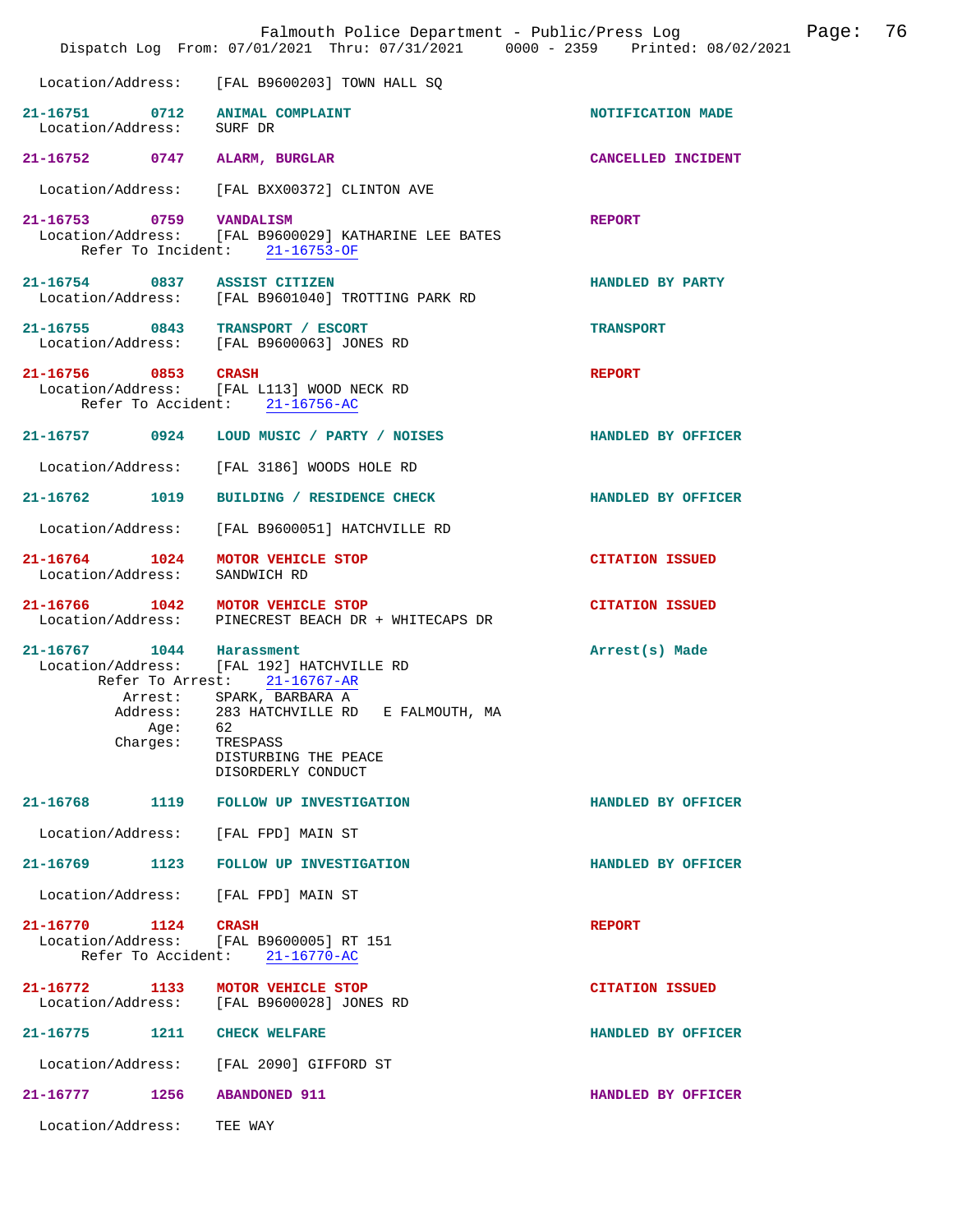|                                                                       | Dispatch Log From: 07/01/2021 Thru: 07/31/2021 0000 - 2359 Printed: 08/02/2021                                                      | Falmouth Police Department - Public/Press Log | Page: | 77 |
|-----------------------------------------------------------------------|-------------------------------------------------------------------------------------------------------------------------------------|-----------------------------------------------|-------|----|
| 21-16778 1310 CHECK WELFARE                                           |                                                                                                                                     | (FD) Cancelled Incident                       |       |    |
|                                                                       | Location/Address: [FAL BXX00827] EAST FALMOUTH HWY                                                                                  |                                               |       |    |
|                                                                       | 21-16780 1332 ASSIST OTHER AGENCY                                                                                                   | HANDLED BY OFFICER                            |       |    |
|                                                                       | Location/Address: [FAL B9700275] CANDLE PINE CIR                                                                                    |                                               |       |    |
| 21-16781 1336                                                         | <b>CRASH</b><br>Location/Address: [FAL B9800314] DAVIS STRAITS<br>Refer To Accident: 21-16781-AC                                    | <b>REPORT</b>                                 |       |    |
| Location/Address: HAWTHORNE AVE                                       | 21-16783 1404 Harassment Order Violation<br>Refer To Incident: 21-16783-OF                                                          | <b>REPORT</b>                                 |       |    |
| 21-16784 1416                                                         | <b>CHECK WELFARE</b>                                                                                                                | HANDLED BY OFFICER                            |       |    |
| Location/Address:                                                     | QUAKER RD                                                                                                                           |                                               |       |    |
| 21-16785 1426 Admin Services                                          |                                                                                                                                     | HANDLED BY OFFICER                            |       |    |
| Location/Address:                                                     | [FAL B9600005] RT 151                                                                                                               |                                               |       |    |
| 21-16787 1438 CHECK WELFARE                                           | Location/Address: [FAL 1979] SAINT MARKS RD                                                                                         | SECURED / CHECKED                             |       |    |
| 21-16789 1438 LOST PROPERTY                                           |                                                                                                                                     | HANDLED BY OFFICER                            |       |    |
|                                                                       | Location/Address: [FAL FPD] MAIN ST                                                                                                 |                                               |       |    |
| 21-16790 1447                                                         | FOLLOW UP INVESTIGATION                                                                                                             | HANDLED BY OFFICER                            |       |    |
| Location/Address:                                                     | [FAL FPD] MAIN ST                                                                                                                   |                                               |       |    |
| 21-16791 1453 CRASH                                                   | Location/Address: [FAL B9600220] WEST FALMOUTH HWY<br>Refer To Accident: 21-16791-AC<br>Refer To Incident: $\overline{21-16791-OF}$ | <b>REPORT</b>                                 |       |    |
| 21-16831 1530 ASSIST CITIZEN                                          | Location/Address: [FAL B9600005] RT 151<br>Refer To Incident: 21-16831-OF                                                           | <b>REPORT</b>                                 |       |    |
| 21-16795 1604 CRASH                                                   | Location/Address: RT 151 + SANDWICH RD<br>Refer To Accident: 21-16795-AC                                                            | <b>REPORT</b>                                 |       |    |
| 21-16796   1606   ANIMAL COMPLAINT<br>Location/Address: TEATICKET HWY |                                                                                                                                     | <b>REF OTHER</b>                              |       |    |
| 21-16797 1638 Admin Services                                          |                                                                                                                                     | HANDLED BY OFFICER                            |       |    |
| Location/Address: MAIN ST                                             |                                                                                                                                     |                                               |       |    |
| 21-16799 1708 CRASH                                                   | Location/Address: RT 151 + SANDWICH RD<br>Refer To Accident: 21-16799-AC                                                            | <b>REPORT</b>                                 |       |    |
| 21-16800 1721 DISABLED MV                                             |                                                                                                                                     | HANDLED BY OFFICER                            |       |    |
|                                                                       | Location/Address: [FAL B0200069] TEATICKET HWY                                                                                      |                                               |       |    |
| 21-16802 1806 CHECK WELFARE                                           | Location/Address: [FAL 464] LOCUST ST                                                                                               | NOTIFICATION MADE                             |       |    |
| 21-16804 1816 ABANDONED 911                                           | Location/Address: [FAL B9600326] TEATICKET HWY                                                                                      | <b>UNABLE TO LOCATE</b>                       |       |    |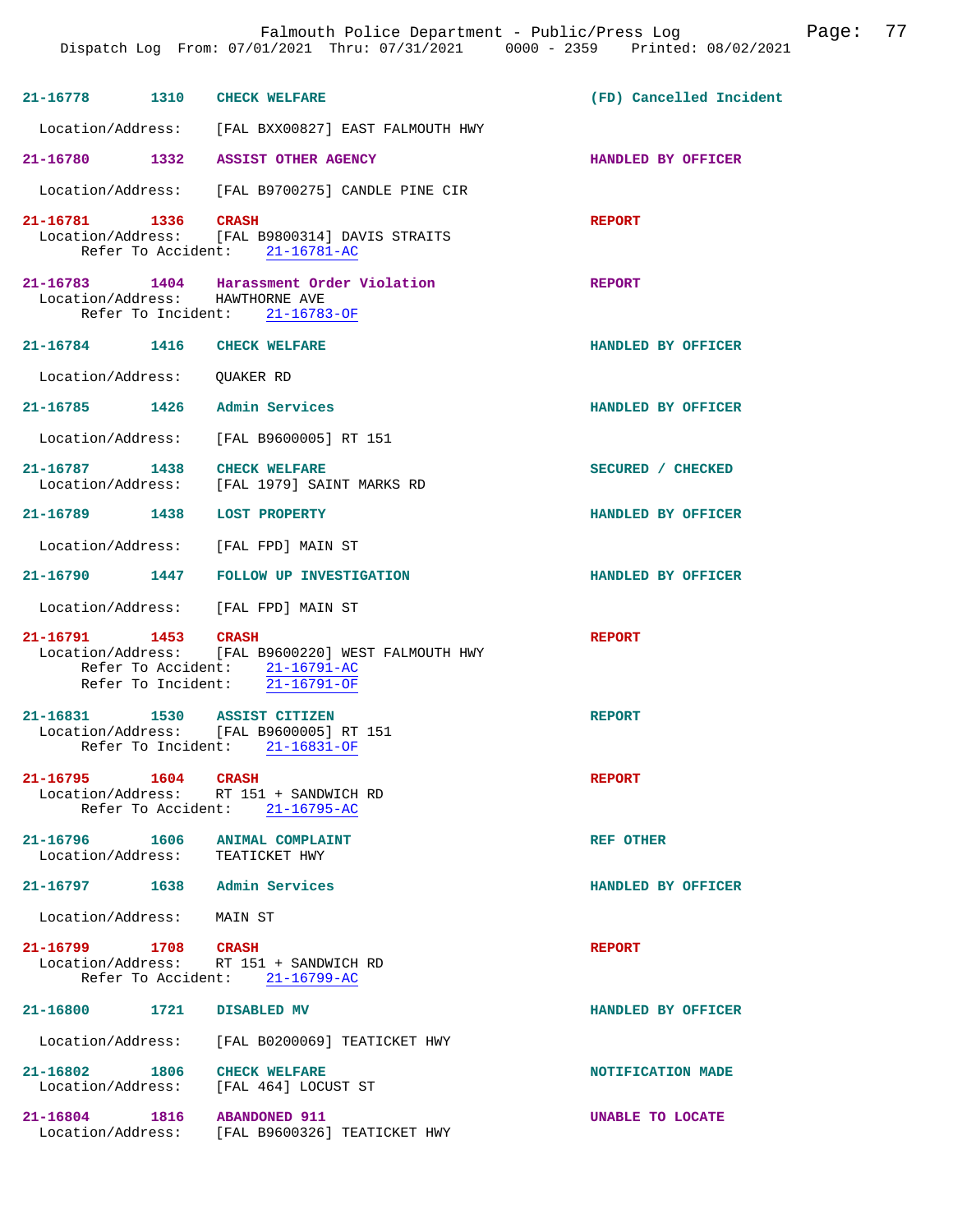| 21-16805 1817 Admin Services                                 |                                                                                                           | HANDLED BY OFFICER     |
|--------------------------------------------------------------|-----------------------------------------------------------------------------------------------------------|------------------------|
|                                                              | Location/Address: [FAL FPD] MAIN ST                                                                       |                        |
| 21-16808 1856 ASSIST CITIZEN                                 |                                                                                                           | HANDLED BY OFFICER     |
|                                                              | Location/Address: [FAL B9600005] RT 151                                                                   |                        |
| 21-16810 1951<br>Location/Address: OLD MAIN RD               | CRASH<br>Refer To Accident: 21-16810-AC<br>Refer To Incident: 21-16810-OF                                 | <b>REPORT</b>          |
| 21-16811 1955<br>Location/Address:                           | ALARM, BURGLAR<br>COBBLESTONE LN                                                                          | <b>UNFOUNDED</b>       |
| 21-16812 1957 AREA CHECK                                     | Location/Address: CRYSTAL SPRING AVE                                                                      | <b>GONE ON ARRIVAL</b> |
| 21-16815 2016 ASSAULT, PAST<br>Location/Address: MATTAPAN ST | Refer To Incident: 21-16815-OF                                                                            | <b>REPORT</b>          |
| 21-16816 2032 MISSING PERSON                                 |                                                                                                           | HANDLED BY OFFICER     |
|                                                              | Location/Address: [FAL B9600005] RT 151                                                                   |                        |
| 21-16818 2041 TRESPASS                                       |                                                                                                           | HANDLED BY OFFICER     |
|                                                              | Location/Address: [FAL B9600005] RT 151                                                                   |                        |
|                                                              | 21-16819 2048 ASSIST CITIZEN<br>Location/Address: [FAL B9600005] RT 151<br>Refer To Incident: 21-16819-OF | <b>REPORT</b>          |
| 21-16822 2053 ABANDONED 911                                  |                                                                                                           | HANDLED BY OFFICER     |
|                                                              | Location/Address: [FAL B9600005] RT 151                                                                   |                        |
| 21-16823 2107                                                | MOTOR VEHICLE STOP                                                                                        | HANDLED BY OFFICER     |
|                                                              | Location/Address: [FAL BXX00016] TEATICKET HWY                                                            |                        |
| 21-16824<br>2121<br>Location/Address:                        | MOTOR VEHICLE STOP<br>FALMOUTH LANDING RD + OX BOW RD                                                     | <b>NO VIOLATION</b>    |
| 21-16825 2130<br>Location/Address:                           | MOTOR VEHICLE STOP<br>SANDWICH RD                                                                         | Verbal Warning         |
|                                                              | 21-16826 2157 FOLLOW UP INVESTIGATION                                                                     | HANDLED BY OFFICER     |
| Location/Address: HEATHER LN                                 |                                                                                                           |                        |
| $21 - 16827$ 2202                                            | <b>SHOPLIFTING</b><br>Location/Address: [FAL BXX00081] MAIN ST<br>Refer To Incident: 21-16827-OF          | <b>REPORT</b>          |
| $21 - 16828$ 2231<br>Location/Address:                       | <b>AREA CHECK</b><br>[FAL 186] MAIN ST                                                                    | SECURED / CHECKED      |
| $21 - 16829$ 2242                                            | <b>MISSING PERSON</b>                                                                                     | HANDLED BY OFFICER     |
| Location/Address:                                            | [FAL B9600005] RT 151                                                                                     |                        |
| 2248<br>21-16830                                             | <b>ABANDONED 911</b>                                                                                      | HANDLED BY OFFICER     |
| Location/Address:                                            | [FAL B9600005] RT 151                                                                                     |                        |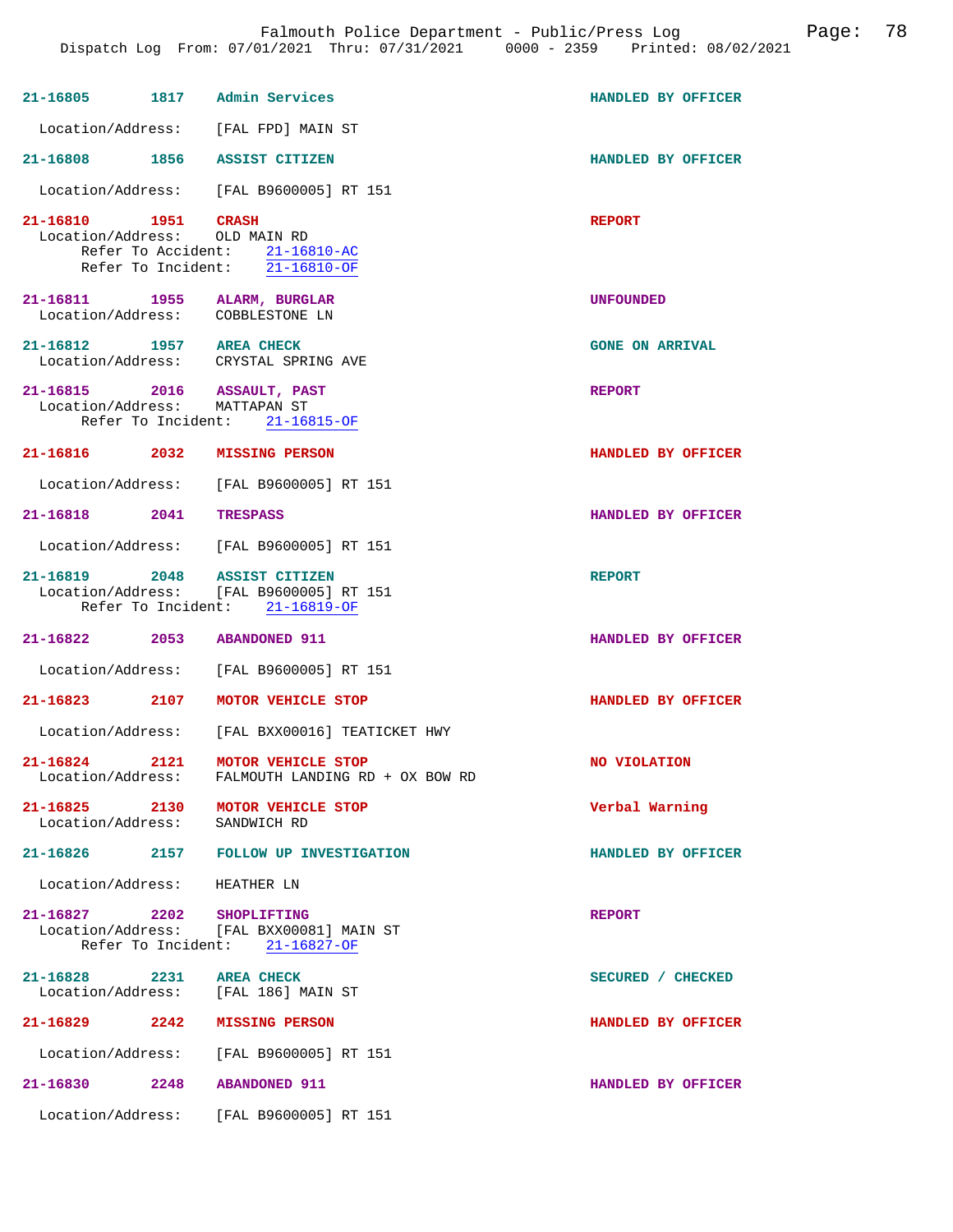|                                                         | Dispatch Log From: 07/01/2021 Thru: 07/31/2021 0000 - 2359 Printed: 08/02/2021             |                        |
|---------------------------------------------------------|--------------------------------------------------------------------------------------------|------------------------|
| 21-16832 2301 MOTOR VEHICLE STOP                        | Location/Address: [FAL B9600326] TEATICKET HWY                                             | <b>CITATION ISSUED</b> |
| 21-16833 2305<br>Location/Address:                      | UNWANTED GUEST<br>HOMESTEAD LN                                                             | Peace Restored         |
| 21-16834 2308                                           | <b>MISSING PERSON</b>                                                                      | HANDLED BY OFFICER     |
|                                                         | Location/Address: [FAL B9600005] RT 151                                                    |                        |
| 21-16835 2312 AREA CHECK                                |                                                                                            | HANDLED BY OFFICER     |
|                                                         | Location/Address: [FAL B9600005] RT 151                                                    |                        |
| For Date: $07/20/2021$ - Tuesday                        |                                                                                            |                        |
|                                                         | 21-16836 0017 BUILDING / RESIDENCE CHECK<br>Location/Address: [FAL 302] SANDWICH RD        | SECURED / CHECKED      |
| 21-16837 0018 Water Complaint                           |                                                                                            | HANDLED BY OFFICER     |
| Location/Address:                                       | FAL B97000841 TEATICKET HWY                                                                |                        |
| 21-16838 0030 ASSIST OTHER AGENCY                       |                                                                                            | HANDLED BY OFFICER     |
| Location/Address:                                       | [FAL B9600069] TER HEUN DR                                                                 |                        |
| Location/Address:                                       | 21-16839 0117 PARKING VIOLATION(S)<br>WATER ST + LUSCOMBE AVE                              | NO VIOLATION           |
| 21-16840 0121<br>Location/Address:                      | BUILDING / RESIDENCE CHECK<br>[FAL B9600051] HATCHVILLE RD                                 | SECURED / CHECKED      |
| 21-16841 0133                                           | <b>AREA CHECK</b><br>Location/Address: [FAL B0000242] EAST FALMOUTH HWY                    | SECURED / CHECKED      |
| 21-16842 0136 AREA CHECK                                | Location/Address: [FAL B9600444] LUSCOMBE AVE                                              | SECURED / CHECKED      |
|                                                         | 21-16843 0137 BUILDING / RESIDENCE CHECK<br>Location/Address: [FAL B9700084] TEATICKET HWY | SECURED / CHECKED      |
| 21-16844 0143 AREA CHECK                                | Location/Address: [FAL 494] EAST FALMOUTH HWY                                              | SECURED / CHECKED      |
| 21-16849 0200 PARKING VIOLATION(S)<br>Location/Address: | [FAL B9600203] TOWN HALL SQ                                                                | NO VIOLATION           |
| 21-16845 0211                                           | BUILDING / RESIDENCE CHECK<br>Location/Address: [FAL 964] TEATICKET HWY                    | SECURED / CHECKED      |
| 21-16846 0214<br>Location/Address:                      | BUILDING / RESIDENCE CHECK<br>[FAL B9800292] DAVIS STRAITS                                 | SECURED / CHECKED      |
| 21-16847 0223<br>Location/Address:                      | BUILDING / RESIDENCE CHECK<br>[FAL B9600026] GIFFORD EXT ST                                | SECURED / CHECKED      |
| 21-16850 0720<br>Location/Address:                      | ASSIST CITIZEN<br>[FAL B9600027] LAKEVIEW AVE                                              | NOTIFICATION MADE      |
| 21-16851 0821                                           | ALARM, BURGLAR                                                                             | CANCELLED INCIDENT     |
| Location/Address:                                       | [FAL BXX00484] NORTH FALMOUTH HWY                                                          |                        |
| 21-16852<br>0837                                        | ALARM, BURGLAR                                                                             | CANCELLED INCIDENT     |
|                                                         | Location/Address: [FAL BXX00484] NORTH FALMOUTH HWY                                        |                        |

Falmouth Police Department - Public/Press Log Page: 79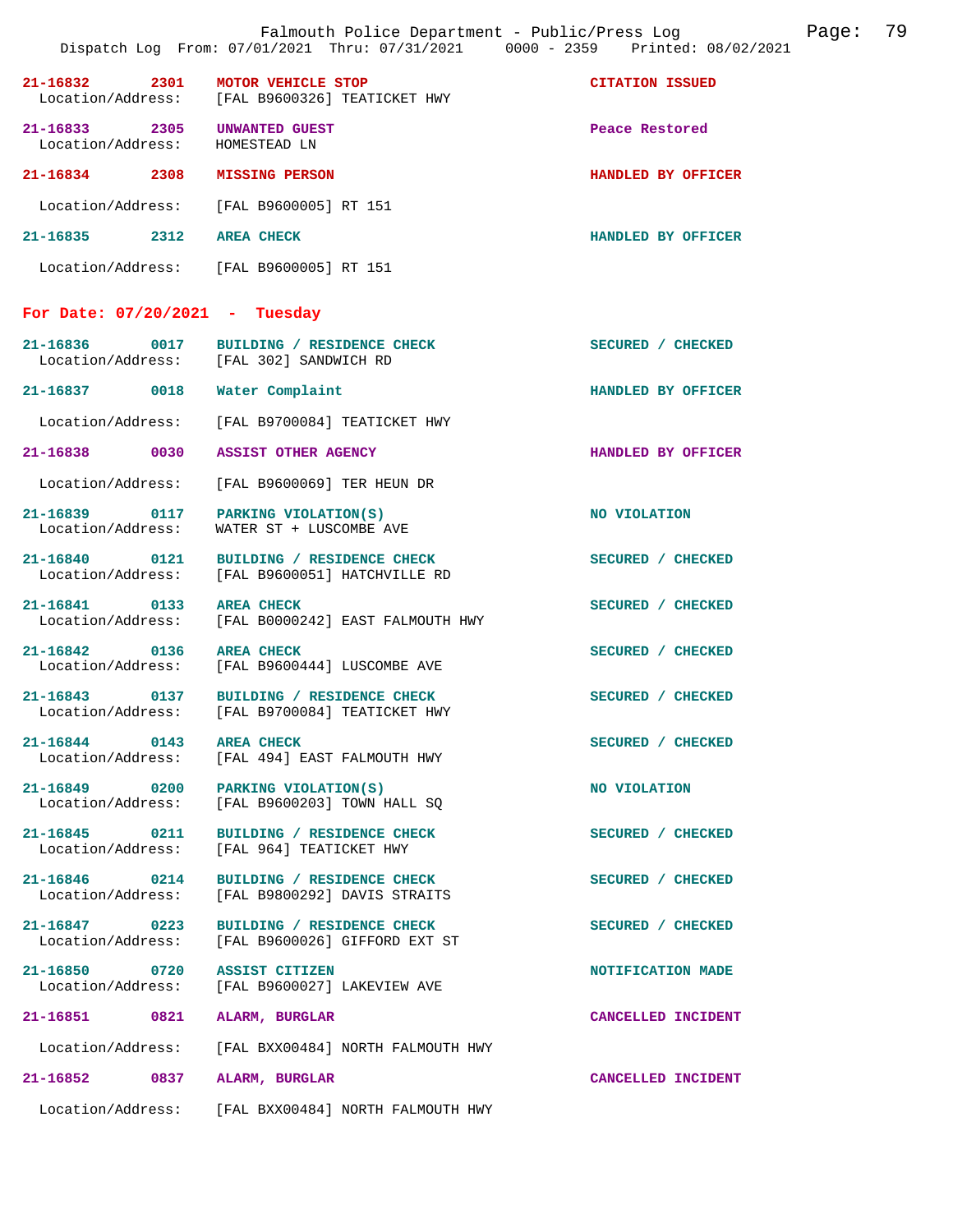| 21-16853 0853                                                | <b>ASSIST CITIZEN</b>                                                                                | HANDLED BY OFFICER |  |
|--------------------------------------------------------------|------------------------------------------------------------------------------------------------------|--------------------|--|
|                                                              |                                                                                                      |                    |  |
| Location/Address:                                            | SEAPIT RD                                                                                            |                    |  |
| 21-16854 0905 ASSIST CITIZEN                                 |                                                                                                      | HANDLED BY OFFICER |  |
| Location/Address: CARL LANDI CIR                             |                                                                                                      |                    |  |
| 21-16859 1055                                                | Admin Services                                                                                       | HANDLED BY OFFICER |  |
|                                                              | Location/Address: [FAL FPD] MAIN ST                                                                  |                    |  |
| 21-16861 1105 Admin Services                                 |                                                                                                      | HANDLED BY OFFICER |  |
|                                                              | Location/Address: [FAL 2862] QUAKER RD                                                               |                    |  |
| 21-16862 1124                                                | <b>CRASH</b><br>Location/Address: [FAL B9800654] SANDWICH RD<br>Refer To Accident: 21-16862-AC       | <b>REPORT</b>      |  |
| 21-16864 1127 Admin Services                                 |                                                                                                      | HANDLED BY OFFICER |  |
|                                                              | Location/Address: [FAL B9600029] KATHARINE LEE BATES                                                 |                    |  |
| 21-16866 1140 LARCENY<br>Location/Address: SHOREWOOD DR      | Refer To Incident: 21-16866-OF                                                                       | <b>REPORT</b>      |  |
|                                                              | 21-16868 1145 MOTOR VEHICLE STOP                                                                     | HANDLED BY OFFICER |  |
|                                                              | Location/Address: [FAL BXX00844] MAIN ST                                                             |                    |  |
| 21-16870 1200 Admin Services                                 |                                                                                                      | HANDLED BY OFFICER |  |
|                                                              | Location/Address: [FAL B9600005] RT 151                                                              |                    |  |
| 21-16871 1223                                                | <b>CRASH</b><br>Location/Address: [FAL BXX00592] EAST FALMOUTH HWY<br>Refer To Accident: 21-16871-AC | <b>REPORT</b>      |  |
| 21-16872 1232                                                | <b>FOLLOW UP INVESTIGATION</b>                                                                       | HANDLED BY OFFICER |  |
|                                                              | Location/Address: [FAL FPD] MAIN ST                                                                  |                    |  |
| 21-16875 1253 CRASH                                          | Location/Address: RT 151 + NORTH FALMOUTH HWY<br>Refer To Accident: 21-16875-AC                      | <b>REPORT</b>      |  |
|                                                              | $21-16877$ 1256 PARKING VIOLATION(S)<br>Location/Address: [FAL 46] CHAPOQUOIT RD                     | HANDLED BY PARTY   |  |
| 21-16878 1302 B & E RESIDENT<br>Location/Address: FORDHAM RD | Refer To Incident: 21-16878-OF                                                                       | <b>REPORT</b>      |  |
| 21-16879 1328 ASSIST CITIZEN                                 |                                                                                                      | HANDLED BY OFFICER |  |
|                                                              | Location/Address: [FAL FPD] MAIN ST                                                                  |                    |  |
| 21-16883 1425 PRESERVE PEACE                                 |                                                                                                      | HANDLED BY OFFICER |  |
| Location/Address: GAGE DR                                    |                                                                                                      |                    |  |
| 21-16884 1430 ASSIST FIRE DEPT                               | Location/Address: [FAL BXX00377] GIFFORD ST                                                          | REF FIRE DEPT      |  |
| 21-16886 1505                                                | <b>CHECK WELFARE</b><br>Location/Address: LITTLE HARBOR RD<br>Refer To Incident: 21-16886-OF         | <b>REPORT</b>      |  |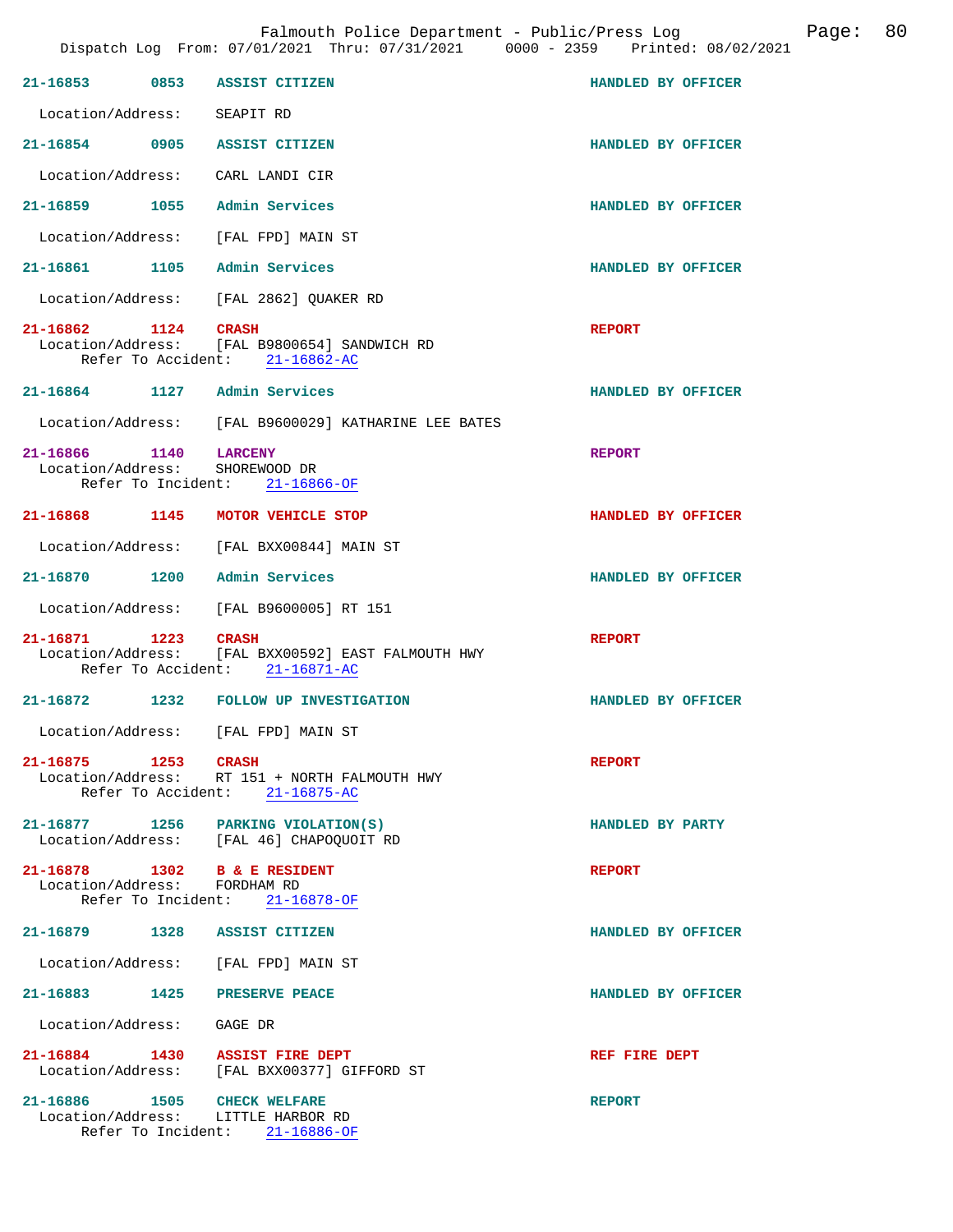| 21-16890 1533 ASSIST CITIZEN                          |      |                                                                                                         | HANDLED BY OFFICER      |
|-------------------------------------------------------|------|---------------------------------------------------------------------------------------------------------|-------------------------|
|                                                       |      | Location/Address: [FAL BXX00131] EAST FALMOUTH HWY                                                      |                         |
| 21-16891 1547<br>Location/Address:                    |      | SUSPICIOUS PERSON(S)<br>FORDHAM RD                                                                      | <b>UNABLE TO LOCATE</b> |
| 21-16892 1547 CHECK WELFARE                           |      | Location/Address: [FAL B0100152] TEATICKET HWY                                                          | <b>UNABLE TO LOCATE</b> |
| 21-16894 1606 CRASH                                   |      | Location/Address: FRESH POND RD + BARROWS RD<br>Refer To Accident: 21-16894-AC                          | <b>REPORT</b>           |
|                                                       |      | 21-16896 1633 TRAFFIC HAZARD<br>Location/Address: MENAUHANT RD + ACAPESKET RD                           | NOTIFICATION MADE       |
| 21-16897 1644 CHECK WELFARE                           |      |                                                                                                         | HANDLED BY OFFICER      |
|                                                       |      | Location/Address: [FAL 1660] MAIN ST                                                                    |                         |
| 21-16898 1646 CRASH                                   |      | Location/Address: [FAL BXX00592] EAST FALMOUTH HWY<br>Refer To Accident: 21-16898-AC                    | <b>REPORT</b>           |
| 21-16899 1717 CRASH                                   |      | Location/Address: [FAL B9600005] RT 151<br>Refer To Accident: 21-16899-AC                               | <b>REPORT</b>           |
| 21-16900 1737 CRASH<br>Location/Address: SHOREWOOD DR |      | Refer To Accident: 21-16900-AC<br>Refer To Incident: 21-16900-OF                                        | <b>REPORT</b>           |
| 21-16901 1743 Admin Services                          |      |                                                                                                         | HANDLED BY OFFICER      |
|                                                       |      | Location/Address: [FAL BXX00810] MAIN ST                                                                |                         |
| 21-16903 1758                                         |      | ANIMAL COMPLAINT<br>Location/Address: [FAL 822] NAUSHON SOUTH                                           | NOTIFICATION MADE       |
|                                                       |      | 21-16904 1804 MOTOR VEHICLE THEFT<br>Location/Address: [FAL 1995] EAST FALMOUTH HWY                     | <b>UNFOUNDED</b>        |
| 21-16908 1851 Admin Services                          |      | Location/Address: [FAL FPD] MAIN ST                                                                     | HANDLED BY PARTY        |
| 21-16909 1857                                         |      | <b>LARCENY</b><br>Location/Address: [FAL B9900205] TEATICKET HWY<br>Refer To Incident: 21-16909-OF      | <b>REPORT</b>           |
| Location/Address: METOXIT RD                          |      | 21-16910 1859 ANIMAL COMPLAINT                                                                          | NOTIFICATION MADE       |
|                                                       |      | 21-16911 1906 RECOVERED PROPERTY                                                                        | HANDLED BY OFFICER      |
|                                                       |      | Location/Address: [FAL B9800314] DAVIS STRAITS                                                          |                         |
|                                                       |      | 21-16914   1921   0VERDOSE<br>Location/Address: [FAL B9600005] RT 151<br>Refer To Incident: 21-16914-OF | REF FIRE DEPT           |
|                                                       |      | 21-16917 1938 FOLLOW UP INVESTIGATION                                                                   | HANDLED BY OFFICER      |
|                                                       |      | Location/Address: [FAL B9600069] TER HEUN DR                                                            |                         |
| $21 - 16919$                                          | 2000 | RECOVERED PROPERTY                                                                                      | HANDLED BY OFFICER      |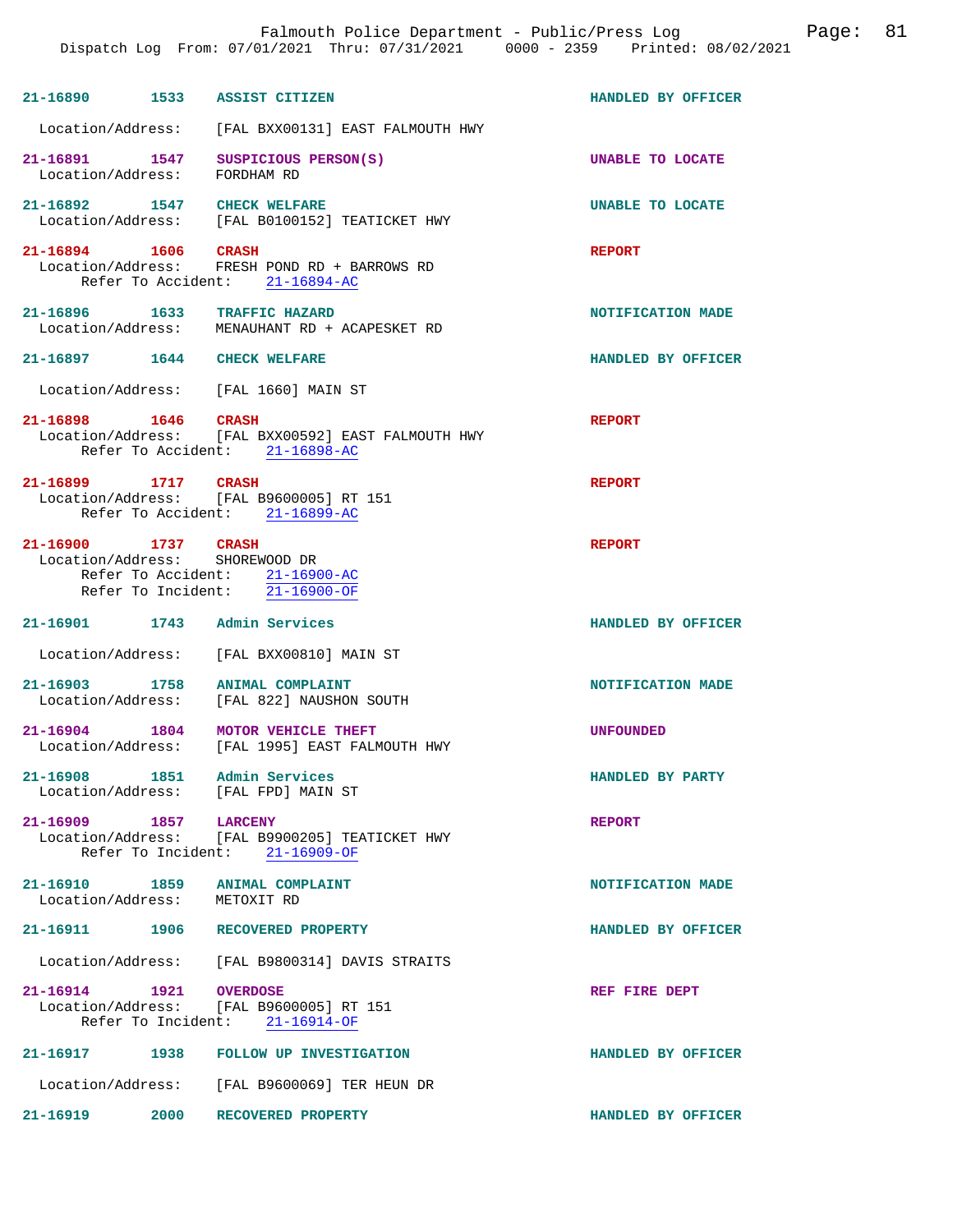| Falmouth Police Department - Public/Press Log<br>Dispatch Log From: 07/01/2021 Thru: 07/31/2021 0000 - 2359 Printed: 08/02/2021 |      |                                                                                                |                    | Page: | 82 |
|---------------------------------------------------------------------------------------------------------------------------------|------|------------------------------------------------------------------------------------------------|--------------------|-------|----|
|                                                                                                                                 |      | Location/Address: [FAL B9600005] RT 151                                                        |                    |       |    |
|                                                                                                                                 |      | 21-16922 2116 ANIMAL COMPLAINT                                                                 | REF ANIMAL CONTROL |       |    |
|                                                                                                                                 |      | Location/Address: [FAL BXX00747] MAIN ST                                                       |                    |       |    |
| 21-16923 2116                                                                                                                   |      | <b>CHECK WELFARE</b>                                                                           | HANDLED BY OFFICER |       |    |
| Location/Address: RT 151                                                                                                        |      |                                                                                                |                    |       |    |
| 21-16924 2132 CRASH                                                                                                             |      | Location/Address: [FAL FPD] MAIN ST + SCRANTON AVE<br>Refer To Accident: 21-16924-AC           | <b>REPORT</b>      |       |    |
| 21-16926 2143 VANDALISM<br>Location/Address: CANDACE WAY                                                                        |      | Refer To Incident: 21-16926-OF                                                                 | <b>REPORT</b>      |       |    |
| 21-16928 2156 ALARM, BURGLAR<br>Location/Address: ALDER LN                                                                      |      |                                                                                                | <b>UNFOUNDED</b>   |       |    |
| 21-16930 2205 CHECK WELFARE                                                                                                     |      | Location/Address: [FAL BXX00863] TEATICKET HWY<br>Refer To Incident: 21-16930-OF               | <b>REPORT</b>      |       |    |
| Location/Address: ELDONA AVE                                                                                                    |      | 21-16932 2215 ANIMAL COMPLAINT                                                                 | NOTIFICATION MADE  |       |    |
| Location/Address: TEATICKET HWY                                                                                                 |      | 21-16933 2224 BUILDING / RESIDENCE CHECK                                                       | SECURED / CHECKED  |       |    |
| Location/Address:                                                                                                               |      | 21-16934 2323 ID Theft / Fraud<br>HEDGE LN<br>Refer To Incident: 21-16934-OF                   | <b>REPORT</b>      |       |    |
| 21-16935 2359 AREA CHECK                                                                                                        |      | Location/Address: CLINTON AVE + SCRANTON AVE                                                   | SECURED / CHECKED  |       |    |
| For Date: $07/21/2021$ - Wednesday                                                                                              |      |                                                                                                |                    |       |    |
| 21-16936                                                                                                                        | 0022 | ALARM, BURGLAR<br>Location/Address: [FAL BXX00943] SCRANTON AVE                                | <b>UNFOUNDED</b>   |       |    |
| 21-16937 0031 AREA CHECK                                                                                                        |      | Location/Address: [FAL L34] SCRANTON AVE                                                       | SECURED / CHECKED  |       |    |
| Location/Address:                                                                                                               |      | 21-16938 0041 BUILDING / RESIDENCE CHECK<br>[FAL B9800292] DAVIS STRAITS                       | SECURED / CHECKED  |       |    |
|                                                                                                                                 |      | 21-16939 0044 BUILDING / RESIDENCE CHECK<br>Location/Address: [FAL B9600031] MARAVISTA AVE EXT | SECURED / CHECKED  |       |    |
| 21-16940 0052<br>Location/Address:                                                                                              |      | BUILDING / RESIDENCE CHECK<br>[FAL B9600031] MARAVISTA AVE EXT                                 | SECURED / CHECKED  |       |    |
| 21-16941 0053<br>Location/Address:                                                                                              |      | BUILDING / RESIDENCE CHECK<br>[FAL B9600029] KATHARINE LEE BATES                               | SECURED / CHECKED  |       |    |
| 21-16942 0053<br>Location/Address:                                                                                              |      | <b>AREA CHECK</b><br>[FAL B9600047] TEATICKET HWY                                              | SECURED / CHECKED  |       |    |
|                                                                                                                                 |      | 21-16943 0057 BUILDING / RESIDENCE CHECK<br>Location/Address: [FAL B9600080] WORCESTER CT      | SECURED / CHECKED  |       |    |
|                                                                                                                                 |      | 21-16944 0102 BUILDING / RESIDENCE CHECK<br>Location/Address: [FAL BXX00810] MAIN ST           | SECURED / CHECKED  |       |    |
|                                                                                                                                 |      |                                                                                                | Protective Custody |       |    |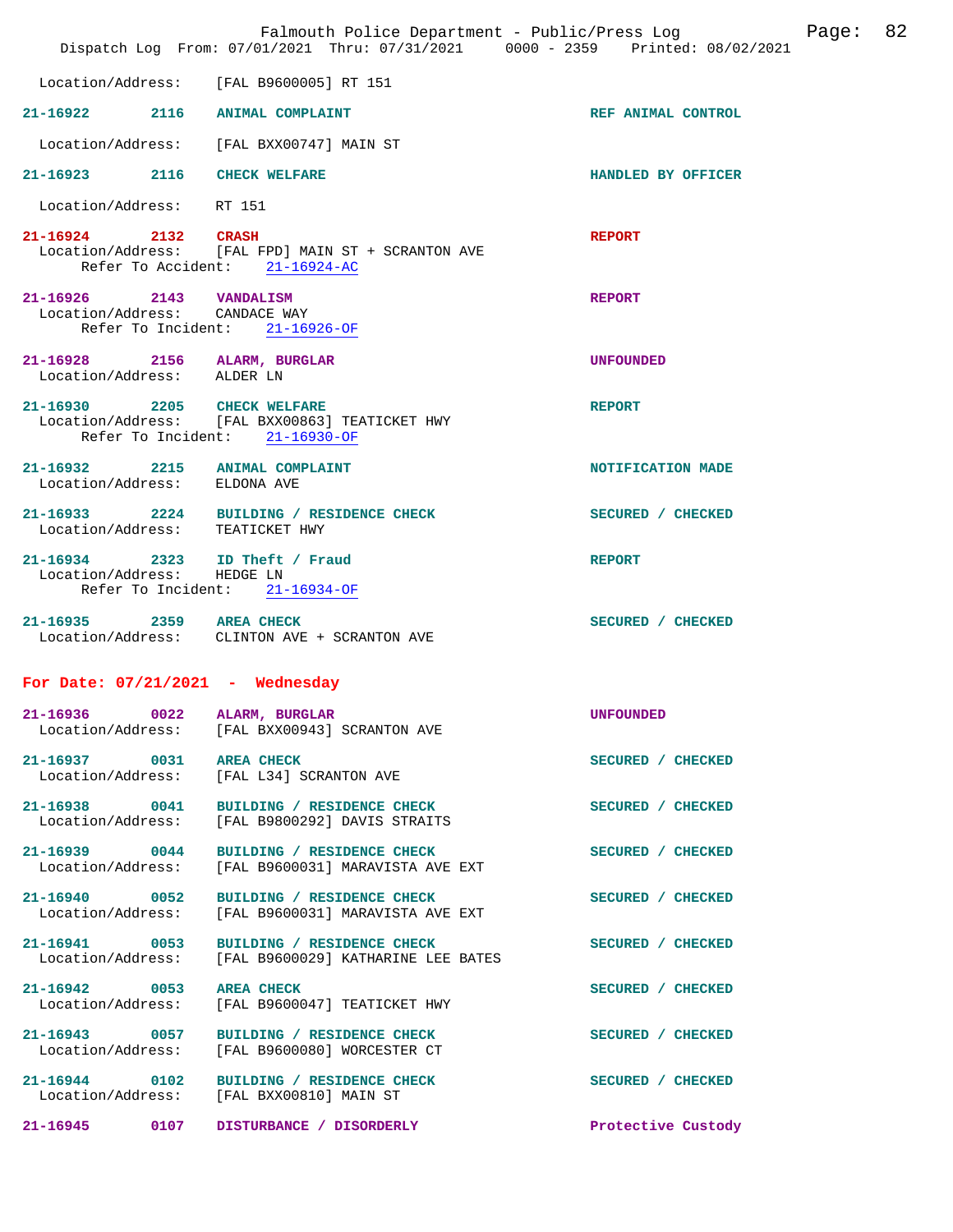| Location/Address: PINECREST BEACH DR | Refer To Arrest: 21-16945-AR                                                                              |                    |
|--------------------------------------|-----------------------------------------------------------------------------------------------------------|--------------------|
|                                      | Arrest: COSTA, DEBRA M<br>Address: 155 PINECREST BEACH DR EAST FALMOUTH, MA                               |                    |
|                                      | Age: 55<br>Charges: PROTECTIVE CUSTODY (LIQUOR)                                                           |                    |
| 21-16947 0136<br>Location/Address:   | ALARM, BURGLAR<br>TRADESMAN CIR                                                                           | <b>UNFOUNDED</b>   |
| 21-16948 0149<br>Location/Address:   | BUILDING / RESIDENCE CHECK<br>[FAL B9900121] PALMER AVE                                                   | SECURED / CHECKED  |
| 21-16949 0153                        | BUILDING / RESIDENCE CHECK<br>Location/Address: [FAL B9600069] TER HEUN DR                                | SECURED / CHECKED  |
| 21-16950 0154                        | <b>AREA CHECK</b>                                                                                         | HANDLED BY OFFICER |
|                                      | Location/Address: FOREST AVE + CRESCENT AVE                                                               |                    |
| 21-16951 0201                        | BUILDING / RESIDENCE CHECK<br>Location/Address: [FAL B9600051] HATCHVILLE RD                              | SECURED / CHECKED  |
| 21-16952 0208<br>Location/Address:   | PARKING VIOLATION(S)<br>[FAL B9600203] TOWN HALL SQ                                                       | NO VIOLATION       |
| 21-16953 0208<br>Location/Address:   | PARKING VIOLATION(S)<br>WATER ST                                                                          | NO VIOLATION       |
| 21-16954 0224                        | BUILDING / RESIDENCE CHECK<br>Location/Address: [FAL B9700005] SURF DR                                    | SECURED / CHECKED  |
| 21-16955 0228<br>Location/Address:   | BUILDING / RESIDENCE CHECK<br>[FAL B9600237] EAST FALMOUTH HWY                                            | SECURED / CHECKED  |
| 21-16956 0230<br>Location/Address:   | BUILDING / RESIDENCE CHECK<br>[FAL B9600026] GIFFORD EXT ST                                               | SECURED / CHECKED  |
| 21-16957 0239<br>Location/Address:   | BUILDING / RESIDENCE CHECK<br>[FAL B9600028] JONES RD                                                     | SECURED / CHECKED  |
| $\sim$ 0429<br>21-16960              | ALARM, BURGLAR<br>Location/Address: [FAL BXX00526] SPRING BARS RD                                         | UNFOUNDED          |
| 21-16962<br>0623                     | Admin Services                                                                                            | HANDLED BY OFFICER |
| Location/Address: [FAL FPD] MAIN ST  |                                                                                                           |                    |
| 21-16965 0747 ASSIST OTHER AGENCY    |                                                                                                           | HANDLED BY OFFICER |
| Location/Address: HILL AND PLAIN RD  |                                                                                                           |                    |
| Location/Address: [FAL FPD] MAIN ST  | 21-16966 0802 FOLLOW UP INVESTIGATION<br>Refer To Incident: $21-16966-OF$                                 | <b>REPORT</b>      |
|                                      | 21-16968 0827 SUICIDE ATTEMPT / THREAT<br>Location/Address: [FAL B9800605] ROSE MORIN LN                  | REF FIRE DEPT      |
|                                      | 21-16969 0843 LARCENY<br>Location/Address: [FAL B9600326] TEATICKET HWY<br>Refer To Incident: 21-16969-OF | <b>REPORT</b>      |
| 21-16970 0851 TRANSPORT / ESCORT     | Location/Address: [FAL B9600063] JONES RD                                                                 | <b>TRANSPORT</b>   |
| 21-16971 0907 PRIVATE TOW            |                                                                                                           | PRIVATE TOW        |

Location/Address: [FAL BXX00791] WOODS HOLE RD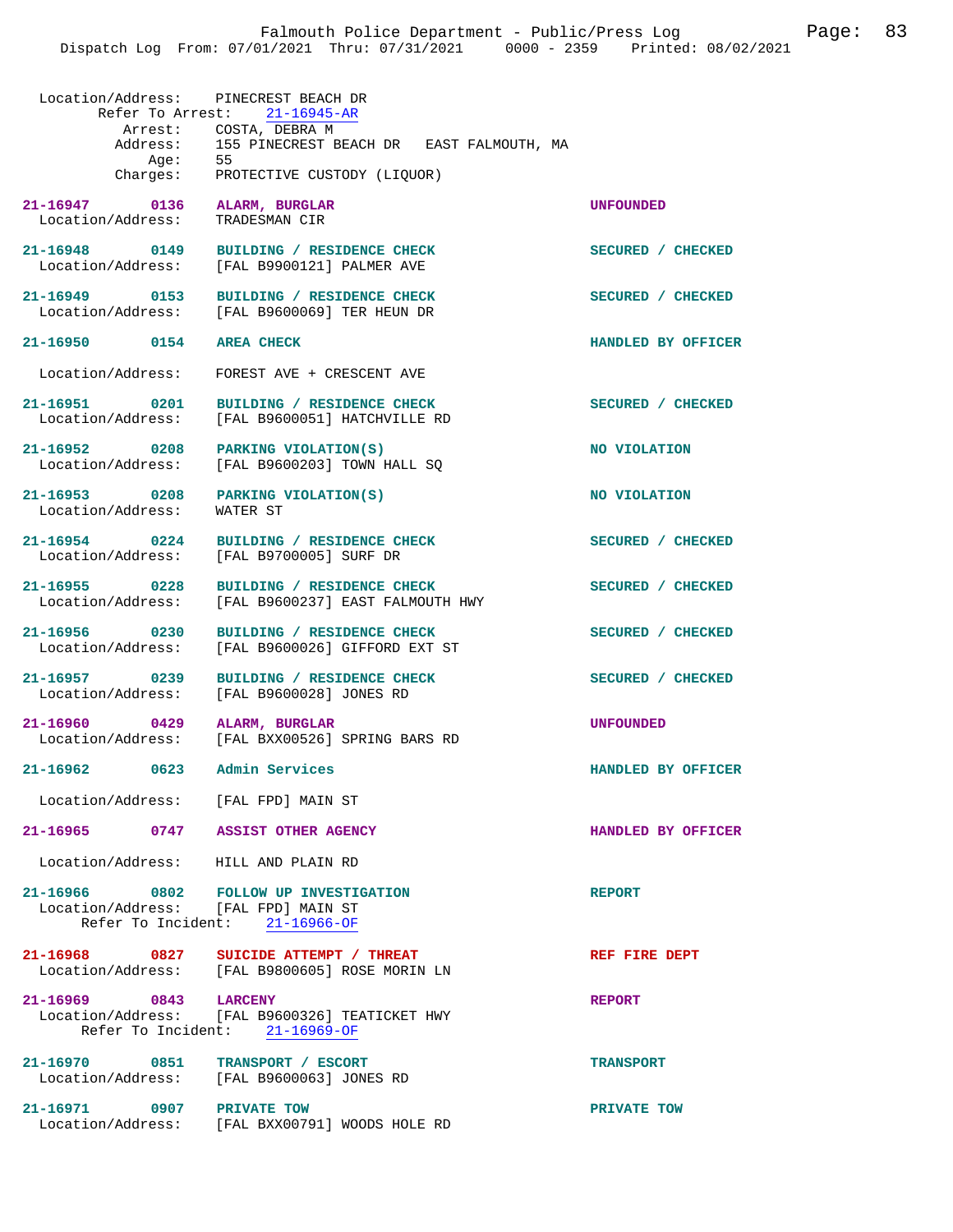|                                            | 21-16972 0913 PRESERVE PEACE                                                                                                                                                                                             | HANDLED BY OFFICER     |
|--------------------------------------------|--------------------------------------------------------------------------------------------------------------------------------------------------------------------------------------------------------------------------|------------------------|
|                                            | Location/Address: LAKE SHORE DR                                                                                                                                                                                          |                        |
|                                            | 21-16974 0918 SELECTIVE ENFORCEMENT<br>Location/Address: WILD HARBOR RD                                                                                                                                                  | <b>CITATION ISSUED</b> |
|                                            | 21-16978 0950 ALARM, BURGLAR                                                                                                                                                                                             | CANCELLED INCIDENT     |
|                                            | Location/Address: [FAL 3290] DAVISVILLE RD                                                                                                                                                                               |                        |
| 21-16979 1035 VANDALISM                    | Location/Address: DAVISVILLE RD                                                                                                                                                                                          | HANDLED BY PARTY       |
| 21-16982 1111 DISABLED MV                  |                                                                                                                                                                                                                          | HANDLED BY OFFICER     |
|                                            | Location/Address: WOODS HOLE RD + LITTLE HARBOR RD                                                                                                                                                                       |                        |
| 21-16983 1120                              | CRASH, HIT/RUN<br>Location/Address: [FAL 188] KATHARINE LEE BATES<br>Refer To Accident: 21-16983-AC                                                                                                                      | <b>REPORT</b>          |
| Aqe:                                       | 21-16984 1127 WARRANT SERVICE<br>Location/Address: OLD BARNSTABLE RD<br>Refer To Arrest: 21-16984-AR<br>Arrest: REBELLO, NATHAN K<br>Address: 416 OLD BARNSTABLE E FALMOUTH, MA<br>29<br>Charges: ARREST WARRANT SERVICE | Arrest(s) Made         |
|                                            | 21-16985 1130 PARKING VIOLATION(S)<br>Location/Address: [FAL B9701135] PALMER AVE                                                                                                                                        | <b>UNFOUNDED</b>       |
|                                            | 21-16986 1147 ANIMAL COMPLAINT<br>Location/Address: RT 28 SOUTH + BRICK KILN RD                                                                                                                                          | NOTIFICATION MADE      |
|                                            | 21-16987 1225 ABANDONED 911<br>Location/Address: [FAL B9600084] TER HEUN DR                                                                                                                                              | HANDLED BY PARTY       |
| 21-16989 1253 DISABLED MV                  | Location/Address: PALMER AVE + JONES RD                                                                                                                                                                                  | <b>VEHICLE TOWED</b>   |
| 21-16990<br>Location/Address: LAKEVIEW AVE | 1302 SUMMONS SERVICE                                                                                                                                                                                                     | UNABLE TO LOCATE       |
| 21-16991<br>1306<br>Location/Address:      | <b>ABANDONED 911</b><br>[FAL BXX00801] OUAKER RD                                                                                                                                                                         | HANDLED BY PARTY       |
| 21-16992<br>1313                           | ALARM, BURGLAR<br>Location/Address: [FAL B9700996] JEWELERS AVE                                                                                                                                                          | <b>UNFOUNDED</b>       |
|                                            | 21-16993 1315 Admin Services                                                                                                                                                                                             | HANDLED BY OFFICER     |
|                                            | Location/Address: [FAL FPD] MAIN ST                                                                                                                                                                                      |                        |
| 21-16994 1319 CRASH                        |                                                                                                                                                                                                                          | CANCELLED INCIDENT     |
|                                            | Location/Address: [FAL BXX00668] TEATICKET HWY                                                                                                                                                                           |                        |
| 21-16996 1351                              | <b>SUMMONS SERVICE</b><br>Location/Address: [FAL 2098] EDGERTON DR                                                                                                                                                       | <b>SERVED IN HAND</b>  |
| 21-16998 1410                              | ALARM, BURGLAR<br>Location/Address: [FAL 5] COUNTY RD                                                                                                                                                                    | <b>UNFOUNDED</b>       |
| 21-16999<br>1414                           | <b>CRASH</b>                                                                                                                                                                                                             | <b>REPORT</b>          |

Location/Address: KATHARINE LEE BATES + PALMER AVE

Refer To Accident: 21-16999-AC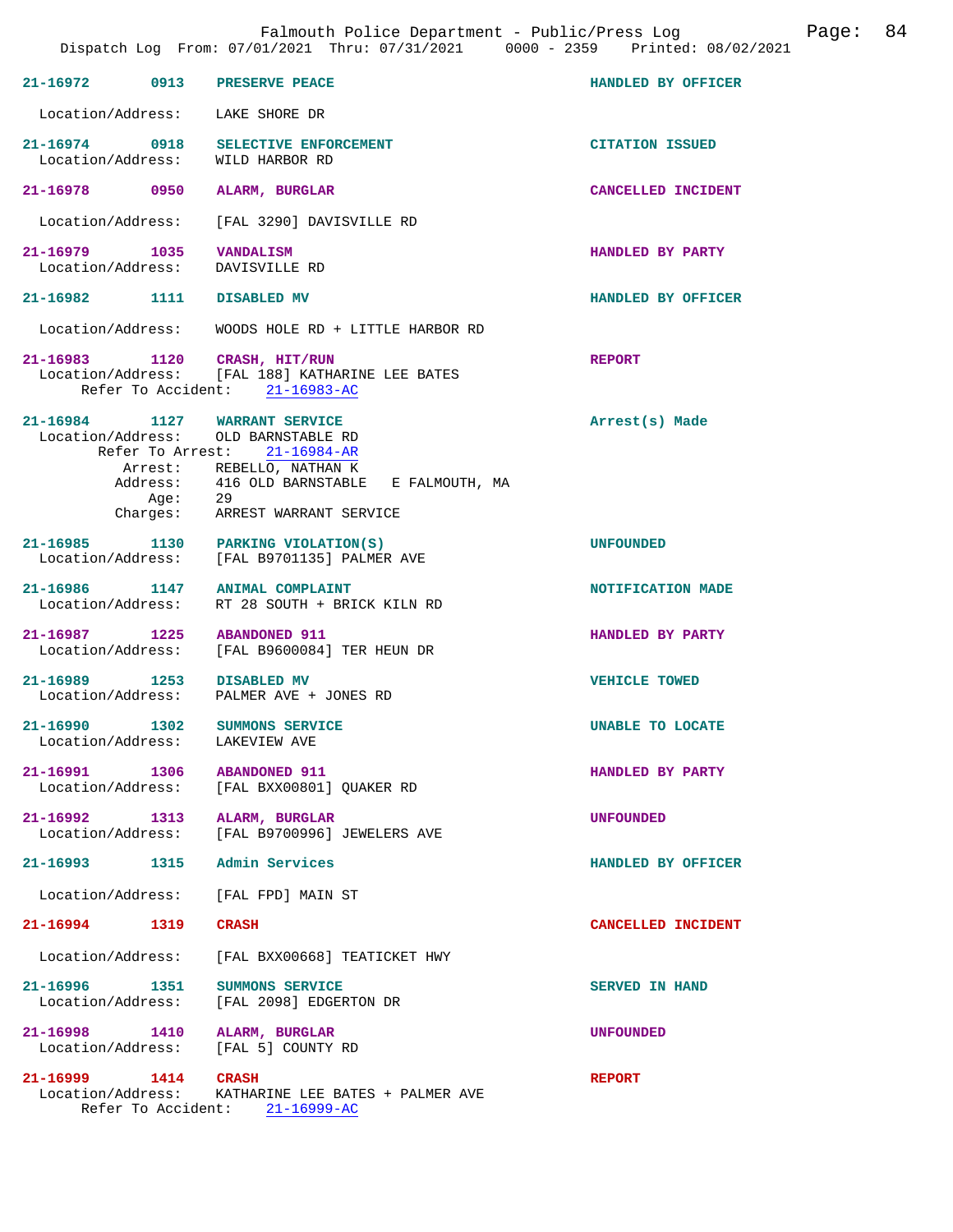|                                                                   | Falmouth Police Department - Public/Press Log<br>Dispatch Log From: 07/01/2021 Thru: 07/31/2021 0000 - 2359 Printed: 08/02/2021              |                        | Page: 85 |  |
|-------------------------------------------------------------------|----------------------------------------------------------------------------------------------------------------------------------------------|------------------------|----------|--|
| 21-17001 1419 TRAFFIC HAZARD                                      | Location/Address: RT 151 + SANDWICH RD                                                                                                       | NOTIFICATION MADE      |          |  |
| 21-17003 1426                                                     | <b>CHECK WELFARE</b>                                                                                                                         | CANCELLED INCIDENT     |          |  |
| Location/Address:                                                 | [FAL B9600037] SPRING BARS RD                                                                                                                |                        |          |  |
| 21-17002 1427 ABANDONED 911                                       | Location/Address: [FAL B9900167] WILD HARBOR RD                                                                                              | SECURED / CHECKED      |          |  |
| 21-17004 1431 ID Theft / Fraud                                    | Location/Address: [FAL 2843] WORCESTER CT<br>Refer To Incident: 21-17004-OF                                                                  | <b>REPORT</b>          |          |  |
| 21-17006 1435 LOST PROPERTY                                       |                                                                                                                                              | HANDLED BY OFFICER     |          |  |
| Location/Address: [FAL FPD] MAIN ST                               |                                                                                                                                              |                        |          |  |
| 21-17005 1436 CRASH                                               | Location/Address: [FAL B9600069] TER HEUN DR<br>Refer To Accident: 21-17005-AC                                                               | <b>REPORT</b>          |          |  |
| 21-17007 1439 ALARM, BURGLAR<br>Location/Address:                 | NICKEY LN                                                                                                                                    | SECURED / CHECKED      |          |  |
| 21-17009 1510                                                     | ALARM, BURGLAR                                                                                                                               | CANCELLED INCIDENT     |          |  |
| Location/Address: JEWELERS AVE                                    |                                                                                                                                              |                        |          |  |
| 21-17010   1519   Down Wires                                      |                                                                                                                                              | HANDLED BY OFFICER     |          |  |
| Location/Address: EAST FALMOUTH HWY                               | Refer To Accident: 21-17010-AC                                                                                                               |                        |          |  |
| 21-17011 1533 AREA CHECK<br>Location/Address: MENAUHANT RD        |                                                                                                                                              | <b>GONE ON ARRIVAL</b> |          |  |
| 21-17013 1542 CHECK WELFARE                                       | Location/Address: WOODS HOLE RD + SUMNER ST                                                                                                  | <b>GONE ON ARRIVAL</b> |          |  |
| 21-17014 1551                                                     | <b>LARCENY</b><br>Location/Address: [FAL B9700958] EAST FALMOUTH HWY<br>Refer To Incident: $21-17014-A-OF$<br>Refer To Incident: 21-17014-OF | <b>REPORT</b>          |          |  |
| 21-17015 1559 DISABLED MV                                         | Location/Address: SANDWICH RD + RT 151                                                                                                       | PRIVATE TOW            |          |  |
| 21-17017   1614   LARCENY<br>Location/Address: [FAL 1660] MAIN ST | Refer To Incident: 21-17017-OF                                                                                                               | <b>REPORT</b>          |          |  |
| Location/Address: BURNHAM DR                                      |                                                                                                                                              | <b>UNFOUNDED</b>       |          |  |
|                                                                   | 21-17019   1625   LOUD MUSIC / PARTY / NOISES<br>Location/Address: [FAL LZ14] CENTRAL PARK AVE                                               | NO VIOLATION           |          |  |
|                                                                   | 21-17021 1638 FOLLOW UP INVESTIGATION                                                                                                        | HANDLED BY OFFICER     |          |  |
| Location/Address:                                                 | TURNER RD                                                                                                                                    |                        |          |  |
|                                                                   | 21-17025 1716 BUILDING / RESIDENCE CHECK<br>Location/Address: [FAL 3214] HATCHVILLE RD                                                       | SECURED / CHECKED      |          |  |
| 21-17026 1723 CRASH                                               | Location/Address: [FAL 2802] RAILROAD AVE<br>Refer To Accident: 21-17026-AC                                                                  | <b>REPORT</b>          |          |  |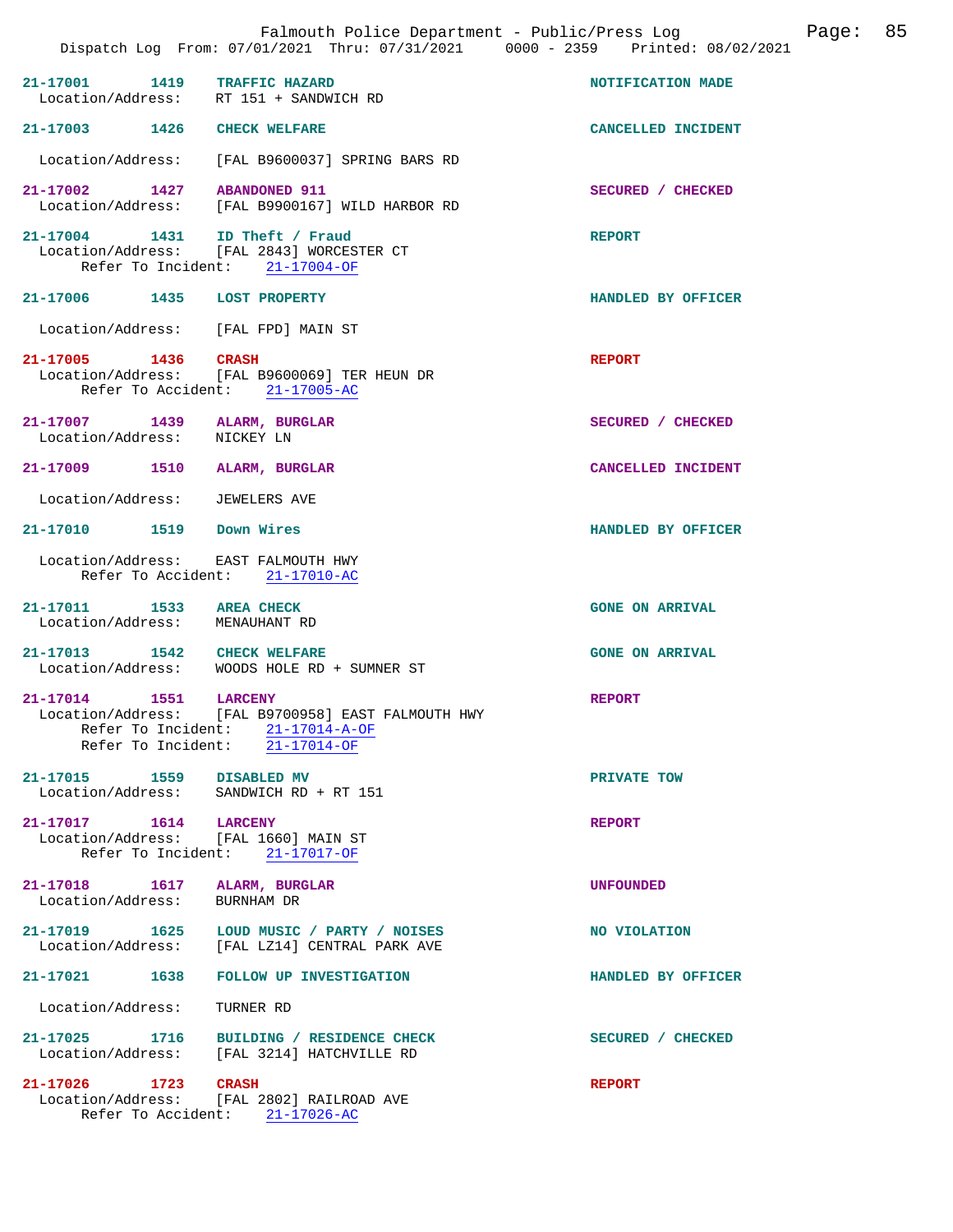| 21-17027 1726 INTOXICATED PERSON<br>Location/Address: PENNSYLVANIA CT |                                                                                                                                                                                | REF FIRE DEPT          |
|-----------------------------------------------------------------------|--------------------------------------------------------------------------------------------------------------------------------------------------------------------------------|------------------------|
| 21-17028 1731 CHECK WELFARE                                           |                                                                                                                                                                                | HANDLED BY OFFICER     |
|                                                                       | Location/Address: [FAL B9900205] TEATICKET HWY                                                                                                                                 |                        |
| 21-17032 1804                                                         | Admin Services                                                                                                                                                                 | HANDLED BY OFFICER     |
|                                                                       | Location/Address: [FAL 50] SHERIFFS PL                                                                                                                                         |                        |
| 21-17033 1805                                                         | UNWANTED GUEST                                                                                                                                                                 | HANDLED BY OFFICER     |
|                                                                       | Location/Address: [FAL BXX00182] MAIN ST                                                                                                                                       |                        |
| 21-17034 1805                                                         | <b>ASSIST FIRE DEPT</b><br>Location/Address: [FAL B9600005] RT 151                                                                                                             | REF FIRE DEPT          |
| 21-17035 1819<br>Location/Address:                                    | <b>OTHER TRAFFIC</b><br>GRAND AVE + VERNON AVE                                                                                                                                 | <b>REF OTHER</b>       |
| 21-17038 1849 ASSAULT, PAST                                           |                                                                                                                                                                                | HANDLED BY OFFICER     |
|                                                                       | Location/Address: [FAL B9700009] PALMER AVE                                                                                                                                    |                        |
|                                                                       | 21-17040 1907 ERRATIC MV<br>Location/Address: EAST FALMOUTH HWY + DAVISVILLE RD                                                                                                | <b>GONE ON ARRIVAL</b> |
| 21-17041 1920 ASSIST CITIZEN                                          |                                                                                                                                                                                | HANDLED BY OFFICER     |
|                                                                       | Location/Address: [FAL B9600005] RT 151                                                                                                                                        |                        |
| 21-17042 1926 AREA CHECK                                              |                                                                                                                                                                                | Protective Custody     |
| Location/Address: OLD BARNSTABLE RD<br>Age: 58                        | Refer To $P/C$ : 21-17042-AR<br>$P/C$ : HEWITT, ALAN W<br>Address: 2 ANDREA WAY FORESTDALE, MA<br>Charges: PROTECTIVE CUSTODY (LIQUOR)                                         |                        |
|                                                                       | 21-17044 1939 LOUD MUSIC / PARTY / NOISES<br>Location/Address: [FAL B9600101] CARRIAGE SHOP RD                                                                                 | NO VIOLATION           |
| 21-17045<br>Location/Address: CHURCHILL DR                            | 1945 DISTURBANCE / DISORDERLY<br>Refer To P/C: 21-17045-AR<br>P/C: FONTES, CHELSEA J<br>Address: HOMELESS EAST FALMOUTH, MA<br>Age: 24<br>Charges: PROTECTIVE CUSTODY (LIQUOR) | <b>REPORT</b>          |
| 21-17046 1945 ID Theft / Fraud<br>Location/Address: [FAL FPD] MAIN ST | Refer To Incident: 21-17046-OF                                                                                                                                                 | <b>REPORT</b>          |
| 21-17047 1952 AREA CHECK                                              |                                                                                                                                                                                | HANDLED BY OFFICER     |
| Location/Address: MAIN ST                                             |                                                                                                                                                                                |                        |
| 21-17048 2003 CHECK WELFARE                                           | Location/Address: [FAL L42] GIFFORD ST                                                                                                                                         | REF FIRE DEPT          |
| 21-17050 2036                                                         | <b>ERRATIC MV</b><br>Location/Address: [MAP] RT 151 + OLD BARNSTABLE RD                                                                                                        | NOTIFICATION MADE      |
| 21-17051 2111<br>Location/Address:                                    | <b>AREA CHECK</b><br>CURRIER RD + CARRIAGE SHOP RD                                                                                                                             | <b>GONE ON ARRIVAL</b> |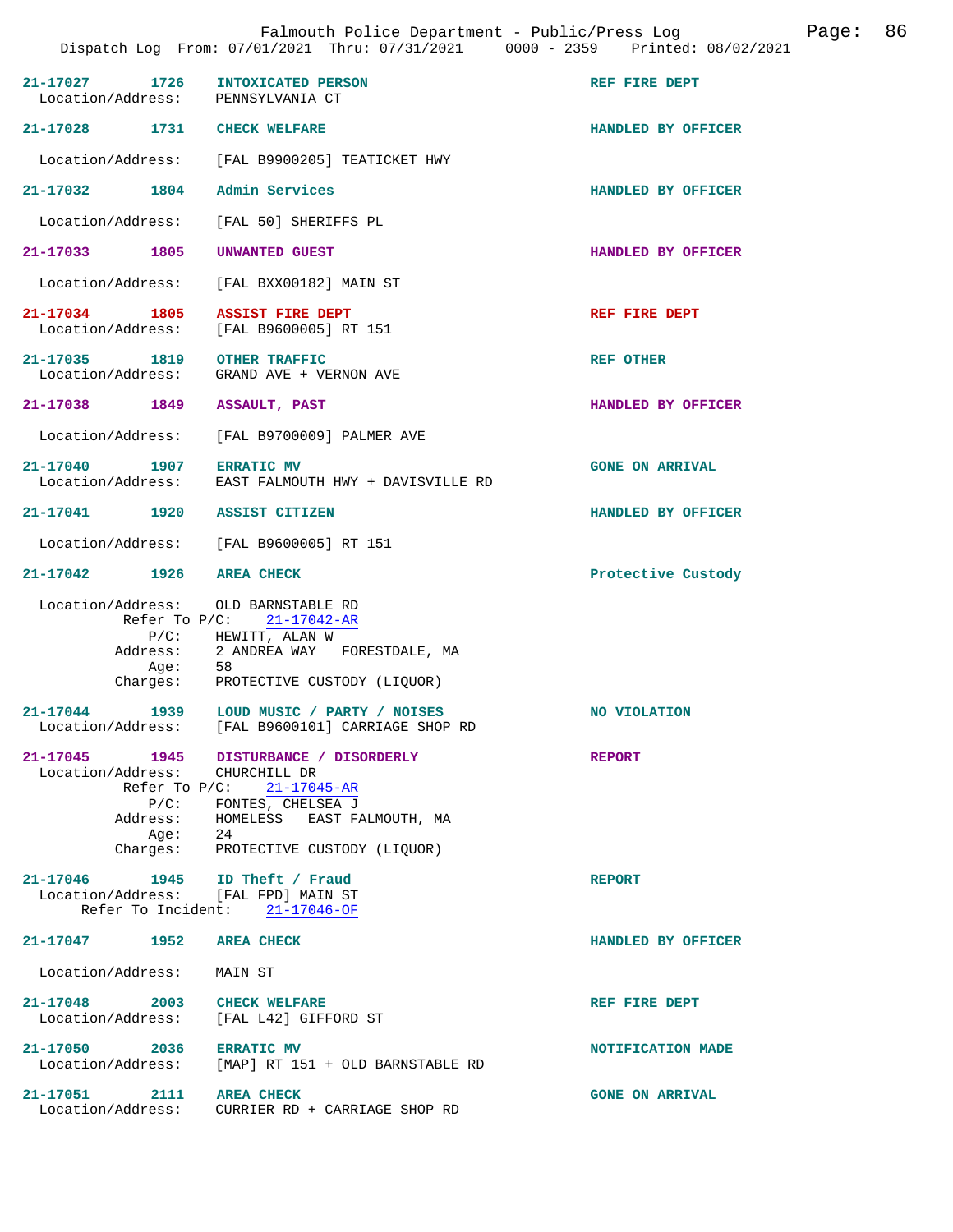|                                                        | Falmouth Police Department - Public/Press Log<br>Dispatch Log From: 07/01/2021 Thru: 07/31/2021 0000 - 2359 Printed: 08/02/2021                        | Page: 87           |
|--------------------------------------------------------|--------------------------------------------------------------------------------------------------------------------------------------------------------|--------------------|
| $21 - 17053$                                           | 2115 PRIVATE TOW<br>Location/Address: [FAL 187] EAST FALMOUTH HWY                                                                                      | VEHICLE TOWED      |
| 21-17057 2234 ASSIST CITIZEN                           |                                                                                                                                                        | HANDLED BY OFFICER |
| Location/Address:                                      | [FAL B9600005] RT 151                                                                                                                                  |                    |
| 21-17059<br>2329                                       | <b>AREA CHECK</b>                                                                                                                                      | HANDLED BY OFFICER |
| Location/Address:                                      | [FAL B9600005] RT 151                                                                                                                                  |                    |
| 21-17060 2353                                          | <b>ASSIST CITIZEN</b>                                                                                                                                  | HANDLED BY OFFICER |
|                                                        | Location/Address: [FAL B9600005] RT 151                                                                                                                |                    |
| For Date: $07/22/2021$ - Thursday                      |                                                                                                                                                        |                    |
|                                                        | 21-17061 0032 BUILDING / RESIDENCE CHECK<br>Location/Address: [FAL B9600030] OLD MAIN RD                                                               | SECURED / CHECKED  |
| 21-17062 0033                                          | BUILDING / RESIDENCE CHECK<br>Location/Address: [FAL B9800292] DAVIS STRAITS                                                                           | SECURED / CHECKED  |
| 21-17063 0034                                          | BUILDING / RESIDENCE CHECK<br>Location/Address: [FAL 964] TEATICKET HWY                                                                                | SECURED / CHECKED  |
| 21-17064 0036<br>Location/Address:                     | BUILDING / RESIDENCE CHECK<br>[FAL B9701135] PALMER AVE                                                                                                | SECURED / CHECKED  |
| 21-17065 0037<br>Location/Address:                     | BUILDING / RESIDENCE CHECK<br>[FAL BXX00810] MAIN ST                                                                                                   | SECURED / CHECKED  |
| 21-17066 0038                                          | LOUD MUSIC / PARTY / NOISES                                                                                                                            | HANDLED BY OFFICER |
| Location/Address:                                      | [FAL BXX00165] MARAVISTA AVE EXT                                                                                                                       |                    |
| 21-17067<br>0042                                       | <b>AREA CHECK</b><br>Location/Address: [FAL 302] SANDWICH RD                                                                                           | SECURED / CHECKED  |
| 21-17068<br>0048<br>Refer To Incident:                 | <b>ASSIST CITIZEN</b><br>Location/Address: [FAL B9600069] TER HEUN DR<br>$21 - 17068 - OF$                                                             | <b>REPORT</b>      |
| 21-17069 0051<br>Location/Address:                     | BUILDING / RESIDENCE CHECK<br>[FAL B9601633] TILLER DR                                                                                                 | SECURED / CHECKED  |
| 21-17070<br>0053                                       | LOUD MUSIC / PARTY / NOISES                                                                                                                            | HANDLED BY OFFICER |
| Location/Address:                                      | [FAL L71] MOSES RD                                                                                                                                     |                    |
| 21-17071<br>0058<br>Location/Address:                  | BUILDING / RESIDENCE CHECK<br>[FAL B9600031] MARAVISTA AVE EXT                                                                                         | SECURED / CHECKED  |
| 21-17072<br>0115                                       | ASSIST CITIZEN                                                                                                                                         | HANDLED BY OFFICER |
| Location/Address:                                      | [FAL L80] MAIN ST                                                                                                                                      |                    |
| 21-17073 0118<br>Location/Address:<br>Refer To Arrest: | INTOXICATED PERSON<br>SANDWICH RD<br>$21 - 17073 - AR$                                                                                                 | Arrest(s) Made     |
| Arrest:<br>Address:                                    | MULLOY, CHRISTOPHER M<br>211 SANDWICH RD TEATICKET, MA                                                                                                 |                    |
| Age:<br>Charges:                                       | 60<br>OUI-LIQUOR OR .08%, 2ND OFFENSE<br>NEGLIGENT OPERATION OF MOTOR VEHICLE $c90$ $$24(2)(a)$ (OTE)<br>STOP/YIELD, FAIL TO<br>MARKED LANES VIOLATION |                    |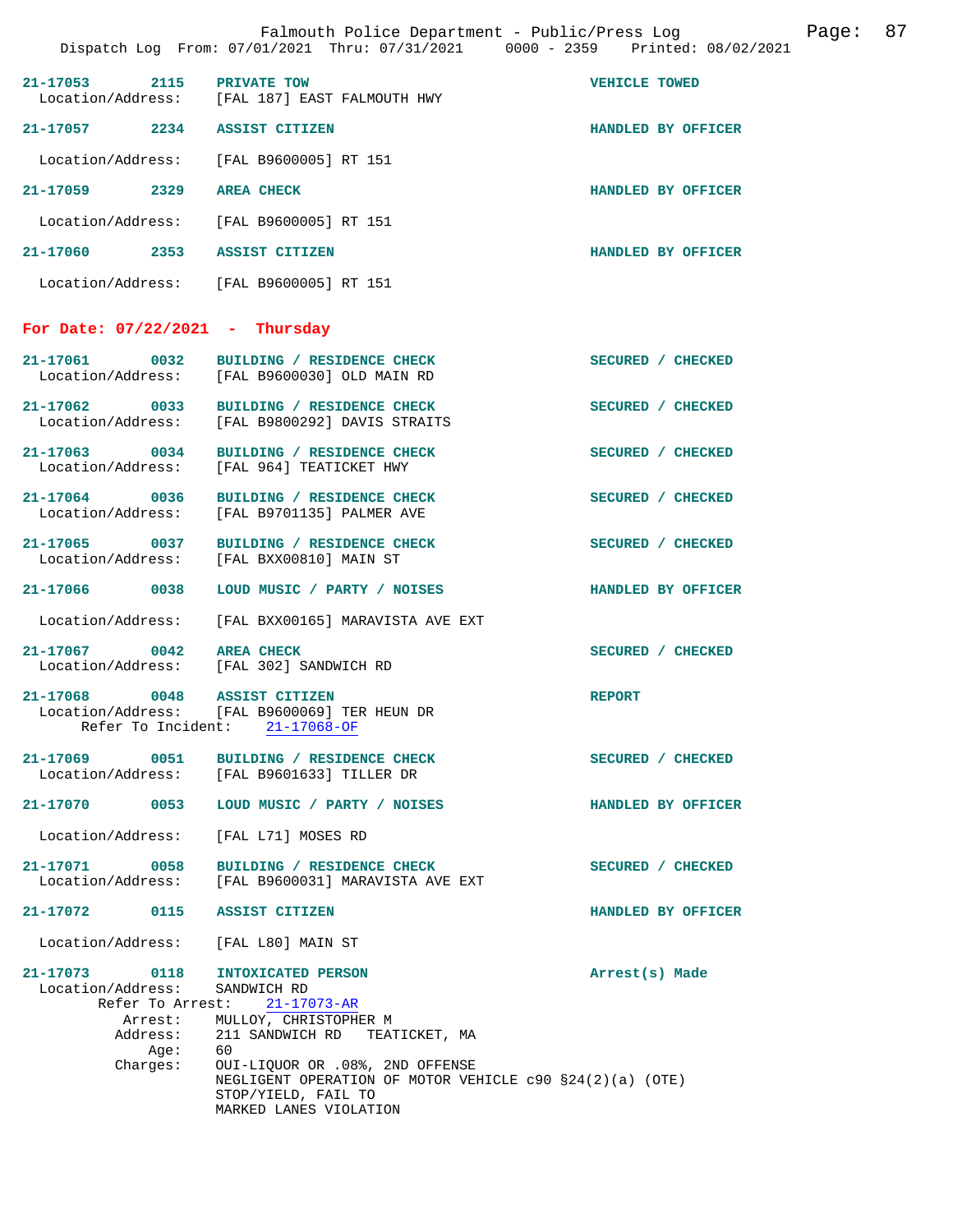| 21-17075 0137 AREA CHECK<br>Location/Address: FRESH POND RD |                                                                                                               | SECURED / CHECKED         |
|-------------------------------------------------------------|---------------------------------------------------------------------------------------------------------------|---------------------------|
|                                                             | 21-17076 0157 PARKING VIOLATION(S)<br>Location/Address: [FAL B9600203] TOWN HALL SQ                           | NO VIOLATION              |
| 21-17077 0200                                               | <b>ABANDONED 911</b><br>Location/Address: [FAL BXX00783] COUNTY RD                                            | NOTIFICATION MADE         |
|                                                             | 21-17078 0228 PARKING VIOLATION(S)<br>Location/Address: WATER ST + LUSCOMBE AVE                               | NO VIOLATION              |
|                                                             | 21-17079 0234 BUILDING / RESIDENCE CHECK<br>Location/Address: [FAL B9600028] JONES RD                         | SECURED / CHECKED         |
|                                                             | 21-17080 0236 BUILDING / RESIDENCE CHECK<br>Location/Address: [FAL B9700527] BECCLES RD                       | SECURED / CHECKED         |
|                                                             | 21-17081 0236 BUILDING / RESIDENCE CHECK<br>Location/Address: [FAL B9800292] DAVIS STRAITS                    | SECURED / CHECKED         |
|                                                             | 21-17082 0246 BUILDING / RESIDENCE CHECK<br>Location/Address: [FAL B9600029] KATHARINE LEE BATES              | SECURED / CHECKED         |
|                                                             | 21-17083 0246 ABANDONED 911<br>Location/Address: [FAL BXX00783] COUNTY RD                                     | NOTIFICATION MADE         |
| 21-17084 0250 AREA CHECK                                    |                                                                                                               | HANDLED BY OFFICER        |
|                                                             | Location/Address: [FAL 464] LOCUST ST                                                                         |                           |
| 21-17085 0252 AREA CHECK                                    | Location/Address: CLINTON AVE + SCRANTON AVE                                                                  | SECURED / CHECKED         |
|                                                             | 21-17086 0308 BUILDING / RESIDENCE CHECK<br>Location/Address: [FAL B9600027] LAKEVIEW AVE                     | SECURED / CHECKED         |
|                                                             | 21-17091 0650 PLATE LOST / STOLEN<br>Location/Address: SEACOAST SHORES BLVD<br>Refer To Incident: 21-17091-OF | <b>REPORT</b>             |
|                                                             | 21-17090 0651 ALARM, BURGLAR<br>Location/Address: [FAL BXX00631] TEATICKET HWY                                | <b>UNFOUNDED</b>          |
| 21-17092 0710                                               | Admin Services                                                                                                | <b>HANDLED BY OFFICER</b> |
|                                                             | Location/Address: [FAL FFD5] EAST FALMOUTH HWY                                                                |                           |
| 21-17093 0843 TRANSPORT / ESCORT                            | Location/Address: [FAL B9600063] JONES RD                                                                     | <b>TRANSPORT</b>          |
|                                                             | 21-17094 0855 FOLLOW UP INVESTIGATION<br>Location/Address: SEACOAST SHORES BLVD                               | <b>REF OTHER</b>          |
| 21-17095 0918 ASSIST CITIZEN                                |                                                                                                               | HANDLED BY OFFICER        |
| Location/Address: SHARON AVE                                |                                                                                                               |                           |
| 21-17096 1009 B & E RESIDENT                                |                                                                                                               | HANDLED BY OFFICER        |
| Location/Address: OLD BARNSTABLE RD                         |                                                                                                               |                           |
| Location/Address: SANDPIPER CIR                             | 21-17098 1017 LOUD MUSIC / PARTY / NOISES                                                                     | <b>UNFOUNDED</b>          |
|                                                             | 21-17101 1100 PARKING VIOLATION(S)<br>Location/Address: [FAL BXX00393] SCRANTON AVE                           | HANDLED BY PARTY          |

**21-17102 1132 FOLLOW UP INVESTIGATION HANDLED BY OFFICER**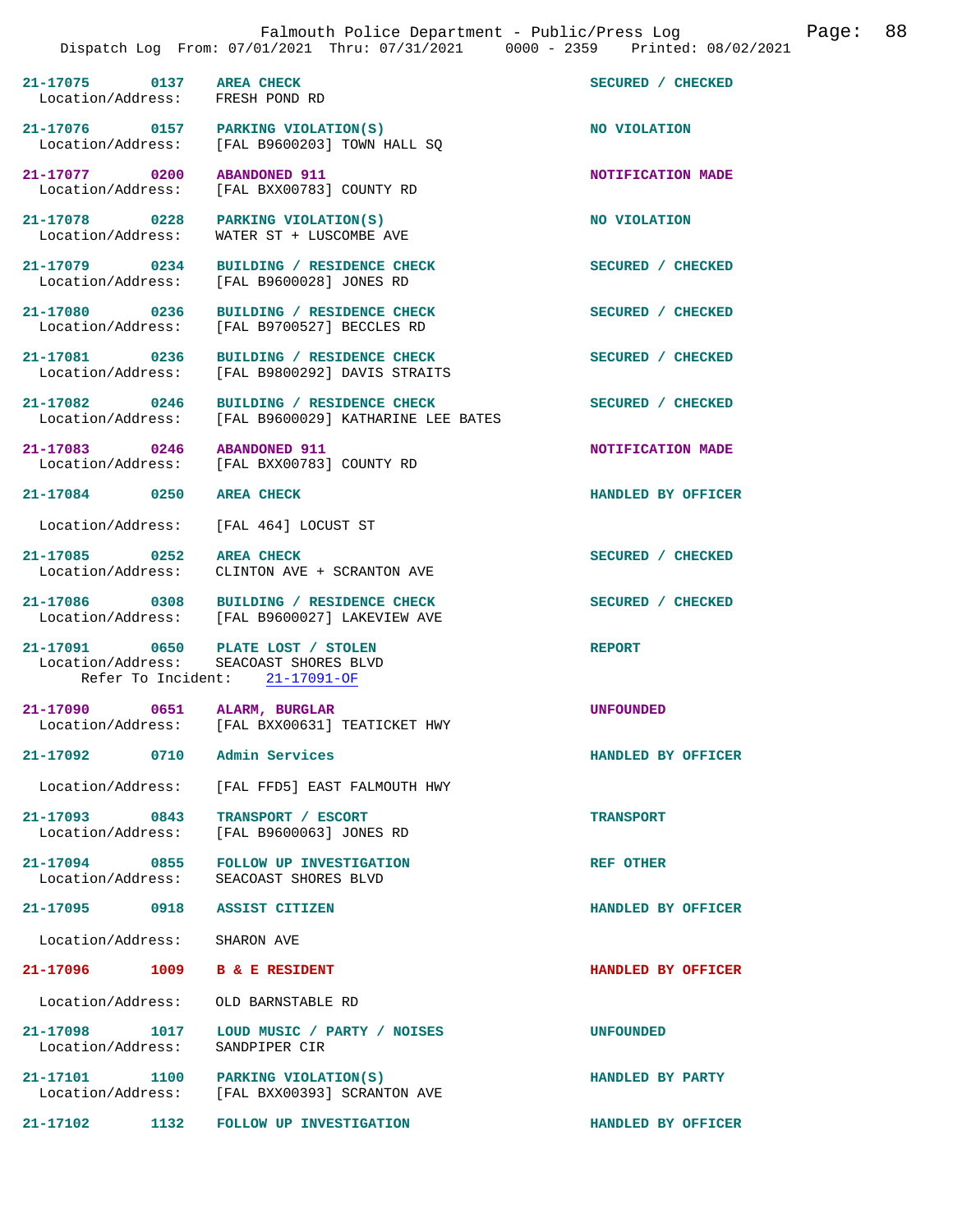|                                                             | Location/Address: [FAL 3132] SANDPIPER CIR                                                                                 |                        |
|-------------------------------------------------------------|----------------------------------------------------------------------------------------------------------------------------|------------------------|
| 21-17103 1141 ASSIST CITIZEN<br>Location/Address: AVALON DR | Refer To Incident: 21-17103-OF                                                                                             | <b>REPORT</b>          |
| 21-17104 1144 ANIMAL COMPLAINT                              |                                                                                                                            | REF ANIMAL CONTROL     |
|                                                             | Location/Address: RT 28 NORTH + THOMAS B LANDERS RD                                                                        |                        |
| 21-17105<br>1159                                            | <b>TRAFFIC HAZARD</b>                                                                                                      | HANDLED BY OFFICER     |
| Location/Address:                                           | SARAH LN + CURRIER RD                                                                                                      |                        |
| 21-17106 1218                                               | <b>ABANDONED 911</b>                                                                                                       | HANDLED BY OFFICER     |
| Location/Address:                                           | [FAL 3113] MAIN ST                                                                                                         |                        |
| 21-17107 1237                                               | <b>ASSIST CITIZEN</b>                                                                                                      | HANDLED BY OFFICER     |
|                                                             | Location/Address: [FAL 256] ROBBINS RD                                                                                     |                        |
| 21-17109 1320 OTHER TRAFFIC<br>Location/Address:            | RT 28 NORTH + RT 151                                                                                                       | <b>GONE ON ARRIVAL</b> |
| 21-17112 1337                                               | Admin Services                                                                                                             | HANDLED BY OFFICER     |
| Location/Address: [FAL FPD] MAIN ST                         |                                                                                                                            |                        |
| 21-17113 1337 CRASH, HIT/RUN                                | Location/Address: [FAL 431] TEATICKET HWY<br>Refer To Accident: 21-17113-AC                                                | <b>REPORT</b>          |
| 21-17115<br>1344                                            | ALARM, BURGLAR                                                                                                             | CANCELLED INCIDENT     |
| Location/Address:                                           | ALTONS LN                                                                                                                  |                        |
| 21-17108 1345                                               | Admin Services                                                                                                             | HANDLED BY OFFICER     |
|                                                             | Location/Address: [FAL B9600110] GIFFORD ST                                                                                |                        |
| 21-17116 1402                                               | <b>CHECK WELFARE</b>                                                                                                       | HANDLED BY OFFICER     |
| Location/Address:                                           | FREDERICK B DOUGLAS                                                                                                        |                        |
| 21-17118 1445 CRASH<br>Location/Address:                    | JONES RD + MORIN AVE                                                                                                       | HANDLED BY PARTY       |
| 21-17119 1449 ALARM, BURGLAR                                | Location/Address: [FAL B0000416] RIVERS EDGE RD                                                                            | <b>UNFOUNDED</b>       |
| 21-17123 1529 ASSIST FIRE DEPT                              | Location/Address: [FAL BXX00889] SPRING BARS RD<br>Refer To Incident: 21-17123-OF                                          | <b>REPORT</b>          |
| 21-17126 $1554$ ASSIST FIRE DEPT                            |                                                                                                                            | REF FIRE DEPT          |
| Location/Address: MONIZ WAY                                 |                                                                                                                            |                        |
| 21-17129                                                    | 1616 FOLLOW UP INVESTIGATION                                                                                               | HANDLED BY OFFICER     |
| Location/Address: HEATHER LN                                |                                                                                                                            |                        |
| 21-17130 1619 ERRATIC MV                                    | Location/Address: RT 151 + SANDWICH RD                                                                                     | <b>GONE ON ARRIVAL</b> |
|                                                             | 21-17131   1624   DISTURBANCE / DISORDERLY<br>Location/Address: [FAL 1737] TEATICKET HWY<br>Refer To Incident: 21-17131-OF | <b>REPORT</b>          |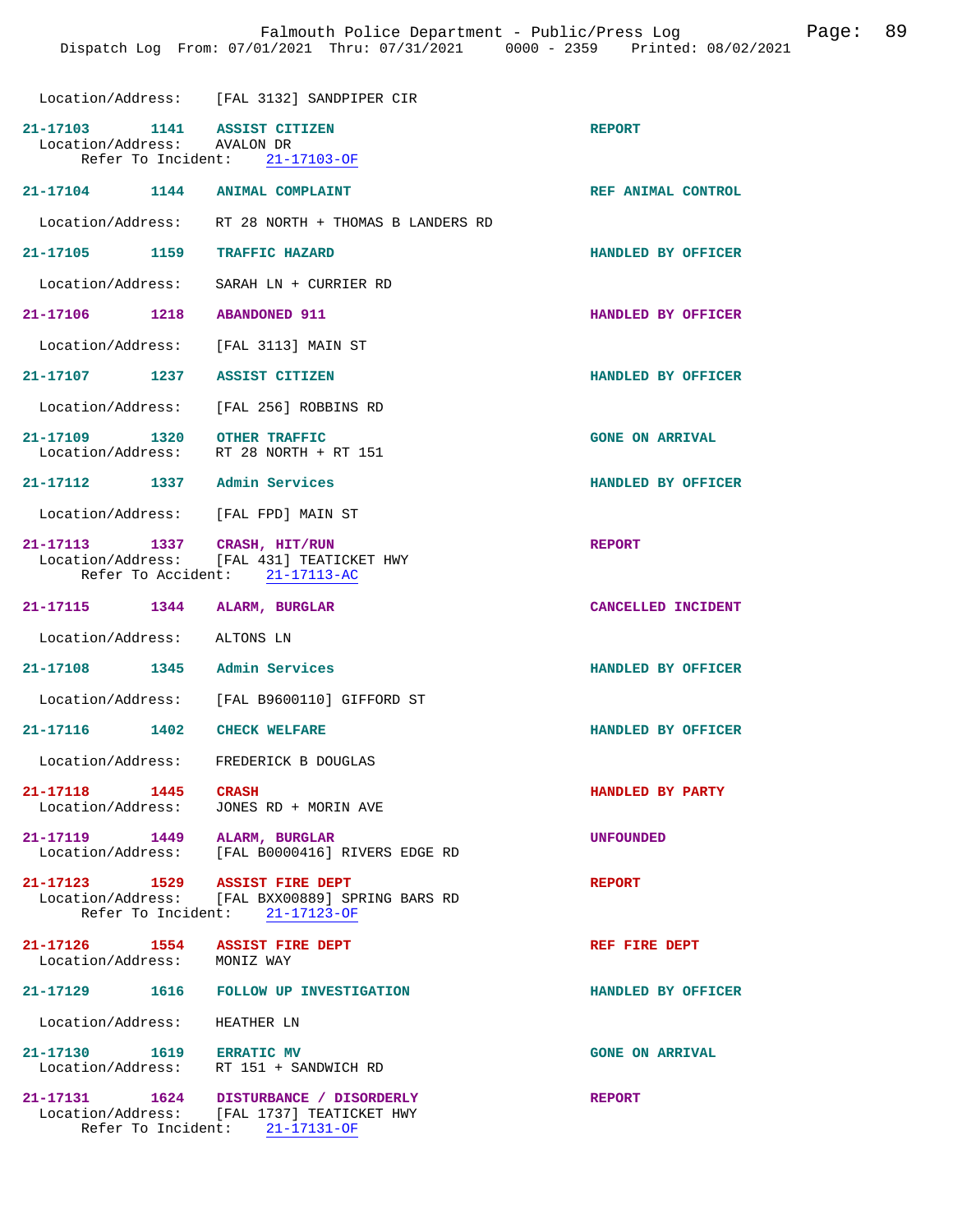| 21-17132 1641                                              | ASSIST CITIZEN<br>Location/Address: [FAL B9600110] GIFFORD ST                            | UNABLE TO LOCATE        |
|------------------------------------------------------------|------------------------------------------------------------------------------------------|-------------------------|
| 21-17133                                                   | 1650 Admin Services                                                                      | HANDLED BY OFFICER      |
|                                                            | Location/Address: [FAL FFD5] EAST FALMOUTH HWY                                           |                         |
| 21-17135 1708                                              | <b>ASSIST OTHER AGENCY</b>                                                               | HANDLED BY OFFICER      |
| Location/Address:                                          | SEAWARD BEND                                                                             |                         |
| 21-17150 1730 ASSIST CITIZEN                               |                                                                                          | HANDLED BY OFFICER      |
|                                                            | Location/Address: [FAL B9600005] RT 151                                                  |                         |
| 21-17140                                                   | 1747 ABANDONED 911                                                                       | HANDLED BY OFFICER      |
|                                                            | Location/Address: [FAL 3180] DAVIS STRAITS                                               |                         |
| 21-17141 1812 Admin Services                               |                                                                                          | HANDLED BY OFFICER      |
| Location/Address: [FAL FPD] MAIN ST                        |                                                                                          |                         |
| 21-17143 1902                                              | CRASH<br>Location/Address: GIFFORD ST + DILLINGHAM AVE<br>Refer To Accident: 21-17143-AC | Verbal Warning          |
| 21-17147 1943 ASSIST CITIZEN<br>Location/Address: ALMA RD  |                                                                                          | HANDLED BY PARTY        |
| 21-17148 1946 Admin Services                               |                                                                                          | HANDLED BY OFFICER      |
| Location/Address: [FAL FPD] MAIN ST                        |                                                                                          |                         |
| 21-17149 2000 AREA CHECK<br>Location/Address:              | FRESH POND RD                                                                            | <b>UNFOUNDED</b>        |
| 21-17154 2045                                              | <b>DISABLED MV</b>                                                                       | HANDLED BY OFFICER      |
|                                                            | Location/Address: RT 151 + RT 28 NORTH                                                   |                         |
| 21-17159 2100 MISSING PERSON                               | Location/Address: [FAL B9600005] RT 151<br>Refer To Incident: 21-17159-OF                | <b>REPORT</b>           |
| 21-17156 2103 ERRATIC MV                                   | Location/Address: RT 151 + RT 28 SOUTH                                                   | <b>GONE ON ARRIVAL</b>  |
| 21-17157 2129 LARCENY                                      | Location/Address: [FAL B9600005] RT 151<br>Refer To Incident: 21-17157-OF                | <b>REPORT</b>           |
| 21-17158 2146 AREA CHECK<br>Location/Address: MAIN ST      |                                                                                          | <b>UNABLE TO LOCATE</b> |
| 21-17160 2157 AREA CHECK                                   |                                                                                          | HANDLED BY OFFICER      |
| Location/Address: [FAL L80] MAIN ST                        |                                                                                          |                         |
| 21-17161 2215 LOST PROPERTY                                |                                                                                          | UNABLE TO LOCATE        |
|                                                            | Location/Address: [FAL B9600005] RT 151                                                  |                         |
| 21-17164 2234 CRASH<br>Location/Address: OLD BARNSTABLE RD | Refer To Accident: 21-17164-AC                                                           | <b>REPORT</b>           |
| 21-17166 2318 ERRATIC MV                                   | Location/Address: TEATICKET HWY + JONES RD                                               | <b>GONE ON ARRIVAL</b>  |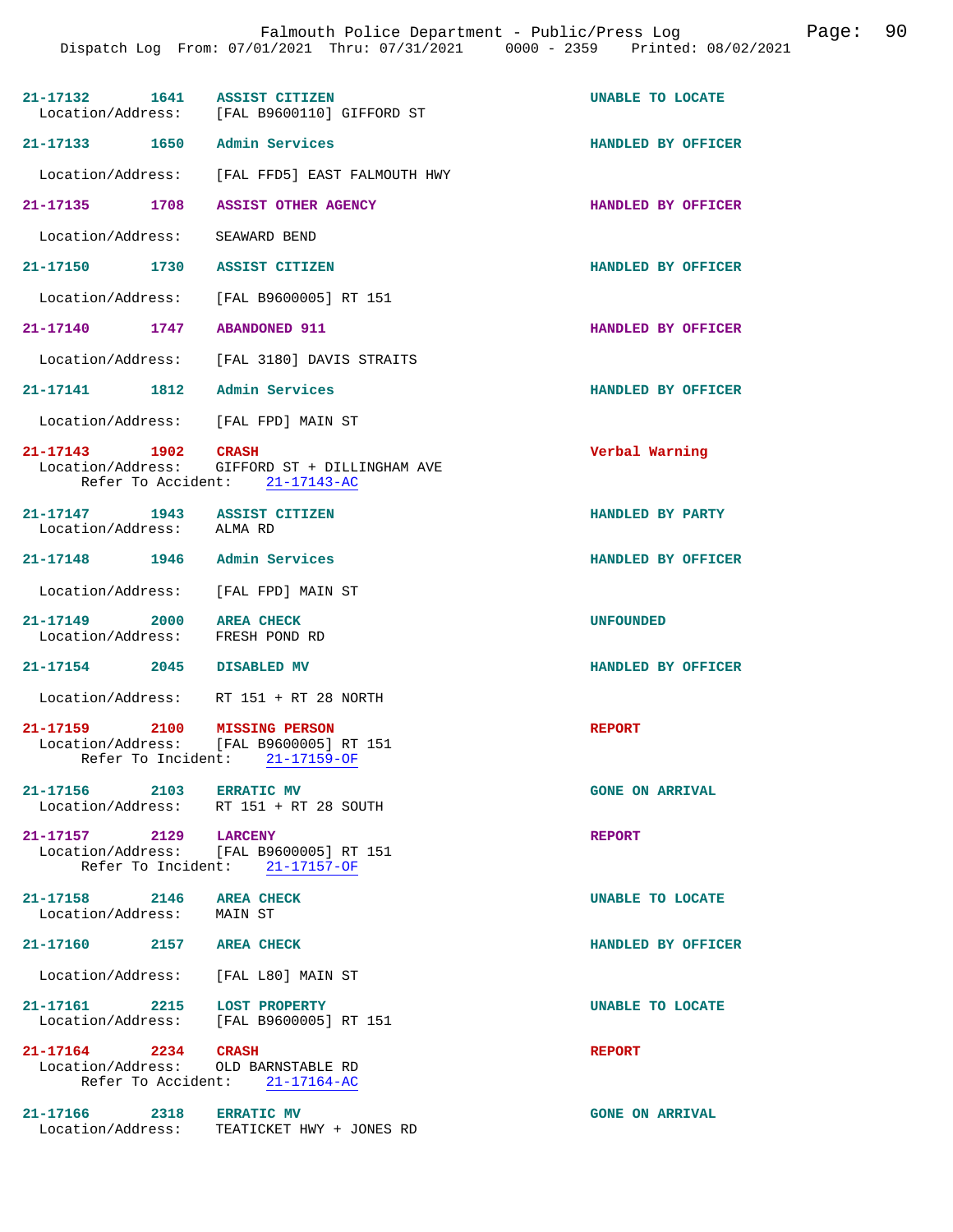|                   | 21-17167 2334 ASSIST CITIZEN                                                                                  | HANDLED BY OFFICER     |
|-------------------|---------------------------------------------------------------------------------------------------------------|------------------------|
|                   | Location/Address: [FAL B9600005] RT 151                                                                       |                        |
|                   | 21-17170 2358 SUSPICIOUS MV                                                                                   | HANDLED BY OFFICER     |
|                   | Location/Address: OLD BARNSTABLE RD                                                                           |                        |
|                   | For Date: $07/23/2021$ - Friday                                                                               |                        |
|                   | 21-17171 0002 MEDICAL (PD)<br>Location/Address: [FAL FPD] MAIN ST                                             | REF FIRE DEPT          |
|                   | 21-17172 0015 MISSING PERSON<br>Location/Address: [FAL B9600005] RT 151<br>Refer To Incident: 21-17172-OF     | <b>REPORT</b>          |
|                   | 21-17173 0027 B & E, IN PROGRESS<br>Location/Address: PILOT WAY<br>Refer To Incident: 21-17173-OF             | <b>REPORT</b>          |
|                   | 21-17186 0100 PRIVATE TOW<br>Location/Address: [FAL L98] SURF DR                                              | PRIVATE TOW            |
|                   | 21-17187 0100 PRIVATE TOW<br>Location/Address: [FAL 46] CHAPOQUOIT RD                                         | PRIVATE TOW            |
|                   | 21-17177 0228 ASSIST CITIZEN                                                                                  | HANDLED BY OFFICER     |
|                   | Location/Address: [FAL 3162] PALMER AVE                                                                       |                        |
|                   | 21-17178   0311   BUILDING / RESIDENCE CHECK<br>Location/Address: [FAL B9600030] OLD MAIN RD                  | SECURED / CHECKED      |
|                   | 21-17179 0312 BUILDING / RESIDENCE CHECK<br>Location/Address: [FAL L80] MAIN ST                               | SECURED / CHECKED      |
|                   | 21-17180 0315 BUILDING / RESIDENCE CHECK<br>Location/Address: [FAL B0100017] NORTH FALMOUTH HWY               | SECURED / CHECKED      |
|                   | 21-17181 0315 Admin Services                                                                                  | HANDLED BY OFFICER     |
| Location/Address: | [FAL FPD] MAIN ST                                                                                             |                        |
|                   | 21-17182 0412 PARKING VIOLATION(S)<br>Location/Address: [FAL B9600077] TOWN HALL SQ                           | NO VIOLATION           |
|                   | 21-17184 0621 PRIVATE TOW<br>Location/Address: [FAL B0300081] WATER ST                                        | <b>VEHICLE TOWED</b>   |
|                   | 21-17185 0647 DISTURBANCE / DISORDERLY<br>Location/Address: HATCHVILLE RD<br>Refer To Incident: $21-17185-OF$ | <b>REPORT</b>          |
|                   | 21-17189 0743 ERRATIC MV<br>Location/Address: W FALMOUTH HWY + BRAESIDE RD                                    | <b>GONE ON ARRIVAL</b> |
|                   | 21-17190 0801 CHECK WELFARE<br>Location/Address: [FAL BXX00620] TEATICKET HWY                                 | <b>GONE ON ARRIVAL</b> |
|                   | 21-17192 0804 Admin Services                                                                                  | HANDLED BY OFFICER     |
|                   |                                                                                                               |                        |
|                   | Location/Address: WATER ST + LUSCOMBE AVE                                                                     |                        |
|                   | 21-17196 0830 ANIMAL COMPLAINT                                                                                | REF ANIMAL CONTROL     |
|                   | Location/Address: [FAL BXX00393] SCRANTON AVE                                                                 |                        |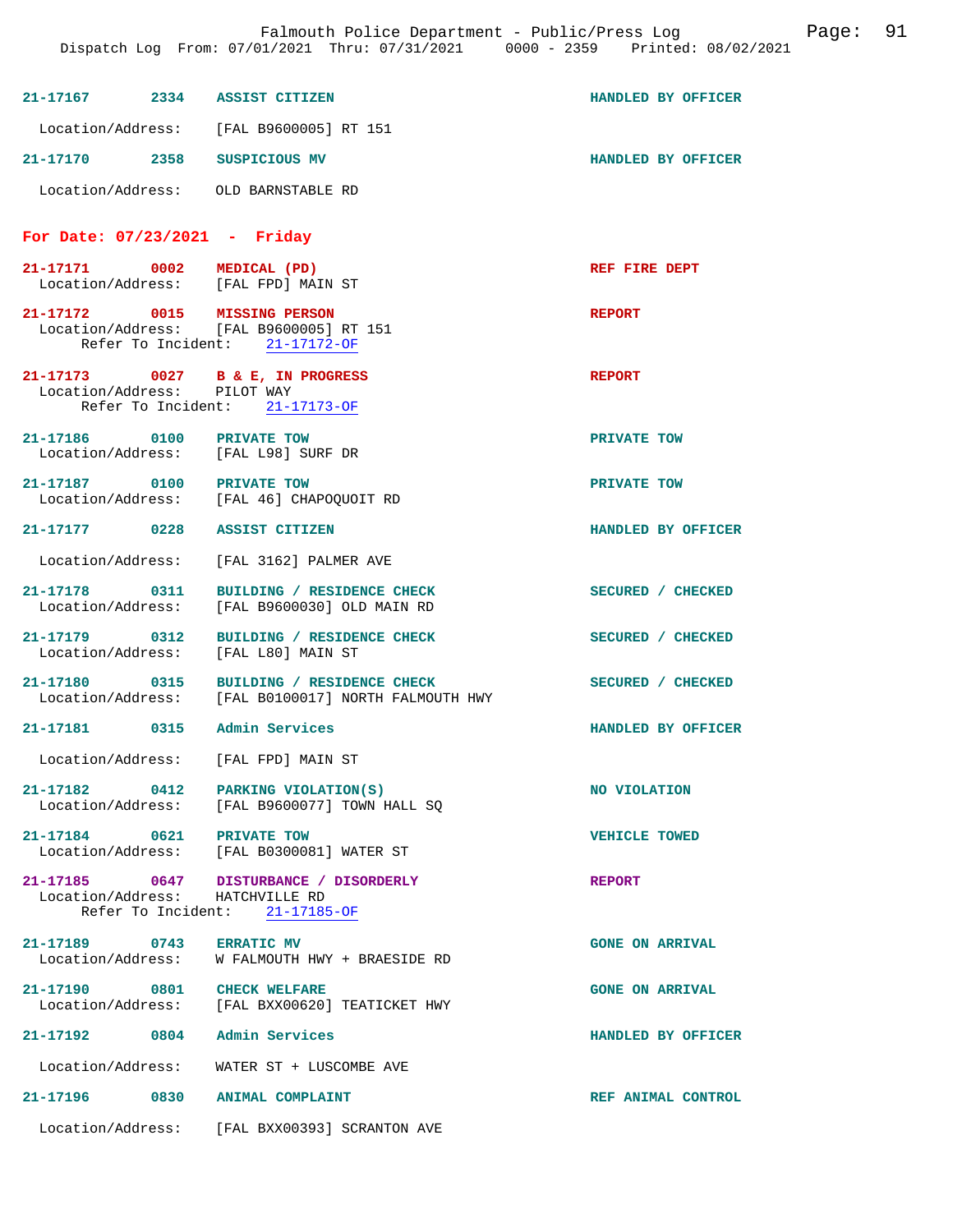| 21-17195 0906 Admin Services                  |                                                                                                                                      | HANDLED BY OFFICER |
|-----------------------------------------------|--------------------------------------------------------------------------------------------------------------------------------------|--------------------|
|                                               | Location/Address: [FAL FPD] MAIN ST                                                                                                  |                    |
|                                               | 21-17198 1001 SUICIDE ATTEMPT / THREAT<br>Location/Address: [FAL 1996] EAST FALMOUTH HWY<br>Refer To Incident: 21-17198-OF           | <b>REPORT</b>      |
| 21-17199 1018 ALARM, BURGLAR                  |                                                                                                                                      | CANCELLED INCIDENT |
|                                               | Location/Address: [FAL 1779] JOYCE ST                                                                                                |                    |
|                                               | 21-17201 1032 Harassment Order Violation<br>Location/Address: [FAL 964] TEATICKET HWY<br>Refer To Incident: 21-17201-OF              | <b>REPORT</b>      |
|                                               | 21-17203 1036 FOLLOW UP INVESTIGATION<br>Location/Address: [FAL FPD] MAIN ST                                                         | <b>REF OTHER</b>   |
| 21-17204 1052 Admin Services                  |                                                                                                                                      | HANDLED BY OFFICER |
|                                               | Location/Address: [FAL B9600063] JONES RD                                                                                            |                    |
| 21-17205 1055 ASSIST CITIZEN                  |                                                                                                                                      | HANDLED BY OFFICER |
|                                               | Location/Address: [FAL 860] TEATICKET HWY                                                                                            |                    |
| 21-17206 1138 CRASH                           | Location/Address: RT 28 SOUTH + RT 151                                                                                               | <b>REF OTHER</b>   |
| 21-17210 1205 TRAFFIC HAZARD                  |                                                                                                                                      | HANDLED BY OFFICER |
|                                               | Location/Address: RT 28 SOUTH + RT 151                                                                                               |                    |
| 21-17211 1206 TRAFFIC HAZARD                  | Location/Address: [FAL B9600005] RT 151                                                                                              | REF OTHER          |
| 21-17212 1206 ASSIST CITIZEN                  | Location/Address: [FAL 432] MAIN ST<br>Refer To Incident: 21-17212-OF                                                                | <b>REPORT</b>      |
| 21-17213 1214 DISABLED MV                     | Location/Address: RT 28 SOUTH + WEST FALMOUTH HWY                                                                                    | PRIVATE TOW        |
| 21-17214 1220                                 | CRASH, HIT/RUN<br>Location/Address: [FAL B0100152] TEATICKET HWY<br>Refer To Accident: 21-17214-AC<br>Refer To Incident: 21-17214-OF | <b>REPORT</b>      |
| 21-17215 1223<br>Location/Address:            |                                                                                                                                      |                    |
|                                               | Down Wires<br>TROTTING PARK RD                                                                                                       | REF OTHER          |
| 21-17217 1228 ERRATIC MV<br>Location/Address: | [FAL B0200069] TEATICKET HWY                                                                                                         | UNABLE TO LOCATE   |
|                                               | 21-17220 1309 PARKING VIOLATION(S)                                                                                                   | HANDLED BY OFFICER |
| Location/Address: OYSTER POND RD              |                                                                                                                                      |                    |
| 21-17224 1338 ASSIST FIRE DEPT                | Location/Address: [FAL B9600005] RT 151                                                                                              | REF FIRE DEPT      |
| 21-17225 1339 MISSING PERSON                  |                                                                                                                                      | HANDLED BY OFFICER |
|                                               | Location/Address: [FAL B9600005] RT 151                                                                                              |                    |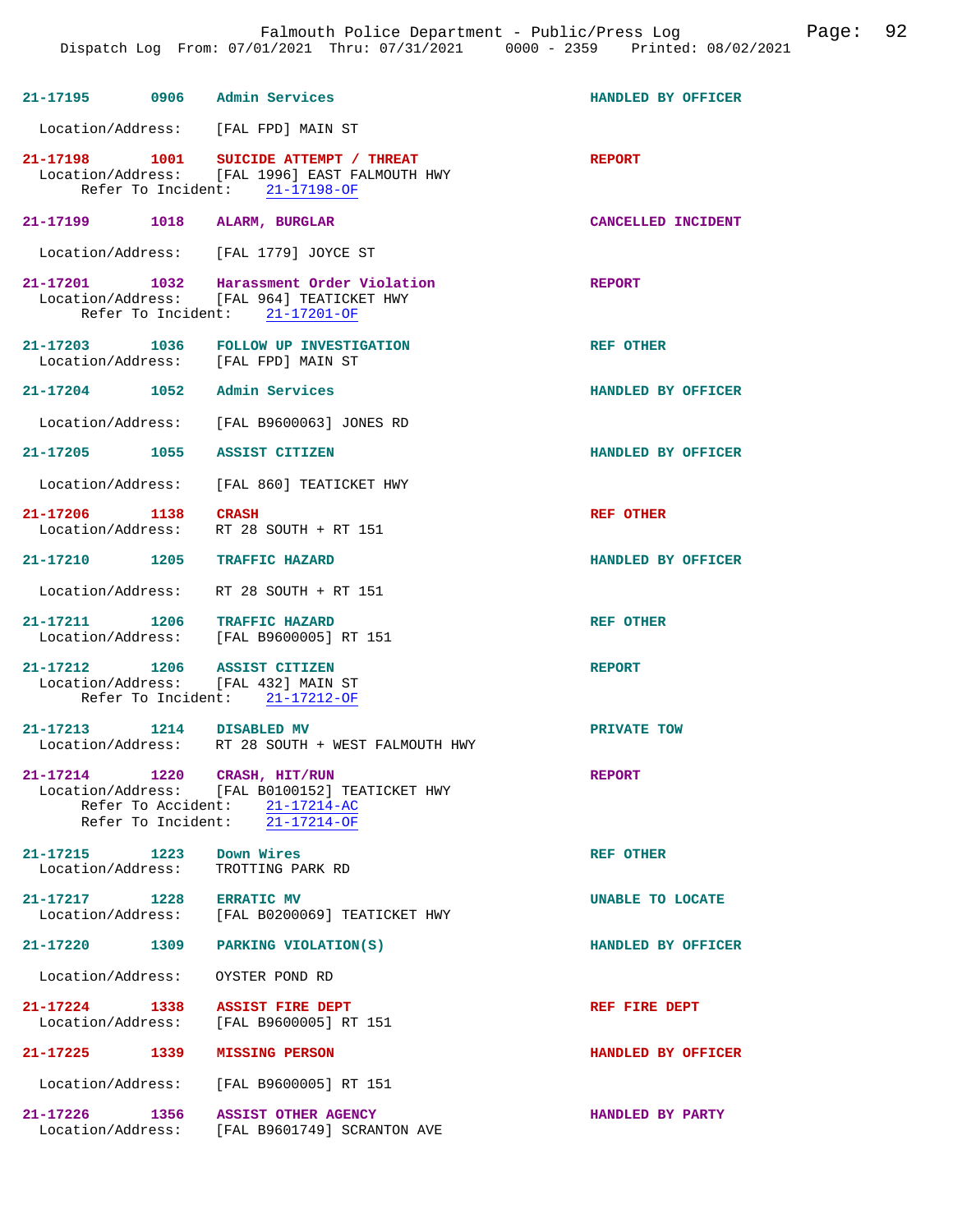| 21-17227          | 1359 | ALARM, BURGLAR              | HANDLED BY PARTY |
|-------------------|------|-----------------------------|------------------|
| Location/Address: |      | [FAL B9600070] SCRANTON AVE |                  |
|                   |      |                             |                  |

**21-17228 1404 ASSIST CITIZEN GONE ON ARRIVAL**  Location/Address: [FAL 1322] PALMER AVE

**21-17230 1419 ALARM, BURGLAR CANCELLED INCIDENT** 

Location/Address: [FAL B9700641] UNCATENA NORTH

# **21-17231 1435 RECOVERED PROPERTY HANDLED BY OFFICER**

Location/Address: [FAL FPD] MAIN ST

## 21-17235 1503 ASSIST CITIZEN **REPORT** Location/Address: [FAL 1322] PALMER AVE Location/Address: Refer To Incident: 21-17235-OF

**21-17236 1505 ALARM, BURGLAR UNFOUNDED**  Location/Address:

**21-17238 1518 RECOVERED PROPERTY REPORT**  Location/Address: [FAL L8] MENAUHANT RD Refer To Incident: 21-17238-OF

**21-17240 1529 CRASH REPORT**  Location/Address: RT 151 + CURRIER RD Refer To Accident: 21-17240-AC

# 21-17241 1549 ERRATIC MV **NO VIOLATION**<br>
Location/Address: OLD BARNSTABLE RD + EAST FALMOUTH HWY OLD BARNSTABLE RD + EAST FALMOUTH HWY

**21-17242 1601 LARCENY REPORT**  Location/Address: [FAL 536] COUNTY RD Refer To Incident: 21-17242-OF

**21-17243 1601 Admin Services HANDLED BY OFFICER** 

Location/Address: [FAL B9600005] RT 151

## **21-17244 1613 PRIVATE TOW HANDLED BY PARTY**  Location/Address: [FAL B9600070] SCRANTON AVE

**21-17245 1626 Harassment REPORT**  Location/Address: TILLER DR Refer To Incident: 21-17245-OF

21-17247 1712 ERRATIC MV GONE ON ARRIVAL Location/Address: SHORE ST + SURF DR Location/Address:

**21-17248 1730 CHECK WELFARE UNABLE TO LOCATE**  Location/Address: [FAL 188] KATHARINE LEE BATES

# **21-17249 1733 CRASH REPORT**  Location/Address: BARROWS RD + WAQUOIT HWY

Refer To Accident: 21-17249-AC

## **21-17252 1800 CRASH REPORT**  Location/Address: [FAL B9700084] TEATICKET HWY Refer To Accident: 21-17252-AC

**21-17253 1801 ASSIST CITIZEN HANDLED BY OFFICER** 

Location/Address: MAIN ST + LIBRARY LN

# **21-17256 1806 CHECK WELFARE UNABLE TO LOCATE**  [FAL B0200057] OLD MEETING HOUSE RD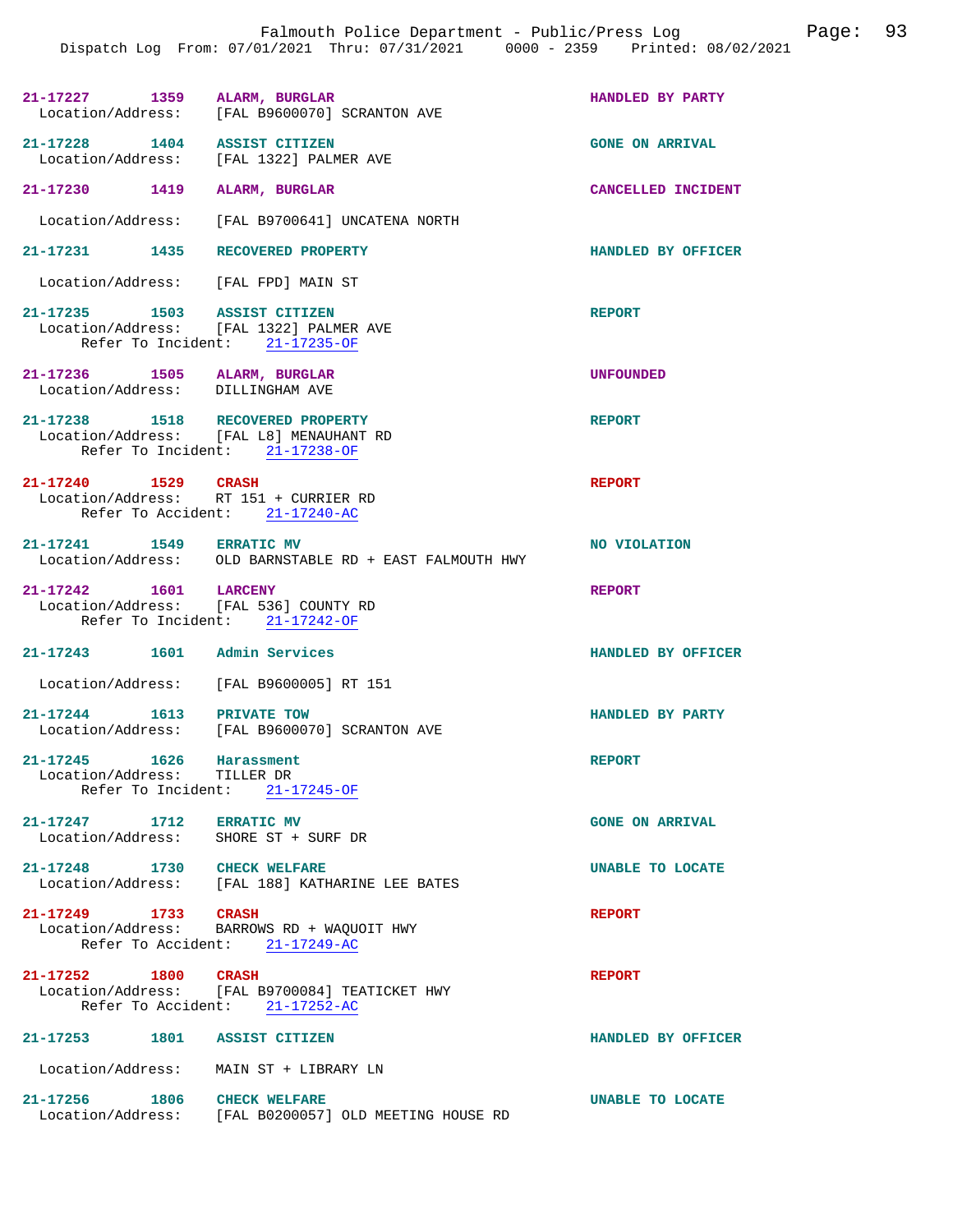|                                              | 21-17255 1807 ASSIST CITIZEN                                                                                                     | HANDLED BY OFFICER     |
|----------------------------------------------|----------------------------------------------------------------------------------------------------------------------------------|------------------------|
|                                              | Location/Address: HATCHVILLE RD                                                                                                  |                        |
|                                              | 21-17258 1843 SPEEDING MOTOR VEHICLE(S)<br>Location/Address: PINECREST BEACH DR                                                  | <b>GONE ON ARRIVAL</b> |
| 21-17259 1905                                | BUILDING / RESIDENCE CHECK<br>Location/Address: [FAL B9601633] TILLER DR                                                         | SECURED / CHECKED      |
|                                              | 21-17260 1930 ASSIST CITIZEN                                                                                                     | HANDLED BY OFFICER     |
|                                              | Location/Address: [FAL FPD] MAIN ST                                                                                              |                        |
| 21-17261 1932 AREA CHECK                     |                                                                                                                                  | HANDLED BY OFFICER     |
| Location/Address: VINEYARD ST                |                                                                                                                                  |                        |
|                                              | 21-17262 1940 RECOVERED PROPERTY                                                                                                 | HANDLED BY OFFICER     |
|                                              | Location/Address: [FAL FPD] MAIN ST<br>Refer To Incident: 21-17262-OF                                                            |                        |
|                                              | 21-17263 2015 DISTURBANCE / DISORDERLY<br>Location/Address: ACAPESKET RD<br>Refer To $P/C: 21-17263-AR$<br>$P/C$ : KEMP, CRAIG S | Arrest(s) Made         |
|                                              | Address: 67 ACAPESKET RD Apt. #3 FALMOUTH, MA<br>Age: 52                                                                         |                        |
|                                              | Charges: LEWDNESS, OPEN AND GROSS<br>PROTECTIVE CUSTODY (LIQUOR)<br>DISTURBING THE PEACE                                         |                        |
| Location/Address: JEWELERS AVE               | 21-17264 2018 ALARM, BURGLAR                                                                                                     | SECURED / CHECKED      |
| 21-17265 2021                                | DISTURBANCE / DISORDERLY                                                                                                         | HANDLED BY OFFICER     |
|                                              | Location/Address: [FAL B9700958] WAQUOIT HWY                                                                                     |                        |
| 21-17266 2033<br>Location/Address: NOBSKA RD | <b>ANIMAL COMPLAINT</b>                                                                                                          | NOTIFICATION MADE      |
| 21-17267 2042 ERRATIC MV                     | Location/Address: HERITAGE CIR + TEATICKET HWY                                                                                   | UNABLE TO LOCATE       |
|                                              | 21-17268 2045 DISTURBANCE / DISORDERLY<br>Location/Address: HOMESTEAD LN<br>Refer To Incident: 21-17268-OF                       | <b>REPORT</b>          |
|                                              | 21-17271 2052 MISSING PERSON                                                                                                     | HANDLED BY OFFICER     |
|                                              | Location/Address: [FAL B9600005] RT 151                                                                                          |                        |
|                                              | 21-17272 2053 PARKING VIOLATION(S)<br>Location/Address: [FAL B9600005] RT 151                                                    | <b>VEHICLE TOWED</b>   |
| 21-17273 2100                                | <b>OVERDOSE</b><br>Location/Address: [FAL B9600326] TEATICKET HWY<br>Refer To Incident: 21-17273-OF                              | <b>REPORT</b>          |
| Location/Address: WOODVIEW DR                | 21-17274 2105 ASSIST CITIZEN                                                                                                     | HANDLED BY PARTY       |
| 21-17275 2105 ABANDONED 911                  |                                                                                                                                  | HANDLED BY OFFICER     |
|                                              | Location/Address: WEST FALMOUTH HWY                                                                                              |                        |
| 21-17277 2113                                | <b>CRASH</b>                                                                                                                     | <b>REPORT</b>          |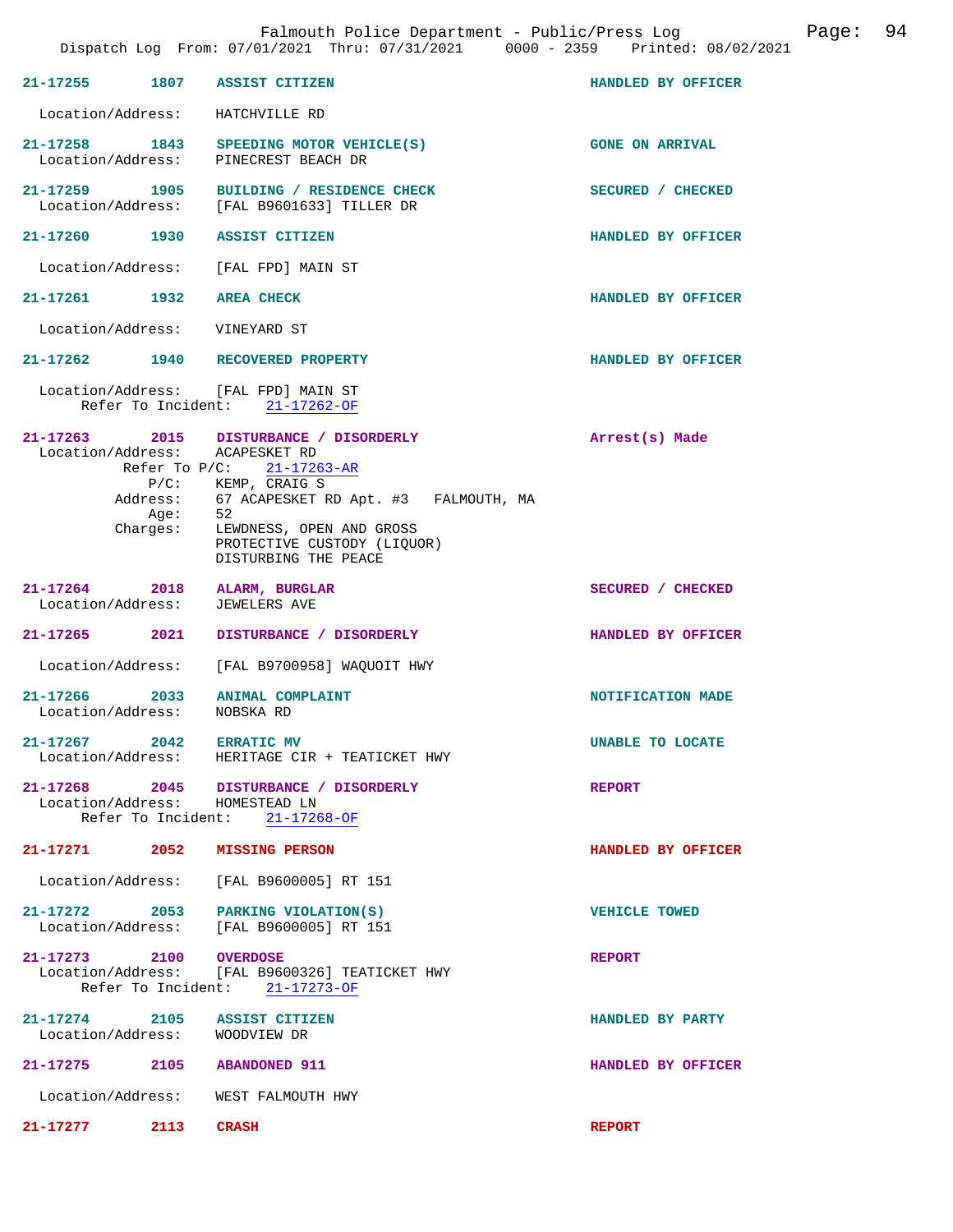Falmouth Police Department - Public/Press Log Falmouth Page: 95 Dispatch Log From: 07/01/2021 Thru: 07/31/2021 0000 - 2359 Printed: 08/02/2021 Location/Address: [FAL 171] DAVIS STRAITS Refer To Accident: 21-17277-AC Refer To Incident: 21-17277-OF **21-17278 2122 MISSING PERSON HANDLED BY OFFICER**  Location/Address: [FAL B9600005] RT 151 **21-17279** 2212 ASSAULT, IP **Arrest(s)** Made Location/Address: [FAL B9600005] RT 151 Refer To Arrest: 21-17279-A-AR Arrest: TAYLOR, TYREEK JERMAINE Address: 110 STATE ST BREWSTER, MA Age: 22 Charges: DISORDERLY CONDUCT RESIST ARREST POLICE OFFICER, INTERFERE WITH (COMMON LAW) Refer To Arrest: 21-17279-AR Juvenile Arrest<br>16  $Age:$  Charges: DISORDERLY CONDUCT AFFRAY (Common Law) Refer To Arrest: 21-17279-B-AR Arrest: TAYLOR, WANAY MARCUS<br>Address: 110 STATE ST BREWS Address: 110 STATE ST BREWSTER, MA Age: 19 Charges: A&B WITH DANGEROUS WEAPON DISORDERLY CONDUCT AFFRAY (Common Law) Refer To Arrest: 21-17279-C-AR Juvenile Arrest Age: 15 Charges: DISORDERLY CONDUCT AFFRAY (Common Law) **21-17280 2245 MOTOR VEHICLE STOP Verbal Warning**  Location/Address: CURRIER RD + RT 151 **21-17281 2249 ERRATIC MV GONE ON ARRIVAL**  Location/Address: **21-17283 2329 LOUD MUSIC / PARTY / NOISES HANDLED BY OFFICER**  Location/Address: CARRIAGE SHOP RD **21-17284 2337 AREA CHECK HANDLED BY OFFICER**  Location/Address: [FAL B9600005] RT 151 **21-17285 2346 CRASH, HIT/RUN REPORT**  Location/Address: [FAL 2984] MAIN ST Refer To Accident: 21-17285-AC **For Date: 07/24/2021 - Saturday 21-17286 0020 MOTOR VEHICLE STOP Verbal Warning**  [FAL B9900205] TEATICKET HWY **21-17287 0021 LOUD MUSIC / PARTY / NOISES HANDLED BY OFFICER**  Location/Address: JEFFREY LN **21-17288 0028 Admin Services HANDLED BY OFFICER**  Location/Address: [FAL 159] GRAND AVE **21-17289 0029 FOLLOW UP INVESTIGATION HANDLED BY OFFICER**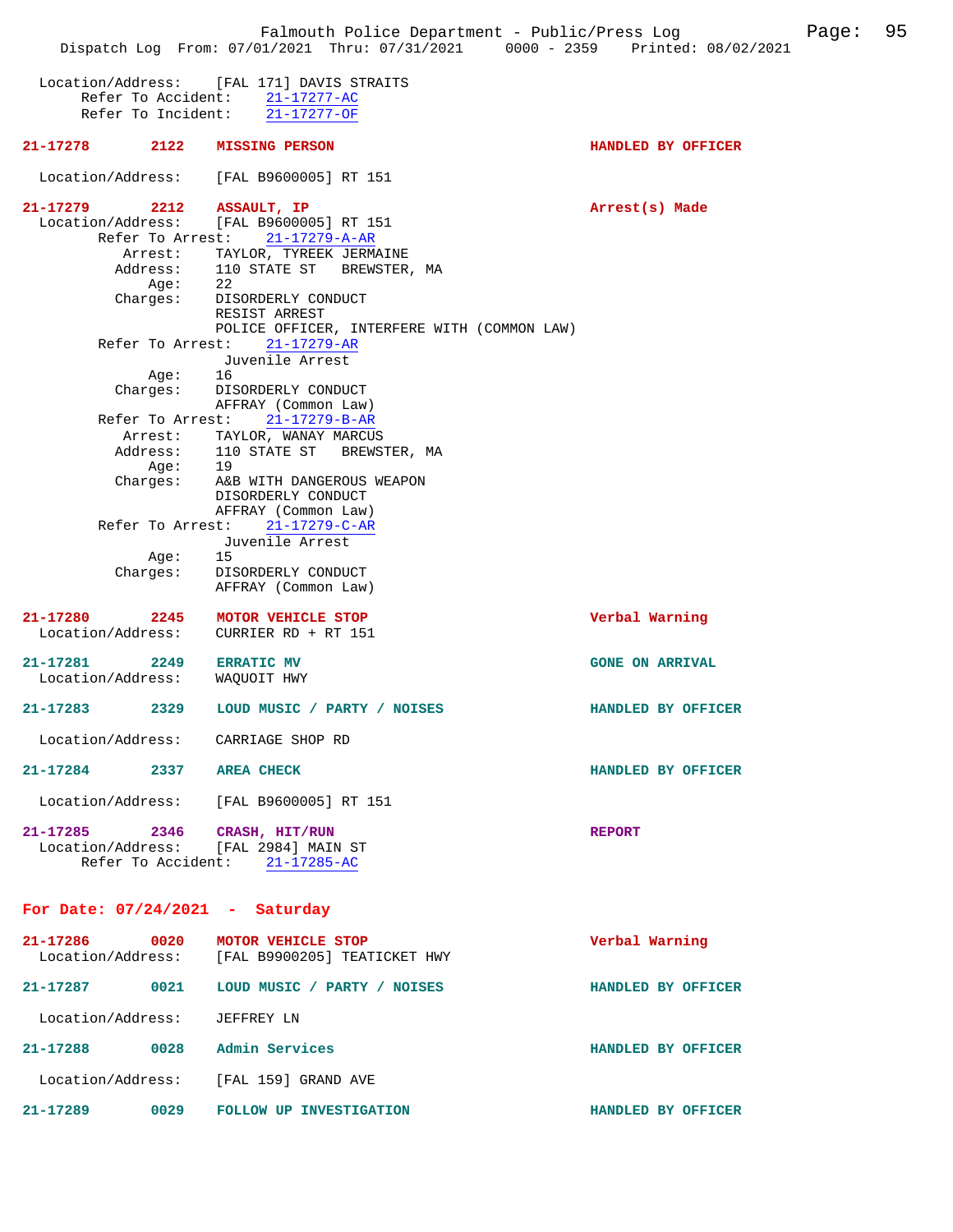|                                                                                           | Falmouth Police Department - Public/Press Log<br>Dispatch Log From: 07/01/2021 Thru: 07/31/2021 0000 - 2359 Printed: 08/02/2021 |                    | Page: | 96 |
|-------------------------------------------------------------------------------------------|---------------------------------------------------------------------------------------------------------------------------------|--------------------|-------|----|
| Location/Address:                                                                         | [FAL 2984] MAIN ST                                                                                                              |                    |       |    |
| 21-17290 0102                                                                             | <b>CHECK WELFARE</b>                                                                                                            | HANDLED BY OFFICER |       |    |
| Location/Address:                                                                         | [FAL B9600088] SCRANTON AVE                                                                                                     |                    |       |    |
| 21-17291 0128<br>Location/Address:                                                        | LOUD MUSIC / PARTY / NOISES<br>[FAL B9600424] MARAVISTA AVE                                                                     | SECURED / CHECKED  |       |    |
| 21-17292 0130<br>Location/Address:                                                        | BUILDING / RESIDENCE CHECK<br>[FAL B9600026] GIFFORD EXT ST                                                                     | SECURED / CHECKED  |       |    |
| 21-17293 0136                                                                             | BUILDING / RESIDENCE CHECK<br>Location/Address: [FAL B9600051] HATCHVILLE RD                                                    | SECURED / CHECKED  |       |    |
| 21-17294 0139<br>Location/Address:                                                        | BUILDING / RESIDENCE CHECK<br>[FAL 964] TEATICKET HWY                                                                           | SECURED / CHECKED  |       |    |
| 21-17295 0145                                                                             | BUILDING / RESIDENCE CHECK<br>Location/Address: [FAL B9700527] BECCLES RD                                                       | SECURED / CHECKED  |       |    |
| 21-17296 0159<br>Location/Address:                                                        | BUILDING / RESIDENCE CHECK<br>[FAL 1471] RT 151                                                                                 | SECURED / CHECKED  |       |    |
| 21-17297 0200<br>Location/Address:                                                        | PARKING VIOLATION(S)<br>WATER ST + LUSCOMBE AVE                                                                                 | NO VIOLATION       |       |    |
| 21-17298 0203<br>Location/Address:                                                        | <b>AREA CHECK</b><br>[FAL L16] RT 151                                                                                           | SECURED / CHECKED  |       |    |
| 21-17299 0210<br>Location/Address:                                                        | BUILDING / RESIDENCE CHECK<br>[FAL B9600025] DAVISVILLE RD                                                                      | SECURED / CHECKED  |       |    |
| 21-17300 0217<br>Location/Address:                                                        | BUILDING / RESIDENCE CHECK<br>[FAL B9601633] TILLER DR                                                                          | SECURED / CHECKED  |       |    |
| 21-17301<br>$\sim$ 0224<br>Location/Address:                                              | PARKING VIOLATION(S)<br>[FAL B9600077] TOWN HALL SO                                                                             | NO VIOLATION       |       |    |
| 21-17302 0548<br>Location/Address:<br>Refer To Accident:<br>Refer To Incident:            | <b>CRASH</b><br>MCCALLUM DR + WOODS HOLE RD<br>21-17302-AC<br>21-17302-OF                                                       | <b>REPORT</b>      |       |    |
| 21-17304 0643<br>Location/Address: CENTRAL PARK AVE                                       | RECOVERED PROPERTY<br>Refer To Incident: 21-17304-OF                                                                            | <b>REPORT</b>      |       |    |
| 21-17305 0712 Admin Services<br>Location/Address: [FAL FPD] MAIN ST<br>Refer To Incident: | $21 - 17305 - OF$                                                                                                               | <b>REPORT</b>      |       |    |
| 21-17310 0830                                                                             | <b>ANIMAL COMPLAINT</b>                                                                                                         | REF ANIMAL CONTROL |       |    |
| Location/Address:                                                                         | OSTROM RD                                                                                                                       |                    |       |    |
| 21-17311 0851                                                                             | PARKING VIOLATION(S)                                                                                                            | HANDLED BY OFFICER |       |    |
| Location/Address:                                                                         | [FAL 5] COUNTY RD                                                                                                               |                    |       |    |
| 0851<br>21-17312                                                                          | Admin Services                                                                                                                  | HANDLED BY OFFICER |       |    |
| Location/Address:                                                                         | [FAL FPD] MAIN ST                                                                                                               |                    |       |    |
| 21-17314 0913<br>Location/Address:                                                        | PRIVATE TOW<br>[FAL BXX00441] GREEN HARBOR RD                                                                                   | PRIVATE TOW        |       |    |
| 21-17315 0943<br>Location/Address:                                                        | PRIVATE TOW<br>LUSCOMBE AVE                                                                                                     | PRIVATE TOW        |       |    |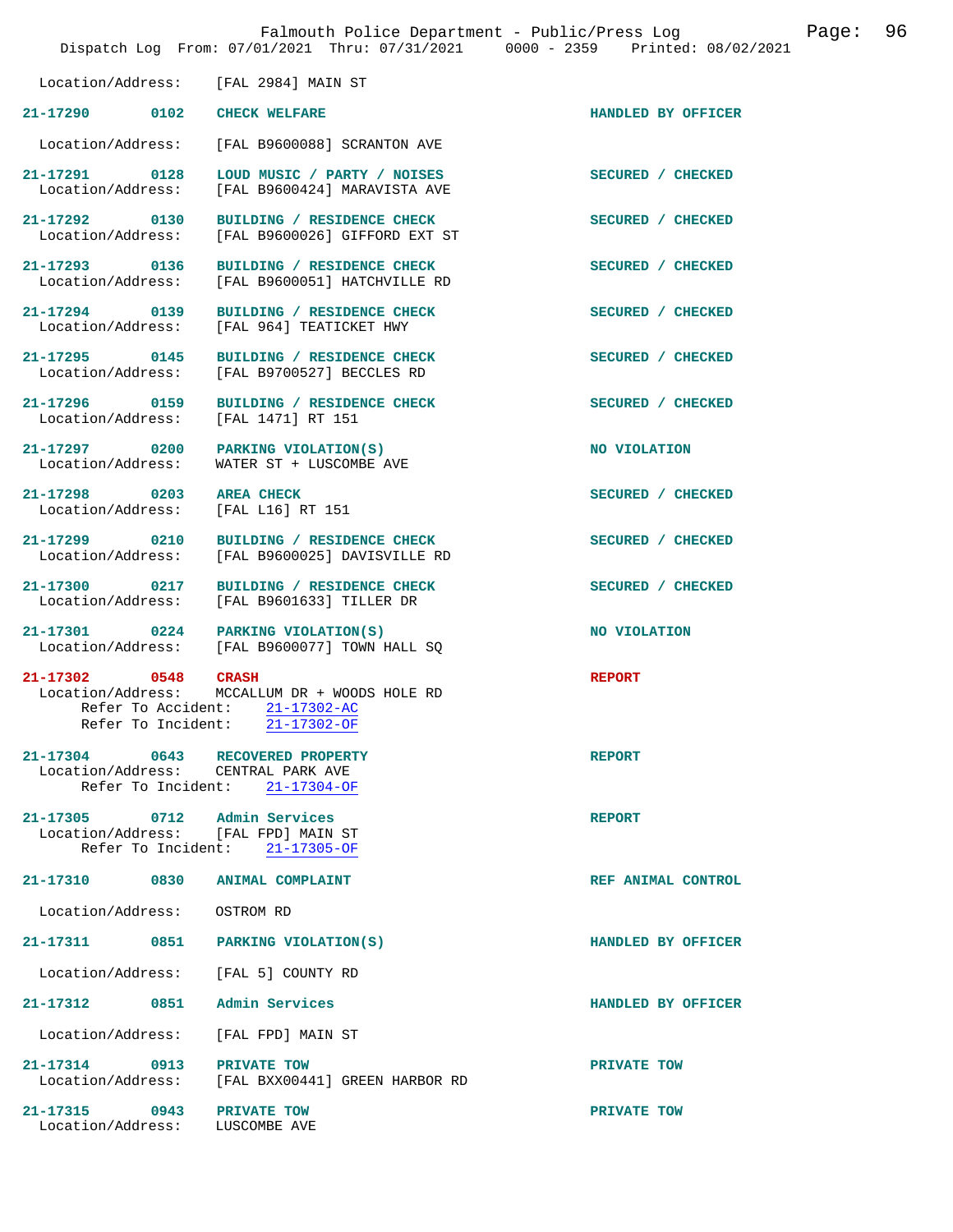| 21-17316 0946 LARCENY                                               | Location/Address: [FAL BXX00277] MAIN ST<br>Refer To Incident: 21-17316-OF                               | <b>REPORT</b>           |
|---------------------------------------------------------------------|----------------------------------------------------------------------------------------------------------|-------------------------|
|                                                                     | 21-17318 0951 PARKING VIOLATION(S)<br>Location/Address: [FAL 486] QUISSETT HARBOR RD                     | <b>UNFOUNDED</b>        |
| 21-17320 1009 CRASH                                                 | Location/Address: CENTRAL AVE + EAST FALMOUTH HWY<br>Refer To Accident: 21-17320-AC                      | <b>REPORT</b>           |
| 21-17321 1011 CRASH                                                 | Location/Address: [FAL 1034] EAST FALMOUTH HWY<br>Refer To Accident: 21-17321-AC                         | <b>REPORT</b>           |
| 21-17322 1023 PARKING VIOLATION(S)<br>Location/Address: DEACONS AVE |                                                                                                          | PARKING TICKET          |
| 21-17323 1048 PARKING VIOLATION(S)                                  | Location/Address: [FAL L113] WOOD NECK RD                                                                | HANDLED BY PARTY        |
| 21-17324 1051 PARKING VIOLATION(S)                                  |                                                                                                          | HANDLED BY OFFICER      |
|                                                                     | Location/Address: [FAL 46] CHAPOQUOIT RD                                                                 |                         |
|                                                                     | 21-17326 1056 CRASH<br>Location/Address: SPRING BARS RD + WORCESTER CT<br>Refer To Accident: 21-17326-AC | <b>REPORT</b>           |
| 21-17328 1127 CHECK WELFARE                                         | Location/Address: [FAL 2930] DAVIS STRAITS                                                               | <b>UNABLE TO LOCATE</b> |
| 21-17330 1130 ASSIST CITIZEN<br>Location/Address: COUNTRY CLUB LN   |                                                                                                          | HANDLED BY PARTY        |
| 21-17329 1133 ABANDONED 911                                         |                                                                                                          | HANDLED BY OFFICER      |
|                                                                     | Location/Address: [FAL L42] GIFFORD ST                                                                   |                         |
| 21-17331 1139                                                       | <b>TRANSPORT / ESCORT</b>                                                                                | REF ANIMAL CONTROL      |
|                                                                     | Location: CAPE WILDLIFE                                                                                  |                         |
| $21 - 17332$                                                        | 1149 PARKING VIOLATION(S)<br>Location/Address: [FAL 486] QUISSETT HARBOR RD                              | PARKING TICKET          |
| $21 - 17333$<br>1201                                                | SPEEDING MOTOR VEHICLE(S)                                                                                | HANDLED BY OFFICER      |
|                                                                     | Location/Address: [FAL B9600040] NORTH FALMOUTH HWY                                                      |                         |
| 21-17334 1201 CHECK WELFARE                                         | Location/Address: [FAL B9600088] SCRANTON AVE                                                            | <b>GONE ON ARRIVAL</b>  |
| 21-17335 1213 CRASH, HIT/RUN<br>Location/Address: ESKER PL          | Refer To Accident: 21-17335-AC<br>Refer To Incident: 21-17335-OF                                         | <b>REPORT</b>           |
| 21-17336 1223                                                       | <b>ABANDONED 911</b>                                                                                     | HANDLED BY OFFICER      |
| Location/Address: CENTRAL AVE                                       |                                                                                                          |                         |
| 21-17337 1225<br>Location/Address:                                  | <b>ABANDONED 911</b><br>[FAL B9600069] TER HEUN DR                                                       | HANDLED BY PARTY        |
| 21-17339<br>1233                                                    | MEDICAL (PD)                                                                                             | REF FIRE DEPT           |

Location/Address: [FAL BXX00748] QUISSETT HARBOR RD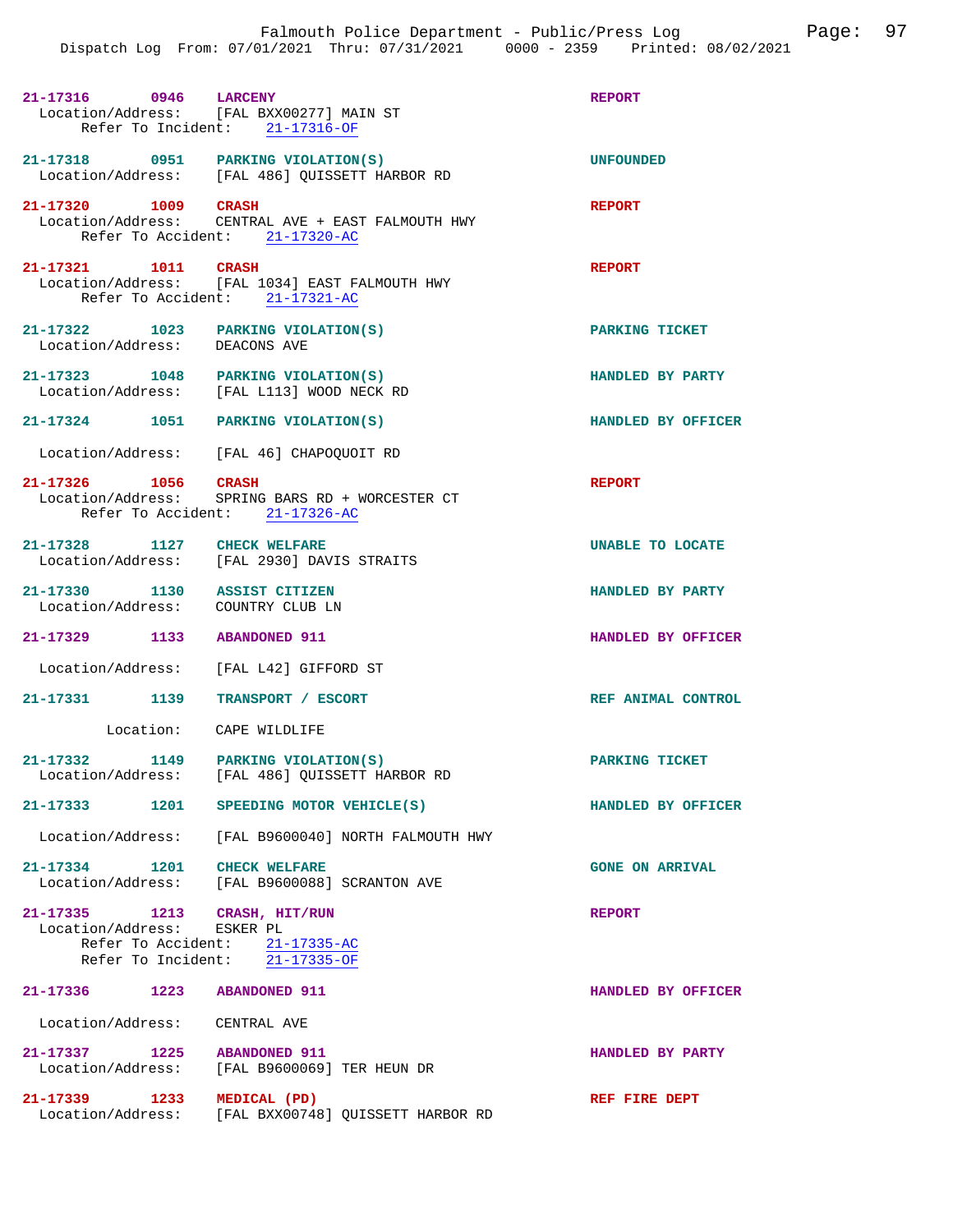|                                                          | Falmouth Police Department - Public/Press Log<br>Dispatch Log From: 07/01/2021 Thru: 07/31/2021 0000 - 2359 Printed: 08/02/2021         | 98<br>Page:              |
|----------------------------------------------------------|-----------------------------------------------------------------------------------------------------------------------------------------|--------------------------|
| 21-17341<br>Location/Address:                            | 1317<br>FOLLOW UP INVESTIGATION<br>ESKER PL                                                                                             | <b>REF OTHER</b>         |
| 21-17343 1400<br>Location/Address:                       | PARKING VIOLATION(S)<br>[FAL B9600921] CHAPOQUOIT RD                                                                                    | PARKING TICKET           |
| 21-17344 1417                                            | <b>LOST PROPERTY</b>                                                                                                                    | HANDLED BY OFFICER       |
| Location/Address:                                        | [FAL BXX00722] WATER ST                                                                                                                 |                          |
| 21-17347 1442                                            | <b>LOST PROPERTY</b>                                                                                                                    | HANDLED BY OFFICER       |
| Location/Address:                                        | [FAL BXX00124] TEATICKET HWY                                                                                                            |                          |
| 21-17348 1452                                            | FOLLOW UP INVESTIGATION                                                                                                                 | HANDLED BY OFFICER       |
| Location/Address:                                        | [FAL BXX00791] WOODS HOLE RD                                                                                                            |                          |
| 21-17349 1458<br>Location/Address:                       | PARKING VIOLATION(S)<br>WAQUOIT LANDING RD                                                                                              | PARKING TICKET           |
| 21-17350 1500                                            | <b>AREA CHECK</b><br>Location/Address: [FAL 46] CHAPOQUOIT RD                                                                           | SECURED / CHECKED        |
|                                                          | 21-17353 1511 CRASH, HIT/RUN<br>Location/Address: OLD BARNSTABLE RD<br>Refer To Accident: 21-17353-AC<br>Refer To Incident: 21-17353-OF | <b>REPORT</b>            |
| 21-17354 1513                                            | RECOVERED PROPERTY                                                                                                                      | HANDLED BY OFFICER       |
| Location/Address:                                        | [FAL B9700772] EAST FALMOUTH HWY                                                                                                        |                          |
| 21-17355 1523<br>Location/Address:                       | PARKING VIOLATION(S)<br>[FAL 2862] QUAKER RD                                                                                            | VEHICLE TOWED            |
| 21-17356 1556                                            | PRIVATE TOW<br>Location/Address: [FAL B9600088] SCRANTON AVE                                                                            | PRIVATE TOW              |
| 21-17357 1606                                            | <b>CHECK WELFARE</b>                                                                                                                    | HANDLED BY OFFICER       |
| Location/Address:                                        | [FAL 243] MENAUHANT RD                                                                                                                  |                          |
| 21-17360                                                 | 1657<br>ALARM, BURGLAR                                                                                                                  | CANCELLED INCIDENT       |
| Location/Address:                                        | KOMPASS DR                                                                                                                              |                          |
| 21-17361 1705<br>Location/Address:<br>Refer To Accident: | <b>CRASH</b><br>ROBERTA JEAN CIR + OLD MEETING HOUSE RD<br>$21 - 17361 - AC$                                                            | <b>REPORT</b>            |
| 21-17362<br>1705                                         | <b>CRASH</b>                                                                                                                            | Merge: 21-17361 By: BLIN |
| Location/Address:                                        | ROBERTA JEAN CIR                                                                                                                        |                          |
| 21-17367<br>1727<br>Location/Address:                    | <b>OTHER TRAFFIC</b><br>CHESTER ST + WILD HARBOR RD                                                                                     | REF OTHER                |
| 21-17371 1733<br>Location/Address:                       | PRIVATE TOW<br>[FAL B9600088] SCRANTON AVE                                                                                              | PRIVATE TOW              |
| 21-17369 1738<br>Location/Address:                       | Water Complaint<br>JETTY LN                                                                                                             | <b>REF OTHER</b>         |
| 21-17370<br>1748<br>Location/Address:                    | <b>ERRATIC MV</b><br>[FAL 3199] TEATICKET HWY                                                                                           | <b>GONE ON ARRIVAL</b>   |
| 21-17372 1845                                            | RECOVERED PROPERTY                                                                                                                      | HANDLED BY OFFICER       |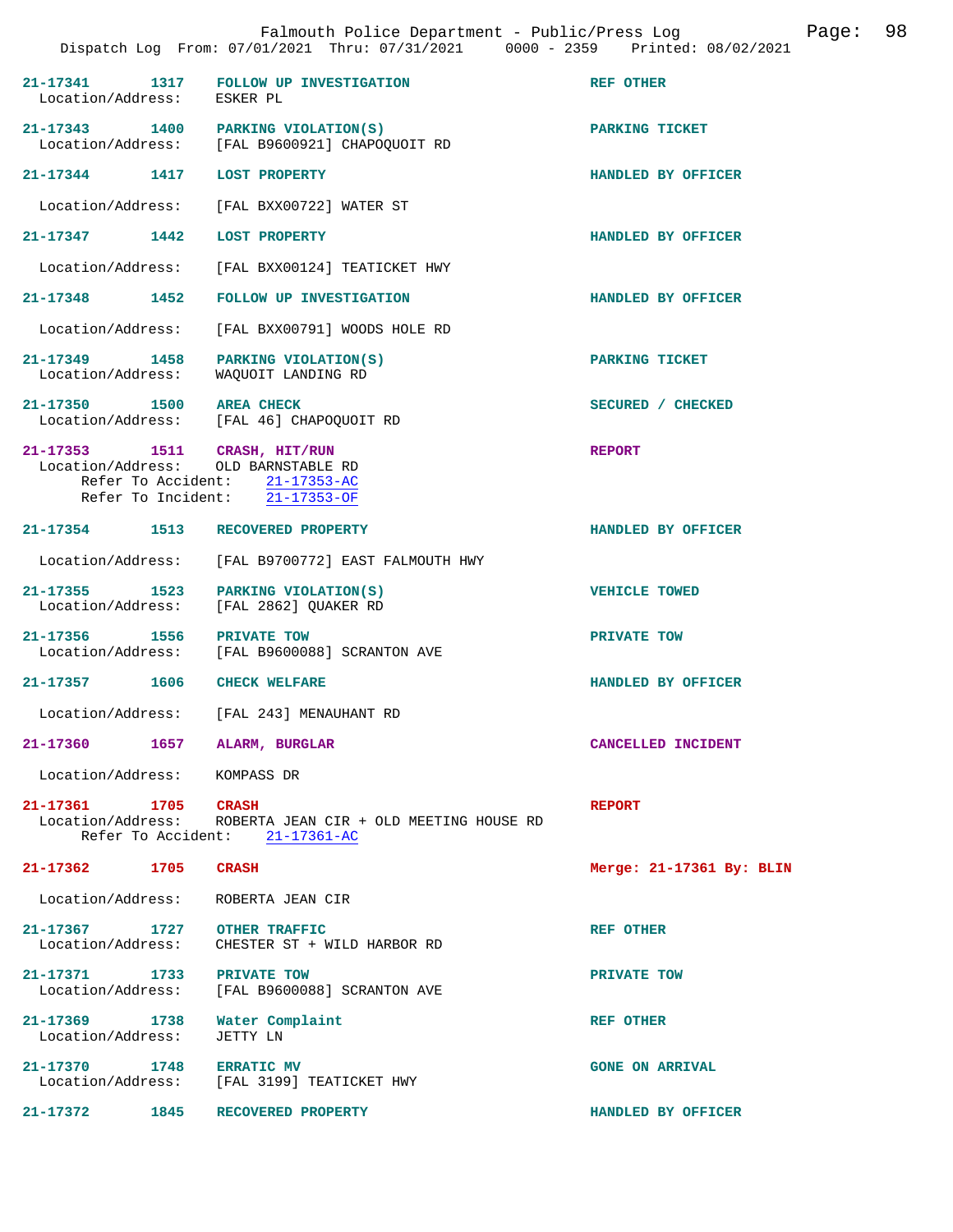|                                                                                                   | Falmouth Police Department - Public/Press Log<br>Dispatch Log From: 07/01/2021 Thru: 07/31/2021 0000 - 2359 Printed: 08/02/2021                                                                                                                                 |                        | Page: | 99 |
|---------------------------------------------------------------------------------------------------|-----------------------------------------------------------------------------------------------------------------------------------------------------------------------------------------------------------------------------------------------------------------|------------------------|-------|----|
| Location/Address:                                                                                 | [FAL B9600005] RT 151                                                                                                                                                                                                                                           |                        |       |    |
| 21-17374 1851                                                                                     | PARKING VIOLATION(S)                                                                                                                                                                                                                                            | HANDLED BY OFFICER     |       |    |
| Location/Address:                                                                                 | HURNEY ST                                                                                                                                                                                                                                                       |                        |       |    |
| 21-17375 1912<br>Location/Address:                                                                | <b>LARCENY</b><br>[FAL B9900205] TEATICKET HWY                                                                                                                                                                                                                  | HANDLED BY PARTY       |       |    |
| 21-17376 1924<br>Location/Address:                                                                | DISTURBANCE / DISORDERLY<br>RT 151 + RANCH RD                                                                                                                                                                                                                   | <b>GONE ON ARRIVAL</b> |       |    |
| 21-17377 1941                                                                                     | <b>AREA CHECK</b>                                                                                                                                                                                                                                               | HANDLED BY OFFICER     |       |    |
| Location/Address:                                                                                 | [FAL B9600005] RT 151                                                                                                                                                                                                                                           |                        |       |    |
| 21-17379 1958                                                                                     | <b>CHECK WELFARE</b>                                                                                                                                                                                                                                            | HANDLED BY OFFICER     |       |    |
| Location/Address:                                                                                 | [FAL B9600088] SCRANTON AVE                                                                                                                                                                                                                                     |                        |       |    |
| 21-17380<br>2005<br>Location/Address:                                                             | DISABLED MV<br>WEST FALMOUTH HWY + CHAPOQUOIT RD                                                                                                                                                                                                                | PRIVATE TOW            |       |    |
| 21-17381 2029<br>Location/Address:                                                                | <b>FIREWORKS COMPLAINT</b><br>[FAL 3236] BRICK KILN RD                                                                                                                                                                                                          | UNABLE TO LOCATE       |       |    |
| 21-17382 2046<br>Location/Address:                                                                | <b>CHECK WELFARE</b><br>WORCESTER CT                                                                                                                                                                                                                            | UNABLE TO LOCATE       |       |    |
| 21-17384 2058 ERRATIC MV<br>Location/Address:<br>Refer To Arrest:<br>Address:<br>Aqe:<br>Charges: | SILVER BEACH AVE<br>21-17384-AR<br>Arrest: THOMAS, DEANNA M<br>2606 CRANBERRY HWY WAREHAM, MA<br>31<br>OUI-LIQUOR OR .08%<br>NEGLIGENT OPERATION OF MOTOR VEHICLE $c90$ $$24(2)(a)$ (OTE)<br>MARKED LANES VIOLATION<br>ASSAULT W/DANGEROUS WEAPON<br>A&B SIMPLE | Arrest(s) Made         |       |    |
| 21-17385 2105                                                                                     | <b>CRASH</b><br>Location/Address: [FAL 586] NORTH MAIN ST<br>Refer To Accident: 21-17385-AC                                                                                                                                                                     | <b>REPORT</b>          |       |    |
| 21-17387 2108<br>Location/Address: CURLEY BLVD                                                    | SUSPICIOUS PERSON(S)                                                                                                                                                                                                                                            | UNABLE TO LOCATE       |       |    |
| 21-17388                                                                                          | 2122 B & E, IN PROGRESS                                                                                                                                                                                                                                         | HANDLED BY OFFICER     |       |    |
| Location/Address:                                                                                 | [FAL 787] SANDWICH RD                                                                                                                                                                                                                                           |                        |       |    |
| 21-17390 2144<br>Location/Address:                                                                | LOUD MUSIC / PARTY / NOISES<br>OLD DOCK RD + WEST FALMOUTH HWY                                                                                                                                                                                                  | UNABLE TO LOCATE       |       |    |
| 21-17392 2235<br>Location/Address:                                                                | PARKING VIOLATION(S)<br>[FAL 159] GRAND AVE                                                                                                                                                                                                                     | REF OTHER              |       |    |
| 21-17393 2252<br>Location/Address:                                                                | BUILDING / RESIDENCE CHECK<br>[FAL BXX00102] SCRANTON AVE                                                                                                                                                                                                       | SECURED / CHECKED      |       |    |
| 21-17394 2255<br>Location/Address:                                                                | BUILDING / RESIDENCE CHECK<br>[FAL 342] SCRANTON AVE                                                                                                                                                                                                            | SECURED / CHECKED      |       |    |
| 21-17395<br>2259                                                                                  | <b>AREA CHECK</b>                                                                                                                                                                                                                                               | HANDLED BY OFFICER     |       |    |
| Location/Address:                                                                                 | [FAL B9600005] RT 151                                                                                                                                                                                                                                           |                        |       |    |
| 21-17396 2301                                                                                     | BUILDING / RESIDENCE CHECK<br>Location/Address: [FAL 3295] GRAND AVE                                                                                                                                                                                            | SECURED / CHECKED      |       |    |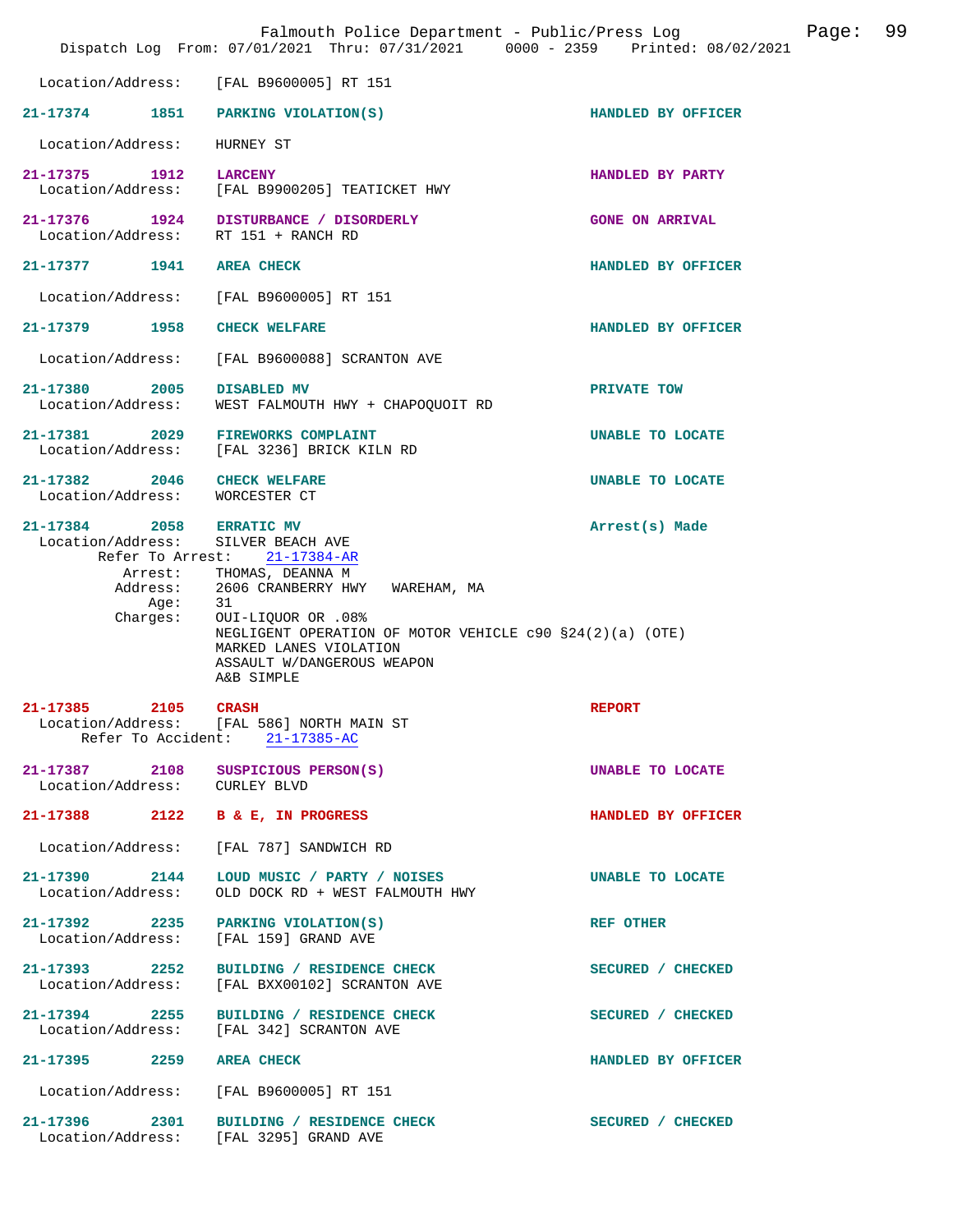### **21-17398 2347 INTOXICATED PERSON REF FIRE DEPT**  Location/Address: BAR NECK RD Refer To Incident: 21-17398-OF

### **For Date: 07/25/2021 - Sunday**

| $21 - 17399$<br>Location/Address:                       | 0036 | BUILDING / RESIDENCE CHECK<br>[FAL B9800292] DAVIS STRAITS               | <b>SECURED</b><br><b>CHECKED</b> |
|---------------------------------------------------------|------|--------------------------------------------------------------------------|----------------------------------|
| $21 - 17400$<br>Location/Address:                       | 0038 | <b>RESIDENCE CHECK</b><br>BUILDING /<br>[FAL 964] TEATICKET HWY          | <b>SECURED</b><br><b>CHECKED</b> |
| $21 - 17401$<br>Location/Address:                       | 0044 | <b>RESIDENCE CHECK</b><br>BUILDING /<br>[FAL BXX00539] EAST FALMOUTH HWY | <b>SECURED</b><br><b>CHECKED</b> |
| $21 - 17402$<br>Location/Address:<br>Refer To Incident: | 0045 | AREA CHECK<br>[FAL 342] SCRANTON AVE<br>$21 - 17402 - OF$                | NO VIOLATION                     |
| $21 - 17403$<br>Location/Address:                       | 0105 | LOUD MUSIC /<br>PARTY /<br><b>NOISES</b><br>GUNNING POINT AVE            | Peace Restored                   |

**21-17404 0116 BUILDING / RESIDENCE CHECK SECURED / CHECKED**  Location/Address: [FAL B9600237] EAST FALMOUTH HWY

### **21-17406 0126 ASSIST FIRE DEPT Taken to Family/Guardian/Other**

 Location/Address: [FAL 342] SCRANTON AVE Refer To Incident: 21-17406-OF

21-17408 0132 ASSIST CITIZEN REF FIRE DEPT Location/Address: BENHAM RD Location/Address:

- **21-17409 0145 ERRATIC MV GONE ON ARRIVAL**  Location/Address: [FAL 964] TEATICKET HWY
- **21-17410 0212 ERRATIC MV REF OTHER**  RT 28 NORTH + BRICK KILN RD

### **21-17411 0216 ASSIST CITIZEN HANDLED BY OFFICER**

Location/Address: CURRIER RD + SANDWICH RD

**21-17413** 0257 PARKING VIOLATION(S) NO VIOLATION Location/Address: WATER ST + LUSCOMBE AVE WATER ST + LUSCOMBE AVE

**21-17415 0454 ALARM, BURGLAR SECURED / CHECKED**  [FAL 1382] QUISSETT AVE

**21-17417 0516 ASSIST FIRE DEPT REF FIRE DEPT**  Location/Address: SOUTHVIEW WAY

### **21-17419 0607 RECOVERED PROPERTY HANDLED BY OFFICER**

Location/Address: KERRYWOOD DR

**21-17423 0654 AREA CHECK GONE ON ARRIVAL**  Location/Address: TEATICKET PATH + SEABROOK DR

**21-17422** 0655 ASSIST CITIZEN **NOTIFICATION MADE NOTIFICATION MADE NOTIFICATION** [FAL 2862] QUAKER RD

**21-17713 0730 RECOVERED PROPERTY REPORT**  Location/Address: [FAL B9600031] MARAVISTA AVE EXT Refer To Incident: 21-17713-OF

**21-17424 0751 ANIMAL COMPLAINT REF ANIMAL CONTROL**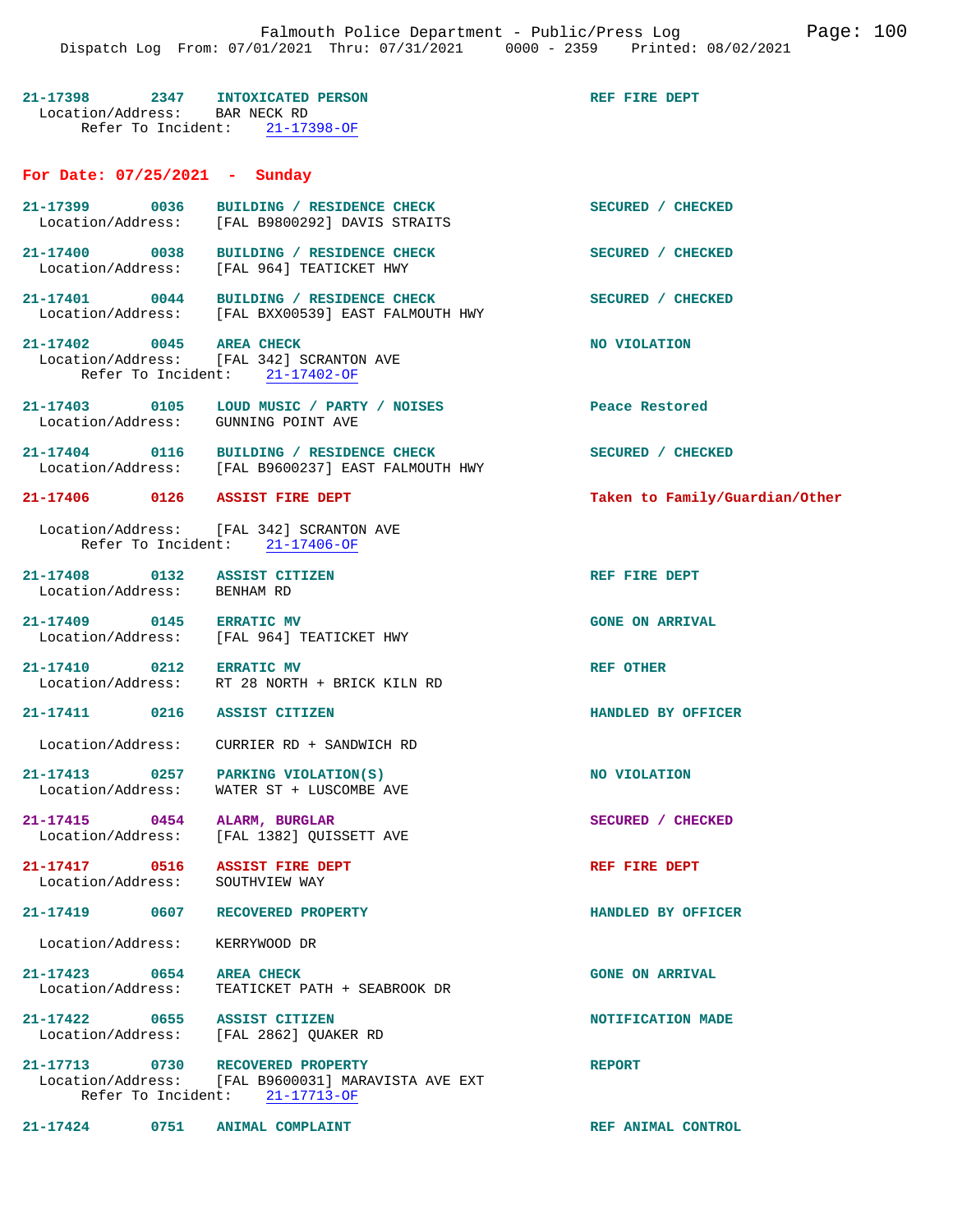|                                                          |      | Falmouth Police Department - Public/Press Log<br>Dispatch Log From: 07/01/2021 Thru: 07/31/2021 0000 - 2359 Printed: 08/02/2021 |                         | Page: 101 |  |
|----------------------------------------------------------|------|---------------------------------------------------------------------------------------------------------------------------------|-------------------------|-----------|--|
|                                                          |      | Location/Address: DAVISVILLE RD + ANNETTE AVE                                                                                   |                         |           |  |
| 21-17425 0805                                            |      | <b>CHECK WELFARE</b><br>Location/Address: [FAL B0200069] TEATICKET HWY<br>Refer To Incident: 21-17425-OF                        | <b>REPORT</b>           |           |  |
| 21-17373 0815                                            |      | <b>OTHER TRAFFIC</b><br>Location/Address: CHESTER ST + WILD HARBOR RD                                                           | NOTIFICATION MADE       |           |  |
| 21-17428 0943<br>Location/Address:                       |      | <b>ASSIST OTHER AGENCY</b><br>MAST RD                                                                                           | <b>SERVED IN HAND</b>   |           |  |
| 21-17431 1039                                            |      | <b>CHECK WELFARE</b><br>Location/Address: [FAL 1996] EAST FALMOUTH HWY<br>Refer To Incident: 21-17431-OF                        | <b>REPORT</b>           |           |  |
| $21 - 17435$<br>Refer To Incident:                       |      | 1146 Harassment<br>Location/Address: BOXBERRY HILL RD<br>21-17435-OF                                                            | <b>REPORT</b>           |           |  |
| 21-17436 1151                                            |      | PARKING VIOLATION(S)<br>Location/Address: [FAL 486] QUISSETT HARBOR RD                                                          | SECURED / CHECKED       |           |  |
| 21-17437 1153<br>Location/Address:<br>Refer To Accident: |      | <b>CRASH</b><br>DORAN DR + RT 151<br>$21 - 17437 - AC$                                                                          | <b>REPORT</b>           |           |  |
| 21-17440                                                 | 1232 | <b>TRAFFIC HAZARD</b><br>Location/Address: [FAL 586] NORTH MAIN ST                                                              | NOTIFICATION MADE       |           |  |
| 21-17439 1239<br>Location/Address:                       |      | MOTOR VEHICLE STOP<br>RT 151 + CURRIER RD                                                                                       | <b>CITATION ISSUED</b>  |           |  |
| $21 - 17442$<br>Location/Address:                        | 1241 | <b>ABANDONED 911</b><br>SADYS LN                                                                                                | <b>UNABLE TO LOCATE</b> |           |  |
| 1250<br>$21 - 17454$                                     |      | <b>ANIMAL COMPLAINT</b><br>Location/Address: [FAL L80] MAIN ST<br>Refer To Incident: 21-17454-OF                                | <b>REPORT</b>           |           |  |
| 21-17441                                                 | 1254 | <b>CHECK WELFARE</b>                                                                                                            | HANDLED BY OFFICER      |           |  |
|                                                          |      | Location/Address: [FAL B9600031] MARAVISTA AVE EXT                                                                              |                         |           |  |
| 21-17443 1315 LARCENY                                    |      | Location/Address: [FAL B9600326] TEATICKET HWY<br>Refer To Incident: $21-17443-OF$                                              | <b>REPORT</b>           |           |  |
| 21-17444                                                 | 1338 | TRANSPORT / ESCORT                                                                                                              | CANCELLED INCIDENT      |           |  |
| Location/Address:                                        |      | [FAL B9600005] RT 151                                                                                                           |                         |           |  |
| 21-17445 1346                                            |      | <b>CRASH</b>                                                                                                                    | HANDLED BY OFFICER      |           |  |
| Location/Address:                                        |      | MAIN ST                                                                                                                         |                         |           |  |
| 21-17448 1445<br>Location/Address:                       |      | <b>TRAFFIC HAZARD</b><br>FRESH POND RD + EAST FALMOUTH HWY                                                                      | <b>GONE ON ARRIVAL</b>  |           |  |
| 21-17450 1454<br>Location/Address:                       |      | MEDICAL (PD)<br>KATHARINE LEE BATES + POST OFFICE RD                                                                            | REF FIRE DEPT           |           |  |
| 21-17451 1457                                            |      | FOLLOW UP INVESTIGATION                                                                                                         | HANDLED BY OFFICER      |           |  |

Location/Address: [FAL 586] NORTH MAIN ST

**21-17452 1504 RECOVERED PROPERTY REPORT**  Location/Address: [FAL FPD] MAIN ST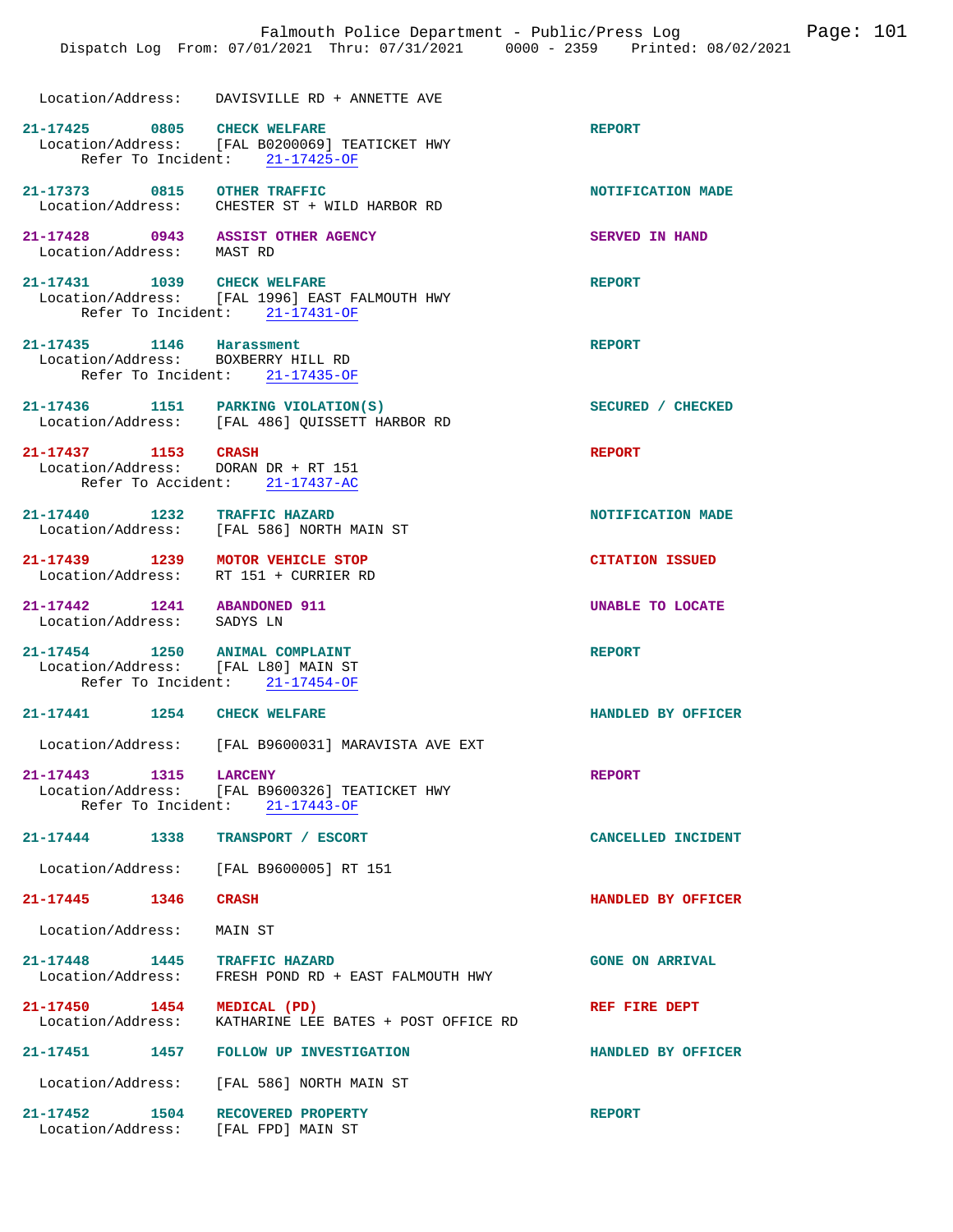|                                                               |                                                                                                                           | Falmouth Police Department - Public/Press Log<br>Dispatch Log From: 07/01/2021 Thru: 07/31/2021 0000 - 2359 Printed: 08/02/2021 | Page: 102 |  |
|---------------------------------------------------------------|---------------------------------------------------------------------------------------------------------------------------|---------------------------------------------------------------------------------------------------------------------------------|-----------|--|
|                                                               | Refer To Incident: 21-17452-OF                                                                                            |                                                                                                                                 |           |  |
| 21-17453 1518 LOST PROPERTY                                   |                                                                                                                           | HANDLED BY OFFICER                                                                                                              |           |  |
|                                                               | Location/Address: [FAL FPD] MAIN ST                                                                                       |                                                                                                                                 |           |  |
| 21-17455 1548 CRASH                                           | Location/Address: [FAL B9600005] RT 151<br>Refer To Accident: 21-17455-AC                                                 | <b>REPORT</b>                                                                                                                   |           |  |
| 21-17457 1612 ERRATIC MV                                      |                                                                                                                           | HANDLED BY OFFICER                                                                                                              |           |  |
|                                                               | Location/Address: [FAL B9600005] RT 151                                                                                   |                                                                                                                                 |           |  |
| 21-17458 1620 ALARM, BURGLAR<br>Location/Address: VINEYARD ST |                                                                                                                           | SECURED / CHECKED                                                                                                               |           |  |
| 21-17459 1732 UNWANTED GUEST                                  |                                                                                                                           | HANDLED BY OFFICER                                                                                                              |           |  |
|                                                               | Location/Address: [FAL B9600005] RT 151                                                                                   |                                                                                                                                 |           |  |
|                                                               | 21-17460 1737 FOLLOW UP INVESTIGATION<br>Location/Address: [FAL 586] NORTH MAIN ST                                        | <b>REF OTHER</b>                                                                                                                |           |  |
|                                                               | 21-17462 1752 DISTURBANCE / DISORDERLY                                                                                    | HANDLED BY OFFICER                                                                                                              |           |  |
|                                                               | Location/Address: [FAL B9600005] RT 151                                                                                   |                                                                                                                                 |           |  |
| 21-17465 1812 LARCENY                                         |                                                                                                                           | HANDLED BY OFFICER                                                                                                              |           |  |
| Location/Address: SHIPS WATCH                                 | Refer To Incident: 21-17465-OF                                                                                            |                                                                                                                                 |           |  |
| 21-17466 1818 MEDICAL (PD)                                    |                                                                                                                           | HANDLED BY OFFICER                                                                                                              |           |  |
|                                                               | Location/Address: [FAL B9600005] RT 151                                                                                   |                                                                                                                                 |           |  |
|                                                               | 21-17468 1826 INTOXICATED PERSON                                                                                          | HANDLED BY OFFICER                                                                                                              |           |  |
| Refer To Incident:<br>Refer To Incident:                      | Location/Address: [FAL B9600005] RT 151<br>$\frac{21-17468-A-0F}{2}$<br>21-17468-B-OF<br>Refer To Incident: $21-17468-OF$ |                                                                                                                                 |           |  |
|                                                               | 21-17469 1926 MOTOR VEHICLE STOP<br>Location/Address: RT 28 NORTH + RT 151                                                | <b>CITATION ISSUED</b>                                                                                                          |           |  |
| 21-17471 1959 ERRATIC MV                                      | Location/Address: BRICK KILN RD + RT 28 NORTH                                                                             | UNABLE TO LOCATE                                                                                                                |           |  |
| 21-17475 2055 CRASH                                           |                                                                                                                           | HANDLED BY OFFICER                                                                                                              |           |  |
|                                                               | Location/Address: RT 151 + DORAN DR<br>Refer To Accident: 21-17475-AC                                                     |                                                                                                                                 |           |  |
|                                                               | 21-17478 2140 BUILDING / RESIDENCE CHECK<br>Location/Address: [FAL 3214] HATCHVILLE RD                                    | SECURED / CHECKED                                                                                                               |           |  |
|                                                               | 21-17479 2145 DISTURBANCE / DISORDERLY                                                                                    | HANDLED BY OFFICER                                                                                                              |           |  |
|                                                               | Location/Address: [FAL B9600005] RT 151<br>Refer To Incident: 21-17479-OF                                                 |                                                                                                                                 |           |  |

**21-17480 2226 AREA CHECK GONE ON ARRIVAL**  Location/Address: BIRCH LN **21-17481 2228 LOUD MUSIC / PARTY / NOISES HANDLED BY OFFICER**  Location/Address: BEACH ROSE LN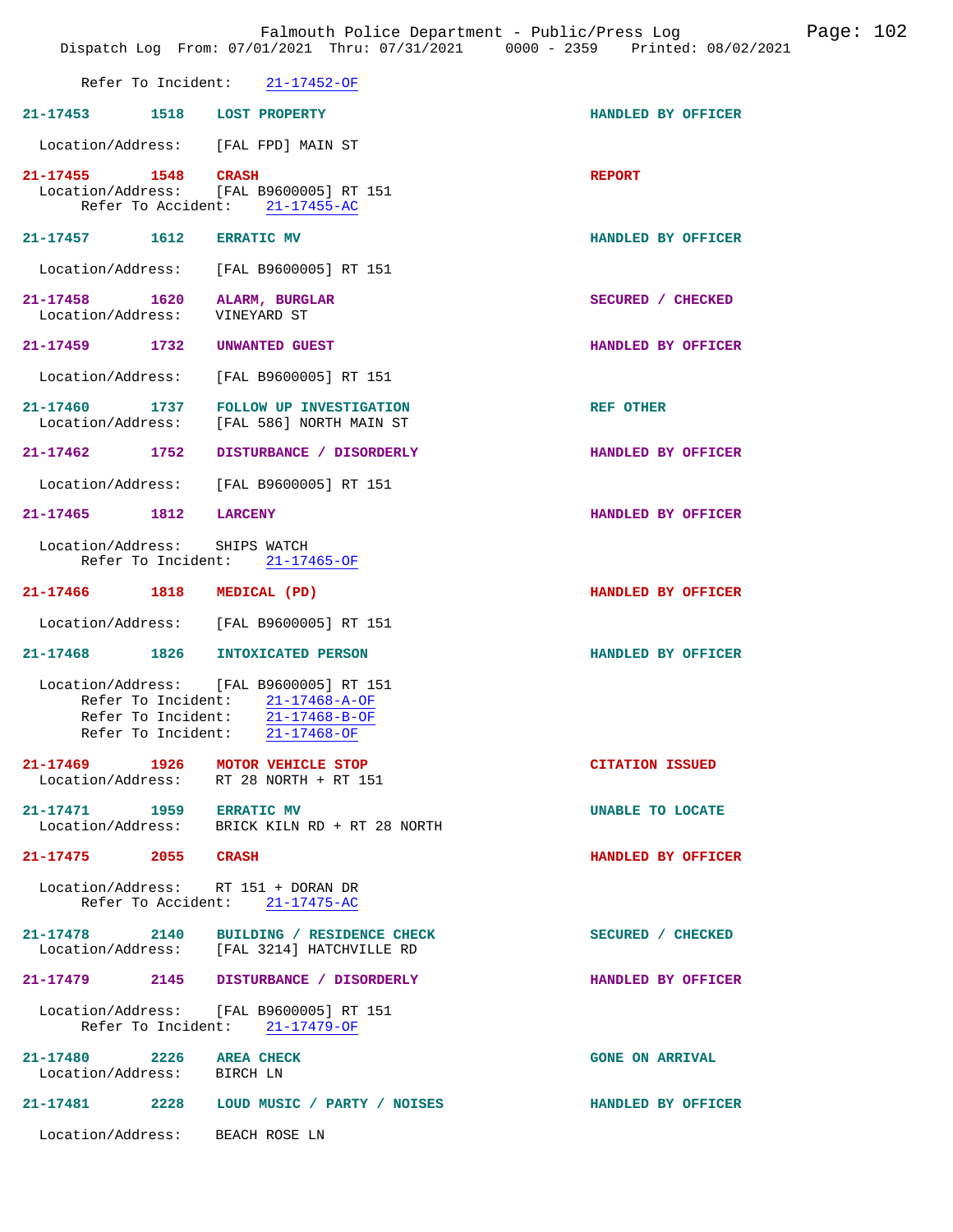|                                                                | Falmouth Police Department - Public/Press Log<br>Dispatch Log From: 07/01/2021 Thru: 07/31/2021 0000 - 2359 Printed: 08/02/2021 |                          |
|----------------------------------------------------------------|---------------------------------------------------------------------------------------------------------------------------------|--------------------------|
| 21-17482 2236 ASSIST CITIZEN                                   |                                                                                                                                 | HANDLED BY OFFICER       |
|                                                                | Location/Address: [FAL B9600005] RT 151                                                                                         |                          |
|                                                                | 21-17483 2307 SUSPICIOUS PERSON(S)                                                                                              | HANDLED BY OFFICER       |
| Location/Address: TEATICKET HWY                                |                                                                                                                                 |                          |
| 21-17484 2318 SUSPICIOUS MV                                    |                                                                                                                                 | HANDLED BY OFFICER       |
|                                                                | Location/Address: SANDWICH RD + JOHN PARKER RD                                                                                  |                          |
| For Date: $07/26/2021$ - Monday                                |                                                                                                                                 |                          |
|                                                                | 21-17488 0013 BUILDING / RESIDENCE CHECK<br>Location/Address: [FAL 302] SANDWICH RD                                             | <b>SECURED / CHECKED</b> |
|                                                                | 21-17489 0037 BUILDING / RESIDENCE CHECK<br>Location/Address: [FAL B9600237] EAST FALMOUTH HWY                                  | SECURED / CHECKED        |
|                                                                | 21-17491 0038 BUILDING / RESIDENCE CHECK<br>Location/Address: [FAL B9600051] HATCHVILLE RD                                      | SECURED / CHECKED        |
|                                                                | 21-17490 0039 BUILDING / RESIDENCE CHECK<br>Location/Address: [FAL B9600031] MARAVISTA AVE EXT                                  | SECURED / CHECKED        |
| 21-17492 0041 UNWANTED GUEST                                   |                                                                                                                                 | HANDLED BY OFFICER       |
|                                                                | Location/Address: [FAL BXX00567] MAIN ST                                                                                        |                          |
| 21-17494 0104                                                  | BUILDING / RESIDENCE CHECK<br>Location/Address: [FAL B9600080] WORCESTER CT                                                     | SECURED / CHECKED        |
|                                                                | 21-17495 0109 PARKING VIOLATION(S)<br>Location/Address: WATER ST + LUSCOMBE AVE                                                 | NO VIOLATION             |
|                                                                | 21-17497 0117 BUILDING / RESIDENCE CHECK<br>Location/Address: [FAL B9600026] GIFFORD EXT ST                                     | SECURED / CHECKED        |
| 21-17496 0119 AREA CHECK                                       | Location/Address: [FAL B9600047] TEATICKET HWY                                                                                  | SECURED / CHECKED        |
| Location/Address: GIFFORD ST                                   | 21-17498 0148 BUILDING / RESIDENCE CHECK                                                                                        | SECURED / CHECKED        |
| 21-17499 0156 AREA CHECK                                       | Location/Address: [FAL B9600077] TOWN HALL SQ                                                                                   | SECURED / CHECKED        |
|                                                                | 21-17500 0210 BUILDING / RESIDENCE CHECK<br>Location/Address: [FAL B9600025] DAVISVILLE RD                                      | SECURED / CHECKED        |
|                                                                | 21-17501 0218 BUILDING / RESIDENCE CHECK<br>Location/Address: [FAL 639] BRICK KILN RD                                           | SECURED / CHECKED        |
| 21-17502 0234 ALARM, BURGLAR<br>Location/Address: SHOREWOOD DR |                                                                                                                                 | SECURED / CHECKED        |
|                                                                | 21-17503 0247 BUILDING / RESIDENCE CHECK<br>Location/Address: [FAL B9700958] EAST FALMOUTH HWY                                  | SECURED / CHECKED        |
| 21-17506 0533 CRASH                                            | Location/Address: [FAL 3162] PALMER AVE<br>Refer To Accident: 21-17506-AC                                                       | <b>REPORT</b>            |
| 21-17507 0720 CHECK WELFARE                                    |                                                                                                                                 | HANDLED BY OFFICER       |
|                                                                | Location/Address: EDGEWATER DR EAST                                                                                             |                          |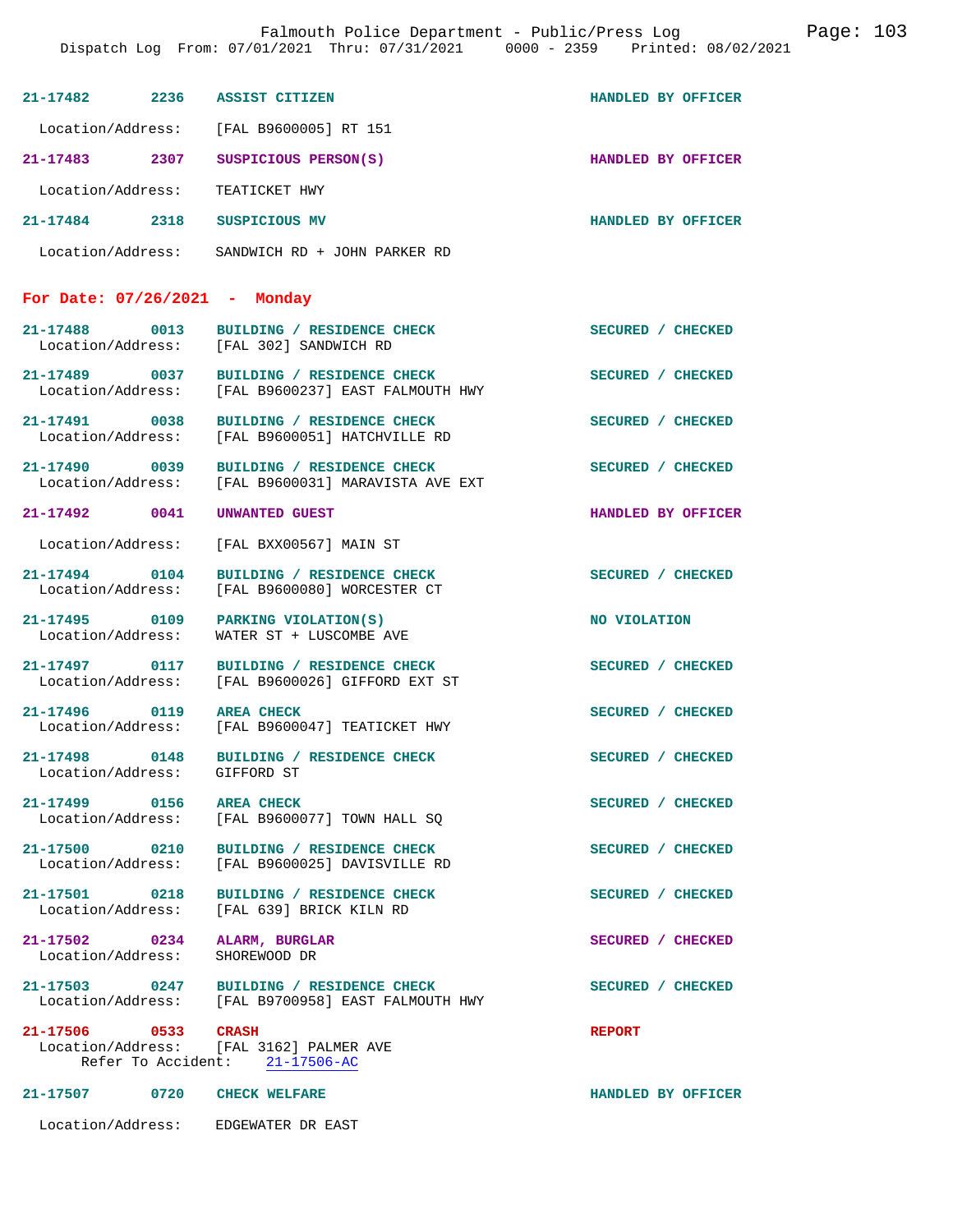| 21-17509 0805 Admin Services                     |                                                                                                                                                    | HANDLED BY OFFICER     |
|--------------------------------------------------|----------------------------------------------------------------------------------------------------------------------------------------------------|------------------------|
| Location/Address:                                | [FAL 159] GRAND AVE                                                                                                                                |                        |
| 21-17510 0809                                    | RECOVERED PROPERTY                                                                                                                                 | HANDLED BY OFFICER     |
| Location/Address:                                | [FAL 1360] CURRIER RD                                                                                                                              |                        |
| 21-17513 0825<br>Location/Address:               | ALARM, BURGLAR<br>[FAL BXX00484] NORTH FALMOUTH HWY                                                                                                | SECURED / CHECKED      |
| 21-17516 0851<br>Location/Address:               | <b>AREA CHECK</b><br>[FAL L78] QUAKER RD                                                                                                           | SECURED / CHECKED      |
| 21-17521 0951<br>Location/Address:               | <b>PRESERVE PEACE</b><br>ROSA LN                                                                                                                   | HANDLED BY PARTY       |
| 21-17522 1011                                    | Harassment                                                                                                                                         | HANDLED BY OFFICER     |
|                                                  | Location/Address: [FAL 2098] EDGERTON DR                                                                                                           |                        |
| 21-17523 1034                                    | PARKING VIOLATION(S)                                                                                                                               | CANCELLED INCIDENT     |
| Location/Address:                                | [FAL L65] COUNTY RD                                                                                                                                |                        |
| 21-17527 1125 OTHER TRAFFIC<br>Location/Address: | SURF DR + MILL RD                                                                                                                                  | <b>GONE ON ARRIVAL</b> |
|                                                  | 21-17530 1128 TRANSPORT / ESCORT<br>Location/Address: [FAL B9600063] JONES RD                                                                      | <b>TRANSPORT</b>       |
|                                                  | 21-17529 1129 CRASH, HIT/RUN<br>Location/Address: [FAL B9600025] DAVISVILLE RD<br>Refer To Accident: 21-17529-AC<br>Refer To Incident: 21-17529-OF | <b>VEHICLE TOWED</b>   |
| 21-17517 1130                                    | TRANSPORT / ESCORT                                                                                                                                 | HANDLED BY OFFICER     |
| Location/Address:                                | [FAL B9600110] GIFFORD ST                                                                                                                          |                        |
| 21-17533 1203                                    | SUSPICIOUS PERSON(S)                                                                                                                               | HANDLED BY OFFICER     |
| Location/Address:                                | OLD BARNSTABLE RD                                                                                                                                  |                        |
| 21-17534 1209 CRASH                              | Location/Address: MILL RD + SURF DR<br>Refer To Accident: 21-17534-AC<br>Refer To Incident: $\overline{21-17534-OF}$                               | <b>REPORT</b>          |
|                                                  | 21-17536 1235 DISABLED MV<br>Location/Address: RT 151 + RT 28 NORTH                                                                                | <b>VEHICLE TOWED</b>   |
| 21-17540                                         | 1251 Admin Services                                                                                                                                | HANDLED BY OFFICER     |
|                                                  | Location/Address: [FAL B9600063] JONES RD                                                                                                          |                        |
| 21-17541 1324 OTHER TRAFFIC<br>Location/Address: | RT 151 + SANDWICH RD                                                                                                                               | NOTIFICATION MADE      |
| 21-17542 1345 CHECK WELFARE                      | Location/Address: [FAL 464] LOCUST ST                                                                                                              | UNABLE TO LOCATE       |
|                                                  | 21-17621 1345 RECOVERED PROPERTY<br>Location/Address: THOMAS B LANDERS RD<br>Refer To Incident: 21-17621-OF                                        | <b>REPORT</b>          |
| 21-17543 1348<br>Location/Address:               | VANDALISM<br>WEST FALMOUTH HWY + BRAESIDE RD                                                                                                       | HANDLED BY PARTY       |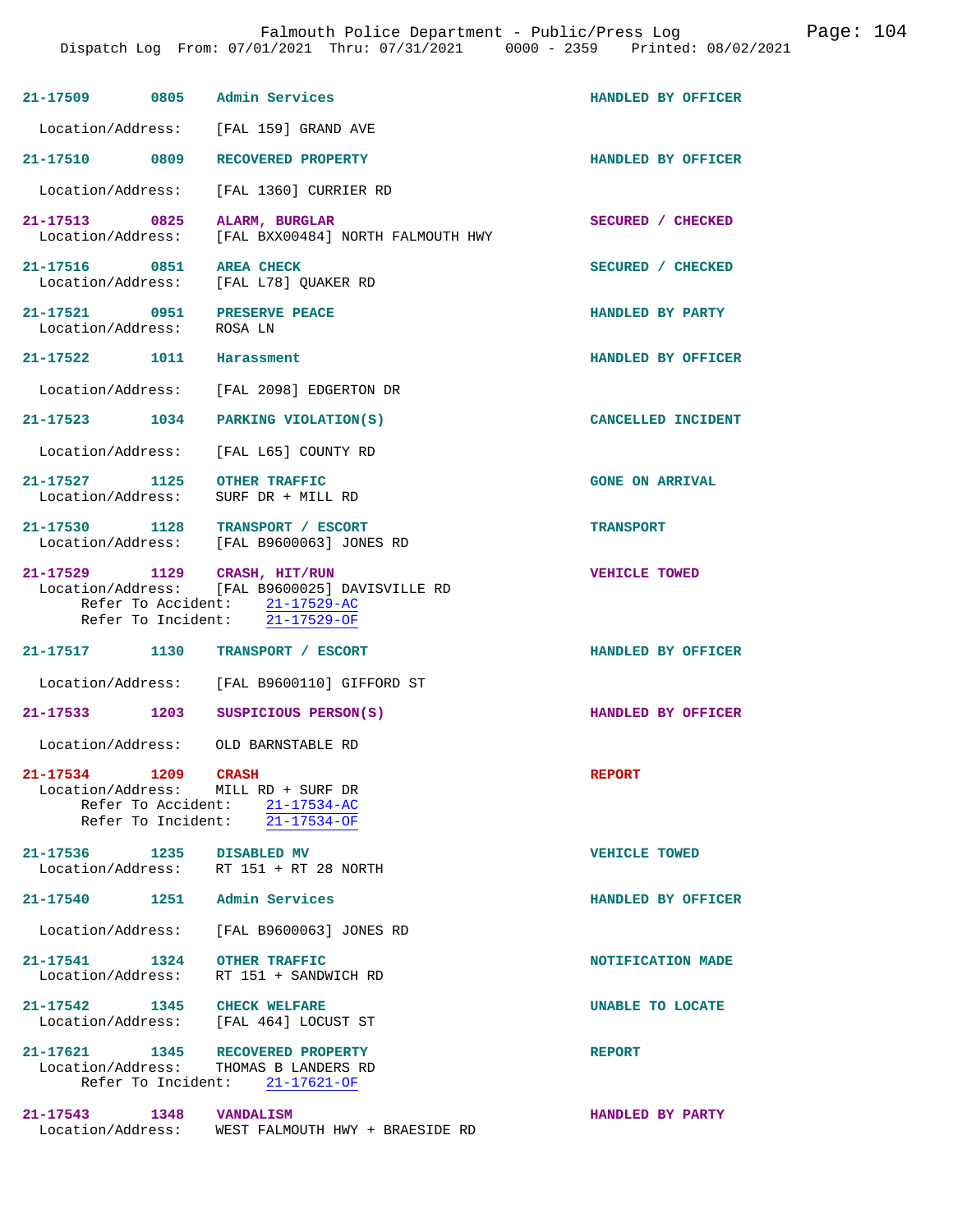| 21-17544 1419 RECOVERED PROPERTY<br>Location/Address: [FAL FPD] MAIN ST | Refer To Incident: 21-17544-OF                                           | <b>REPORT</b>        |
|-------------------------------------------------------------------------|--------------------------------------------------------------------------|----------------------|
| 21-17546 1534 PRIVATE TOW                                               | Location/Address: [FAL B9600088] SCRANTON AVE                            | PRIVATE TOW          |
| 21-17547 1543 MOTOR VEHICLE STOP<br>Location/Address:                   | GIFFORD ST + AMVETS AVE                                                  | Verbal Warning       |
| 21-17548 1554 ALARM, BURGLAR<br>Location/Address: MILL RD               |                                                                          | <b>UNFOUNDED</b>     |
| 21-17549 1601 SHOPLIFTING                                               | Location/Address: [FAL B0200069] TEATICKET HWY                           | <b>UNFOUNDED</b>     |
| 21-17550 1605 CRASH, HIT/RUN<br>Location/Address: ACADEMY LN            | Refer To Accident: 21-17550-AC                                           | REPORT               |
|                                                                         | 21-17552 1648 FOLLOW UP INVESTIGATION                                    | HANDLED BY OFFICER   |
|                                                                         | Location: SANDWICH POLICE                                                |                      |
| Location/Address: FOREST AVE                                            | 21-17551 1650 PARKING VIOLATION(S)<br>Refer To Incident: 21-17551-OF     | <b>VEHICLE TOWED</b> |
| 21-17553 1654                                                           | <b>THREAT</b>                                                            | HANDLED BY OFFICER   |
| Location/Address: [FAL 880] MAIN ST                                     |                                                                          |                      |
| 21-17554 1707 ASSIST CITIZEN                                            | Location/Address: [FAL 342] SCRANTON AVE                                 | HANDLED BY PARTY     |
| 21-17556 1724 CHECK WELFARE                                             |                                                                          | HANDLED BY OFFICER   |
|                                                                         | Location/Address: [FAL 3176] DAVIS STRAITS                               |                      |
| 21-17557 1746                                                           | PRIVATE TOW                                                              | CANCELLED INCIDENT   |
|                                                                         | Location/Address: FALMOUTH HEIGHTS RD                                    |                      |
| 21-17563 1749<br>Location/Address:                                      | ASSAULT, PAST<br>[FAL B9600005] RT 151<br>Refer To Incident: 21-17563-OF | <b>REPORT</b>        |
| 21-17559 1754 ANIMAL COMPLAINT                                          |                                                                          | REF ANIMAL CONTROL   |
| Location/Address: NAUSET AVE EAST                                       |                                                                          |                      |
|                                                                         | 21-17566 1852 DISTURBANCE / DISORDERLY                                   | HANDLED BY OFFICER   |
|                                                                         | Location/Address: [FAL B0200069] TEATICKET HWY                           |                      |
| 21-17571 1929                                                           | MEDICAL (PD)                                                             | HANDLED BY OFFICER   |
|                                                                         | Location/Address: [FAL B9700005] SURF DR                                 |                      |
| 21-17573 1940 LOST PROPERTY                                             |                                                                          | HANDLED BY OFFICER   |
| Location: UNKOWN                                                        |                                                                          |                      |
| 21-17574 1955 Admin Services                                            |                                                                          | HANDLED BY OFFICER   |
|                                                                         | Location/Address: [FAL BXX00810] MAIN ST                                 |                      |
| 21-17575 2017 ERRATIC MV                                                |                                                                          | Arrest(s) Made       |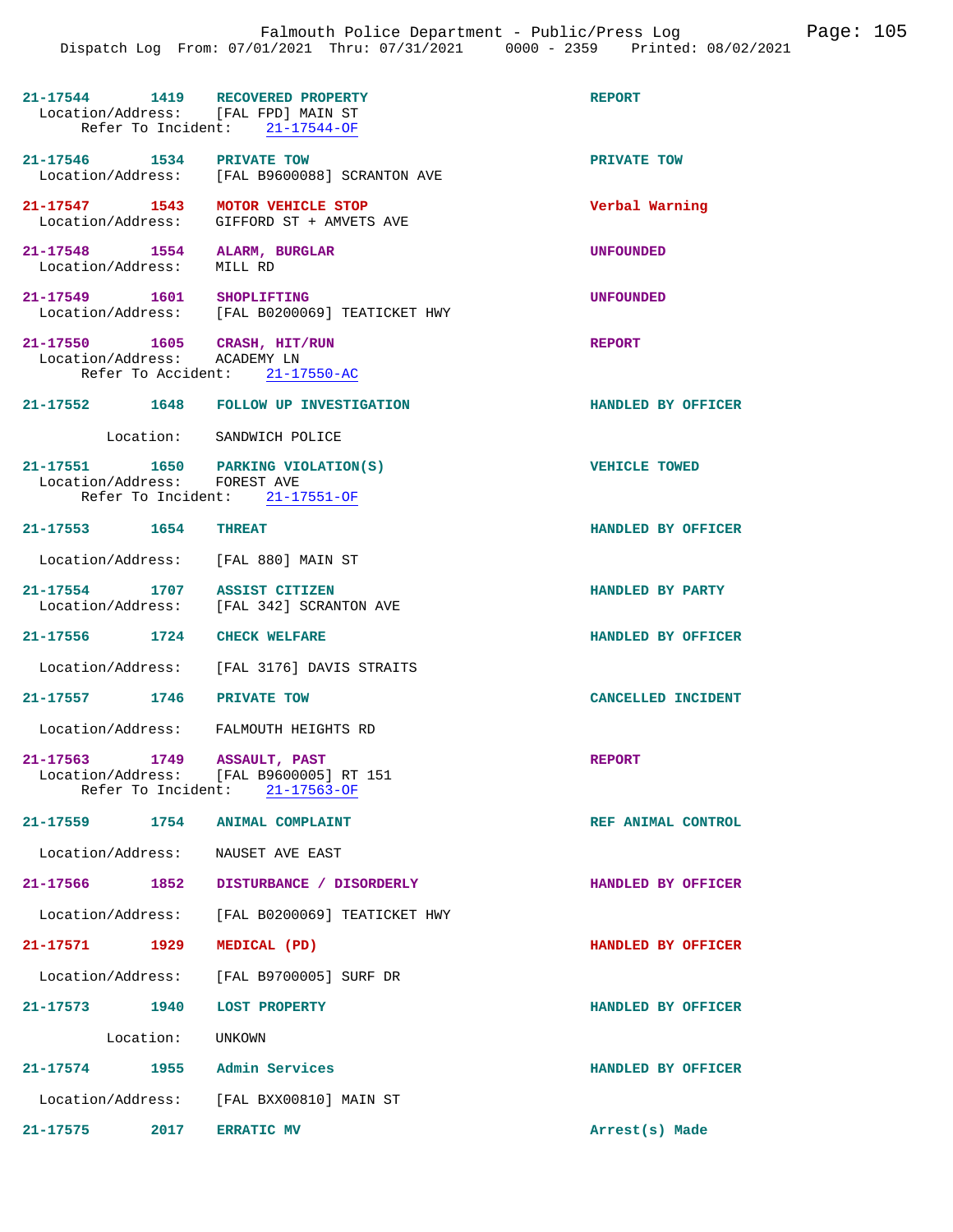|                                                                    | Falmouth Police Department - Public/Press Log Fage: 106<br>Dispatch Log From: 07/01/2021 Thru: 07/31/2021 0000 - 2359 Printed: 08/02/2021                                                                                                                                 |                         |  |
|--------------------------------------------------------------------|---------------------------------------------------------------------------------------------------------------------------------------------------------------------------------------------------------------------------------------------------------------------------|-------------------------|--|
| Age:                                                               | Location/Address: NASHAWENA ST + SWIFT LN<br>Refer To $P/C: 21-17575-AR$<br>P/C: LLANOS, TOMAS EZEQUIEL<br>Address: 59 DAVIS RD FALMOUTH, MA<br>21<br>Charges: OUI-LIQUOR OR .08%<br>NEGLIGENT OPERATION OF MOTOR VEHICLE $c90 S24(2)(a)$ (OTE)<br>MARKED LANES VIOLATION |                         |  |
| 21-17577 2029 ANIMAL COMPLAINT                                     |                                                                                                                                                                                                                                                                           | REF ANIMAL CONTROL      |  |
| Location/Address: QUAKER RD                                        |                                                                                                                                                                                                                                                                           |                         |  |
|                                                                    | 21-17578 2031 SUICIDE ATTEMPT / THREAT<br>Location/Address: [FAL B0200069] TEATICKET HWY<br>Refer To Incident: 21-17578-OF                                                                                                                                                | <b>REPORT</b>           |  |
| 21-17580 2039 CRASH                                                | Location/Address: FALMOUTH HEIGHTS RD + ROBBINS RD<br>Refer To Accident: 21-17580-AC                                                                                                                                                                                      | <b>REPORT</b>           |  |
|                                                                    | 21-17581 2050 LOUD MUSIC / PARTY / NOISES                                                                                                                                                                                                                                 | HANDLED BY OFFICER      |  |
|                                                                    | Location/Address: [FAL L93] HATCHVILLE RD                                                                                                                                                                                                                                 |                         |  |
| 21-17584 2154 ATTEMPT TO LOCATE<br>Location/Address: MURIEL LN     |                                                                                                                                                                                                                                                                           | <b>UNABLE TO LOCATE</b> |  |
| 21-17585 2215 CRASH, HIT/RUN<br>Location: MENAUHANT ROAD           | Refer To Accident: 21-17585-AC                                                                                                                                                                                                                                            | <b>REPORT</b>           |  |
| 21-17586 2221 LOST PROPERTY<br>Location/Address: [FAL FPD] MAIN ST | Refer To Incident: 21-17586-OF                                                                                                                                                                                                                                            | <b>REPORT</b>           |  |
|                                                                    | 21-17587 2229 PARKING VIOLATION(S)<br>Location/Address: [FAL 159] GRAND AVE                                                                                                                                                                                               | HANDLED BY PARTY        |  |
| 21-17589 2327 INTOXICATED PERSON                                   |                                                                                                                                                                                                                                                                           | HANDLED BY OFFICER      |  |
|                                                                    | Location/Address: [FAL BXX00827] EAST FALMOUTH HWY                                                                                                                                                                                                                        |                         |  |
| For Date: $07/27/2021$ - Tuesday                                   |                                                                                                                                                                                                                                                                           |                         |  |
| 21-17591 0006 ERRATIC MV                                           | Location/Address: WAQUOIT HWY + RED BROOK RD                                                                                                                                                                                                                              | UNABLE TO LOCATE        |  |
|                                                                    | 21-17592 0025 ASSIST OTHER AGENCY                                                                                                                                                                                                                                         | HANDLED BY OFFICER      |  |
| Location/Address: [FAL FPD] MAIN ST                                |                                                                                                                                                                                                                                                                           |                         |  |
|                                                                    | 21-17593 0031 BUILDING / RESIDENCE CHECK                                                                                                                                                                                                                                  | (FD) Cancelled Incident |  |
|                                                                    | Location/Address: [FAL B9600237] EAST FALMOUTH HWY                                                                                                                                                                                                                        |                         |  |
| 21-17594 0031                                                      | BUILDING / RESIDENCE CHECK<br>Location/Address: [FAL B9600031] MARAVISTA AVE EXT                                                                                                                                                                                          | SECURED / CHECKED       |  |
| 21-17595 0034<br>Location/Address:                                 | BUILDING / RESIDENCE CHECK<br>[FAL B9600025] DAVISVILLE RD                                                                                                                                                                                                                | SECURED / CHECKED       |  |
|                                                                    | 21-17596 0040 BUILDING / RESIDENCE CHECK<br>Location/Address: [FAL BXX00592] EAST FALMOUTH HWY                                                                                                                                                                            | SECURED / CHECKED       |  |
|                                                                    | 21-17597 0048 BUILDING / RESIDENCE CHECK<br>Location/Address: [FAL B9601633] TILLER DR                                                                                                                                                                                    | SECURED / CHECKED       |  |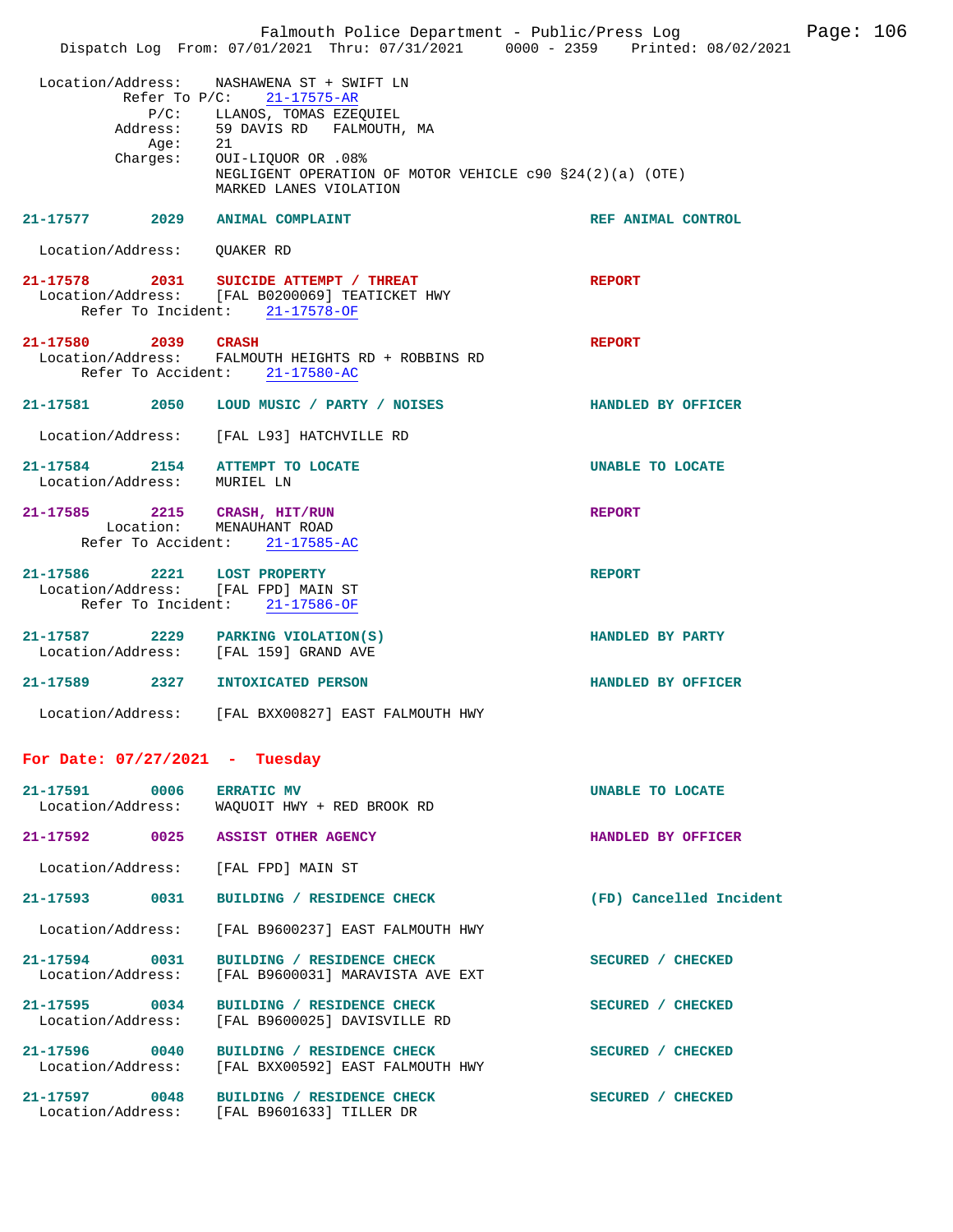|                                  |                                                                                                 | Falmouth Police Department - Public/Press Log Fage: 107<br>Dispatch Log From: 07/01/2021 Thru: 07/31/2021 0000 - 2359 Printed: 08/02/2021 |  |
|----------------------------------|-------------------------------------------------------------------------------------------------|-------------------------------------------------------------------------------------------------------------------------------------------|--|
| 21-17598 0048 AREA CHECK         | Location/Address: [FAL B9600047] TEATICKET HWY                                                  | SECURED / CHECKED                                                                                                                         |  |
|                                  | 21-17599 0051 BUILDING / RESIDENCE CHECK<br>Location/Address: [FAL B9600080] WORCESTER CT       | SECURED / CHECKED                                                                                                                         |  |
| Location/Address: SACONESSET RD  | 21-17600 0058 LOUD MUSIC / PARTY / NOISES<br>Refer To Incident: 21-17600-OF                     | <b>REPORT</b>                                                                                                                             |  |
|                                  | 21-17602 0159 BUILDING / RESIDENCE CHECK<br>Location/Address: GIFFORD ST                        | SECURED / CHECKED                                                                                                                         |  |
|                                  | 21-17601 0200 BUILDING / RESIDENCE CHECK<br>Location/Address: [FAL B9700852] NORTH FALMOUTH HWY | SECURED / CHECKED                                                                                                                         |  |
|                                  | 21-17603 0208 BUILDING / RESIDENCE CHECK<br>Location/Address: [FAL 302] SANDWICH RD             | SECURED / CHECKED                                                                                                                         |  |
| Location/Address:                | 21-17604 0214 BUILDING / RESIDENCE CHECK<br>[FAL B9600051] HATCHVILLE RD                        | SECURED / CHECKED                                                                                                                         |  |
|                                  | 21-17605 0217 PARKING VIOLATION(S)<br>Location/Address: [FAL B9600203] TOWN HALL SQ             | NO VIOLATION                                                                                                                              |  |
| 21-17608 0620 Admin Services     |                                                                                                 | HANDLED BY OFFICER                                                                                                                        |  |
|                                  | Location/Address: [FAL BXX00810] MAIN ST                                                        |                                                                                                                                           |  |
| 21-17612 0725                    | FOLLOW UP INVESTIGATION                                                                         | HANDLED BY OFFICER                                                                                                                        |  |
| Location/Address:                | BENJAMIN NYES LN                                                                                |                                                                                                                                           |  |
| 21-17613 0737 ANIMAL COMPLAINT   |                                                                                                 | REF ANIMAL CONTROL                                                                                                                        |  |
| Location/Address:                | [FAL B0200069] TEATICKET HWY                                                                    |                                                                                                                                           |  |
| 21-17614 0821                    | ALARM, BURGLAR                                                                                  | HANDLED BY OFFICER                                                                                                                        |  |
| Location/Address: ASSOCIATES RD  |                                                                                                 |                                                                                                                                           |  |
| 21-17616 0837 Illegal Dumping    |                                                                                                 | NOTIFICATION MADE                                                                                                                         |  |
|                                  | Location/Address: RIVERS EDGE RD + BARROWS RD                                                   |                                                                                                                                           |  |
| 21-17617 0841 Illegal Dumping    | Location/Address: BARROWS RD + BAPTISTE LN                                                      | NOTIFICATION MADE                                                                                                                         |  |
| 21-17618 0848 LARCENY            |                                                                                                 | <b>REPORT</b>                                                                                                                             |  |
| Location/Address: PALMER AVE     | Refer To Incident: 21-17618-OF                                                                  |                                                                                                                                           |  |
| 21-17620 0906 TRANSPORT / ESCORT | Location/Address: [FAL B9600063] JONES RD                                                       | <b>TRANSPORT</b>                                                                                                                          |  |
| 21-17622 0955 ABANDONED MV       | Location/Address: [FAL B9600162] SIMPSON LN<br>Refer To Incident: 21-17622-OF                   | <b>REPORT</b>                                                                                                                             |  |
| 21-17623 1000 ANIMAL COMPLAINT   |                                                                                                 | REF ANIMAL CONTROL                                                                                                                        |  |
|                                  | Location/Address: [FAL B9600069] TER HEUN DR                                                    |                                                                                                                                           |  |
| 21-17625 1019                    | Down Wires                                                                                      | HANDLED BY OFFICER                                                                                                                        |  |
| Location/Address:                | WAQUOIT HWY                                                                                     |                                                                                                                                           |  |
| $21 - 17626$<br>1020             | CRASH, HIT/RUN<br>Location/Address: [FAL BXX00159] DAVIS STRAITS                                | <b>REPORT</b>                                                                                                                             |  |

Refer To Incident: 21-17626-OF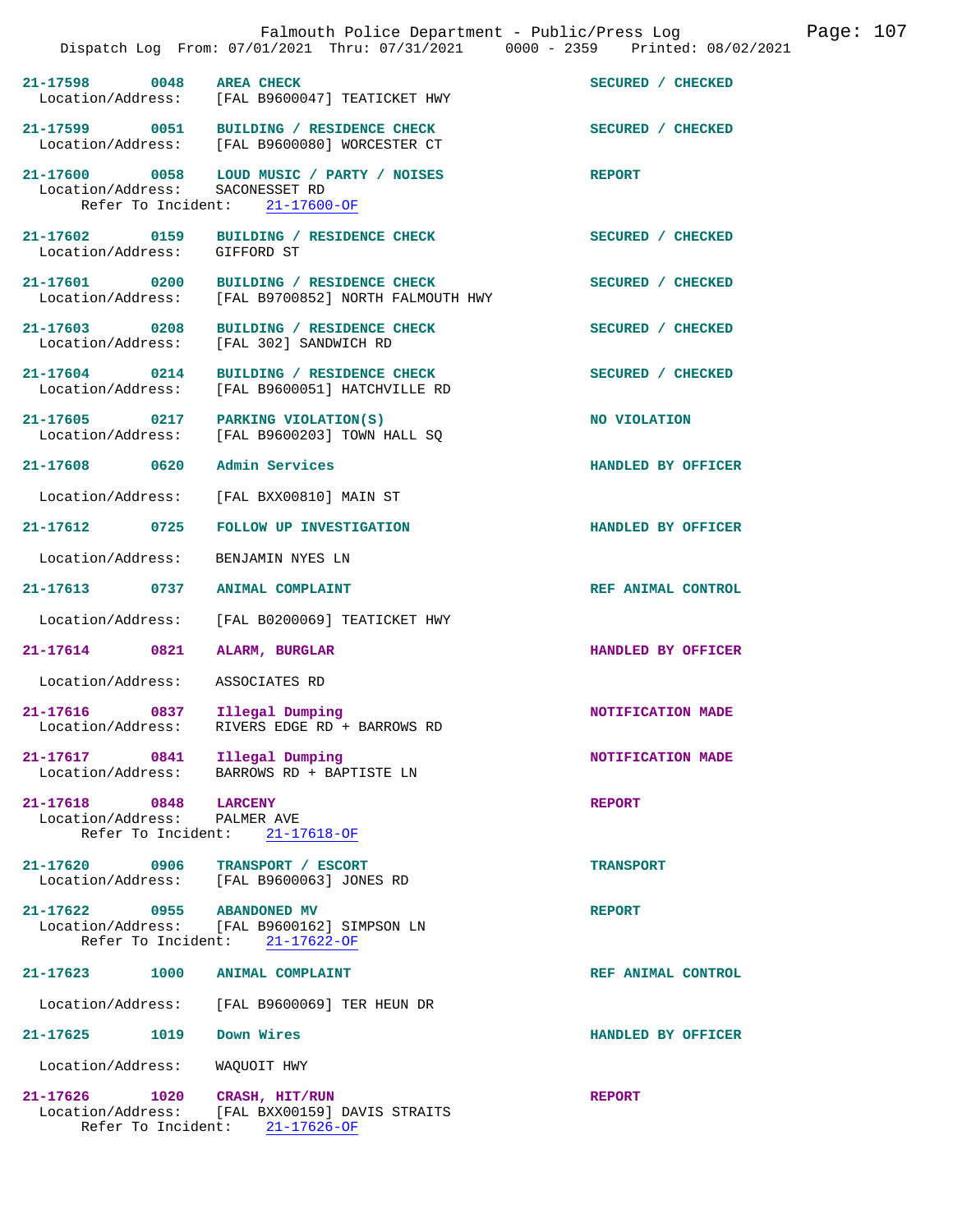| 21-17629 1112<br>Location/Address:                                  | ALARM, BURGLAR<br>[FAL B9800605] ROSE MORIN LN                              | REF FIRE DEPT           |
|---------------------------------------------------------------------|-----------------------------------------------------------------------------|-------------------------|
| 21-17631 1126                                                       | <b>FOLLOW UP INVESTIGATION</b>                                              | HANDLED BY OFFICER      |
|                                                                     | Location/Address: [FAL B9700958] EAST FALMOUTH HWY                          |                         |
| Location/Address: LAKE SHORE DR                                     | 21-17632 1130 FOLLOW UP INVESTIGATION<br>Refer To Incident: 21-17632-OF     | <b>REPORT</b>           |
| 21-17633 1131 Admin Services                                        |                                                                             | HANDLED BY OFFICER      |
| Location/Address:                                                   | [FAL FPD] MAIN ST                                                           |                         |
| 21-17635 1152 SUMMONS SERVICE<br>Location/Address:                  | CHESTER ST                                                                  | UNABLE TO LOCATE        |
| 21-17637 1202 SUMMONS SERVICE<br>Location/Address:                  | OLD MAIN RD                                                                 | <b>UNABLE TO LOCATE</b> |
| 21-17642 1236                                                       | DISTURBANCE / DISORDERLY                                                    | HANDLED BY OFFICER      |
| Location/Address:                                                   | [FAL 964] TEATICKET HWY                                                     |                         |
| 21-17643 1250                                                       | Admin Services                                                              | HANDLED BY OFFICER      |
| Location/Address: [FAL FPD] MAIN ST                                 |                                                                             |                         |
| 21-17644 1251 CRASH                                                 | Location/Address: [FAL 3268] MENAUHANT RD<br>Refer To Accident: 21-17644-AC | <b>REPORT</b>           |
| 21-17645<br>1257                                                    | ALARM, BURGLAR                                                              | CANCELLED INCIDENT      |
| Location/Address:                                                   | [FAL 2937] SAMOSET LN                                                       |                         |
| 21-17646 1313<br>Location/Address:                                  | SUSPICIOUS PERSON(S)<br>TER HEUN DR                                         | UNABLE TO LOCATE        |
| 1323<br>21-17647                                                    | RECOVERED PROPERTY                                                          | HANDLED BY OFFICER      |
| Location/Address: [FAL FPD] MAIN ST                                 |                                                                             |                         |
| 21-17649                                                            | 1405 Admin Services                                                         | HANDLED BY OFFICER      |
| Location/Address: [FAL FPD] MAIN ST                                 |                                                                             |                         |
| 21-17650 1406 Cancelled Incident                                    |                                                                             | CANCELLED INCIDENT      |
|                                                                     | Location/Address: [FAL 3254] SEASHELL LN                                    |                         |
| 21-17653 1444 PARKING VIOLATION(S)                                  | Location/Address: [FAL B9600120] COUNTY RD                                  | <b>GONE ON ARRIVAL</b>  |
|                                                                     |                                                                             |                         |
| 21-17654 1500 ASSIST CITIZEN<br>Location/Address: [FAL 5] COUNTY RD |                                                                             | <b>REPORT</b>           |
|                                                                     | Refer To Incident: 21-17654-OF                                              |                         |
| 21-17655 1510 ABANDONED 911<br>Location/Address: [FAL FPD] MAIN ST  |                                                                             | NOTIFICATION MADE       |
| 21-17658 1532 CHECK WELFARE                                         |                                                                             | HANDLED BY OFFICER      |
| Location/Address: NORTH OCKWAY RD                                   |                                                                             |                         |
|                                                                     | Refer To Incident: 21-17658-OF                                              |                         |
| 21-17656                                                            | 1534 ID Theft / Fraud                                                       | <b>REPORT</b>           |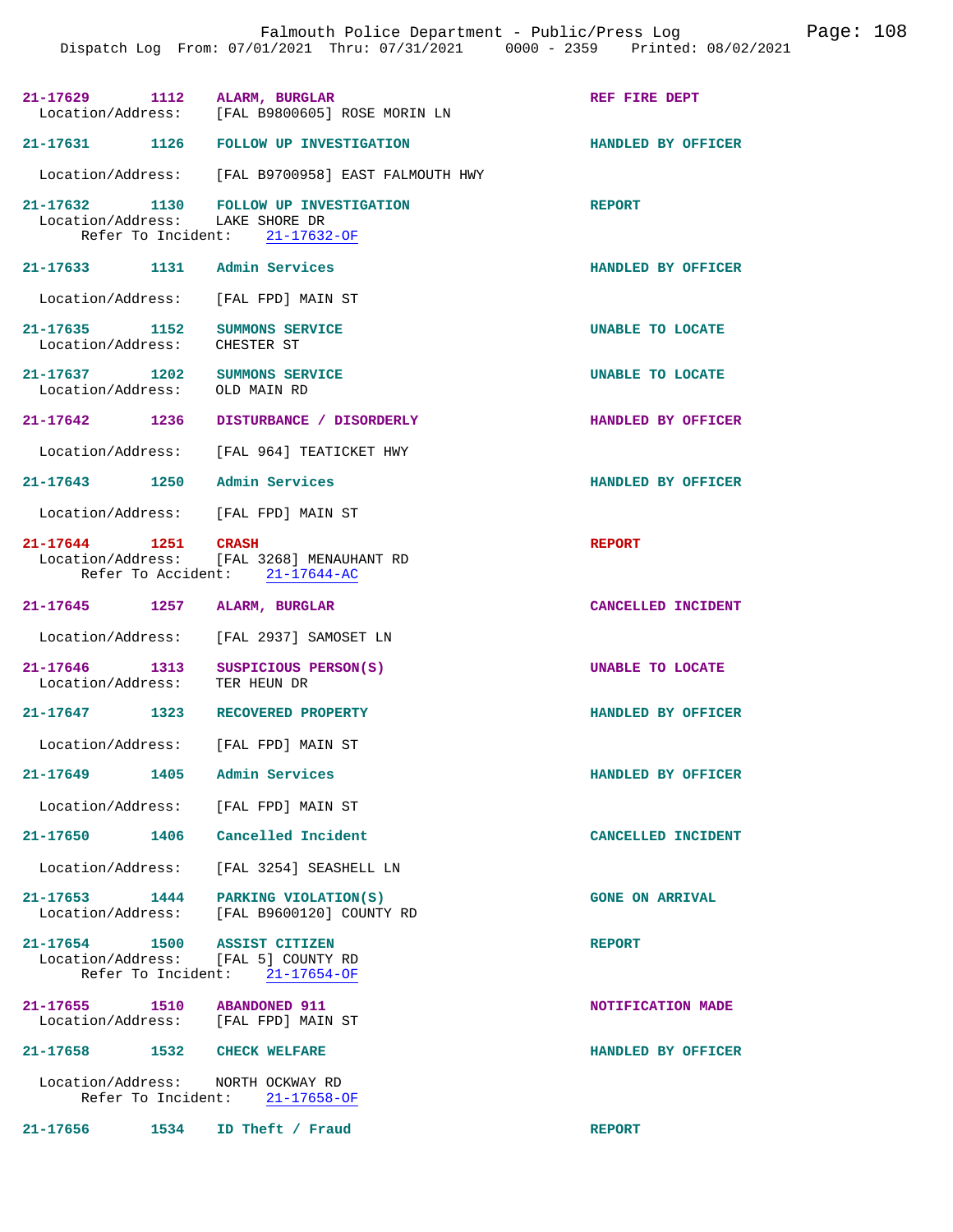|                                    |                            | Falmouth Police Department - Public/Press Log<br>Dispatch Log From: 07/01/2021 Thru: 07/31/2021 0000 - 2359 Printed: 08/02/2021 |                        | Page: 109 |  |
|------------------------------------|----------------------------|---------------------------------------------------------------------------------------------------------------------------------|------------------------|-----------|--|
| Location/Address:                  | Refer To Incident:         | WYNDLEA CIR<br>$21 - 17656 - OF$                                                                                                |                        |           |  |
| 21-17657                           | 1537                       | LOUD MUSIC / PARTY / NOISES                                                                                                     | CANCELLED INCIDENT     |           |  |
|                                    |                            | Location/Address: SANDPIPER CIR                                                                                                 |                        |           |  |
| 21-17660 1631<br>Location/Address: | Refer To Accident:         | <b>CRASH</b><br>MARAVISTA AVE + MENAUHANT RD<br>$21 - 17660 - AC$                                                               | <b>REPORT</b>          |           |  |
| 21-17662 1712                      |                            | DISTURBANCE / DISORDERLY<br>Location/Address: [FAL B0000073] GIFFORD ST                                                         | <b>GONE ON ARRIVAL</b> |           |  |
| 21-17661 1713 ABANDONED 911        |                            | Location/Address: BROKEN BOW LN                                                                                                 | <b>UNFOUNDED</b>       |           |  |
|                                    | Refer To Incident:         | 21-17663 1751 Admin Services<br>Location/Address: [FAL FPD] MAIN ST<br>$21 - 17663 - OF$                                        | <b>REPORT</b>          |           |  |
|                                    |                            | 21-17664 1755 PRESERVE PEACE<br>Location/Address: LAKE SHORE DR                                                                 | <b>REPORT</b>          |           |  |
| 21-17665 1755 ERRATIC MV           |                            | Location/Address: SAM TURNER RD                                                                                                 | <b>GONE ON ARRIVAL</b> |           |  |
| 21-17666 1804                      |                            | ID Theft / Fraud<br>Location/Address: [FAL FPD] MAIN ST<br>Refer To Incident: 21-17666-OF                                       | <b>REPORT</b>          |           |  |
| 21-17668                           | 1826<br>Refer To Accident: | <b>CRASH</b><br>Location/Address: [FAL 160] TEATICKET HWY<br>$21 - 17668 - AC$                                                  | <b>REPORT</b>          |           |  |
| 21-17669                           | 1828<br>Refer To Incident: | RECOVERED PROPERTY<br>Location/Address: [FAL 159] GRAND AVE<br>$21 - 17669 - OF$                                                | <b>REPORT</b>          |           |  |
| $21 - 17670$                       | 1839                       | BUILDING / RESIDENCE CHECK<br>Location/Address: [FAL 3214] HATCHVILLE RD                                                        | SECURED / CHECKED      |           |  |
| 21-17672                           | 1908                       | INTOXICATED PERSON                                                                                                              | HANDLED BY OFFICER     |           |  |
| Location/Address:                  |                            | [FAL B9600084] TER HEUN DR                                                                                                      |                        |           |  |
| 21–17673                           | 1939                       | DIRT BIKE / ATV COMPLAINT                                                                                                       | HANDLED BY OFFICER     |           |  |
| Location/Address:                  |                            | WAOUOIT FARMS DR + CROSS ST                                                                                                     |                        |           |  |
| 21-17675                           | 2012                       | RECOVERED PROPERTY                                                                                                              | HANDLED BY OFFICER     |           |  |
| Location/Address:                  |                            | [FAL B9601749] SCRANTON AVE                                                                                                     |                        |           |  |
| $21 - 17676$<br>Location/Address:  | 2016                       | <b>ERRATIC MV</b><br>QUISSETT AVE                                                                                               | UNABLE TO LOCATE       |           |  |
| 21-17674                           | 2020                       | <b>THREAT</b>                                                                                                                   | HANDLED BY OFFICER     |           |  |
| Location/Address:                  |                            | SEACOAST SHORES BLVD                                                                                                            |                        |           |  |
| $21 - 17677$<br>Location/Address:  | 2022                       | SUSPICIOUS MV<br>[FAL 202] BEAGLE LN                                                                                            | <b>GONE ON ARRIVAL</b> |           |  |
| 21-17679<br>Location/Address:      | 2044                       | <b>ABANDONED 911</b><br>[FAL BXX00801] QUAKER RD                                                                                | (FD) UNFOUNDED         |           |  |
| $21 - 17680$                       | 2048                       | <b>ABANDONED 911</b>                                                                                                            | HANDLED BY OFFICER     |           |  |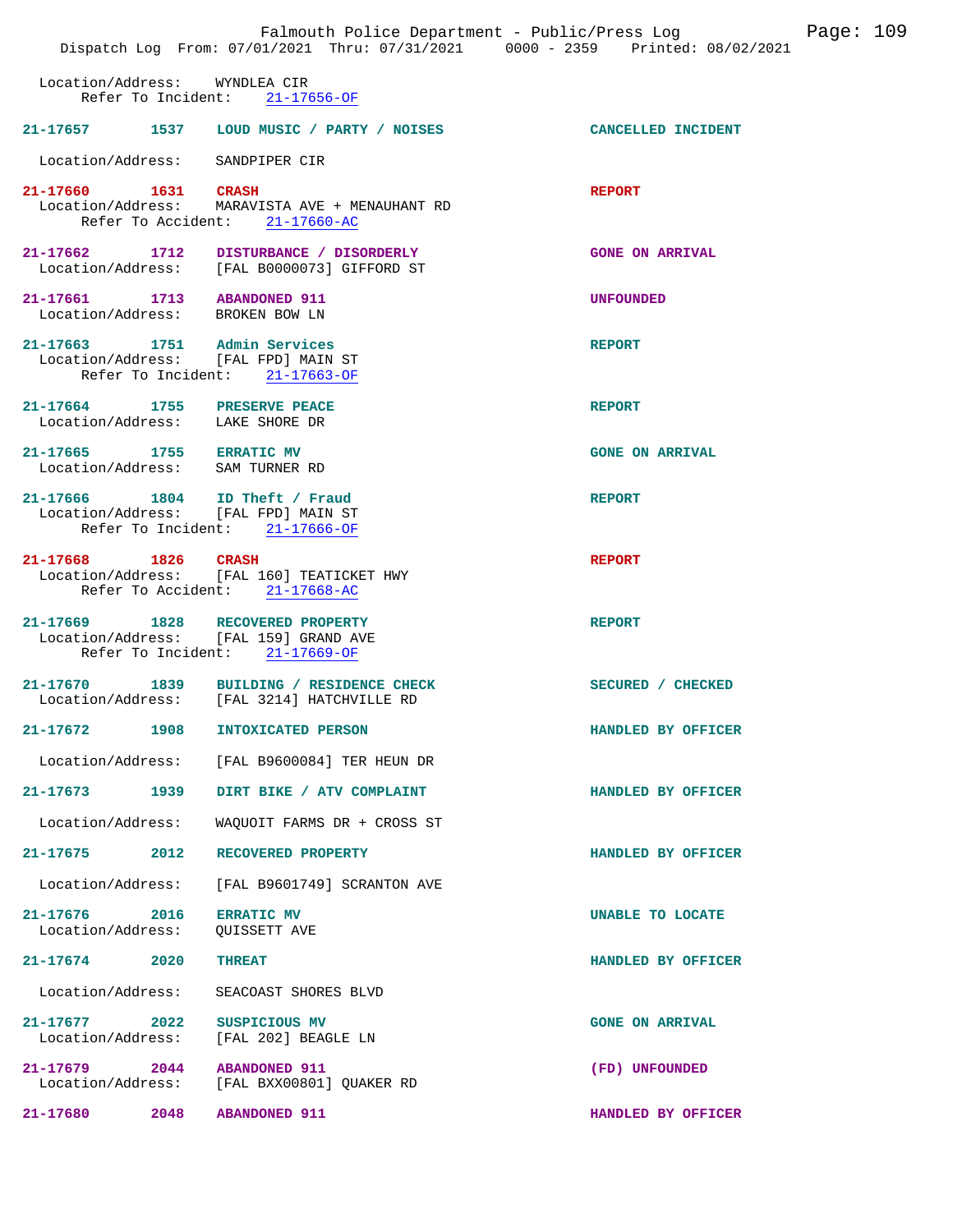|                                           | Falmouth Police Department - Public/Press Log<br>Dispatch Log From: 07/01/2021 Thru: 07/31/2021 0000 - 2359 Printed: 08/02/2021 | Page: 110              |
|-------------------------------------------|---------------------------------------------------------------------------------------------------------------------------------|------------------------|
| Location/Address:                         | CLEAR POND RD                                                                                                                   |                        |
| $21 - 17681$<br>2102<br>Location/Address: | ALARM, BURGLAR<br>[FAL BXX00526] SPRING BARS RD                                                                                 | <b>UNFOUNDED</b>       |
| $21 - 17682$<br>2103<br>Location/Address: | <b>CRASH</b><br>GIFFORD ST + JONES RD<br>Refer To Accident: 21-17682-AC                                                         | <b>REPORT</b>          |
| $21 - 17684$<br>2111                      | ALARM, BURGLAR                                                                                                                  | HANDLED BY OFFICER     |
| Location/Address:                         | [FAL B9601790] JEWELERS AVE                                                                                                     |                        |
| 21-17685<br>2123<br>Location/Address:     | <b>ERRATIC MV</b><br>[FAL BXX00229] WAQUOIT HWY                                                                                 | NOTIFICATION MADE      |
| 21-17686<br>2129<br>Location/Address:     | <b>ABANDONED 911</b><br>[FAL B9600069] TER HEUN DR                                                                              | NOTIFICATION MADE      |
| 21-17687 2159<br>Location/Address:        | MOTOR VEHICLE STOP<br>CURRIER RD + RT 151                                                                                       | <b>CITATION ISSUED</b> |
| 21-17688 2329                             | LOUD MUSIC / PARTY / NOISES                                                                                                     | HANDLED BY OFFICER     |
| Location/Address:                         | WHITTIER RD                                                                                                                     |                        |
| 21-17689<br>2354<br>Location/Address:     | BUILDING / RESIDENCE CHECK<br>[FAL B9601633] TILLER DR                                                                          | SECURED / CHECKED      |
| 21-17690<br>2357                          | BUILDING / RESIDENCE CHECK<br>Location/Address: [FAL 2909] TEATICKET HWY                                                        | SECURED / CHECKED      |
| 21-17691<br>2359                          | BUILDING / RESIDENCE CHECK<br>Location/Address: [FAL 964] TEATICKET HWY                                                         | SECURED / CHECKED      |
| For Date: $07/28/2021$ - Wednesday        |                                                                                                                                 |                        |
| 21-17692<br>0003<br>Location/Address:     | <b>ERRATIC MV</b><br>EAST FALMOUTH HWY + SAO PAULO DR                                                                           | UNABLE TO LOCATE       |
| $21 - 17693$<br>0027<br>Location/Address: | <b>AREA CHECK</b><br>[FAL B9600027] LAKEVIEW AVE                                                                                | SECURED / CHECKED      |
| 21-17694 0028<br>Location/Address:        | <b>AREA CHECK</b><br>MBL ST                                                                                                     | SECURED / CHECKED      |
| 21-17695 0038<br>Location/Address:        | BUILDING / RESIDENCE CHECK<br>[FAL B9600031] MARAVISTA AVE EXT                                                                  | SECURED / CHECKED      |
| 21-17696 0039<br>Location/Address:        | BUILDING / RESIDENCE CHECK<br>[FAL B9600084] TER HEUN DR                                                                        | SECURED / CHECKED      |
| 21-17697 0041<br>Location/Address:        | BUILDING / RESIDENCE CHECK<br>[FAL B9600051] HATCHVILLE RD                                                                      | SECURED / CHECKED      |
| 21-17698 0042<br>Location/Address:        | BUILDING / RESIDENCE CHECK<br>[FAL B9600074] TEATICKET HWY                                                                      | SECURED / CHECKED      |
| 21-17699 0059<br>Location/Address:        | BUILDING / RESIDENCE CHECK<br>[FAL 302] SANDWICH RD                                                                             | SECURED / CHECKED      |
| 21-17700 0111<br>Location/Address:        | AREA CHECK<br>[FAL L71] MOSES RD                                                                                                | SECURED / CHECKED      |
| 21-17701 0123<br>Location/Address:        | BUILDING / RESIDENCE CHECK<br>[FAL B9600030] OLD MAIN RD                                                                        | SECURED / CHECKED      |
| $21 - 17702$<br>0142<br>Location/Address: | PARKING VIOLATION(S)<br>[FAL B9600203] TOWN HALL SQ                                                                             | NO VIOLATION           |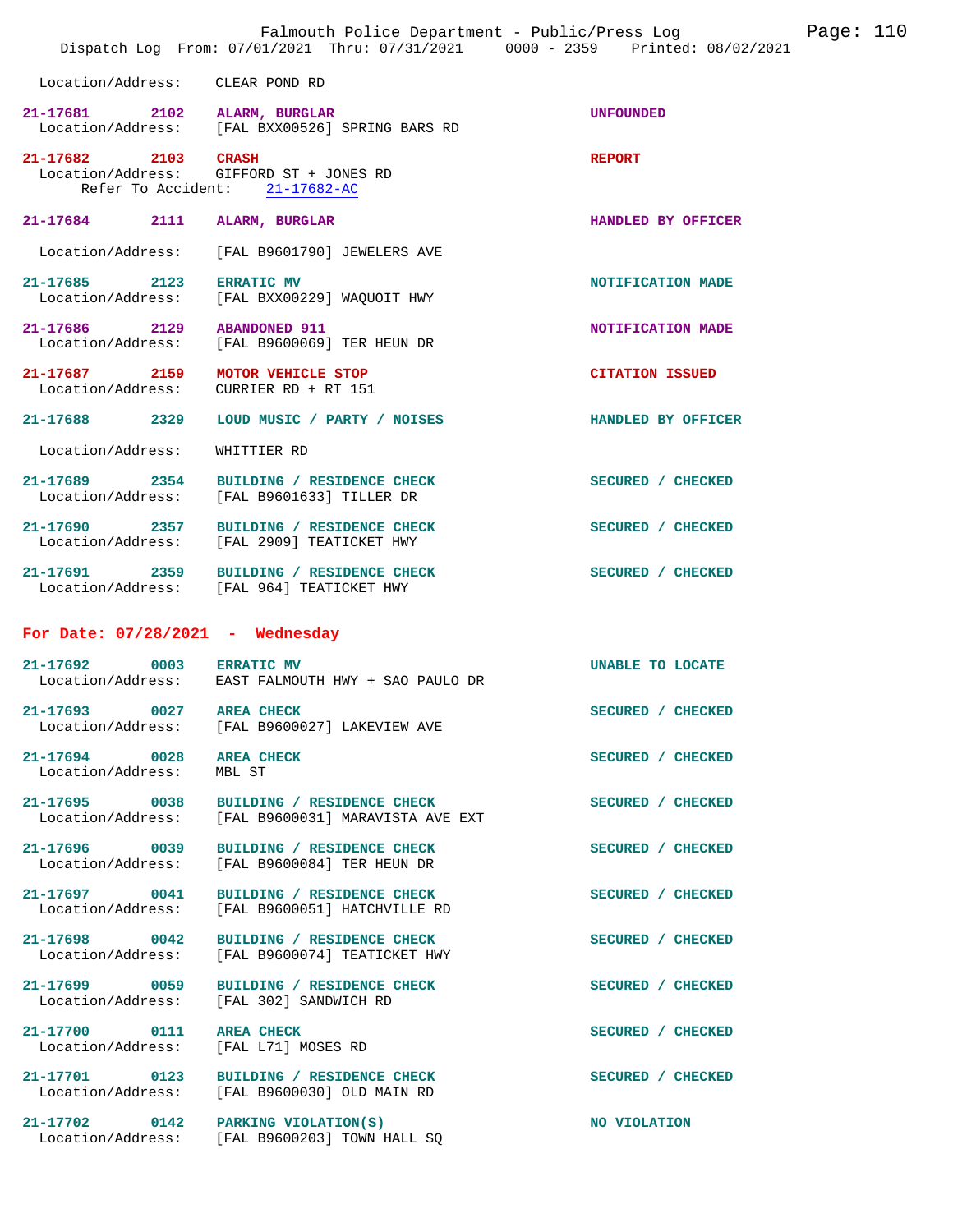|                                                            | Dispatch Log From: 07/01/2021 Thru: 07/31/2021 0000 - 2359 Printed: 08/02/2021                 |                           |
|------------------------------------------------------------|------------------------------------------------------------------------------------------------|---------------------------|
| 21-17703 0149 AREA CHECK                                   | Location/Address: [FAL BXX00647] WOODS HOLE RD                                                 | SECURED / CHECKED         |
| Location/Address: LUSCOMBE AVE                             | 21-17704 0156 PARKING VIOLATION(S)                                                             | NO VIOLATION              |
|                                                            | 21-17705 0211 BUILDING / RESIDENCE CHECK<br>Location/Address: [FAL B9600237] EAST FALMOUTH HWY | SECURED / CHECKED         |
|                                                            | 21-17707 0412 LOUD MUSIC / PARTY / NOISES                                                      | <b>HANDLED BY OFFICER</b> |
|                                                            | Location/Address: HAYWAY RD + OLD BARNSTABLE RD<br>Refer To Incident: 21-17707-OF              |                           |
| 21-17710 0525 ALARM, BURGLAR                               |                                                                                                | HANDLED BY OFFICER        |
|                                                            | Location/Address: [FAL 966] COONAMESSETT CIR                                                   |                           |
| 21-17711 0600 DOWN TREE(S)                                 |                                                                                                | HANDLED BY OFFICER        |
|                                                            | Location/Address: WEST FALMOUTH HWY + GARRISON RD                                              |                           |
|                                                            | 21-17714 0734 OTHER TRAFFIC<br>Location/Address: RT 28 SOUTH + WEST FALMOUTH HWY               | HANDLED BY PARTY          |
| 21-17716 0805 Admin Services                               |                                                                                                | HANDLED BY OFFICER        |
|                                                            | Location/Address: [FAL 250] RT 28 NORTH                                                        |                           |
| 21-17717 0829 ASSIST CITIZEN                               |                                                                                                | HANDLED BY OFFICER        |
| Location/Address:                                          | BRICK KILN RD                                                                                  |                           |
| 21-17719 0852 TRAFFIC HAZARD                               | Location/Address: PALMER AVE + NORTH MAIN ST                                                   | NOTIFICATION MADE         |
|                                                            | 21-17720 0857 FOLLOW UP INVESTIGATION                                                          | HANDLED BY OFFICER        |
|                                                            | Location/Address: [FAL FPD] MAIN ST                                                            |                           |
| Location/Address: HATCHVILLE RD                            | 21-17721 0859 Harassment Order Service                                                         | <b>SERVED IN HAND</b>     |
| 21-17722 0906 VANDALISM<br>Location/Address: SAM TURNER RD | Refer To Incident: 21-17722-OF                                                                 | <b>REPORT</b>             |
| 21-17723 0915<br>Location/Address:                         | <b>AREA CHECK</b><br>[FAL BXX00889] SPRING BARS RD                                             | UNABLE TO LOCATE          |
| 21-17725 0926<br>Location/Address: DEEP POND RD            | Harassment Order Service                                                                       | <b>SERVED IN HAND</b>     |
| 21-17728                                                   | 1002 Admin Services                                                                            | HANDLED BY OFFICER        |
| Location/Address:                                          | [FAL BXX00790] JONES RD                                                                        |                           |
| 21-17729 1009<br>Location/Address:                         | PARKING VIOLATION(S)<br>[FAL L113] WOOD NECK RD                                                | HANDLED BY PARTY          |
| 21-17731 1013 Admin Services                               |                                                                                                | HANDLED BY OFFICER        |
|                                                            | Location/Address: [FAL FPD] MAIN ST                                                            |                           |
| 1030<br>21–17733                                           | <b>CHECK WELFARE</b>                                                                           | HANDLED BY OFFICER        |
| Location/Address:                                          | ANTLERS SHORE DR                                                                               |                           |

Falmouth Police Department - Public/Press Log Page: 111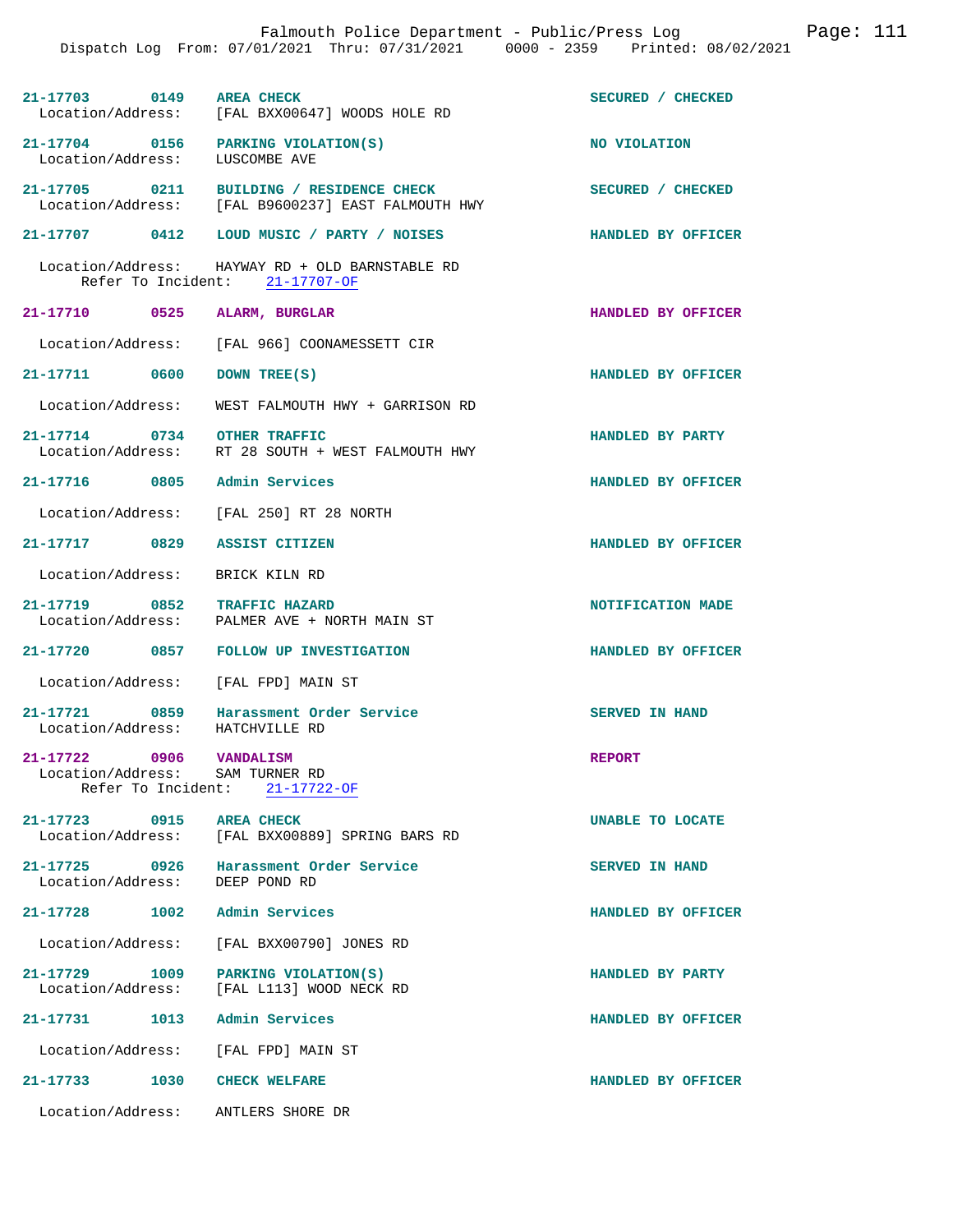| 21-17734 1044<br>Location/Address: OLD MAIN RD       | SUMMONS SERVICE                                                                                                       | <b>UNABLE TO LOCATE</b> |
|------------------------------------------------------|-----------------------------------------------------------------------------------------------------------------------|-------------------------|
| 21-17735 1107 INTOXICATED PERSON                     | Location/Address: [FAL B9700958] EAST FALMOUTH HWY<br>Refer To Incident: 21-17735-OF                                  | <b>REPORT</b>           |
|                                                      | 21-17736 1111 Harassment Order Service<br>Location/Address: [FAL B9600158] FALMOUTH HEIGHTS RD                        | <b>SERVED IN HAND</b>   |
|                                                      | 21-17740 1117 SUMMONS SERVICE<br>Location/Address: [FAL B9600158] FALMOUTH HEIGHTS RD                                 | <b>SERVED IN HAND</b>   |
|                                                      | 21-17742   1140   Harassment Order Service<br>Location/Address:   MAIN ST                                             | <b>SERVED IN HAND</b>   |
| 21-17743 1207 DEAD ON ARRIVAL                        | Location/Address: [FAL BXX00437] TEATICKET HWY<br>Refer To Incident: 21-17743-OF                                      | <b>REPORT</b>           |
| 21-17746 1323 VANDALISM                              |                                                                                                                       | HANDLED BY OFFICER      |
| Location/Address: OLD SHORE RD                       |                                                                                                                       |                         |
| 21-17747 1409 ASSIST CITIZEN                         | Location/Address: [FAL BXX00695] PALMER AVE<br>Refer To Incident: 21-17747-OF                                         | <b>REPORT</b>           |
| 21–17750 1432                                        | Water Complaint<br>Location/Address: [FAL 2862] QUAKER RD                                                             | <b>UNFOUNDED</b>        |
| 21-17752 1433 ALARM, BURGLAR                         |                                                                                                                       | CANCELLED INCIDENT      |
| Location/Address: RANSOM RD                          |                                                                                                                       |                         |
|                                                      | 21-17753 1434 Alcohol/Drug (Sec 35)<br>Location/Address: [FAL B9600069] TER HEUN DR<br>Refer To Incident: 21-17753-OF | <b>REPORT</b>           |
|                                                      | 21-17754 1450 BUILDING / RESIDENCE CHECK                                                                              | HANDLED BY OFFICER      |
| Location/Address: ALPHONSE ST                        |                                                                                                                       |                         |
| $21 - 17755$<br>1455                                 | <b>LARCENY</b>                                                                                                        | HANDLED BY OFFICER      |
|                                                      | Location/Address: [FAL B0200069] TEATICKET HWY                                                                        |                         |
| 21-17756 1457<br>Location/Address:                   | <b>CRASH</b><br>WOODS HOLE RD                                                                                         | HANDLED BY PARTY        |
| $21 - 17758$<br>1536                                 | Harassment                                                                                                            | HANDLED BY OFFICER      |
| Location/Address:                                    | TILLER DR                                                                                                             |                         |
| 21-17759 1541 CRASH                                  | Location/Address: JONES RD + DAVIS STRAITS<br>Refer To Accident: 21-17759-AC                                          | <b>REPORT</b>           |
| 21-17762 1628<br>Location/Address:                   | BUILDING / RESIDENCE CHECK<br>[FAL L78] QUAKER RD                                                                     | SECURED / CHECKED       |
| 21-17763 1629<br>Location/Address:                   | Water Complaint<br>EDGEWATER DR EAST                                                                                  | NOTIFICATION MADE       |
| 21-17764 1634<br>Location/Address: [FAL FPD] MAIN ST | SUMMONS SERVICE                                                                                                       | <b>SERVED IN HAND</b>   |
| 21-17765 1645<br>Location/Address:                   | BUILDING / RESIDENCE CHECK<br>[FAL 46] CHAPOQUOIT RD                                                                  | SECURED / CHECKED       |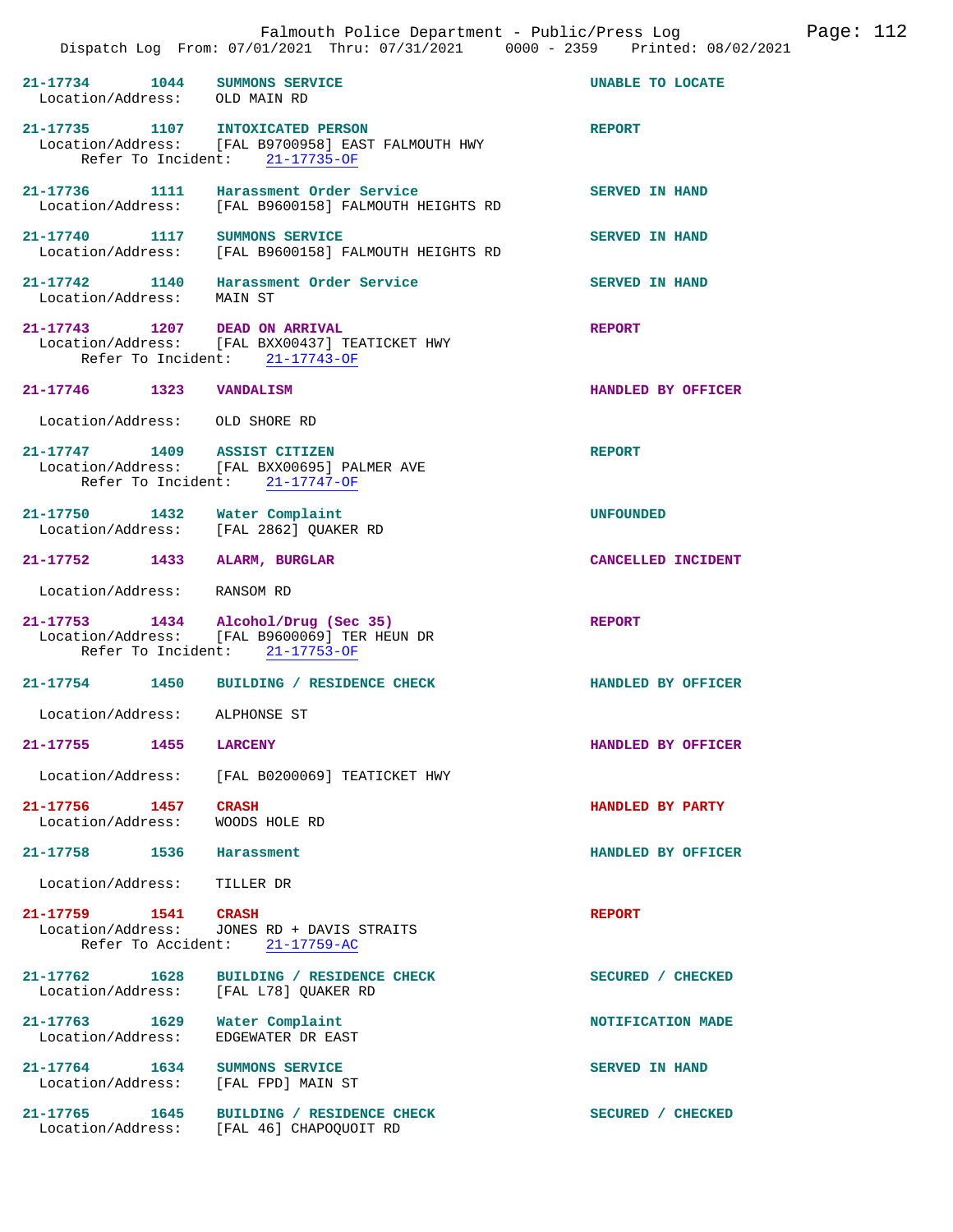| 21-17767 1712 CRASH                                               | Location/Address: RT 151 + ASHUMET RD<br>Refer To Accident: 21-17767-AC                        | <b>REPORT</b>          |
|-------------------------------------------------------------------|------------------------------------------------------------------------------------------------|------------------------|
|                                                                   | 21-17768 1738 DISTURBANCE / DISORDERLY                                                         | HANDLED BY OFFICER     |
| Location/Address: SAINT ANNES LN                                  |                                                                                                |                        |
| $21-17769 \hspace{1.5cm} 1744 \hspace{1.5cm} VANDALISM$           | Location/Address: [FAL B9600221] TEATICKET HWY<br>Refer To Incident: 21-17769-OF               | <b>REPORT</b>          |
| 21-17770 1752 LARCENY                                             | Location/Address: [FAL 787] SANDWICH RD<br>Refer To Incident: 21-17770-OF                      | <b>REPORT</b>          |
| 21-17772 1806 ABANDONED 911                                       |                                                                                                | HANDLED BY OFFICER     |
| Location/Address: WEBSTER ST                                      |                                                                                                |                        |
|                                                                   | 21-17773 1810 DISTURBANCE / DISORDERLY<br>Location/Address: OCEAN AVE + VINEYARD ST            | Peace Restored         |
| 21-17775 1908 AREA CHECK<br>Vicinity of: MAIN ST                  |                                                                                                | SECURED / CHECKED      |
| 21-17777 1928 AREA CHECK<br>Location/Address: CHESTER ST          |                                                                                                | UNABLE TO LOCATE       |
| 21-17778 1941 ASSIST FIRE DEPT                                    | Location/Address: [FAL BXX00393] SCRANTON AVE                                                  | REF FIRE DEPT          |
|                                                                   | 21-17780 2007 FOLLOW UP INVESTIGATION                                                          | HANDLED BY OFFICER     |
| Location/Address: COUNTY RD                                       |                                                                                                |                        |
| 21-17782 2016 Harassment                                          |                                                                                                | HANDLED BY OFFICER     |
| Location/Address: [FAL 1660] MAIN ST                              | Refer To Incident: 21-17782-OF                                                                 |                        |
|                                                                   | 21-17785 2103 LOUD MUSIC / PARTY / NOISES                                                      | HANDLED BY OFFICER     |
| Location/Address: GIFFORD ST                                      |                                                                                                |                        |
| 21-17786 2140 CHECK WELFARE                                       |                                                                                                | HANDLED BY OFFICER     |
|                                                                   | Location/Address: DAVISVILLE RD + ROSE MEADOW LN                                               |                        |
| 21-17787 2143 MOTOR VEHICLE STOP                                  | Location/Address: RT 28 NORTH + RT 151                                                         | <b>CITATION ISSUED</b> |
| 21-17788 2146 PARKING VIOLATION(S)<br>Location/Address: IVEST CIR |                                                                                                | NO VIOLATION           |
| 21-17789 2226 CHECK WELFARE                                       | Location/Address: [FAL 3202] PALMER AVE<br>Refer To Incident: 21-17789-OF                      | REF FIRE DEPT          |
| 21-17792 2300 Harassment<br>Location/Address: TILLER DR           | Refer To Incident: 21-17792-OF                                                                 | <b>REPORT</b>          |
|                                                                   | 21-17794 2335 TRANSPORT / ESCORT<br>Location/Address: [FAL B9600069] TER HEUN DR               | <b>TRANSPORT</b>       |
|                                                                   | 21-17796 2353 BUILDING / RESIDENCE CHECK<br>Location/Address: [FAL B9600031] MARAVISTA AVE EXT | SECURED / CHECKED      |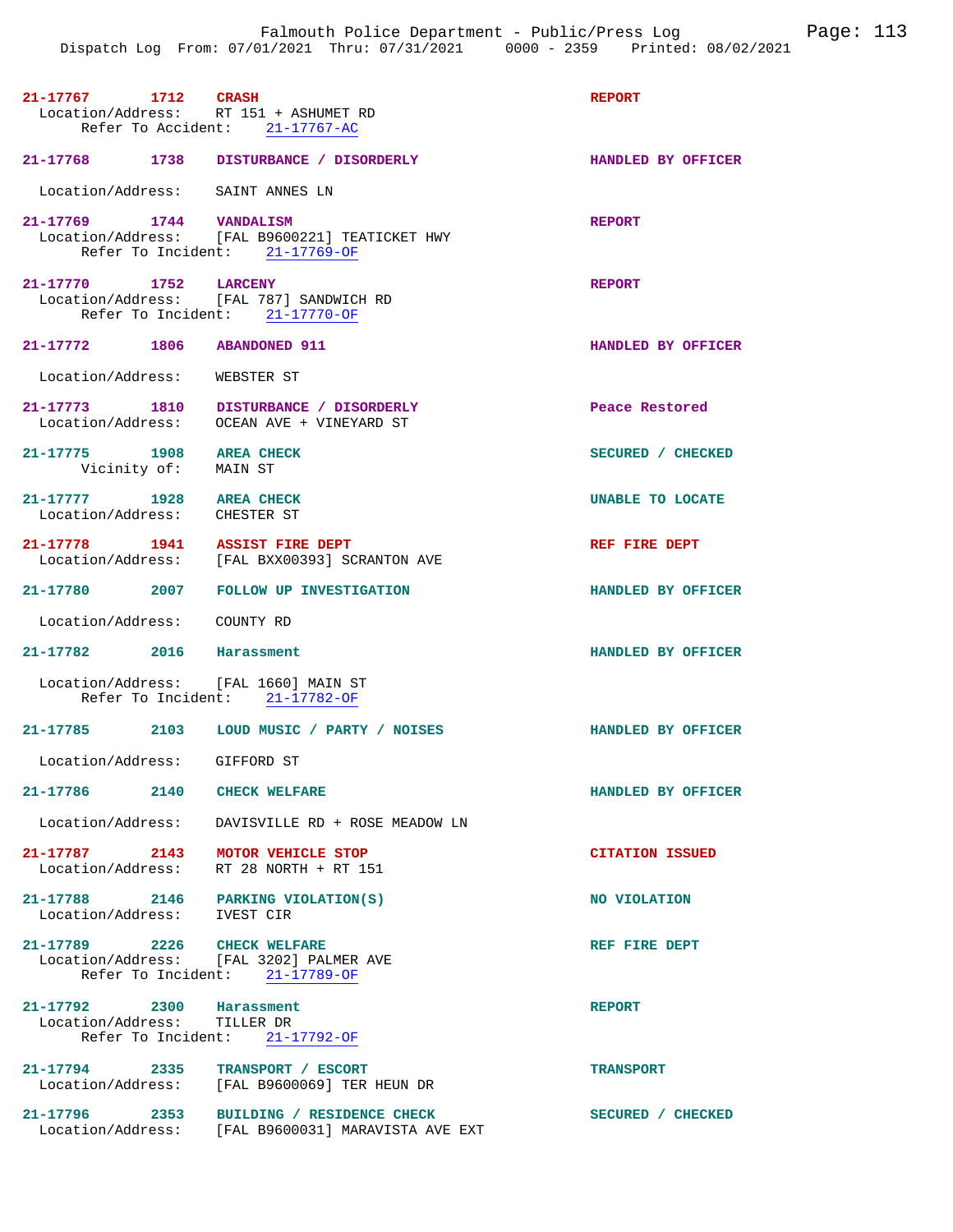| 21-17797 2355 ABANDONED 911                             |                                                                                                                            | HANDLED BY OFFICER |
|---------------------------------------------------------|----------------------------------------------------------------------------------------------------------------------------|--------------------|
| Location/Address: SPRING BARS RD                        |                                                                                                                            |                    |
| 21-17798 2357 CRASH                                     |                                                                                                                            | HANDLED BY OFFICER |
|                                                         | Location/Address: RT 28 NORTH + RT 151                                                                                     |                    |
| For Date: $07/29/2021$ - Thursday                       |                                                                                                                            |                    |
|                                                         | 21-17800 0030 DISTURBANCE / DISORDERLY<br>Location/Address: [FAL BXX00016] TEATICKET HWY<br>Refer To Incident: 21-17800-OF | <b>REPORT</b>      |
| Location/Address: ACAPESKET RD                          | 21-17801 0107 LOUD MUSIC / PARTY / NOISES<br>Refer To Incident: 21-17801-OF                                                | <b>REPORT</b>      |
| 21-17802 0112 CHECK WELFARE<br>Location/Address: RT 151 |                                                                                                                            | <b>TRANSPORT</b>   |
| 21-17803 0119 THREAT                                    |                                                                                                                            | HANDLED BY OFFICER |
|                                                         | Location/Address: [FAL BXX00437] TEATICKET HWY                                                                             |                    |
| 21-17807 0213                                           | BUILDING / RESIDENCE CHECK<br>Location/Address: [FAL B9800292] DAVIS STRAITS                                               | SECURED / CHECKED  |
|                                                         | 21-17808 0214 BUILDING / RESIDENCE CHECK<br>Location/Address: [FAL 302] SANDWICH RD                                        | SECURED / CHECKED  |
|                                                         | 21-17809 0222 BUILDING / RESIDENCE CHECK<br>Location/Address: [FAL B9600051] HATCHVILLE RD                                 | SECURED / CHECKED  |
|                                                         | 21-17810 0227 PARKING VIOLATION(S)<br>Location/Address: WATER ST + LUSCOMBE AVE                                            | NO VIOLATION       |
|                                                         | 21-17811 0229 BUILDING / RESIDENCE CHECK<br>Location/Address: [FAL B9600026] GIFFORD EXT ST                                | SECURED / CHECKED  |
|                                                         | 21-17812 0230 BUILDING / RESIDENCE CHECK<br>Location/Address: [FAL B9700933] LOCUST ST                                     | SECURED / CHECKED  |
| 21-17813 0232                                           | BUILDING / RESIDENCE CHECK<br>Location/Address: [FAL 566] GIFFORD EXT ST                                                   | SECURED / CHECKED  |
|                                                         | 21-17814 0236 BUILDING / RESIDENCE CHECK<br>Location/Address: [FAL B9900121] PALMER AVE                                    | SECURED / CHECKED  |
| 21-17815 0238                                           | <b>AREA CHECK</b><br>Location/Address: [FAL B9600069] TER HEUN DR                                                          | SECURED / CHECKED  |
|                                                         | 21-17817 0328 PARKING VIOLATION(S)<br>Location/Address: [FAL B9600077] TOWN HALL SQ                                        | NO VIOLATION       |
| 21-17818 0436                                           | FOLLOW UP INVESTIGATION                                                                                                    | HANDLED BY OFFICER |
|                                                         | Location/Address: [FAL FPD] MAIN ST                                                                                        |                    |
| 21-17819 0451 ALARM, BURGLAR                            |                                                                                                                            | CANCELLED INCIDENT |
|                                                         | Location/Address: [FAL B9600002] QUISSETT AVE                                                                              |                    |
| 21-17820<br>Location/Address: ASHUMET RD                | 0634 VANDALISM                                                                                                             | <b>REPORT</b>      |

Refer To Incident: 21-17820-OF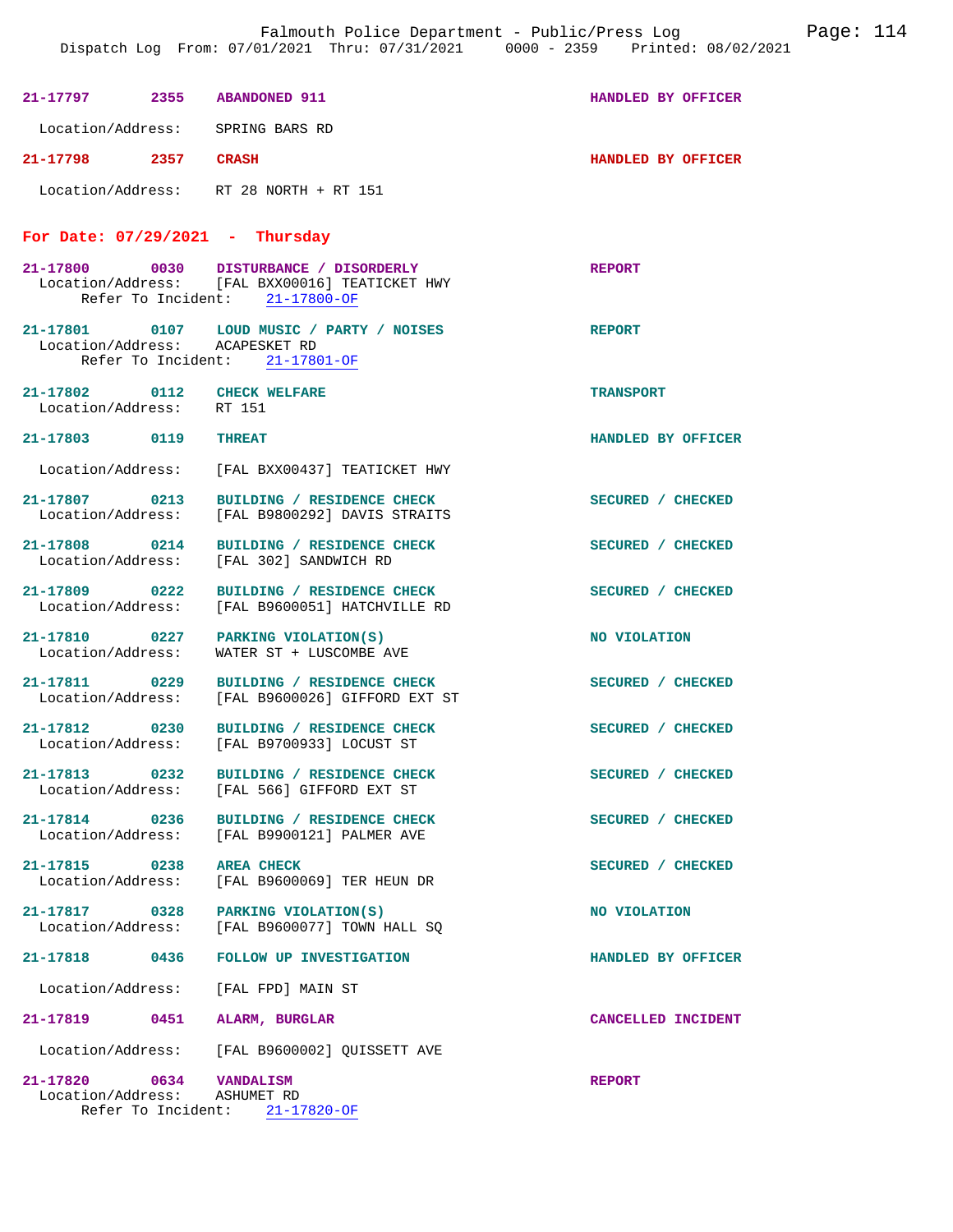|                               | Falmouth Police Department - Public/Press Log Fage: 115<br>Dispatch Log From: 07/01/2021 Thru: 07/31/2021 0000 - 2359 Printed: 08/02/2021 |                    |  |
|-------------------------------|-------------------------------------------------------------------------------------------------------------------------------------------|--------------------|--|
|                               | 21-17823 0804 SPEEDING MOTOR VEHICLE(S) CANCELLED INCIDENT                                                                                |                    |  |
|                               | Location/Address: CARRIAGE SHOP RD + OLD BARNSTABLE RD                                                                                    |                    |  |
|                               | 21-17824 0811 ALARM, BURGLAR                                                                                                              | CANCELLED INCIDENT |  |
|                               | Location/Address: [FAL BXX00484] NORTH FALMOUTH HWY                                                                                       |                    |  |
|                               | 21-17825 0817 ALARM, BURGLAR                                                                                                              | CANCELLED INCIDENT |  |
|                               | Location/Address: [FAL B9600530] FARVIEW LN                                                                                               |                    |  |
|                               | 21-17827 0849 Admin Services                                                                                                              | HANDLED BY OFFICER |  |
|                               | Location/Address: [FAL FFD5] EAST FALMOUTH HWY                                                                                            |                    |  |
|                               | 21-17828 0903 ANIMAL COMPLAINT                                                                                                            | REF ANIMAL CONTROL |  |
| Location/Address:             | MCCALLUM DR                                                                                                                               |                    |  |
|                               | 21-17830 0905 RECOVERED PROPERTY                                                                                                          | HANDLED BY OFFICER |  |
|                               | Location/Address: [FAL L80] MAIN ST                                                                                                       |                    |  |
|                               | 21-17832 0910 CRASH<br>Location/Address: [FAL BXX00146] PALMER AVE<br>Refer To Accident: 21-17832-AC                                      | <b>REPORT</b>      |  |
|                               | 21-17834 0918 RECOVERED PROPERTY<br>Location/Address: [FAL FPD] MAIN ST<br>Refer To Incident: 21-17834-OF                                 | <b>REPORT</b>      |  |
| Location/Address: OLD MAIN RD | 21-17836 0947 SUMMONS SERVICE                                                                                                             | UNABLE TO LOCATE   |  |
| 21-17837 0954 CRASH           | Location/Address: [FAL B9800196] MAIN ST<br>Refer To Accident: 21-17837-AC                                                                | <b>REPORT</b>      |  |
|                               | 21-17839 1021 VANDALISM<br>Location/Address: SAND POINTE SHORES DR<br>Refer To Incident: 21-17839-OF                                      | <b>REPORT</b>      |  |
| 21-17840 1026 ERRATIC MV      |                                                                                                                                           | HANDLED BY OFFICER |  |
|                               | Location/Address: [FAL FFD1] MAIN ST                                                                                                      |                    |  |
|                               | 21-17842 1105 Admin Services                                                                                                              | HANDLED BY OFFICER |  |
|                               | Location/Address: [FAL FFD5] EAST FALMOUTH HWY                                                                                            |                    |  |
|                               | 21-17844 1126 ALARM, BURGLAR                                                                                                              | CANCELLED INCIDENT |  |
|                               | Location/Address: CARL LANDI CIR                                                                                                          |                    |  |
|                               | 21-17845 1146 ANIMAL COMPLAINT                                                                                                            | REF ANIMAL CONTROL |  |
|                               | Location/Address: [FAL B9900205] TEATICKET HWY                                                                                            |                    |  |
|                               | 21-17848 1238 ANIMAL COMPLAINT                                                                                                            | REF ANIMAL CONTROL |  |
| Location/Address:             | MENAUHANT RD                                                                                                                              |                    |  |
| 21-17850 1241 OVERDOSE        | Location/Address: [FAL B9600084] TER HEUN DR                                                                                              | REF FIRE DEPT      |  |
|                               | 21-17851 1245 ASSIST CITIZEN                                                                                                              | HANDLED BY OFFICER |  |
|                               | Location/Address: ELLSWORTH DR                                                                                                            |                    |  |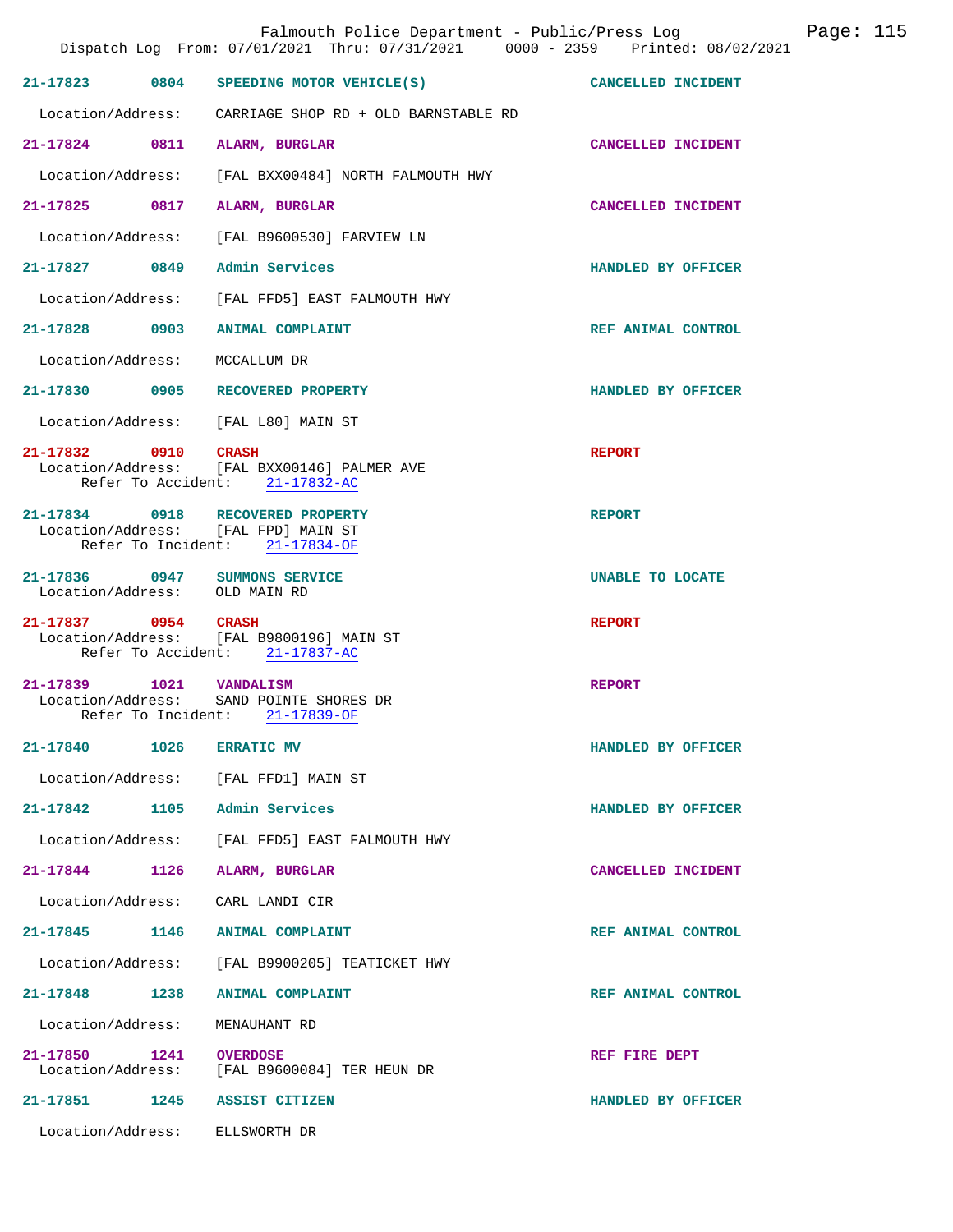|                                    |      | Falmouth Police Department - Public/Press Log Fage: 116<br>Dispatch Log From: 07/01/2021 Thru: 07/31/2021 0000 - 2359 Printed: 08/02/2021 |                        |  |
|------------------------------------|------|-------------------------------------------------------------------------------------------------------------------------------------------|------------------------|--|
| 21-17853 1303 Admin Services       |      |                                                                                                                                           | HANDLED BY OFFICER     |  |
|                                    |      | Location/Address: [FAL FFD5] EAST FALMOUTH HWY                                                                                            |                        |  |
| 21-17855 1333 CRASH                |      | Location/Address: PIN OAK WAY + LOCUST ST<br>Refer To Accident: 21-17855-AC                                                               | <b>REPORT</b>          |  |
| 21-17857 1340 CRASH                |      | Location/Address: WAQUOIT HWY + BARROWS RD<br>Refer To Accident: 21-17857-AC                                                              | <b>REPORT</b>          |  |
| 21-17860 1401 CRASH                |      | Location/Address: [FAL B9800292] DAVIS STRAITS<br>Refer To Accident: 21-17860-AC                                                          | <b>REPORT</b>          |  |
|                                    |      | 21-17861 1417 ALARM, BURGLAR<br>Location/Address: [FAL 1514] ROLLING ACRES LN                                                             | SECURED / CHECKED      |  |
| 21-17863 1425 ERRATIC MV           |      | Location/Address: RT 28 NORTH + THOMAS B LANDERS RD                                                                                       | NOTIFICATION MADE      |  |
| 21-17864 1429 ASSIST CITIZEN       |      |                                                                                                                                           | HANDLED BY OFFICER     |  |
|                                    |      | Location/Address: [FAL FPD] MAIN ST                                                                                                       |                        |  |
|                                    |      | 21-17866 1436 MOTOR VEHICLE STOP<br>Location/Address: FRESH POND RD + EAST FALMOUTH HWY                                                   | <b>CITATION ISSUED</b> |  |
| Location/Address: AMVETS AVE       |      | 21-17867 1443 Harassment Order Service                                                                                                    | SERVED IN HAND         |  |
| 21-17868 1444                      |      | SUICIDE ATTEMPT / THREAT                                                                                                                  | HANDLED BY OFFICER     |  |
|                                    |      | Location/Address: [FAL BXX00182] MAIN ST                                                                                                  |                        |  |
| 21-17869 1512 Admin Services       |      |                                                                                                                                           | HANDLED BY OFFICER     |  |
|                                    |      | Location/Address: [FAL B0300005] EAST FALMOUTH HWY                                                                                        |                        |  |
|                                    |      | 21-17871 1517 SUMMONS SERVICE<br>Location/Address: PINE VALLEY DR                                                                         | UNABLE TO LOCATE       |  |
|                                    |      | 21-17875 1525 ASSIST FIRE DEPT<br>Location/Address: GRAND AVE + MONTGOMERY AVE                                                            | REF FIRE DEPT          |  |
| 21-17877 1532 ALARM, BURGLAR       |      | Location/Address: [FAL B9600708] CLOWES DR                                                                                                | <b>UNFOUNDED</b>       |  |
| 21-17878 1556 CRASH, HIT/RUN       |      | Location/Address: TEATICKET HWY + OX BOW RD<br>Refer To Accident: 21-17878-AC<br>Refer To Incident: 21-17878-OF                           | <b>REPORT</b>          |  |
|                                    |      | 21-17879 1559 DIRT BIKE / ATV COMPLAINT<br>Location/Address: ALEXANDER BOOKER RD                                                          | <b>GONE ON ARRIVAL</b> |  |
| 21-17880                           |      | 1616 Admin Services                                                                                                                       | HANDLED BY OFFICER     |  |
|                                    |      | Location/Address: [FAL FPD] MAIN ST                                                                                                       |                        |  |
| 21-17881 1623<br>Location/Address: |      | <b>AREA CHECK</b><br>[FAL 3176] DAVIS STRAITS                                                                                             | <b>UNFOUNDED</b>       |  |
| 21-17882 1641<br>Location/Address: |      | BUILDING / RESIDENCE CHECK<br>DAVISVILLE RD                                                                                               | <b>UNFOUNDED</b>       |  |
| 21-17883                           | 1653 | CRASH, HIT/RUN                                                                                                                            | <b>REPORT</b>          |  |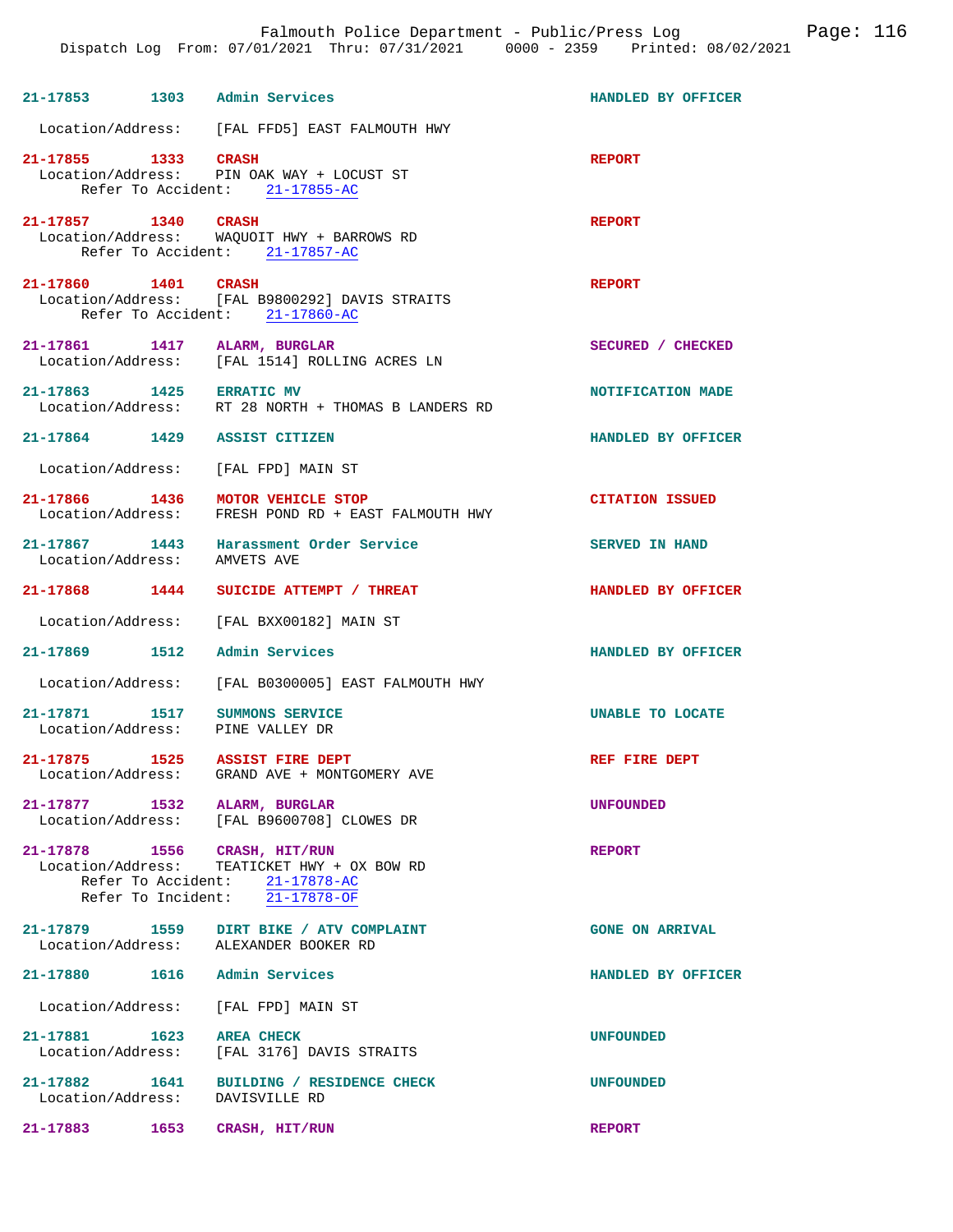|                                                                  | Falmouth Police Department - Public/Press Log<br>Dispatch Log From: 07/01/2021 Thru: 07/31/2021 0000 - 2359 Printed: 08/02/2021                                                                                      |                        | Page: 117 |
|------------------------------------------------------------------|----------------------------------------------------------------------------------------------------------------------------------------------------------------------------------------------------------------------|------------------------|-----------|
| Location/Address: HOMESTEAD LN<br>Refer To Accident:             | $21 - 17883 - AC$<br>Refer To Incident: $\overline{21-17883-OF}$                                                                                                                                                     |                        |           |
| 21-17884 1659                                                    | <b>ANIMAL COMPLAINT</b>                                                                                                                                                                                              | REF ANIMAL CONTROL     |           |
| Location/Address:                                                | MENAUHANT RD                                                                                                                                                                                                         |                        |           |
| 21-17885 1703 CHECK WELFARE                                      | Location/Address: [FAL B9600040] NORTH FALMOUTH HWY                                                                                                                                                                  | <b>GONE ON ARRIVAL</b> |           |
| 21-17886 1707 B & E BOAT                                         | Location/Address: [FAL B9900079] BAYSIDE DR<br>Refer To Incident: 21-17886-OF                                                                                                                                        | <b>REPORT</b>          |           |
| 21-17887 1716                                                    | <b>CRASH</b><br>Location/Address: [FAL B9700599] TEATICKET HWY<br>Refer To Accident: 21-17887-AC                                                                                                                     | <b>REPORT</b>          |           |
| 21-17888                                                         | 1734 BUILDING / RESIDENCE CHECK<br>Location/Address: [FAL B9601633] TILLER DR                                                                                                                                        | SECURED / CHECKED      |           |
| 21-17890 1736 LARCENY                                            | Location/Address: [FAL BXX00363] GIFFORD ST<br>Refer To Incident: 21-17890-OF                                                                                                                                        | <b>REPORT</b>          |           |
| 21-17893 1749<br>Location/Address:                               | CRASH, HIT/RUN<br>CENTRAL AVE<br>Refer To Accident: 21-17893-AC                                                                                                                                                      | <b>REPORT</b>          |           |
| 21-17895 1807 AREA CHECK<br>Location/Address: MAIN ST            |                                                                                                                                                                                                                      | SECURED / CHECKED      |           |
| 21-17896<br><b>1814 OVERDOSE</b><br>Address:<br>Age:<br>Charges: | Location/Address: [FAL B9600084] TER HEUN DR<br>Refer To Arrest: 21-17896-AR<br>Arrest: DUBE, ROBERT C<br>215 MAIN ST HYANNIS, MA<br>36<br>ARREST WARRANT SERVICE<br>ARREST WARRANT SERVICE<br>DRUG, POSSESS CLASS E | Arrest(s) Made         |           |
| 21-17898 1819 CRASH, HIT/RUN<br>Location/Address:                | KOMPASS DR                                                                                                                                                                                                           | <b>REPORT</b>          |           |
| 21-17899 1826                                                    | ALARM, BURGLAR                                                                                                                                                                                                       | CANCELLED INCIDENT     |           |
| Location/Address:                                                | [FAL B9600027] LAKEVIEW AVE                                                                                                                                                                                          |                        |           |
| 21-17901<br>1854                                                 | ALARM, BURGLAR                                                                                                                                                                                                       | HANDLED BY OFFICER     |           |
| Location/Address:                                                | [FAL B9600025] DAVISVILLE RD                                                                                                                                                                                         |                        |           |
| 21-17917 1900 ANIMAL COMPLAINT<br>Refer To Incident:             | Location/Address: [FAL 2962] MAIN ST<br>21-17917-OF                                                                                                                                                                  | <b>REPORT</b>          |           |
| 21-17902 1901<br>Location/Address:                               | ALARM, BURGLAR<br>[FAL 963] CAIRN RIDGE RD                                                                                                                                                                           | <b>UNFOUNDED</b>       |           |
| 21-17903 1905<br>Location/Address:                               | <b>ERRATIC MV</b><br>[FAL BXX00229] WAQUOIT HWY                                                                                                                                                                      | UNABLE TO LOCATE       |           |
| 21-17904 1909                                                    | Harassment                                                                                                                                                                                                           | HANDLED BY OFFICER     |           |
| Location/Address:                                                | GREENWOOD ST                                                                                                                                                                                                         |                        |           |
| 21-17905<br>1934                                                 | ALARM, BURGLAR                                                                                                                                                                                                       | <b>UNFOUNDED</b>       |           |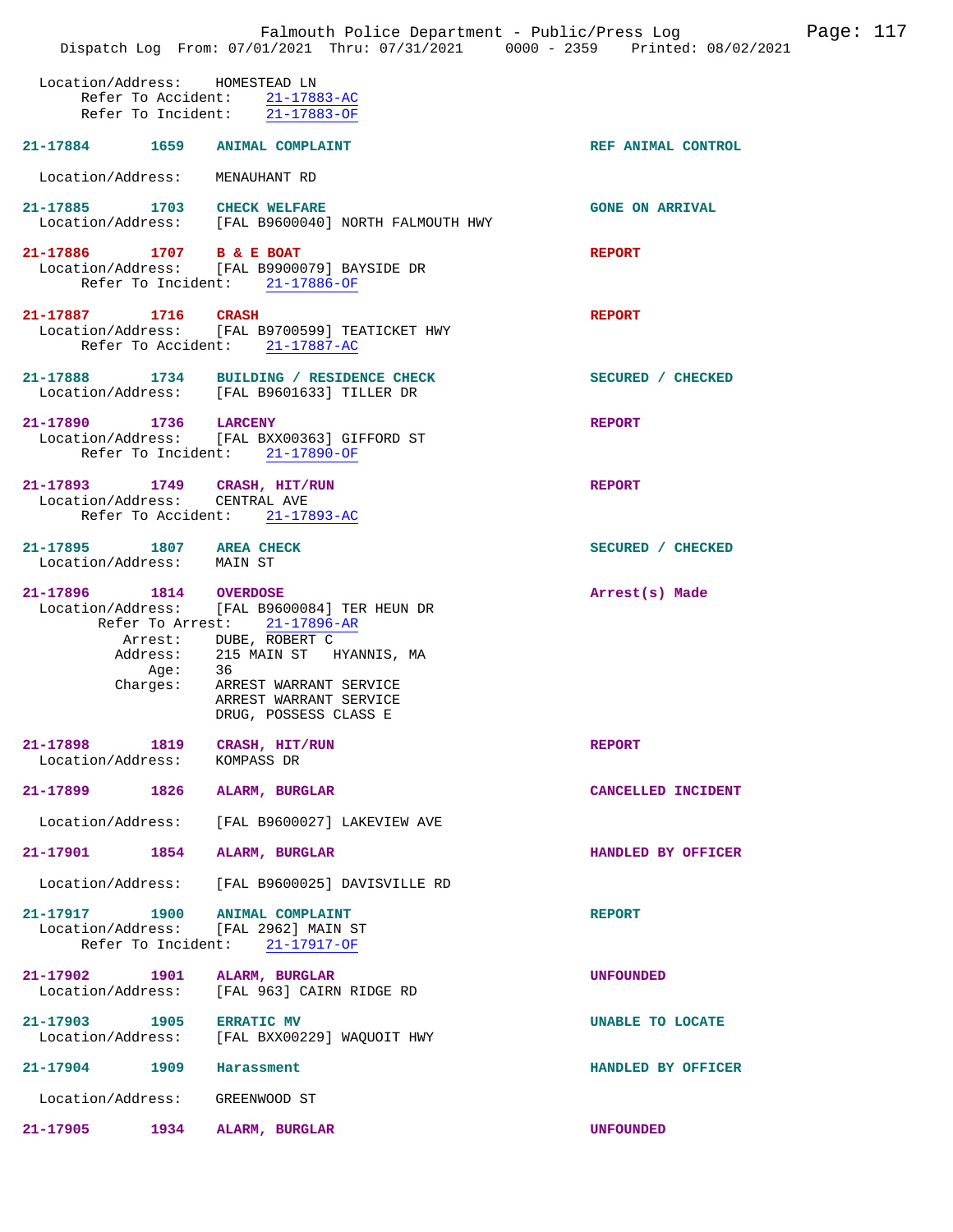|                                                       | Falmouth Police Department - Public/Press Log<br>Dispatch Log From: 07/01/2021 Thru: 07/31/2021 0000 - 2359 Printed: 08/02/2021 |                        | Page: 118 |
|-------------------------------------------------------|---------------------------------------------------------------------------------------------------------------------------------|------------------------|-----------|
| Location/Address:                                     | GOVERNOR BRADFORD L                                                                                                             |                        |           |
| 21-17906 1952<br>Location/Address:                    | <b>ABANDONED 911</b><br>[FAL B9600069] TER HEUN DR                                                                              | HANDLED BY PARTY       |           |
| 21-17907 2015<br>Location/Address:                    | SUSPICIOUS MV<br>TILLER DR                                                                                                      | <b>GONE ON ARRIVAL</b> |           |
| 21-17908 2040                                         | <b>ANIMAL COMPLAINT</b>                                                                                                         | HANDLED BY OFFICER     |           |
| Location/Address:                                     | RT 151                                                                                                                          |                        |           |
| 21-17909<br>2101                                      | MOTOR VEHICLE STOP                                                                                                              | HANDLED BY OFFICER     |           |
| Location/Address:                                     | RT 28 SOUTH + THOMAS B LANDERS RD                                                                                               |                        |           |
| $21 - 17910$<br>2103<br>Location/Address:             | <b>CHECK WELFARE</b><br>MAIN ST                                                                                                 | UNABLE TO LOCATE       |           |
| 21-17912 2138<br>Location/Address:                    | INTOXICATED PERSON<br>[FAL BXX00229] WAQUOIT HWY                                                                                | UNABLE TO LOCATE       |           |
| 21-17913 2142                                         | <b>CHECK WELFARE</b>                                                                                                            | HANDLED BY OFFICER     |           |
| Location/Address:                                     | GREEN ACRE RD                                                                                                                   |                        |           |
| 2213<br>21-17915                                      | Admin Services                                                                                                                  | HANDLED BY OFFICER     |           |
| Location/Address:                                     | [FAL FPD] MAIN ST                                                                                                               |                        |           |
| 21-17916 2249<br>Location/Address:                    | <b>ERRATIC MV</b><br>[FAL B9600005] RT 151                                                                                      | <b>GONE ON ARRIVAL</b> |           |
| 21-17919<br>2316<br>Location/Address:                 | <b>AREA CHECK</b><br>OLD MAIN RD                                                                                                | UNABLE TO LOCATE       |           |
| $21 - 17920$<br>2340<br>Location/Address:             | BUILDING / RESIDENCE CHECK<br>[FAL 964] TEATICKET HWY                                                                           | SECURED / CHECKED      |           |
| 21-17921<br>2359                                      | BUILDING / RESIDENCE CHECK<br>Location/Address: [FAL B9900121] PALMER AVE                                                       | SECURED / CHECKED      |           |
| For Date: $07/30/2021$ - Friday                       |                                                                                                                                 |                        |           |
| 21-17922 0020                                         | <b>BUILDING / RESIDENCE CHECK</b><br>Location/Address: [FAL BXX00272] LOCUST ST                                                 | SECURED / CHECKED      |           |
|                                                       | 21-17923 0038 BUILDING / RESIDENCE CHECK<br>Location/Address: [FAL 494] EAST FALMOUTH HWY                                       | SECURED / CHECKED      |           |
| 21-17924 0044<br>Location/Address:                    | ALARM, BURGLAR<br>[FAL B9700681] SHOREWOOD DR                                                                                   | <b>UNFOUNDED</b>       |           |
| 21-17926 0059                                         | <b>BUILDING / RESIDENCE CHECK</b><br>Location/Address: [FAL BXX00810] MAIN ST                                                   | SECURED / CHECKED      |           |
| 21-17927 0107<br>Location/Address:                    | BUILDING / RESIDENCE CHECK<br>[FAL 3214] HATCHVILLE RD                                                                          | SECURED / CHECKED      |           |
| 21-17929 0110<br>Location/Address: [FAL 3267] MAIN ST | DISTURBANCE / DISORDERLY                                                                                                        | UNFOUNDED              |           |
| 21-17930 0112<br>Location/Address:                    | <b>ANIMAL COMPLAINT</b><br>WOODS HOLE RD                                                                                        | UNABLE TO LOCATE       |           |
|                                                       | 21-17931 0119 BUILDING / RESIDENCE CHECK<br>Location/Address: [FAL 302] SANDWICH RD                                             | SECURED / CHECKED      |           |
| 0121<br>21-17932                                      | <b>AREA CHECK</b>                                                                                                               | SECURED / CHECKED      |           |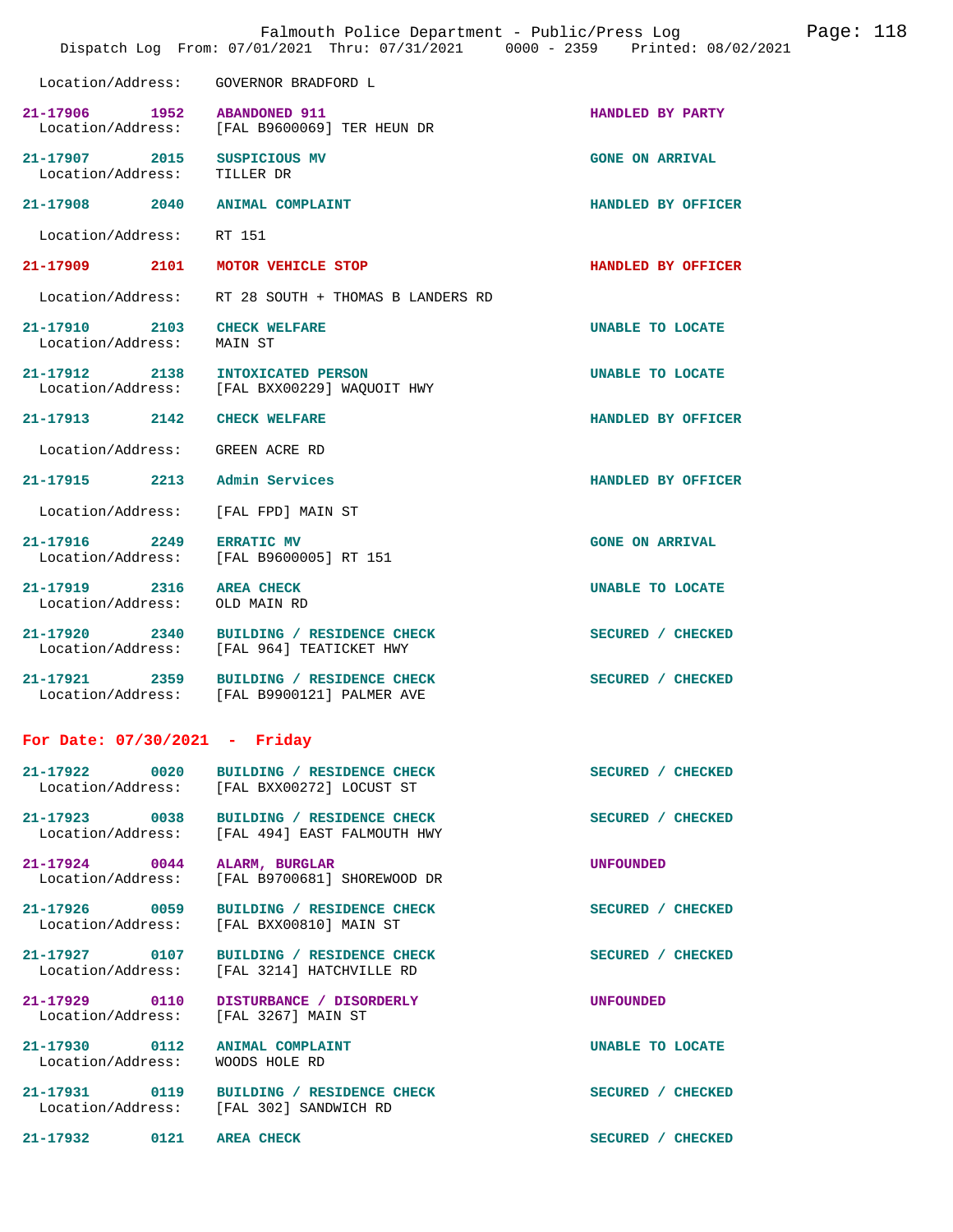|                                       | Falmouth Police Department - Public/Press Log<br>Dispatch Log From: 07/01/2021 Thru: 07/31/2021 0000 - 2359 Printed: 08/02/2021 | Page: 119          |
|---------------------------------------|---------------------------------------------------------------------------------------------------------------------------------|--------------------|
|                                       | Location/Address: [FAL B9600072] GLENWOOD AVE                                                                                   |                    |
| 21-17933 0127<br>Location/Address:    | BUILDING / RESIDENCE CHECK<br>[FAL B9600028] JONES RD                                                                           | SECURED / CHECKED  |
| 21-17934 0130<br>Location/Address:    | BUILDING / RESIDENCE CHECK<br>[FAL B9800292] DAVIS STRAITS                                                                      | SECURED / CHECKED  |
| 21-17935 0132<br>Location/Address:    | BUILDING / RESIDENCE CHECK<br>[FAL B9600030] OLD MAIN RD                                                                        | SECURED / CHECKED  |
| 21-17936 0133<br>Location/Address:    | BUILDING / RESIDENCE CHECK<br>[FAL BXX00539] EAST FALMOUTH HWY                                                                  | SECURED / CHECKED  |
| 21-17937 0136<br>Location/Address:    | BUILDING / RESIDENCE CHECK<br>[FAL B9600029] KATHARINE LEE BATES                                                                | SECURED / CHECKED  |
| 21-17938 0140<br>Location/Address:    | BUILDING / RESIDENCE CHECK<br>[FAL BXX00961] LOCUST ST                                                                          | SECURED / CHECKED  |
| 21-17939 0149<br>Location/Address:    | BUILDING / RESIDENCE CHECK<br>[FAL B9600051] HATCHVILLE RD                                                                      | SECURED / CHECKED  |
| 21-17940 0151<br>Location/Address:    | BUILDING / RESIDENCE CHECK<br>[FAL B9600026] GIFFORD EXT ST                                                                     | SECURED / CHECKED  |
| 21-17941 0153<br>Location/Address:    | BUILDING / RESIDENCE CHECK<br>[FAL 302] SANDWICH RD                                                                             | SECURED / CHECKED  |
| 21-17943 0200<br>Location/Address:    | BUILDING / RESIDENCE CHECK<br>[FAL B9800292] DAVIS STRAITS                                                                      | SECURED / CHECKED  |
| 21-17944 0201<br>Location/Address:    | PARKING VIOLATION(S)<br>[FAL B9600203] TOWN HALL SQ                                                                             | NO VIOLATION       |
| 21-17945 0203<br>Location/Address:    | PARKING VIOLATION(S)<br>WATER ST + LUSCOMBE AVE                                                                                 | NO VIOLATION       |
| 21-17949 0623                         | Admin Services                                                                                                                  | HANDLED BY OFFICER |
| Location/Address: [FAL FPD] MAIN ST   |                                                                                                                                 |                    |
| 21-17950<br>0649<br>Location/Address: | ALARM, BURGLAR<br>[FAL B9600530] FARVIEW LN                                                                                     | <b>UNFOUNDED</b>   |
| 21-17951<br>0733<br>Location/Address: | ALARM, BURGLAR<br>[FAL BXX00631] TEATICKET HWY                                                                                  | <b>UNFOUNDED</b>   |
| 21-17952<br>0804                      | Admin Services                                                                                                                  | HANDLED BY OFFICER |
| Location/Address:                     | WATER ST + LUSCOMBE AVE                                                                                                         |                    |
| 21-17954<br>0905<br>Location/Address: | TRANSPORT / ESCORT<br>[FAL B9600063] JONES RD                                                                                   | <b>TRANSPORT</b>   |
| 21-17955<br>0910                      | ALARM, BURGLAR                                                                                                                  | CANCELLED INCIDENT |
| Location/Address:                     | [FAL B9700681] SHOREWOOD DR                                                                                                     |                    |
| 21-17957<br>0926<br>Location/Address: | MOTOR VEHICLE STOP<br>[FAL B9700084] TEATICKET HWY                                                                              | Verbal Warning     |
| 21-17959<br>0928<br>Location/Address: | <b>ASSIST CITIZEN</b><br>GIFFORD ST                                                                                             | <b>REF OTHER</b>   |
| 21-17961<br>Refer To Incident:        | 1018 PLATE LOST / STOLEN<br>Location/Address: [FAL B9600012] DEPOT AVE<br>21-17961-OF                                           | <b>REPORT</b>      |

**21-17964 1125 ASSIST CITIZEN HANDLED BY PARTY**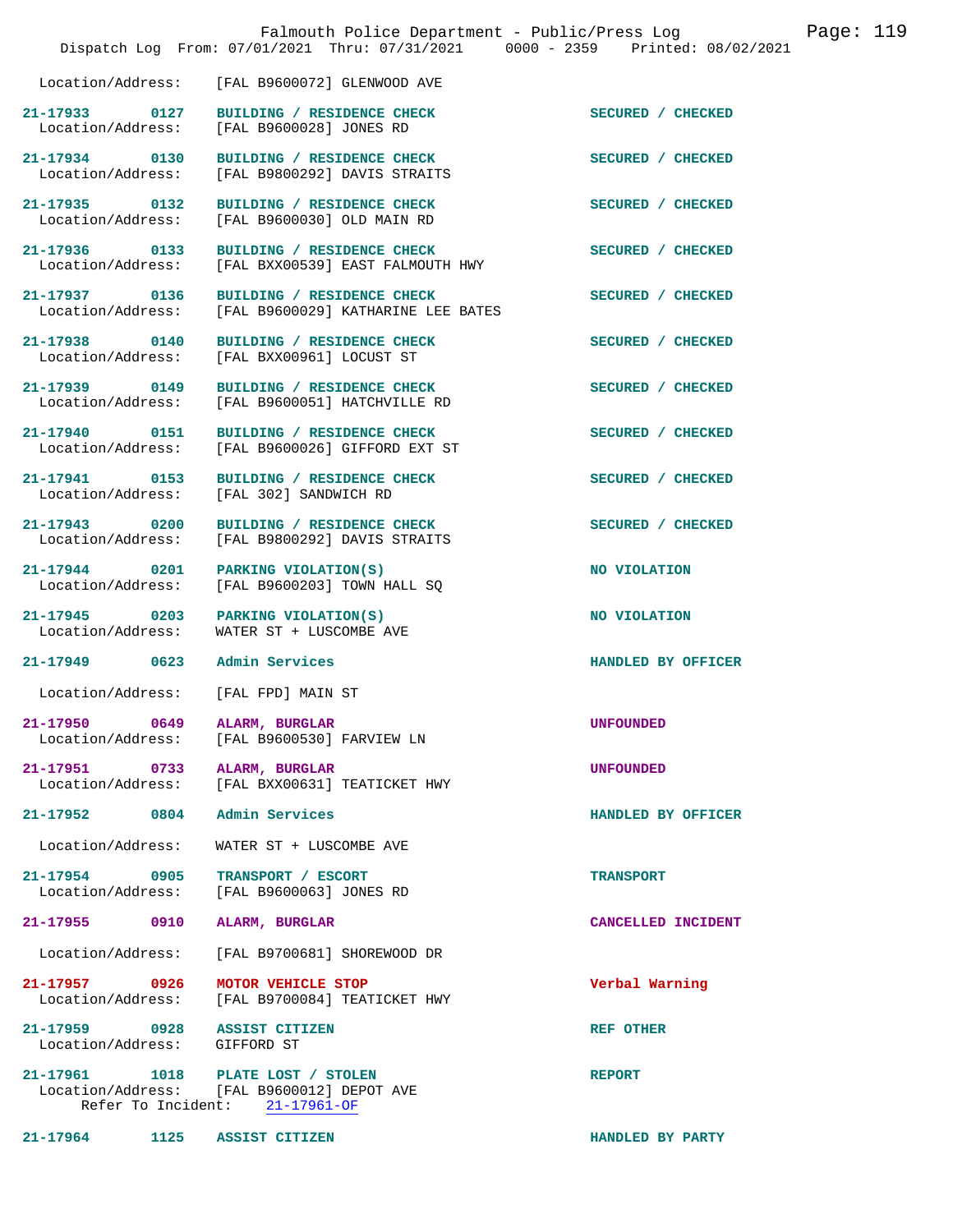|                                                                   | Falmouth Police Department - Public/Press Log<br>Dispatch Log From: 07/01/2021 Thru: 07/31/2021 0000 - 2359 Printed: 08/02/2021 |                    | Page: $120$ |
|-------------------------------------------------------------------|---------------------------------------------------------------------------------------------------------------------------------|--------------------|-------------|
| Location/Address:                                                 | ALDER LN                                                                                                                        |                    |             |
| 21-17967 1143                                                     | UNWANTED GUEST                                                                                                                  | HANDLED BY OFFICER |             |
| Location/Address:                                                 | ALTONS LN                                                                                                                       |                    |             |
| 21-17968<br>Location/Address:                                     | 1201 PRIVATE TOW<br>[FAL BXX00880] CLINTON AVE                                                                                  | PRIVATE TOW        |             |
| 21-17969 1225<br>Location/Address:                                | <b>ASSIST CITIZEN</b><br>[FAL 580] BRICK KILN RD                                                                                | REF FIRE DEPT      |             |
| 21-17973<br>1256                                                  | BUILDING / RESIDENCE CHECK                                                                                                      | HANDLED BY OFFICER |             |
| Location/Address:                                                 | [FAL B9700495] MENAUHANT RD                                                                                                     |                    |             |
| 21-17976 1324<br>Location/Address:                                | <b>AREA CHECK</b><br>[FAL L42] GIFFORD ST                                                                                       | SECURED / CHECKED  |             |
| 21-17978 1407<br>Location/Address:                                | <b>OTHER TRAFFIC</b><br>[FAL B9900205] TEATICKET HWY                                                                            | UNABLE TO LOCATE   |             |
| 21-17979 1408                                                     | <b>ASSIST CITIZEN</b>                                                                                                           | HANDLED BY OFFICER |             |
| Location/Address:                                                 | [FAL 239] MAIN ST                                                                                                               |                    |             |
| 21-17980 1425                                                     | <b>ABANDONED 911</b>                                                                                                            | HANDLED BY OFFICER |             |
| Location/Address:                                                 | [FAL BXX00801] QUAKER RD                                                                                                        |                    |             |
| 21-17981 1430<br>Location/Address:                                | <b>WARRANT SERVICE</b><br>[FAL B9600069] TER HEUN DR<br>Refer To Incident: 21-17981-OF                                          | Arrest(s) Made     |             |
| 21-17982                                                          | 1502 DISTURBANCE / DISORDERLY<br>Location/Address: [FAL 2802] RAILROAD AVE<br>Refer To Incident: 21-17982-OF                    | <b>REPORT</b>      |             |
| $21 - 17983$<br>1503<br>Location/Address: FOX LN                  | <b>ABANDONED 911</b>                                                                                                            | HANDLED BY PARTY   |             |
| 21-17984<br>1520                                                  | ANIMAL COMPLAINT                                                                                                                | REF ANIMAL CONTROL |             |
| Location/Address:                                                 | [FAL B9600203] TOWN HALL SQ                                                                                                     |                    |             |
| $21 - 17985$<br>1520<br>Location/Address:                         | ALARM, BURGLAR<br>[FAL B9600765] GEGGATT RD                                                                                     | <b>UNFOUNDED</b>   |             |
| 21-17988 1544<br>Location/Address:                                | DISTURBANCE / DISORDERLY<br>ROSE MORIN LN                                                                                       | REF FIRE DEPT      |             |
| 1606<br>21-17990                                                  | Admin Services                                                                                                                  | HANDLED BY OFFICER |             |
| Location/Address:                                                 | [FAL FPD] MAIN ST                                                                                                               |                    |             |
| 21-17991<br>1608                                                  | <b>ASSIST FIRE DEPT</b>                                                                                                         | CANCELLED INCIDENT |             |
| Location/Address:                                                 | [FAL 1979] SAINT MARKS RD                                                                                                       |                    |             |
| 21-17993 1647<br>Location/Address:<br>Refer To Arrest:<br>Arrest: | MOTOR VEHICLE STOP<br>[FAL BXX00810] MAIN ST<br>$21 - 17993 - AR$<br>COSTA, BRIANNE A                                           | Arrest(s) Made     |             |
| Address:<br>Aqe:<br>Charges:                                      | 32 BRUSH HILL CIR – EAST FALMOUTH, MA<br>24<br>DRUG, POSSESS CLASS E<br>UNLICENSED OPERATION OF MV                              |                    |             |
| Refer To Incident:                                                | $21 - 17993 - OF$                                                                                                               |                    |             |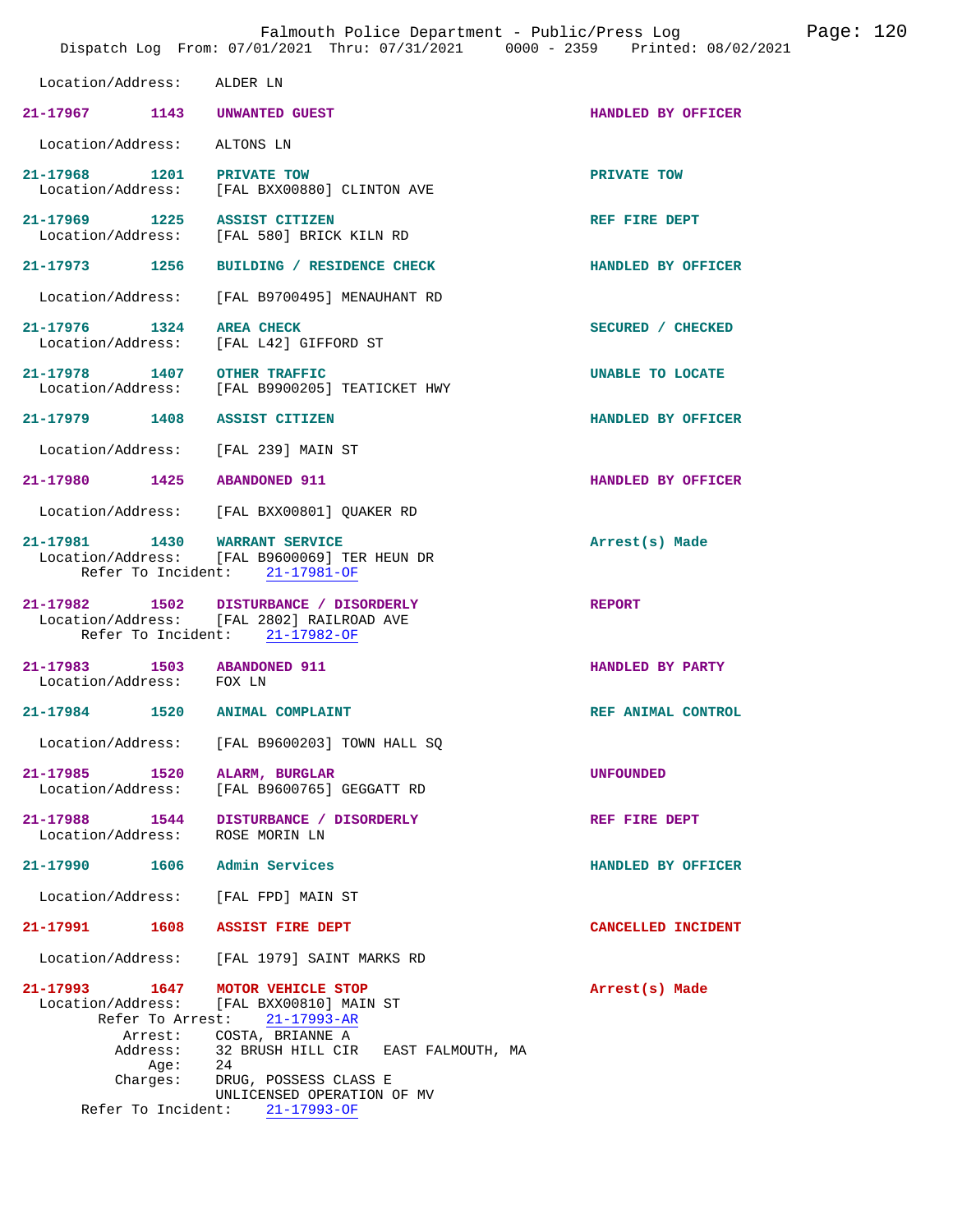| 21-17997 1801 AREA CHECK<br>Vicinity of: MAIN ST                            |                                                                                                                 | SECURED / CHECKED      |
|-----------------------------------------------------------------------------|-----------------------------------------------------------------------------------------------------------------|------------------------|
| 21-17998 1805 ERRATIC MV                                                    |                                                                                                                 | HANDLED BY OFFICER     |
|                                                                             | Location/Address: [FAL 302] SANDWICH RD                                                                         |                        |
| 21-18003 1951 MOTOR VEHICLE THEFT<br>Location/Address: BLACKSMITH SHOP RD   | Refer To Incident: 21-18003-OF                                                                                  | <b>REPORT</b>          |
| 21-18007 2103 MOTOR VEHICLE STOP                                            | Location/Address: [FAL 427] TEATICKET HWY                                                                       | <b>CITATION ISSUED</b> |
| Location/Address: PAMELA LN                                                 | 21-18008 2113 MENTAL ILLNESS (SEC 12)<br>Refer To Incident: 21-18008-OF                                         | REPORT                 |
| 21-18011 2150 ALARM, BURGLAR<br>Location/Address: [FAL 1814] MAIN ST        |                                                                                                                 | SECURED / CHECKED      |
| 21-18012 2231 PARKING VIOLATION(S)<br>Location/Address: [FAL 159] GRAND AVE |                                                                                                                 | <b>REF OTHER</b>       |
| 21-18013 2232 MOTOR VEHICLE STOP<br>Location/Address: SHOREWOOD DR          |                                                                                                                 | <b>CITATION ISSUED</b> |
| 21-18015 2249 AREA CHECK                                                    |                                                                                                                 | HANDLED BY OFFICER     |
| Location/Address: [FAL L65] COUNTY RD                                       |                                                                                                                 |                        |
| 21-18017 2314 MOTOR VEHICLE STOP                                            | Location/Address: [FAL 89] SANDWICH RD                                                                          | <b>CITATION ISSUED</b> |
| 21-18018 2317 ALARM, BURGLAR                                                |                                                                                                                 | CANCELLED INCIDENT     |
|                                                                             | Location/Address: [FAL 160] TEATICKET HWY                                                                       |                        |
| 21-18019 2339 ABANDONED 911                                                 |                                                                                                                 | HANDLED BY OFFICER     |
| Location/Address: RUSSELL RD                                                |                                                                                                                 |                        |
|                                                                             | 21-18020 2344 BUILDING / RESIDENCE CHECK<br>Location/Address: [FAL BXX00810] MAIN ST                            | SECURED / CHECKED      |
| 21-18021 2358 CRASH                                                         | Location/Address: [FAL L102] OYSTER POND RD<br>Refer To Accident: 21-18021-AC<br>Refer To Incident: 21-18021-OF | <b>REF OTHER</b>       |
| For Date: $07/31/2021$ - Saturday                                           |                                                                                                                 |                        |
| 21-18023 0019<br>Location/Address:                                          | BUILDING / RESIDENCE CHECK<br>[FAL B9600237] EAST FALMOUTH HWY                                                  | SECURED / CHECKED      |
| 21-18025 0027 AREA CHECK<br>Location/Address:                               | [FAL 639] BRICK KILN RD                                                                                         | SECURED / CHECKED      |
|                                                                             | 21-18026 0030 BUILDING / RESIDENCE CHECK<br>Location/Address: [FAL 3202] PALMER AVE                             | SECURED / CHECKED      |
| 21-18027 0042                                                               | <b>ABANDONED 911</b>                                                                                            | HANDLED BY OFFICER     |
| Location/Address: [FAL 157] GRAND AVE                                       |                                                                                                                 |                        |
| 21-18028 0058                                                               | BUILDING / RESIDENCE CHECK                                                                                      | SECURED / CHECKED      |

Location/Address: [FAL B9800292] DAVIS STRAITS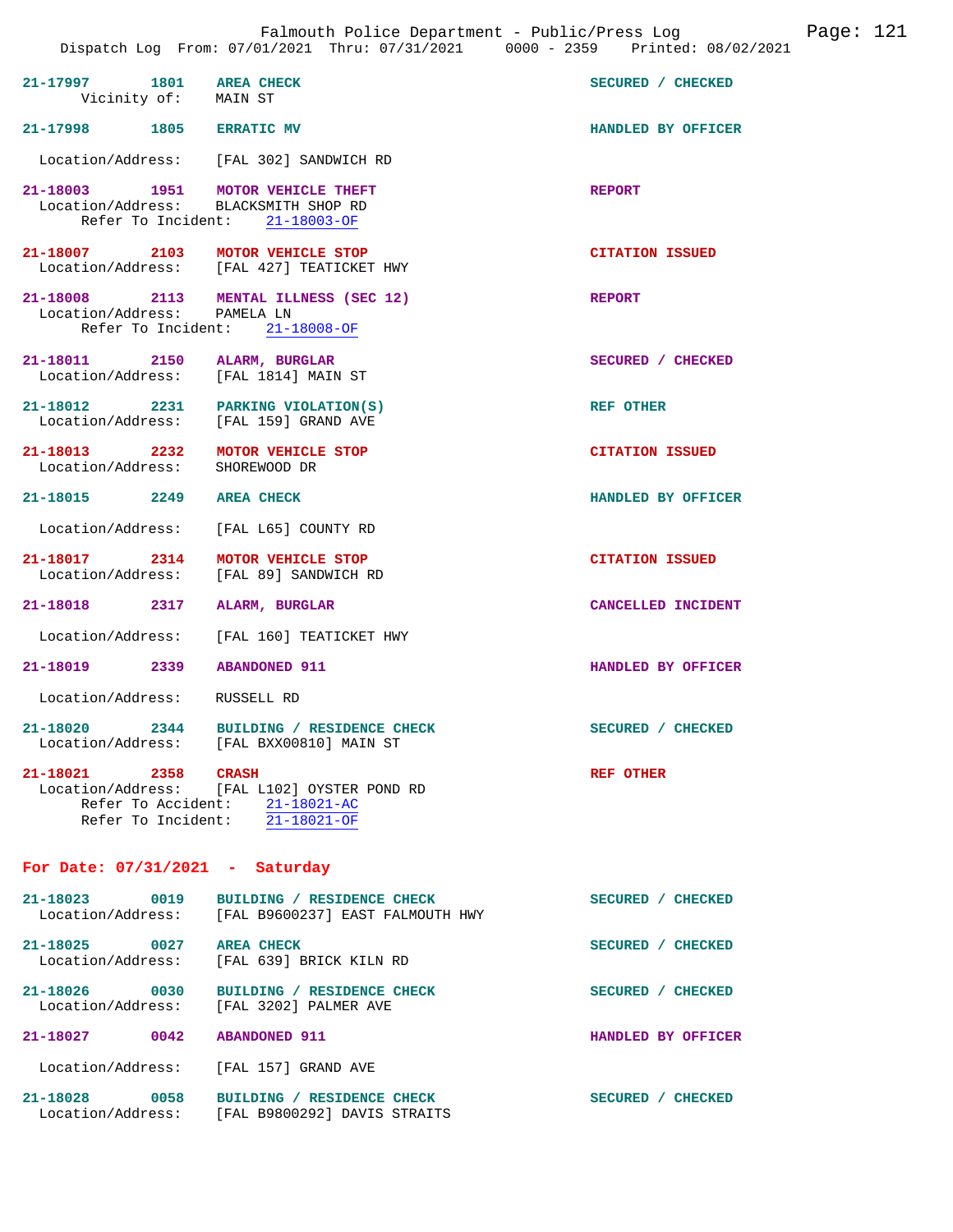|                                                                         | Falmouth Police Department - Public/Press Log<br>Dispatch Log From: 07/01/2021 Thru: 07/31/2021 0000 - 2359 Printed: 08/02/2021 | Page: 122              |
|-------------------------------------------------------------------------|---------------------------------------------------------------------------------------------------------------------------------|------------------------|
| 21-18029 0113                                                           | <b>AREA CHECK</b><br>Location/Address: MARAVISTA AVE + OAK ST                                                                   | UNABLE TO LOCATE       |
| 21-18030 0127<br>Location/Address:                                      | BUILDING / RESIDENCE CHECK<br>[FAL B9700958] EAST FALMOUTH HWY                                                                  | SECURED / CHECKED      |
| 21-18031 0136<br>Location/Address:                                      | <b>AREA CHECK</b><br>BLACKSMITH SHOP RD                                                                                         | UNABLE TO LOCATE       |
| 21-18032 0144                                                           | BUILDING / RESIDENCE CHECK<br>Location/Address: [FAL B9600025] DAVISVILLE RD                                                    | SECURED / CHECKED      |
| 21-18033 0146                                                           | BUILDING / RESIDENCE CHECK<br>Location/Address: [FAL B9600031] MARAVISTA AVE EXT                                                | SECURED / CHECKED      |
| 21-18034 0148<br>Location/Address:                                      | PARKING VIOLATION(S)<br>[FAL B9600203] TOWN HALL SQ                                                                             | NO VIOLATION           |
| 21-18035 0215<br>Location/Address:                                      | BUILDING / RESIDENCE CHECK<br>[FAL 964] TEATICKET HWY                                                                           | SECURED / CHECKED      |
| 21-18036 0223                                                           | <b>LARCENY</b><br>Location/Address: [FAL BXX00810] MAIN ST                                                                      | UNABLE TO LOCATE       |
| 21-18037 0230<br>Location/Address:                                      | <b>B &amp; E RESIDENT</b><br>[FAL 1660] MAIN ST                                                                                 | SECURED / CHECKED      |
| 21-18039 0232<br>Location/Address:                                      | PARKING VIOLATION(S)<br>WATER ST + LUSCOMBE AVE                                                                                 | NO VIOLATION           |
| 21-18038<br>$\overline{0234}$<br>Location/Address:                      | BUILDING / RESIDENCE CHECK<br>[FAL 302] SANDWICH RD                                                                             | SECURED / CHECKED      |
| 21-18040 0235                                                           | BUILDING / RESIDENCE CHECK<br>Location/Address: [FAL B9900121] PALMER AVE                                                       | SECURED / CHECKED      |
| 21-18041 0238<br>Location/Address: [FAL 1660] MAIN ST                   | <b>AREA CHECK</b>                                                                                                               | UNABLE TO LOCATE       |
|                                                                         | 21-18042 0254 BUILDING / RESIDENCE CHECK<br>Location/Address: [FAL B9600051] HATCHVILLE RD                                      | SECURED / CHECKED      |
| 21-18043 0306 AREA CHECK                                                |                                                                                                                                 | HANDLED BY OFFICER     |
| Location/Address: [FAL 1660] MAIN ST                                    |                                                                                                                                 |                        |
| 21-18046   0631   DEAD ON ARRIVAL<br>Location/Address: TROTTING PARK RD | Refer To Incident: 21-18046-OF                                                                                                  | <b>REPORT</b>          |
| 21-18047 0640<br>Location/Address:                                      | ALARM, BURGLAR<br>SHORE ST                                                                                                      | <b>UNFOUNDED</b>       |
| 21-18048 0840<br>Location/Address: CRESCENT AVE                         | PARKING VIOLATION(S)                                                                                                            | <b>GONE ON ARRIVAL</b> |
| 21-18054 1011<br>Location/Address:                                      | <b>AREA CHECK</b><br>[FAL L42] GIFFORD ST                                                                                       | SECURED / CHECKED      |
| 21-18056<br>1030                                                        | <b>OTHER TRAFFIC</b>                                                                                                            | HANDLED BY OFFICER     |
| Location/Address:                                                       | SIPPEWISSETT RD                                                                                                                 |                        |
| 21-18057 1030<br>Location/Address:                                      | SUMMONS SERVICE<br>[FAL B9600158] FALMOUTH HEIGHTS RD                                                                           | <b>SERVED IN HAND</b>  |
| 21-18059<br>1104                                                        | <b>FOLLOW UP INVESTIGATION</b>                                                                                                  | HANDLED BY OFFICER     |
|                                                                         | Location/Address: [FAL B9600025] DAVISVILLE RD                                                                                  |                        |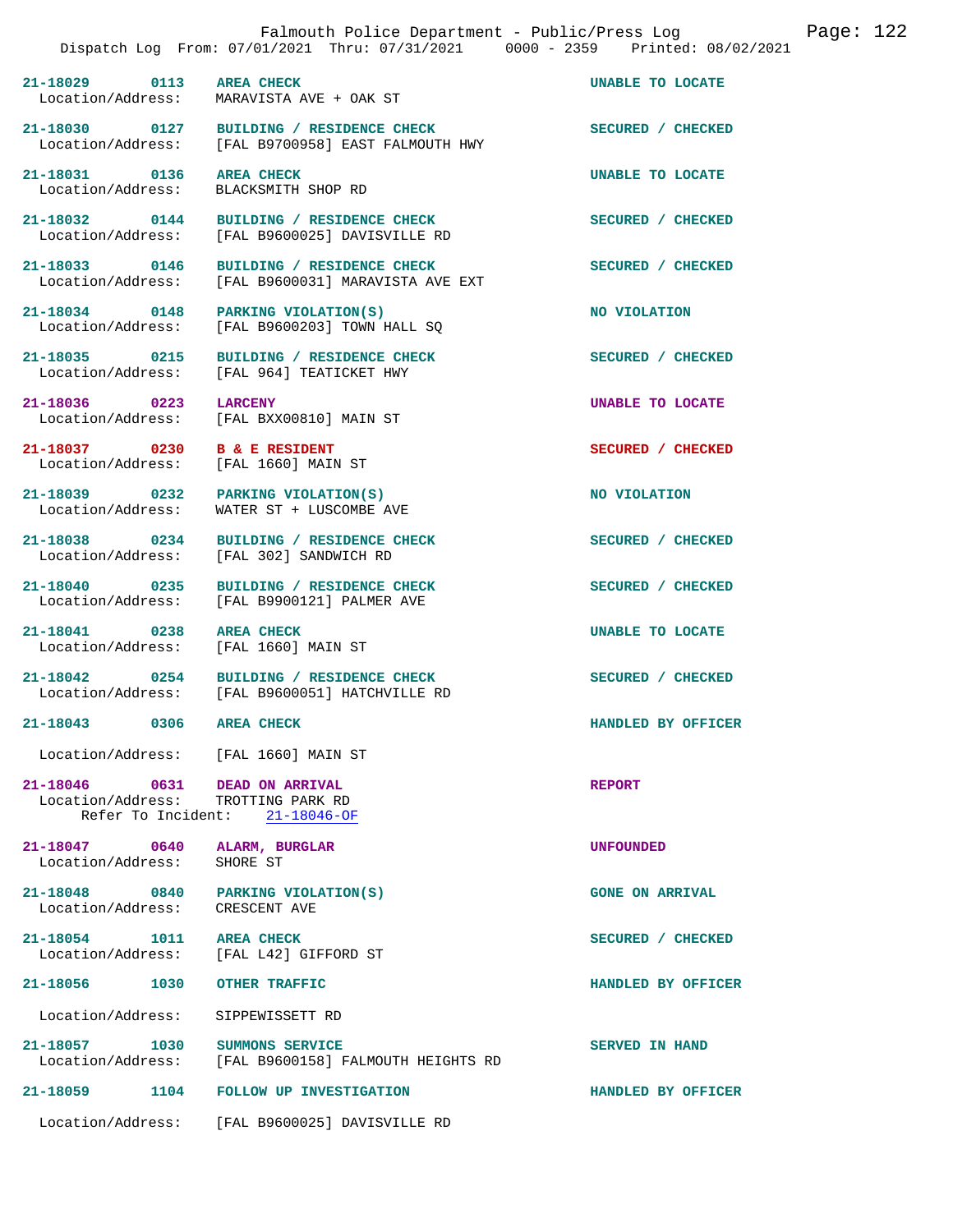|                                                      | 21-18060 1126 OTHER TRAFFIC                                                               | HANDLED BY OFFICER     |
|------------------------------------------------------|-------------------------------------------------------------------------------------------|------------------------|
|                                                      | Location/Address: NASHAWENA ST                                                            |                        |
| 21-18063 1201 AREA CHECK<br>Location/Address: RT 151 | Refer To Incident: 21-18063-OF                                                            | <b>REPORT</b>          |
| Location/Address: SIMPSON LN                         | 21-18064 1203 ALARM, BURGLAR                                                              | UNFOUNDED              |
|                                                      | 21-18065 1210 OTHER TRAFFIC<br>Location/Address: [FAL B9600028] JONES RD                  | HANDLED BY PARTY       |
|                                                      | 21-18066 1226 ALARM, BURGLAR<br>Location/Address: [FAL B9800312] ANTIOCH RD               | SECURED / CHECKED      |
|                                                      | 21-18067 1303 OTHER TRAFFIC                                                               | HANDLED BY OFFICER     |
|                                                      | Location/Address: SIPPEWISSETT RD                                                         |                        |
|                                                      | 21-18069 1324 SUSPICIOUS PERSON(S)                                                        | HANDLED BY OFFICER     |
|                                                      | Location/Address: RED BROOK RD                                                            |                        |
| 21-18070 1326 AREA CHECK                             |                                                                                           | HANDLED BY OFFICER     |
|                                                      | Location/Address: [FAL B9600034] CHESTER ST                                               |                        |
| Location/Address: COUNTY RD                          | 21-18071 1343 Water Complaint                                                             | REF OTHER              |
|                                                      | 21-18072 1401 SPEEDING MOTOR VEHICLE(S)<br>Location/Address: DAVISVILLE RD                | UNABLE TO LOCATE       |
|                                                      | 21-18073 1414 SPEEDING MOTOR VEHICLE(S)<br>Location/Address: DAVISVILLE RD + MENAUHANT RD | <b>GONE ON ARRIVAL</b> |
|                                                      | 21-18075 1428 FOLLOW UP INVESTIGATION                                                     | HANDLED BY OFFICER     |
|                                                      | Location/Address: [FAL B9600326] TEATICKET HWY                                            |                        |
|                                                      | 21-18076 1450 ASSIST CITIZEN                                                              | HANDLED BY OFFICER     |
|                                                      | Location/Address: RIDDLE HILL RD                                                          |                        |
| 21-18078 1606                                        | ATTEMPT TO LOCATE<br>Location/Address: [FAL 378] COUNTY RD                                | HANDLED BY PARTY       |
| 21-18079 1615 DISABLED MV                            | Location/Address: RT 28 NORTH + THOMAS B LANDERS RD                                       | HANDLED BY PARTY       |
|                                                      | 21-18081 1635 CHECK WELFARE<br>Vicinity of: ASHUMET RD + RT 151                           | <b>REF OTHER</b>       |
|                                                      | 21-18082   1643   LOUD MUSIC / PARTY / NOISES                                             | HANDLED BY OFFICER     |
|                                                      | Location/Address: OLD WAQUOIT RD                                                          |                        |
|                                                      | 21-18084 1659 FOLLOW UP INVESTIGATION<br>Location/Address: RIVERS END RD                  | UNABLE TO LOCATE       |
|                                                      | 21-18085 1702 TRAFFIC HAZARD                                                              | HANDLED BY OFFICER     |
|                                                      | Location/Address: TANGLEWOOD DR                                                           |                        |
|                                                      | 21-18086 1730 ABANDONED 911                                                               | HANDLED BY OFFICER     |
| Location/Address: VICTORS LN                         |                                                                                           |                        |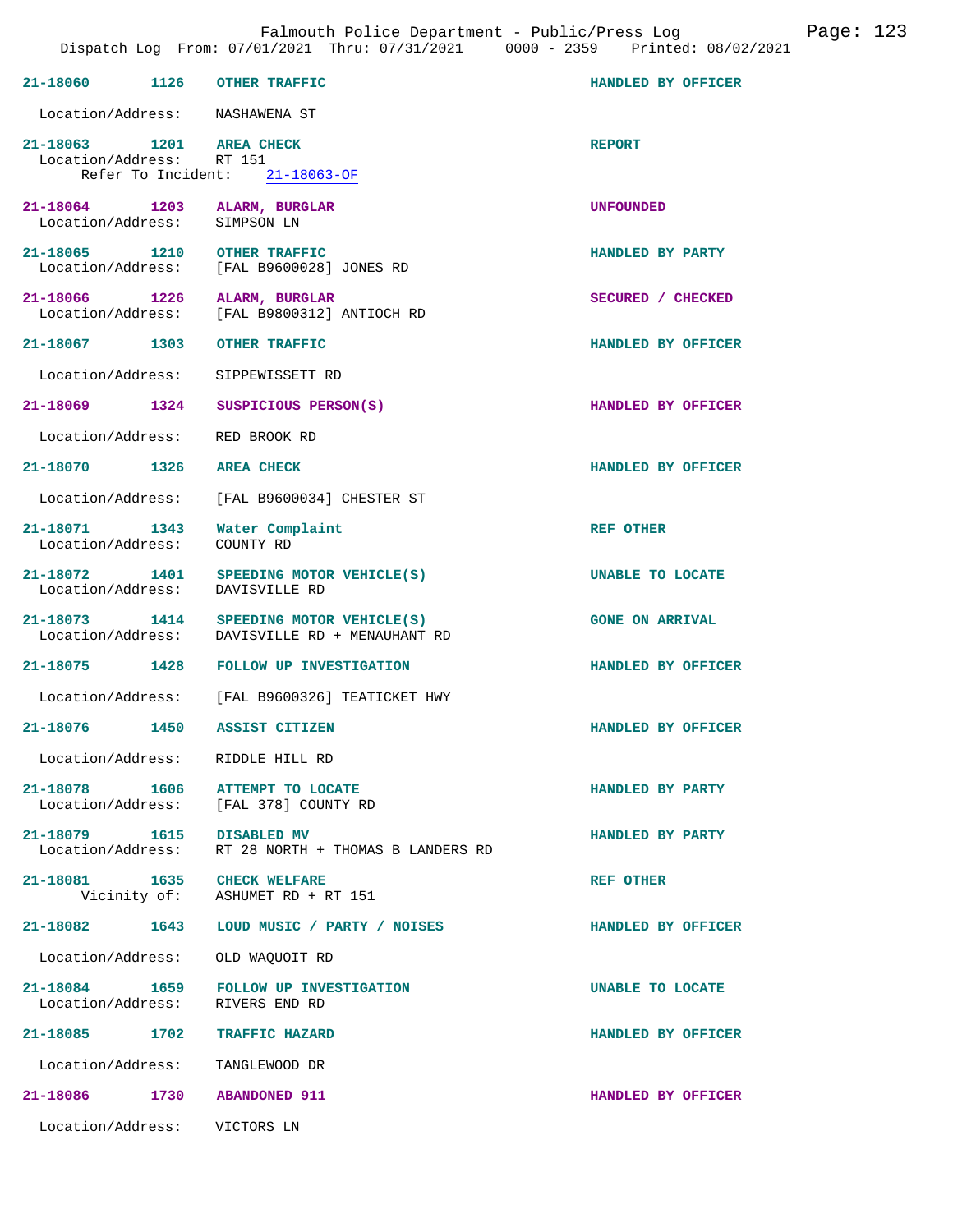| 21-18087 1735                                | <b>TRAFFIC HAZARD</b>                                                                                      | HANDLED BY OFFICER |
|----------------------------------------------|------------------------------------------------------------------------------------------------------------|--------------------|
|                                              | Location/Address: [FAL 2802] RAILROAD AVE                                                                  |                    |
| 21-18088 1738 CHECK WELFARE                  |                                                                                                            | CANCELLED INCIDENT |
|                                              | Location/Address: [FAL 187] EAST FALMOUTH HWY                                                              |                    |
| 21-18089 1753                                | ANIMAL COMPLAINT                                                                                           | REF ANIMAL CONTROL |
|                                              | Location/Address: [FAL 3174] DAVIS STRAITS                                                                 |                    |
| 21-18090 1806                                | <b>AREA CHECK</b>                                                                                          | HANDLED BY OFFICER |
| Location/Address: MAIN ST                    |                                                                                                            |                    |
|                                              | 21-18091 1808 Admin Services                                                                               | HANDLED BY OFFICER |
|                                              | Location/Address: [FAL FPD] MAIN ST                                                                        |                    |
| 21-18092 1831                                | LOUD MUSIC / PARTY / NOISES                                                                                | HANDLED BY OFFICER |
| Location/Address:                            | OLD WAQUOIT RD                                                                                             |                    |
| 21-18093 1930<br>Location/Address: HAYWAY RD | DIRT BIKE / ATV COMPLAINT                                                                                  | UNABLE TO LOCATE   |
| 21-18094 1945 CHECK WELFARE                  |                                                                                                            | HANDLED BY OFFICER |
|                                              | Location/Address: [FAL BXX00668] TEATICKET HWY                                                             |                    |
|                                              | 21-18096 2037 FIREWORKS COMPLAINT<br>Location/Address: DEEP POND RD                                        | UNABLE TO LOCATE   |
|                                              | 21-18097 2041 FIREWORKS COMPLAINT                                                                          | HANDLED BY OFFICER |
|                                              | Location/Address: [FAL 192] HATCHVILLE RD                                                                  |                    |
| 21-18099 2104                                | <b>AREA CHECK</b><br>Location/Address: [FAL L93] HATCHVILLE RD                                             | SECURED / CHECKED  |
|                                              | 21-18100 2106 Water Complaint<br>Location/Address: TEATICKET HWY                                           | NOTIFICATION MADE  |
| 21-18101                                     | 2107 DISTURBANCE / DISORDERLY<br>Location/Address: [FAL L8] MENAUHANT RD<br>Refer To Incident: 21-18101-OF | <b>REPORT</b>      |
|                                              | 21-18102 2108 RECOVERED PROPERTY<br>Location/Address: DAVISVILLE RD<br>Refer To Incident: 21-18102-OF      | <b>REPORT</b>      |
| 21-18103 2114 CHECK WELFARE                  |                                                                                                            | CANCELLED INCIDENT |
|                                              | Location/Address: [FAL B9601590] HAMBLIN POINT RD                                                          |                    |
| 21-18105 2122                                | MOTOR VEHICLE STOP                                                                                         | HANDLED BY OFFICER |
|                                              | Location/Address: [FAL BXX00631] TEATICKET HWY                                                             |                    |
| 21-18106 2133                                | ALARM, BURGLAR<br>Location/Address: [FAL B9800436] MAIN ST                                                 | SECURED / CHECKED  |
|                                              | 21-18107 2141 FIREWORKS COMPLAINT                                                                          | CANCELLED INCIDENT |
|                                              | Location/Address: [FAL L113] WOOD NECK RD                                                                  |                    |
| 21-18108 2142                                | SUSPICIOUS PERSON(S)                                                                                       | HANDLED BY OFFICER |